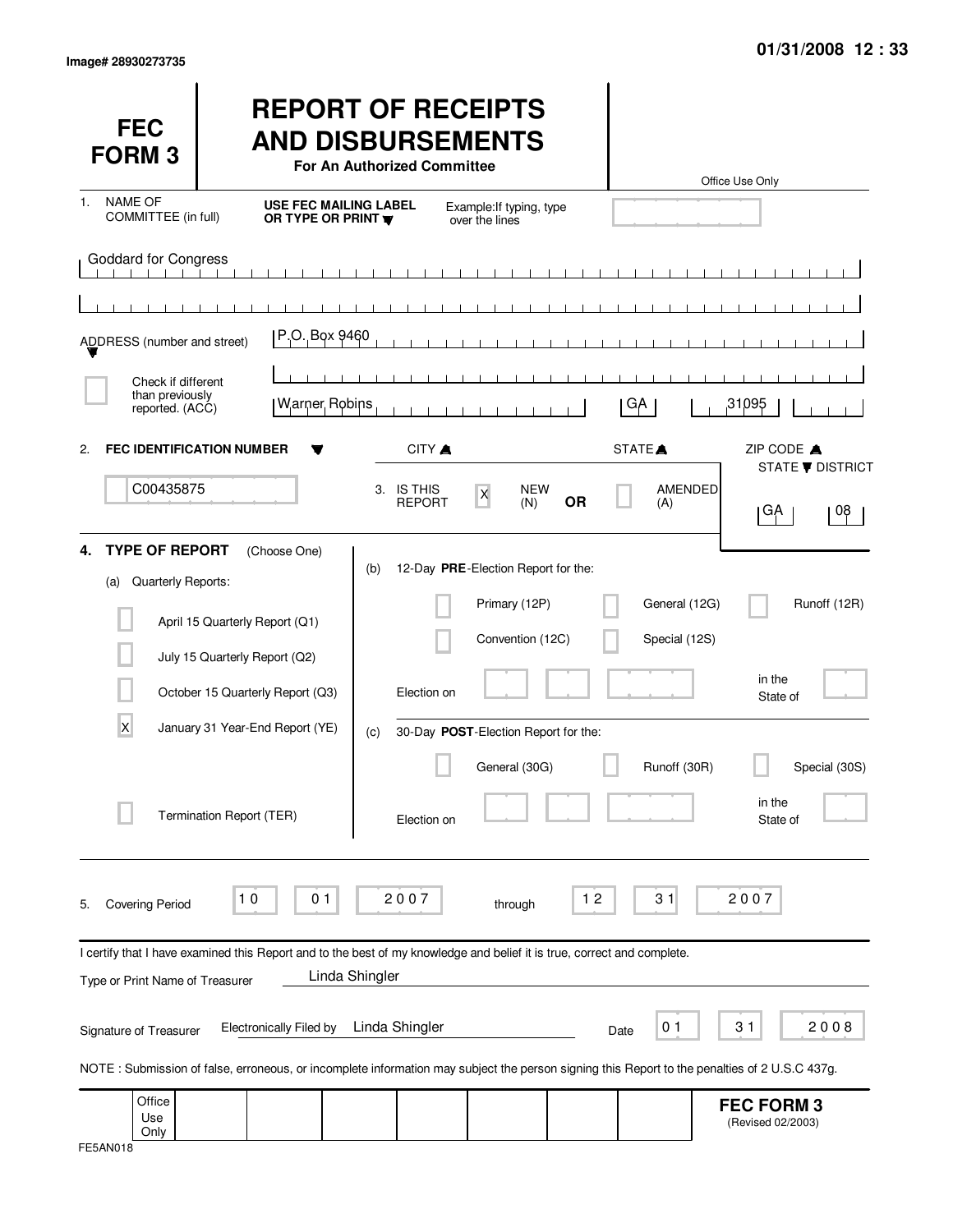|    | Image# 28930273736                                                                                  | <b>SUMMARY PAGE</b><br>of Receipts and Disbursements                      |                                                                       |
|----|-----------------------------------------------------------------------------------------------------|---------------------------------------------------------------------------|-----------------------------------------------------------------------|
|    | FEC Form 3 (Revised 02/2003)                                                                        |                                                                           | Page 2                                                                |
|    | Write or Type Committee Name                                                                        |                                                                           |                                                                       |
|    | Goddard for Congress                                                                                |                                                                           |                                                                       |
|    | Report Covering the Period:<br>From:                                                                | $Y$ $Y$ $Y$<br>M<br>M<br>$D^{\prime}$ $D$<br>2007<br>10<br>0 <sub>1</sub> | D<br>$\overline{D}$<br>Y Y<br>М<br>м<br>'Y<br>2007<br>12<br>31<br>To: |
|    |                                                                                                     | <b>COLUMN A</b><br><b>This Period</b>                                     | <b>COLUMN B</b><br><b>Election Cycle-to-Date</b>                      |
| 6. | Net Contributions (other than loans)                                                                |                                                                           |                                                                       |
|    | <b>Total Contributions</b><br>(a)<br>(other than loans) (from Line $11(e)$ )                        | 163918.24                                                                 | 436698.96                                                             |
|    | <b>Total Contribution Refunds</b><br>(b)                                                            | 0.00                                                                      | 0.00                                                                  |
|    | Net Contributions (other than loans)<br>(c)<br>(subtract Line $6(b)$ from Line $6(a)$ )             | 163918.24                                                                 | 436698.96                                                             |
| 7. | Net Operating Expenditures                                                                          |                                                                           |                                                                       |
|    | <b>Total Operating Expenditures</b><br>(a)                                                          | 42847.73                                                                  | 89024.69                                                              |
|    | Total Offsets to Operating<br>(b)<br>Expenditures (from Line 14)                                    | 0.00                                                                      | 0.00                                                                  |
|    | Net Operating Expenditures<br>(c)<br>(subtract Line 7(b) from Line 7(a))                            | 42847.73                                                                  | 89024.69                                                              |
| 8. | Cash on Hand at Close of<br>Reporting Period (from Line 27)                                         | 347704.72                                                                 |                                                                       |
| 9. | Debts and Obligations Owed TO<br>the Committee (Itemize all on<br>Schedule C and/or Schedule D)     | 0.00                                                                      |                                                                       |
|    | 10. Debts and Obligations Owed BY<br>the Committee (Itemize all on<br>Schedule C and/or Schedule D) | 0.00                                                                      |                                                                       |

**SUMMARY PAGE**

## **For further information contact:**

Federal Election Commission 999 E Street, NW Washington, DC 20463 Toll Free 800-424-9530 Local 202-694-1100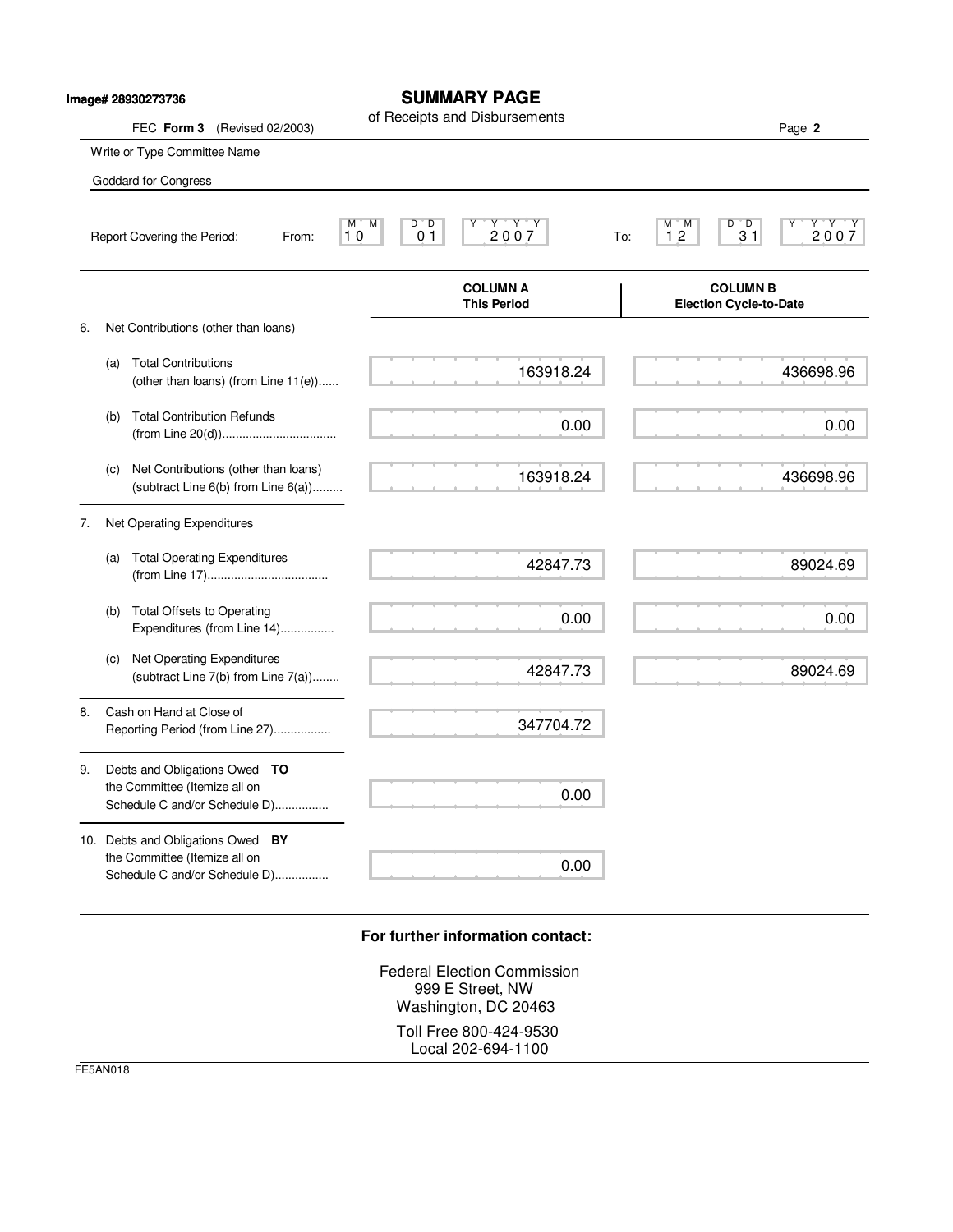| Image# 28930273737 |                                                                                                        | <b>DETAILED SUMMARY PAGE</b>                                                                                             |                                                                                                           |
|--------------------|--------------------------------------------------------------------------------------------------------|--------------------------------------------------------------------------------------------------------------------------|-----------------------------------------------------------------------------------------------------------|
|                    | FEC Form 3 (Revised 12/2003)                                                                           | of Receipts                                                                                                              | Page 3                                                                                                    |
|                    | Write or Type Committee Name<br>Goddard for Congress                                                   |                                                                                                                          |                                                                                                           |
|                    | Report Covering the Period:<br>From:                                                                   | M<br>$D^{\prime}$ $D$<br>$\begin{array}{c}\nY & Y & Y \\ 2 & 0 & 0 & 7\n\end{array}$<br>M ī<br>Y<br>0 <sub>1</sub><br>10 | $D^{\prime}$ $D$<br>$\begin{array}{c}\nY \rightarrow Y \\ 2007\n\end{array}$<br>М<br>M<br>31<br>12<br>To: |
|                    | <b>I. RECEIPTS</b>                                                                                     | <b>COLUMN A</b><br><b>Total This Period</b>                                                                              | <b>COLUMN B</b><br><b>Election Cycle-to-Date</b>                                                          |
|                    | 11. CONTRIBUTIONS (other than loans) FROM:                                                             |                                                                                                                          |                                                                                                           |
|                    | Individuals/Persons Other Than<br>(a)<br><b>Political Committees</b><br>(i) Itemized (use Schedule A)  | 94486.73                                                                                                                 | 275828.45                                                                                                 |
|                    |                                                                                                        | 10360.00                                                                                                                 | 32849.00                                                                                                  |
|                    | (iii) TOTAL of contributions<br>from individuals                                                       | 104846.73                                                                                                                | 308677.45                                                                                                 |
|                    | Political Party Committees<br>(b)                                                                      | 0.00                                                                                                                     | 0.00                                                                                                      |
|                    | <b>Other Political Committees</b><br>(c)                                                               | 54005.51                                                                                                                 | 122955.51                                                                                                 |
|                    | (d)                                                                                                    | 5066.00                                                                                                                  | 5066.00                                                                                                   |
|                    | <b>TOTAL CONTRIBUTIONS</b><br>(e)<br>(other than loans)<br>$(add Lines 11(a)(iii), (b), (c), and (d))$ | 163918.24                                                                                                                | 436698.96                                                                                                 |
|                    | 12. TRANSFERS FROM OTHER<br>AUTHORIZED COMMITTEES                                                      | 0.00                                                                                                                     | 0.00                                                                                                      |
|                    | 13. LOANS                                                                                              |                                                                                                                          |                                                                                                           |
|                    | Made or Guaranteed by the<br>(a)                                                                       | 0.00                                                                                                                     | 0.00                                                                                                      |
|                    |                                                                                                        | 0.00                                                                                                                     | 0.00                                                                                                      |
|                    | (b)<br><b>TOTAL LOANS</b><br>(C)<br>(add Lines 13(a) and (b))                                          | 0.00                                                                                                                     | 0.00                                                                                                      |
|                    | 14. OFFSETS TO OPERATING                                                                               |                                                                                                                          |                                                                                                           |
|                    | <b>EXPENDITURES</b><br>(Refunds, Rebates, etc.)                                                        | 0.00                                                                                                                     | 0.00                                                                                                      |
|                    | 15. OTHER RECEIPTS                                                                                     | 0.00                                                                                                                     | 30.45                                                                                                     |
|                    | 16. TOTAL RECEIPTS (add Lines<br>11(e), 12, 13(c), 14, and 15)                                         | 163918.24                                                                                                                | 436729.41                                                                                                 |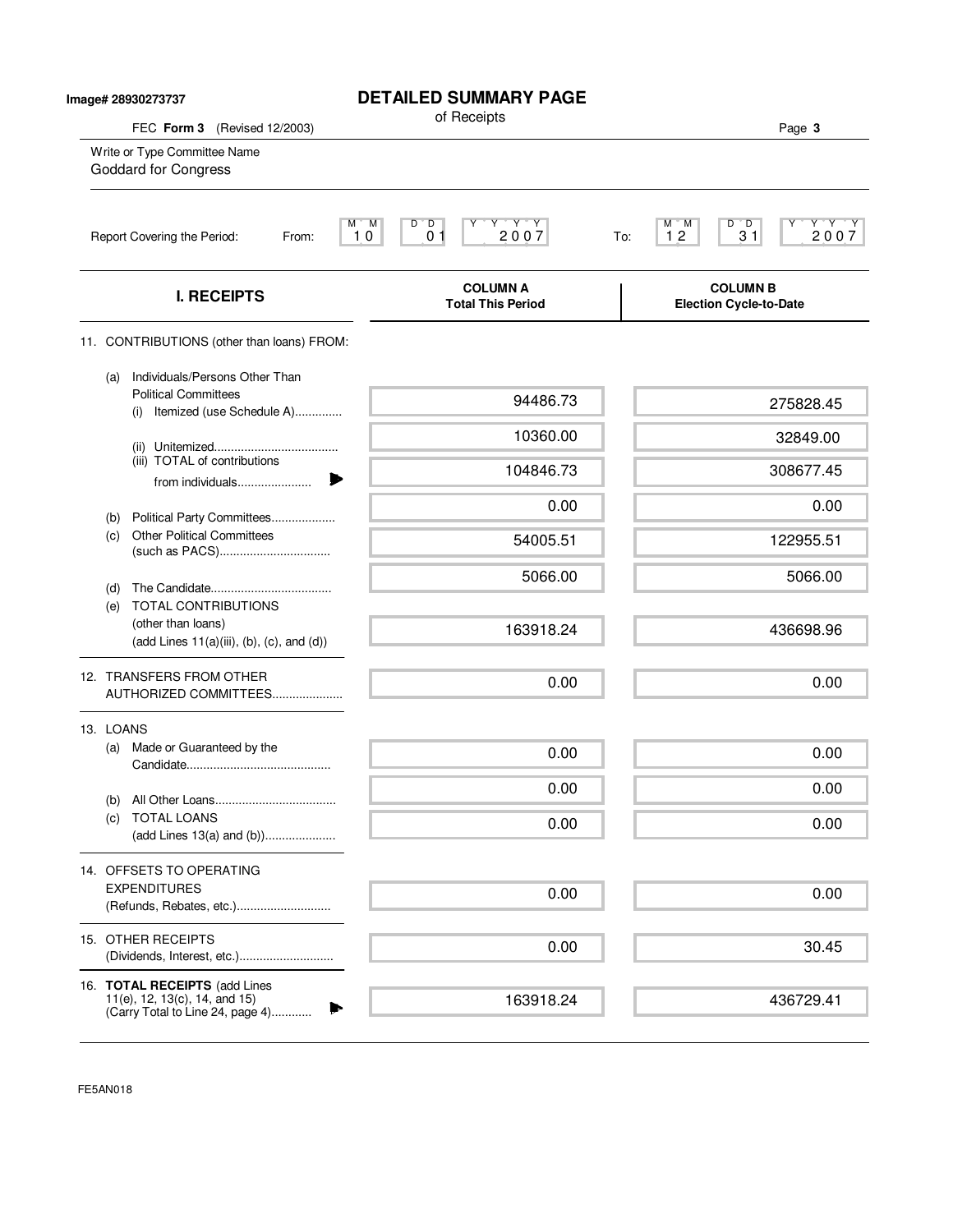## **DETAILED SUMMARY PAGE**

of Disbursements

FEC **Form 3** (Revised 02/2003) Page **4 II. DISBURSEMENTS**<br>Total This Period Figures Election Cycle-to **Election Cycle-to-Date** 17. OPERATING EXPENDITURES.................. 18. TRANSFERS TO OTHER AUTHORIZED COMMITTEES................... 19. LOAN REPAYMENTS: (a) Of Loans Made or Guaranteed by the Candidate................................... (b) Of all Other Loans............................... (c) TOTAL LOAN REPAYMENTS (add Lines 19(a) and (b))..................... 20. REFUNDS OF CONTRIBUTIONS TO: (a) Individuals/Persons Other Than Political Committees.................. (b) Political Party Committees.................. (c) Other Political Committees (such as PACs).................................. (d) TOTAL CONTRIBUTION REFUNDS (add Lines 20(a), (b), and (c))............ 21. OTHER DISBURSEMENTS......................... 22. **TOTAL DISBURSEMENTS** (add Lines 17, 18, 19(c), 20(d), and 21)  $\triangleright$ 42847.73 0.00 0.00 0.00 0.00 0.00 0.00 0.00 0.00 0.00 42847.73 89024.69 0.00 0.00 0.00 0.00 0.00 0.00 0.00 0.00 0.00 89024.69

## **III. CASH SUMMARY**

|                                               | 226634.21 |
|-----------------------------------------------|-----------|
|                                               | 163918.24 |
|                                               | 390552.45 |
|                                               | 42847.73  |
| 27. CASH ON HAND AT CLOSE OF REPORTING PERIOD | 347704.72 |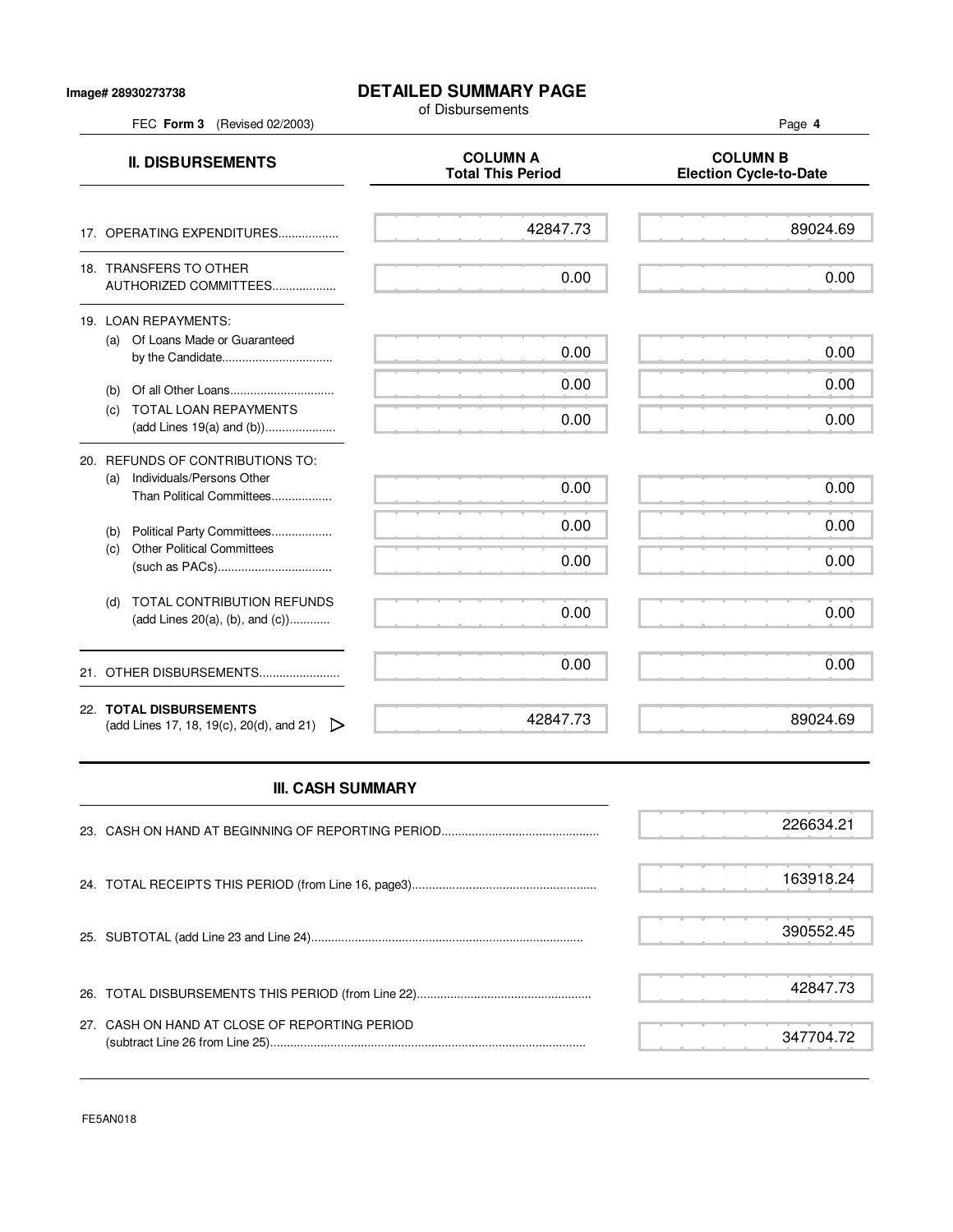**FEC FORM 3Z-1 (File with Form 3)**

## **CONSOLIDATED REPORT OF GROSS RECEIPTS FOR AUTHORIZED COMMITTEES (11 CFR 104.19) (Millionaires' Amendment)**

| <b>Name of Candidate</b>                                                     |              |                                                       | <b>Candidate ID Number</b>                    |
|------------------------------------------------------------------------------|--------------|-------------------------------------------------------|-----------------------------------------------|
| <b>Richard Neil Goddard</b>                                                  |              |                                                       | H8GA08043                                     |
| <b>Name of Principal Campaign Committee</b><br><b>Goddard for Congress</b>   |              |                                                       | <b>Committee ID Number</b><br>C.<br>C00435875 |
| <b>Committee Address</b><br>P.O. Box 9460                                    |              |                                                       |                                               |
| <b>City</b>                                                                  | <b>State</b> | <b>ZIP</b>                                            |                                               |
| <b>Warner Robins</b>                                                         | GA           | 31095-                                                |                                               |
| Report Covering Period (check one)                                           |              | preceding the year of the general election<br>Primary | <b>General</b>                                |
| 1. Gross receipts of authorized                                              |              | 415379.41                                             | 21350.00                                      |
| 2. Aggregate amount of contributions<br>from personal funds of the candidate |              | 5066.00                                               | 0.00                                          |
| 3. Gross receipts minus the candidate's<br>personal contributions            |              | 410313.41                                             | 21350.00                                      |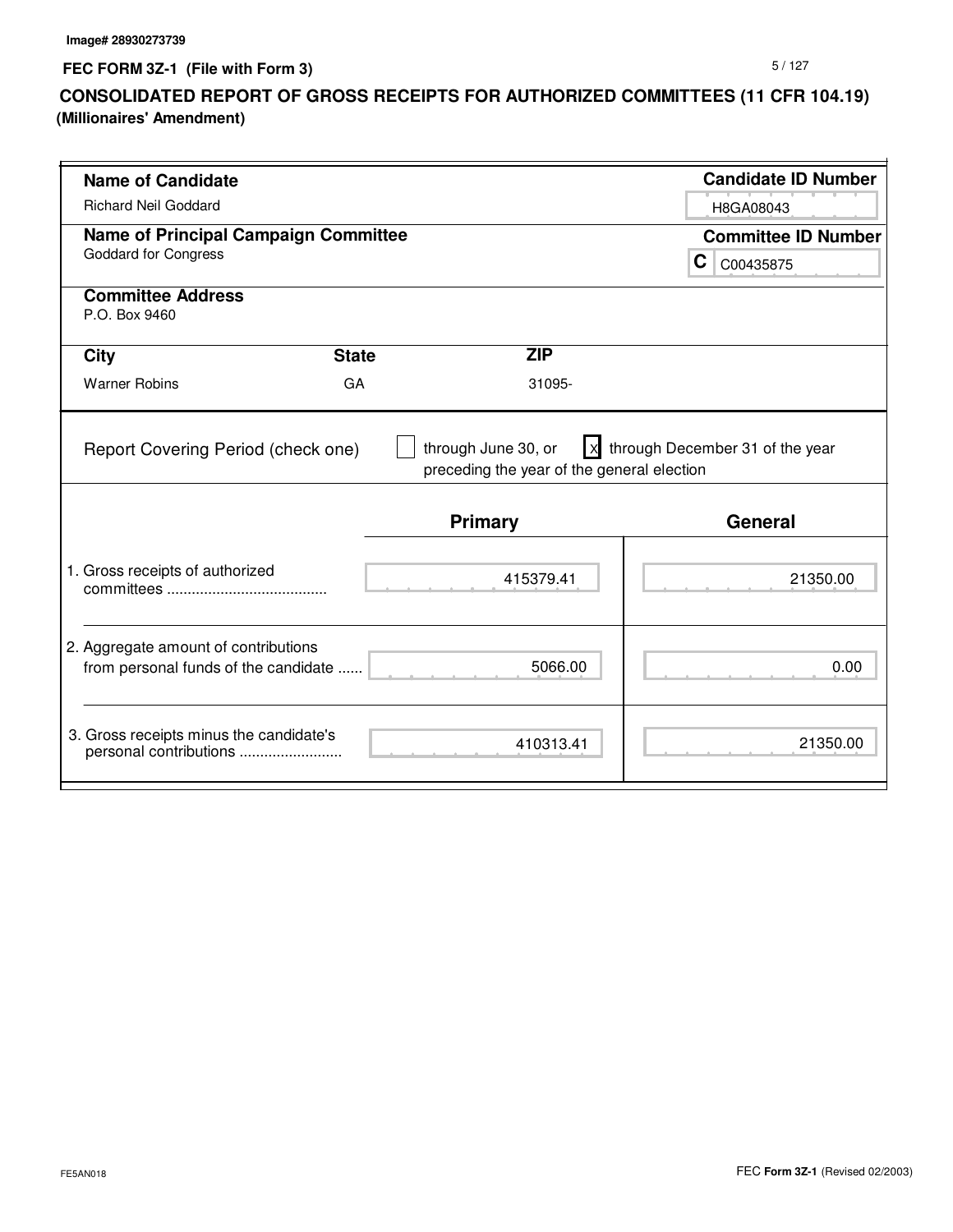|    | <b>SCHEDULE A (FEC Form 3)</b><br><b>ITEMIZED RECEIPTS</b><br>Any information copied from such Reports and Statements may not be sold or used by any person for the purpose of soliciting contributions  |                  | Use separate schedule(s)<br>for each category of the<br><b>Detailed Summary Page</b> | PAGE 6/127<br>FOR LINE NUMBER:<br>(check only one)<br>11 <sub>b</sub><br>11a<br>м<br>11c<br>11d<br>13 <sub>b</sub><br>14<br>15<br>12 <sup>2</sup><br>13a |
|----|----------------------------------------------------------------------------------------------------------------------------------------------------------------------------------------------------------|------------------|--------------------------------------------------------------------------------------|----------------------------------------------------------------------------------------------------------------------------------------------------------|
|    | or for commercial purposes, other than using the name and address of any political committee to solicit contributions from such committee.<br>NAME OF COMMITTEE (In Full)<br><b>Goddard for Congress</b> |                  |                                                                                      |                                                                                                                                                          |
| А. | Full Name (Last, First, Middle Initial)<br>21st Century PAC<br><b>Mailing Address</b><br>The Honorable Howard P. McKeon<br>2052 Lake Audubon Ct                                                          |                  |                                                                                      | Date of Receipt<br>$D$ $D$ $/$<br>$\overline{Y}$<br>$Y$ $Y$ $Y$<br>$M$ $M$ /<br>02<br>2007<br>1 <sub>1</sub>                                             |
|    | City                                                                                                                                                                                                     | <b>State</b>     | Zip Code                                                                             | Transaction ID: 80108.C761                                                                                                                               |
|    | Reston                                                                                                                                                                                                   | VA               | 20191-4808                                                                           | Amount of Each Receipt this Period                                                                                                                       |
|    | FEC ID number of contributing<br>federal political committee.                                                                                                                                            | C                | C00315747                                                                            | 1000.00                                                                                                                                                  |
|    | Name of Employer                                                                                                                                                                                         | Occupation       |                                                                                      | Receipt<br>Limit Increased Due to Opponent's                                                                                                             |
|    | 2008<br>Receipt For:<br>$X$ Primary<br>General<br>Other (specify) $\blacktriangledown$                                                                                                                   |                  | Election Cycle-to-Date<br>▼<br>1000.00                                               | Spending (2 U.S.C. 441a(i)/441a-1)                                                                                                                       |
| В. | Full Name (Last, First, Middle Initial)<br>American Success PAC<br><b>Mailing Address</b><br>The Honorable David Dreier                                                                                  |                  |                                                                                      | Date of Receipt<br>D<br>$Y - Y - Y$<br>$M$ $M$ /<br>$\overline{D}$                                                                                       |
|    | 1155 21st St NW Ste 3000                                                                                                                                                                                 | 02<br>2007<br>11 |                                                                                      |                                                                                                                                                          |
|    | City                                                                                                                                                                                                     | State<br>DC      | Zip Code                                                                             | Transaction ID: 80108.C758                                                                                                                               |
|    | Washington<br>FEC ID number of contributing<br>federal political committee.                                                                                                                              | С                | 20036-3308<br>C00336644                                                              | Amount of Each Receipt this Period<br>1000.00                                                                                                            |
|    | Name of Employer<br>Receipt For:<br>2008<br>$X$ Primary<br>General<br>Other (specify) $\blacktriangledown$                                                                                               | Occupation       | Election Cycle-to-Date<br>▼<br>1000.00                                               | Receipt<br>Limit Increased Due to Opponent's<br>Spending (2 U.S.C. 441a(i)/441a-1)                                                                       |
| C. | Full Name (Last, First, Middle Initial)<br><b>Bill Shuster for Congress</b>                                                                                                                              |                  |                                                                                      | Date of Receipt                                                                                                                                          |
|    | Mailing Address PO Box 27                                                                                                                                                                                |                  |                                                                                      | $D$ $D$ $/$<br>$\mathsf{Y} \dashv \mathsf{Y} \dashv \mathsf{Y} \dashv \mathsf{Y}$<br>$M$ $M$<br>2007<br>10<br>26                                         |
|    | City                                                                                                                                                                                                     | State            | Zip Code                                                                             | Transaction ID: 80108.C753                                                                                                                               |
|    | Hollidaysburg                                                                                                                                                                                            | <b>PA</b>        | 16648-0027                                                                           | Amount of Each Receipt this Period                                                                                                                       |
|    | FEC ID number of contributing<br>federal political committee.                                                                                                                                            | C                | C00364935                                                                            | 1000.00                                                                                                                                                  |
|    | Name of Employer                                                                                                                                                                                         | Occupation       |                                                                                      | Receipt<br>Limit Increased Due to Opponent's                                                                                                             |
|    | Receipt For:<br>2008<br>$X$ Primary<br>General<br>Other (specify) $\blacktriangledown$                                                                                                                   |                  | Election Cycle-to-Date ▼<br>1000.00                                                  | Spending (2 U.S.C. 441a(i)/441a-1)                                                                                                                       |
|    |                                                                                                                                                                                                          |                  |                                                                                      | 3000.00<br>▶                                                                                                                                             |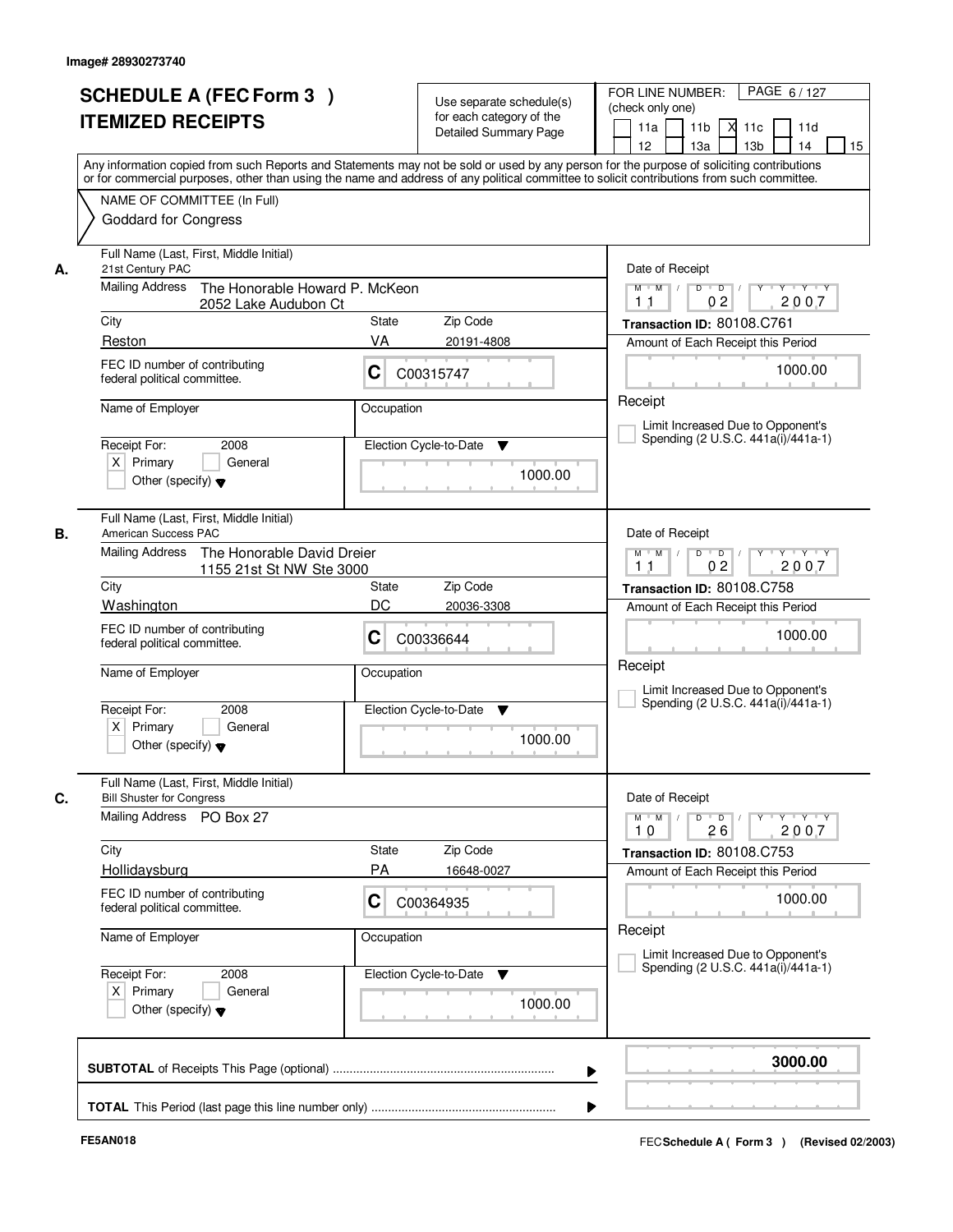| <b>ITEMIZED RECEIPTS</b>                               | <b>SCHEDULE A (FEC Form 3)</b>                                                        |                | Use separate schedule(s)<br>for each category of the<br><b>Detailed Summary Page</b> | PAGE 7/127<br>FOR LINE NUMBER:<br>(check only one)<br>11 <sub>b</sub><br>11a<br><b>X</b><br>11c<br>11d<br>12<br>13 <sub>b</sub><br>14<br>13a<br>15<br>Any information copied from such Reports and Statements may not be sold or used by any person for the purpose of soliciting contributions |
|--------------------------------------------------------|---------------------------------------------------------------------------------------|----------------|--------------------------------------------------------------------------------------|-------------------------------------------------------------------------------------------------------------------------------------------------------------------------------------------------------------------------------------------------------------------------------------------------|
| <b>Goddard for Congress</b>                            | NAME OF COMMITTEE (In Full)                                                           |                |                                                                                      | or for commercial purposes, other than using the name and address of any political committee to solicit contributions from such committee.                                                                                                                                                      |
| C.A.R.T.E.R. PAC<br>А.<br><b>Mailing Address</b>       | Full Name (Last, First, Middle Initial)<br>The Honorable John Carter                  |                |                                                                                      | Date of Receipt<br>$Y + Y + Y$<br>$M$ $M$ /<br>$D$ $D$ $/$<br>$Y$ <sup>U</sup>                                                                                                                                                                                                                  |
|                                                        | 7315 Wisconsin Ave Ste 705                                                            |                |                                                                                      | 0 <sub>2</sub><br>2007<br>1 <sub>1</sub>                                                                                                                                                                                                                                                        |
| City                                                   |                                                                                       | State          | Zip Code                                                                             | Transaction ID: 80108.C767                                                                                                                                                                                                                                                                      |
| Bethesda<br>federal political committee.               | FEC ID number of contributing                                                         | <b>MD</b><br>C | 20814-3202<br>C00427401                                                              | Amount of Each Receipt this Period<br>1000.00                                                                                                                                                                                                                                                   |
| Name of Employer<br>Receipt For:<br>$X$ Primary        | 2008<br>General<br>Other (specify) $\blacktriangledown$                               | Occupation     | Election Cycle-to-Date<br>▼<br>2000.00                                               | Receipt<br>Limit Increased Due to Opponent's<br>Spending (2 U.S.C. 441a(i)/441a-1)                                                                                                                                                                                                              |
| Cecil Staton for State Senate<br>В.<br>Mailing Address | Full Name (Last, First, Middle Initial)<br>The Honorable Cecil Staton<br>PO Box 26427 |                |                                                                                      | Date of Receipt<br>$Y \vdash Y \vdash Y$<br>$M$ $M$ /<br>D<br>$\Box$ D $\Box$ /<br>Y<br>31<br>12<br>2007                                                                                                                                                                                        |
| City                                                   |                                                                                       | State          | Zip Code                                                                             | Transaction ID: 71231.C1071                                                                                                                                                                                                                                                                     |
| Macon                                                  |                                                                                       | GA             | 31221-6427                                                                           | Amount of Each Receipt this Period                                                                                                                                                                                                                                                              |
| federal political committee.                           | FEC ID number of contributing                                                         | C              |                                                                                      | 500.00                                                                                                                                                                                                                                                                                          |
| Name of Employer                                       |                                                                                       | Occupation     |                                                                                      | Receipt<br>Limit Increased Due to Opponent's                                                                                                                                                                                                                                                    |
| Receipt For:<br>$X$ Primary                            | 2008<br>General<br>Other (specify) $\blacktriangledown$                               |                | Election Cycle-to-Date<br>▼<br>500.00                                                | Spending (2 U.S.C. 441a(i)/441a-1)                                                                                                                                                                                                                                                              |
| C.                                                     | Full Name (Last, First, Middle Initial)<br>Charles Boustany Jr. MD for Congress       |                |                                                                                      | Date of Receipt                                                                                                                                                                                                                                                                                 |
| Mailing Address                                        | The Honorable Charles Boustany, MD<br>PO Box 80126                                    |                |                                                                                      | $D$ $D$ $/$<br>$M$ $M$<br>y y y y y<br>0 <sub>2</sub><br>2007<br>11                                                                                                                                                                                                                             |
| City                                                   |                                                                                       | <b>State</b>   | Zip Code                                                                             | Transaction ID: 80108.C794                                                                                                                                                                                                                                                                      |
| Lafayette<br>federal political committee.              | FEC ID number of contributing                                                         | LA<br>C        | 70598-0126<br>C00394866                                                              | Amount of Each Receipt this Period<br>1000.00                                                                                                                                                                                                                                                   |
| Name of Employer                                       |                                                                                       | Occupation     |                                                                                      | Receipt<br>Limit Increased Due to Opponent's                                                                                                                                                                                                                                                    |
| Receipt For:<br>$X$ Primary                            | 2008<br>General<br>Other (specify) $\blacktriangledown$                               |                | Election Cycle-to-Date ▼<br>1000.00                                                  | Spending (2 U.S.C. 441a(i)/441a-1)                                                                                                                                                                                                                                                              |
|                                                        |                                                                                       |                |                                                                                      | 2500.00                                                                                                                                                                                                                                                                                         |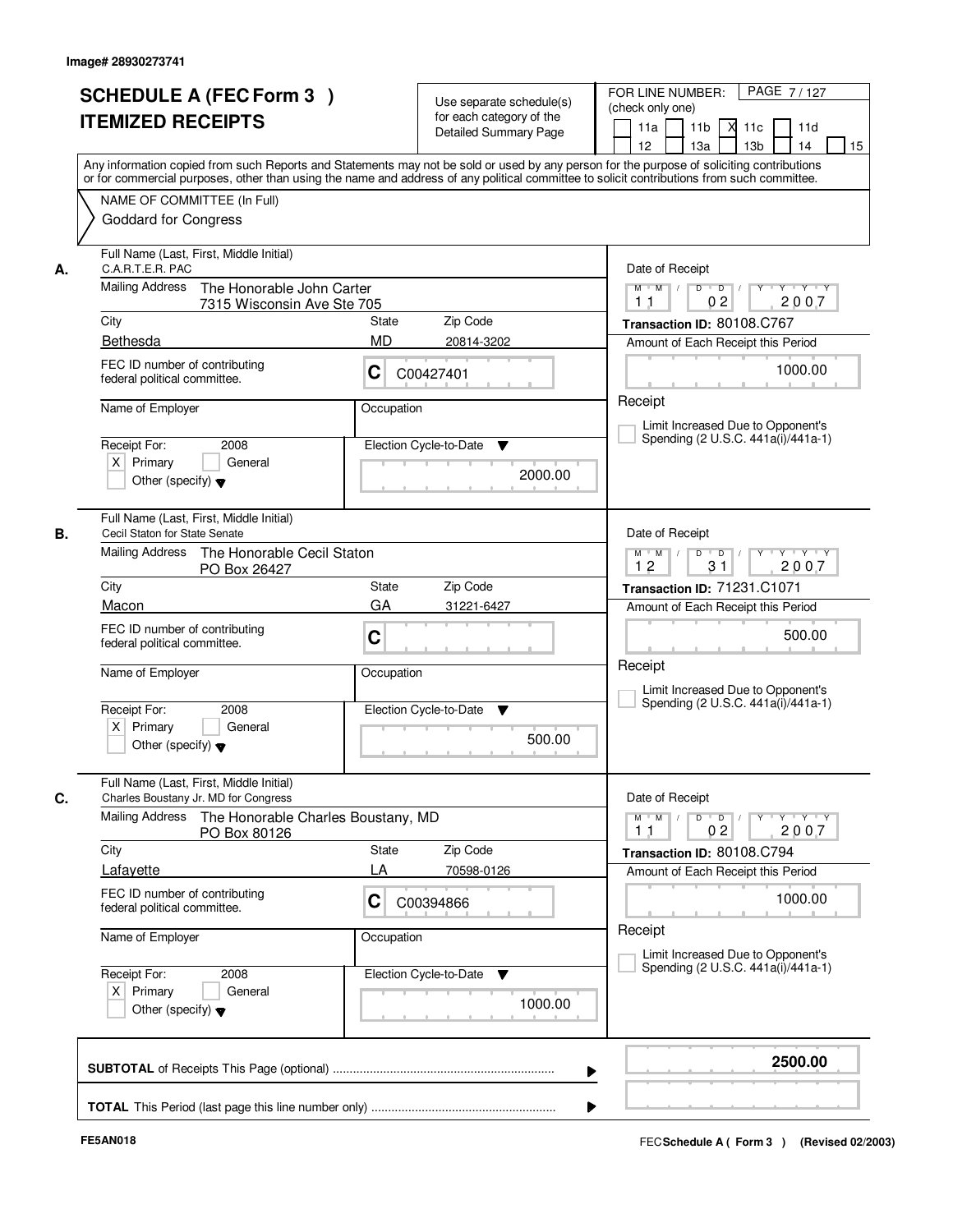| or for commercial purposes, other than using the name and address of any political committee to solicit contributions from such committee.<br>NAME OF COMMITTEE (In Full)<br><b>Goddard for Congress</b><br>Full Name (Last, First, Middle Initial)<br>Date of Receipt<br>Cole PAC<br>А.<br><b>Mailing Address</b><br>The Honorable Tom Cole<br>$Y$ $Y$ $Y$<br>$M$ $M$ /<br>$D$ $D$ $/$<br>$Y$ <sup>U</sup><br>0 <sub>2</sub><br>2007<br>1 <sub>1</sub><br>12176 Chancery Station Cir<br>Zip Code<br>City<br>State<br>Transaction ID: 80108.C764<br>VA<br>Reston<br>20190-5803<br>Amount of Each Receipt this Period<br>FEC ID number of contributing<br>1500.00<br>C<br>C00404392<br>federal political committee.<br>Receipt<br>Name of Employer<br>Occupation<br>Limit Increased Due to Opponent's<br>Spending (2 U.S.C. 441a(i)/441a-1)<br>Election Cycle-to-Date<br>Receipt For:<br>2008<br>▼<br>$X$ Primary<br>General<br>5000.00<br>Other (specify) $\blacktriangledown$<br>Full Name (Last, First, Middle Initial)<br>Comm. for the Preservation of Capitalism<br>Date of Receipt<br>В.<br>Mailing Address<br>The Honorable Jim McCrery<br>$Y \vdash Y \vdash Y$<br>$M$ $M$ /<br>D<br>$\overline{D}$<br>0 <sub>2</sub><br>2007<br>11<br>PO Box 65314<br>City<br>Zip Code<br>State<br>Transaction ID: 80108.C763<br>DC<br>Washington<br>20035-5314<br>Amount of Each Receipt this Period<br>FEC ID number of contributing<br>5000.00<br>С<br>C00328468<br>federal political committee.<br>Receipt<br>Name of Employer<br>Occupation<br>Limit Increased Due to Opponent's<br>Spending (2 U.S.C. 441a(i)/441a-1)<br>Receipt For:<br>2008<br>Election Cycle-to-Date<br>▼<br>$X$ Primary<br>General<br>5000.00<br>Other (specify) $\blacktriangledown$<br>Full Name (Last, First, Middle Initial)<br>C.<br>Date of Receipt<br>Committee To Re-Elect J.W. Floyd<br><b>Mailing Address</b><br>The Honorable Johnny Floyd<br>$D$ $D$ $/$<br>$M$ $M$ $/$<br><u>y cymru y cy</u><br>2007<br>11<br>16<br>PO Box 5260<br>Zip Code<br>City<br><b>State</b><br>Transaction ID: 80108.C825<br>GA<br>Cordele<br>31010-5260<br>Amount of Each Receipt this Period<br>FEC ID number of contributing<br>C<br>250.00<br>federal political committee.<br>Receipt<br>Name of Employer<br>Occupation<br>Limit Increased Due to Opponent's<br>Spending (2 U.S.C. 441a(i)/441a-1)<br>Receipt For:<br>Election Cycle-to-Date<br>2008<br>v<br>$X$ Primary<br>General<br>250.00<br>Other (specify) $\blacktriangledown$<br>6750.00 | <b>SCHEDULE A (FEC Form 3)</b><br><b>ITEMIZED RECEIPTS</b> | Use separate schedule(s)<br>for each category of the<br><b>Detailed Summary Page</b><br>Any information copied from such Reports and Statements may not be sold or used by any person for the purpose of soliciting contributions | PAGE 8/127<br>FOR LINE NUMBER:<br>(check only one)<br>11 <sub>b</sub><br>11a<br><b>X</b><br>11c<br>11d<br>13 <sub>b</sub><br>14<br>12<br>13a<br>15 |  |  |
|---------------------------------------------------------------------------------------------------------------------------------------------------------------------------------------------------------------------------------------------------------------------------------------------------------------------------------------------------------------------------------------------------------------------------------------------------------------------------------------------------------------------------------------------------------------------------------------------------------------------------------------------------------------------------------------------------------------------------------------------------------------------------------------------------------------------------------------------------------------------------------------------------------------------------------------------------------------------------------------------------------------------------------------------------------------------------------------------------------------------------------------------------------------------------------------------------------------------------------------------------------------------------------------------------------------------------------------------------------------------------------------------------------------------------------------------------------------------------------------------------------------------------------------------------------------------------------------------------------------------------------------------------------------------------------------------------------------------------------------------------------------------------------------------------------------------------------------------------------------------------------------------------------------------------------------------------------------------------------------------------------------------------------------------------------------------------------------------------------------------------------------------------------------------------------------------------------------------------------------------------------------------------------------------------------------------------------------------------------------------------------------------------------------------------------------------------------------------------------------------------------------|------------------------------------------------------------|-----------------------------------------------------------------------------------------------------------------------------------------------------------------------------------------------------------------------------------|----------------------------------------------------------------------------------------------------------------------------------------------------|--|--|
|                                                                                                                                                                                                                                                                                                                                                                                                                                                                                                                                                                                                                                                                                                                                                                                                                                                                                                                                                                                                                                                                                                                                                                                                                                                                                                                                                                                                                                                                                                                                                                                                                                                                                                                                                                                                                                                                                                                                                                                                                                                                                                                                                                                                                                                                                                                                                                                                                                                                                                               |                                                            |                                                                                                                                                                                                                                   |                                                                                                                                                    |  |  |
|                                                                                                                                                                                                                                                                                                                                                                                                                                                                                                                                                                                                                                                                                                                                                                                                                                                                                                                                                                                                                                                                                                                                                                                                                                                                                                                                                                                                                                                                                                                                                                                                                                                                                                                                                                                                                                                                                                                                                                                                                                                                                                                                                                                                                                                                                                                                                                                                                                                                                                               |                                                            |                                                                                                                                                                                                                                   |                                                                                                                                                    |  |  |
|                                                                                                                                                                                                                                                                                                                                                                                                                                                                                                                                                                                                                                                                                                                                                                                                                                                                                                                                                                                                                                                                                                                                                                                                                                                                                                                                                                                                                                                                                                                                                                                                                                                                                                                                                                                                                                                                                                                                                                                                                                                                                                                                                                                                                                                                                                                                                                                                                                                                                                               |                                                            |                                                                                                                                                                                                                                   |                                                                                                                                                    |  |  |
|                                                                                                                                                                                                                                                                                                                                                                                                                                                                                                                                                                                                                                                                                                                                                                                                                                                                                                                                                                                                                                                                                                                                                                                                                                                                                                                                                                                                                                                                                                                                                                                                                                                                                                                                                                                                                                                                                                                                                                                                                                                                                                                                                                                                                                                                                                                                                                                                                                                                                                               |                                                            |                                                                                                                                                                                                                                   |                                                                                                                                                    |  |  |
|                                                                                                                                                                                                                                                                                                                                                                                                                                                                                                                                                                                                                                                                                                                                                                                                                                                                                                                                                                                                                                                                                                                                                                                                                                                                                                                                                                                                                                                                                                                                                                                                                                                                                                                                                                                                                                                                                                                                                                                                                                                                                                                                                                                                                                                                                                                                                                                                                                                                                                               |                                                            |                                                                                                                                                                                                                                   |                                                                                                                                                    |  |  |
|                                                                                                                                                                                                                                                                                                                                                                                                                                                                                                                                                                                                                                                                                                                                                                                                                                                                                                                                                                                                                                                                                                                                                                                                                                                                                                                                                                                                                                                                                                                                                                                                                                                                                                                                                                                                                                                                                                                                                                                                                                                                                                                                                                                                                                                                                                                                                                                                                                                                                                               |                                                            |                                                                                                                                                                                                                                   |                                                                                                                                                    |  |  |
|                                                                                                                                                                                                                                                                                                                                                                                                                                                                                                                                                                                                                                                                                                                                                                                                                                                                                                                                                                                                                                                                                                                                                                                                                                                                                                                                                                                                                                                                                                                                                                                                                                                                                                                                                                                                                                                                                                                                                                                                                                                                                                                                                                                                                                                                                                                                                                                                                                                                                                               |                                                            |                                                                                                                                                                                                                                   |                                                                                                                                                    |  |  |
|                                                                                                                                                                                                                                                                                                                                                                                                                                                                                                                                                                                                                                                                                                                                                                                                                                                                                                                                                                                                                                                                                                                                                                                                                                                                                                                                                                                                                                                                                                                                                                                                                                                                                                                                                                                                                                                                                                                                                                                                                                                                                                                                                                                                                                                                                                                                                                                                                                                                                                               |                                                            |                                                                                                                                                                                                                                   |                                                                                                                                                    |  |  |
|                                                                                                                                                                                                                                                                                                                                                                                                                                                                                                                                                                                                                                                                                                                                                                                                                                                                                                                                                                                                                                                                                                                                                                                                                                                                                                                                                                                                                                                                                                                                                                                                                                                                                                                                                                                                                                                                                                                                                                                                                                                                                                                                                                                                                                                                                                                                                                                                                                                                                                               |                                                            |                                                                                                                                                                                                                                   |                                                                                                                                                    |  |  |
|                                                                                                                                                                                                                                                                                                                                                                                                                                                                                                                                                                                                                                                                                                                                                                                                                                                                                                                                                                                                                                                                                                                                                                                                                                                                                                                                                                                                                                                                                                                                                                                                                                                                                                                                                                                                                                                                                                                                                                                                                                                                                                                                                                                                                                                                                                                                                                                                                                                                                                               |                                                            |                                                                                                                                                                                                                                   |                                                                                                                                                    |  |  |
|                                                                                                                                                                                                                                                                                                                                                                                                                                                                                                                                                                                                                                                                                                                                                                                                                                                                                                                                                                                                                                                                                                                                                                                                                                                                                                                                                                                                                                                                                                                                                                                                                                                                                                                                                                                                                                                                                                                                                                                                                                                                                                                                                                                                                                                                                                                                                                                                                                                                                                               |                                                            |                                                                                                                                                                                                                                   |                                                                                                                                                    |  |  |
|                                                                                                                                                                                                                                                                                                                                                                                                                                                                                                                                                                                                                                                                                                                                                                                                                                                                                                                                                                                                                                                                                                                                                                                                                                                                                                                                                                                                                                                                                                                                                                                                                                                                                                                                                                                                                                                                                                                                                                                                                                                                                                                                                                                                                                                                                                                                                                                                                                                                                                               |                                                            |                                                                                                                                                                                                                                   |                                                                                                                                                    |  |  |
|                                                                                                                                                                                                                                                                                                                                                                                                                                                                                                                                                                                                                                                                                                                                                                                                                                                                                                                                                                                                                                                                                                                                                                                                                                                                                                                                                                                                                                                                                                                                                                                                                                                                                                                                                                                                                                                                                                                                                                                                                                                                                                                                                                                                                                                                                                                                                                                                                                                                                                               |                                                            |                                                                                                                                                                                                                                   |                                                                                                                                                    |  |  |
|                                                                                                                                                                                                                                                                                                                                                                                                                                                                                                                                                                                                                                                                                                                                                                                                                                                                                                                                                                                                                                                                                                                                                                                                                                                                                                                                                                                                                                                                                                                                                                                                                                                                                                                                                                                                                                                                                                                                                                                                                                                                                                                                                                                                                                                                                                                                                                                                                                                                                                               |                                                            |                                                                                                                                                                                                                                   |                                                                                                                                                    |  |  |
|                                                                                                                                                                                                                                                                                                                                                                                                                                                                                                                                                                                                                                                                                                                                                                                                                                                                                                                                                                                                                                                                                                                                                                                                                                                                                                                                                                                                                                                                                                                                                                                                                                                                                                                                                                                                                                                                                                                                                                                                                                                                                                                                                                                                                                                                                                                                                                                                                                                                                                               |                                                            |                                                                                                                                                                                                                                   |                                                                                                                                                    |  |  |
|                                                                                                                                                                                                                                                                                                                                                                                                                                                                                                                                                                                                                                                                                                                                                                                                                                                                                                                                                                                                                                                                                                                                                                                                                                                                                                                                                                                                                                                                                                                                                                                                                                                                                                                                                                                                                                                                                                                                                                                                                                                                                                                                                                                                                                                                                                                                                                                                                                                                                                               |                                                            |                                                                                                                                                                                                                                   |                                                                                                                                                    |  |  |
|                                                                                                                                                                                                                                                                                                                                                                                                                                                                                                                                                                                                                                                                                                                                                                                                                                                                                                                                                                                                                                                                                                                                                                                                                                                                                                                                                                                                                                                                                                                                                                                                                                                                                                                                                                                                                                                                                                                                                                                                                                                                                                                                                                                                                                                                                                                                                                                                                                                                                                               |                                                            |                                                                                                                                                                                                                                   |                                                                                                                                                    |  |  |
|                                                                                                                                                                                                                                                                                                                                                                                                                                                                                                                                                                                                                                                                                                                                                                                                                                                                                                                                                                                                                                                                                                                                                                                                                                                                                                                                                                                                                                                                                                                                                                                                                                                                                                                                                                                                                                                                                                                                                                                                                                                                                                                                                                                                                                                                                                                                                                                                                                                                                                               |                                                            |                                                                                                                                                                                                                                   |                                                                                                                                                    |  |  |
|                                                                                                                                                                                                                                                                                                                                                                                                                                                                                                                                                                                                                                                                                                                                                                                                                                                                                                                                                                                                                                                                                                                                                                                                                                                                                                                                                                                                                                                                                                                                                                                                                                                                                                                                                                                                                                                                                                                                                                                                                                                                                                                                                                                                                                                                                                                                                                                                                                                                                                               |                                                            |                                                                                                                                                                                                                                   |                                                                                                                                                    |  |  |
|                                                                                                                                                                                                                                                                                                                                                                                                                                                                                                                                                                                                                                                                                                                                                                                                                                                                                                                                                                                                                                                                                                                                                                                                                                                                                                                                                                                                                                                                                                                                                                                                                                                                                                                                                                                                                                                                                                                                                                                                                                                                                                                                                                                                                                                                                                                                                                                                                                                                                                               |                                                            |                                                                                                                                                                                                                                   |                                                                                                                                                    |  |  |
|                                                                                                                                                                                                                                                                                                                                                                                                                                                                                                                                                                                                                                                                                                                                                                                                                                                                                                                                                                                                                                                                                                                                                                                                                                                                                                                                                                                                                                                                                                                                                                                                                                                                                                                                                                                                                                                                                                                                                                                                                                                                                                                                                                                                                                                                                                                                                                                                                                                                                                               |                                                            |                                                                                                                                                                                                                                   |                                                                                                                                                    |  |  |
|                                                                                                                                                                                                                                                                                                                                                                                                                                                                                                                                                                                                                                                                                                                                                                                                                                                                                                                                                                                                                                                                                                                                                                                                                                                                                                                                                                                                                                                                                                                                                                                                                                                                                                                                                                                                                                                                                                                                                                                                                                                                                                                                                                                                                                                                                                                                                                                                                                                                                                               |                                                            |                                                                                                                                                                                                                                   |                                                                                                                                                    |  |  |
|                                                                                                                                                                                                                                                                                                                                                                                                                                                                                                                                                                                                                                                                                                                                                                                                                                                                                                                                                                                                                                                                                                                                                                                                                                                                                                                                                                                                                                                                                                                                                                                                                                                                                                                                                                                                                                                                                                                                                                                                                                                                                                                                                                                                                                                                                                                                                                                                                                                                                                               |                                                            |                                                                                                                                                                                                                                   |                                                                                                                                                    |  |  |
|                                                                                                                                                                                                                                                                                                                                                                                                                                                                                                                                                                                                                                                                                                                                                                                                                                                                                                                                                                                                                                                                                                                                                                                                                                                                                                                                                                                                                                                                                                                                                                                                                                                                                                                                                                                                                                                                                                                                                                                                                                                                                                                                                                                                                                                                                                                                                                                                                                                                                                               |                                                            |                                                                                                                                                                                                                                   |                                                                                                                                                    |  |  |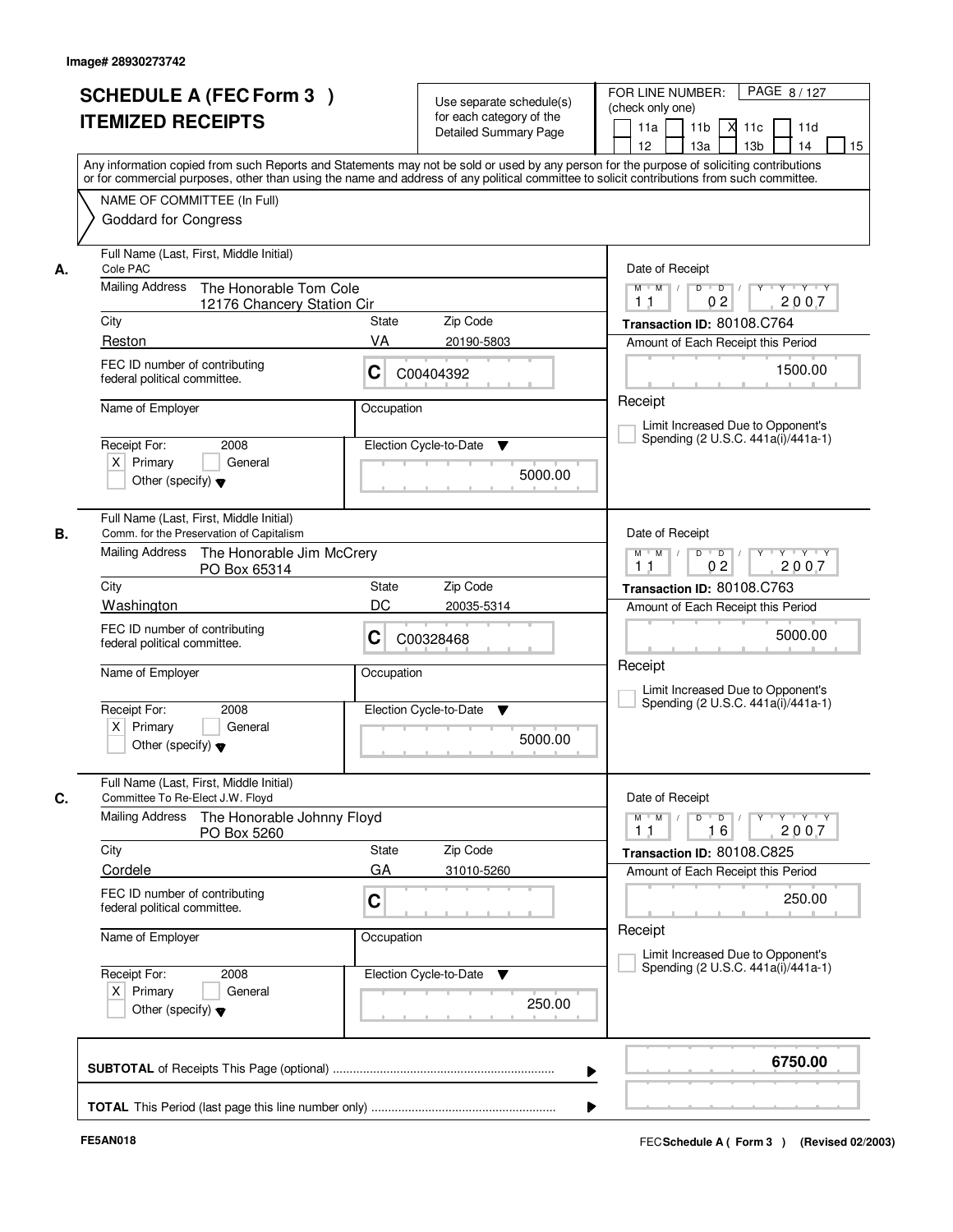|    | <b>SCHEDULE A (FEC Form 3)</b><br><b>ITEMIZED RECEIPTS</b><br>Any information copied from such Reports and Statements may not be sold or used by any person for the purpose of soliciting contributions  |                    | Use separate schedule(s)<br>for each category of the<br><b>Detailed Summary Page</b> | FOR LINE NUMBER:<br>PAGE 9/127<br>(check only one)<br>11 <sub>b</sub><br>$X$ 11 $c$<br>11a<br>11d<br>12 <sup>2</sup><br>13a<br>13 <sub>b</sub><br>14<br>15                  |
|----|----------------------------------------------------------------------------------------------------------------------------------------------------------------------------------------------------------|--------------------|--------------------------------------------------------------------------------------|-----------------------------------------------------------------------------------------------------------------------------------------------------------------------------|
|    | or for commercial purposes, other than using the name and address of any political committee to solicit contributions from such committee.<br>NAME OF COMMITTEE (In Full)<br><b>Goddard for Congress</b> |                    |                                                                                      |                                                                                                                                                                             |
| А. | Full Name (Last, First, Middle Initial)<br><b>Conaway for Congress</b><br>Mailing Address<br>The Honorable Mike Conaway<br>PO Box 51272                                                                  |                    |                                                                                      | Date of Receipt<br>$\blacksquare$ $\blacksquare$ $\blacksquare$ $\blacksquare$ $\blacksquare$<br>Y<br>Y Y Y Y<br>$M$ $M$ /<br>D<br>2007<br>0 <sub>2</sub><br>1 <sub>1</sub> |
|    | City                                                                                                                                                                                                     | State              | Zip Code                                                                             | Transaction ID: 80108.C788                                                                                                                                                  |
|    | Midland                                                                                                                                                                                                  | <b>TX</b>          | 79710-1272                                                                           | Amount of Each Receipt this Period                                                                                                                                          |
|    | FEC ID number of contributing<br>federal political committee.                                                                                                                                            | С                  | C00383828                                                                            | 1000.00                                                                                                                                                                     |
|    | Name of Employer<br>2008<br>Receipt For:<br>$X$ Primary<br>General<br>Other (specify) $\blacktriangledown$                                                                                               | Occupation         | Election Cycle-to-Date<br>▼<br>2000.00                                               | Receipt<br>Limit Increased Due to Opponent's<br>Spending (2 U.S.C. 441a(i)/441a-1)                                                                                          |
| В. | Full Name (Last, First, Middle Initial)<br>Democracy Believers PAC<br><b>Mailing Address</b><br>The Honorable Lincoln Diaz-Balart<br>1155 21st St NW Ste 300                                             |                    |                                                                                      | Date of Receipt<br>$M$ $M$ /<br>$D$ $D$ $/$<br>$Y$ <sup>U</sup><br>Y Y Y Y<br>0 <sub>2</sub><br>2007<br>1 <sub>1</sub>                                                      |
|    | City                                                                                                                                                                                                     | State              | Zip Code                                                                             | Transaction ID: 80108.C773                                                                                                                                                  |
|    | Washington<br>FEC ID number of contributing<br>federal political committee.                                                                                                                              | DC<br>C            | 20036-3312<br>C00382036                                                              | Amount of Each Receipt this Period<br>1000.00                                                                                                                               |
|    | Name of Employer<br>Receipt For:<br>2008<br>$X$ Primary<br>General<br>Other (specify) $\blacktriangledown$                                                                                               | Occupation         | Election Cycle-to-Date<br>▼<br>1000.00                                               | Receipt<br>Limit Increased Due to Opponent's<br>Spending (2 U.S.C. 441a(i)/441a-1)                                                                                          |
| C. | Full Name (Last, First, Middle Initial)<br>Freedom and Security PAC                                                                                                                                      |                    |                                                                                      | Date of Receipt                                                                                                                                                             |
|    | Mailing Address<br>The Honorable John Kline<br>1117 Atwood Ct                                                                                                                                            |                    |                                                                                      | $D$ $D$ $/$<br>$M$ $M$ $/$<br>$Y - Y - Y$<br>$Y$ <sup>-1</sup><br>2007<br>0 <sub>2</sub><br>11                                                                              |
|    | City<br>Shakopee                                                                                                                                                                                         | State<br><b>MN</b> | Zip Code<br>55379-2461                                                               | Transaction ID: 80108.C762<br>Amount of Each Receipt this Period                                                                                                            |
|    | FEC ID number of contributing<br>federal political committee.                                                                                                                                            | С                  | C00437061                                                                            | 1000.00                                                                                                                                                                     |
|    | Name of Employer                                                                                                                                                                                         | Occupation         |                                                                                      | Receipt<br>Limit Increased Due to Opponent's                                                                                                                                |
|    | Receipt For:<br>2008<br>$X$ Primary<br>General<br>Other (specify) $\blacktriangledown$                                                                                                                   |                    | Election Cycle-to-Date<br>v<br>1000.00                                               | Spending (2 U.S.C. 441a(i)/441a-1)                                                                                                                                          |
|    |                                                                                                                                                                                                          |                    |                                                                                      | 3000.00                                                                                                                                                                     |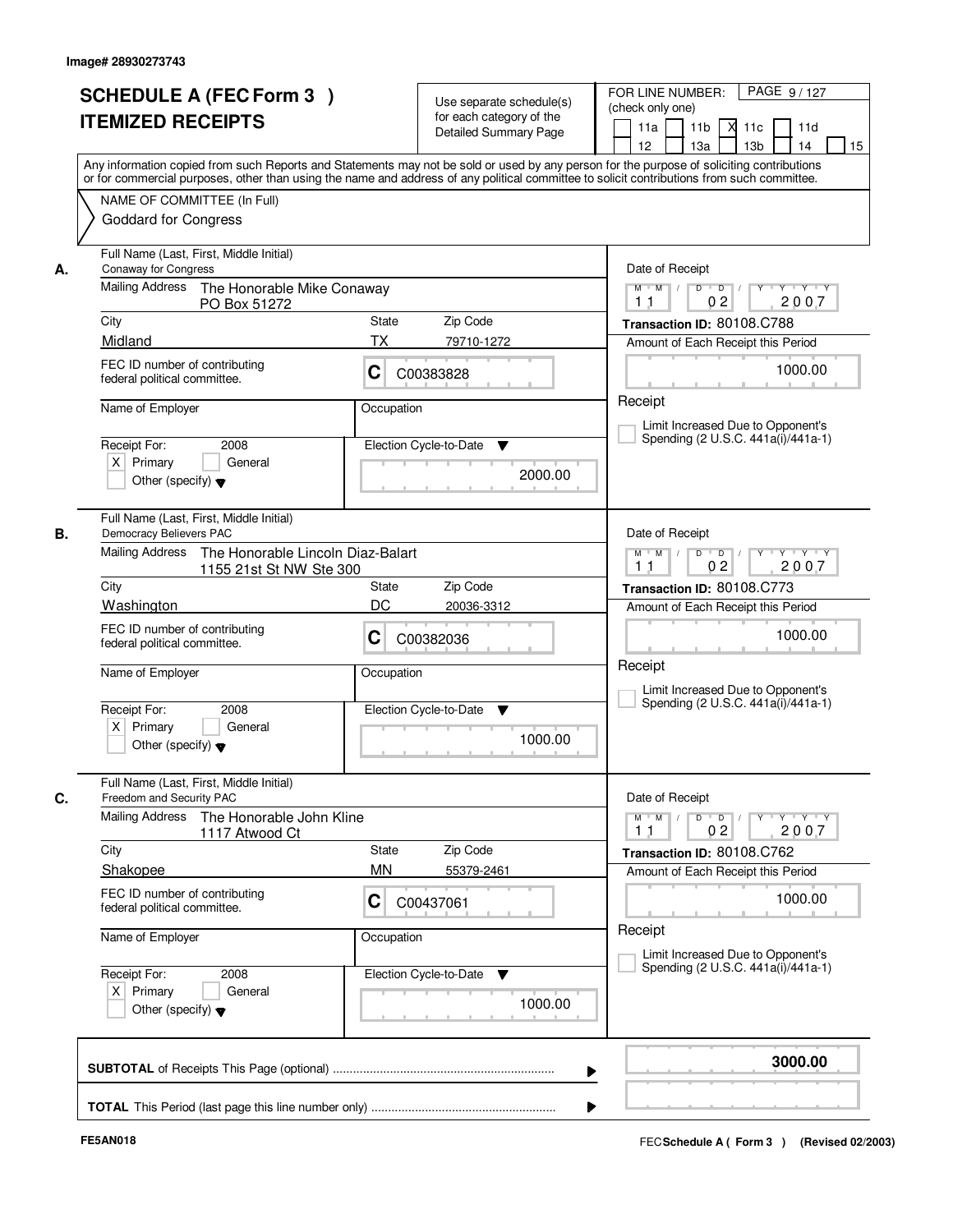| The Honorable Jeb Hensarling<br>Zip Code<br>State<br><b>TX</b><br>75382-0504<br>С<br>C00370650<br>Occupation<br>Election Cycle-to-Date<br>▼<br>2000.00<br>The Honorable Roger Wicker<br>Zip Code<br>State<br><b>MS</b><br>38802-0874<br>C<br>C00364380 | Any information copied from such Reports and Statements may not be sold or used by any person for the purpose of soliciting contributions<br>or for commercial purposes, other than using the name and address of any political committee to solicit contributions from such committee.<br>Date of Receipt<br>$\overline{D}$ /<br>Y<br>Y Y Y Y<br>$M$ $M$ /<br>D<br>2007<br>0 <sub>2</sub><br>1 <sub>1</sub><br>Transaction ID: 80108.C769<br>Amount of Each Receipt this Period<br>2000.00<br>Receipt<br>Limit Increased Due to Opponent's<br>Spending (2 U.S.C. 441a(i)/441a-1)<br>Date of Receipt<br>$D$ $D$ $/$<br>$Y$ <sup>U</sup><br>Y Y Y Y<br>$M$ $M$ /<br>0 <sub>2</sub><br>2007<br>1 <sub>1</sub><br>Transaction ID: 80108.C780<br>Amount of Each Receipt this Period<br>2000.00<br>Receipt |
|--------------------------------------------------------------------------------------------------------------------------------------------------------------------------------------------------------------------------------------------------------|-------------------------------------------------------------------------------------------------------------------------------------------------------------------------------------------------------------------------------------------------------------------------------------------------------------------------------------------------------------------------------------------------------------------------------------------------------------------------------------------------------------------------------------------------------------------------------------------------------------------------------------------------------------------------------------------------------------------------------------------------------------------------------------------------------|
|                                                                                                                                                                                                                                                        |                                                                                                                                                                                                                                                                                                                                                                                                                                                                                                                                                                                                                                                                                                                                                                                                       |
|                                                                                                                                                                                                                                                        |                                                                                                                                                                                                                                                                                                                                                                                                                                                                                                                                                                                                                                                                                                                                                                                                       |
|                                                                                                                                                                                                                                                        |                                                                                                                                                                                                                                                                                                                                                                                                                                                                                                                                                                                                                                                                                                                                                                                                       |
|                                                                                                                                                                                                                                                        |                                                                                                                                                                                                                                                                                                                                                                                                                                                                                                                                                                                                                                                                                                                                                                                                       |
|                                                                                                                                                                                                                                                        |                                                                                                                                                                                                                                                                                                                                                                                                                                                                                                                                                                                                                                                                                                                                                                                                       |
|                                                                                                                                                                                                                                                        |                                                                                                                                                                                                                                                                                                                                                                                                                                                                                                                                                                                                                                                                                                                                                                                                       |
|                                                                                                                                                                                                                                                        |                                                                                                                                                                                                                                                                                                                                                                                                                                                                                                                                                                                                                                                                                                                                                                                                       |
|                                                                                                                                                                                                                                                        |                                                                                                                                                                                                                                                                                                                                                                                                                                                                                                                                                                                                                                                                                                                                                                                                       |
|                                                                                                                                                                                                                                                        |                                                                                                                                                                                                                                                                                                                                                                                                                                                                                                                                                                                                                                                                                                                                                                                                       |
|                                                                                                                                                                                                                                                        |                                                                                                                                                                                                                                                                                                                                                                                                                                                                                                                                                                                                                                                                                                                                                                                                       |
|                                                                                                                                                                                                                                                        |                                                                                                                                                                                                                                                                                                                                                                                                                                                                                                                                                                                                                                                                                                                                                                                                       |
| Occupation                                                                                                                                                                                                                                             | Limit Increased Due to Opponent's                                                                                                                                                                                                                                                                                                                                                                                                                                                                                                                                                                                                                                                                                                                                                                     |
| Election Cycle-to-Date<br>▼<br>2000.00                                                                                                                                                                                                                 | Spending (2 U.S.C. 441a(i)/441a-1)                                                                                                                                                                                                                                                                                                                                                                                                                                                                                                                                                                                                                                                                                                                                                                    |
|                                                                                                                                                                                                                                                        | Date of Receipt                                                                                                                                                                                                                                                                                                                                                                                                                                                                                                                                                                                                                                                                                                                                                                                       |
|                                                                                                                                                                                                                                                        | $M$ $M$<br>$D$ $D$ $/$<br>$Y$ <sup>U</sup><br>$\mathsf{Y} \dashv \mathsf{Y} \dashv \mathsf{Y}$<br>2007<br>11<br>14                                                                                                                                                                                                                                                                                                                                                                                                                                                                                                                                                                                                                                                                                    |
|                                                                                                                                                                                                                                                        | Transaction ID: 80108.C815<br>Amount of Each Receipt this Period                                                                                                                                                                                                                                                                                                                                                                                                                                                                                                                                                                                                                                                                                                                                      |
| C<br>C00250720                                                                                                                                                                                                                                         | 1000.00                                                                                                                                                                                                                                                                                                                                                                                                                                                                                                                                                                                                                                                                                                                                                                                               |
| Occupation                                                                                                                                                                                                                                             | Receipt<br>Limit Increased Due to Opponent's                                                                                                                                                                                                                                                                                                                                                                                                                                                                                                                                                                                                                                                                                                                                                          |
| Election Cycle-to-Date<br>v<br>2000.00                                                                                                                                                                                                                 | Spending (2 U.S.C. 441a(i)/441a-1)                                                                                                                                                                                                                                                                                                                                                                                                                                                                                                                                                                                                                                                                                                                                                                    |
|                                                                                                                                                                                                                                                        | 5000.00<br>▶                                                                                                                                                                                                                                                                                                                                                                                                                                                                                                                                                                                                                                                                                                                                                                                          |
|                                                                                                                                                                                                                                                        | The Honorable Sam Johnson<br>Zip Code<br>State<br><b>TX</b><br>75074-6119                                                                                                                                                                                                                                                                                                                                                                                                                                                                                                                                                                                                                                                                                                                             |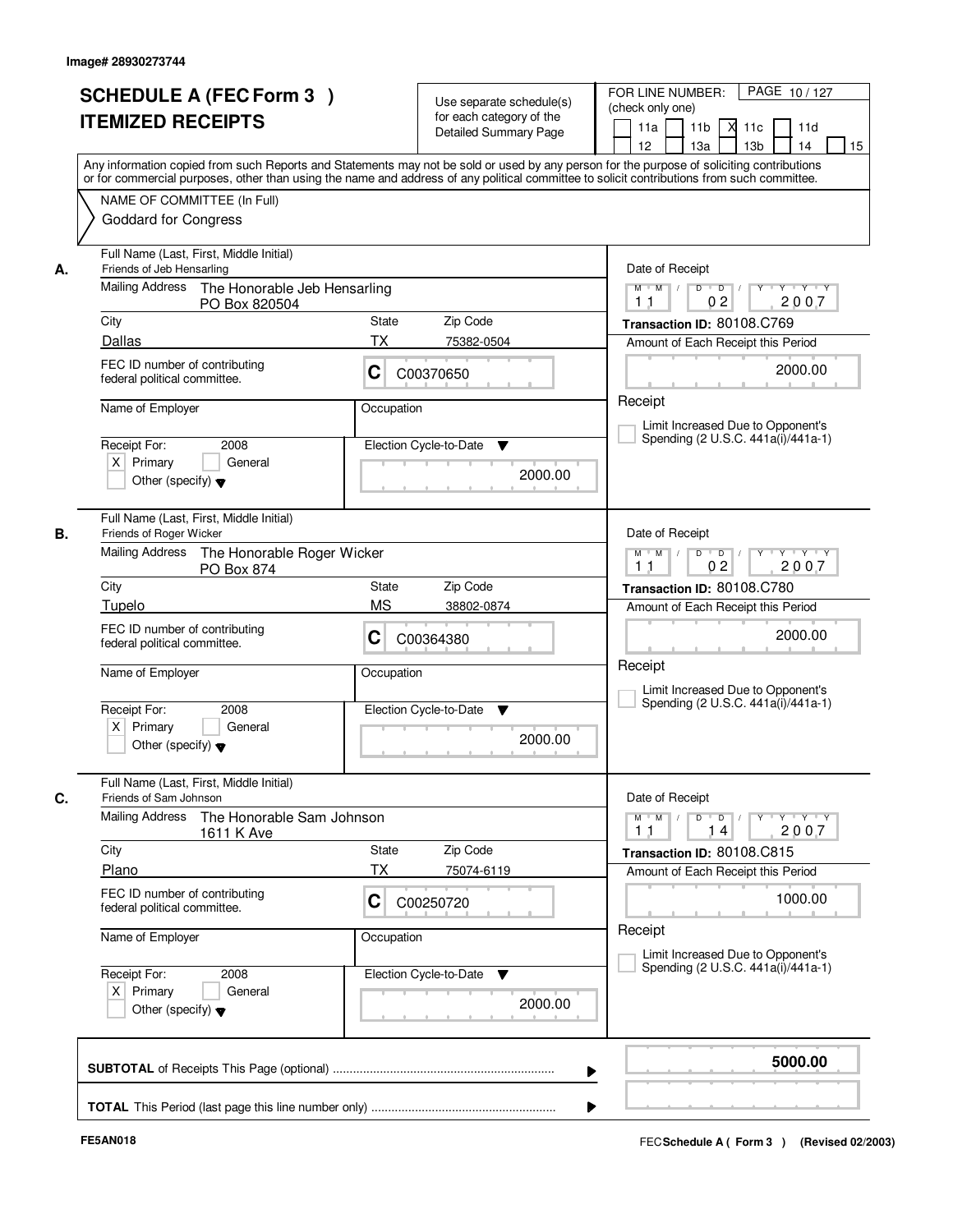|    | <b>SCHEDULE A (FEC Form 3)</b><br><b>ITEMIZED RECEIPTS</b><br>Any information copied from such Reports and Statements may not be sold or used by any person for the purpose of soliciting contributions  | Use separate schedule(s)<br>for each category of the<br><b>Detailed Summary Page</b> | PAGE 11/127<br>FOR LINE NUMBER:<br>(check only one)<br>11 <sub>b</sub><br>$X$ 11 $c$<br>11a<br>11d<br>12<br>13a<br>13 <sub>b</sub><br>14<br>15 |
|----|----------------------------------------------------------------------------------------------------------------------------------------------------------------------------------------------------------|--------------------------------------------------------------------------------------|------------------------------------------------------------------------------------------------------------------------------------------------|
|    | or for commercial purposes, other than using the name and address of any political committee to solicit contributions from such committee.<br>NAME OF COMMITTEE (In Full)<br><b>Goddard for Congress</b> |                                                                                      |                                                                                                                                                |
| А. | Full Name (Last, First, Middle Initial)<br>Fund for American Opportunity PAC<br>Mailing Address Mr. Mark Valente<br>PO Box 65796                                                                         |                                                                                      | Date of Receipt<br>$Y$ $Y$ $Y$<br>$\overline{D}$ /<br>Y<br>$M$ $M$ /<br>D<br>2007<br>0 <sub>2</sub><br>11                                      |
|    | City                                                                                                                                                                                                     | Zip Code<br>State                                                                    | Transaction ID: 80108.C787                                                                                                                     |
|    | Washington                                                                                                                                                                                               | DC<br>20035-5796                                                                     | Amount of Each Receipt this Period                                                                                                             |
|    | FEC ID number of contributing<br>federal political committee.                                                                                                                                            | С<br>C00336297                                                                       | 1500.00                                                                                                                                        |
|    | Name of Employer                                                                                                                                                                                         | Occupation                                                                           | Receipt<br>Limit Increased Due to Opponent's                                                                                                   |
|    | 2008<br>Receipt For:<br>$X$ Primary<br>General<br>Other (specify) $\blacktriangledown$                                                                                                                   | Election Cycle-to-Date<br>▼<br>1500.00                                               | Spending (2 U.S.C. 441a(i)/441a-1)                                                                                                             |
| В. | Full Name (Last, First, Middle Initial)<br>Fund for American Opportunity PAC<br>Mailing Address<br>Mr. Mark Valente                                                                                      |                                                                                      | Date of Receipt<br>$D$ $D$ $/$<br>$Y$ <sup>U</sup><br>Y Y Y Y<br>$M$ $M$ /<br>0 <sub>2</sub><br>2007<br>1 <sub>1</sub>                         |
|    | PO Box 65796<br>City                                                                                                                                                                                     | Zip Code<br>State                                                                    |                                                                                                                                                |
|    | Washington                                                                                                                                                                                               | DC<br>20035-5796                                                                     | Transaction ID: 80108.C795<br>Amount of Each Receipt this Period                                                                               |
|    | FEC ID number of contributing<br>federal political committee.                                                                                                                                            | C<br>C00336297                                                                       | 1000.00                                                                                                                                        |
|    | Name of Employer                                                                                                                                                                                         | Occupation                                                                           | Receipt<br>Limit Increased Due to Opponent's                                                                                                   |
|    | Receipt For:<br>2008<br>$X$ Primary<br>General<br>Other (specify) $\blacktriangledown$                                                                                                                   | Election Cycle-to-Date<br>▼<br>2500.00                                               | Spending (2 U.S.C. 441a(i)/441a-1)                                                                                                             |
| C. | Full Name (Last, First, Middle Initial)<br><b>Future Leaders PAC</b>                                                                                                                                     |                                                                                      | Date of Receipt                                                                                                                                |
|    | <b>Mailing Address</b><br>The Honorable Jerry Lewis<br>1155 21st St NW                                                                                                                                   |                                                                                      | $D$ $D$ $/$<br>$M$ $M$<br>$Y$ <sup>U</sup><br>$Y - Y - Y$<br>2007<br>0 <sub>2</sub><br>11                                                      |
|    | City                                                                                                                                                                                                     | Zip Code<br>State                                                                    | Transaction ID: 80108.C778                                                                                                                     |
|    | Washington                                                                                                                                                                                               | DC<br>20036-3308                                                                     | Amount of Each Receipt this Period                                                                                                             |
|    | FEC ID number of contributing<br>federal political committee.                                                                                                                                            | C<br>C00269407                                                                       | 1000.00<br>Receipt                                                                                                                             |
|    | Name of Employer                                                                                                                                                                                         | Occupation                                                                           | Limit Increased Due to Opponent's<br>Spending (2 U.S.C. 441a(i)/441a-1)                                                                        |
|    | Receipt For:<br>2008<br>$X$ Primary<br>General<br>Other (specify) $\blacktriangledown$                                                                                                                   | Election Cycle-to-Date<br>v<br>1000.00                                               |                                                                                                                                                |
|    |                                                                                                                                                                                                          |                                                                                      | 3500.00<br>▶                                                                                                                                   |
|    |                                                                                                                                                                                                          |                                                                                      |                                                                                                                                                |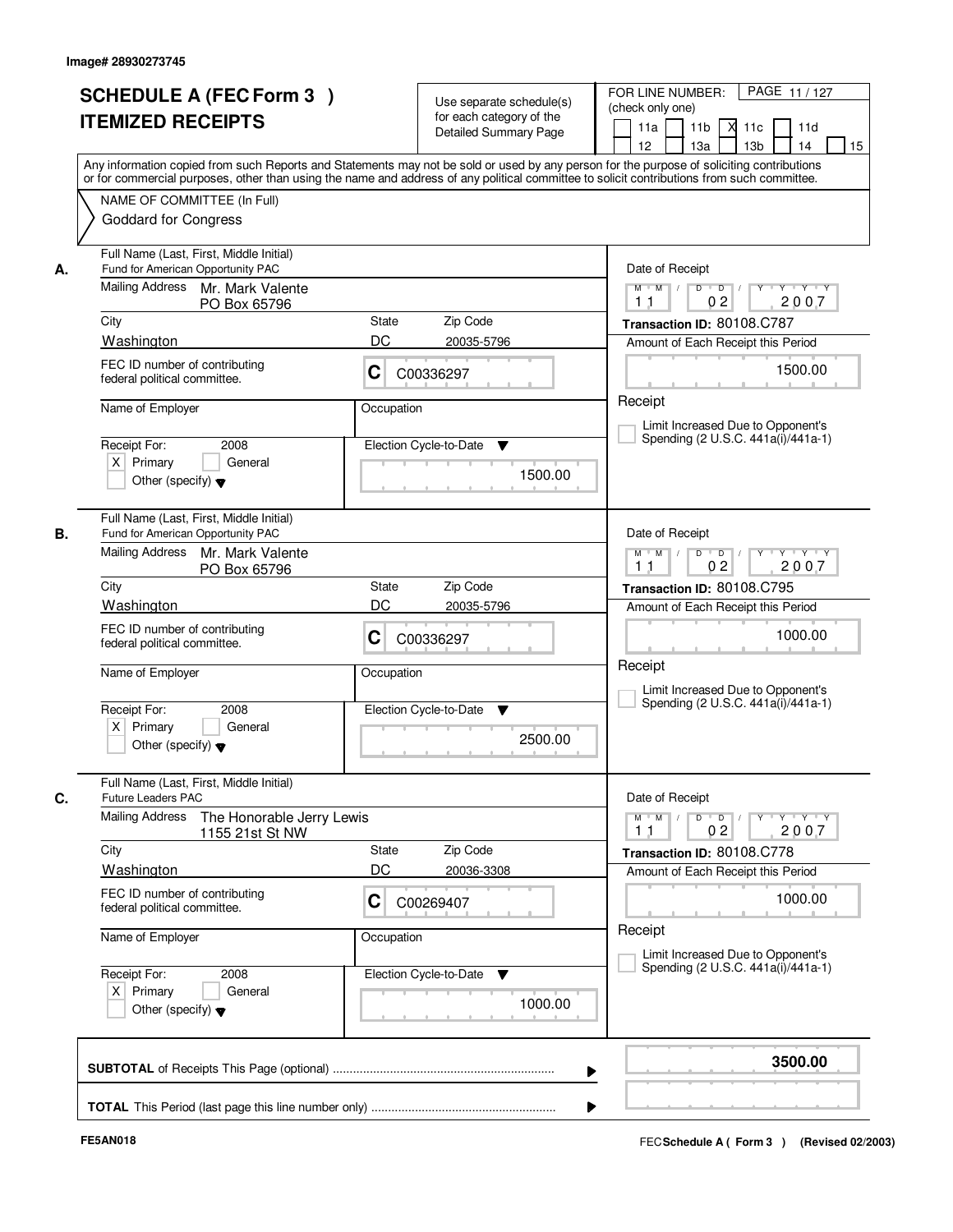|    | <b>SCHEDULE A (FEC Form 3)</b>                                                                                                                                                                                                                                                          |            |                                                      | PAGE 12/127<br>FOR LINE NUMBER:                                                                                             |
|----|-----------------------------------------------------------------------------------------------------------------------------------------------------------------------------------------------------------------------------------------------------------------------------------------|------------|------------------------------------------------------|-----------------------------------------------------------------------------------------------------------------------------|
|    | <b>ITEMIZED RECEIPTS</b>                                                                                                                                                                                                                                                                |            | Use separate schedule(s)<br>for each category of the | (check only one)                                                                                                            |
|    |                                                                                                                                                                                                                                                                                         |            | <b>Detailed Summary Page</b>                         | 11 <sub>b</sub><br>$X$ 11 $c$<br>11a<br>11d<br>12<br>14                                                                     |
|    | Any information copied from such Reports and Statements may not be sold or used by any person for the purpose of soliciting contributions<br>or for commercial purposes, other than using the name and address of any political committee to solicit contributions from such committee. |            |                                                      | 13a<br>13 <sub>b</sub><br>15                                                                                                |
|    | NAME OF COMMITTEE (In Full)                                                                                                                                                                                                                                                             |            |                                                      |                                                                                                                             |
|    | <b>Goddard for Congress</b>                                                                                                                                                                                                                                                             |            |                                                      |                                                                                                                             |
| А. | Full Name (Last, First, Middle Initial)<br>Growth & Prosperity PAC                                                                                                                                                                                                                      |            |                                                      | Date of Receipt                                                                                                             |
|    | Mailing Address<br>The Honorable Spencer Bachus<br>2610 Ridge Road Dr                                                                                                                                                                                                                   |            |                                                      | $\overline{D}$<br>Y<br>$Y - Y - Y$<br>$M$ $M$ /<br>D<br>2007<br>0 <sub>2</sub><br>1 <sub>1</sub>                            |
|    | City                                                                                                                                                                                                                                                                                    | State      | Zip Code                                             | Transaction ID: 80108.C768                                                                                                  |
|    | Alexandria                                                                                                                                                                                                                                                                              | VA         | 22302-2831                                           | Amount of Each Receipt this Period                                                                                          |
|    | FEC ID number of contributing<br>federal political committee.                                                                                                                                                                                                                           | С          | C00388793                                            | 2000.00                                                                                                                     |
|    | Name of Employer                                                                                                                                                                                                                                                                        | Occupation |                                                      | Receipt                                                                                                                     |
|    |                                                                                                                                                                                                                                                                                         |            |                                                      | Limit Increased Due to Opponent's                                                                                           |
|    | 2008<br>Receipt For:                                                                                                                                                                                                                                                                    |            | Election Cycle-to-Date<br>▼                          | Spending (2 U.S.C. 441a(i)/441a-1)                                                                                          |
|    | $X$ Primary<br>General<br>Other (specify) $\blacktriangledown$                                                                                                                                                                                                                          |            | 2000.00                                              |                                                                                                                             |
| В. | Full Name (Last, First, Middle Initial)<br><b>IRL Pac</b>                                                                                                                                                                                                                               |            |                                                      | Date of Receipt                                                                                                             |
|    | <b>Mailing Address</b><br>The Honorable Ilena Ros-Lehtinen                                                                                                                                                                                                                              |            |                                                      | D<br>$\blacksquare$ $\blacksquare$ $\blacksquare$ $\blacksquare$ $\blacksquare$<br>$Y$ <sup>U</sup><br>Y Y Y Y<br>$M$ $M$ / |
|    | PO Box 10460<br>City                                                                                                                                                                                                                                                                    | State      | Zip Code                                             | 0 <sub>2</sub><br>2007<br>1 <sub>1</sub><br>Transaction ID: 80108.C793                                                      |
|    | <b>Burke</b>                                                                                                                                                                                                                                                                            | VA         | 22009-0460                                           | Amount of Each Receipt this Period                                                                                          |
|    | FEC ID number of contributing                                                                                                                                                                                                                                                           |            |                                                      |                                                                                                                             |
|    | federal political committee.                                                                                                                                                                                                                                                            | C          | C00402982                                            | 1000.00                                                                                                                     |
|    | Name of Employer                                                                                                                                                                                                                                                                        | Occupation |                                                      | Receipt<br>Limit Increased Due to Opponent's                                                                                |
|    | Receipt For:<br>2008                                                                                                                                                                                                                                                                    |            | Election Cycle-to-Date<br>▼                          | Spending (2 U.S.C. 441a(i)/441a-1)                                                                                          |
|    | $X$ Primary<br>General<br>Other (specify) $\blacktriangledown$                                                                                                                                                                                                                          |            | 1000.00                                              |                                                                                                                             |
| C. | Full Name (Last, First, Middle Initial)<br>Longhorn PAC                                                                                                                                                                                                                                 |            |                                                      | Date of Receipt                                                                                                             |
|    | <b>Mailing Address</b><br>The Honorable Lamar Smith<br>7315 Wisconsin Ave Ste 705E                                                                                                                                                                                                      |            |                                                      | $D$ $D$ $/$<br>$M$ $M$ $/$<br>$Y - Y - Y - Y$<br>$Y$ <sup>-1</sup><br>2007<br>0 <sub>2</sub><br>11                          |
|    | City                                                                                                                                                                                                                                                                                    | State      | Zip Code                                             | Transaction ID: 80108.C771                                                                                                  |
|    | Bethesda                                                                                                                                                                                                                                                                                | <b>MD</b>  | 20814-3209                                           | Amount of Each Receipt this Period                                                                                          |
|    | FEC ID number of contributing<br>federal political committee.                                                                                                                                                                                                                           | C          | C00402602                                            | 1000.00                                                                                                                     |
|    | Name of Employer                                                                                                                                                                                                                                                                        | Occupation |                                                      | Receipt<br>Limit Increased Due to Opponent's                                                                                |
|    | Receipt For:<br>2008                                                                                                                                                                                                                                                                    |            | Election Cycle-to-Date<br>v                          | Spending (2 U.S.C. 441a(i)/441a-1)                                                                                          |
|    | $X$ Primary<br>General<br>Other (specify) $\blacktriangledown$                                                                                                                                                                                                                          |            | 1000.00                                              |                                                                                                                             |
|    |                                                                                                                                                                                                                                                                                         |            |                                                      | 4000.00                                                                                                                     |
|    |                                                                                                                                                                                                                                                                                         |            | ▶                                                    |                                                                                                                             |
|    |                                                                                                                                                                                                                                                                                         |            |                                                      |                                                                                                                             |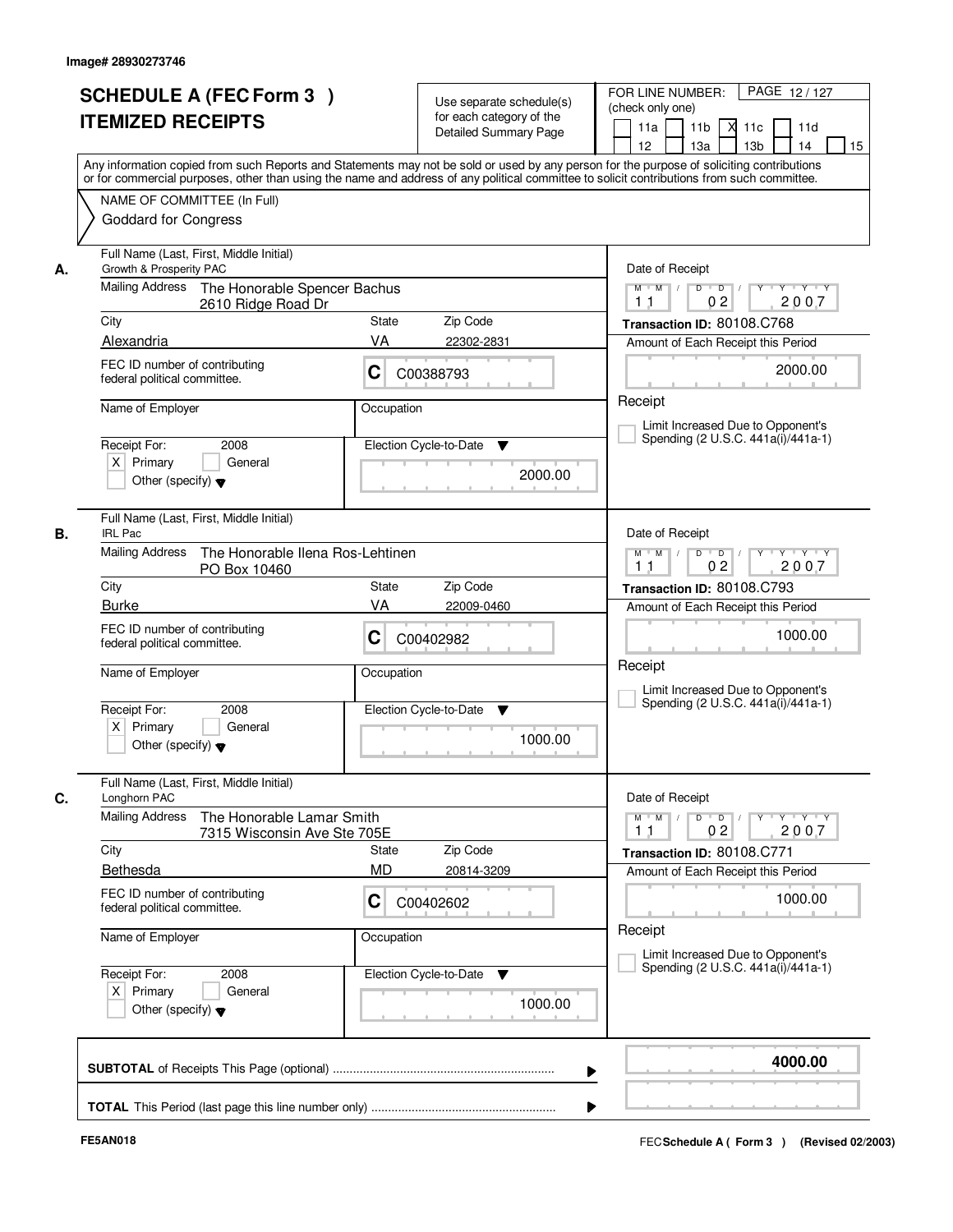| <b>SCHEDULE A (FEC Form 3)</b><br><b>ITEMIZED RECEIPTS</b>                                                                                          | Use separate schedule(s)<br>for each category of the<br><b>Detailed Summary Page</b><br>Any information copied from such Reports and Statements may not be sold or used by any person for the purpose of soliciting contributions | PAGE 13/127<br>FOR LINE NUMBER:<br>(check only one)<br>11 <sub>b</sub><br>11a<br><b>X</b><br>11c<br>11d<br>13 <sub>b</sub><br>14<br>12<br>13a<br>15 |  |
|-----------------------------------------------------------------------------------------------------------------------------------------------------|-----------------------------------------------------------------------------------------------------------------------------------------------------------------------------------------------------------------------------------|-----------------------------------------------------------------------------------------------------------------------------------------------------|--|
| NAME OF COMMITTEE (In Full)<br><b>Goddard for Congress</b>                                                                                          | or for commercial purposes, other than using the name and address of any political committee to solicit contributions from such committee.                                                                                        |                                                                                                                                                     |  |
| Full Name (Last, First, Middle Initial)<br>Majority Committee PAC<br>А.                                                                             |                                                                                                                                                                                                                                   | Date of Receipt                                                                                                                                     |  |
| Mailing Address<br>The Honorable Kevin McCarthy<br>PO Box 10134                                                                                     |                                                                                                                                                                                                                                   | $Y + Y + Y$<br>$M$ $M$ /<br>$D$ $D$ $I$<br>$Y$ <sup>U</sup><br>2007<br>26<br>10                                                                     |  |
| City                                                                                                                                                | State<br>Zip Code                                                                                                                                                                                                                 | Transaction ID: 80108.C751                                                                                                                          |  |
| Bakersfield                                                                                                                                         | CA<br>93389-0134                                                                                                                                                                                                                  | Amount of Each Receipt this Period                                                                                                                  |  |
| FEC ID number of contributing<br>federal political committee.                                                                                       | C<br>C00428052                                                                                                                                                                                                                    | 1000.00                                                                                                                                             |  |
| Name of Employer                                                                                                                                    | Occupation                                                                                                                                                                                                                        | Receipt                                                                                                                                             |  |
| Receipt For:<br>2008                                                                                                                                | Election Cycle-to-Date<br>▼                                                                                                                                                                                                       | Limit Increased Due to Opponent's<br>Spending (2 U.S.C. 441a(i)/441a-1)                                                                             |  |
| $X$ Primary<br>General<br>Other (specify) $\blacktriangledown$                                                                                      | 1000.00                                                                                                                                                                                                                           |                                                                                                                                                     |  |
| Full Name (Last, First, Middle Initial)<br>Majority in Congress PAC<br>В.                                                                           |                                                                                                                                                                                                                                   | Date of Receipt                                                                                                                                     |  |
| Mailing Address                                                                                                                                     | The Honorable John Mica<br>601 N Ferncreek Ave Ste 200                                                                                                                                                                            |                                                                                                                                                     |  |
| City                                                                                                                                                | Zip Code<br>State                                                                                                                                                                                                                 | Transaction ID: 80108.C779                                                                                                                          |  |
| Orlando                                                                                                                                             | <b>FL</b><br>32803-4839                                                                                                                                                                                                           | Amount of Each Receipt this Period                                                                                                                  |  |
| FEC ID number of contributing<br>federal political committee.                                                                                       | С<br>C00402909                                                                                                                                                                                                                    | 500.00                                                                                                                                              |  |
| Name of Employer                                                                                                                                    | Occupation                                                                                                                                                                                                                        | Receipt<br>Limit Increased Due to Opponent's                                                                                                        |  |
| Receipt For:<br>2008<br>$X$ Primary<br>General<br>Other (specify) $\blacktriangledown$                                                              | Election Cycle-to-Date<br>▼<br>500.00                                                                                                                                                                                             | Spending (2 U.S.C. 441a(i)/441a-1)                                                                                                                  |  |
| Full Name (Last, First, Middle Initial)<br>C.<br><b>McCrery for Congress</b><br><b>Mailing Address</b><br>The Honorable Jim McCrery<br>PO Box 52956 |                                                                                                                                                                                                                                   | Date of Receipt<br>$M$ $M$<br>$D$ $D$ $/$<br>y y y y y<br>2007<br>12<br>28                                                                          |  |
| City                                                                                                                                                | <b>State</b><br>Zip Code                                                                                                                                                                                                          | Transaction ID: 80108.C1040                                                                                                                         |  |
| Shreveport                                                                                                                                          | LA<br>71135-2956                                                                                                                                                                                                                  | Amount of Each Receipt this Period                                                                                                                  |  |
| FEC ID number of contributing<br>federal political committee.                                                                                       | C                                                                                                                                                                                                                                 | 85.17                                                                                                                                               |  |
| Name of Employer                                                                                                                                    | Occupation                                                                                                                                                                                                                        | In-Kind<br>Limit Increased Due to Opponent's                                                                                                        |  |
| Receipt For:<br>2008<br>$X$ Primary<br>General<br>Other (specify) $\blacktriangledown$                                                              | Election Cycle-to-Date<br>v<br>85.17                                                                                                                                                                                              | Spending (2 U.S.C. 441a(i)/441a-1)<br><b>CHOMP Dinner Expenses</b>                                                                                  |  |
|                                                                                                                                                     |                                                                                                                                                                                                                                   | 1585.17                                                                                                                                             |  |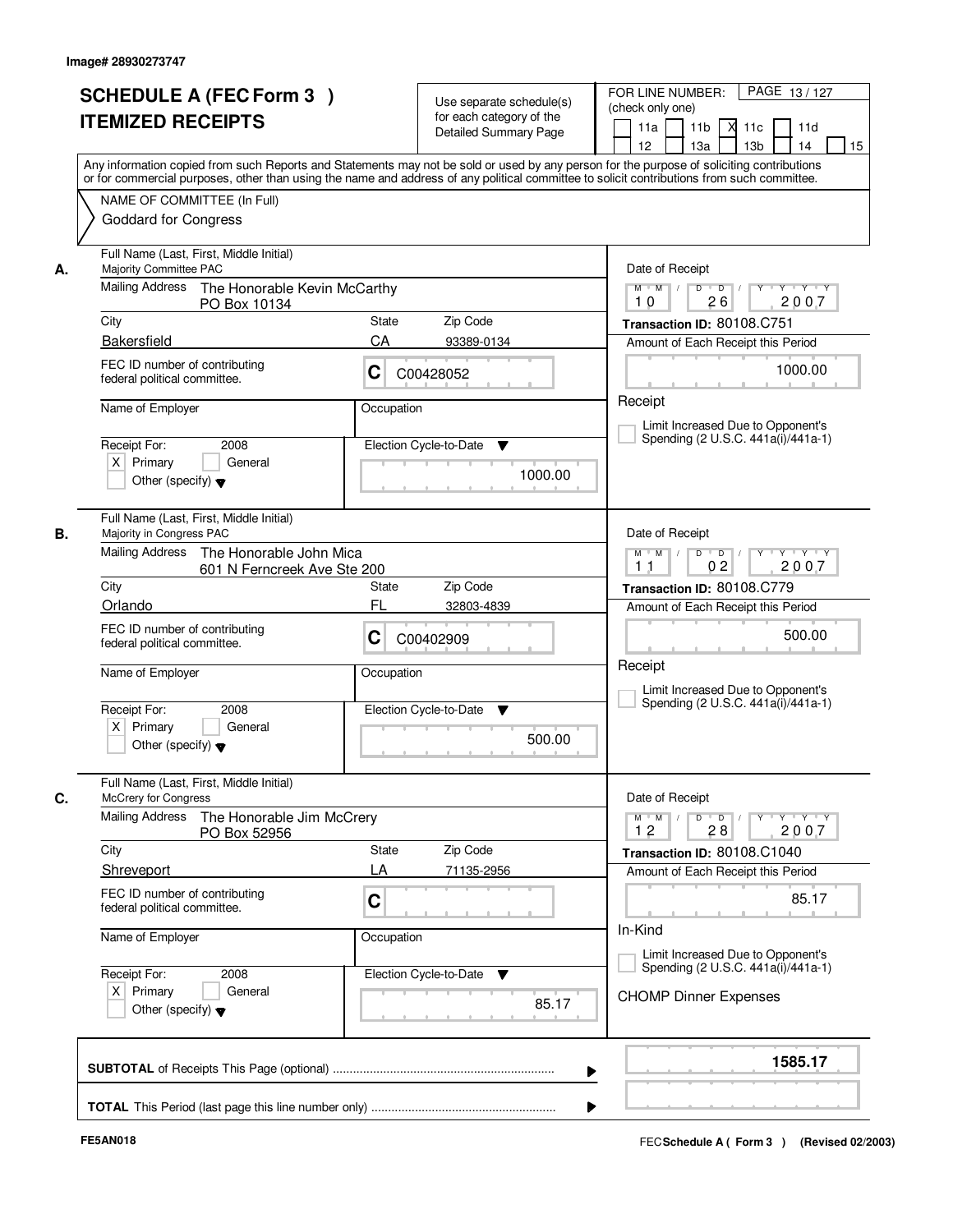|    | <b>SCHEDULE A (FEC Form 3)</b><br><b>ITEMIZED RECEIPTS</b><br>Any information copied from such Reports and Statements may not be sold or used by any person for the purpose of soliciting contributions  |                                                                                                | Use separate schedule(s)<br>for each category of the<br><b>Detailed Summary Page</b> | PAGE 14/127<br>FOR LINE NUMBER:<br>(check only one)<br>11 <sub>b</sub><br>11a<br>-XI<br>11c<br>11d<br>13 <sub>b</sub><br>14<br>12<br>13a<br>15 |
|----|----------------------------------------------------------------------------------------------------------------------------------------------------------------------------------------------------------|------------------------------------------------------------------------------------------------|--------------------------------------------------------------------------------------|------------------------------------------------------------------------------------------------------------------------------------------------|
|    | or for commercial purposes, other than using the name and address of any political committee to solicit contributions from such committee.<br>NAME OF COMMITTEE (In Full)<br><b>Goddard for Congress</b> |                                                                                                |                                                                                      |                                                                                                                                                |
| А. | Full Name (Last, First, Middle Initial)<br>Mike PAC                                                                                                                                                      |                                                                                                |                                                                                      | Date of Receipt                                                                                                                                |
|    | <b>Mailing Address</b><br>The Honorable Mike Ferguson<br>PO Box 2485                                                                                                                                     |                                                                                                |                                                                                      | $Y + Y + Y$<br>$M$ $M$ /<br>$D$ $D$ $/$<br>$Y$ <sup>U</sup><br>2007<br>1 <sub>1</sub><br>14                                                    |
|    | City                                                                                                                                                                                                     | State                                                                                          | Zip Code                                                                             | Transaction ID: 80108.C812                                                                                                                     |
|    | Springfield                                                                                                                                                                                              | VA                                                                                             | 22152-0485                                                                           | Amount of Each Receipt this Period                                                                                                             |
|    | FEC ID number of contributing<br>federal political committee.                                                                                                                                            | C                                                                                              | C00383422                                                                            | 1000.00                                                                                                                                        |
|    | Name of Employer                                                                                                                                                                                         | Occupation                                                                                     |                                                                                      | Receipt                                                                                                                                        |
|    | Receipt For:<br>2008                                                                                                                                                                                     |                                                                                                | Election Cycle-to-Date<br>▼                                                          | Limit Increased Due to Opponent's<br>Spending (2 U.S.C. 441a(i)/441a-1)                                                                        |
|    | $X$ Primary<br>General<br>Other (specify) $\blacktriangledown$                                                                                                                                           |                                                                                                | 1000.00                                                                              |                                                                                                                                                |
| В. | Full Name (Last, First, Middle Initial)<br>Mike R Fund                                                                                                                                                   |                                                                                                |                                                                                      | Date of Receipt                                                                                                                                |
|    | <b>Mailing Address</b><br>The Honorable Mike Rogers<br>PO Box 2485                                                                                                                                       | $Y \vdash Y \vdash Y$<br>$M$ $M$ /<br>D<br>$\overline{D}$<br>Y<br>0 <sub>2</sub><br>2007<br>11 |                                                                                      |                                                                                                                                                |
|    | City<br>Springfield                                                                                                                                                                                      | State<br>VA                                                                                    | Zip Code<br>22152-0485                                                               | Transaction ID: 80108.C765                                                                                                                     |
|    | FEC ID number of contributing<br>federal political committee.                                                                                                                                            | С                                                                                              | C00370791                                                                            | Amount of Each Receipt this Period<br>3000.00                                                                                                  |
|    | Name of Employer                                                                                                                                                                                         | Occupation                                                                                     |                                                                                      | Receipt<br>Limit Increased Due to Opponent's                                                                                                   |
|    | Receipt For:<br>2008<br>$X$ Primary<br>General<br>Other (specify) $\blacktriangledown$                                                                                                                   |                                                                                                | Election Cycle-to-Date<br>▼<br>5000.00                                               | Spending (2 U.S.C. 441a(i)/441a-1)                                                                                                             |
| C. | Full Name (Last, First, Middle Initial)<br>Mike R Fund                                                                                                                                                   |                                                                                                |                                                                                      | Date of Receipt                                                                                                                                |
|    | <b>Mailing Address</b><br>The Honorable Mike Rogers<br>PO Box 2485                                                                                                                                       |                                                                                                |                                                                                      | $M$ $M$<br>$D$ $D$ $/$<br>Y 'Y 'Y<br>$Y$ <sup>U</sup><br>2007<br>0 <sub>2</sub><br>11                                                          |
|    | City                                                                                                                                                                                                     | <b>State</b>                                                                                   | Zip Code                                                                             | Transaction ID: 80108.C766                                                                                                                     |
|    | Springfield                                                                                                                                                                                              | VA                                                                                             | 22152-0485                                                                           | Amount of Each Receipt this Period                                                                                                             |
|    | FEC ID number of contributing<br>federal political committee.                                                                                                                                            | C                                                                                              | C00370791                                                                            | 2000.00                                                                                                                                        |
|    | Name of Employer                                                                                                                                                                                         | Occupation                                                                                     |                                                                                      | Receipt<br>Limit Increased Due to Opponent's                                                                                                   |
|    | Receipt For:<br>2008<br>Primary<br>X General<br>Other (specify) $\blacktriangledown$                                                                                                                     |                                                                                                | Election Cycle-to-Date<br>v<br>7000.00                                               | Spending (2 U.S.C. 441a(i)/441a-1)                                                                                                             |
|    |                                                                                                                                                                                                          |                                                                                                |                                                                                      | 6000.00                                                                                                                                        |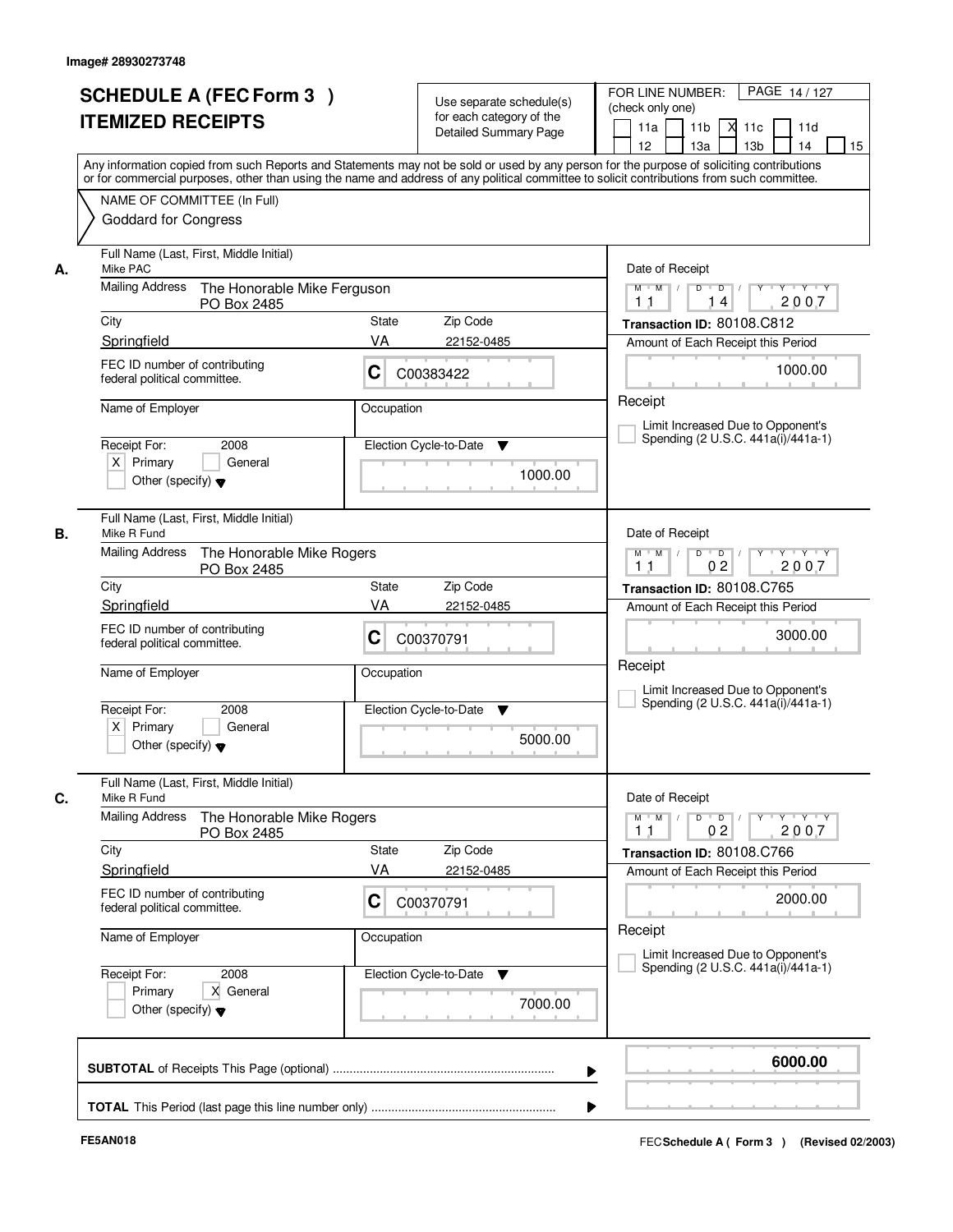| <b>SCHEDULE A (FEC Form 3)</b><br><b>ITEMIZED RECEIPTS</b>                                              | Use separate schedule(s)<br>for each category of the<br><b>Detailed Summary Page</b><br>Any information copied from such Reports and Statements may not be sold or used by any person for the purpose of soliciting contributions | PAGE 15/127<br>FOR LINE NUMBER:<br>(check only one)<br>11 <sub>b</sub><br>11a<br><b>X</b><br>11c<br>11d<br>13 <sub>b</sub><br>14<br>12<br>13a<br>15 |  |
|---------------------------------------------------------------------------------------------------------|-----------------------------------------------------------------------------------------------------------------------------------------------------------------------------------------------------------------------------------|-----------------------------------------------------------------------------------------------------------------------------------------------------|--|
| NAME OF COMMITTEE (In Full)<br><b>Goddard for Congress</b>                                              | or for commercial purposes, other than using the name and address of any political committee to solicit contributions from such committee.                                                                                        |                                                                                                                                                     |  |
| Full Name (Last, First, Middle Initial)<br>Nathan Deal for Congress<br>А.<br>Mailing Address PO Box 902 |                                                                                                                                                                                                                                   | Date of Receipt<br>$Y + Y + Y$<br>$D$ $D$ $I$<br>$Y$ <sup>U</sup><br>$M$ $M$ /<br>2007<br>12<br>05                                                  |  |
| City                                                                                                    | State<br>Zip Code                                                                                                                                                                                                                 | Transaction ID: 80108.C956                                                                                                                          |  |
| Gainesville                                                                                             | GA<br>30503-0902                                                                                                                                                                                                                  | Amount of Each Receipt this Period                                                                                                                  |  |
| FEC ID number of contributing<br>federal political committee.                                           | C<br>C00263608                                                                                                                                                                                                                    | 2000.00                                                                                                                                             |  |
| Name of Employer                                                                                        | Occupation                                                                                                                                                                                                                        | Receipt                                                                                                                                             |  |
|                                                                                                         |                                                                                                                                                                                                                                   | Limit Increased Due to Opponent's<br>Spending (2 U.S.C. 441a(i)/441a-1)                                                                             |  |
| Receipt For:<br>2008<br>$X$ Primary<br>General<br>Other (specify) $\blacktriangledown$                  | Election Cycle-to-Date<br>▼<br>2000.00                                                                                                                                                                                            |                                                                                                                                                     |  |
| Full Name (Last, First, Middle Initial)<br>Neugebauer Congressional Committee<br>В.                     |                                                                                                                                                                                                                                   | Date of Receipt                                                                                                                                     |  |
| <b>Mailing Address</b><br>PO Box 54175                                                                  | The Honorable Randy Neugenbauer                                                                                                                                                                                                   |                                                                                                                                                     |  |
| City<br>Lubbock                                                                                         | Zip Code<br>State<br>TX<br>79453-4175                                                                                                                                                                                             | Transaction ID: 80108.C759                                                                                                                          |  |
| FEC ID number of contributing<br>federal political committee.                                           | С<br>C00384016                                                                                                                                                                                                                    | Amount of Each Receipt this Period<br>500.00                                                                                                        |  |
| Name of Employer                                                                                        | Occupation                                                                                                                                                                                                                        | Receipt<br>Limit Increased Due to Opponent's                                                                                                        |  |
| Receipt For:<br>2008<br>$X$ Primary<br>General<br>Other (specify) $\blacktriangledown$                  | Election Cycle-to-Date<br>▼<br>500.00                                                                                                                                                                                             | Spending (2 U.S.C. 441a(i)/441a-1)                                                                                                                  |  |
| Full Name (Last, First, Middle Initial)<br>C.<br>New PAC                                                |                                                                                                                                                                                                                                   | Date of Receipt                                                                                                                                     |  |
| <b>Mailing Address</b><br>The Honorable Devin Nunes<br>PO Box 7480                                      |                                                                                                                                                                                                                                   | $D$ $D$ $/$<br>$M$ $M$<br>y y y y y<br>2007<br>0 <sub>2</sub><br>11                                                                                 |  |
| City                                                                                                    | Zip Code<br><b>State</b>                                                                                                                                                                                                          | Transaction ID: 80108.C760                                                                                                                          |  |
| Visalia                                                                                                 | CA<br>93290-7480                                                                                                                                                                                                                  | Amount of Each Receipt this Period                                                                                                                  |  |
| FEC ID number of contributing<br>federal political committee.                                           | C<br>C00398750                                                                                                                                                                                                                    | 1000.00<br>Receipt                                                                                                                                  |  |
| Name of Employer                                                                                        | Occupation                                                                                                                                                                                                                        | Limit Increased Due to Opponent's                                                                                                                   |  |
| Receipt For:<br>2008<br>$X$ Primary<br>General<br>Other (specify) $\blacktriangledown$                  | Election Cycle-to-Date<br>v<br>2000.00                                                                                                                                                                                            | Spending (2 U.S.C. 441a(i)/441a-1)                                                                                                                  |  |
|                                                                                                         |                                                                                                                                                                                                                                   |                                                                                                                                                     |  |
|                                                                                                         |                                                                                                                                                                                                                                   | 3500.00                                                                                                                                             |  |
|                                                                                                         |                                                                                                                                                                                                                                   |                                                                                                                                                     |  |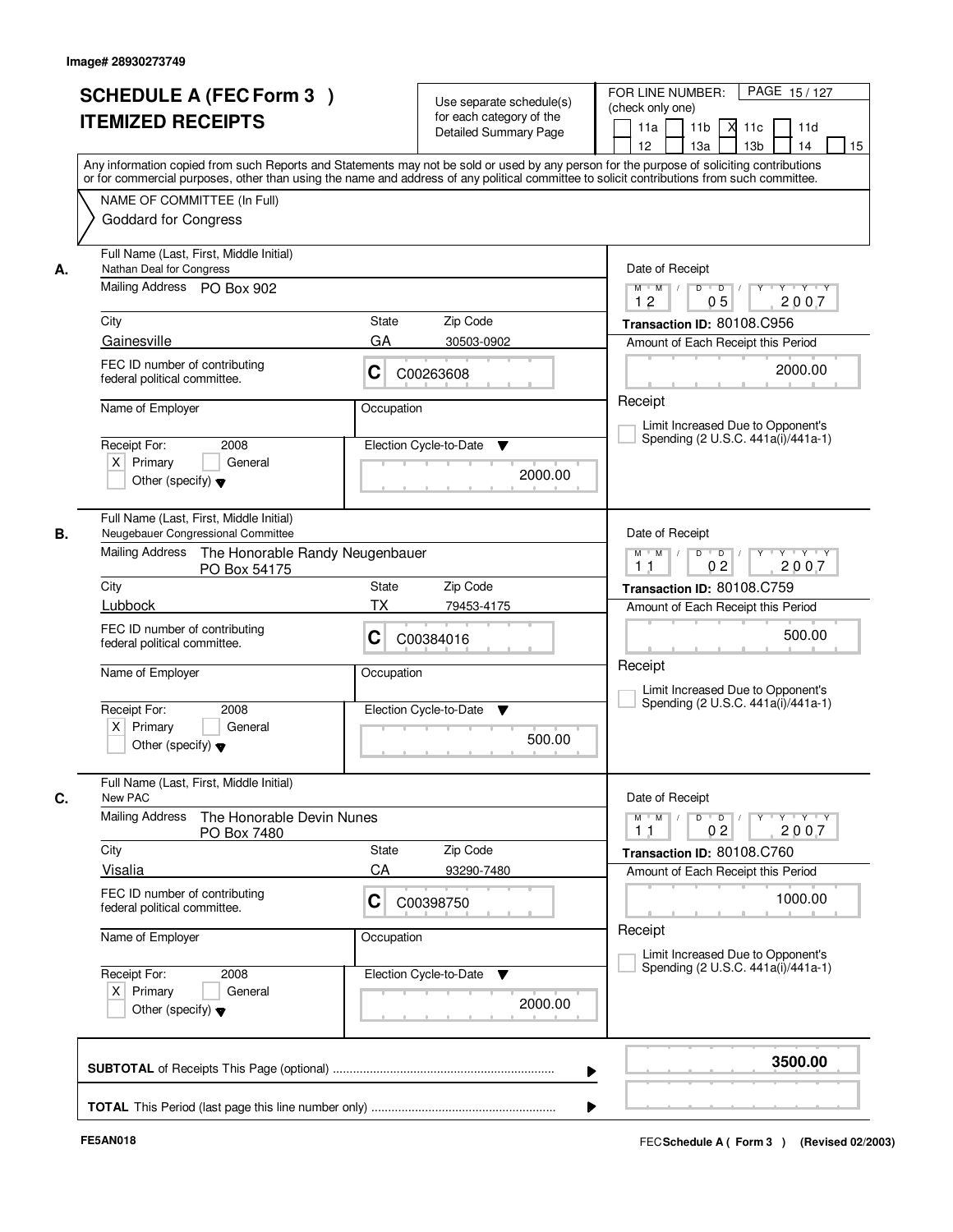|    | <b>SCHEDULE A (FEC Form 3)</b><br><b>ITEMIZED RECEIPTS</b>                                                            | Use separate schedule(s)<br>for each category of the<br><b>Detailed Summary Page</b><br>Any information copied from such Reports and Statements may not be sold or used by any person for the purpose of soliciting contributions | FOR LINE NUMBER:<br>PAGE 16/127<br>(check only one)<br>11 <sub>b</sub><br>м<br>11d<br>11a<br>11c<br>12 <sup>2</sup><br>13a<br>13 <sub>b</sub><br>14<br>15 |
|----|-----------------------------------------------------------------------------------------------------------------------|-----------------------------------------------------------------------------------------------------------------------------------------------------------------------------------------------------------------------------------|-----------------------------------------------------------------------------------------------------------------------------------------------------------|
|    | NAME OF COMMITTEE (In Full)<br><b>Goddard for Congress</b>                                                            | or for commercial purposes, other than using the name and address of any political committee to solicit contributions from such committee.                                                                                        |                                                                                                                                                           |
| А. | Full Name (Last, First, Middle Initial)<br>Northeast Utilities Employees PAC<br>Mailing Address<br>Mr. Michael Licata | Date of Receipt<br>$Y$ $Y$ $Y$<br>$M$ $M$ /<br>$\overline{D}$<br>$\overline{D}$<br>Y<br>2007<br>02<br>11                                                                                                                          |                                                                                                                                                           |
|    | 601 Pennsylvania Ave NW Ste 620<br>City                                                                               | State<br>Zip Code                                                                                                                                                                                                                 | Transaction ID: 80108.C783                                                                                                                                |
|    | Washington                                                                                                            | DC<br>20004-2601                                                                                                                                                                                                                  | Amount of Each Receipt this Period                                                                                                                        |
|    | FEC ID number of contributing<br>federal political committee.                                                         | C<br>C00102160                                                                                                                                                                                                                    | 500.00                                                                                                                                                    |
|    | Name of Employer<br>Receipt For:<br>2008                                                                              | Occupation<br>Election Cycle-to-Date<br>▼                                                                                                                                                                                         | Receipt<br>Limit Increased Due to Opponent's<br>Spending (2 U.S.C. 441a(i)/441a-1)                                                                        |
|    | $X$ Primary<br>General<br>Other (specify) $\blacktriangledown$                                                        | 500.00                                                                                                                                                                                                                            |                                                                                                                                                           |
| В. | Full Name (Last, First, Middle Initial)<br>Paul Broun Committee                                                       |                                                                                                                                                                                                                                   | Date of Receipt                                                                                                                                           |
|    | <b>Mailing Address</b><br>The Honorable Paul Broun<br>1221 Knob Creek Dr                                              |                                                                                                                                                                                                                                   | $M$ $M$ /<br>D<br>$\blacksquare$ D $\blacksquare$ /<br>Y TY TY TY<br>20<br>2007<br>11                                                                     |
|    | City<br>Athens                                                                                                        | Zip Code<br><b>State</b><br>GA<br>30606-7040                                                                                                                                                                                      | Transaction ID: 80108.C875                                                                                                                                |
|    | FEC ID number of contributing<br>federal political committee.                                                         | C<br>C00432955                                                                                                                                                                                                                    | Amount of Each Receipt this Period<br>500.00                                                                                                              |
|    | Name of Employer                                                                                                      | Occupation                                                                                                                                                                                                                        | Receipt<br>Limit Increased Due to Opponent's                                                                                                              |
|    | Receipt For:<br>2008<br>$X$ Primary<br>General<br>Other (specify) $\blacktriangledown$                                | Election Cycle-to-Date<br>▼<br>500.00                                                                                                                                                                                             | Spending (2 U.S.C. 441a(i)/441a-1)                                                                                                                        |
| C. | Full Name (Last, First, Middle Initial)<br>People for Enterprise, Trade & Economic                                    |                                                                                                                                                                                                                                   | Date of Receipt                                                                                                                                           |
|    | Mailing Address<br>Growth PAC (PETE PAC)<br>The Honorable Pete Sessions                                               |                                                                                                                                                                                                                                   | $D$ $D$ $I$<br>$M = M$<br>$Y + Y + Y$<br>$Y$ <sup><math>\top</math></sup><br>2007<br>0 <sub>2</sub><br>11                                                 |
|    | City<br>Alexandria                                                                                                    | Zip Code<br>State<br>VA<br>22306-2754                                                                                                                                                                                             | Transaction ID: 80108.C770<br>Amount of Each Receipt this Period                                                                                          |
|    | FEC ID number of contributing<br>federal political committee.                                                         | C<br>C00363770                                                                                                                                                                                                                    | 5000.00                                                                                                                                                   |
|    | Name of Employer                                                                                                      | Occupation                                                                                                                                                                                                                        | Receipt<br>Limit Increased Due to Opponent's                                                                                                              |
|    | Receipt For:<br>2008<br>$X$ Primary<br>General<br>Other (specify) $\blacktriangledown$                                | Election Cycle-to-Date<br>v<br>5000.00                                                                                                                                                                                            | Spending (2 U.S.C. 441a(i)/441a-1)                                                                                                                        |
|    |                                                                                                                       | ▶                                                                                                                                                                                                                                 | 6000.00                                                                                                                                                   |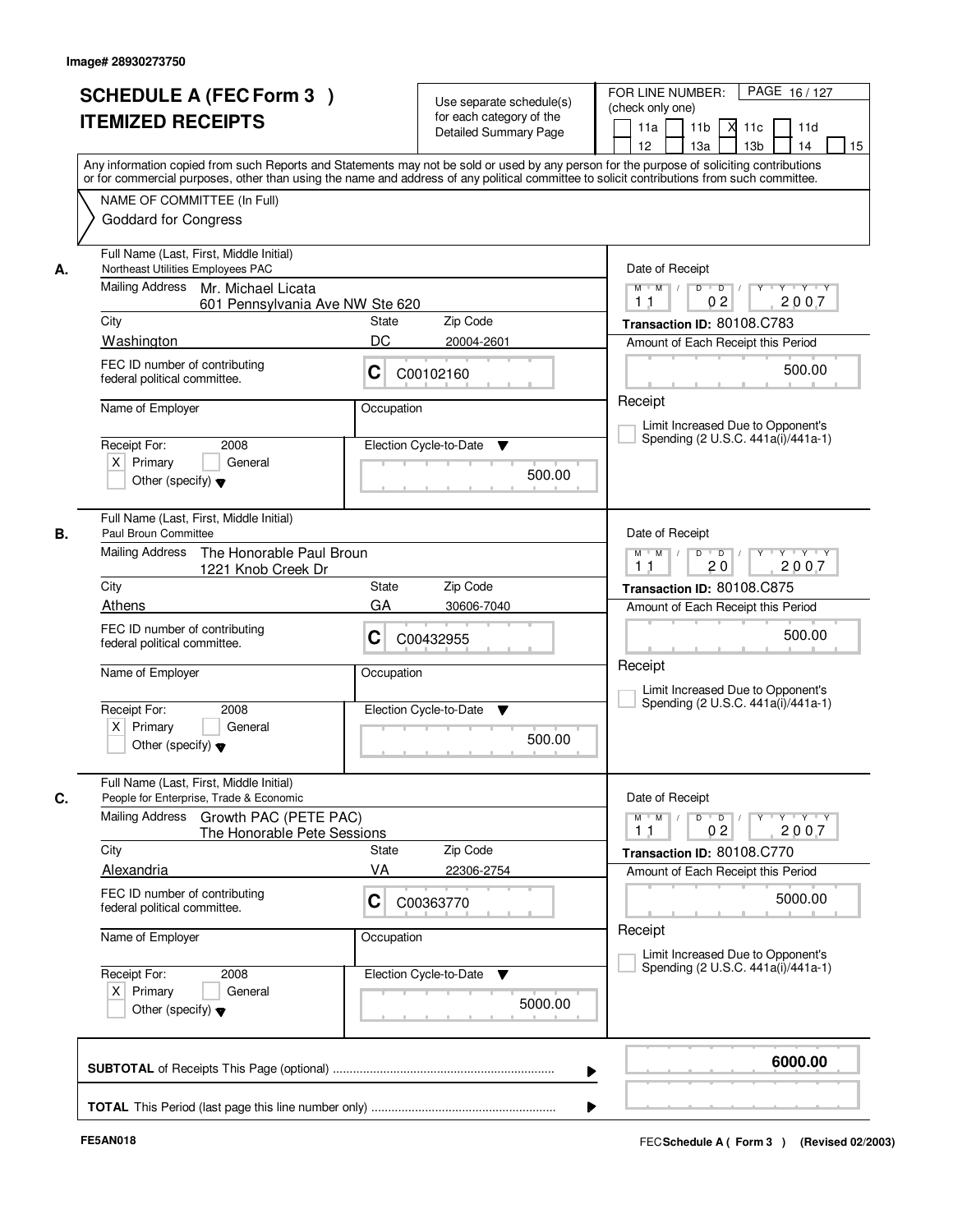|    | <b>SCHEDULE A (FEC Form 3)</b><br><b>ITEMIZED RECEIPTS</b>                                                              | Use separate schedule(s)<br>for each category of the<br>Detailed Summary Page                                                                                                                                                                                                           | PAGE 17/127<br>FOR LINE NUMBER:<br>(check only one)<br>XI.<br>11a<br>11 <sub>b</sub><br>11c<br>11d<br>12 <sup>2</sup><br>13a<br>13 <sub>b</sub><br>14<br>15 |
|----|-------------------------------------------------------------------------------------------------------------------------|-----------------------------------------------------------------------------------------------------------------------------------------------------------------------------------------------------------------------------------------------------------------------------------------|-------------------------------------------------------------------------------------------------------------------------------------------------------------|
|    | NAME OF COMMITTEE (In Full)<br><b>Goddard for Congress</b>                                                              | Any information copied from such Reports and Statements may not be sold or used by any person for the purpose of soliciting contributions<br>or for commercial purposes, other than using the name and address of any political committee to solicit contributions from such committee. |                                                                                                                                                             |
| А. | Full Name (Last, First, Middle Initial)<br>Pete Sessions for Congress<br>Mailing Address<br>The Honorable Pete Sessions |                                                                                                                                                                                                                                                                                         | Date of Receipt<br>$Y - Y - Y$<br>$M$ $M$ /<br>D<br>$\overline{D}$<br>2007<br>24<br>10                                                                      |
|    | PO Box 38585<br>City                                                                                                    | Zip Code<br>State                                                                                                                                                                                                                                                                       | Transaction ID: 80122.C1123                                                                                                                                 |
|    | Dallas                                                                                                                  | ТX<br>75238-0585                                                                                                                                                                                                                                                                        | Amount of Each Receipt this Period                                                                                                                          |
|    | FEC ID number of contributing<br>federal political committee.                                                           | C<br>C00303305                                                                                                                                                                                                                                                                          | 85.17                                                                                                                                                       |
|    | Name of Employer                                                                                                        | Occupation                                                                                                                                                                                                                                                                              | In-Kind<br>Limit Increased Due to Opponent's                                                                                                                |
|    | Receipt For:<br>2008<br>$X$ Primary<br>General<br>Other (specify) $\blacktriangledown$                                  | Election Cycle-to-Date<br>▼<br>85.17                                                                                                                                                                                                                                                    | Spending (2 U.S.C. 441a(i)/441a-1)<br><b>CHOMP Dinner Expense</b>                                                                                           |
| В. | Full Name (Last, First, Middle Initial)<br>Prosperity PAC<br><b>Mailing Address</b><br>The Honorable Paul Ryan          |                                                                                                                                                                                                                                                                                         | Date of Receipt<br>$M$ $M$ /<br>$D$ $D$ $1$<br>Y<br>$Y \vdash Y \vdash Y$                                                                                   |
|    | 1006 Pendleton St<br>City                                                                                               | 0 <sub>2</sub><br>2007<br>11<br>Transaction ID: 80108.C772                                                                                                                                                                                                                              |                                                                                                                                                             |
|    | Alexandria                                                                                                              | Zip Code<br><b>State</b><br>VA<br>22314-1837                                                                                                                                                                                                                                            | Amount of Each Receipt this Period                                                                                                                          |
|    | FEC ID number of contributing<br>federal political committee.                                                           | C<br>C00377689                                                                                                                                                                                                                                                                          | 1000.00                                                                                                                                                     |
|    | Name of Employer                                                                                                        | Occupation                                                                                                                                                                                                                                                                              | Receipt<br>Limit Increased Due to Opponent's                                                                                                                |
|    | Receipt For:<br>2008<br>$X$ Primary<br>General<br>Other (specify) $\blacktriangledown$                                  | Election Cycle-to-Date<br>v<br>1000.00                                                                                                                                                                                                                                                  | Spending (2 U.S.C. 441a(i)/441a-1)                                                                                                                          |
| С. | Full Name (Last, First, Middle Initial)<br>Putnam for Congress                                                          |                                                                                                                                                                                                                                                                                         | Date of Receipt                                                                                                                                             |
|    | Mailing Address<br>The Honorable Adam Putnam<br>PO Box 2257                                                             |                                                                                                                                                                                                                                                                                         | Y Y Y Y<br>$M$ M<br>$D$ $D$ $/$<br>$\blacksquare$<br>2007<br>0 <sub>2</sub><br>11                                                                           |
|    | City<br><b>Bartow</b>                                                                                                   | Zip Code<br>State<br>FL                                                                                                                                                                                                                                                                 | Transaction ID: 80108.C790                                                                                                                                  |
|    | FEC ID number of contributing<br>federal political committee.                                                           | 33831-2257<br>C<br>C00364117                                                                                                                                                                                                                                                            | Amount of Each Receipt this Period<br>1000.00                                                                                                               |
|    | Name of Employer                                                                                                        | Occupation                                                                                                                                                                                                                                                                              | Receipt<br>Limit Increased Due to Opponent's                                                                                                                |
|    | Receipt For:<br>2008<br>$X$ Primary<br>General<br>Other (specify) $\blacktriangledown$                                  | Election Cycle-to-Date<br>v<br>1000.00                                                                                                                                                                                                                                                  | Spending (2 U.S.C. 441a(i)/441a-1)                                                                                                                          |
|    |                                                                                                                         |                                                                                                                                                                                                                                                                                         | 2085.17                                                                                                                                                     |
|    |                                                                                                                         |                                                                                                                                                                                                                                                                                         |                                                                                                                                                             |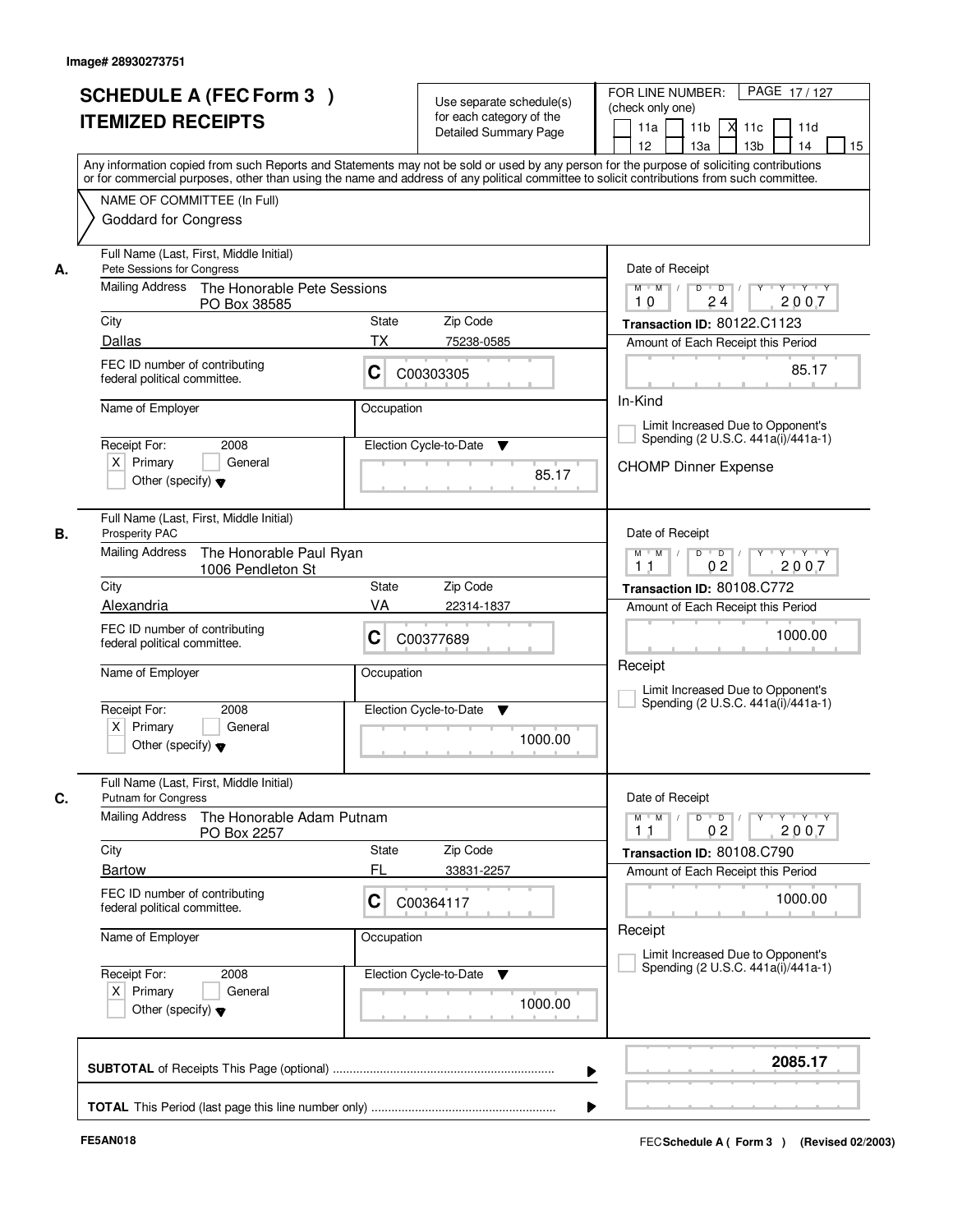|    | <b>SCHEDULE A (FEC Form 3)</b><br><b>ITEMIZED RECEIPTS</b><br>Any information copied from such Reports and Statements may not be sold or used by any person for the purpose of soliciting contributions<br>or for commercial purposes, other than using the name and address of any political committee to solicit contributions from such committee. |             | Use separate schedule(s)<br>for each category of the<br><b>Detailed Summary Page</b> | PAGE 18/127<br>FOR LINE NUMBER:<br>(check only one)<br>11 <sub>b</sub><br>11d<br>11a<br>- XI<br>11c<br>13a<br>13 <sub>b</sub><br>12<br>14<br>15 |
|----|-------------------------------------------------------------------------------------------------------------------------------------------------------------------------------------------------------------------------------------------------------------------------------------------------------------------------------------------------------|-------------|--------------------------------------------------------------------------------------|-------------------------------------------------------------------------------------------------------------------------------------------------|
|    | NAME OF COMMITTEE (In Full)<br><b>Goddard for Congress</b>                                                                                                                                                                                                                                                                                            |             |                                                                                      |                                                                                                                                                 |
| А. | Full Name (Last, First, Middle Initial)<br><b>Red PAC</b>                                                                                                                                                                                                                                                                                             |             |                                                                                      | Date of Receipt                                                                                                                                 |
|    | <b>Mailing Address</b><br>The Honorable Adam Putnam<br>PO Box 81                                                                                                                                                                                                                                                                                      |             |                                                                                      | $D$ $D$ $l$<br>$M$ $M$ /<br>0 <sub>2</sub><br>2007<br>11                                                                                        |
|    | City                                                                                                                                                                                                                                                                                                                                                  | State       | Zip Code                                                                             | Transaction ID: 80108.C791                                                                                                                      |
|    | Homeland                                                                                                                                                                                                                                                                                                                                              | FL          | 33847-0081                                                                           | Amount of Each Receipt this Period                                                                                                              |
|    | FEC ID number of contributing<br>federal political committee.                                                                                                                                                                                                                                                                                         | C           | C00389122                                                                            | 1000.00                                                                                                                                         |
|    | Name of Employer                                                                                                                                                                                                                                                                                                                                      | Occupation  |                                                                                      | Receipt<br>Limit Increased Due to Opponent's<br>Spending (2 U.S.C. 441a(i)/441a-1)                                                              |
|    | Receipt For:<br>2008<br>$X$ Primary<br>General<br>Other (specify) $\blacktriangledown$                                                                                                                                                                                                                                                                |             | Election Cycle-to-Date<br>▼<br>1000.00                                               |                                                                                                                                                 |
| В. | Full Name (Last, First, Middle Initial)<br>Republican Majority Fund                                                                                                                                                                                                                                                                                   |             |                                                                                      | Date of Receipt                                                                                                                                 |
|    | Mailing Address<br>The Honorable Saxby Chambliss<br>PO Box 144 Ste. 300                                                                                                                                                                                                                                                                               |             |                                                                                      | Y<br>$Y \vdash Y \vdash Y$<br>$M$ M<br>D<br>$\overline{D}$<br>2007<br>12<br>22                                                                  |
|    | City<br>Alexandria                                                                                                                                                                                                                                                                                                                                    | State<br>VA | Zip Code<br>22313-0144                                                               | Transaction ID: 80108.C1039                                                                                                                     |
|    | FEC ID number of contributing<br>federal political committee.                                                                                                                                                                                                                                                                                         | С           | C00296640                                                                            | Amount of Each Receipt this Period<br>2500.00                                                                                                   |
|    | Name of Employer                                                                                                                                                                                                                                                                                                                                      | Occupation  |                                                                                      | Receipt<br>Limit Increased Due to Opponent's                                                                                                    |
|    | Receipt For:<br>2008<br>$X$ Primary<br>General<br>Other (specify) $\blacktriangledown$                                                                                                                                                                                                                                                                |             | Election Cycle-to-Date<br>▼<br>2500.00                                               | Spending (2 U.S.C. 441a(i)/441a-1)                                                                                                              |
| C. | Full Name (Last, First, Middle Initial)<br>Robin PAC                                                                                                                                                                                                                                                                                                  |             |                                                                                      | Date of Receipt                                                                                                                                 |
|    | <b>Mailing Address</b><br>The Honorable Robin Hayes<br>PO Box 2485                                                                                                                                                                                                                                                                                    |             |                                                                                      | $\mathsf D$<br>$M$ $M$ $/$<br>$\overline{D}$<br>$Y + Y + Y$<br>$Y$ <sup><math>\top</math></sup><br>2007<br>10<br>26                             |
|    | City                                                                                                                                                                                                                                                                                                                                                  | State<br>VA | Zip Code                                                                             | Transaction ID: 80108.C747                                                                                                                      |
|    | Springfield<br>FEC ID number of contributing<br>federal political committee.                                                                                                                                                                                                                                                                          | C           | 22152-0485<br>C00390039                                                              | Amount of Each Receipt this Period<br>500.00                                                                                                    |
|    | Name of Employer                                                                                                                                                                                                                                                                                                                                      | Occupation  |                                                                                      | Receipt<br>Limit Increased Due to Opponent's                                                                                                    |
|    | Receipt For:<br>2008<br>$X$ Primary<br>General<br>Other (specify) $\blacktriangledown$                                                                                                                                                                                                                                                                |             | Election Cycle-to-Date<br>v<br>500.00                                                | Spending (2 U.S.C. 441a(i)/441a-1)                                                                                                              |
|    |                                                                                                                                                                                                                                                                                                                                                       |             |                                                                                      | 4000.00                                                                                                                                         |
|    |                                                                                                                                                                                                                                                                                                                                                       |             |                                                                                      |                                                                                                                                                 |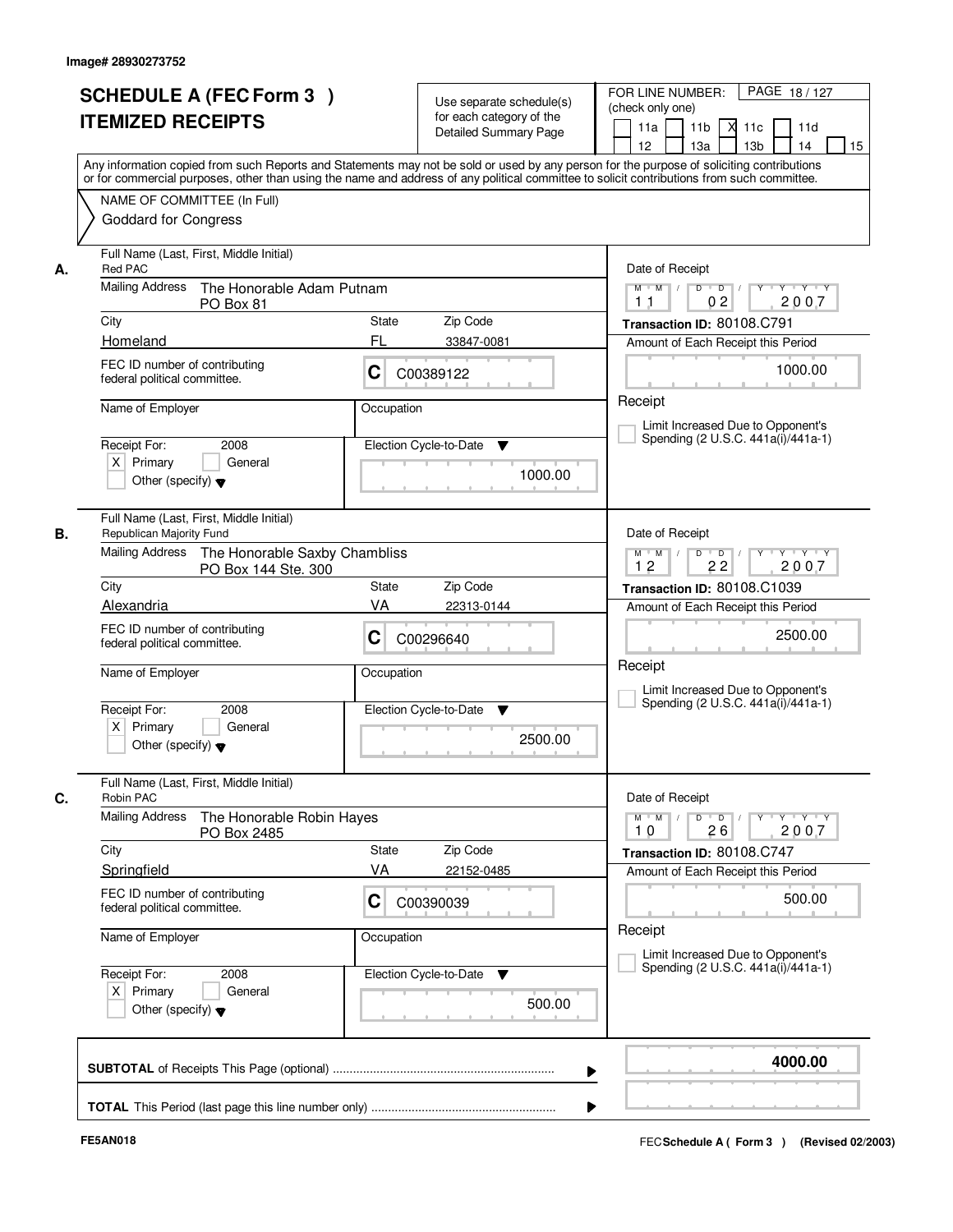|    | <b>SCHEDULE A (FEC Form 3)</b><br><b>ITEMIZED RECEIPTS</b><br>Any information copied from such Reports and Statements may not be sold or used by any person for the purpose of soliciting contributions<br>or for commercial purposes, other than using the name and address of any political committee to solicit contributions from such committee. |             | Use separate schedule(s)<br>for each category of the<br><b>Detailed Summary Page</b> | PAGE 19/127<br>FOR LINE NUMBER:<br>(check only one)<br>11 <sub>b</sub><br>11a<br>м<br>11c<br>11d<br>13 <sub>b</sub><br>14<br>15<br>12 <sup>2</sup><br>13a |
|----|-------------------------------------------------------------------------------------------------------------------------------------------------------------------------------------------------------------------------------------------------------------------------------------------------------------------------------------------------------|-------------|--------------------------------------------------------------------------------------|-----------------------------------------------------------------------------------------------------------------------------------------------------------|
|    | NAME OF COMMITTEE (In Full)<br><b>Goddard for Congress</b>                                                                                                                                                                                                                                                                                            |             |                                                                                      |                                                                                                                                                           |
| А. | Full Name (Last, First, Middle Initial)<br>Rogers for Congress<br>Mailing Address PO Box 581<br>City                                                                                                                                                                                                                                                  | State       | Zip Code                                                                             | Date of Receipt<br>$Y$ $Y$ $Y$<br>$M$ $M$ /<br>$D$ $D$ $/$<br>$Y^+$<br>24<br>2007<br>10<br>Transaction ID: 80122.C1108                                    |
|    | <b>Brighton</b>                                                                                                                                                                                                                                                                                                                                       | MI          | 48116-0581                                                                           | Amount of Each Receipt this Period                                                                                                                        |
|    | FEC ID number of contributing<br>federal political committee.                                                                                                                                                                                                                                                                                         | C           | C00343863                                                                            | 85.17                                                                                                                                                     |
|    | Name of Employer<br>2008<br>Receipt For:<br>$X$ Primary<br>General<br>Other (specify) $\blacktriangledown$                                                                                                                                                                                                                                            | Occupation  | Election Cycle-to-Date<br>▼<br>85.17                                                 | In-Kind<br>Limit Increased Due to Opponent's<br>Spending (2 U.S.C. 441a(i)/441a-1)<br><b>CHOMP Dinner Expenses</b>                                        |
| В. | Full Name (Last, First, Middle Initial)<br>Voice for Freedom PAC<br><b>Mailing Address</b><br>The Honorable Tom Price<br>2814 Spring Rd SE Ste 103                                                                                                                                                                                                    |             |                                                                                      | Date of Receipt<br>D<br>$Y \vdash Y \vdash Y$<br>$M$ $M$ /<br>$\overline{D}$<br>02<br>2007<br>11                                                          |
|    | City                                                                                                                                                                                                                                                                                                                                                  | State       | Zip Code                                                                             | Transaction ID: 80108.C792                                                                                                                                |
|    | Atlanta                                                                                                                                                                                                                                                                                                                                               | GA          | 30339-3047                                                                           | Amount of Each Receipt this Period                                                                                                                        |
|    | FEC ID number of contributing<br>federal political committee.                                                                                                                                                                                                                                                                                         | С           | C00409805                                                                            | 1000.00                                                                                                                                                   |
|    | Name of Employer<br>Receipt For:<br>2008<br>$X$ Primary<br>General<br>Other (specify) $\blacktriangledown$                                                                                                                                                                                                                                            | Occupation  | Election Cycle-to-Date<br>▼<br>1000.00                                               | Receipt<br>Limit Increased Due to Opponent's<br>Spending (2 U.S.C. 441a(i)/441a-1)                                                                        |
| C. | Full Name (Last, First, Middle Initial)<br>Waffle House PAC                                                                                                                                                                                                                                                                                           |             |                                                                                      | Date of Receipt                                                                                                                                           |
|    | <b>Mailing Address</b><br>Mr. Joe Rogers<br>5986 Financial Dr.                                                                                                                                                                                                                                                                                        |             |                                                                                      | $D$ $D$ $/$<br>$\mathsf{Y} \dashv \mathsf{Y} \dashv \mathsf{Y} \dashv \mathsf{Y}$<br>$M = M$<br>12<br>22<br>2007                                          |
|    | City<br><b>Norcross</b>                                                                                                                                                                                                                                                                                                                               | State<br>GA | Zip Code<br>30071-2949                                                               | Transaction ID: 80108.C1028<br>Amount of Each Receipt this Period                                                                                         |
|    | FEC ID number of contributing<br>federal political committee.                                                                                                                                                                                                                                                                                         | C           | C00326330                                                                            | 1000.00                                                                                                                                                   |
|    | Name of Employer                                                                                                                                                                                                                                                                                                                                      | Occupation  |                                                                                      | Receipt<br>Limit Increased Due to Opponent's                                                                                                              |
|    | Receipt For:<br>2008<br>$X$ Primary<br>General<br>Other (specify) $\blacktriangledown$                                                                                                                                                                                                                                                                |             | Election Cycle-to-Date ▼<br>1000.00                                                  | Spending (2 U.S.C. 441a(i)/441a-1)                                                                                                                        |
|    |                                                                                                                                                                                                                                                                                                                                                       |             | ▶                                                                                    | 2085.17                                                                                                                                                   |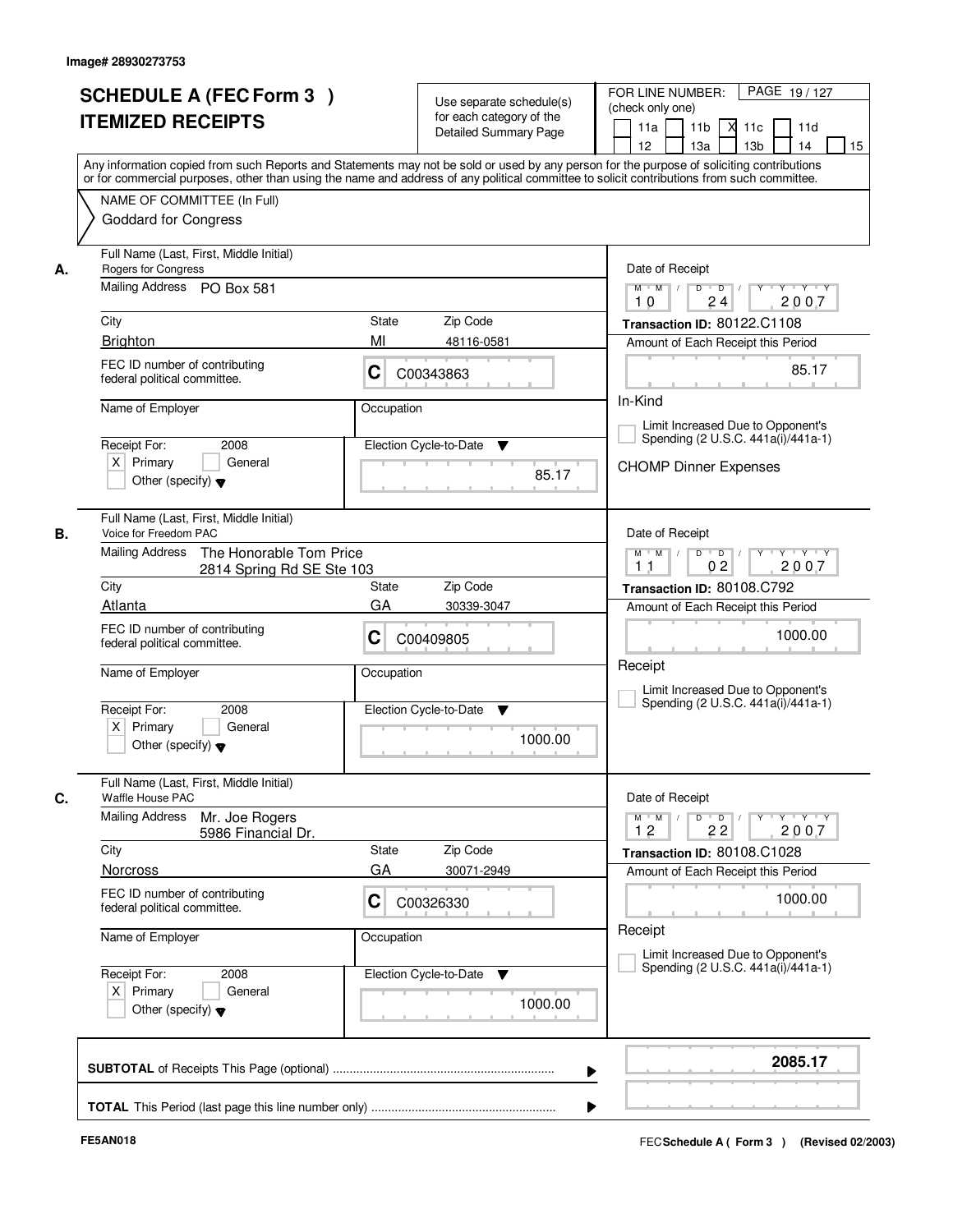|    | <b>SCHEDULE A (FEC Form 3)</b><br><b>ITEMIZED RECEIPTS</b>                                                                                                                                                                                                                              |             | Use separate schedule(s)<br>for each category of the<br><b>Detailed Summary Page</b> | PAGE 20 / 127<br>FOR LINE NUMBER:<br>(check only one)<br><b>X</b><br>11 <sub>b</sub><br>11a<br>11c<br>11d<br>13 <sub>b</sub><br>15<br>12 <sup>2</sup><br>1За<br>14 |
|----|-----------------------------------------------------------------------------------------------------------------------------------------------------------------------------------------------------------------------------------------------------------------------------------------|-------------|--------------------------------------------------------------------------------------|--------------------------------------------------------------------------------------------------------------------------------------------------------------------|
|    | Any information copied from such Reports and Statements may not be sold or used by any person for the purpose of soliciting contributions<br>or for commercial purposes, other than using the name and address of any political committee to solicit contributions from such committee. |             |                                                                                      |                                                                                                                                                                    |
|    | NAME OF COMMITTEE (In Full)<br>Goddard for Congress                                                                                                                                                                                                                                     |             |                                                                                      |                                                                                                                                                                    |
| А. | Full Name (Last, First, Middle Initial)<br><b>Wally Herger for Congress</b><br>Mailing Address<br>The Honorable Wally Herger<br>PO Box 1500                                                                                                                                             |             |                                                                                      | Date of Receipt<br>$M$ $M$ /<br>$D$ $D$ $/$<br>Y Y Y Y Y<br>02<br>2007<br>11                                                                                       |
|    | City<br>Chico                                                                                                                                                                                                                                                                           | State<br>CA | Zip Code<br>95927-1500                                                               | Transaction ID: 80108.C781<br>Amount of Each Receipt this Period                                                                                                   |
|    | FEC ID number of contributing<br>federal political committee.                                                                                                                                                                                                                           | C           | C00202523                                                                            | 1000.00                                                                                                                                                            |
|    | Name of Employer                                                                                                                                                                                                                                                                        | Occupation  |                                                                                      | Receipt<br>Limit Increased Due to Opponent's                                                                                                                       |
|    | Receipt For:<br>2008<br>X<br>Primary<br>General<br>Other (specify) $\blacktriangledown$                                                                                                                                                                                                 |             | Election Cycle-to-Date<br>v<br>1000.00                                               | Spending (2 U.S.C. 441a(i)/441a-1)                                                                                                                                 |

|  | 1000.00  |
|--|----------|
|  | 54005.51 |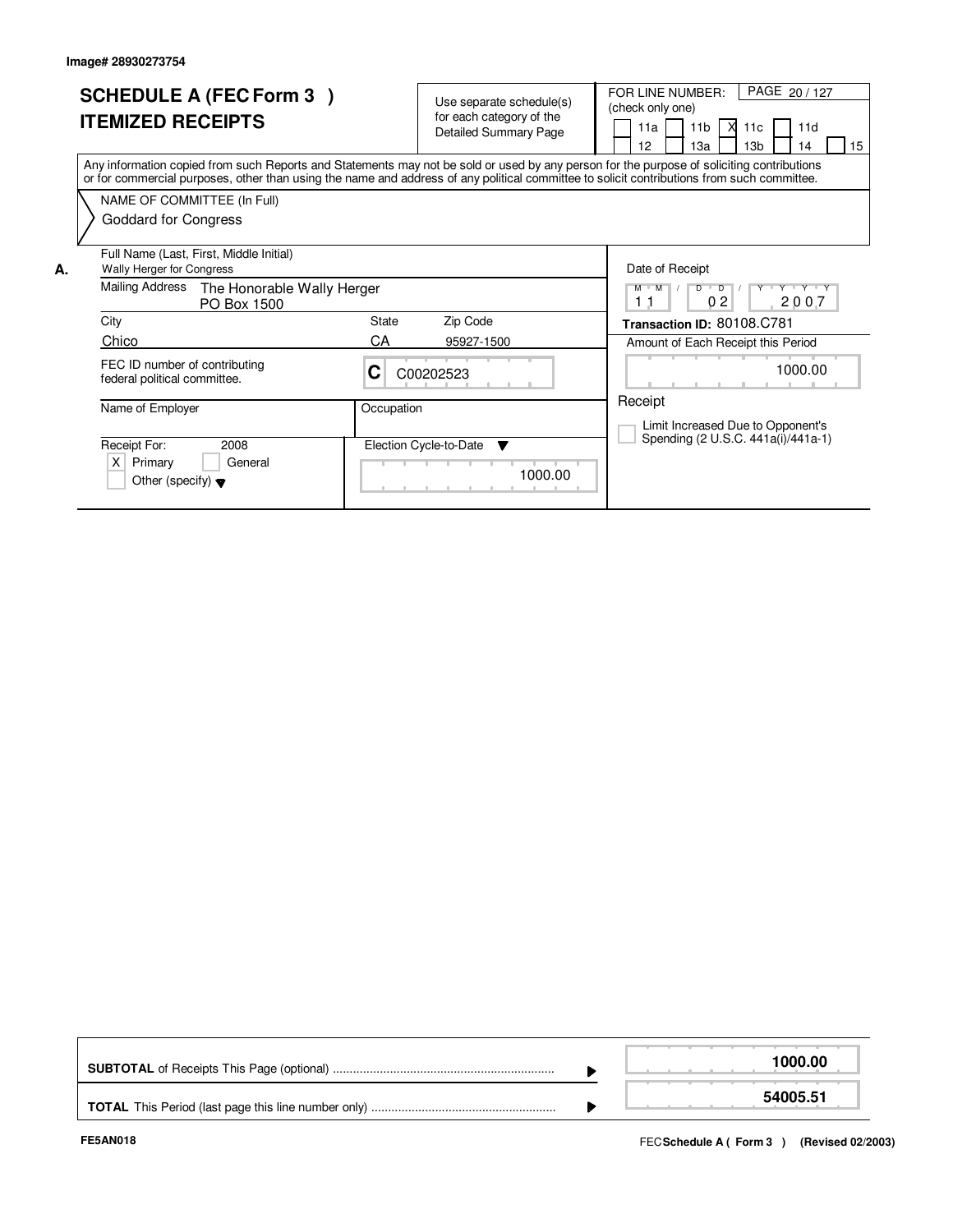|    | <b>SCHEDULE A (FEC Form 3)</b><br><b>ITEMIZED RECEIPTS</b>                                        | Use separate schedule(s)<br>for each category of the<br><b>Detailed Summary Page</b><br>Any information copied from such Reports and Statements may not be sold or used by any person for the purpose of soliciting contributions<br>or for commercial purposes, other than using the name and address of any political committee to solicit contributions from such committee. | PAGE 21 / 127<br>FOR LINE NUMBER:<br>(check only one)<br>$\mathsf{X}$<br>11 <sub>b</sub><br>11a<br>11c<br>11d<br>12<br>13 <sub>b</sub><br>14<br>15<br>13a                |
|----|---------------------------------------------------------------------------------------------------|---------------------------------------------------------------------------------------------------------------------------------------------------------------------------------------------------------------------------------------------------------------------------------------------------------------------------------------------------------------------------------|--------------------------------------------------------------------------------------------------------------------------------------------------------------------------|
|    | NAME OF COMMITTEE (In Full)<br><b>Goddard for Congress</b>                                        |                                                                                                                                                                                                                                                                                                                                                                                 |                                                                                                                                                                          |
| А. | Full Name (Last, First, Middle Initial)<br><b>William Acuff</b><br>Mailing Address 1701 S Main St |                                                                                                                                                                                                                                                                                                                                                                                 | Date of Receipt<br>$Y - Y - Y$<br>$M$ $M$ /<br>$D$ $D$ $/$<br>$Y^+$<br>05<br>2007<br>10                                                                                  |
|    | City                                                                                              | <b>State</b><br>Zip Code                                                                                                                                                                                                                                                                                                                                                        | Transaction ID: 71010.C708                                                                                                                                               |
|    | Moultrie                                                                                          | GA<br>31768-5855                                                                                                                                                                                                                                                                                                                                                                | Amount of Each Receipt this Period                                                                                                                                       |
|    | FEC ID number of contributing<br>federal political committee.                                     | C                                                                                                                                                                                                                                                                                                                                                                               | 100.00                                                                                                                                                                   |
|    | Name of Employer<br>W.S. Acuff, Inc                                                               | Occupation<br>Owner                                                                                                                                                                                                                                                                                                                                                             | Receipt<br>Limit Increased Due to Opponent's                                                                                                                             |
|    | 2008<br>Receipt For:<br>$X$ Primary<br>General<br>Other (specify) $\blacktriangledown$            | Election Cycle-to-Date<br>▼<br>600.00                                                                                                                                                                                                                                                                                                                                           | Spending (2 U.S.C. 441a(i)/441a-1)                                                                                                                                       |
| В. | Full Name (Last, First, Middle Initial)<br><b>Beverly Adcock</b><br>Mailing Address               |                                                                                                                                                                                                                                                                                                                                                                                 | Date of Receipt                                                                                                                                                          |
|    | 101 Fairway Dr                                                                                    |                                                                                                                                                                                                                                                                                                                                                                                 | $Y - Y - Y$<br>$M$ $M$ /<br>D<br>$\blacksquare$ D $\blacksquare$ /<br>31<br>12<br>2007                                                                                   |
|    | City                                                                                              | Zip Code<br><b>State</b>                                                                                                                                                                                                                                                                                                                                                        | Transaction ID: 71231.C1081                                                                                                                                              |
|    | Moultrie                                                                                          | GA<br>31768-6823                                                                                                                                                                                                                                                                                                                                                                | Amount of Each Receipt this Period                                                                                                                                       |
|    | FEC ID number of contributing<br>federal political committee.                                     | C                                                                                                                                                                                                                                                                                                                                                                               | 500.00                                                                                                                                                                   |
|    | Name of Employer<br>None                                                                          | Occupation<br>Housewife                                                                                                                                                                                                                                                                                                                                                         | Receipt<br>Limit Increased Due to Opponent's<br>Spending (2 U.S.C. 441a(i)/441a-1)                                                                                       |
|    | Receipt For:<br>2008<br>$X$ Primary<br>General<br>Other (specify) $\blacktriangledown$            | Election Cycle-to-Date<br>v<br>500.00                                                                                                                                                                                                                                                                                                                                           |                                                                                                                                                                          |
| C. | Full Name (Last, First, Middle Initial)<br>Marlene Allen                                          |                                                                                                                                                                                                                                                                                                                                                                                 | Date of Receipt                                                                                                                                                          |
|    | Mailing Address<br>110 Sasser Dr                                                                  |                                                                                                                                                                                                                                                                                                                                                                                 | $D$ $D$ $/$<br>$\begin{array}{cccccccccc} &\mathsf{Y} &\mathsf{I} &\mathsf{Y} &\mathsf{I} &\mathsf{Y} &\mathsf{I} &\mathsf{Y}\end{array}$<br>$M$ $M$<br>19<br>2007<br>11 |
|    | City                                                                                              | Zip Code<br>State                                                                                                                                                                                                                                                                                                                                                               | Transaction ID: 80108.C900                                                                                                                                               |
|    | <b>Bonaire</b><br>FEC ID number of contributing<br>federal political committee.                   | GA<br>31005-4138<br>C                                                                                                                                                                                                                                                                                                                                                           | Amount of Each Receipt this Period<br>25.00                                                                                                                              |
|    | Name of Employer<br>Medical Ctr Central GA                                                        | Occupation<br><b>Registered Nurse</b>                                                                                                                                                                                                                                                                                                                                           | Receipt<br>Limit Increased Due to Opponent's                                                                                                                             |
|    | Receipt For:<br>2008<br>$X$ Primary<br>General<br>Other (specify) $\blacktriangledown$            | Election Cycle-to-Date<br>▼<br>300.00                                                                                                                                                                                                                                                                                                                                           | Spending (2 U.S.C. 441a(i)/441a-1)                                                                                                                                       |
|    |                                                                                                   | ▶                                                                                                                                                                                                                                                                                                                                                                               | 625.00                                                                                                                                                                   |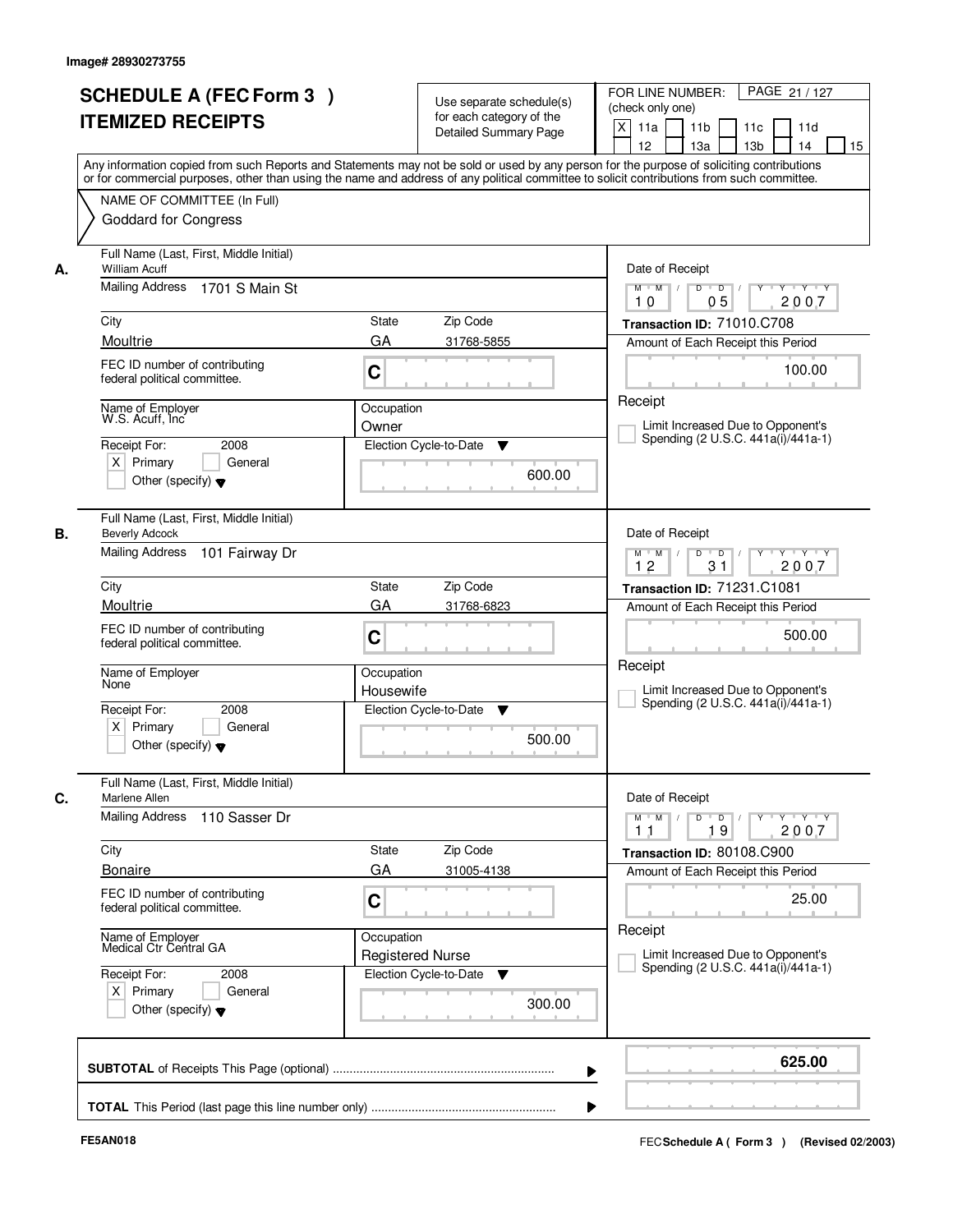|    | <b>SCHEDULE A (FEC Form 3)</b><br><b>ITEMIZED RECEIPTS</b><br>Any information copied from such Reports and Statements may not be sold or used by any person for the purpose of soliciting contributions  |                                       | Use separate schedule(s)<br>for each category of the<br><b>Detailed Summary Page</b> | PAGE 22 / 127<br>FOR LINE NUMBER:<br>(check only one)<br>X<br>11 <sub>b</sub><br>11a<br>11 <sub>c</sub><br>11d<br>12<br>13 <sub>b</sub><br>14<br>13a<br>15 |
|----|----------------------------------------------------------------------------------------------------------------------------------------------------------------------------------------------------------|---------------------------------------|--------------------------------------------------------------------------------------|------------------------------------------------------------------------------------------------------------------------------------------------------------|
|    | or for commercial purposes, other than using the name and address of any political committee to solicit contributions from such committee.<br>NAME OF COMMITTEE (In Full)<br><b>Goddard for Congress</b> |                                       |                                                                                      |                                                                                                                                                            |
| А. | Full Name (Last, First, Middle Initial)<br>Marlene Allen<br>Mailing Address 110 Sasser Dr                                                                                                                |                                       |                                                                                      | Date of Receipt<br>$D$ $D$ $I$<br>$Y$ <sup>U</sup><br>$Y - Y - Y - Y$<br>$M$ $M$ /                                                                         |
|    | City<br><b>Bonaire</b>                                                                                                                                                                                   | <b>State</b><br>GA                    | Zip Code<br>31005-4138                                                               | 12<br>12<br>2007<br>Transaction ID: 80108.C975<br>Amount of Each Receipt this Period                                                                       |
|    | FEC ID number of contributing<br>federal political committee.                                                                                                                                            | C                                     |                                                                                      | 25.00                                                                                                                                                      |
|    | Name of Employer<br>Medical Ctr Central GA<br>Receipt For:<br>2008<br>$X$ Primary<br>General<br>Other (specify) $\blacktriangledown$                                                                     | Occupation<br><b>Registered Nurse</b> | Election Cycle-to-Date<br>▼<br>325.00                                                | Receipt<br>Limit Increased Due to Opponent's<br>Spending (2 U.S.C. 441a(i)/441a-1)                                                                         |
| В. | Full Name (Last, First, Middle Initial)<br>William Argo<br>Mailing Address<br>262 Country Club Rd                                                                                                        |                                       |                                                                                      | Date of Receipt<br>$Y \vdash Y \vdash Y$<br>$M$ $M$ /<br>D<br>$\overline{D}$<br>0 <sub>5</sub><br>2007<br>10                                               |
|    | City                                                                                                                                                                                                     | State                                 | Zip Code                                                                             | Transaction ID: 71010.C712                                                                                                                                 |
|    | Macon<br>FEC ID number of contributing<br>federal political committee.                                                                                                                                   | GA<br>C                               | 31210-4718                                                                           | Amount of Each Receipt this Period<br>500.00                                                                                                               |
|    | Name of Employer<br>Self Employed                                                                                                                                                                        | Occupation<br>Dentist                 |                                                                                      | Receipt<br>Limit Increased Due to Opponent's<br>Spending (2 U.S.C. 441a(i)/441a-1)                                                                         |
|    | Receipt For:<br>2008<br>$X$ Primary<br>General<br>Other (specify) $\blacktriangledown$                                                                                                                   |                                       | Election Cycle-to-Date<br>▼<br>500.00                                                |                                                                                                                                                            |
| C. | Full Name (Last, First, Middle Initial)<br><b>Thomas Arnold</b>                                                                                                                                          |                                       |                                                                                      | Date of Receipt                                                                                                                                            |
|    | Mailing Address 9 Pine Level Drive                                                                                                                                                                       |                                       |                                                                                      | $M$ $M$<br>$D$ $D$ $l$<br>y y y y y<br>12<br>12<br>2007                                                                                                    |
|    | City<br>Hawkinsville                                                                                                                                                                                     | State<br>GA                           | Zip Code<br>31036-1819                                                               | Transaction ID: 80108.C971                                                                                                                                 |
|    | FEC ID number of contributing<br>federal political committee.                                                                                                                                            | C                                     |                                                                                      | Amount of Each Receipt this Period<br>500.00                                                                                                               |
|    | Name of Employer<br>SunMark Bank                                                                                                                                                                         | Occupation<br>Banker                  |                                                                                      | Receipt<br>Limit Increased Due to Opponent's                                                                                                               |
|    | Receipt For:<br>2008<br>$X$ Primary<br>General<br>Other (specify) $\blacktriangledown$                                                                                                                   |                                       | Election Cycle-to-Date<br>v<br>2000.00                                               | Spending (2 U.S.C. 441a(i)/441a-1)                                                                                                                         |
|    |                                                                                                                                                                                                          |                                       |                                                                                      | 1025.00                                                                                                                                                    |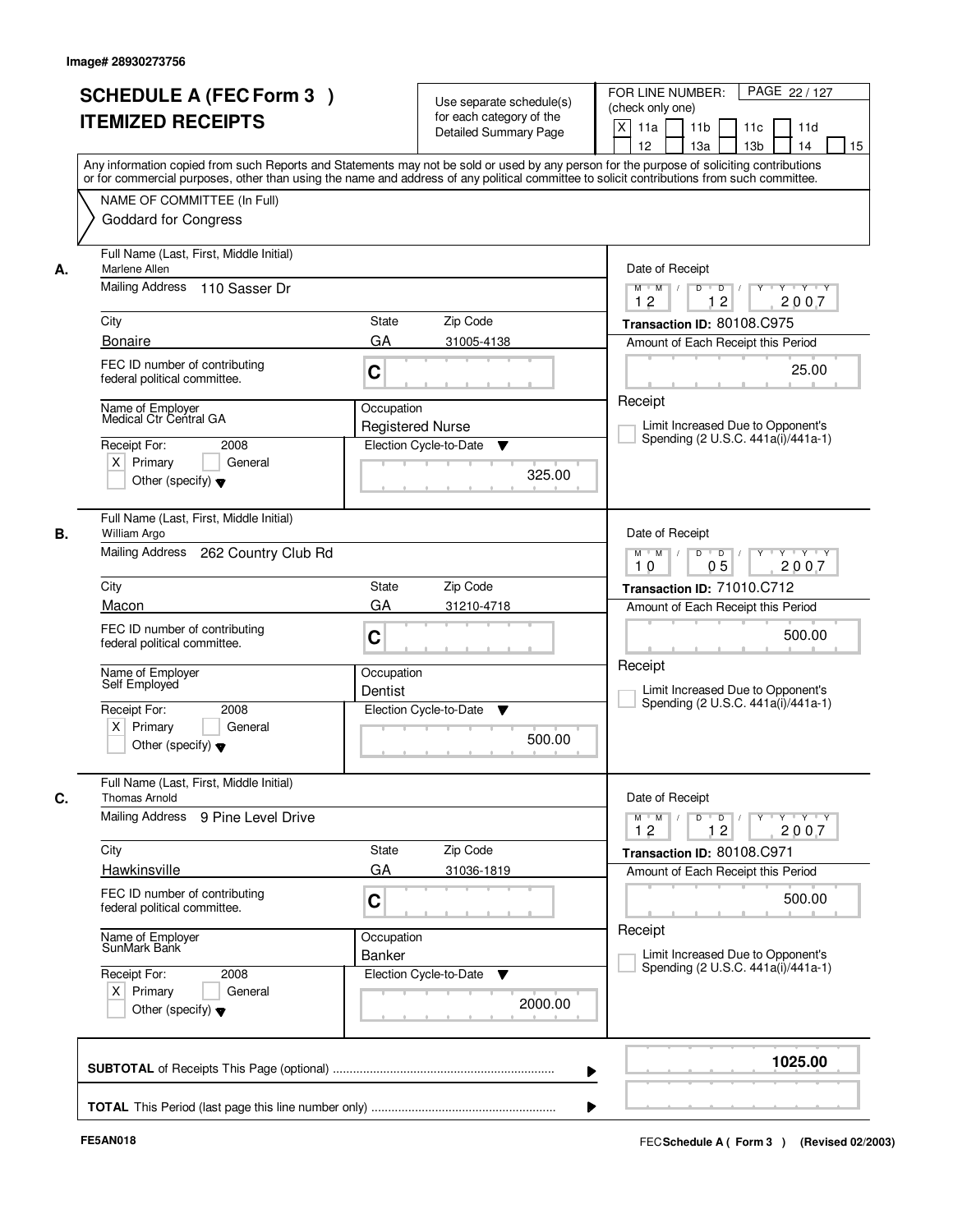|    | <b>SCHEDULE A (FEC Form 3)</b><br><b>ITEMIZED RECEIPTS</b><br>Any information copied from such Reports and Statements may not be sold or used by any person for the purpose of soliciting contributions  |                       | Use separate schedule(s)<br>for each category of the<br><b>Detailed Summary Page</b> | PAGE 23 / 127<br>FOR LINE NUMBER:<br>(check only one)<br>X<br>11 <sub>b</sub><br>11a<br>11c<br>11d<br>12<br>13 <sub>b</sub><br>13a<br>14<br>15 |
|----|----------------------------------------------------------------------------------------------------------------------------------------------------------------------------------------------------------|-----------------------|--------------------------------------------------------------------------------------|------------------------------------------------------------------------------------------------------------------------------------------------|
|    | or for commercial purposes, other than using the name and address of any political committee to solicit contributions from such committee.<br>NAME OF COMMITTEE (In Full)<br><b>Goddard for Congress</b> |                       |                                                                                      |                                                                                                                                                |
| А. | Full Name (Last, First, Middle Initial)<br>Dick Aycock<br>Mailing Address PO Box 13                                                                                                                      |                       |                                                                                      | Date of Receipt<br>$Y + Y + Y$<br>$M$ $M$<br>$D$ $D$ $1$<br>$\overline{Y}$<br>12<br>12<br>2007                                                 |
|    | City                                                                                                                                                                                                     | State                 | Zip Code                                                                             | Transaction ID: 80108.C974                                                                                                                     |
|    | Moultrie                                                                                                                                                                                                 | GA                    | 31776                                                                                | Amount of Each Receipt this Period                                                                                                             |
|    | FEC ID number of contributing<br>federal political committee.                                                                                                                                            | C                     |                                                                                      | 50.00                                                                                                                                          |
|    | Name of Employer<br>None                                                                                                                                                                                 | Occupation<br>Retired |                                                                                      | Receipt<br>Limit Increased Due to Opponent's<br>Spending (2 U.S.C. 441a(i)/441a-1)                                                             |
|    | Receipt For:<br>2008<br>$X$ Primary<br>General<br>Other (specify) $\blacktriangledown$                                                                                                                   |                       | Election Cycle-to-Date<br>▼<br>450.00                                                |                                                                                                                                                |
| В. | Full Name (Last, First, Middle Initial)<br>Al Baggarly<br>Mailing Address 102 Lee Ln                                                                                                                     |                       |                                                                                      | Date of Receipt<br>Y<br>$Y \vdash Y \vdash Y$<br>$M$ $M$ /<br>D<br>$\overline{D}$                                                              |
|    |                                                                                                                                                                                                          |                       |                                                                                      | 2007<br>19<br>11                                                                                                                               |
|    | City                                                                                                                                                                                                     | State                 | Zip Code                                                                             | Transaction ID: 80108.C843                                                                                                                     |
|    | Macon                                                                                                                                                                                                    | GA                    | 31210-7437                                                                           | Amount of Each Receipt this Period                                                                                                             |
|    | FEC ID number of contributing<br>federal political committee.                                                                                                                                            | C                     |                                                                                      | 50.00                                                                                                                                          |
|    | Name of Employer<br>Mercer University                                                                                                                                                                    | Occupation            | Assoc. VP for Aux. Services                                                          | Receipt<br>Limit Increased Due to Opponent's<br>Spending (2 U.S.C. 441a(i)/441a-1)                                                             |
|    | Receipt For:<br>2008<br>$X$ Primary<br>General<br>Other (specify) $\blacktriangledown$                                                                                                                   |                       | Election Cycle-to-Date ▼<br>1050.00                                                  |                                                                                                                                                |
| C. | Full Name (Last, First, Middle Initial)<br>Oliver Bateman<br><b>Mailing Address</b>                                                                                                                      |                       |                                                                                      | Date of Receipt                                                                                                                                |
|    | 2885 Walden Rd                                                                                                                                                                                           |                       |                                                                                      | $D$ $D$ $/$<br>$M$ $M$ $/$<br>$Y$ <sup>-1</sup><br>Y 'Y 'Y<br>12<br>05<br>2007                                                                 |
|    | City                                                                                                                                                                                                     | State                 | Zip Code                                                                             | Transaction ID: 80108.C957                                                                                                                     |
|    | Macon                                                                                                                                                                                                    | GA                    | 31216-7521                                                                           | Amount of Each Receipt this Period                                                                                                             |
|    | FEC ID number of contributing<br>federal political committee.                                                                                                                                            | C                     |                                                                                      | 550.00                                                                                                                                         |
|    | Name of Employer<br>None                                                                                                                                                                                 | Occupation<br>Retired |                                                                                      | Receipt<br>Limit Increased Due to Opponent's<br>Spending (2 U.S.C. 441a(i)/441a-1)                                                             |
|    | Receipt For:<br>2008<br>$X$ Primary<br>General<br>Other (specify) $\blacktriangledown$                                                                                                                   |                       | Election Cycle-to-Date<br>v<br>2300.00                                               |                                                                                                                                                |
|    |                                                                                                                                                                                                          |                       |                                                                                      | 650.00<br>▶                                                                                                                                    |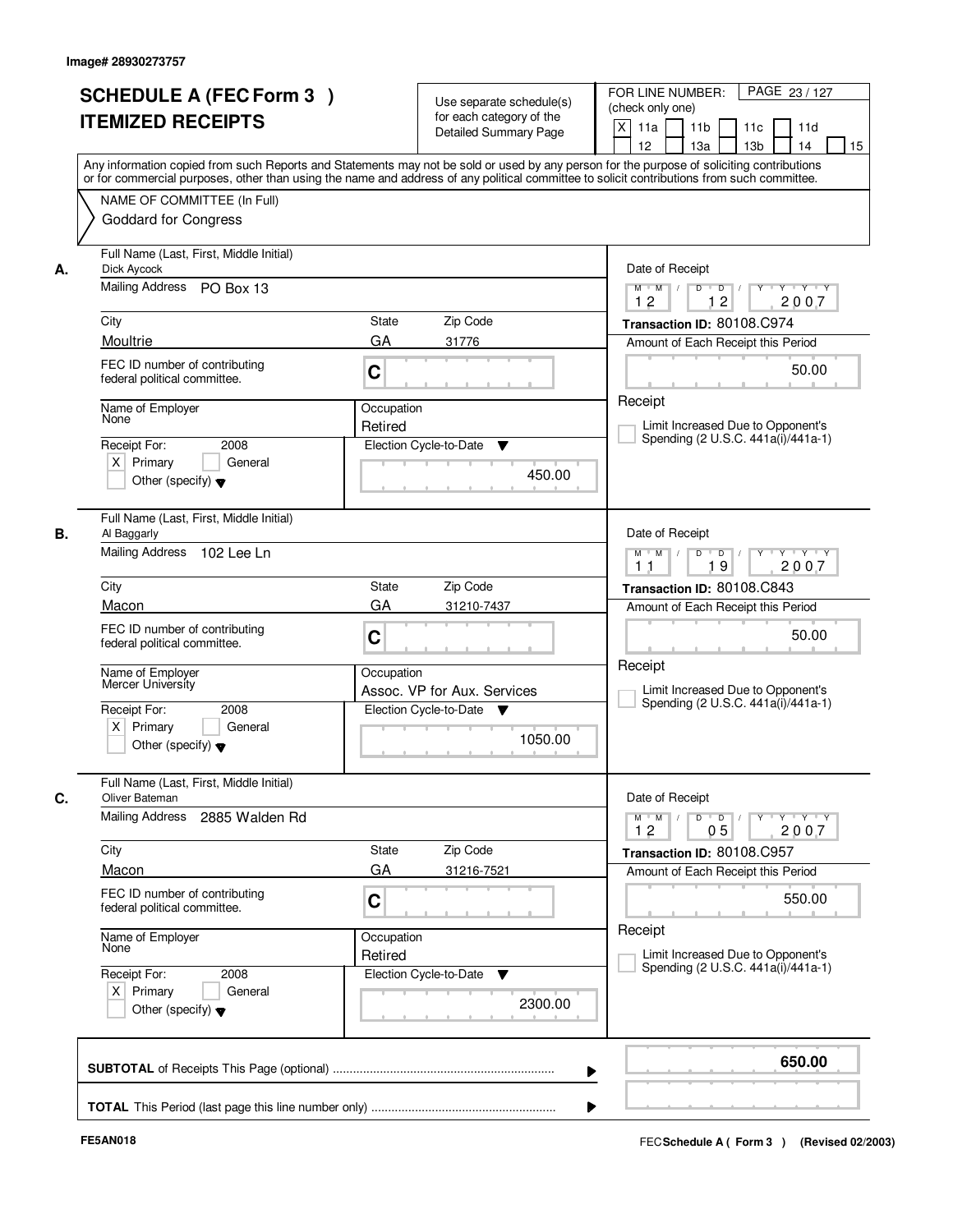|    | <b>SCHEDULE A (FEC Form 3)</b><br><b>ITEMIZED RECEIPTS</b>                                           | Use separate schedule(s)<br>for each category of the<br><b>Detailed Summary Page</b><br>Any information copied from such Reports and Statements may not be sold or used by any person for the purpose of soliciting contributions<br>or for commercial purposes, other than using the name and address of any political committee to solicit contributions from such committee. | PAGE 24 / 127<br>FOR LINE NUMBER:<br>(check only one)<br>$\mathsf{X}$<br>11 <sub>b</sub><br>11a<br>11c<br>11d<br>12<br>13 <sub>b</sub><br>14<br>15<br>13a |
|----|------------------------------------------------------------------------------------------------------|---------------------------------------------------------------------------------------------------------------------------------------------------------------------------------------------------------------------------------------------------------------------------------------------------------------------------------------------------------------------------------|-----------------------------------------------------------------------------------------------------------------------------------------------------------|
|    | NAME OF COMMITTEE (In Full)<br><b>Goddard for Congress</b>                                           |                                                                                                                                                                                                                                                                                                                                                                                 |                                                                                                                                                           |
| А. | Full Name (Last, First, Middle Initial)<br>Mark Bayer<br>Mailing Address PO Box 5070                 |                                                                                                                                                                                                                                                                                                                                                                                 | Date of Receipt<br>$D$ $D$ $/$<br>$Y + Y + Y$<br>$M$ $M$ /<br>Y<br>12<br>12<br>2007                                                                       |
|    | City                                                                                                 | <b>State</b><br>Zip Code                                                                                                                                                                                                                                                                                                                                                        | Transaction ID: 80108.C966                                                                                                                                |
|    | <b>Warner Robins</b>                                                                                 | GA<br>31099-5070                                                                                                                                                                                                                                                                                                                                                                | Amount of Each Receipt this Period                                                                                                                        |
|    | FEC ID number of contributing<br>federal political committee.                                        | C                                                                                                                                                                                                                                                                                                                                                                               | 250.00                                                                                                                                                    |
|    | Name of Employer<br>Warner Robins Supply Co.<br>Receipt For:<br>2008                                 | Occupation<br><b>CFO</b><br>Election Cycle-to-Date<br>▼                                                                                                                                                                                                                                                                                                                         | Receipt<br>Limit Increased Due to Opponent's<br>Spending (2 U.S.C. 441a(i)/441a-1)                                                                        |
|    | $X$ Primary<br>General<br>Other (specify) $\blacktriangledown$                                       | 500.00                                                                                                                                                                                                                                                                                                                                                                          |                                                                                                                                                           |
| В. | Full Name (Last, First, Middle Initial)<br><b>Victor Beadles</b><br>Mailing Address<br>900 6th St NE |                                                                                                                                                                                                                                                                                                                                                                                 | Date of Receipt<br>$Y - Y - Y$<br>$M$ $M$ /<br>D<br>$\blacksquare$ D $\blacksquare$ /                                                                     |
|    |                                                                                                      |                                                                                                                                                                                                                                                                                                                                                                                 | 12<br>22<br>2007                                                                                                                                          |
|    | City                                                                                                 | Zip Code<br><b>State</b>                                                                                                                                                                                                                                                                                                                                                        | Transaction ID: 80108.C1026                                                                                                                               |
|    | Moultrie                                                                                             | GA<br>31768-2766                                                                                                                                                                                                                                                                                                                                                                | Amount of Each Receipt this Period                                                                                                                        |
|    | FEC ID number of contributing<br>federal political committee.                                        | C                                                                                                                                                                                                                                                                                                                                                                               | 500.00                                                                                                                                                    |
|    | Name of Employer<br>Beadles Lumber Co.                                                               | Occupation<br>CEO                                                                                                                                                                                                                                                                                                                                                               | Receipt<br>Limit Increased Due to Opponent's<br>Spending (2 U.S.C. 441a(i)/441a-1)                                                                        |
|    | Receipt For:<br>2008<br>$X$ Primary<br>General<br>Other (specify) $\blacktriangledown$               | Election Cycle-to-Date<br>▼<br>500.00                                                                                                                                                                                                                                                                                                                                           |                                                                                                                                                           |
| C. | Full Name (Last, First, Middle Initial)<br><b>Brenda Becker</b>                                      |                                                                                                                                                                                                                                                                                                                                                                                 | Date of Receipt                                                                                                                                           |
|    | Mailing Address 8214 Mack St                                                                         |                                                                                                                                                                                                                                                                                                                                                                                 | $D$ $D$ $/$<br>$M$ $M$<br>y y y y y y<br>10<br>26<br>2007                                                                                                 |
|    | City                                                                                                 | Zip Code<br>State                                                                                                                                                                                                                                                                                                                                                               | Transaction ID: 80108.C750                                                                                                                                |
|    | <b>Alexandria</b><br>FEC ID number of contributing<br>federal political committee.                   | VA<br>22308-1653<br>C                                                                                                                                                                                                                                                                                                                                                           | Amount of Each Receipt this Period<br>1000.00                                                                                                             |
|    | Name of Employer<br>Boston Scientific                                                                | Occupation<br><b>SVP</b>                                                                                                                                                                                                                                                                                                                                                        | Receipt<br>Limit Increased Due to Opponent's                                                                                                              |
|    | Receipt For:<br>2008<br>$X$ Primary<br>General<br>Other (specify) $\blacktriangledown$               | Election Cycle-to-Date<br>v<br>1000.00                                                                                                                                                                                                                                                                                                                                          | Spending (2 U.S.C. 441a(i)/441a-1)                                                                                                                        |
|    |                                                                                                      | ▶                                                                                                                                                                                                                                                                                                                                                                               | 1750.00                                                                                                                                                   |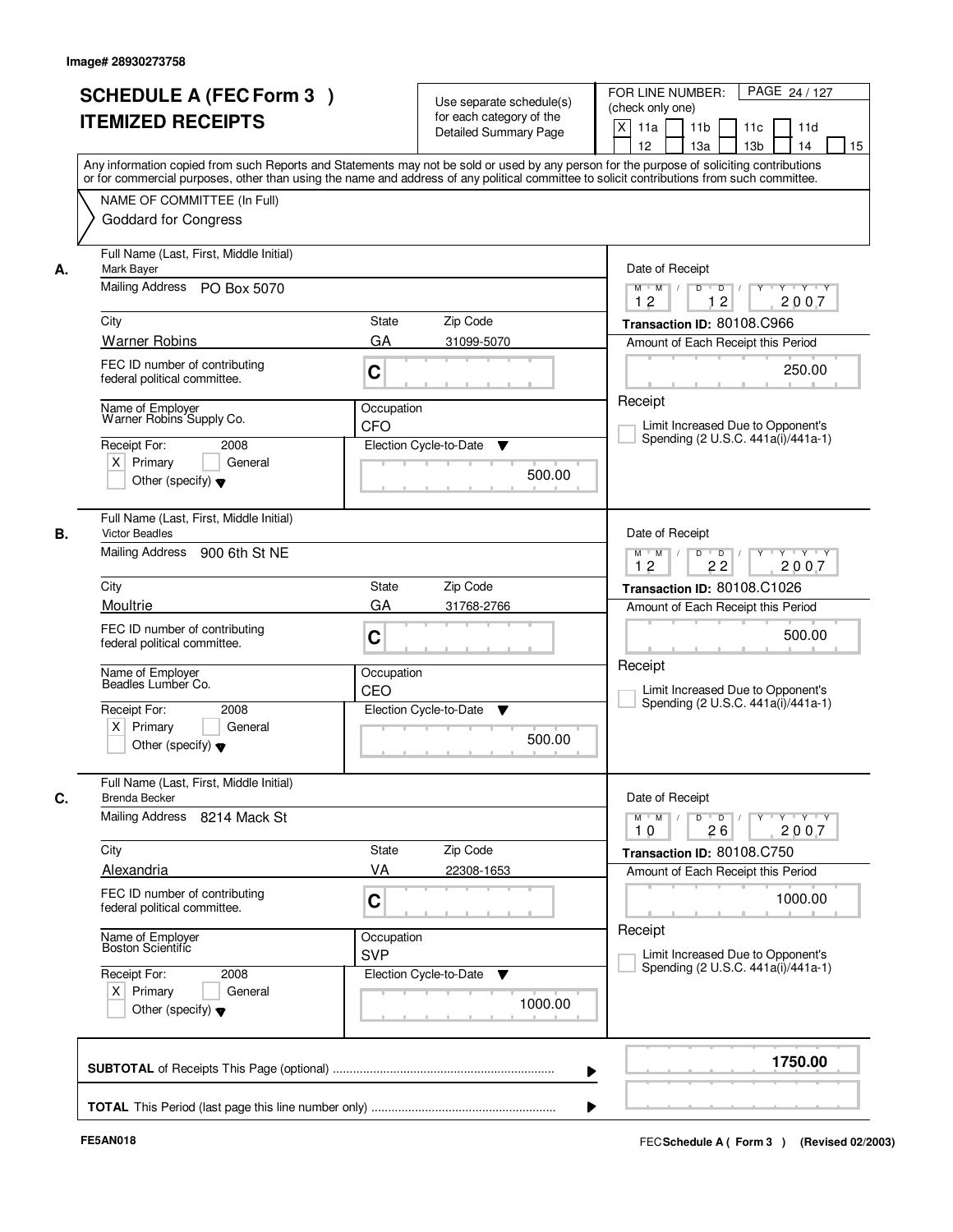|    | <b>SCHEDULE A (FEC Form 3)</b><br><b>ITEMIZED RECEIPTS</b>                                                      | Use separate schedule(s)<br>for each category of the<br><b>Detailed Summary Page</b> | PAGE 25 / 127<br>FOR LINE NUMBER:<br>(check only one)<br>$\mathsf{X}$<br>11 <sub>b</sub><br>11a<br>11c<br>11d<br>12<br>13 <sub>b</sub><br>14<br>13a<br>15<br>Any information copied from such Reports and Statements may not be sold or used by any person for the purpose of soliciting contributions<br>or for commercial purposes, other than using the name and address of any political committee to solicit contributions from such committee. |
|----|-----------------------------------------------------------------------------------------------------------------|--------------------------------------------------------------------------------------|------------------------------------------------------------------------------------------------------------------------------------------------------------------------------------------------------------------------------------------------------------------------------------------------------------------------------------------------------------------------------------------------------------------------------------------------------|
|    | NAME OF COMMITTEE (In Full)<br><b>Goddard for Congress</b>                                                      |                                                                                      |                                                                                                                                                                                                                                                                                                                                                                                                                                                      |
| А. | Full Name (Last, First, Middle Initial)<br><b>Thomas Blanchard</b><br>Mailing Address 4955 S Durango Dr Ste 120 |                                                                                      | Date of Receipt<br>$Y - Y - Y$<br>$D$ $D$ $1$<br>Y<br>$M$ $M$ /                                                                                                                                                                                                                                                                                                                                                                                      |
|    |                                                                                                                 |                                                                                      | 12<br>29<br>2007                                                                                                                                                                                                                                                                                                                                                                                                                                     |
|    | City                                                                                                            | State<br>Zip Code                                                                    | Transaction ID: 80108.C1056                                                                                                                                                                                                                                                                                                                                                                                                                          |
|    | Las Vegas                                                                                                       | <b>NV</b><br>89113-1054                                                              | Amount of Each Receipt this Period                                                                                                                                                                                                                                                                                                                                                                                                                   |
|    | FEC ID number of contributing<br>federal political committee.                                                   | C                                                                                    | 500.00                                                                                                                                                                                                                                                                                                                                                                                                                                               |
|    | Name of Employer<br>Reo Asset Services, LLC                                                                     | Occupation                                                                           | Receipt                                                                                                                                                                                                                                                                                                                                                                                                                                              |
|    | 2008                                                                                                            | <b>Real Estate Broker</b><br>Election Cycle-to-Date                                  | Limit Increased Due to Opponent's<br>Spending (2 U.S.C. 441a(i)/441a-1)                                                                                                                                                                                                                                                                                                                                                                              |
|    | Receipt For:<br>$X$ Primary<br>General<br>Other (specify) $\blacktriangledown$                                  | ▼<br>500.00                                                                          |                                                                                                                                                                                                                                                                                                                                                                                                                                                      |
| В. | Full Name (Last, First, Middle Initial)<br>Teda Brannen                                                         |                                                                                      | Date of Receipt                                                                                                                                                                                                                                                                                                                                                                                                                                      |
|    | Mailing Address<br>28 Aberdeen Cir                                                                              |                                                                                      | $Y - Y - Y$<br>$M$ $M$ /<br>D<br>$\Box$ D $\Box$<br>16<br>2007<br>11                                                                                                                                                                                                                                                                                                                                                                                 |
|    | City                                                                                                            | Zip Code<br><b>State</b>                                                             | Transaction ID: 80108.C819                                                                                                                                                                                                                                                                                                                                                                                                                           |
|    | Cordele                                                                                                         | GA<br>31015-5108                                                                     | Amount of Each Receipt this Period                                                                                                                                                                                                                                                                                                                                                                                                                   |
|    | FEC ID number of contributing<br>federal political committee.                                                   | C                                                                                    | 500.00                                                                                                                                                                                                                                                                                                                                                                                                                                               |
|    | Name of Employer<br>None                                                                                        | Occupation<br>Homemaker                                                              | Receipt<br>Limit Increased Due to Opponent's                                                                                                                                                                                                                                                                                                                                                                                                         |
|    | Receipt For:<br>2008<br>$X$ Primary<br>General<br>Other (specify) $\blacktriangledown$                          | Election Cycle-to-Date<br>v<br>500.00                                                | Spending (2 U.S.C. 441a(i)/441a-1)                                                                                                                                                                                                                                                                                                                                                                                                                   |
| C. | Full Name (Last, First, Middle Initial)<br>Tom Brightman                                                        |                                                                                      | Date of Receipt                                                                                                                                                                                                                                                                                                                                                                                                                                      |
|    | <b>Mailing Address</b><br>123 Falcon Crest                                                                      |                                                                                      | $M$ $M$<br>$D$ $D$ $/$<br>y y y y y y<br>10<br>26<br>2007                                                                                                                                                                                                                                                                                                                                                                                            |
|    | City                                                                                                            | Zip Code<br>State                                                                    | Transaction ID: 80108.C748                                                                                                                                                                                                                                                                                                                                                                                                                           |
|    | <b>Warner Robins</b>                                                                                            | GA<br>31088                                                                          | Amount of Each Receipt this Period                                                                                                                                                                                                                                                                                                                                                                                                                   |
|    | FEC ID number of contributing<br>federal political committee.                                                   | C                                                                                    | 1300.00                                                                                                                                                                                                                                                                                                                                                                                                                                              |
|    | Name of Employer<br>Self Employed                                                                               | Occupation<br>Construction                                                           | Receipt<br>Limit Increased Due to Opponent's                                                                                                                                                                                                                                                                                                                                                                                                         |
|    | Receipt For:<br>2008<br>$X$ Primary<br>General<br>Other (specify) $\blacktriangledown$                          | Election Cycle-to-Date<br>v<br>2300.00                                               | Spending (2 U.S.C. 441a(i)/441a-1)                                                                                                                                                                                                                                                                                                                                                                                                                   |
|    |                                                                                                                 |                                                                                      | 2300.00                                                                                                                                                                                                                                                                                                                                                                                                                                              |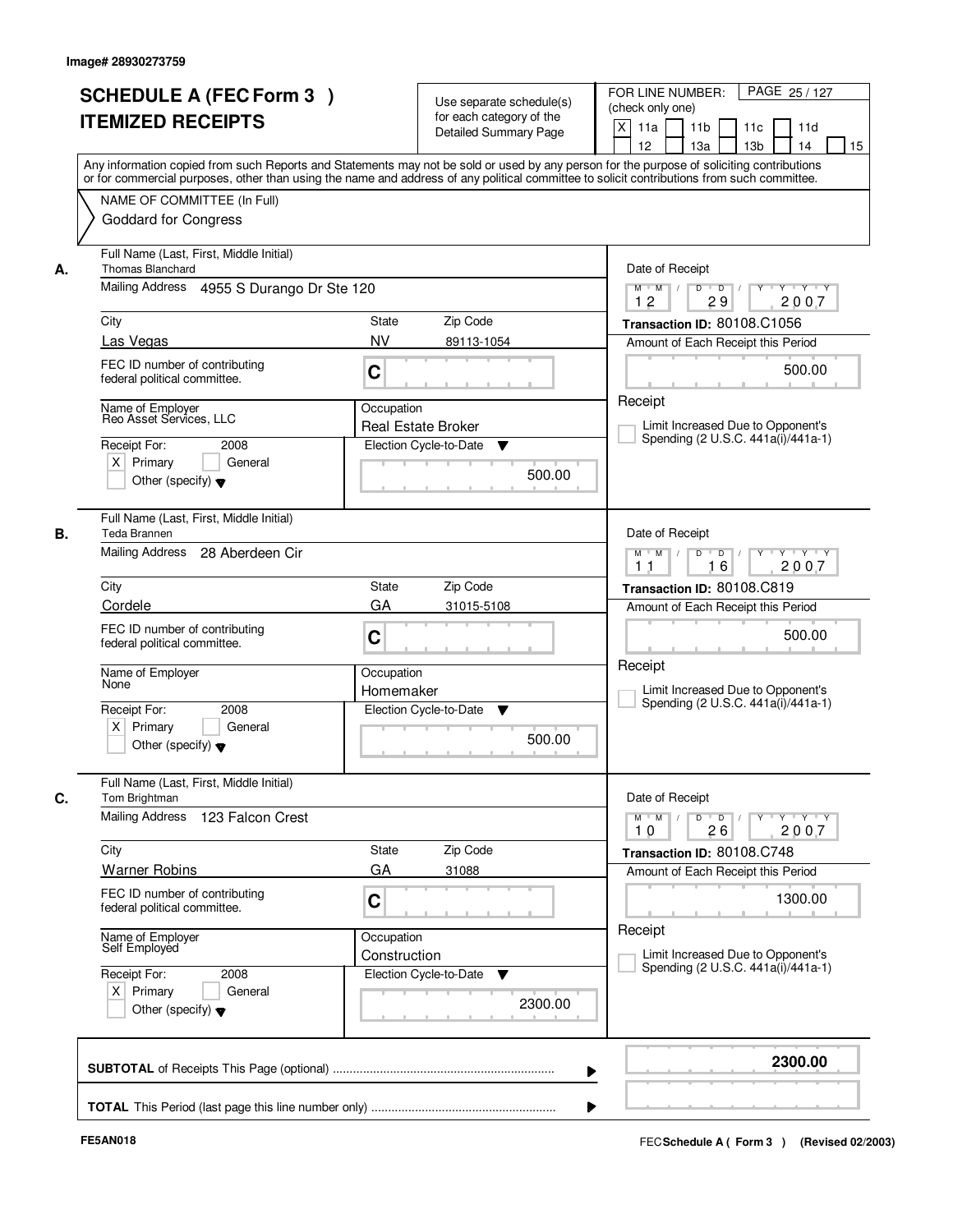|    | <b>SCHEDULE A (FEC Form 3)</b><br><b>ITEMIZED RECEIPTS</b><br>Any information copied from such Reports and Statements may not be sold or used by any person for the purpose of soliciting contributions  |                         | Use separate schedule(s)<br>for each category of the<br><b>Detailed Summary Page</b> | PAGE 26 / 127<br>FOR LINE NUMBER:<br>(check only one)<br>$\mathsf{X}$<br>11a<br>11 <sub>b</sub><br>11c<br>11d<br>12<br>15<br>13a<br>13 <sub>b</sub><br>14 |
|----|----------------------------------------------------------------------------------------------------------------------------------------------------------------------------------------------------------|-------------------------|--------------------------------------------------------------------------------------|-----------------------------------------------------------------------------------------------------------------------------------------------------------|
|    | or for commercial purposes, other than using the name and address of any political committee to solicit contributions from such committee.<br>NAME OF COMMITTEE (In Full)<br><b>Goddard for Congress</b> |                         |                                                                                      |                                                                                                                                                           |
| А. | Full Name (Last, First, Middle Initial)<br>David Burnett<br>Mailing Address 2268 Country Club Dr                                                                                                         |                         |                                                                                      | Date of Receipt<br>$Y - Y - Y$<br>$D$ $D$ $I$<br>Y<br>$M$ $M$ /                                                                                           |
|    |                                                                                                                                                                                                          |                         |                                                                                      | 12<br>31<br>2007                                                                                                                                          |
|    | City                                                                                                                                                                                                     | State                   | Zip Code                                                                             | Transaction ID: 80108.C1052                                                                                                                               |
|    | Salt Lake City                                                                                                                                                                                           | UT                      | 84109-1532                                                                           | Amount of Each Receipt this Period                                                                                                                        |
|    | FEC ID number of contributing<br>federal political committee.                                                                                                                                            | C                       |                                                                                      | 2300.00                                                                                                                                                   |
|    | Name of Employer                                                                                                                                                                                         | Occupation              |                                                                                      | Receipt                                                                                                                                                   |
|    | DJB Gas Services                                                                                                                                                                                         | <b>Businessman</b>      |                                                                                      | Limit Increased Due to Opponent's<br>Spending (2 U.S.C. 441a(i)/441a-1)                                                                                   |
|    | Receipt For:<br>2008                                                                                                                                                                                     | Election Cycle-to-Date  | ▼                                                                                    |                                                                                                                                                           |
|    | $X$ Primary<br>General<br>Other (specify) $\blacktriangledown$                                                                                                                                           |                         | 2300.00                                                                              |                                                                                                                                                           |
| В. | Full Name (Last, First, Middle Initial)<br><b>Stanley Bush</b>                                                                                                                                           |                         |                                                                                      | Date of Receipt                                                                                                                                           |
|    | Mailing Address<br>2628 Stanislaus Plz                                                                                                                                                                   |                         |                                                                                      | $Y - Y - Y$<br>$M$ $M$ /<br>D<br>$\overline{D}$<br>05<br>2007<br>10                                                                                       |
|    | City                                                                                                                                                                                                     | <b>State</b>            | Zip Code                                                                             | Transaction ID: 71010.C713                                                                                                                                |
|    | Macon                                                                                                                                                                                                    | GA                      | 31204-2848                                                                           | Amount of Each Receipt this Period                                                                                                                        |
|    | FEC ID number of contributing<br>federal political committee.                                                                                                                                            | C                       |                                                                                      | 250.00                                                                                                                                                    |
|    | Name of Employer<br>Self Employed                                                                                                                                                                        | Occupation<br>Physician |                                                                                      | Receipt<br>Limit Increased Due to Opponent's<br>Spending (2 U.S.C. 441a(i)/441a-1)                                                                        |
|    | Receipt For:<br>2008<br>$X$ Primary<br>General<br>Other (specify) $\blacktriangledown$                                                                                                                   | Election Cycle-to-Date  | v<br>250.00                                                                          |                                                                                                                                                           |
| C. | Full Name (Last, First, Middle Initial)<br>Dan Callahan                                                                                                                                                  |                         |                                                                                      | Date of Receipt                                                                                                                                           |
|    | Mailing Address 216 Trellis Walk                                                                                                                                                                         |                         |                                                                                      | $D$ $D$ $/$<br>$M$ $M$<br>19<br>2007<br>11                                                                                                                |
|    | City                                                                                                                                                                                                     | State                   | Zip Code                                                                             | Transaction ID: 80108.C885                                                                                                                                |
|    | Centerville                                                                                                                                                                                              | GA                      | 31028-8510                                                                           | Amount of Each Receipt this Period                                                                                                                        |
|    | FEC ID number of contributing<br>federal political committee.                                                                                                                                            | C                       |                                                                                      | 50.00                                                                                                                                                     |
|    | Name of Employer<br>None                                                                                                                                                                                 | Occupation<br>Retired   |                                                                                      | Receipt<br>Limit Increased Due to Opponent's                                                                                                              |
|    | Receipt For:<br>2008<br>$X$ Primary<br>General<br>Other (specify) $\blacktriangledown$                                                                                                                   | Election Cycle-to-Date  | $\overline{\mathbf{v}}$<br>550.00                                                    | Spending (2 U.S.C. 441a(i)/441a-1)                                                                                                                        |
|    |                                                                                                                                                                                                          |                         |                                                                                      | 2600.00                                                                                                                                                   |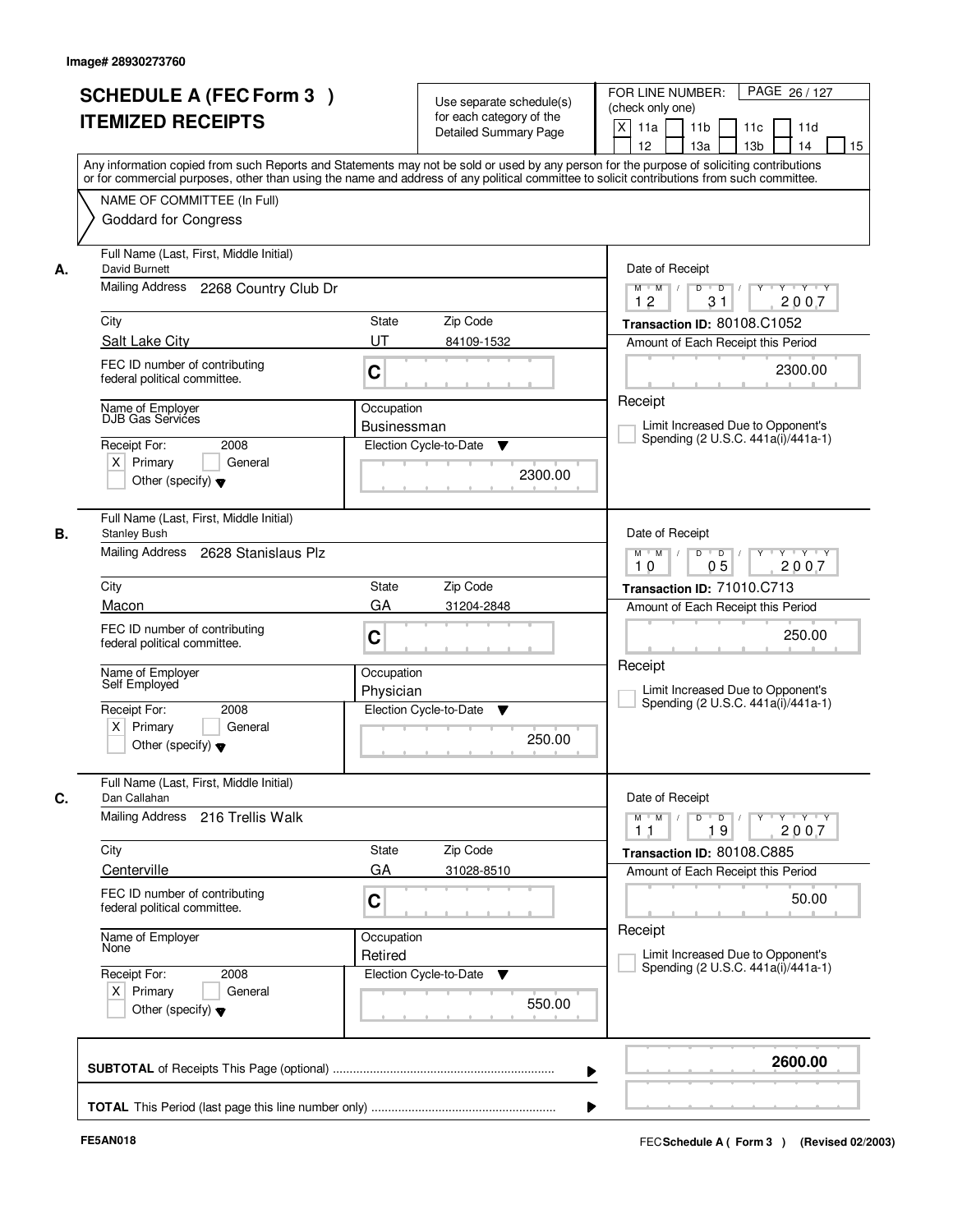|      | <b>SCHEDULE A (FEC Form 3)</b><br><b>ITEMIZED RECEIPTS</b>                                                                                                                                               |                                  | Use separate schedule(s)<br>for each category of the<br><b>Detailed Summary Page</b> | PAGE 27 / 127<br>FOR LINE NUMBER:<br>(check only one)<br>X<br>11 <sub>b</sub><br>11a<br>11 <sub>c</sub><br>11d<br>12<br>13 <sub>b</sub><br>14<br>13a<br>15<br>Any information copied from such Reports and Statements may not be sold or used by any person for the purpose of soliciting contributions |
|------|----------------------------------------------------------------------------------------------------------------------------------------------------------------------------------------------------------|----------------------------------|--------------------------------------------------------------------------------------|---------------------------------------------------------------------------------------------------------------------------------------------------------------------------------------------------------------------------------------------------------------------------------------------------------|
|      | or for commercial purposes, other than using the name and address of any political committee to solicit contributions from such committee.<br>NAME OF COMMITTEE (In Full)<br><b>Goddard for Congress</b> |                                  |                                                                                      |                                                                                                                                                                                                                                                                                                         |
| А.   | Full Name (Last, First, Middle Initial)<br>Dan Callahan<br>Mailing Address 216 Trellis Walk                                                                                                              |                                  |                                                                                      | Date of Receipt<br>$D$ $D$<br>$Y$ <sup>U</sup><br>$Y - Y - Y - Y$<br>$M$ $M$ /<br>$\prime$                                                                                                                                                                                                              |
| City | Centerville                                                                                                                                                                                              | <b>State</b><br>GA               | Zip Code<br>31028-8510                                                               | 12<br>05<br>2007<br>Transaction ID: 80108.C940<br>Amount of Each Receipt this Period                                                                                                                                                                                                                    |
|      | FEC ID number of contributing<br>federal political committee.                                                                                                                                            | C                                |                                                                                      | 25.00                                                                                                                                                                                                                                                                                                   |
| None | Name of Employer<br>Receipt For:<br>2008<br>$X$ Primary<br>General<br>Other (specify) $\blacktriangledown$                                                                                               | Occupation<br>Retired            | Election Cycle-to-Date<br>▼<br>575.00                                                | Receipt<br>Limit Increased Due to Opponent's<br>Spending (2 U.S.C. 441a(i)/441a-1)                                                                                                                                                                                                                      |
| В.   | Full Name (Last, First, Middle Initial)<br>Deborah Cannon<br>Mailing Address<br>2904 Old Albany Rd                                                                                                       |                                  |                                                                                      | Date of Receipt<br>$Y \vdash Y \vdash Y$<br>$M$ $M$ /<br>D<br>$\overline{D}$<br>30<br>2007<br>11                                                                                                                                                                                                        |
| City |                                                                                                                                                                                                          | State                            | Zip Code                                                                             | Transaction ID: 80108.C917                                                                                                                                                                                                                                                                              |
|      | Doerun<br>FEC ID number of contributing<br>federal political committee.                                                                                                                                  | GA<br>C                          | 31744-5312                                                                           | Amount of Each Receipt this Period<br>200.00                                                                                                                                                                                                                                                            |
|      | Name of Employer<br>Senator Saxby Chambliss<br>Receipt For:<br>2008<br>$X$ Primary<br>General<br>Other (specify) $\blacktriangledown$                                                                    | Occupation<br>Regional Rep.      | Election Cycle-to-Date<br>▼<br>300.00                                                | Receipt<br>Limit Increased Due to Opponent's<br>Spending (2 U.S.C. 441a(i)/441a-1)                                                                                                                                                                                                                      |
| C.   | Full Name (Last, First, Middle Initial)<br>Thomas Cannon                                                                                                                                                 |                                  |                                                                                      | Date of Receipt                                                                                                                                                                                                                                                                                         |
|      | <b>Mailing Address</b><br>151 Atlanta Country Club Dr SE                                                                                                                                                 |                                  |                                                                                      | $M$ $M$<br>$D$ $D$ $l$<br>y y y y y<br>10<br>19<br>2007                                                                                                                                                                                                                                                 |
| City | Marietta                                                                                                                                                                                                 | State<br>GA                      | Zip Code<br>30067-4669                                                               | Transaction ID: 80108.C730<br>Amount of Each Receipt this Period                                                                                                                                                                                                                                        |
|      | FEC ID number of contributing<br>federal political committee.                                                                                                                                            | C                                |                                                                                      | 1000.00                                                                                                                                                                                                                                                                                                 |
|      | Name of Employer<br>Self Employed                                                                                                                                                                        | Occupation<br><b>Real Estate</b> |                                                                                      | Receipt<br>Limit Increased Due to Opponent's<br>Spending (2 U.S.C. 441a(i)/441a-1)                                                                                                                                                                                                                      |
|      | Receipt For:<br>2008<br>$X$ Primary<br>General<br>Other (specify) $\blacktriangledown$                                                                                                                   |                                  | Election Cycle-to-Date<br>v<br>1000.00                                               |                                                                                                                                                                                                                                                                                                         |
|      |                                                                                                                                                                                                          |                                  |                                                                                      | 1225.00                                                                                                                                                                                                                                                                                                 |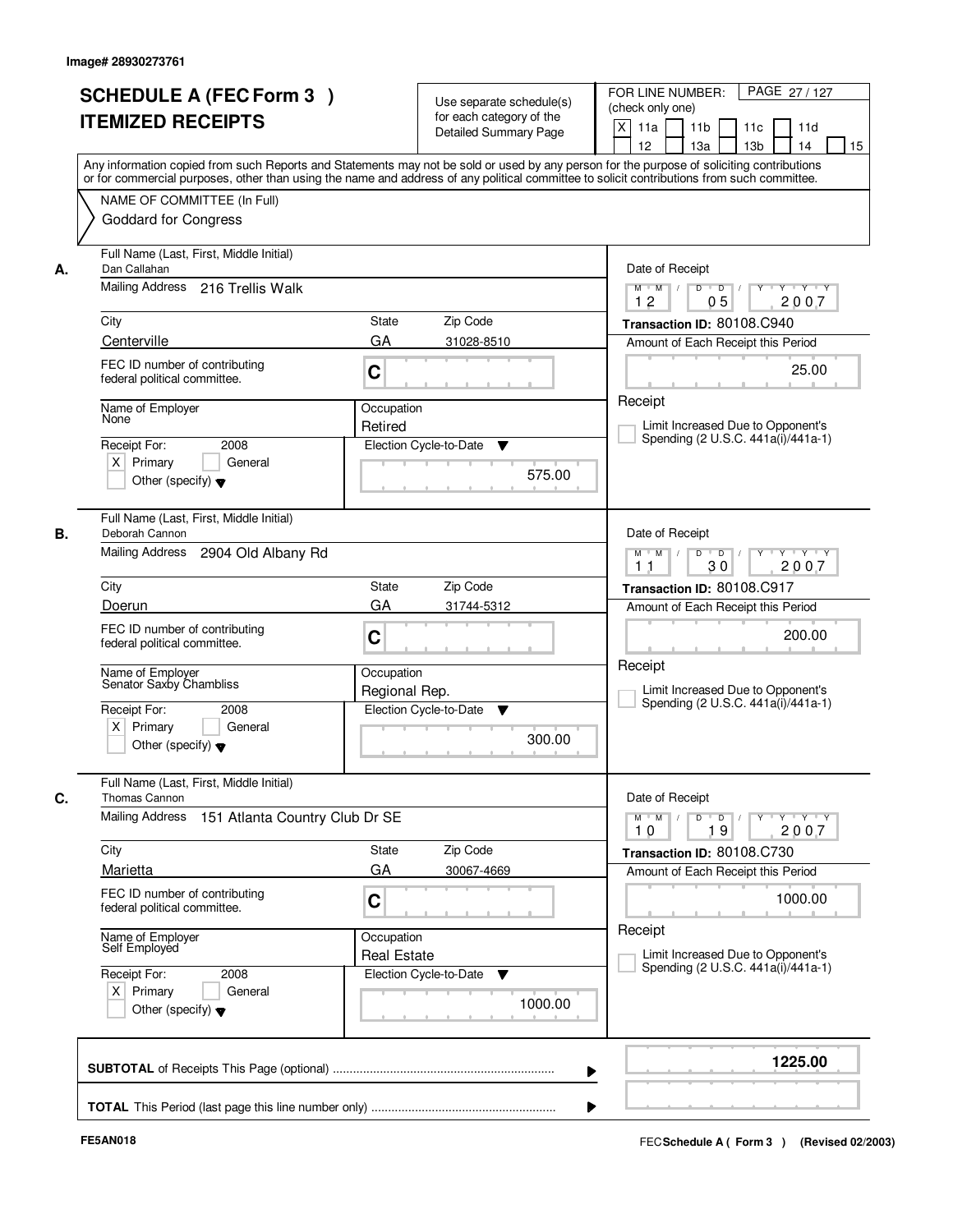|                                          | <b>SCHEDULE A (FEC Form 3)</b><br><b>ITEMIZED RECEIPTS</b>                  |                         | Use separate schedule(s)<br>for each category of the<br><b>Detailed Summary Page</b> | PAGE 28 / 127<br>FOR LINE NUMBER:<br>(check only one)<br>$\mathsf{X}$<br>11 <sub>b</sub><br>11a<br>11c<br>11d<br>12<br>13 <sub>b</sub><br>14<br>13a<br>15<br>Any information copied from such Reports and Statements may not be sold or used by any person for the purpose of soliciting contributions<br>or for commercial purposes, other than using the name and address of any political committee to solicit contributions from such committee. |
|------------------------------------------|-----------------------------------------------------------------------------|-------------------------|--------------------------------------------------------------------------------------|------------------------------------------------------------------------------------------------------------------------------------------------------------------------------------------------------------------------------------------------------------------------------------------------------------------------------------------------------------------------------------------------------------------------------------------------------|
|                                          | NAME OF COMMITTEE (In Full)<br><b>Goddard for Congress</b>                  |                         |                                                                                      |                                                                                                                                                                                                                                                                                                                                                                                                                                                      |
| Lee Roy Claxton<br>А.                    | Full Name (Last, First, Middle Initial)<br>Mailing Address 316 Stathams Way |                         |                                                                                      | Date of Receipt<br>$D$ $D$ $/$<br>$Y - Y - Y$<br>$M$ $M$ /<br>$Y^+$                                                                                                                                                                                                                                                                                                                                                                                  |
|                                          |                                                                             |                         |                                                                                      | 19<br>2007<br>11                                                                                                                                                                                                                                                                                                                                                                                                                                     |
| City                                     |                                                                             | <b>State</b>            | Zip Code                                                                             | Transaction ID: 80108.C904                                                                                                                                                                                                                                                                                                                                                                                                                           |
| <b>Warner Robins</b>                     | FEC ID number of contributing<br>federal political committee.               | GA<br>C                 | 31088-7561                                                                           | Amount of Each Receipt this Period<br>50.00                                                                                                                                                                                                                                                                                                                                                                                                          |
| Name of Employer<br>None<br>Receipt For: | 2008                                                                        | Occupation<br>Retired   | Election Cycle-to-Date<br>▼                                                          | Receipt<br>Limit Increased Due to Opponent's<br>Spending (2 U.S.C. 441a(i)/441a-1)                                                                                                                                                                                                                                                                                                                                                                   |
| $X$ Primary                              | General<br>Other (specify) $\blacktriangledown$                             |                         | 350.00                                                                               |                                                                                                                                                                                                                                                                                                                                                                                                                                                      |
| В.<br>Lee Roy Claxton                    | Full Name (Last, First, Middle Initial)<br>Mailing Address 316 Stathams Way |                         |                                                                                      | Date of Receipt<br>D<br>Y<br>$Y - Y - Y$<br>$M$ $M$ /<br>$\overline{D}$ /                                                                                                                                                                                                                                                                                                                                                                            |
|                                          |                                                                             |                         |                                                                                      | 12<br>18<br>2007                                                                                                                                                                                                                                                                                                                                                                                                                                     |
| City<br><b>Warner Robins</b>             |                                                                             | <b>State</b><br>GA      | Zip Code<br>31088-7561                                                               | Transaction ID: 80108.C1001                                                                                                                                                                                                                                                                                                                                                                                                                          |
|                                          | FEC ID number of contributing<br>federal political committee.               | C                       |                                                                                      | Amount of Each Receipt this Period<br>100.00                                                                                                                                                                                                                                                                                                                                                                                                         |
| Name of Employer<br>None                 |                                                                             | Occupation<br>Retired   |                                                                                      | Receipt<br>Limit Increased Due to Opponent's                                                                                                                                                                                                                                                                                                                                                                                                         |
| Receipt For:<br>$X$ Primary              | 2008<br>General<br>Other (specify) $\blacktriangledown$                     |                         | Election Cycle-to-Date<br>v<br>450.00                                                | Spending (2 U.S.C. 441a(i)/441a-1)                                                                                                                                                                                                                                                                                                                                                                                                                   |
| C.<br><b>Donald Cole</b>                 | Full Name (Last, First, Middle Initial)                                     |                         |                                                                                      | Date of Receipt                                                                                                                                                                                                                                                                                                                                                                                                                                      |
| Mailing Address                          | PO Box 5771                                                                 |                         |                                                                                      | $D$ $D$ $/$<br>$\mathsf{Y} \dashv \mathsf{Y} \dashv \mathsf{Y} \dashv \mathsf{Y}$<br>$M$ $M$<br>08<br>2007<br>11                                                                                                                                                                                                                                                                                                                                     |
| City                                     |                                                                             | State                   | Zip Code                                                                             | Transaction ID: 80108.C798                                                                                                                                                                                                                                                                                                                                                                                                                           |
| Cordele                                  | FEC ID number of contributing<br>federal political committee.               | GA<br>C                 | 31010-5771                                                                           | Amount of Each Receipt this Period<br>1000.00                                                                                                                                                                                                                                                                                                                                                                                                        |
| Name of Employer<br>RTT Associates       |                                                                             | Occupation<br>President |                                                                                      | Receipt<br>Limit Increased Due to Opponent's                                                                                                                                                                                                                                                                                                                                                                                                         |
| Receipt For:<br>$X$ Primary              | 2008<br>General<br>Other (specify) $\blacktriangledown$                     |                         | Election Cycle-to-Date<br>v<br>1500.00                                               | Spending (2 U.S.C. 441a(i)/441a-1)                                                                                                                                                                                                                                                                                                                                                                                                                   |
|                                          |                                                                             |                         |                                                                                      | 1150.00<br>▶                                                                                                                                                                                                                                                                                                                                                                                                                                         |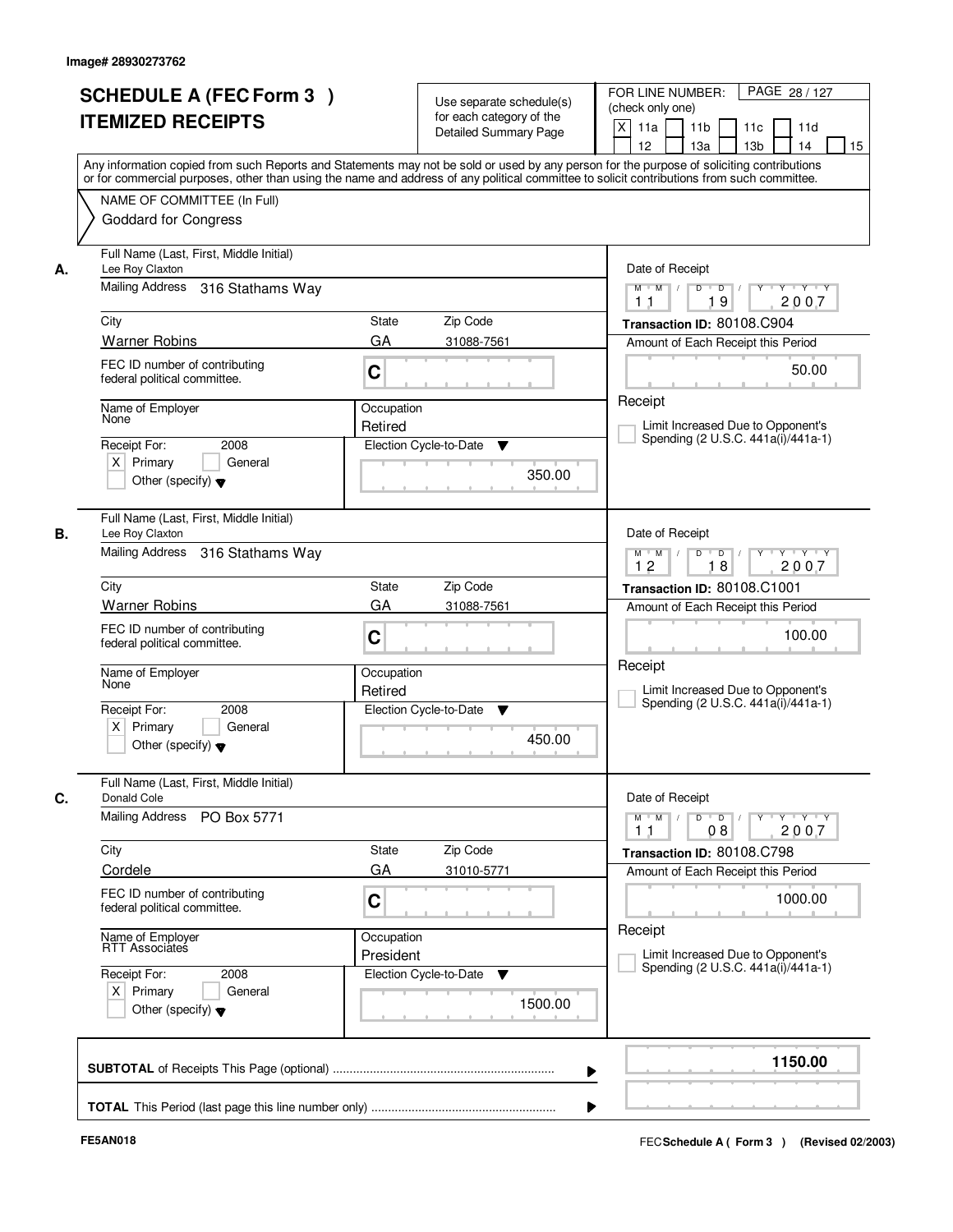|    | <b>SCHEDULE A (FEC Form 3)</b><br><b>ITEMIZED RECEIPTS</b>                                 | Use separate schedule(s)<br>for each category of the<br><b>Detailed Summary Page</b><br>Any information copied from such Reports and Statements may not be sold or used by any person for the purpose of soliciting contributions<br>or for commercial purposes, other than using the name and address of any political committee to solicit contributions from such committee. | PAGE 29 / 127<br>FOR LINE NUMBER:<br>(check only one)<br>$\mathsf{X}$<br>11 <sub>b</sub><br>11a<br>11c<br>11d<br>12<br>13 <sub>b</sub><br>14<br>15<br>13a |
|----|--------------------------------------------------------------------------------------------|---------------------------------------------------------------------------------------------------------------------------------------------------------------------------------------------------------------------------------------------------------------------------------------------------------------------------------------------------------------------------------|-----------------------------------------------------------------------------------------------------------------------------------------------------------|
|    | NAME OF COMMITTEE (In Full)<br><b>Goddard for Congress</b>                                 |                                                                                                                                                                                                                                                                                                                                                                                 |                                                                                                                                                           |
| А. | Full Name (Last, First, Middle Initial)<br>Joanne Cooper<br>Mailing Address 105 Hickory Ln |                                                                                                                                                                                                                                                                                                                                                                                 | Date of Receipt<br>$Y - Y - Y$<br>$M$ $M$ /<br>$D$ $D$ $1$<br>Y<br>12<br>31<br>2007                                                                       |
|    | City                                                                                       | <b>State</b><br>Zip Code                                                                                                                                                                                                                                                                                                                                                        | Transaction ID: 71231.C1077                                                                                                                               |
|    | <b>Bonaire</b>                                                                             | GA<br>31005-4341                                                                                                                                                                                                                                                                                                                                                                | Amount of Each Receipt this Period                                                                                                                        |
|    | FEC ID number of contributing<br>federal political committee.                              | C                                                                                                                                                                                                                                                                                                                                                                               | 1300.00                                                                                                                                                   |
|    | Name of Employer<br>None                                                                   | Occupation                                                                                                                                                                                                                                                                                                                                                                      | Receipt                                                                                                                                                   |
|    |                                                                                            | Retired                                                                                                                                                                                                                                                                                                                                                                         | Limit Increased Due to Opponent's<br>Spending (2 U.S.C. 441a(i)/441a-1)                                                                                   |
|    | Receipt For:<br>2008<br>$X$ Primary<br>General<br>Other (specify) $\blacktriangledown$     | Election Cycle-to-Date<br>▼<br>2300.00                                                                                                                                                                                                                                                                                                                                          |                                                                                                                                                           |
| В. | Full Name (Last, First, Middle Initial)<br><b>Heather Culpepper</b>                        |                                                                                                                                                                                                                                                                                                                                                                                 | Date of Receipt                                                                                                                                           |
|    | Mailing Address 115 Bream Rd                                                               |                                                                                                                                                                                                                                                                                                                                                                                 | $Y - Y - Y$<br>$M$ $M$ /<br>D<br>$\Box$ D $\Box$<br>16<br>2007<br>11                                                                                      |
|    | City                                                                                       | Zip Code<br><b>State</b>                                                                                                                                                                                                                                                                                                                                                        | Transaction ID: 80108.C823                                                                                                                                |
|    | Cordele                                                                                    | GA<br>31015-5235                                                                                                                                                                                                                                                                                                                                                                | Amount of Each Receipt this Period                                                                                                                        |
|    | FEC ID number of contributing<br>federal political committee.                              | C                                                                                                                                                                                                                                                                                                                                                                               | 250.00                                                                                                                                                    |
|    | Name of Employer<br>Self-Employed                                                          | Occupation<br><b>Family Farm</b>                                                                                                                                                                                                                                                                                                                                                | Receipt<br>Limit Increased Due to Opponent's<br>Spending (2 U.S.C. 441a(i)/441a-1)                                                                        |
|    | Receipt For:<br>2008<br>$X$ Primary<br>General<br>Other (specify) $\blacktriangledown$     | Election Cycle-to-Date<br>v<br>250.00                                                                                                                                                                                                                                                                                                                                           |                                                                                                                                                           |
| C. | Full Name (Last, First, Middle Initial)<br><b>Heather Culpepper</b>                        |                                                                                                                                                                                                                                                                                                                                                                                 | Date of Receipt                                                                                                                                           |
|    | Mailing Address 805 E 13th Ave                                                             |                                                                                                                                                                                                                                                                                                                                                                                 | $D$ $D$ $/$<br>$M$ $M$<br>19<br>2007<br>11                                                                                                                |
|    | City                                                                                       | Zip Code<br>State                                                                                                                                                                                                                                                                                                                                                               | Transaction ID: 80111.C1091                                                                                                                               |
|    | Cordele                                                                                    | GA<br>31015-3408                                                                                                                                                                                                                                                                                                                                                                | Amount of Each Receipt this Period                                                                                                                        |
|    | FEC ID number of contributing<br>federal political committee.                              | C                                                                                                                                                                                                                                                                                                                                                                               | 250.00                                                                                                                                                    |
|    | Name of Employer<br>None                                                                   | Occupation<br>Homemaker                                                                                                                                                                                                                                                                                                                                                         | Receipt<br>Limit Increased Due to Opponent's                                                                                                              |
|    | Receipt For:<br>2008<br>$X$ Primary<br>General<br>Other (specify) $\blacktriangledown$     | Election Cycle-to-Date<br>▼<br>250.00                                                                                                                                                                                                                                                                                                                                           | Spending (2 U.S.C. 441a(i)/441a-1)                                                                                                                        |
|    |                                                                                            | ▶                                                                                                                                                                                                                                                                                                                                                                               | 1800.00                                                                                                                                                   |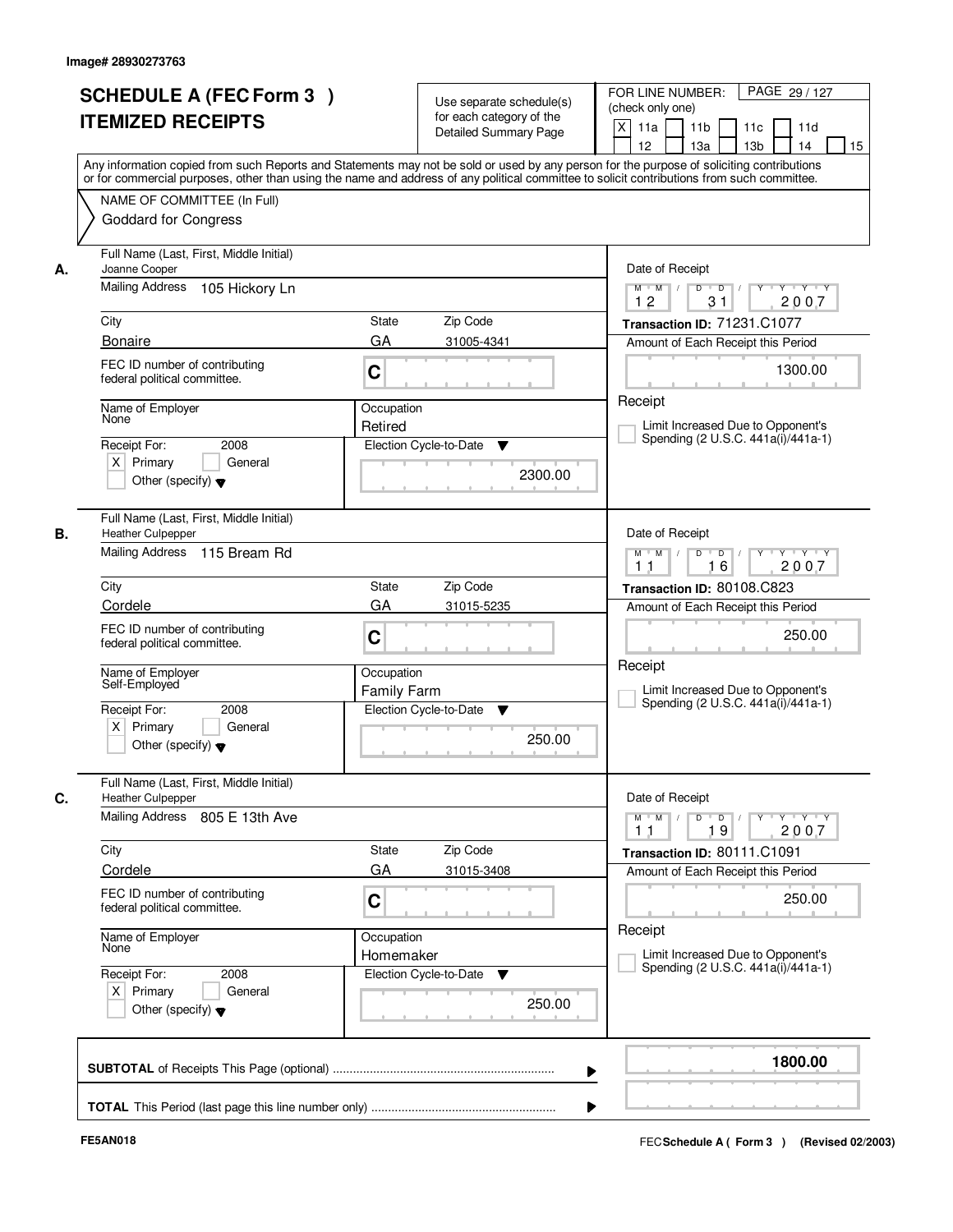| <b>SCHEDULE A (FEC Form 3)</b><br><b>ITEMIZED RECEIPTS</b>                                               |                                  | Use separate schedule(s)<br>for each category of the<br><b>Detailed Summary Page</b> | PAGE 30 / 127<br>FOR LINE NUMBER:<br>(check only one)<br>$\mathsf{X}$<br>11 <sub>b</sub><br>11a<br>11c<br>11d<br>12<br>13 <sub>b</sub><br>14<br>13a<br>15<br>Any information copied from such Reports and Statements may not be sold or used by any person for the purpose of soliciting contributions<br>or for commercial purposes, other than using the name and address of any political committee to solicit contributions from such committee. |
|----------------------------------------------------------------------------------------------------------|----------------------------------|--------------------------------------------------------------------------------------|------------------------------------------------------------------------------------------------------------------------------------------------------------------------------------------------------------------------------------------------------------------------------------------------------------------------------------------------------------------------------------------------------------------------------------------------------|
| NAME OF COMMITTEE (In Full)<br><b>Goddard for Congress</b>                                               |                                  |                                                                                      |                                                                                                                                                                                                                                                                                                                                                                                                                                                      |
| Full Name (Last, First, Middle Initial)<br><b>Steve Davis</b><br>А.<br>Mailing Address 106 Huntington PI |                                  |                                                                                      | Date of Receipt<br>$D$ $D$ $/$<br>$\overline{Y}$<br>$Y$ $Y$ $Y$<br>$M$ $M$ /                                                                                                                                                                                                                                                                                                                                                                         |
| City                                                                                                     | State                            | Zip Code                                                                             | 19<br>2007<br>11<br>Transaction ID: 80108.C933                                                                                                                                                                                                                                                                                                                                                                                                       |
| <b>Bonaire</b><br>FEC ID number of contributing<br>federal political committee.                          | GA<br>C                          | 31005-4725                                                                           | Amount of Each Receipt this Period<br>25.00                                                                                                                                                                                                                                                                                                                                                                                                          |
| Name of Employer<br>None<br>2008<br>Receipt For:<br>$X$ Primary<br>Other (specify) $\blacktriangledown$  | Occupation<br>Retired<br>General | Election Cycle-to-Date<br>▼<br>275.00                                                | Receipt<br>Limit Increased Due to Opponent's<br>Spending (2 U.S.C. 441a(i)/441a-1)                                                                                                                                                                                                                                                                                                                                                                   |
| Full Name (Last, First, Middle Initial)<br>В.<br>Deborah Davison<br>Mailing Address 117 Oak Lake Dr      |                                  |                                                                                      | Date of Receipt<br>D<br>Y<br>$Y - Y - Y$<br>$M$ $M$ /<br>$\blacksquare$ D $\blacksquare$ /<br>19<br>2007<br>11                                                                                                                                                                                                                                                                                                                                       |
| City                                                                                                     | <b>State</b>                     | Zip Code                                                                             | Transaction ID: 80108.C903                                                                                                                                                                                                                                                                                                                                                                                                                           |
| Perry<br>FEC ID number of contributing<br>federal political committee.                                   | GA<br>C                          | 31069-9514                                                                           | Amount of Each Receipt this Period<br>1000.00                                                                                                                                                                                                                                                                                                                                                                                                        |
| Name of Employer<br>None                                                                                 | Occupation<br>Housewife          |                                                                                      | Receipt<br>Limit Increased Due to Opponent's                                                                                                                                                                                                                                                                                                                                                                                                         |
| Receipt For:<br>2008<br>$X$ Primary<br>Other (specify) $\blacktriangledown$                              | General                          | Election Cycle-to-Date<br>▼<br>1000.00                                               | Spending (2 U.S.C. 441a(i)/441a-1)                                                                                                                                                                                                                                                                                                                                                                                                                   |
| Full Name (Last, First, Middle Initial)<br>Jo Drinkhahn                                                  |                                  |                                                                                      | Date of Receipt                                                                                                                                                                                                                                                                                                                                                                                                                                      |
| Mailing Address 414 Stathams Way                                                                         |                                  |                                                                                      | $\mathsf{Y} \dashv \mathsf{Y} \dashv \mathsf{Y} \dashv \mathsf{Y}$<br>$M = M$<br>$D$ $D$ $/$<br>12<br>29<br>2007                                                                                                                                                                                                                                                                                                                                     |
| City<br><b>Warner Robins</b>                                                                             | State<br>GA                      | Zip Code<br>31088-7552                                                               | Transaction ID: 80108.C1057<br>Amount of Each Receipt this Period                                                                                                                                                                                                                                                                                                                                                                                    |
| FEC ID number of contributing<br>federal political committee.                                            | C                                |                                                                                      | 25.00                                                                                                                                                                                                                                                                                                                                                                                                                                                |
| Name of Employer<br>None                                                                                 | Occupation<br>Retired            |                                                                                      | Receipt<br>Limit Increased Due to Opponent's                                                                                                                                                                                                                                                                                                                                                                                                         |
| Receipt For:<br>2008<br>$X$ Primary<br>Other (specify) $\blacktriangledown$                              | General                          | Election Cycle-to-Date<br>$\overline{\mathbf{v}}$<br>310.00                          | Spending (2 U.S.C. 441a(i)/441a-1)                                                                                                                                                                                                                                                                                                                                                                                                                   |
|                                                                                                          |                                  |                                                                                      | 1050.00                                                                                                                                                                                                                                                                                                                                                                                                                                              |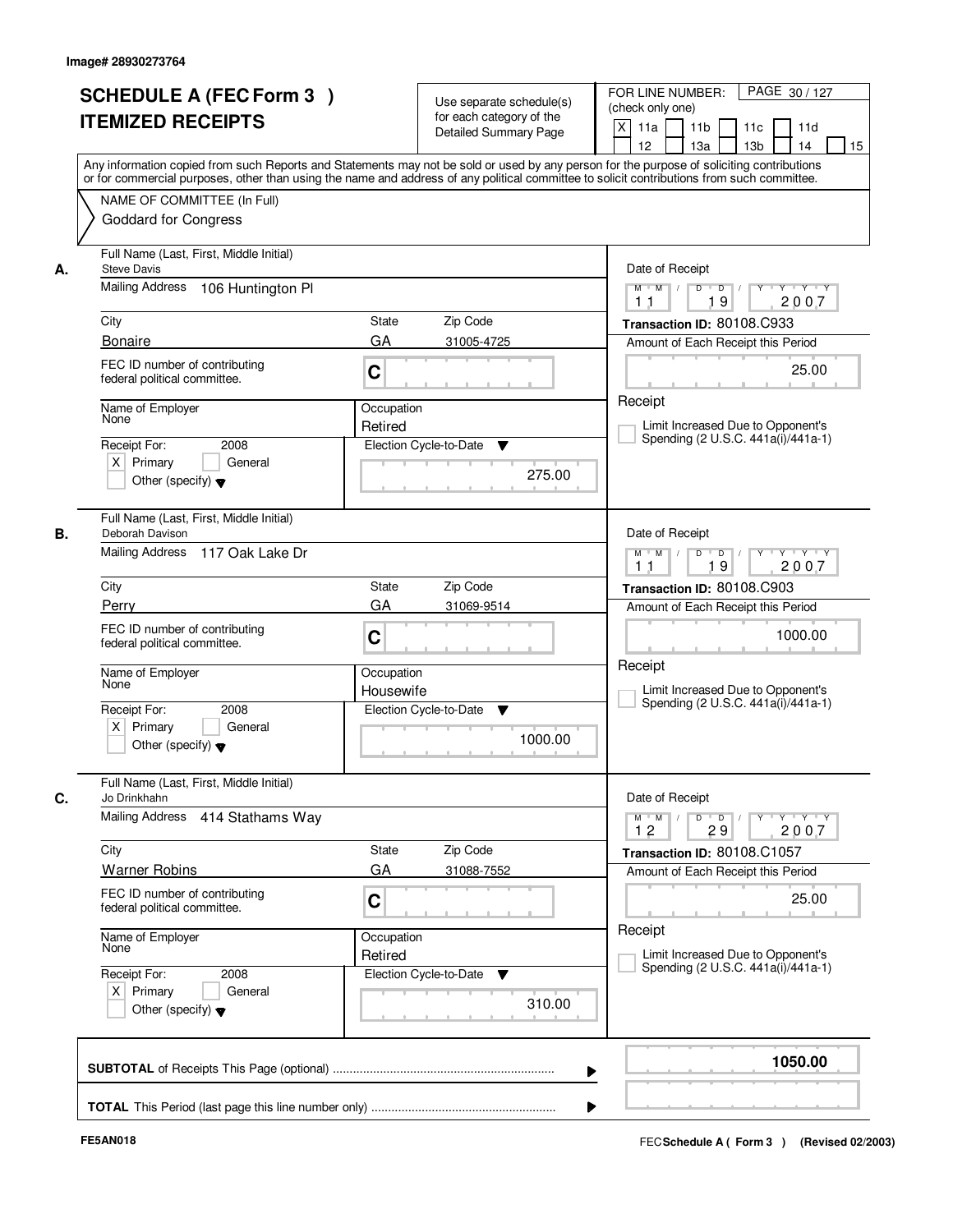|      | <b>SCHEDULE A (FEC Form 3)</b><br><b>ITEMIZED RECEIPTS</b>                                                |                              | Use separate schedule(s)<br>for each category of the<br><b>Detailed Summary Page</b> | PAGE 31 / 127<br>FOR LINE NUMBER:<br>(check only one)<br>X<br>11 <sub>b</sub><br>11a<br>11 <sub>c</sub><br>11d<br>12<br>13 <sub>b</sub><br>14<br>13a<br>15<br>Any information copied from such Reports and Statements may not be sold or used by any person for the purpose of soliciting contributions |
|------|-----------------------------------------------------------------------------------------------------------|------------------------------|--------------------------------------------------------------------------------------|---------------------------------------------------------------------------------------------------------------------------------------------------------------------------------------------------------------------------------------------------------------------------------------------------------|
|      | NAME OF COMMITTEE (In Full)<br><b>Goddard for Congress</b>                                                |                              |                                                                                      | or for commercial purposes, other than using the name and address of any political committee to solicit contributions from such committee.                                                                                                                                                              |
| А.   | Full Name (Last, First, Middle Initial)<br><b>Katie Eccles</b><br>Mailing Address 2268 Country Club Dr    |                              |                                                                                      | Date of Receipt<br>$\overline{D}$<br>Y<br>$Y - Y - Y - Y$<br>$M$ $M$ /<br>D                                                                                                                                                                                                                             |
| City |                                                                                                           | <b>State</b>                 | Zip Code                                                                             | 12<br>31<br>2007<br>Transaction ID: 80108.C1049                                                                                                                                                                                                                                                         |
|      | Salt Lake City                                                                                            | UT                           | 84109-1532                                                                           | Amount of Each Receipt this Period                                                                                                                                                                                                                                                                      |
|      | FEC ID number of contributing<br>federal political committee.                                             | C                            |                                                                                      | 2300.00                                                                                                                                                                                                                                                                                                 |
|      | Name of Employer<br>Ray Quinney                                                                           | Occupation<br>Attorney       |                                                                                      | Receipt<br>Limit Increased Due to Opponent's<br>Spending (2 U.S.C. 441a(i)/441a-1)                                                                                                                                                                                                                      |
|      | Receipt For:<br>2008<br>$X$ Primary<br>General<br>Other (specify) $\blacktriangledown$                    |                              | Election Cycle-to-Date<br>▼<br>2300.00                                               |                                                                                                                                                                                                                                                                                                         |
| В.   | Full Name (Last, First, Middle Initial)<br><b>Kristine Eccles</b><br>Mailing Address<br>1771 Millbrook Rd |                              |                                                                                      | Date of Receipt<br>$Y \vdash Y \vdash Y$<br>$M$ $M$ /<br>D<br>$\overline{\phantom{0}}$                                                                                                                                                                                                                  |
|      |                                                                                                           |                              |                                                                                      | 31<br>12<br>2007                                                                                                                                                                                                                                                                                        |
| City |                                                                                                           | State                        | Zip Code                                                                             | Transaction ID: 80108.C1054                                                                                                                                                                                                                                                                             |
|      | Salt Lake City<br>FEC ID number of contributing<br>federal political committee.                           | UT<br>C                      | 84106-3226                                                                           | Amount of Each Receipt this Period<br>2300.00                                                                                                                                                                                                                                                           |
|      | Name of Employer<br>Self Employed                                                                         | Occupation<br>PE/VC          |                                                                                      | Receipt<br>Limit Increased Due to Opponent's                                                                                                                                                                                                                                                            |
|      | Receipt For:<br>2008<br>$X$ Primary<br>General<br>Other (specify) $\blacktriangledown$                    |                              | Election Cycle-to-Date<br>▼<br>2300.00                                               | Spending (2 U.S.C. 441a(i)/441a-1)                                                                                                                                                                                                                                                                      |
| C.   | Full Name (Last, First, Middle Initial)<br>Lisa Eccles                                                    |                              |                                                                                      | Date of Receipt                                                                                                                                                                                                                                                                                         |
|      | Mailing Address<br>1720 Yalecrest Ave                                                                     |                              |                                                                                      | $M$ $M$ $M$<br>$D$ $D$ $/$<br>y y y y y<br>2007<br>12<br>31                                                                                                                                                                                                                                             |
| City |                                                                                                           | State<br>UT                  | Zip Code                                                                             | Transaction ID: 80108.C1050                                                                                                                                                                                                                                                                             |
|      | Salt Lake City<br>FEC ID number of contributing<br>federal political committee.                           | C                            | 84108-1840                                                                           | Amount of Each Receipt this Period<br>2300.00                                                                                                                                                                                                                                                           |
| on   | Name of Employer<br>GS and DD Eccles Foundati-<br>Receipt For:<br>2008<br>$X$ Primary                     | Occupation<br>Philanthropist | Election Cycle-to-Date<br>v                                                          | Receipt<br>Limit Increased Due to Opponent's<br>Spending (2 U.S.C. 441a(i)/441a-1)                                                                                                                                                                                                                      |
|      | General<br>Other (specify) $\blacktriangledown$                                                           |                              | 2300.00                                                                              |                                                                                                                                                                                                                                                                                                         |
|      |                                                                                                           |                              |                                                                                      | 6900.00                                                                                                                                                                                                                                                                                                 |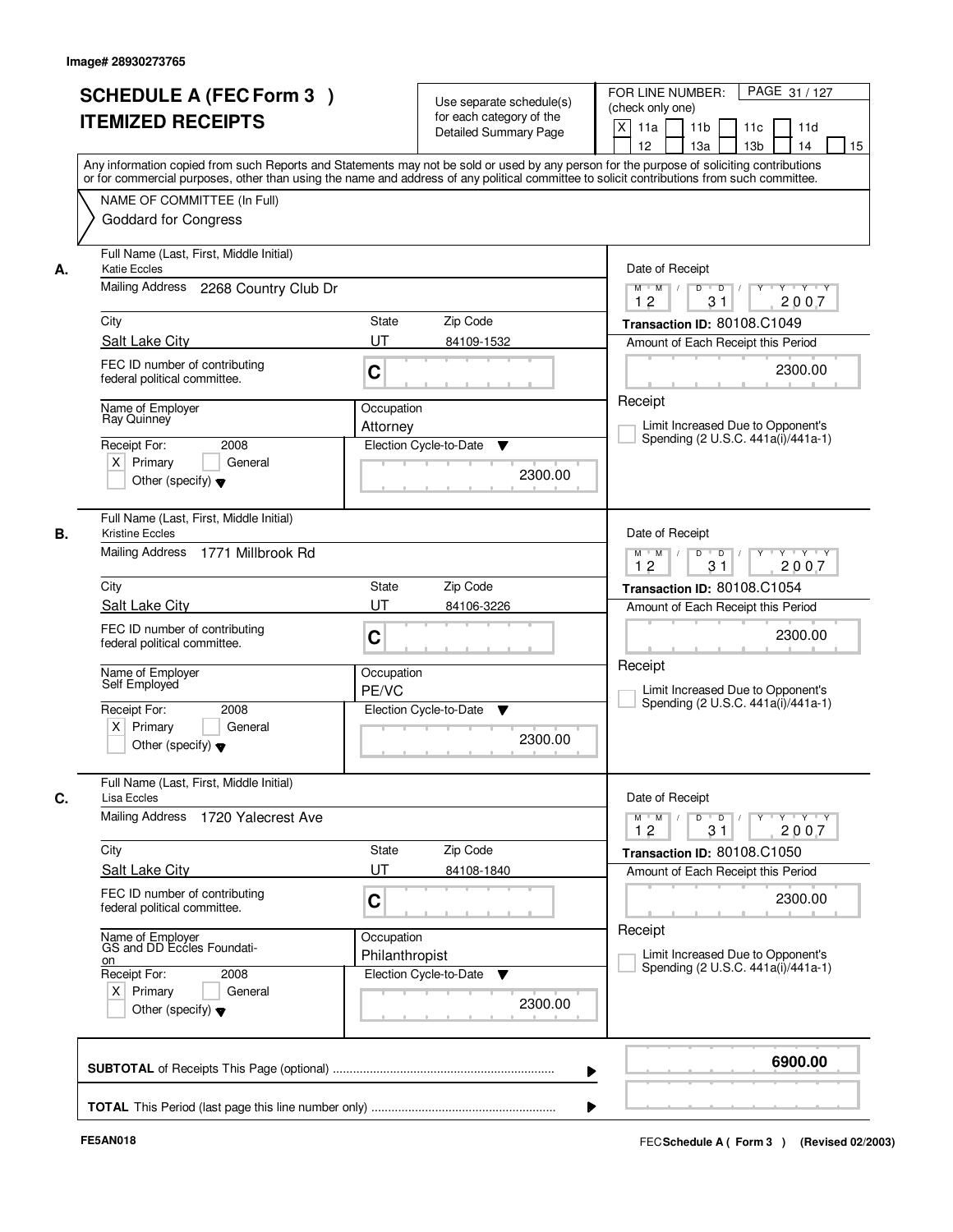|    | <b>SCHEDULE A (FEC Form 3)</b><br><b>ITEMIZED RECEIPTS</b>                                                                  | Use separate schedule(s)<br>for each category of the<br><b>Detailed Summary Page</b><br>Any information copied from such Reports and Statements may not be sold or used by any person for the purpose of soliciting contributions | PAGE 32 / 127<br>FOR LINE NUMBER:<br>(check only one)<br>$\mathsf{X}$<br>11a<br>11 <sub>b</sub><br>11c<br>11d<br>12<br>14<br>15<br>13a<br>13 <sub>b</sub> |
|----|-----------------------------------------------------------------------------------------------------------------------------|-----------------------------------------------------------------------------------------------------------------------------------------------------------------------------------------------------------------------------------|-----------------------------------------------------------------------------------------------------------------------------------------------------------|
|    | NAME OF COMMITTEE (In Full)<br><b>Goddard for Congress</b>                                                                  | or for commercial purposes, other than using the name and address of any political committee to solicit contributions from such committee.                                                                                        |                                                                                                                                                           |
| А. | Full Name (Last, First, Middle Initial)<br><b>Spencer Eccles</b><br>Mailing Address 1771 Millbrook Rd                       |                                                                                                                                                                                                                                   | Date of Receipt<br>$Y - Y - Y$<br>$D$ $D$ $I$<br>Y<br>$M$ $M$ /                                                                                           |
|    | City                                                                                                                        | State<br>Zip Code                                                                                                                                                                                                                 | 12<br>31<br>2007<br>Transaction ID: 80108.C1055                                                                                                           |
|    | Salt Lake City<br>FEC ID number of contributing<br>federal political committee.                                             | UT<br>84106-3226<br>C                                                                                                                                                                                                             | Amount of Each Receipt this Period<br>2300.00                                                                                                             |
|    | Name of Employer<br>Self Employed<br>2008<br>Receipt For:<br>$X$ Primary<br>General<br>Other (specify) $\blacktriangledown$ | Occupation<br>PE/VC<br>Election Cycle-to-Date<br>▼<br>2300.00                                                                                                                                                                     | Receipt<br>Limit Increased Due to Opponent's<br>Spending (2 U.S.C. 441a(i)/441a-1)                                                                        |
| В. | Full Name (Last, First, Middle Initial)<br>James Edenfield<br><b>Mailing Address</b><br>3700 Randall Mill Rd NW             |                                                                                                                                                                                                                                   | Date of Receipt<br>$Y \vdash Y \vdash Y$<br>$M$ $M$ /<br>D<br>$\Box$<br>31<br>12<br>2007                                                                  |
|    | City                                                                                                                        | <b>State</b><br>Zip Code                                                                                                                                                                                                          | Transaction ID: 71231.C1073                                                                                                                               |
|    | Atlanta<br>FEC ID number of contributing<br>federal political committee.                                                    | GA<br>30327-2714<br>C                                                                                                                                                                                                             | Amount of Each Receipt this Period<br>2000.00                                                                                                             |
|    | Name of Employer<br>American Software                                                                                       | Occupation<br>President                                                                                                                                                                                                           | Receipt<br>Limit Increased Due to Opponent's<br>Spending (2 U.S.C. 441a(i)/441a-1)                                                                        |
|    | Receipt For:<br>2008<br>$X$ Primary<br>General<br>Other (specify) $\blacktriangledown$                                      | Election Cycle-to-Date<br>▼<br>2000.00                                                                                                                                                                                            |                                                                                                                                                           |
|    | Full Name (Last, First, Middle Initial)<br><b>Harold Edwards</b>                                                            |                                                                                                                                                                                                                                   | Date of Receipt                                                                                                                                           |
|    | Mailing Address<br>104 Orchard Ln                                                                                           |                                                                                                                                                                                                                                   | $\overline{D}$<br>$\mathsf{Y} \dashv \mathsf{Y} \dashv \mathsf{Y} \dashv \mathsf{Y}$<br>$M$ $M$<br>$\Box$ D $\Box$ /<br>10<br>31<br>2007                  |
|    | City<br>Centerville                                                                                                         | Zip Code<br>State<br>GA<br>31028-8520                                                                                                                                                                                             | Transaction ID: 80108.C756<br>Amount of Each Receipt this Period                                                                                          |
|    | FEC ID number of contributing<br>federal political committee.                                                               | C                                                                                                                                                                                                                                 | 100.00                                                                                                                                                    |
|    | Name of Employer<br>City of Centerville                                                                                     | Occupation<br>Mayor                                                                                                                                                                                                               | Receipt<br>Limit Increased Due to Opponent's<br>Spending (2 U.S.C. 441a(i)/441a-1)                                                                        |
|    | Receipt For:<br>2008<br>$X$ Primary<br>General<br>Other (specify) $\blacktriangledown$                                      | Election Cycle-to-Date<br>v<br>200.00                                                                                                                                                                                             |                                                                                                                                                           |
|    |                                                                                                                             | ▶                                                                                                                                                                                                                                 | 4400.00                                                                                                                                                   |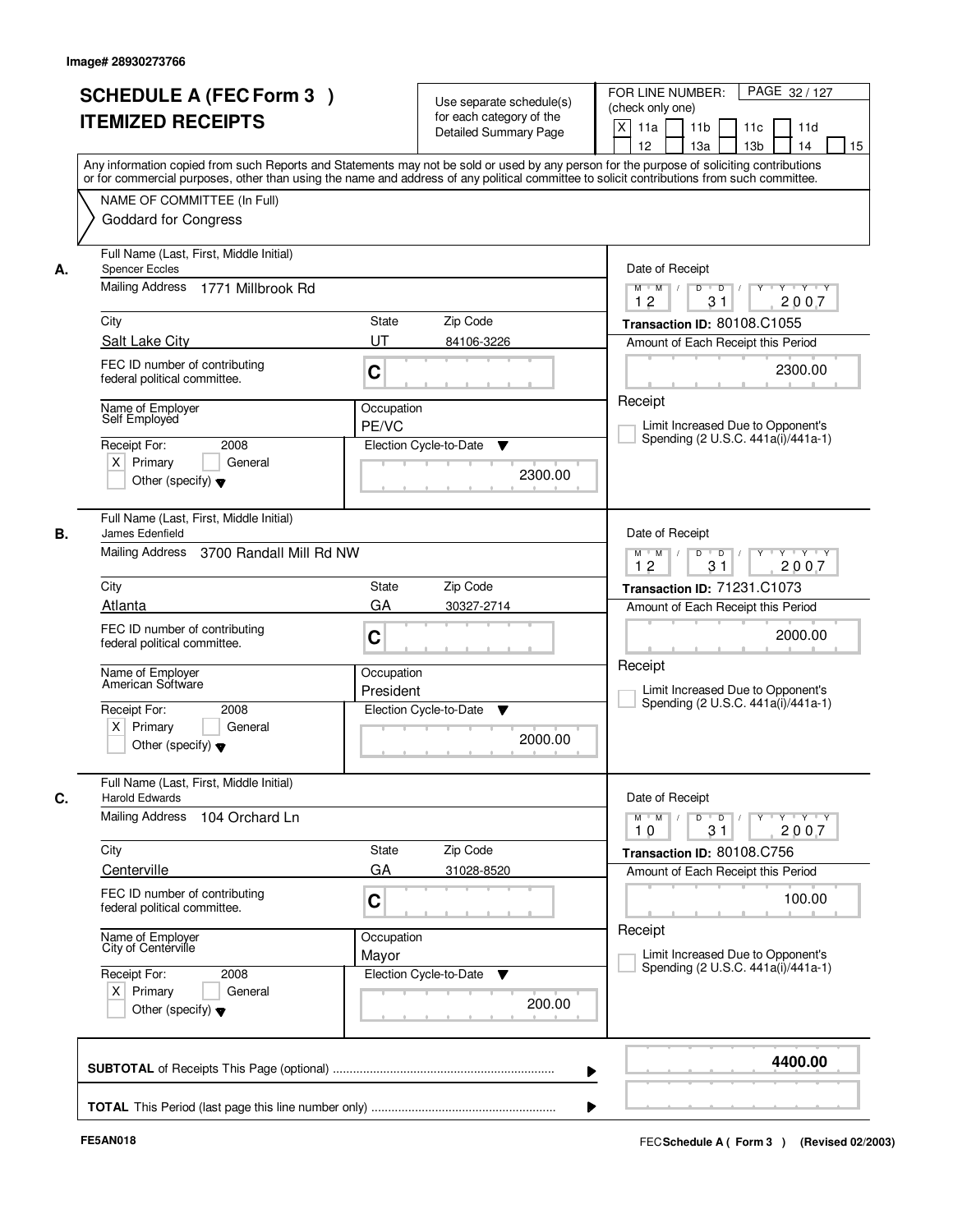|    | <b>SCHEDULE A (FEC Form 3)</b><br><b>ITEMIZED RECEIPTS</b><br>Any information copied from such Reports and Statements may not be sold or used by any person for the purpose of soliciting contributions  |                        | Use separate schedule(s)<br>for each category of the<br><b>Detailed Summary Page</b> | PAGE 33 / 127<br>FOR LINE NUMBER:<br>(check only one)<br>X<br>11 <sub>b</sub><br>11a<br>11c<br>11d<br>12<br>13 <sub>b</sub><br>14<br>13a<br>15 |
|----|----------------------------------------------------------------------------------------------------------------------------------------------------------------------------------------------------------|------------------------|--------------------------------------------------------------------------------------|------------------------------------------------------------------------------------------------------------------------------------------------|
|    | or for commercial purposes, other than using the name and address of any political committee to solicit contributions from such committee.<br>NAME OF COMMITTEE (In Full)<br><b>Goddard for Congress</b> |                        |                                                                                      |                                                                                                                                                |
| А. | Full Name (Last, First, Middle Initial)<br><b>Harold Edwards</b><br>Mailing Address 104 Orchard Ln                                                                                                       |                        |                                                                                      | Date of Receipt<br>$D$ $D$ $I$<br>Y<br>$Y - Y - Y - Y$<br>$M$ $M$ /                                                                            |
|    | City<br>Centerville                                                                                                                                                                                      | <b>State</b><br>GA     | Zip Code<br>31028-8520                                                               | 30<br>2007<br>1 <sub>1</sub><br>Transaction ID: 80108.C914<br>Amount of Each Receipt this Period                                               |
|    | FEC ID number of contributing<br>federal political committee.                                                                                                                                            | C                      |                                                                                      | 100.00                                                                                                                                         |
|    | Name of Employer<br>City of Centerville<br>Receipt For:<br>2008<br>$X$ Primary<br>General<br>Other (specify) $\blacktriangledown$                                                                        | Occupation<br>Mayor    | Election Cycle-to-Date<br>▼<br>300.00                                                | Receipt<br>Limit Increased Due to Opponent's<br>Spending (2 U.S.C. 441a(i)/441a-1)                                                             |
| В. | Full Name (Last, First, Middle Initial)<br><b>Harold Edwards</b><br>Mailing Address<br>104 Orchard Ln                                                                                                    |                        |                                                                                      | Date of Receipt<br>$Y \vdash Y \vdash Y$<br>$M$ $M$ /<br>D<br>$\overline{D}$<br>12<br>28<br>2007                                               |
|    | City                                                                                                                                                                                                     | State                  | Zip Code                                                                             | Transaction ID: 80108.C1047                                                                                                                    |
|    | Centerville<br>FEC ID number of contributing<br>federal political committee.                                                                                                                             | GA<br>C                | 31028-8520                                                                           | Amount of Each Receipt this Period<br>100.00                                                                                                   |
|    | Name of Employer<br>City of Centerville<br>Receipt For:<br>2008<br>$X$ Primary<br>General<br>Other (specify) $\blacktriangledown$                                                                        | Occupation<br>Mayor    | Election Cycle-to-Date<br>▼<br>400.00                                                | Receipt<br>Limit Increased Due to Opponent's<br>Spending (2 U.S.C. 441a(i)/441a-1)                                                             |
| C. | Full Name (Last, First, Middle Initial)<br>Pat Epps                                                                                                                                                      |                        |                                                                                      | Date of Receipt                                                                                                                                |
|    | <b>Mailing Address</b><br>695 Starlight Ln NE                                                                                                                                                            |                        |                                                                                      | $M$ $M$<br>$D$ $D$ $l$<br>y y y y y<br>10<br>2007<br>18                                                                                        |
|    | City<br>Atlanta                                                                                                                                                                                          | State<br>GA            | Zip Code<br>30342-2835                                                               | Transaction ID: 80108.C736<br>Amount of Each Receipt this Period                                                                               |
|    | FEC ID number of contributing<br>federal political committee.                                                                                                                                            | C                      |                                                                                      | 2000.00                                                                                                                                        |
|    | Name of Employer<br>Epps Aviation                                                                                                                                                                        | Occupation<br>Aviation |                                                                                      | Receipt<br>Limit Increased Due to Opponent's<br>Spending (2 U.S.C. 441a(i)/441a-1)                                                             |
|    | Receipt For:<br>2008<br>$X$ Primary<br>General<br>Other (specify) $\blacktriangledown$                                                                                                                   |                        | Election Cycle-to-Date<br>v<br>2000.00                                               |                                                                                                                                                |
|    |                                                                                                                                                                                                          |                        |                                                                                      | 2200.00                                                                                                                                        |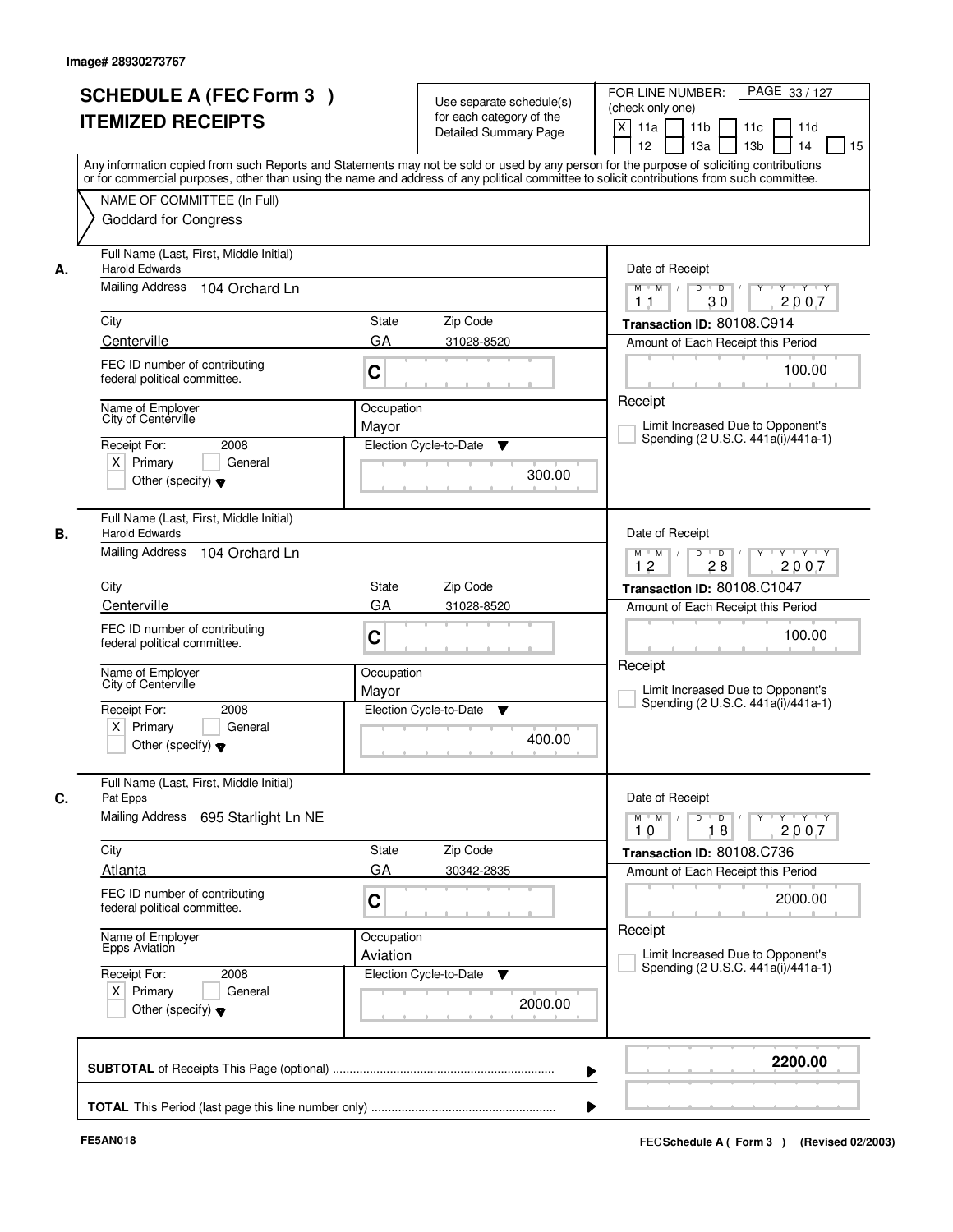|    | <b>SCHEDULE A (FEC Form 3)</b><br><b>ITEMIZED RECEIPTS</b>                                                                         | Use separate schedule(s)<br>for each category of the<br><b>Detailed Summary Page</b> | FOR LINE NUMBER:<br>PAGE 34 / 127<br>(check only one)<br>$\boldsymbol{\mathsf{X}}$<br>11a<br>11 <sub>b</sub><br>11c<br>11d<br>12<br>13a<br>13 <sub>b</sub><br>14<br>15                                                                                                                  |
|----|------------------------------------------------------------------------------------------------------------------------------------|--------------------------------------------------------------------------------------|-----------------------------------------------------------------------------------------------------------------------------------------------------------------------------------------------------------------------------------------------------------------------------------------|
|    | NAME OF COMMITTEE (In Full)<br><b>Goddard for Congress</b>                                                                         |                                                                                      | Any information copied from such Reports and Statements may not be sold or used by any person for the purpose of soliciting contributions<br>or for commercial purposes, other than using the name and address of any political committee to solicit contributions from such committee. |
| А. | Full Name (Last, First, Middle Initial)<br>Pat Epps<br>Mailing Address<br>695 Starlight Ln NE<br>City                              | State<br>Zip Code                                                                    | Date of Receipt<br>$\overline{D}$<br>$Y - Y - Y$<br>$M$ $M$ /<br>D<br>12<br>2007<br>12<br>Transaction ID: 80108.C984                                                                                                                                                                    |
|    | Atlanta<br>FEC ID number of contributing<br>federal political committee.                                                           | GA<br>30342-2835<br>C                                                                | Amount of Each Receipt this Period<br>250.00<br>Receipt                                                                                                                                                                                                                                 |
|    | Name of Employer<br><b>Epps Aviation</b><br>2008<br>Receipt For:<br>$X$ Primary<br>General<br>Other (specify) $\blacktriangledown$ | Occupation<br>Aviation<br>Election Cycle-to-Date<br>▼<br>2250.00                     | Limit Increased Due to Opponent's<br>Spending (2 U.S.C. 441a(i)/441a-1)                                                                                                                                                                                                                 |
| В. | Full Name (Last, First, Middle Initial)<br>Joan Evans<br>Mailing Address 318 Pheasant Ridge Dr                                     |                                                                                      | Date of Receipt<br>D<br>$\blacksquare$ $\blacksquare$ $\blacksquare$ $\blacksquare$ $\blacksquare$<br>$Y$ <sup>U</sup><br>Y Y Y Y<br>$M$ $M$ /<br>19<br>2007<br>1 <sub>1</sub>                                                                                                          |
|    | City<br><b>Warner Robins</b>                                                                                                       | Zip Code<br>State<br>GA<br>31088-6574                                                | Transaction ID: 80108.C877<br>Amount of Each Receipt this Period                                                                                                                                                                                                                        |
|    | FEC ID number of contributing<br>federal political committee.                                                                      | C                                                                                    | 50.00<br>Receipt                                                                                                                                                                                                                                                                        |
|    | Name of Employer<br>None<br>Receipt For:<br>2008<br>$X$ Primary<br>General<br>Other (specify) $\blacktriangledown$                 | Occupation<br>Retired<br>Election Cycle-to-Date<br>v<br>270.00                       | Limit Increased Due to Opponent's<br>Spending (2 U.S.C. 441a(i)/441a-1)                                                                                                                                                                                                                 |
| C. | Full Name (Last, First, Middle Initial)<br><b>Brad Faircloth</b><br>Mailing Address<br>1551 Tremont Rd                             |                                                                                      | Date of Receipt<br>$M$ $M$<br>$D$ $D$ $/$<br>$Y$ <sup>U</sup><br>$Y - Y - Y$<br>2007<br>11<br>08                                                                                                                                                                                        |
|    | City<br>Cordele<br>FEC ID number of contributing                                                                                   | Zip Code<br>State<br>GA<br>31015-7934                                                | Transaction ID: 80108.C799<br>Amount of Each Receipt this Period                                                                                                                                                                                                                        |
|    | federal political committee.<br>Name of Employer<br>Self-Employed                                                                  | C<br>Occupation                                                                      | 500.00<br>Receipt                                                                                                                                                                                                                                                                       |
|    | Receipt For:<br>2008<br>$X$ Primary<br>General<br>Other (specify) $\blacktriangledown$                                             | Businessman<br>Election Cycle-to-Date<br>v<br>500.00                                 | Limit Increased Due to Opponent's<br>Spending (2 U.S.C. 441a(i)/441a-1)                                                                                                                                                                                                                 |
|    |                                                                                                                                    |                                                                                      | 800.00                                                                                                                                                                                                                                                                                  |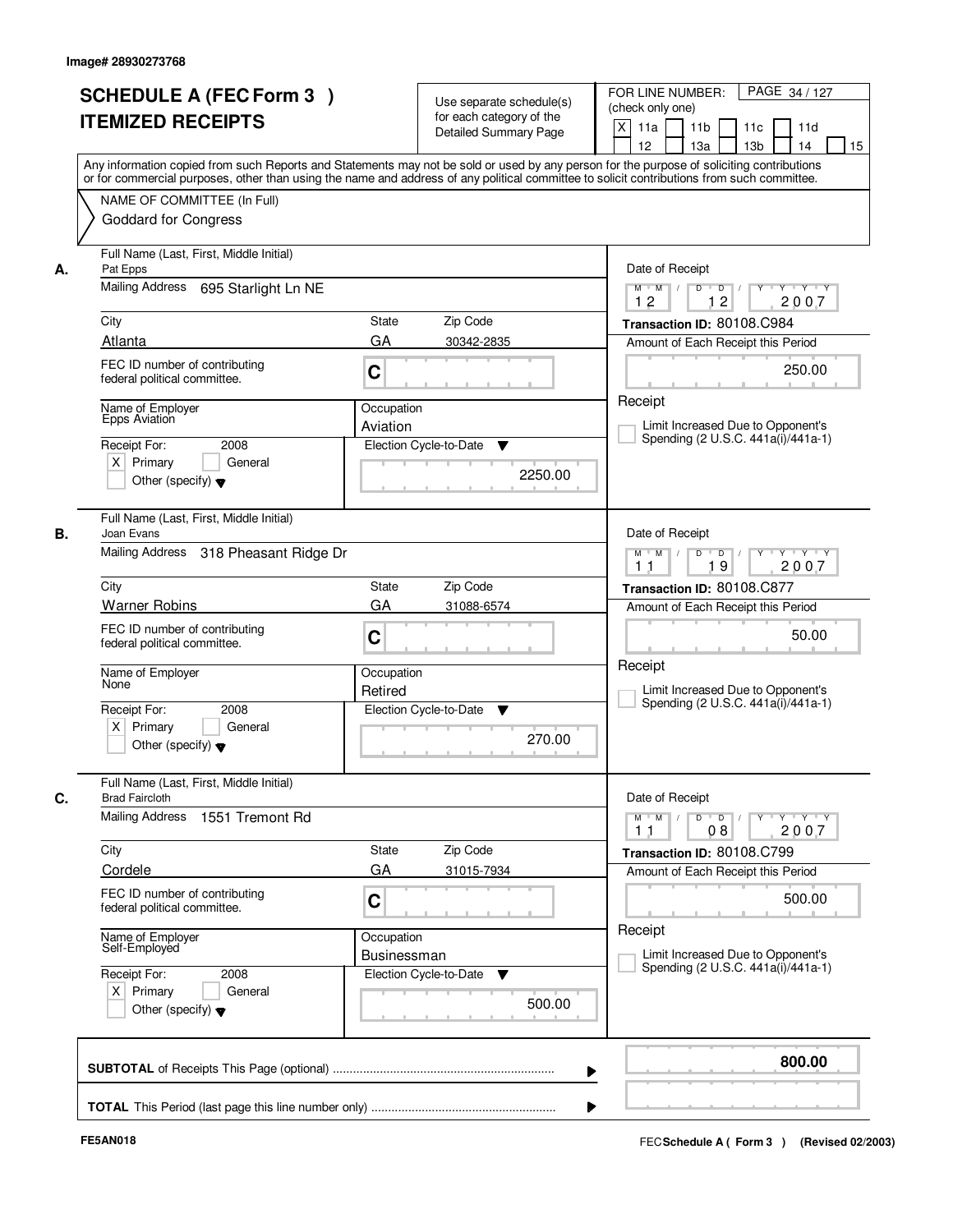|      | <b>SCHEDULE A (FEC Form 3)</b><br><b>ITEMIZED RECEIPTS</b>                                                                              |                         | Use separate schedule(s)<br>for each category of the<br><b>Detailed Summary Page</b> | PAGE 35 / 127<br>FOR LINE NUMBER:<br>(check only one)<br>X<br>11 <sub>b</sub><br>11a<br>11c<br>11d<br>12<br>13 <sub>b</sub><br>14<br>13a<br>15<br>Any information copied from such Reports and Statements may not be sold or used by any person for the purpose of soliciting contributions |
|------|-----------------------------------------------------------------------------------------------------------------------------------------|-------------------------|--------------------------------------------------------------------------------------|---------------------------------------------------------------------------------------------------------------------------------------------------------------------------------------------------------------------------------------------------------------------------------------------|
|      | NAME OF COMMITTEE (In Full)<br><b>Goddard for Congress</b>                                                                              |                         |                                                                                      | or for commercial purposes, other than using the name and address of any political committee to solicit contributions from such committee.                                                                                                                                                  |
| А.   | Full Name (Last, First, Middle Initial)<br><b>Richard Fallaw</b><br>Mailing Address PO Box 549                                          |                         |                                                                                      | Date of Receipt<br>$Y$ $Y$ $Y$<br>$M$ $M$ /<br>$D$ $D$ $/$<br>$Y$ <sup>U</sup><br>16<br>2007<br>1 <sub>1</sub>                                                                                                                                                                              |
| City | Vienna                                                                                                                                  | <b>State</b><br>GA      | Zip Code<br>31092-0549                                                               | Transaction ID: 80108.C818<br>Amount of Each Receipt this Period                                                                                                                                                                                                                            |
|      | FEC ID number of contributing<br>federal political committee.                                                                           | C                       |                                                                                      | 500.00                                                                                                                                                                                                                                                                                      |
|      | Name of Employer<br>Pro Health Resource Group<br>Receipt For:<br>2008<br>$X$ Primary<br>General<br>Other (specify) $\blacktriangledown$ | Occupation<br>President | Election Cycle-to-Date<br>▼<br>500.00                                                | Receipt<br>Limit Increased Due to Opponent's<br>Spending (2 U.S.C. 441a(i)/441a-1)                                                                                                                                                                                                          |
| В.   | Full Name (Last, First, Middle Initial)<br>Patsy Fellows<br>Mailing Address 128 N Wellington                                            |                         |                                                                                      | Date of Receipt<br>$Y \vdash Y \vdash Y$<br>$M$ $M$ /<br>D<br>$\overline{D}$<br>0 <sub>2</sub><br>2007<br>11                                                                                                                                                                                |
| City |                                                                                                                                         | State                   | Zip Code                                                                             | Transaction ID: 80108.C757                                                                                                                                                                                                                                                                  |
|      | Macon<br>FEC ID number of contributing<br>federal political committee.                                                                  | GA<br>C                 | 31210-2176                                                                           | Amount of Each Receipt this Period<br>250.00                                                                                                                                                                                                                                                |
|      | Name of Employer<br>None<br>Receipt For:<br>2008                                                                                        | Occupation<br>Homemaker | Election Cycle-to-Date<br>▼                                                          | Receipt<br>Limit Increased Due to Opponent's<br>Spending (2 U.S.C. 441a(i)/441a-1)                                                                                                                                                                                                          |
|      | $X$ Primary<br>General<br>Other (specify) $\blacktriangledown$                                                                          |                         | 500.00                                                                               |                                                                                                                                                                                                                                                                                             |
| C.   | Full Name (Last, First, Middle Initial)<br><b>Brad Fink</b>                                                                             |                         |                                                                                      | Date of Receipt                                                                                                                                                                                                                                                                             |
|      | <b>Mailing Address</b><br>116 Royal Crest Cir                                                                                           |                         |                                                                                      | $M$ $M$<br>$D$ $D$ $/$<br>y y y y y<br>19<br>2007<br>11                                                                                                                                                                                                                                     |
| City | Kathleen                                                                                                                                | State<br>GA             | Zip Code<br>31047-2143                                                               | Transaction ID: 80108.C860<br>Amount of Each Receipt this Period                                                                                                                                                                                                                            |
|      | FEC ID number of contributing<br>federal political committee.                                                                           | C                       |                                                                                      | 800.00                                                                                                                                                                                                                                                                                      |
|      | Name of Employer<br>North Houston, Inc                                                                                                  | Occupation<br>Owner     |                                                                                      | Receipt<br>Limit Increased Due to Opponent's                                                                                                                                                                                                                                                |
|      | Receipt For:<br>2008<br>$X$ Primary<br>General<br>Other (specify) $\blacktriangledown$                                                  |                         | Election Cycle-to-Date<br>v<br>2300.00                                               | Spending (2 U.S.C. 441a(i)/441a-1)                                                                                                                                                                                                                                                          |
|      |                                                                                                                                         |                         |                                                                                      | 1550.00                                                                                                                                                                                                                                                                                     |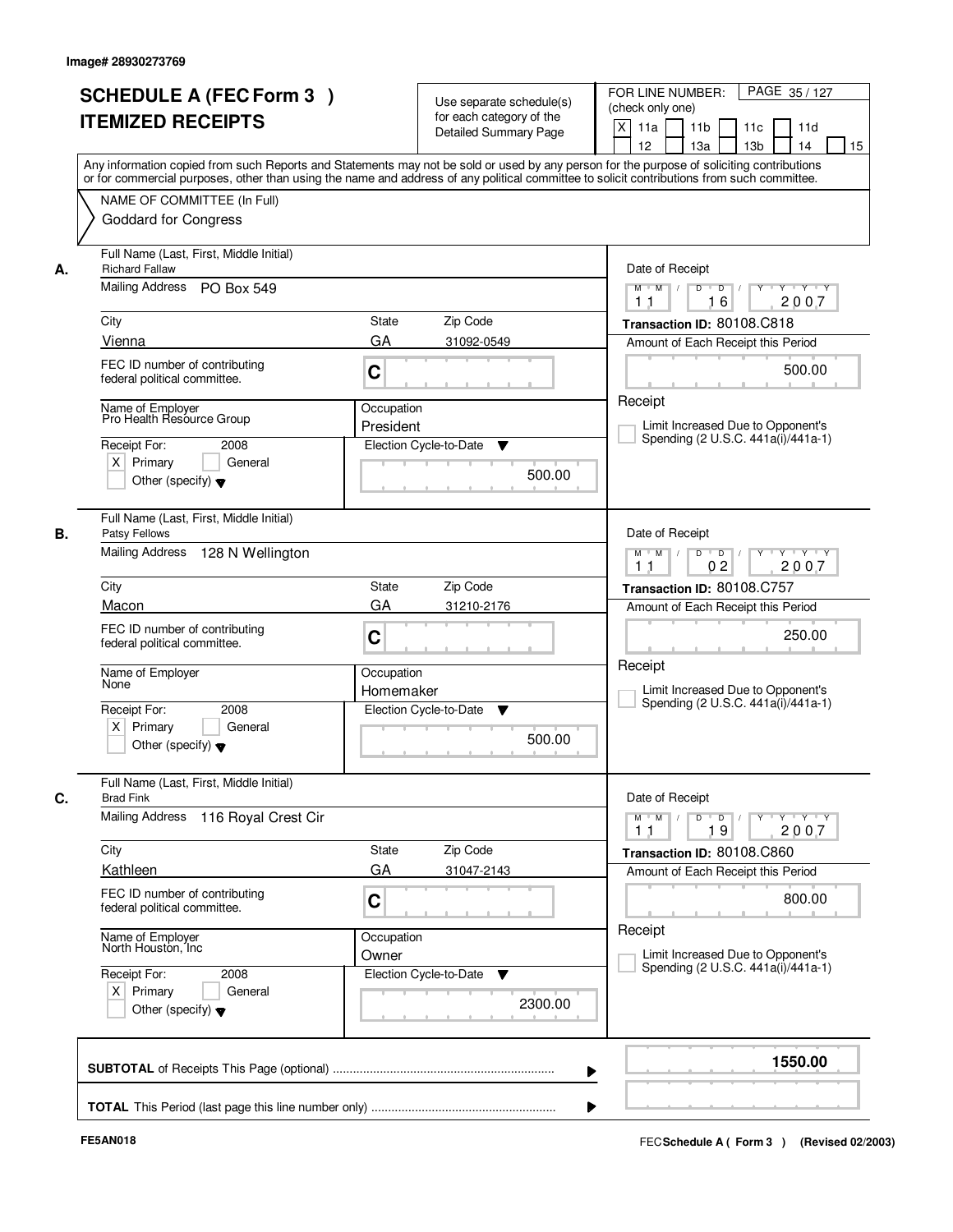|    | <b>SCHEDULE A (FEC Form 3)</b><br><b>ITEMIZED RECEIPTS</b>                                                                               | Use separate schedule(s)<br>for each category of the<br>Detailed Summary Page<br>Any information copied from such Reports and Statements may not be sold or used by any person for the purpose of soliciting contributions | FOR LINE NUMBER:<br>PAGE 36/127<br>(check only one)<br>$\mathsf{X}$<br>11 <sub>b</sub><br>11d<br>11a<br>11c<br>12<br>13a<br>13 <sub>b</sub><br>14<br>15 |
|----|------------------------------------------------------------------------------------------------------------------------------------------|----------------------------------------------------------------------------------------------------------------------------------------------------------------------------------------------------------------------------|---------------------------------------------------------------------------------------------------------------------------------------------------------|
|    | NAME OF COMMITTEE (In Full)<br><b>Goddard for Congress</b>                                                                               | or for commercial purposes, other than using the name and address of any political committee to solicit contributions from such committee.                                                                                 |                                                                                                                                                         |
| А. | Full Name (Last, First, Middle Initial)<br>Chris Ford<br>Mailing Address<br>5952 S 1100 E                                                |                                                                                                                                                                                                                            | Date of Receipt<br>$\overline{D}$<br>$\overline{D}$<br>$Y + Y + Y$<br>$M$ $M$ /<br>02<br>2007<br>10                                                     |
|    | City<br>Ogden                                                                                                                            | <b>State</b><br>Zip Code<br>UT<br>84405-4886                                                                                                                                                                               | Transaction ID: 71010.C707<br>Amount of Each Receipt this Period                                                                                        |
|    | FEC ID number of contributing<br>federal political committee.                                                                            | C                                                                                                                                                                                                                          | 500.00                                                                                                                                                  |
|    | Name of Employer<br>Bandanna Ranch Video Prod.<br>Receipt For:<br>2008<br>$X$ Primary<br>General<br>Other (specify) $\blacktriangledown$ | Occupation<br>Videographer<br>Election Cycle-to-Date<br>▼<br>500.00                                                                                                                                                        | Receipt<br>Limit Increased Due to Opponent's<br>Spending (2 U.S.C. 441a(i)/441a-1)                                                                      |
| В. | Full Name (Last, First, Middle Initial)<br><b>William Fowler</b><br>Mailing Address 212 Fairways Dr                                      |                                                                                                                                                                                                                            | Date of Receipt<br>$M$ $M$ /<br>D<br>$\overline{D}$ /<br>$Y$ <sup>U</sup><br>Y Y Y Y<br>19<br>2007<br>11                                                |
|    | City                                                                                                                                     | Zip Code<br><b>State</b>                                                                                                                                                                                                   | Transaction ID: 80108.C845                                                                                                                              |
|    | <b>Warner Robins</b><br>FEC ID number of contributing<br>federal political committee.                                                    | GA<br>31088-7541<br>C                                                                                                                                                                                                      | Amount of Each Receipt this Period<br>25.00                                                                                                             |
|    | Name of Employer<br>Self-Employed                                                                                                        | Occupation<br>Realtor                                                                                                                                                                                                      | Receipt<br>Limit Increased Due to Opponent's                                                                                                            |
|    | Receipt For:<br>2008<br>$X$ Primary<br>General<br>Other (specify) $\blacktriangledown$                                                   | Election Cycle-to-Date<br>v<br>275.00                                                                                                                                                                                      | Spending (2 U.S.C. 441a(i)/441a-1)                                                                                                                      |
| C. | Full Name (Last, First, Middle Initial)<br>Donnie Free<br>Mailing Address 105 Hill Rd                                                    |                                                                                                                                                                                                                            | Date of Receipt<br>$\mathsf{Y} \dashv \mathsf{Y} \dashv \mathsf{Y} \dashv \mathsf{Y}$<br>$M$ $M$<br>$\top$ /<br>$D$ $D$ $/$<br>31<br>2007<br>12         |
|    | City                                                                                                                                     | Zip Code<br>State                                                                                                                                                                                                          | Transaction ID: 80108.C1067                                                                                                                             |
|    | Perry<br>FEC ID number of contributing<br>federal political committee.                                                                   | GA<br>31069-9254<br>C                                                                                                                                                                                                      | Amount of Each Receipt this Period<br>1000.00                                                                                                           |
|    | Name of Employer<br>Robins-Free Realty                                                                                                   | Occupation<br><b>Broker</b>                                                                                                                                                                                                | In-Kind<br>Limit Increased Due to Opponent's                                                                                                            |
|    | Receipt For:<br>2008<br>$X$ Primary<br>General<br>Other (specify) $\blacktriangledown$                                                   | Election Cycle-to-Date<br>v<br>1000.00                                                                                                                                                                                     | Spending (2 U.S.C. 441a(i)/441a-1)<br><b>Event Catering</b>                                                                                             |
|    |                                                                                                                                          | ▶                                                                                                                                                                                                                          | 1525.00                                                                                                                                                 |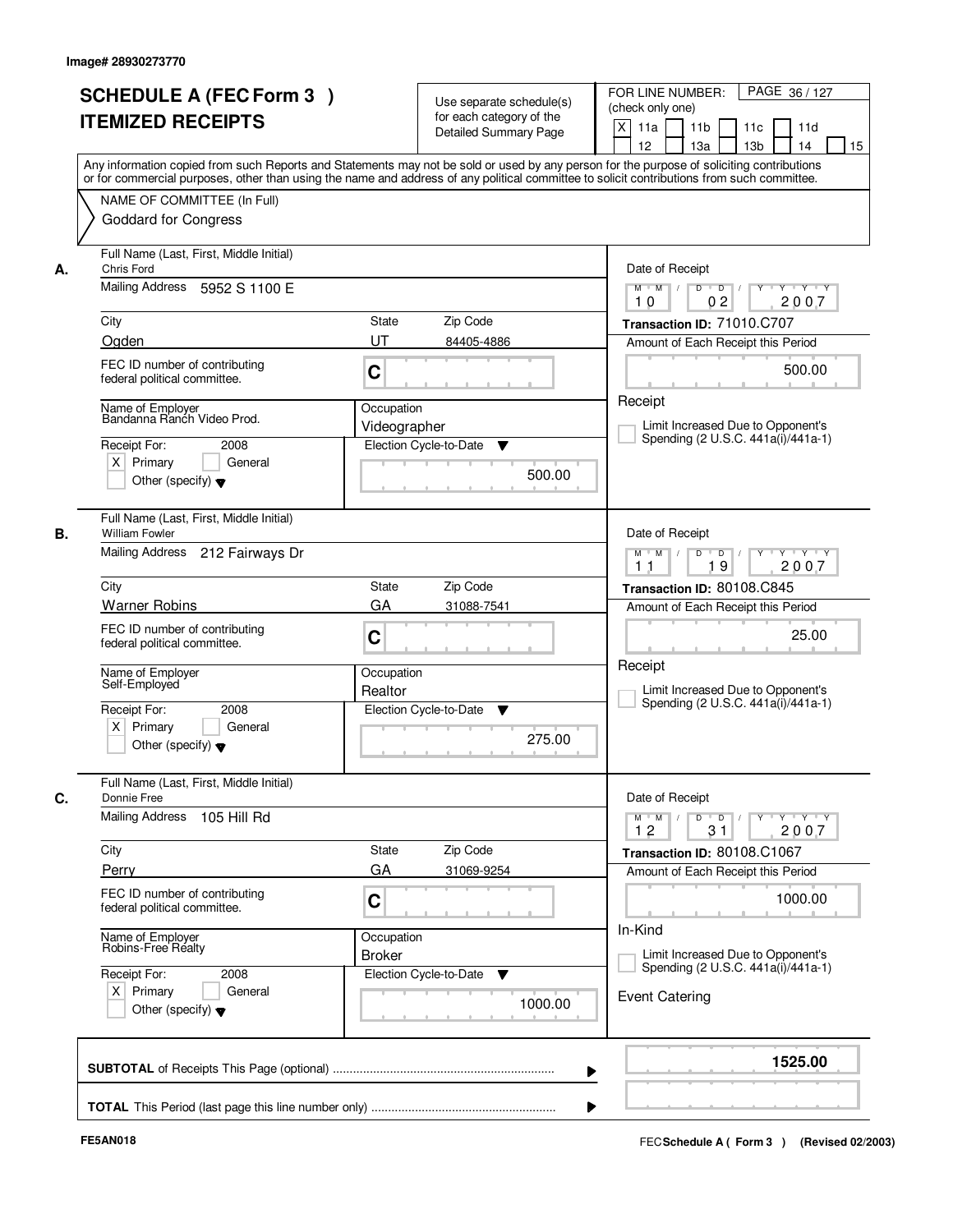|    | <b>SCHEDULE A (FEC Form 3)</b>                                                                                                                                                                                                                                                          |                       | Use separate schedule(s)                          | PAGE 37 / 127<br>FOR LINE NUMBER:<br>(check only one)                                                 |
|----|-----------------------------------------------------------------------------------------------------------------------------------------------------------------------------------------------------------------------------------------------------------------------------------------|-----------------------|---------------------------------------------------|-------------------------------------------------------------------------------------------------------|
|    | <b>ITEMIZED RECEIPTS</b>                                                                                                                                                                                                                                                                |                       | for each category of the<br>Detailed Summary Page | $\mathsf{X}$<br>11 <sub>b</sub><br>11a<br>11c<br>11d<br>12<br>13a<br>13 <sub>b</sub><br>14<br>15      |
|    | Any information copied from such Reports and Statements may not be sold or used by any person for the purpose of soliciting contributions<br>or for commercial purposes, other than using the name and address of any political committee to solicit contributions from such committee. |                       |                                                   |                                                                                                       |
|    | NAME OF COMMITTEE (In Full)<br><b>Goddard for Congress</b>                                                                                                                                                                                                                              |                       |                                                   |                                                                                                       |
| А. | Full Name (Last, First, Middle Initial)<br>Scott Free                                                                                                                                                                                                                                   |                       |                                                   | Date of Receipt                                                                                       |
|    | Mailing Address 211 Walton Chase                                                                                                                                                                                                                                                        |                       |                                                   | $Y - Y - Y$<br>$\overline{D}$<br>$M$ $M$ /<br>D<br>2007<br>12<br>31                                   |
|    | City                                                                                                                                                                                                                                                                                    | <b>State</b>          | Zip Code                                          | Transaction ID: 80108.C1066                                                                           |
|    | Perry                                                                                                                                                                                                                                                                                   | GA                    | 31069                                             | Amount of Each Receipt this Period                                                                    |
|    | FEC ID number of contributing<br>federal political committee.                                                                                                                                                                                                                           | C                     |                                                   | 1000.00                                                                                               |
|    | Name of Employer                                                                                                                                                                                                                                                                        | Occupation            |                                                   | In-Kind                                                                                               |
|    | Robins-Free Realty<br>2008<br>Receipt For:                                                                                                                                                                                                                                              | <b>Broker</b>         | Election Cycle-to-Date<br>▼                       | Limit Increased Due to Opponent's<br>Spending (2 U.S.C. 441a(i)/441a-1)                               |
|    | $X$ Primary<br>General                                                                                                                                                                                                                                                                  |                       |                                                   | <b>Event Catering</b>                                                                                 |
|    | Other (specify) $\blacktriangledown$                                                                                                                                                                                                                                                    |                       | 1000.00                                           |                                                                                                       |
|    | Full Name (Last, First, Middle Initial)<br>Marsh Freemyer                                                                                                                                                                                                                               |                       |                                                   | Date of Receipt                                                                                       |
|    | Mailing Address 4574 S Landing Dr                                                                                                                                                                                                                                                       |                       |                                                   | $M$ $M$ /<br>D<br>$\blacksquare$ D $\blacksquare$ /<br>Y Y Y Y Y Y<br>12<br>12<br>2007                |
|    | City                                                                                                                                                                                                                                                                                    | <b>State</b>          | Zip Code                                          | Transaction ID: 80108.C985                                                                            |
|    | Marietta                                                                                                                                                                                                                                                                                | GA                    | 30066-1947                                        | Amount of Each Receipt this Period                                                                    |
|    | FEC ID number of contributing<br>federal political committee.                                                                                                                                                                                                                           | C                     |                                                   | 250.00                                                                                                |
|    | Name of Employer<br>None                                                                                                                                                                                                                                                                | Occupation<br>Retired |                                                   | Receipt<br>Limit Increased Due to Opponent's                                                          |
|    | Receipt For:<br>2008<br>$X$ Primary<br>General<br>Other (specify) $\blacktriangledown$                                                                                                                                                                                                  |                       | Election Cycle-to-Date<br>v<br>250.00             | Spending (2 U.S.C. 441a(i)/441a-1)                                                                    |
|    | Full Name (Last, First, Middle Initial)<br>Gary Garrard                                                                                                                                                                                                                                 |                       |                                                   | Date of Receipt                                                                                       |
|    | <b>Mailing Address</b><br>100 Holly Dr                                                                                                                                                                                                                                                  |                       |                                                   | $D$ $D$ $I$<br>$M^{\prime}$ M $\rightarrow$ /<br>$Y + Y + Y$<br>$Y$ <sup>-1</sup><br>31<br>2007<br>10 |
|    | City                                                                                                                                                                                                                                                                                    | State                 | Zip Code                                          | Transaction ID: 80108.C755                                                                            |
|    | <b>Warner Robins</b>                                                                                                                                                                                                                                                                    | GA                    | 31088-6615                                        | Amount of Each Receipt this Period                                                                    |
|    | FEC ID number of contributing<br>federal political committee.                                                                                                                                                                                                                           | C                     |                                                   | 100.00                                                                                                |
|    | Name of Employer<br>Appraisal Services                                                                                                                                                                                                                                                  | Occupation            | Real Estate Appraiser                             | Receipt<br>Limit Increased Due to Opponent's                                                          |
|    | Receipt For:<br>2008<br>$X$ Primary<br>General<br>Other (specify) $\blacktriangledown$                                                                                                                                                                                                  |                       | Election Cycle-to-Date<br>v<br>500.00             | Spending (2 U.S.C. 441a(i)/441a-1)                                                                    |
|    |                                                                                                                                                                                                                                                                                         |                       |                                                   | 1350.00<br>▶                                                                                          |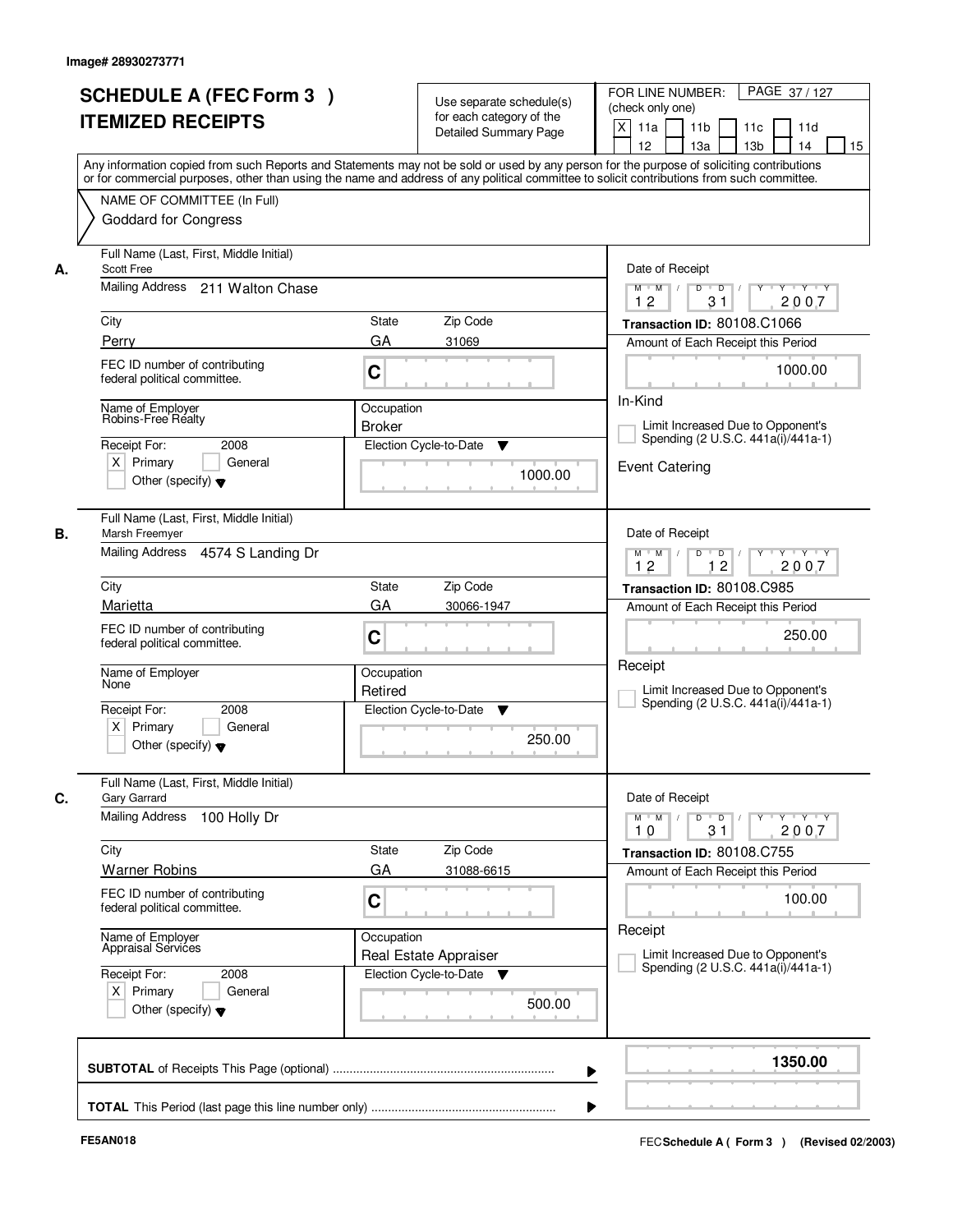|    | <b>SCHEDULE A (FEC Form 3)</b><br><b>ITEMIZED RECEIPTS</b>                             | Use separate schedule(s)<br>for each category of the<br><b>Detailed Summary Page</b>                                                                                                                                                                                                    | PAGE 38 / 127<br>FOR LINE NUMBER:<br>(check only one)<br>$\boldsymbol{\mathsf{X}}$<br>11 <sub>b</sub><br>11a<br>11c<br>11d |
|----|----------------------------------------------------------------------------------------|-----------------------------------------------------------------------------------------------------------------------------------------------------------------------------------------------------------------------------------------------------------------------------------------|----------------------------------------------------------------------------------------------------------------------------|
|    |                                                                                        | Any information copied from such Reports and Statements may not be sold or used by any person for the purpose of soliciting contributions<br>or for commercial purposes, other than using the name and address of any political committee to solicit contributions from such committee. | 12<br>13a<br>13 <sub>b</sub><br>14<br>15                                                                                   |
|    | NAME OF COMMITTEE (In Full)<br><b>Goddard for Congress</b>                             |                                                                                                                                                                                                                                                                                         |                                                                                                                            |
| А. | Full Name (Last, First, Middle Initial)<br>Gary Garrard                                |                                                                                                                                                                                                                                                                                         | Date of Receipt                                                                                                            |
|    | Mailing Address<br>100 Holly Dr                                                        |                                                                                                                                                                                                                                                                                         | $\overline{D}$<br>$Y - Y - Y$<br>D<br>M<br>$M$ $/$<br>2007<br>30<br>11                                                     |
|    | City                                                                                   | State<br>Zip Code                                                                                                                                                                                                                                                                       | Transaction ID: 80108.C913                                                                                                 |
|    | <b>Warner Robins</b>                                                                   | GA<br>31088-6615                                                                                                                                                                                                                                                                        | Amount of Each Receipt this Period                                                                                         |
|    | FEC ID number of contributing<br>federal political committee.                          | C                                                                                                                                                                                                                                                                                       | 100.00                                                                                                                     |
|    | Name of Employer<br>Appraisal Services                                                 | Occupation                                                                                                                                                                                                                                                                              | Receipt                                                                                                                    |
|    | 2008<br>Receipt For:                                                                   | Real Estate Appraiser<br>Election Cycle-to-Date<br>v                                                                                                                                                                                                                                    | Limit Increased Due to Opponent's<br>Spending (2 U.S.C. 441a(i)/441a-1)                                                    |
|    | $X$ Primary<br>General<br>Other (specify) $\blacktriangledown$                         | 600.00                                                                                                                                                                                                                                                                                  |                                                                                                                            |
| В. | Full Name (Last, First, Middle Initial)<br>Gary Garrard                                |                                                                                                                                                                                                                                                                                         | Date of Receipt                                                                                                            |
|    | <b>Mailing Address</b><br>100 Holly Dr                                                 |                                                                                                                                                                                                                                                                                         | $\Box$ D $\Box$ /<br>$Y \vdash Y \vdash Y$<br>$M$ $M$ /<br>D<br>Y<br>12<br>28<br>2007                                      |
|    | City                                                                                   | Zip Code<br>State                                                                                                                                                                                                                                                                       | Transaction ID: 80108.C1046                                                                                                |
|    | <b>Warner Robins</b>                                                                   | GA<br>31088-6615                                                                                                                                                                                                                                                                        | Amount of Each Receipt this Period                                                                                         |
|    | FEC ID number of contributing<br>federal political committee.                          | C                                                                                                                                                                                                                                                                                       | 100.00                                                                                                                     |
|    | Name of Employer<br>Appraisal Services                                                 | Occupation<br>Real Estate Appraiser                                                                                                                                                                                                                                                     | Receipt<br>Limit Increased Due to Opponent's<br>Spending (2 U.S.C. 441a(i)/441a-1)                                         |
|    | Receipt For:<br>2008<br>$X$ Primary<br>General<br>Other (specify) $\blacktriangledown$ | Election Cycle-to-Date ▼<br>700.00                                                                                                                                                                                                                                                      |                                                                                                                            |
|    | Full Name (Last, First, Middle Initial)<br>Cal Garretson                               |                                                                                                                                                                                                                                                                                         | Date of Receipt                                                                                                            |
|    | Mailing Address<br>2649 Riverview Rd                                                   |                                                                                                                                                                                                                                                                                         | $M$ $M$<br>$D$ $D$ $/$<br>$Y - Y - Y$<br>$Y$ <sup>-1</sup><br>2007<br>27<br>11                                             |
|    | City                                                                                   | Zip Code<br>State                                                                                                                                                                                                                                                                       | Transaction ID: 80123.C1124                                                                                                |
|    | Macon                                                                                  | GA<br>31204-1121                                                                                                                                                                                                                                                                        | Amount of Each Receipt this Period                                                                                         |
|    | FEC ID number of contributing<br>federal political committee.                          | C                                                                                                                                                                                                                                                                                       | 250.00<br>In-Kind                                                                                                          |
|    | Name of Employer<br>Self Employed                                                      | Occupation<br><b>Restaurant Owner</b>                                                                                                                                                                                                                                                   | Limit Increased Due to Opponent's<br>Spending (2 U.S.C. 441a(i)/441a-1)                                                    |
|    | Receipt For:<br>2008<br>$X$ Primary<br>General<br>Other (specify) $\blacktriangledown$ | Election Cycle-to-Date<br>v<br>250.00                                                                                                                                                                                                                                                   | <b>Event Catering</b>                                                                                                      |
|    |                                                                                        | ▶                                                                                                                                                                                                                                                                                       | 450.00                                                                                                                     |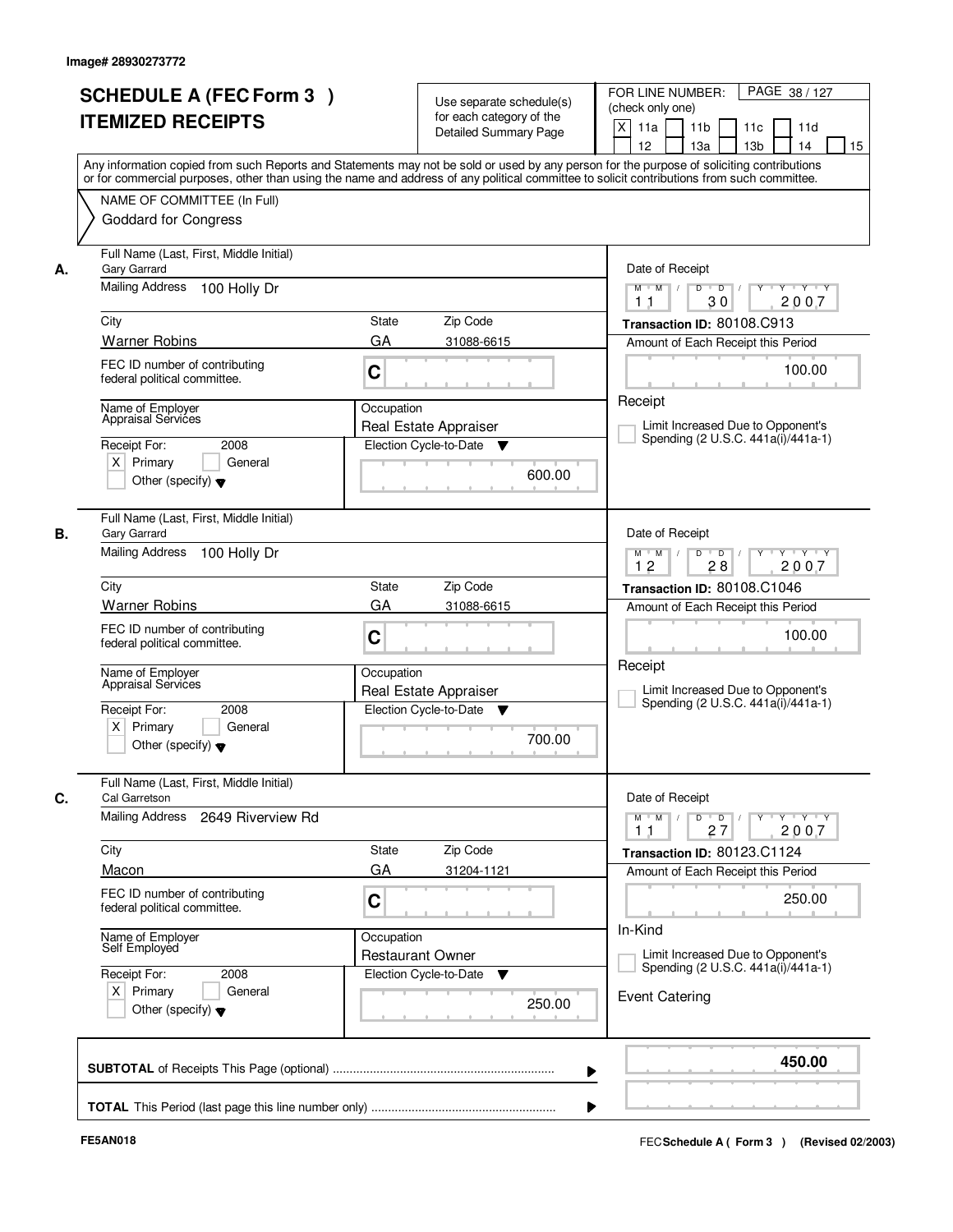|    | <b>SCHEDULE A (FEC Form 3)</b><br><b>ITEMIZED RECEIPTS</b>                                                         | Use separate schedule(s)<br>for each category of the<br><b>Detailed Summary Page</b><br>Any information copied from such Reports and Statements may not be sold or used by any person for the purpose of soliciting contributions | PAGE 39 / 127<br>FOR LINE NUMBER:<br>(check only one)<br>$\mathsf{X}$<br>11 <sub>b</sub><br>11a<br>11c<br>11d<br>12<br>13 <sub>b</sub><br>14<br>13a<br>15 |
|----|--------------------------------------------------------------------------------------------------------------------|-----------------------------------------------------------------------------------------------------------------------------------------------------------------------------------------------------------------------------------|-----------------------------------------------------------------------------------------------------------------------------------------------------------|
|    | NAME OF COMMITTEE (In Full)<br><b>Goddard for Congress</b>                                                         | or for commercial purposes, other than using the name and address of any political committee to solicit contributions from such committee.                                                                                        |                                                                                                                                                           |
| А. | Full Name (Last, First, Middle Initial)<br>Elizabeth Goddard<br>Mailing Address 2490 W 1050 N                      |                                                                                                                                                                                                                                   | Date of Receipt<br>$Y + Y + Y$<br>$M$ $M$ /<br>$D$ $D$ $/$<br>$Y^+$<br>12<br>22<br>2007                                                                   |
|    | City                                                                                                               | State<br>Zip Code                                                                                                                                                                                                                 | Transaction ID: 80108.C1037                                                                                                                               |
|    | Hurricane<br>FEC ID number of contributing<br>federal political committee.                                         | UT<br>84737-3107<br>C                                                                                                                                                                                                             | Amount of Each Receipt this Period<br>1000.00                                                                                                             |
|    | Name of Employer<br>None<br>2008<br>Receipt For:<br>$X$ Primary<br>General<br>Other (specify) $\blacktriangledown$ | Occupation<br>Retired<br>Election Cycle-to-Date<br>▼<br>1000.00                                                                                                                                                                   | Receipt<br>Limit Increased Due to Opponent's<br>Spending (2 U.S.C. 441a(i)/441a-1)                                                                        |
| В. | Full Name (Last, First, Middle Initial)<br>Paul Goddard<br>Mailing Address 2490 W 1050 N                           |                                                                                                                                                                                                                                   | Date of Receipt<br>$Y \vdash Y \vdash Y$<br>$M$ $M$ /<br>D<br>$\overline{D}$<br>12<br>22<br>2007                                                          |
|    | City                                                                                                               | Zip Code<br><b>State</b>                                                                                                                                                                                                          | Transaction ID: 80108.C1036                                                                                                                               |
|    | Hurricane                                                                                                          | UT<br>84737-3107                                                                                                                                                                                                                  | Amount of Each Receipt this Period                                                                                                                        |
|    | FEC ID number of contributing<br>federal political committee.                                                      | C                                                                                                                                                                                                                                 | 1000.00                                                                                                                                                   |
|    | Name of Employer<br>None<br>Receipt For:<br>2008<br>$X$ Primary<br>General                                         | Occupation<br>Retired<br>Election Cycle-to-Date<br>▼                                                                                                                                                                              | Receipt<br>Limit Increased Due to Opponent's<br>Spending (2 U.S.C. 441a(i)/441a-1)                                                                        |
|    | Other (specify) $\blacktriangledown$                                                                               | 1000.00                                                                                                                                                                                                                           |                                                                                                                                                           |
|    | Full Name (Last, First, Middle Initial)<br>William Goodwin                                                         |                                                                                                                                                                                                                                   | Date of Receipt                                                                                                                                           |
|    | Mailing Address<br>2820 Moody Rd                                                                                   |                                                                                                                                                                                                                                   | $D$ $D$ $/$<br>$M$ $M$<br>2007<br>11<br>14                                                                                                                |
|    | City                                                                                                               | Zip Code<br>State                                                                                                                                                                                                                 | Transaction ID: 80108.C814                                                                                                                                |
|    | <b>Bonaire</b><br>FEC ID number of contributing<br>federal political committee.                                    | GA<br>31005-3810<br>C                                                                                                                                                                                                             | Amount of Each Receipt this Period<br>250.00                                                                                                              |
|    | Name of Employer<br>None                                                                                           | Occupation<br>Retired                                                                                                                                                                                                             | Receipt<br>Limit Increased Due to Opponent's                                                                                                              |
|    | Receipt For:<br>2008<br>$X$ Primary<br>General<br>Other (specify) $\blacktriangledown$                             | Election Cycle-to-Date<br>$\overline{\mathbf{v}}$<br>550.00                                                                                                                                                                       | Spending (2 U.S.C. 441a(i)/441a-1)                                                                                                                        |
|    |                                                                                                                    | ▶                                                                                                                                                                                                                                 | 2250.00                                                                                                                                                   |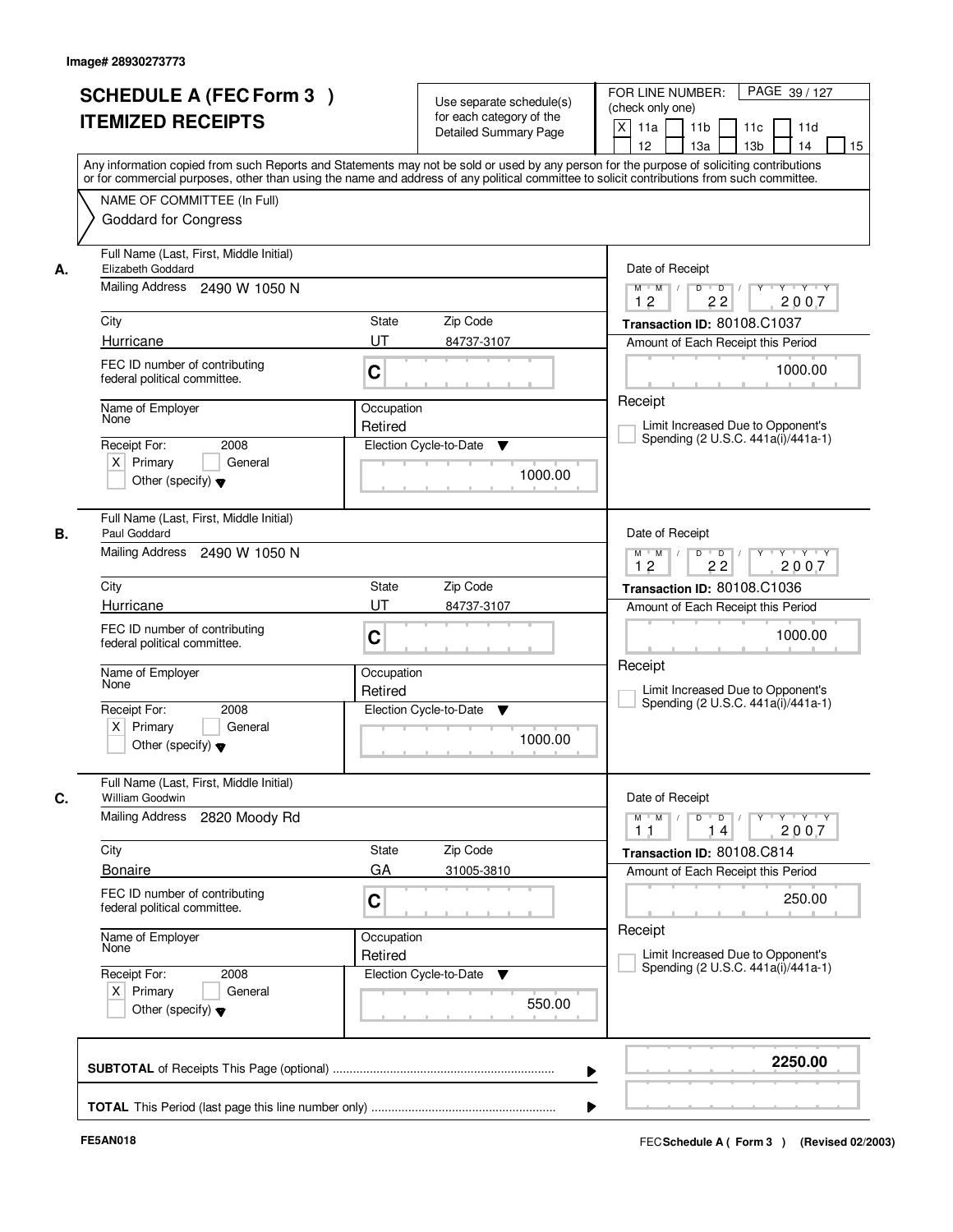| <b>SCHEDULE A (FEC Form 3)</b><br><b>ITEMIZED RECEIPTS</b><br>Any information copied from such Reports and Statements may not be sold or used by any person for the purpose of soliciting contributions<br>or for commercial purposes, other than using the name and address of any political committee to solicit contributions from such committee.<br>NAME OF COMMITTEE (In Full)<br><b>Goddard for Congress</b><br>Full Name (Last, First, Middle Initial) | Use separate schedule(s)<br>for each category of the<br><b>Detailed Summary Page</b> | PAGE 40/127<br>FOR LINE NUMBER:<br>(check only one)<br>$\boldsymbol{\mathsf{X}}$<br>11 <sub>b</sub><br>11a<br>11c<br>11d<br>12<br>13a<br>13 <sub>b</sub><br>14<br>15 |
|----------------------------------------------------------------------------------------------------------------------------------------------------------------------------------------------------------------------------------------------------------------------------------------------------------------------------------------------------------------------------------------------------------------------------------------------------------------|--------------------------------------------------------------------------------------|----------------------------------------------------------------------------------------------------------------------------------------------------------------------|
|                                                                                                                                                                                                                                                                                                                                                                                                                                                                |                                                                                      |                                                                                                                                                                      |
|                                                                                                                                                                                                                                                                                                                                                                                                                                                                |                                                                                      |                                                                                                                                                                      |
|                                                                                                                                                                                                                                                                                                                                                                                                                                                                |                                                                                      |                                                                                                                                                                      |
|                                                                                                                                                                                                                                                                                                                                                                                                                                                                |                                                                                      |                                                                                                                                                                      |
|                                                                                                                                                                                                                                                                                                                                                                                                                                                                |                                                                                      |                                                                                                                                                                      |
|                                                                                                                                                                                                                                                                                                                                                                                                                                                                |                                                                                      |                                                                                                                                                                      |
|                                                                                                                                                                                                                                                                                                                                                                                                                                                                |                                                                                      |                                                                                                                                                                      |
|                                                                                                                                                                                                                                                                                                                                                                                                                                                                |                                                                                      |                                                                                                                                                                      |
| Jonathan Graham                                                                                                                                                                                                                                                                                                                                                                                                                                                |                                                                                      | Date of Receipt                                                                                                                                                      |
| Mailing Address<br>3000 S Randolph St Apt 448                                                                                                                                                                                                                                                                                                                                                                                                                  |                                                                                      | $\Box$<br>$Y - Y - Y$<br>$M$ $M$ /<br>D<br>Y                                                                                                                         |
|                                                                                                                                                                                                                                                                                                                                                                                                                                                                |                                                                                      | 2007<br>12<br>18                                                                                                                                                     |
| City                                                                                                                                                                                                                                                                                                                                                                                                                                                           | State<br>Zip Code                                                                    | Transaction ID: 80108.C1013                                                                                                                                          |
| Arlington                                                                                                                                                                                                                                                                                                                                                                                                                                                      | VA<br>22206-2256                                                                     | Amount of Each Receipt this Period                                                                                                                                   |
| FEC ID number of contributing                                                                                                                                                                                                                                                                                                                                                                                                                                  |                                                                                      |                                                                                                                                                                      |
| federal political committee.                                                                                                                                                                                                                                                                                                                                                                                                                                   | C                                                                                    | 100.00                                                                                                                                                               |
| Name of Employer                                                                                                                                                                                                                                                                                                                                                                                                                                               | Occupation                                                                           | Receipt                                                                                                                                                              |
| Mike Gula & Associates                                                                                                                                                                                                                                                                                                                                                                                                                                         | <b>Account Executive</b>                                                             | Limit Increased Due to Opponent's                                                                                                                                    |
| Receipt For:<br>2008                                                                                                                                                                                                                                                                                                                                                                                                                                           | Election Cycle-to-Date<br>▼                                                          | Spending (2 U.S.C. 441a(i)/441a-1)                                                                                                                                   |
| $X$ Primary<br>General                                                                                                                                                                                                                                                                                                                                                                                                                                         |                                                                                      |                                                                                                                                                                      |
| Other (specify) $\blacktriangledown$                                                                                                                                                                                                                                                                                                                                                                                                                           | 450.00                                                                               |                                                                                                                                                                      |
|                                                                                                                                                                                                                                                                                                                                                                                                                                                                |                                                                                      |                                                                                                                                                                      |
| Full Name (Last, First, Middle Initial)                                                                                                                                                                                                                                                                                                                                                                                                                        |                                                                                      |                                                                                                                                                                      |
| <b>Christopher Greene</b>                                                                                                                                                                                                                                                                                                                                                                                                                                      |                                                                                      | Date of Receipt                                                                                                                                                      |
| Mailing Address PO Box 115                                                                                                                                                                                                                                                                                                                                                                                                                                     |                                                                                      | D<br>$\blacksquare$ D $\blacksquare$ /<br>Y Y Y Y<br>$M$ $M$ /<br>$Y$ <sup><math>\top</math></sup><br>2007<br>1 <sub>1</sub><br>14                                   |
| City                                                                                                                                                                                                                                                                                                                                                                                                                                                           | Zip Code<br>State                                                                    | Transaction ID: 80108.C811                                                                                                                                           |
| <b>Byron</b>                                                                                                                                                                                                                                                                                                                                                                                                                                                   | GA<br>31008-0115                                                                     | Amount of Each Receipt this Period                                                                                                                                   |
| FEC ID number of contributing                                                                                                                                                                                                                                                                                                                                                                                                                                  |                                                                                      |                                                                                                                                                                      |
| federal political committee.                                                                                                                                                                                                                                                                                                                                                                                                                                   | C                                                                                    | 500.00                                                                                                                                                               |
|                                                                                                                                                                                                                                                                                                                                                                                                                                                                |                                                                                      | Receipt                                                                                                                                                              |
| Name of Employer<br><b>CNL Financial Corp</b>                                                                                                                                                                                                                                                                                                                                                                                                                  | Occupation<br>CEO                                                                    | Limit Increased Due to Opponent's                                                                                                                                    |
| Receipt For:<br>2008                                                                                                                                                                                                                                                                                                                                                                                                                                           | Election Cycle-to-Date<br>▼                                                          | Spending (2 U.S.C. 441a(i)/441a-1)                                                                                                                                   |
| $X$ Primary<br>General                                                                                                                                                                                                                                                                                                                                                                                                                                         |                                                                                      |                                                                                                                                                                      |
| Other (specify) $\blacktriangledown$                                                                                                                                                                                                                                                                                                                                                                                                                           | 500.00                                                                               |                                                                                                                                                                      |
|                                                                                                                                                                                                                                                                                                                                                                                                                                                                |                                                                                      |                                                                                                                                                                      |
| Full Name (Last, First, Middle Initial)                                                                                                                                                                                                                                                                                                                                                                                                                        |                                                                                      |                                                                                                                                                                      |
| <b>Christopher Greene</b>                                                                                                                                                                                                                                                                                                                                                                                                                                      |                                                                                      | Date of Receipt                                                                                                                                                      |
| Mailing Address<br>1012 E 24th Ave                                                                                                                                                                                                                                                                                                                                                                                                                             |                                                                                      | $M$ $M$ $/$<br>$D$ $D$ $/$<br>$Y$ <sup>U</sup><br>$\mathsf{Y} \dashv \mathsf{Y} \dashv \mathsf{Y}$<br>2007<br>19<br>11                                               |
| City                                                                                                                                                                                                                                                                                                                                                                                                                                                           | Zip Code<br>State                                                                    | Transaction ID: 80108.C893                                                                                                                                           |
| Cordele                                                                                                                                                                                                                                                                                                                                                                                                                                                        | GA<br>31015-2182                                                                     | Amount of Each Receipt this Period                                                                                                                                   |
| FEC ID number of contributing                                                                                                                                                                                                                                                                                                                                                                                                                                  |                                                                                      |                                                                                                                                                                      |
| federal political committee.                                                                                                                                                                                                                                                                                                                                                                                                                                   | C                                                                                    | 500.00                                                                                                                                                               |
|                                                                                                                                                                                                                                                                                                                                                                                                                                                                |                                                                                      | Receipt                                                                                                                                                              |
| Name of Employer<br>Self-Employed                                                                                                                                                                                                                                                                                                                                                                                                                              | Occupation<br><b>Probation Management</b>                                            | Limit Increased Due to Opponent's                                                                                                                                    |
|                                                                                                                                                                                                                                                                                                                                                                                                                                                                | Election Cycle-to-Date ▼                                                             | Spending (2 U.S.C. 441a(i)/441a-1)                                                                                                                                   |
|                                                                                                                                                                                                                                                                                                                                                                                                                                                                |                                                                                      |                                                                                                                                                                      |
| Receipt For:<br>2008<br>$X$ Primary<br>General                                                                                                                                                                                                                                                                                                                                                                                                                 |                                                                                      |                                                                                                                                                                      |
| Other (specify) $\blacktriangledown$                                                                                                                                                                                                                                                                                                                                                                                                                           | 500.00                                                                               |                                                                                                                                                                      |
|                                                                                                                                                                                                                                                                                                                                                                                                                                                                |                                                                                      |                                                                                                                                                                      |
|                                                                                                                                                                                                                                                                                                                                                                                                                                                                |                                                                                      |                                                                                                                                                                      |
|                                                                                                                                                                                                                                                                                                                                                                                                                                                                | ▶                                                                                    | 1100.00                                                                                                                                                              |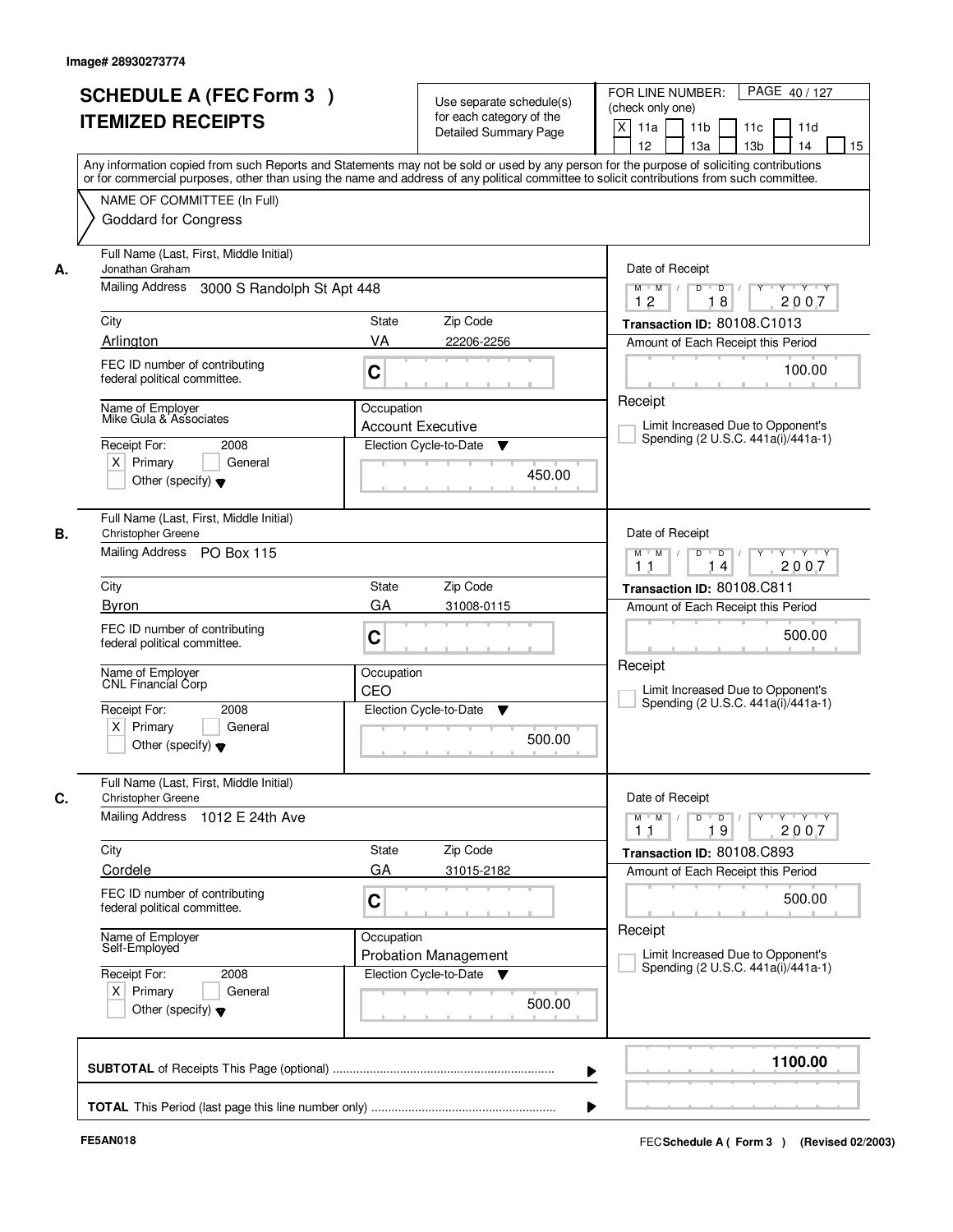|    | <b>SCHEDULE A (FEC Form 3)</b><br><b>ITEMIZED RECEIPTS</b>                                                                                                                                                                                                                                                                            | Use separate schedule(s)<br>for each category of the<br><b>Detailed Summary Page</b>                                                                                                                                                                                                    | PAGE 41 / 127<br>FOR LINE NUMBER:<br>(check only one)<br>$\boldsymbol{\mathsf{X}}$<br>11 <sub>b</sub><br>11a<br>11c<br>11d<br>12<br>13a<br>13 <sub>b</sub><br>14<br>15                                                                                                              |
|----|---------------------------------------------------------------------------------------------------------------------------------------------------------------------------------------------------------------------------------------------------------------------------------------------------------------------------------------|-----------------------------------------------------------------------------------------------------------------------------------------------------------------------------------------------------------------------------------------------------------------------------------------|-------------------------------------------------------------------------------------------------------------------------------------------------------------------------------------------------------------------------------------------------------------------------------------|
|    | NAME OF COMMITTEE (In Full)<br><b>Goddard for Congress</b>                                                                                                                                                                                                                                                                            | Any information copied from such Reports and Statements may not be sold or used by any person for the purpose of soliciting contributions<br>or for commercial purposes, other than using the name and address of any political committee to solicit contributions from such committee. |                                                                                                                                                                                                                                                                                     |
| А. | Full Name (Last, First, Middle Initial)<br><b>Ben Griffin</b><br>Mailing Address 522 Rawls St<br>City<br>Hawkinsville<br>FEC ID number of contributing<br>federal political committee.<br>Name of Employer<br>Community Health Systems<br>Receipt For:<br>2008<br>$X$ Primary<br>General<br>Other (specify) $\blacktriangledown$      | State<br>Zip Code<br>GA<br>31036-1954<br>C<br>Occupation<br>VP of Government Affairs<br>Election Cycle-to-Date<br>750.00                                                                                                                                                                | Date of Receipt<br>$Y - Y - Y$<br>$M$ $M$ /<br>D<br>$\overline{D}$<br>2007<br>12<br>31<br><b>Transaction ID: 71231.C1072</b><br>Amount of Each Receipt this Period<br>500.00<br>Receipt<br>Limit Increased Due to Opponent's<br>Spending (2 U.S.C. 441a(i)/441a-1)                  |
| В. | Full Name (Last, First, Middle Initial)<br>Leslie Hammock<br>Mailing Address PO Box 8108<br>City<br><b>Warner Robins</b><br>FEC ID number of contributing<br>federal political committee.<br>Name of Employer<br>Self Employed<br>Receipt For:<br>2008<br>$X$ Primary<br>General<br>Other (specify) $\blacktriangledown$              | Zip Code<br>State<br>GA<br>31095-8108<br>C<br>Occupation<br><b>Financial Advisor</b><br>Election Cycle-to-Date<br>v<br>550.00                                                                                                                                                           | Date of Receipt<br>D<br>$\overline{D}$ /<br>Y Y Y Y<br>$M$ $M$ /<br>$Y$ <sup>-1</sup><br>12<br>31<br>2007<br>Transaction ID: 80108.C1051<br>Amount of Each Receipt this Period<br>50.00<br>Receipt<br>Limit Increased Due to Opponent's<br>Spending (2 U.S.C. 441a(i)/441a-1)       |
| C. | Full Name (Last, First, Middle Initial)<br>Frank Hanna<br>Mailing Address<br>5 Concourse Parkway NW Suite 200<br>City<br><b>Atlanta</b><br>FEC ID number of contributing<br>federal political committee.<br>Name of Employer<br>CompuCredit<br>Receipt For:<br>2008<br>$X$ Primary<br>General<br>Other (specify) $\blacktriangledown$ | Zip Code<br>State<br>GA<br>30328<br>C<br>Occupation<br>President<br>Election Cycle-to-Date<br>v<br>1000.00                                                                                                                                                                              | Date of Receipt<br>$M$ M<br>$D$ $D$ $/$<br>$Y - Y - Y$<br>$\sqrt{ }$<br>$Y$ <sup>-1</sup><br>2007<br>12<br>31<br>Transaction ID: 80110.C1088<br>Amount of Each Receipt this Period<br>1000.00<br>Receipt<br>Limit Increased Due to Opponent's<br>Spending (2 U.S.C. 441a(i)/441a-1) |
|    |                                                                                                                                                                                                                                                                                                                                       | ▶                                                                                                                                                                                                                                                                                       | 1550.00                                                                                                                                                                                                                                                                             |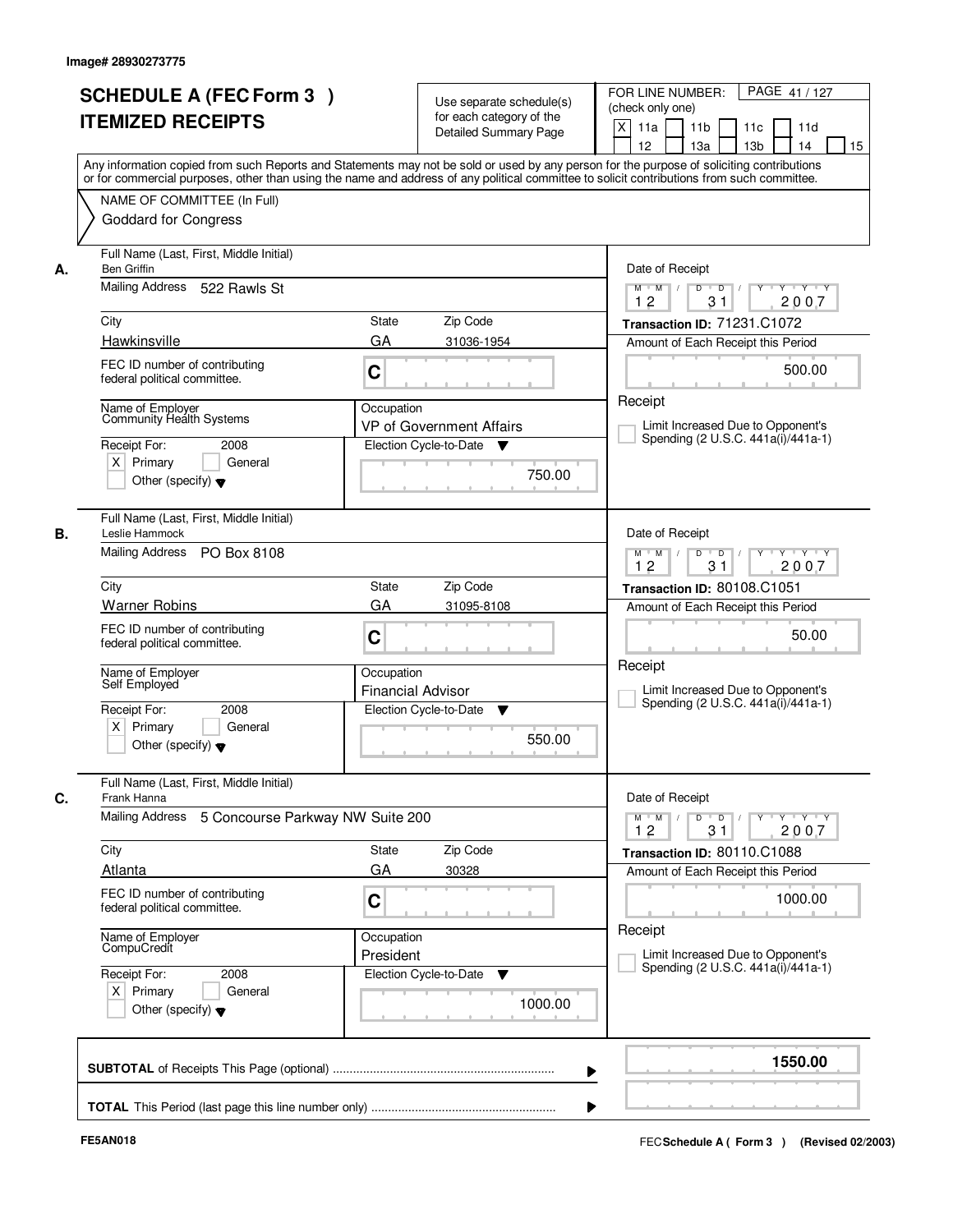|    | <b>SCHEDULE A (FEC Form 3)</b>                                                                                                                                                                                                                                                          |                                                                 |                                                      | PAGE 42/127<br>FOR LINE NUMBER:                                                                     |  |  |
|----|-----------------------------------------------------------------------------------------------------------------------------------------------------------------------------------------------------------------------------------------------------------------------------------------|-----------------------------------------------------------------|------------------------------------------------------|-----------------------------------------------------------------------------------------------------|--|--|
|    |                                                                                                                                                                                                                                                                                         |                                                                 | Use separate schedule(s)<br>for each category of the | (check only one)                                                                                    |  |  |
|    | <b>ITEMIZED RECEIPTS</b>                                                                                                                                                                                                                                                                |                                                                 | <b>Detailed Summary Page</b>                         | $\boldsymbol{\mathsf{X}}$<br>11 <sub>b</sub><br>11a<br>11c<br>11d                                   |  |  |
|    |                                                                                                                                                                                                                                                                                         |                                                                 |                                                      | 12<br>13a<br>13 <sub>b</sub><br>14<br>15                                                            |  |  |
|    | Any information copied from such Reports and Statements may not be sold or used by any person for the purpose of soliciting contributions<br>or for commercial purposes, other than using the name and address of any political committee to solicit contributions from such committee. |                                                                 |                                                      |                                                                                                     |  |  |
|    | NAME OF COMMITTEE (In Full)                                                                                                                                                                                                                                                             |                                                                 |                                                      |                                                                                                     |  |  |
|    | <b>Goddard for Congress</b>                                                                                                                                                                                                                                                             |                                                                 |                                                      |                                                                                                     |  |  |
|    |                                                                                                                                                                                                                                                                                         |                                                                 |                                                      |                                                                                                     |  |  |
| А. | Full Name (Last, First, Middle Initial)<br>Sally Hanna                                                                                                                                                                                                                                  |                                                                 |                                                      |                                                                                                     |  |  |
|    | Mailing Address 5 Concourse Parkway NW Suite 200                                                                                                                                                                                                                                        |                                                                 |                                                      | Date of Receipt<br>$Y - Y - Y$<br>D<br>$\overline{D}$<br>$M$ M<br>$\frac{1}{2}$<br>2007<br>12<br>31 |  |  |
|    | City                                                                                                                                                                                                                                                                                    | State                                                           | Zip Code                                             | Transaction ID: 80110.C1087                                                                         |  |  |
|    | Atlanta                                                                                                                                                                                                                                                                                 | GA                                                              | 30328                                                | Amount of Each Receipt this Period                                                                  |  |  |
|    | FEC ID number of contributing                                                                                                                                                                                                                                                           |                                                                 |                                                      |                                                                                                     |  |  |
|    | federal political committee.                                                                                                                                                                                                                                                            | C                                                               |                                                      | 1000.00                                                                                             |  |  |
|    |                                                                                                                                                                                                                                                                                         |                                                                 |                                                      | Receipt                                                                                             |  |  |
|    | Name of Employer<br>None                                                                                                                                                                                                                                                                | Occupation<br>Homemaker                                         |                                                      | Limit Increased Due to Opponent's                                                                   |  |  |
|    | 2008<br>Receipt For:                                                                                                                                                                                                                                                                    |                                                                 | Election Cycle-to-Date<br>v                          | Spending (2 U.S.C. 441a(i)/441a-1)                                                                  |  |  |
|    | $X$ Primary<br>General                                                                                                                                                                                                                                                                  |                                                                 |                                                      |                                                                                                     |  |  |
|    | Other (specify) $\blacktriangledown$                                                                                                                                                                                                                                                    |                                                                 | 1000.00                                              |                                                                                                     |  |  |
|    |                                                                                                                                                                                                                                                                                         |                                                                 |                                                      |                                                                                                     |  |  |
| В. | Full Name (Last, First, Middle Initial)<br><b>Alfred Hansen</b>                                                                                                                                                                                                                         | Date of Receipt                                                 |                                                      |                                                                                                     |  |  |
|    | Mailing Address 4609 Chattahoochee Xing SE                                                                                                                                                                                                                                              | D<br>$\overline{D}$ $\overline{I}$<br>Y Y Y Y<br>$M$ $M$ /<br>Y |                                                      |                                                                                                     |  |  |
|    |                                                                                                                                                                                                                                                                                         | 0 <sub>2</sub><br>2007<br>1 <sub>1</sub>                        |                                                      |                                                                                                     |  |  |
|    | City                                                                                                                                                                                                                                                                                    | State                                                           | Zip Code                                             | Transaction ID: 80108.C784                                                                          |  |  |
|    | Marietta                                                                                                                                                                                                                                                                                | GA                                                              | 30067-4679                                           | Amount of Each Receipt this Period                                                                  |  |  |
|    | FEC ID number of contributing                                                                                                                                                                                                                                                           | C                                                               |                                                      | 500.00                                                                                              |  |  |
|    | federal political committee.                                                                                                                                                                                                                                                            |                                                                 |                                                      |                                                                                                     |  |  |
|    | Name of Employer<br><b>EMS</b> Technologies                                                                                                                                                                                                                                             | Occupation                                                      |                                                      | Receipt                                                                                             |  |  |
|    |                                                                                                                                                                                                                                                                                         |                                                                 | Senior Board Advisor                                 | Limit Increased Due to Opponent's<br>Spending (2 U.S.C. 441a(i)/441a-1)                             |  |  |
|    | Receipt For:<br>2008<br>$X$ Primary<br>General                                                                                                                                                                                                                                          |                                                                 | Election Cycle-to-Date<br>$\mathbf v$                |                                                                                                     |  |  |
|    | Other (specify) $\blacktriangledown$                                                                                                                                                                                                                                                    |                                                                 | 500.00                                               |                                                                                                     |  |  |
|    |                                                                                                                                                                                                                                                                                         |                                                                 |                                                      |                                                                                                     |  |  |
| C. | Full Name (Last, First, Middle Initial)<br>Katie Hanvey                                                                                                                                                                                                                                 |                                                                 |                                                      | Date of Receipt                                                                                     |  |  |
|    | Mailing Address<br>1210 Massachusetts Ave NW Apt 304                                                                                                                                                                                                                                    |                                                                 |                                                      | $M$ $M$<br>$D$ $D$ $/$<br>$Y - Y - Y$<br>$Y$ <sup>-1</sup>                                          |  |  |
|    |                                                                                                                                                                                                                                                                                         |                                                                 |                                                      | 2007<br>10<br>18                                                                                    |  |  |
|    | City                                                                                                                                                                                                                                                                                    | State                                                           | Zip Code                                             | Transaction ID: 80108.C733                                                                          |  |  |
|    | Washington                                                                                                                                                                                                                                                                              | DC                                                              | 20005-4516                                           | Amount of Each Receipt this Period                                                                  |  |  |
|    | FEC ID number of contributing<br>federal political committee.                                                                                                                                                                                                                           | C                                                               |                                                      | 250.00                                                                                              |  |  |
|    |                                                                                                                                                                                                                                                                                         |                                                                 |                                                      |                                                                                                     |  |  |
|    | Name of Employer<br>Information Requested                                                                                                                                                                                                                                               | Occupation                                                      |                                                      | Receipt                                                                                             |  |  |
|    |                                                                                                                                                                                                                                                                                         |                                                                 | <b>Information Requested</b>                         | Limit Increased Due to Opponent's<br>Spending (2 U.S.C. 441a(i)/441a-1)                             |  |  |
|    | Receipt For:<br>2008<br>$X$ Primary<br>General                                                                                                                                                                                                                                          |                                                                 | Election Cycle-to-Date ▼                             |                                                                                                     |  |  |
|    | Other (specify) $\blacktriangledown$                                                                                                                                                                                                                                                    |                                                                 | 250.00                                               |                                                                                                     |  |  |
|    |                                                                                                                                                                                                                                                                                         |                                                                 |                                                      |                                                                                                     |  |  |
|    |                                                                                                                                                                                                                                                                                         |                                                                 |                                                      |                                                                                                     |  |  |
|    |                                                                                                                                                                                                                                                                                         |                                                                 |                                                      | 1750.00                                                                                             |  |  |
|    |                                                                                                                                                                                                                                                                                         |                                                                 |                                                      |                                                                                                     |  |  |
|    |                                                                                                                                                                                                                                                                                         |                                                                 |                                                      |                                                                                                     |  |  |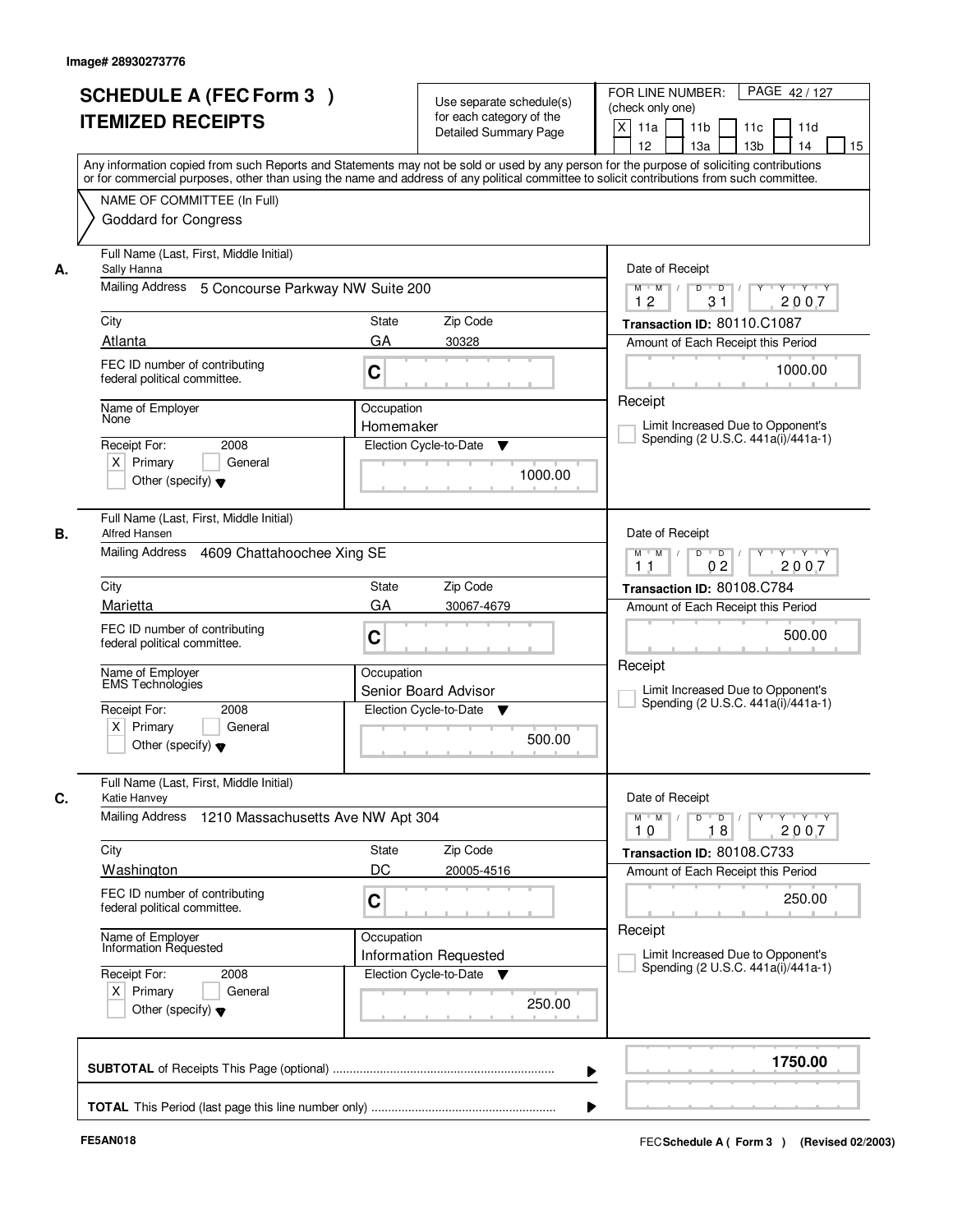|    | <b>SCHEDULE A (FEC Form 3)</b><br><b>ITEMIZED RECEIPTS</b>                                 | Use separate schedule(s)<br>for each category of the<br><b>Detailed Summary Page</b><br>Any information copied from such Reports and Statements may not be sold or used by any person for the purpose of soliciting contributions | PAGE 43/127<br>FOR LINE NUMBER:<br>(check only one)<br>$\mathsf{X}$<br>11 <sub>b</sub><br>11a<br>11c<br>11d<br>12<br>13 <sub>b</sub><br>14<br>13a<br>15 |
|----|--------------------------------------------------------------------------------------------|-----------------------------------------------------------------------------------------------------------------------------------------------------------------------------------------------------------------------------------|---------------------------------------------------------------------------------------------------------------------------------------------------------|
|    | NAME OF COMMITTEE (In Full)<br><b>Goddard for Congress</b>                                 | or for commercial purposes, other than using the name and address of any political committee to solicit contributions from such committee.                                                                                        |                                                                                                                                                         |
| А. | Full Name (Last, First, Middle Initial)<br>Homer Hayward<br>Mailing Address 6 Miramonte Rd |                                                                                                                                                                                                                                   | Date of Receipt<br>$D$ $D$ $/$<br>$\overline{\mathbf{Y}}$<br>$Y$ $Y$ $Y$<br>$M$ $M$ /<br>02<br>2007<br>11                                               |
|    | City                                                                                       | State<br>Zip Code                                                                                                                                                                                                                 | Transaction ID: 80108.C775                                                                                                                              |
|    | <b>Carmel Valley</b>                                                                       | CA<br>93924-9431                                                                                                                                                                                                                  | Amount of Each Receipt this Period                                                                                                                      |
|    | FEC ID number of contributing<br>federal political committee.                              | C                                                                                                                                                                                                                                 | 2300.00                                                                                                                                                 |
|    | Name of Employer                                                                           | Occupation                                                                                                                                                                                                                        | Receipt                                                                                                                                                 |
|    | None                                                                                       | Retired                                                                                                                                                                                                                           | Limit Increased Due to Opponent's<br>Spending (2 U.S.C. 441a(i)/441a-1)                                                                                 |
|    | 2008<br>Receipt For:<br>$X$ Primary<br>General<br>Other (specify) $\blacktriangledown$     | Election Cycle-to-Date<br>▼<br>2300.00                                                                                                                                                                                            |                                                                                                                                                         |
| В. | Full Name (Last, First, Middle Initial)<br>Homer Hayward                                   |                                                                                                                                                                                                                                   | Date of Receipt                                                                                                                                         |
|    | Mailing Address<br>6 Miramonte Rd                                                          | D<br>Y<br>$Y - Y - Y$<br>$M$ $M$ /<br>$\blacksquare$ D $\blacksquare$ /<br>19<br>2007<br>11                                                                                                                                       |                                                                                                                                                         |
|    | City                                                                                       | Zip Code<br>State                                                                                                                                                                                                                 | Transaction ID: 80108.C993                                                                                                                              |
|    | <b>Carmel Valley</b>                                                                       | CA<br>93924-9431                                                                                                                                                                                                                  | Amount of Each Receipt this Period                                                                                                                      |
|    | FEC ID number of contributing<br>federal political committee.                              | C                                                                                                                                                                                                                                 | 2300.00                                                                                                                                                 |
|    | Name of Employer<br>None                                                                   | Occupation<br>Retired                                                                                                                                                                                                             | Receipt<br>Limit Increased Due to Opponent's<br>Spending (2 U.S.C. 441a(i)/441a-1)                                                                      |
|    | Receipt For:<br>2008<br>Primary<br>X General<br>Other (specify) $\blacktriangledown$       | Election Cycle-to-Date<br>▼<br>4600.00                                                                                                                                                                                            |                                                                                                                                                         |
| C. | Full Name (Last, First, Middle Initial)<br>Hope Hayward                                    |                                                                                                                                                                                                                                   | Date of Receipt                                                                                                                                         |
|    | Mailing Address<br>PO Box 4941                                                             |                                                                                                                                                                                                                                   | $D$ $D$ $/$<br>$\mathsf{Y} \dashv \mathsf{Y} \dashv \mathsf{Y} \dashv \mathsf{Y}$<br>$M$ $M$ $/$<br>12<br>05<br>2007                                    |
|    | City                                                                                       | Zip Code<br>State                                                                                                                                                                                                                 | Transaction ID: 80108.C959                                                                                                                              |
|    | Ketchum                                                                                    | ID<br>83340-4941                                                                                                                                                                                                                  | Amount of Each Receipt this Period                                                                                                                      |
|    | FEC ID number of contributing<br>federal political committee.                              | C                                                                                                                                                                                                                                 | 2300.00<br>Receipt                                                                                                                                      |
|    | Name of Employer<br>None                                                                   | Occupation<br>Housewife                                                                                                                                                                                                           | Limit Increased Due to Opponent's                                                                                                                       |
|    | Receipt For:<br>2008<br>Primary<br>X General<br>Other (specify) $\blacktriangledown$       | Election Cycle-to-Date<br>v<br>2300.00                                                                                                                                                                                            | Spending (2 U.S.C. 441a(i)/441a-1)                                                                                                                      |
|    |                                                                                            | ▶                                                                                                                                                                                                                                 | 6900.00                                                                                                                                                 |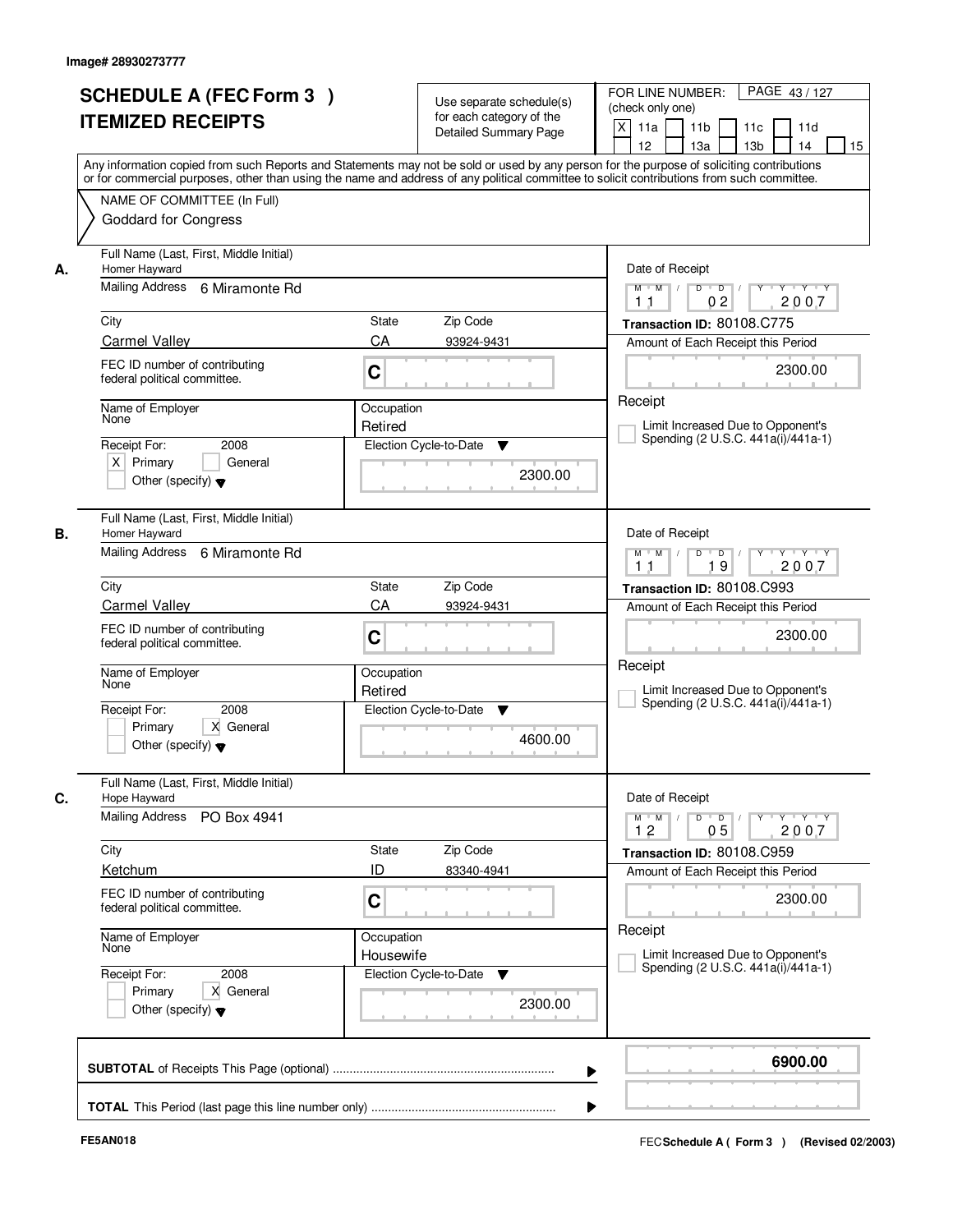|    | <b>SCHEDULE A (FEC Form 3)</b><br><b>ITEMIZED RECEIPTS</b>                             | Use separate schedule(s)<br>for each category of the<br><b>Detailed Summary Page</b><br>Any information copied from such Reports and Statements may not be sold or used by any person for the purpose of soliciting contributions<br>or for commercial purposes, other than using the name and address of any political committee to solicit contributions from such committee. | PAGE 44 / 127<br>FOR LINE NUMBER:<br>(check only one)<br>$\mathsf{X}$<br>11 <sub>b</sub><br>11a<br>11c<br>11d<br>12<br>13 <sub>b</sub><br>14<br>15<br>13a |
|----|----------------------------------------------------------------------------------------|---------------------------------------------------------------------------------------------------------------------------------------------------------------------------------------------------------------------------------------------------------------------------------------------------------------------------------------------------------------------------------|-----------------------------------------------------------------------------------------------------------------------------------------------------------|
|    | NAME OF COMMITTEE (In Full)<br><b>Goddard for Congress</b>                             |                                                                                                                                                                                                                                                                                                                                                                                 |                                                                                                                                                           |
| А. | Full Name (Last, First, Middle Initial)<br>Hope Hayward<br>Mailing Address PO Box 4941 |                                                                                                                                                                                                                                                                                                                                                                                 | Date of Receipt<br>$Y - Y - Y$<br>$M$ $M$ /<br>$D$ $D$ $1$<br>Y<br>12<br>05<br>2007                                                                       |
|    | City                                                                                   | State<br>Zip Code                                                                                                                                                                                                                                                                                                                                                               | Transaction ID: 80108.C958                                                                                                                                |
|    | Ketchum                                                                                | ID<br>83340-4941                                                                                                                                                                                                                                                                                                                                                                | Amount of Each Receipt this Period                                                                                                                        |
|    | FEC ID number of contributing<br>federal political committee.                          | C                                                                                                                                                                                                                                                                                                                                                                               | 2300.00                                                                                                                                                   |
|    | Name of Employer                                                                       | Occupation                                                                                                                                                                                                                                                                                                                                                                      | Receipt                                                                                                                                                   |
|    | None                                                                                   | Housewife                                                                                                                                                                                                                                                                                                                                                                       | Limit Increased Due to Opponent's<br>Spending (2 U.S.C. 441a(i)/441a-1)                                                                                   |
|    | 2008<br>Receipt For:<br>$X$ Primary<br>General<br>Other (specify) $\blacktriangledown$ | Election Cycle-to-Date<br>▼<br>4600.00                                                                                                                                                                                                                                                                                                                                          |                                                                                                                                                           |
| В. | Full Name (Last, First, Middle Initial)<br>Wendy Hayward                               |                                                                                                                                                                                                                                                                                                                                                                                 | Date of Receipt                                                                                                                                           |
|    | Mailing Address 42 Glen Dr                                                             |                                                                                                                                                                                                                                                                                                                                                                                 | $Y - Y - Y$<br>$M$ $M$ /<br>D<br>$\blacksquare$ D $\blacksquare$ /<br>19<br>2007<br>11                                                                    |
|    | City                                                                                   | Zip Code<br><b>State</b>                                                                                                                                                                                                                                                                                                                                                        | Transaction ID: 80108.C908                                                                                                                                |
|    | <b>Mill Valley</b>                                                                     | CA<br>94941-1251                                                                                                                                                                                                                                                                                                                                                                | Amount of Each Receipt this Period                                                                                                                        |
|    | FEC ID number of contributing<br>federal political committee.                          | C                                                                                                                                                                                                                                                                                                                                                                               | 500.00                                                                                                                                                    |
|    | Name of Employer<br>Information Requested                                              | Occupation<br><b>Information Requested</b>                                                                                                                                                                                                                                                                                                                                      | Receipt<br>Limit Increased Due to Opponent's<br>Spending (2 U.S.C. 441a(i)/441a-1)                                                                        |
|    | Receipt For:<br>2008<br>$X$ Primary<br>General<br>Other (specify) $\blacktriangledown$ | Election Cycle-to-Date<br>v<br>500.00                                                                                                                                                                                                                                                                                                                                           |                                                                                                                                                           |
| C. | Full Name (Last, First, Middle Initial)<br>William Hayward                             |                                                                                                                                                                                                                                                                                                                                                                                 | Date of Receipt                                                                                                                                           |
|    | <b>Mailing Address</b><br>P O Box 2166                                                 |                                                                                                                                                                                                                                                                                                                                                                                 | $D$ $D$ $I$<br>$M$ $M$<br>12<br>18<br>2007                                                                                                                |
|    | City                                                                                   | Zip Code<br>State                                                                                                                                                                                                                                                                                                                                                               | Transaction ID: 80108.C1008                                                                                                                               |
|    | Monterey                                                                               | CA<br>93942                                                                                                                                                                                                                                                                                                                                                                     | Amount of Each Receipt this Period                                                                                                                        |
|    | FEC ID number of contributing<br>federal political committee.                          | C                                                                                                                                                                                                                                                                                                                                                                               | 2300.00                                                                                                                                                   |
|    | Name of Employer<br>Hayward                                                            | Occupation<br>President                                                                                                                                                                                                                                                                                                                                                         | Receipt<br>Limit Increased Due to Opponent's                                                                                                              |
|    | Receipt For:<br>2008<br>$X$ Primary<br>General<br>Other (specify) $\blacktriangledown$ | Election Cycle-to-Date<br>▼<br>2300.00                                                                                                                                                                                                                                                                                                                                          | Spending (2 U.S.C. 441a(i)/441a-1)                                                                                                                        |
|    |                                                                                        | ▶                                                                                                                                                                                                                                                                                                                                                                               | 5100.00                                                                                                                                                   |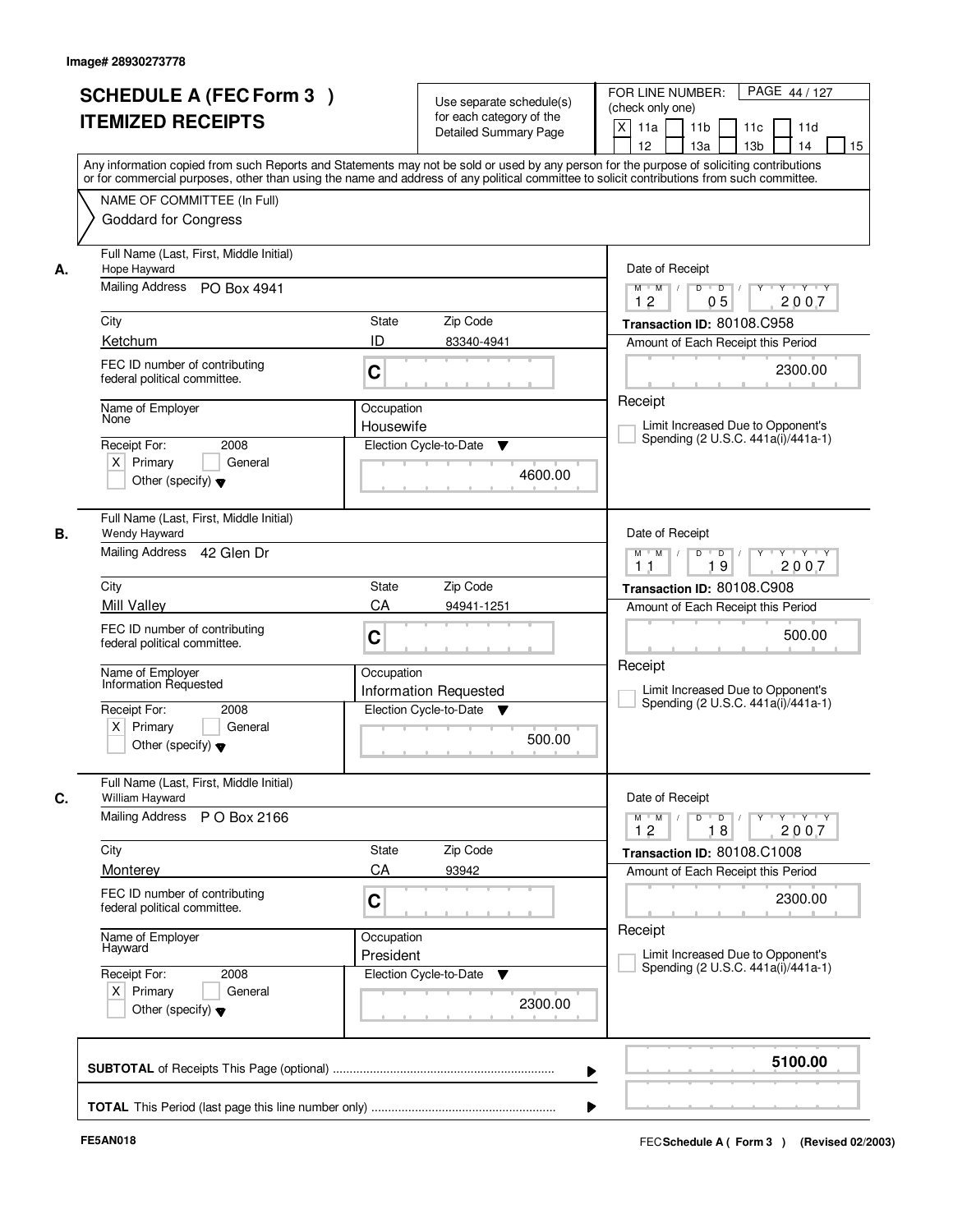|    | <b>SCHEDULE A (FEC Form 3)</b><br><b>ITEMIZED RECEIPTS</b>      | Use separate schedule(s)<br>for each category of the                                                                                                                                                                                                                                    | PAGE 45/127<br>FOR LINE NUMBER:<br>(check only one)<br>$\boldsymbol{\mathsf{X}}$<br>11 <sub>b</sub><br>11a<br>11c<br>11d |
|----|-----------------------------------------------------------------|-----------------------------------------------------------------------------------------------------------------------------------------------------------------------------------------------------------------------------------------------------------------------------------------|--------------------------------------------------------------------------------------------------------------------------|
|    |                                                                 | <b>Detailed Summary Page</b>                                                                                                                                                                                                                                                            | 12<br>13a<br>13 <sub>b</sub><br>14<br>15                                                                                 |
|    |                                                                 | Any information copied from such Reports and Statements may not be sold or used by any person for the purpose of soliciting contributions<br>or for commercial purposes, other than using the name and address of any political committee to solicit contributions from such committee. |                                                                                                                          |
|    | NAME OF COMMITTEE (In Full)                                     |                                                                                                                                                                                                                                                                                         |                                                                                                                          |
|    | <b>Goddard for Congress</b>                                     |                                                                                                                                                                                                                                                                                         |                                                                                                                          |
| А. | Full Name (Last, First, Middle Initial)<br><b>William Hecht</b> | Date of Receipt                                                                                                                                                                                                                                                                         |                                                                                                                          |
|    | Mailing Address<br>2228 Aryness Dr                              |                                                                                                                                                                                                                                                                                         | $\overline{D}$<br>$Y - Y - Y$<br>$M$ $M$ /<br>D<br>Y<br>2007<br>26<br>10                                                 |
|    | City                                                            | State<br>Zip Code                                                                                                                                                                                                                                                                       | Transaction ID: 80108.C752                                                                                               |
|    | Vienna                                                          | VA<br>22181-3046                                                                                                                                                                                                                                                                        | Amount of Each Receipt this Period                                                                                       |
|    | FEC ID number of contributing<br>federal political committee.   | C                                                                                                                                                                                                                                                                                       | 1000.00                                                                                                                  |
|    | Name of Emplover                                                | Occupation                                                                                                                                                                                                                                                                              | Receipt                                                                                                                  |
|    | Hecht, Spencer & Associat-<br>es                                | Lobbyist                                                                                                                                                                                                                                                                                | Limit Increased Due to Opponent's<br>Spending (2 U.S.C. 441a(i)/441a-1)                                                  |
|    | Receipt For:<br>2008<br>$X$ Primary<br>General                  | Election Cycle-to-Date<br>▼                                                                                                                                                                                                                                                             |                                                                                                                          |
|    | Other (specify) $\blacktriangledown$                            | 1000.00                                                                                                                                                                                                                                                                                 |                                                                                                                          |
| В. | Full Name (Last, First, Middle Initial)<br>Ed Hortman           |                                                                                                                                                                                                                                                                                         | Date of Receipt                                                                                                          |
|    | Mailing Address<br>39 Cherokee Rd                               |                                                                                                                                                                                                                                                                                         | D<br>$\overline{D}$ /<br>$Y$ <sup>U</sup><br>Y Y Y Y<br>$M$ $M$ /<br>12<br>18<br>2007                                    |
|    | City                                                            | Zip Code<br>State                                                                                                                                                                                                                                                                       | Transaction ID: 80108.C1003                                                                                              |
|    | Moultrie                                                        | GA<br>31768-6506                                                                                                                                                                                                                                                                        | Amount of Each Receipt this Period                                                                                       |
|    | FEC ID number of contributing<br>federal political committee.   | C                                                                                                                                                                                                                                                                                       | 1000.00                                                                                                                  |
|    | Name of Employer<br>Ameris Bancorp.                             | Occupation<br>Banker                                                                                                                                                                                                                                                                    | Receipt<br>Limit Increased Due to Opponent's                                                                             |
|    | Receipt For:<br>2008                                            | Election Cycle-to-Date<br>v                                                                                                                                                                                                                                                             | Spending (2 U.S.C. 441a(i)/441a-1)                                                                                       |
|    | $X$ Primary<br>General<br>Other (specify) $\blacktriangledown$  | 1000.00                                                                                                                                                                                                                                                                                 |                                                                                                                          |
| C. | Full Name (Last, First, Middle Initial)<br>Lana Howell          |                                                                                                                                                                                                                                                                                         | Date of Receipt                                                                                                          |
|    | Mailing Address<br>223 Trellis Walk                             |                                                                                                                                                                                                                                                                                         | $M$ $M$ $/$<br>$D$ $D$ $/$<br>$Y$ <sup>U</sup><br>$Y - Y - Y$<br>2007<br>19<br>11                                        |
|    | City                                                            | Zip Code<br>State                                                                                                                                                                                                                                                                       | Transaction ID: 80108.C887                                                                                               |
|    | Centerville                                                     | GA<br>31028-8511                                                                                                                                                                                                                                                                        | Amount of Each Receipt this Period                                                                                       |
|    | FEC ID number of contributing<br>federal political committee.   | C                                                                                                                                                                                                                                                                                       | 50.00                                                                                                                    |
|    | Name of Employer<br>Boeing                                      | Occupation<br><b>Business Development</b>                                                                                                                                                                                                                                               | Receipt<br>Limit Increased Due to Opponent's                                                                             |
|    | Receipt For:<br>2008                                            | Election Cycle-to-Date ▼                                                                                                                                                                                                                                                                | Spending (2 U.S.C. 441a(i)/441a-1)                                                                                       |
|    | $X$ Primary<br>General<br>Other (specify) $\blacktriangledown$  | 400.00                                                                                                                                                                                                                                                                                  |                                                                                                                          |
|    |                                                                 |                                                                                                                                                                                                                                                                                         | 2050.00                                                                                                                  |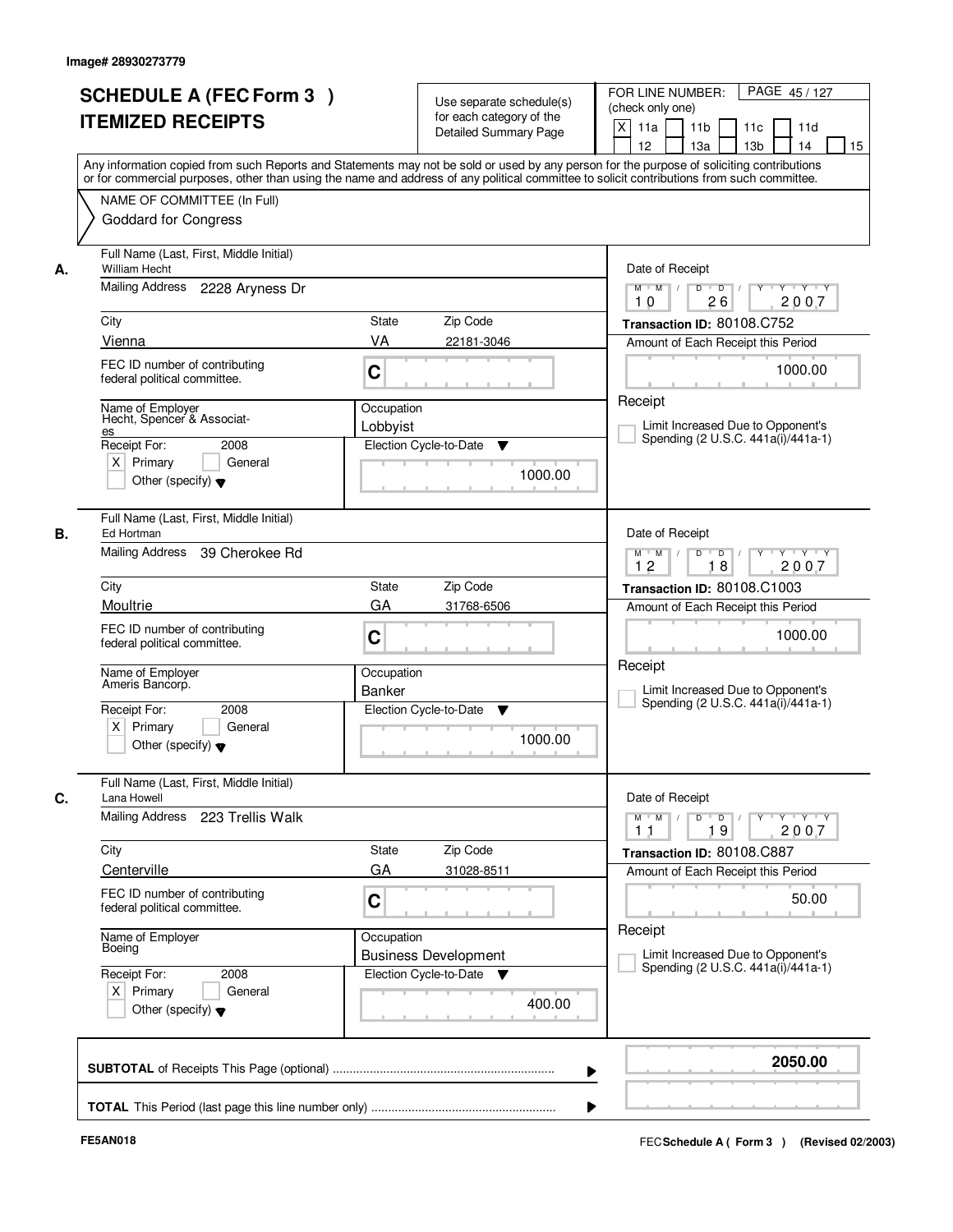|    | <b>SCHEDULE A (FEC Form 3)</b><br><b>ITEMIZED RECEIPTS</b><br>Any information copied from such Reports and Statements may not be sold or used by any person for the purpose of soliciting contributions<br>or for commercial purposes, other than using the name and address of any political committee to solicit contributions from such committee. |                        | Use separate schedule(s)<br>for each category of the<br><b>Detailed Summary Page</b> | PAGE 46/127<br>FOR LINE NUMBER:<br>(check only one)<br>$\mathsf{X}$<br>11 <sub>b</sub><br>11a<br>11c<br>11d<br>12<br>13 <sub>b</sub><br>14<br>15<br>13a                                               |
|----|-------------------------------------------------------------------------------------------------------------------------------------------------------------------------------------------------------------------------------------------------------------------------------------------------------------------------------------------------------|------------------------|--------------------------------------------------------------------------------------|-------------------------------------------------------------------------------------------------------------------------------------------------------------------------------------------------------|
|    | NAME OF COMMITTEE (In Full)<br><b>Goddard for Congress</b>                                                                                                                                                                                                                                                                                            |                        |                                                                                      |                                                                                                                                                                                                       |
| А. | Full Name (Last, First, Middle Initial)<br>Earle Hudson<br>Mailing Address PO Box 453                                                                                                                                                                                                                                                                 |                        |                                                                                      | Date of Receipt<br>$Y + Y + Y$<br>$M$ $M$ /<br>$D$ $D$ $/$<br>$Y^+$<br>2007<br>14                                                                                                                     |
|    | City                                                                                                                                                                                                                                                                                                                                                  | State                  | Zip Code                                                                             | 11<br>Transaction ID: 80108.C813                                                                                                                                                                      |
|    | Unadilla                                                                                                                                                                                                                                                                                                                                              | GA                     | 31091-0453                                                                           | Amount of Each Receipt this Period                                                                                                                                                                    |
|    | FEC ID number of contributing<br>federal political committee.                                                                                                                                                                                                                                                                                         | C                      |                                                                                      | 275.00                                                                                                                                                                                                |
|    | Name of Employer<br>None                                                                                                                                                                                                                                                                                                                              | Occupation             |                                                                                      | Receipt                                                                                                                                                                                               |
|    |                                                                                                                                                                                                                                                                                                                                                       | Retired                |                                                                                      | Limit Increased Due to Opponent's<br>Spending (2 U.S.C. 441a(i)/441a-1)                                                                                                                               |
|    | 2008<br>Receipt For:<br>$X$ Primary<br>General<br>Other (specify) $\blacktriangledown$                                                                                                                                                                                                                                                                |                        | Election Cycle-to-Date<br>▼<br>275.00                                                |                                                                                                                                                                                                       |
| В. | Full Name (Last, First, Middle Initial)<br>Robert Jeter                                                                                                                                                                                                                                                                                               |                        |                                                                                      | Date of Receipt                                                                                                                                                                                       |
|    | Mailing Address<br>South Oaks Plantation<br>PO Box 8                                                                                                                                                                                                                                                                                                  |                        |                                                                                      | $Y - Y - Y$<br>$M$ $M$ /<br>D<br>$\Box$<br>2007<br>14<br>11                                                                                                                                           |
|    | City<br><b>Byromville</b>                                                                                                                                                                                                                                                                                                                             | <b>State</b>           | Zip Code                                                                             | Transaction ID: 80108.C808                                                                                                                                                                            |
|    | FEC ID number of contributing<br>federal political committee.                                                                                                                                                                                                                                                                                         | GA<br>C                | 31007-0008                                                                           | Amount of Each Receipt this Period<br>250.00                                                                                                                                                          |
|    | Name of Employer<br>South Oaks Plantation                                                                                                                                                                                                                                                                                                             | Occupation<br>Owner    |                                                                                      | Receipt<br>Limit Increased Due to Opponent's                                                                                                                                                          |
|    | Receipt For:<br>2008<br>$X$ Primary<br>General<br>Other (specify) $\blacktriangledown$                                                                                                                                                                                                                                                                |                        | Election Cycle-to-Date<br>v<br>250.00                                                | Spending (2 U.S.C. 441a(i)/441a-1)                                                                                                                                                                    |
| C. | Full Name (Last, First, Middle Initial)<br>Robert D. Jewell                                                                                                                                                                                                                                                                                           |                        |                                                                                      | Date of Receipt                                                                                                                                                                                       |
|    | Mailing Address<br><b>PO Box 157</b>                                                                                                                                                                                                                                                                                                                  |                        |                                                                                      | $\begin{array}{ccccccccccccc} &\mathsf{Y} &\mathsf{V} &\mathsf{Y} &\mathsf{V} &\mathsf{Y} &\mathsf{V} &\mathsf{Y}\end{array}$<br>$M$ $M$ $/$<br>$\mathsf{D}$<br>$\Box$ D $\Box$ /<br>12<br>31<br>2007 |
|    | City                                                                                                                                                                                                                                                                                                                                                  | State                  | Zip Code                                                                             | Transaction ID: 71231.C1080                                                                                                                                                                           |
|    | Moultrie                                                                                                                                                                                                                                                                                                                                              | GA                     | 31776-0157                                                                           | Amount of Each Receipt this Period                                                                                                                                                                    |
|    | FEC ID number of contributing<br>federal political committee.                                                                                                                                                                                                                                                                                         | C                      |                                                                                      | 100.00                                                                                                                                                                                                |
|    | Name of Employer<br>Self Employed                                                                                                                                                                                                                                                                                                                     | Occupation<br>Attorney |                                                                                      | Receipt<br>Limit Increased Due to Opponent's                                                                                                                                                          |
|    | Receipt For:<br>2008<br>$X$ Primary<br>General<br>Other (specify) $\blacktriangledown$                                                                                                                                                                                                                                                                |                        | Election Cycle-to-Date<br>v<br>350.00                                                | Spending (2 U.S.C. 441a(i)/441a-1)                                                                                                                                                                    |
|    |                                                                                                                                                                                                                                                                                                                                                       |                        |                                                                                      | 625.00<br>▶                                                                                                                                                                                           |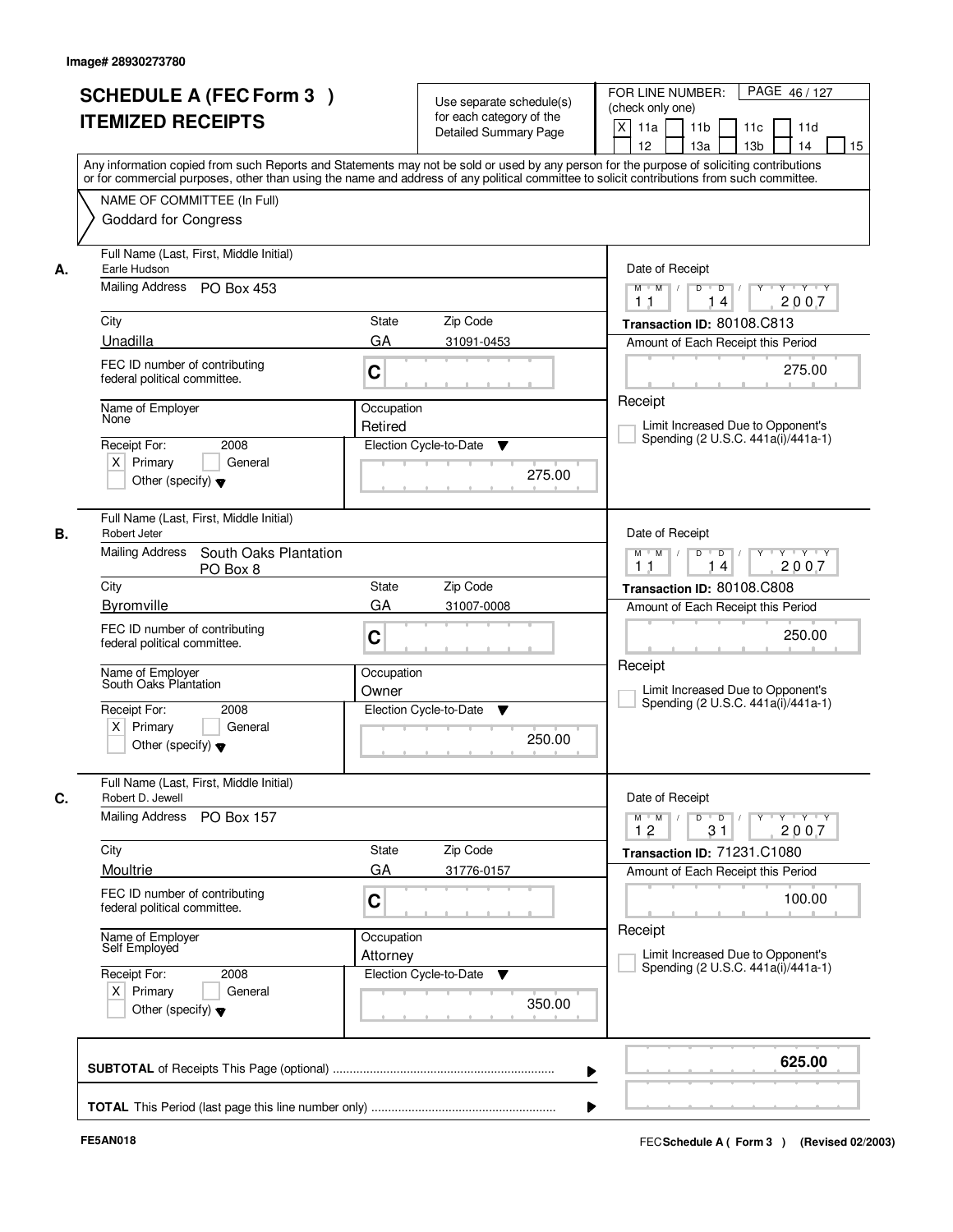|    | <b>SCHEDULE A (FEC Form 3)</b><br><b>ITEMIZED RECEIPTS</b><br>Any information copied from such Reports and Statements may not be sold or used by any person for the purpose of soliciting contributions  |                           | Use separate schedule(s)<br>for each category of the<br><b>Detailed Summary Page</b> | PAGE 47/127<br>FOR LINE NUMBER:<br>(check only one)<br>X<br>11 <sub>b</sub><br>11a<br>11 <sub>c</sub><br>11d<br>12<br>13 <sub>b</sub><br>14<br>13a<br>15 |
|----|----------------------------------------------------------------------------------------------------------------------------------------------------------------------------------------------------------|---------------------------|--------------------------------------------------------------------------------------|----------------------------------------------------------------------------------------------------------------------------------------------------------|
|    | or for commercial purposes, other than using the name and address of any political committee to solicit contributions from such committee.<br>NAME OF COMMITTEE (In Full)<br><b>Goddard for Congress</b> |                           |                                                                                      |                                                                                                                                                          |
| А. | Full Name (Last, First, Middle Initial)<br>Ryan Johnson<br>Mailing Address 815 S Park Dr                                                                                                                 |                           |                                                                                      | Date of Receipt<br>$D$ $D$<br>Y<br>Y TY Y Y<br>$M$ $M$ /<br>2007<br>12<br>25                                                                             |
|    | City<br>Raymore                                                                                                                                                                                          | <b>State</b><br><b>MO</b> | Zip Code                                                                             | Transaction ID: 80108.C1024                                                                                                                              |
|    | FEC ID number of contributing<br>federal political committee.                                                                                                                                            | C                         | 64083-8409                                                                           | Amount of Each Receipt this Period<br>250.00                                                                                                             |
|    | Name of Employer<br>University of Central Mis-<br>souri<br>Receipt For:<br>2008<br>$X$ Primary<br>General<br>Other (specify) $\blacktriangledown$                                                        | Occupation<br>Manager     | Election Cycle-to-Date<br>▼<br>250.00                                                | Receipt<br>Limit Increased Due to Opponent's<br>Spending (2 U.S.C. 441a(i)/441a-1)                                                                       |
| В. | Full Name (Last, First, Middle Initial)<br><b>Todd Korth</b><br>Mailing Address<br>51 S Wynnoak Cir                                                                                                      |                           |                                                                                      | Date of Receipt<br>$Y \vdash Y \vdash Y$<br>$M$ $M$ /<br>D<br>$\overline{D}$<br>12<br>28<br>2007                                                         |
|    | City                                                                                                                                                                                                     | State                     | Zip Code                                                                             | Transaction ID: 80108.C1063                                                                                                                              |
|    | Spring                                                                                                                                                                                                   | TX                        | 77382-5715                                                                           | Amount of Each Receipt this Period                                                                                                                       |
|    | FEC ID number of contributing<br>federal political committee.                                                                                                                                            | C                         |                                                                                      | 199.00                                                                                                                                                   |
|    | Name of Employer                                                                                                                                                                                         | Occupation<br>Healthcare  |                                                                                      | Receipt<br>Limit Increased Due to Opponent's<br>Spending (2 U.S.C. 441a(i)/441a-1)                                                                       |
|    | Receipt For:<br>2008<br>$X$ Primary<br>General<br>Other (specify) $\blacktriangledown$                                                                                                                   |                           | Election Cycle-to-Date<br>▼<br>398.00                                                |                                                                                                                                                          |
| C. | Full Name (Last, First, Middle Initial)<br>Robert Krueger<br>Mailing Address<br>630 Sandy Springs Cir                                                                                                    |                           |                                                                                      | Date of Receipt<br>$M$ $M$<br>$D$ $D$ $/$<br>Y 'Y 'Y<br>$Y$ <sup>U</sup><br>2007<br>12<br>29                                                             |
|    | City                                                                                                                                                                                                     | State                     | Zip Code                                                                             | Transaction ID: 80108.C1058                                                                                                                              |
|    | Hawkinsville                                                                                                                                                                                             | GA                        | 31036-1860                                                                           | Amount of Each Receipt this Period                                                                                                                       |
|    | FEC ID number of contributing<br>federal political committee.                                                                                                                                            | C                         |                                                                                      | 300.00                                                                                                                                                   |
|    | Name of Employer<br>ComSouth                                                                                                                                                                             | Occupation<br>CEO         |                                                                                      | Receipt<br>Limit Increased Due to Opponent's<br>Spending (2 U.S.C. 441a(i)/441a-1)                                                                       |
|    | Receipt For:<br>2008<br>$X$ Primary<br>General<br>Other (specify) $\blacktriangledown$                                                                                                                   |                           | Election Cycle-to-Date<br>v<br>2300.00                                               |                                                                                                                                                          |
|    |                                                                                                                                                                                                          |                           |                                                                                      | 749.00                                                                                                                                                   |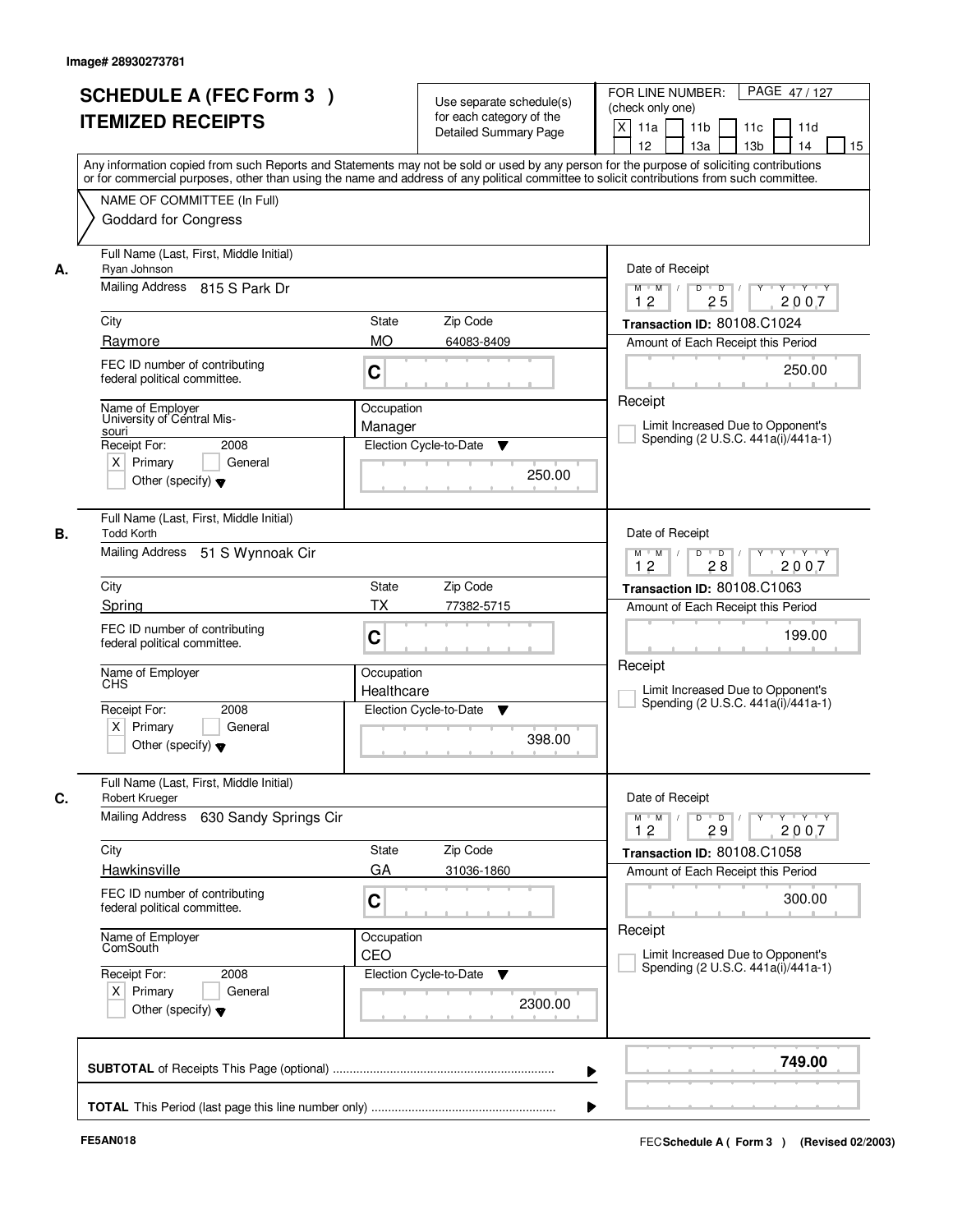|    | <b>SCHEDULE A (FEC Form 3)</b><br><b>ITEMIZED RECEIPTS</b>                               | Use separate schedule(s)<br>for each category of the<br><b>Detailed Summary Page</b> | PAGE 48/127<br>FOR LINE NUMBER:<br>(check only one)<br>$\mathsf{X}$<br>11 <sub>b</sub><br>11a<br>11c<br>11d<br>12<br>13 <sub>b</sub><br>14<br>15<br>13a<br>Any information copied from such Reports and Statements may not be sold or used by any person for the purpose of soliciting contributions<br>or for commercial purposes, other than using the name and address of any political committee to solicit contributions from such committee. |
|----|------------------------------------------------------------------------------------------|--------------------------------------------------------------------------------------|----------------------------------------------------------------------------------------------------------------------------------------------------------------------------------------------------------------------------------------------------------------------------------------------------------------------------------------------------------------------------------------------------------------------------------------------------|
|    | NAME OF COMMITTEE (In Full)<br><b>Goddard for Congress</b>                               |                                                                                      |                                                                                                                                                                                                                                                                                                                                                                                                                                                    |
| А. | Full Name (Last, First, Middle Initial)<br>Donald LaTorre<br>Mailing Address PO Box 1548 |                                                                                      | Date of Receipt<br>$Y + Y + Y$<br>$D$ $D$ $1$<br>Y<br>$M$ $M$ /                                                                                                                                                                                                                                                                                                                                                                                    |
|    | City                                                                                     | State<br>Zip Code                                                                    | 12<br>05<br>2007<br>Transaction ID: 80108.C947                                                                                                                                                                                                                                                                                                                                                                                                     |
|    | Holmes Beach                                                                             | FL<br>34218-1548                                                                     | Amount of Each Receipt this Period                                                                                                                                                                                                                                                                                                                                                                                                                 |
|    | FEC ID number of contributing<br>federal political committee.                            | C                                                                                    | 250.00                                                                                                                                                                                                                                                                                                                                                                                                                                             |
|    | Name of Employer                                                                         | Occupation                                                                           | Receipt                                                                                                                                                                                                                                                                                                                                                                                                                                            |
|    | None                                                                                     | Retired                                                                              | Limit Increased Due to Opponent's<br>Spending (2 U.S.C. 441a(i)/441a-1)                                                                                                                                                                                                                                                                                                                                                                            |
|    | Receipt For:<br>2008<br>$X$ Primary<br>General<br>Other (specify) $\blacktriangledown$   | Election Cycle-to-Date<br>▼<br>250.00                                                |                                                                                                                                                                                                                                                                                                                                                                                                                                                    |
| В. | Full Name (Last, First, Middle Initial)<br>Neill Lee                                     |                                                                                      | Date of Receipt                                                                                                                                                                                                                                                                                                                                                                                                                                    |
|    | Mailing Address<br>2233 Arabi Warwick Rd                                                 | $Y - Y - Y$<br>$M$ $M$ /<br>D<br>$\Box$ D $\Box$ /<br>16<br>2007<br>11               |                                                                                                                                                                                                                                                                                                                                                                                                                                                    |
|    | City                                                                                     | <b>State</b><br>Zip Code                                                             | Transaction ID: 80108.C817                                                                                                                                                                                                                                                                                                                                                                                                                         |
|    | Cordele                                                                                  | GA<br>31015-5256                                                                     | Amount of Each Receipt this Period                                                                                                                                                                                                                                                                                                                                                                                                                 |
|    | FEC ID number of contributing<br>federal political committee.                            | C                                                                                    | 500.00                                                                                                                                                                                                                                                                                                                                                                                                                                             |
|    | Name of Employer<br>Self-Employed                                                        | Occupation<br>Physician                                                              | Receipt<br>Limit Increased Due to Opponent's<br>Spending (2 U.S.C. 441a(i)/441a-1)                                                                                                                                                                                                                                                                                                                                                                 |
|    | Receipt For:<br>2008<br>$X$ Primary<br>General<br>Other (specify) $\blacktriangledown$   | Election Cycle-to-Date<br>▼<br>500.00                                                |                                                                                                                                                                                                                                                                                                                                                                                                                                                    |
| C. | Full Name (Last, First, Middle Initial)<br>Donald Leebern                                |                                                                                      | Date of Receipt                                                                                                                                                                                                                                                                                                                                                                                                                                    |
|    | <b>Mailing Address</b><br>PO Box 7908                                                    |                                                                                      | $\mathsf{Y} \dashv \mathsf{Y} \dashv \mathsf{Y} \dashv \mathsf{Y}$<br>$M$ $M$ $/$<br>D<br>$\Box$ D $\Box$ /<br>12<br>31<br>2007                                                                                                                                                                                                                                                                                                                    |
|    | City                                                                                     | Zip Code<br>State                                                                    | Transaction ID: 71231.C1076                                                                                                                                                                                                                                                                                                                                                                                                                        |
|    | Columbus                                                                                 | GA<br>31908-7908                                                                     | Amount of Each Receipt this Period                                                                                                                                                                                                                                                                                                                                                                                                                 |
|    | FEC ID number of contributing<br>federal political committee.                            | C                                                                                    | 2300.00                                                                                                                                                                                                                                                                                                                                                                                                                                            |
|    | Name of Employer<br>Georgia Crown Dist. Compa-<br><u>ny</u>                              | Occupation<br>President                                                              | Receipt<br>Limit Increased Due to Opponent's<br>Spending (2 U.S.C. 441a(i)/441a-1)                                                                                                                                                                                                                                                                                                                                                                 |
|    | Receipt For:<br>2008<br>Primary<br>X General<br>Other (specify) $\blacktriangledown$     | Election Cycle-to-Date<br>▼<br>2300.00                                               |                                                                                                                                                                                                                                                                                                                                                                                                                                                    |
|    |                                                                                          |                                                                                      | 3050.00<br>▶                                                                                                                                                                                                                                                                                                                                                                                                                                       |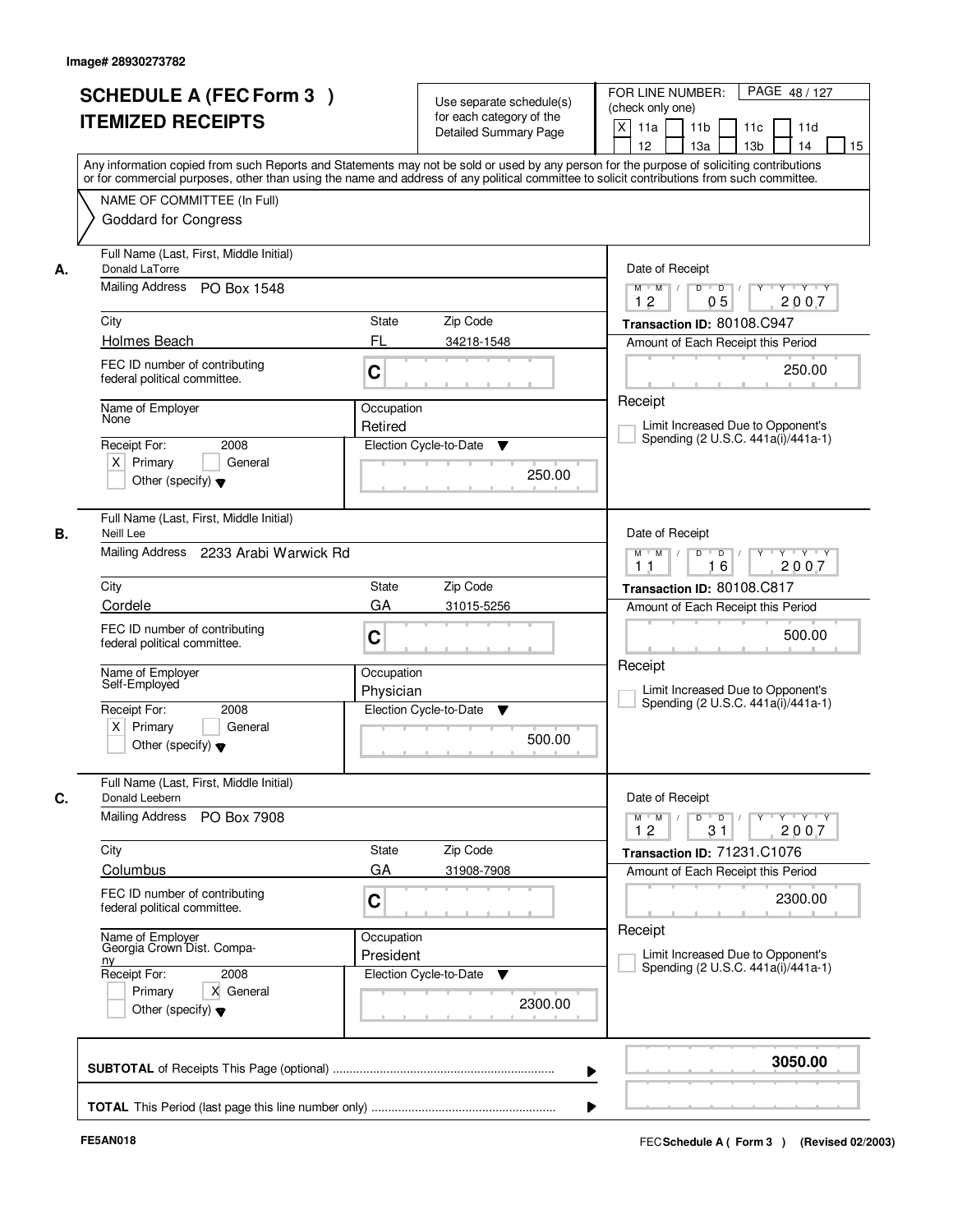| <b>SCHEDULE A (FEC Form 3)</b><br><b>ITEMIZED RECEIPTS</b>                                                                                                                                                                                                                                                                                                              | Use separate schedule(s)<br>for each category of the<br><b>Detailed Summary Page</b>                                                                                                                                                                                                    | PAGE 49/127<br>FOR LINE NUMBER:<br>(check only one)<br>X<br>11a<br>11 <sub>b</sub><br>11d<br>11c<br>12<br>13a<br>13 <sub>b</sub><br>14<br>15                                                                                                                                  |
|-------------------------------------------------------------------------------------------------------------------------------------------------------------------------------------------------------------------------------------------------------------------------------------------------------------------------------------------------------------------------|-----------------------------------------------------------------------------------------------------------------------------------------------------------------------------------------------------------------------------------------------------------------------------------------|-------------------------------------------------------------------------------------------------------------------------------------------------------------------------------------------------------------------------------------------------------------------------------|
| NAME OF COMMITTEE (In Full)<br><b>Goddard for Congress</b>                                                                                                                                                                                                                                                                                                              | Any information copied from such Reports and Statements may not be sold or used by any person for the purpose of soliciting contributions<br>or for commercial purposes, other than using the name and address of any political committee to solicit contributions from such committee. |                                                                                                                                                                                                                                                                               |
| Full Name (Last, First, Middle Initial)<br>Donald Leebern<br>А.<br>Mailing Address PO Box 7908<br>City<br>Columbus<br>FEC ID number of contributing<br>federal political committee.<br>Name of Employer<br>Georgia Crown Dist. Compa-<br>n <sub>V</sub><br>Receipt For:<br>2008<br>$X$ Primary<br>General                                                               | <b>State</b><br>Zip Code<br>GA<br>31908-7908<br>C<br>Occupation<br>President<br>Election Cycle-to-Date<br>▼                                                                                                                                                                             | Date of Receipt<br>$Y + Y + Y$<br>$M$ $M$ /<br>D<br>$\overline{D}$<br>2007<br>12<br>31<br>Transaction ID: 71231.C1075<br>Amount of Each Receipt this Period<br>2300.00<br>Receipt<br>Limit Increased Due to Opponent's<br>Spending (2 U.S.C. 441a(i)/441a-1)                  |
| Other (specify) $\blacktriangledown$<br>Full Name (Last, First, Middle Initial)<br>В.<br>Marjorie Leger<br>Mailing Address 674 Hatley Road<br>City<br>Cordele<br>FEC ID number of contributing<br>federal political committee.<br>Name of Employer<br>Crisp Co. School System<br>Receipt For:<br>2008<br>$X$ Primary<br>General<br>Other (specify) $\blacktriangledown$ | 4600.00<br>Zip Code<br><b>State</b><br>GA<br>31015<br>C<br>Occupation<br>Workers Comp. Clerk<br>Election Cycle-to-Date<br>v<br>250.00                                                                                                                                                   | Date of Receipt<br>$M$ $M$ /<br>D<br>$\blacksquare$ D $\blacksquare$ /<br>$Y - Y - Y$<br>16<br>2007<br>11<br>Transaction ID: 80108.C824<br>Amount of Each Receipt this Period<br>250.00<br>Receipt<br>Limit Increased Due to Opponent's<br>Spending (2 U.S.C. 441a(i)/441a-1) |
| Full Name (Last, First, Middle Initial)<br>William Leipprandt<br>С.<br>Mailing Address<br>1206 Briarcliff Rd<br>City<br><b>Warner Robins</b><br>FEC ID number of contributing<br>federal political committee.<br>Name of Employer<br>Intergraph Solutions<br>Receipt For:<br>2008<br>$X$ Primary<br>General<br>Other (specify) $\blacktriangledown$                     | Zip Code<br>State<br>GA<br>31088-4062<br>C<br>Occupation<br>Senior Systems Consultant<br>Election Cycle-to-Date<br>▼<br>290.00                                                                                                                                                          | Date of Receipt<br>$D$ $D$ $/$<br>Y Y Y Y<br>$M$ M<br>$\top$<br>2007<br>19<br>11<br>Transaction ID: 80108.C873<br>Amount of Each Receipt this Period<br>40.00<br>Receipt<br>Limit Increased Due to Opponent's<br>Spending (2 U.S.C. 441a(i)/441a-1)                           |
|                                                                                                                                                                                                                                                                                                                                                                         |                                                                                                                                                                                                                                                                                         | 2590.00                                                                                                                                                                                                                                                                       |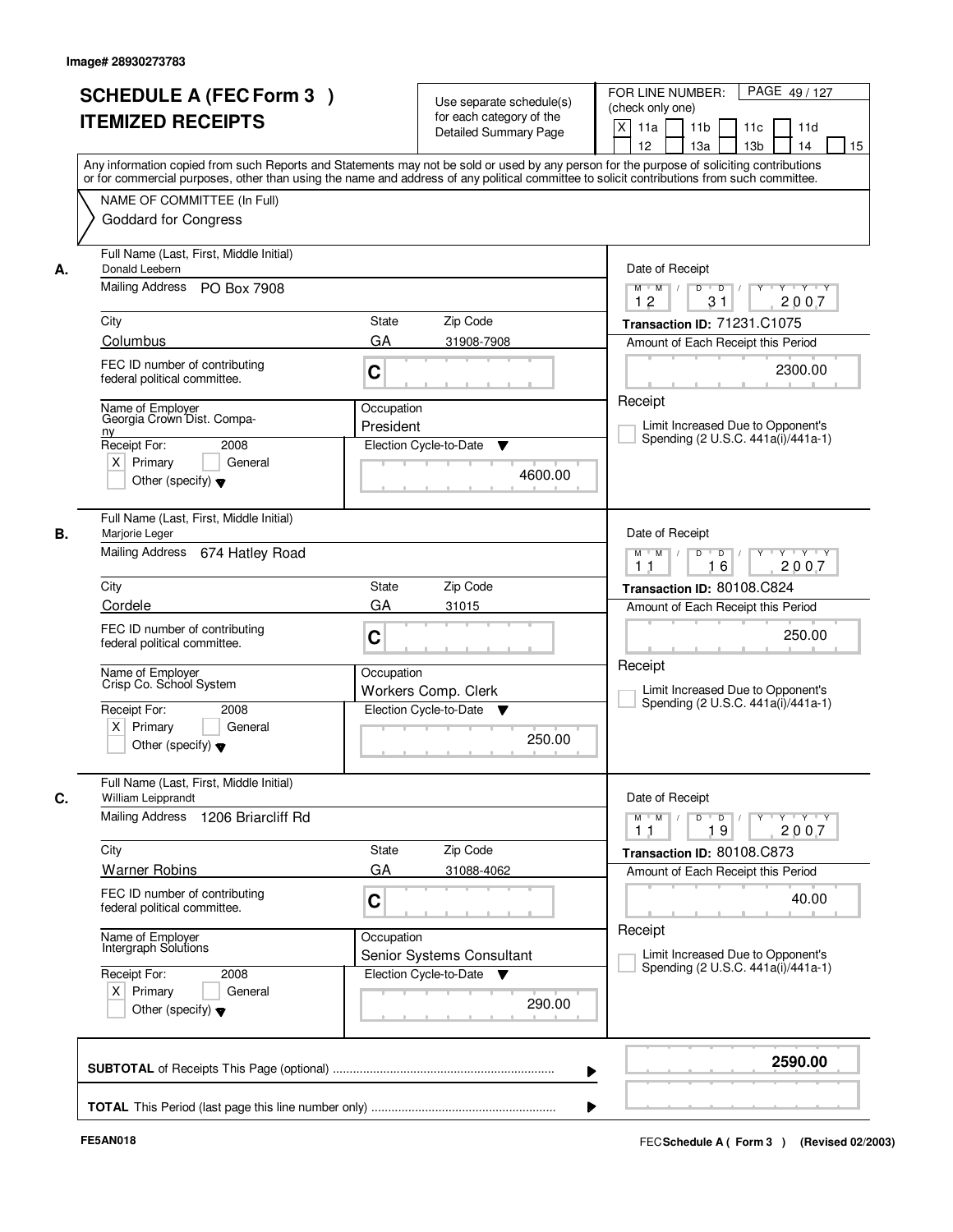| <b>SCHEDULE A (FEC Form 3)</b><br><b>ITEMIZED RECEIPTS</b>                                                                                                                                                                                                                                                                                       | Use separate schedule(s)<br>for each category of the<br><b>Detailed Summary Page</b>                                                                                                                                                                                                    | PAGE 50/127<br>FOR LINE NUMBER:<br>(check only one)<br>$\mathsf{X}$<br>11 <sub>b</sub><br>11d<br>11a<br>11c<br>12<br>13a<br>13 <sub>b</sub><br>14<br>15                                                                                                                                                    |
|--------------------------------------------------------------------------------------------------------------------------------------------------------------------------------------------------------------------------------------------------------------------------------------------------------------------------------------------------|-----------------------------------------------------------------------------------------------------------------------------------------------------------------------------------------------------------------------------------------------------------------------------------------|------------------------------------------------------------------------------------------------------------------------------------------------------------------------------------------------------------------------------------------------------------------------------------------------------------|
| NAME OF COMMITTEE (In Full)<br><b>Goddard for Congress</b>                                                                                                                                                                                                                                                                                       | Any information copied from such Reports and Statements may not be sold or used by any person for the purpose of soliciting contributions<br>or for commercial purposes, other than using the name and address of any political committee to solicit contributions from such committee. |                                                                                                                                                                                                                                                                                                            |
| Full Name (Last, First, Middle Initial)<br>William Leipprandt<br>А.<br>Mailing Address 1206 Briarcliff Rd<br>City<br><b>Warner Robins</b><br>FEC ID number of contributing<br>federal political committee.<br>Name of Employer<br>Intergraph Solutions<br>2008<br>Receipt For:<br>$X$ Primary<br>General<br>Other (specify) $\blacktriangledown$ | <b>State</b><br>Zip Code<br>GA<br>31088-4062<br>C<br>Occupation<br>Senior Systems Consultant<br>Election Cycle-to-Date<br>v<br>390.00                                                                                                                                                   | Date of Receipt<br>$\overline{D}$<br>$Y + Y + Y$<br>$M$ $M$ /<br>D<br>12<br>12<br>2007<br>Transaction ID: 80108.C983<br>Amount of Each Receipt this Period<br>100.00<br>Receipt<br>Limit Increased Due to Opponent's<br>Spending (2 U.S.C. 441a(i)/441a-1)                                                 |
| Full Name (Last, First, Middle Initial)<br>В.<br>John Luppino<br>Mailing Address 102 Putters Ct<br>City<br><b>Warner Robins</b><br>FEC ID number of contributing<br>federal political committee.<br>Name of Employer<br>L-3 Communicátions<br>Receipt For:<br>2008<br>$X$ Primary<br>General<br>Other (specify) $\blacktriangledown$             | Zip Code<br><b>State</b><br>GA<br>31088-7539<br>C<br>Occupation<br>President<br>Election Cycle-to-Date<br>▼<br>2300.00                                                                                                                                                                  | Date of Receipt<br>D<br>$\blacksquare$ D $\blacksquare$ /<br>$Y$ <sup>U</sup><br>Y Y Y Y<br>$M$ $M$ /<br>0 <sub>5</sub><br>12<br>2007<br>Transaction ID: 80108.C960<br>Amount of Each Receipt this Period<br>2300.00<br>Receipt<br>Limit Increased Due to Opponent's<br>Spending (2 U.S.C. 441a(i)/441a-1) |
| Full Name (Last, First, Middle Initial)<br>C.<br>Jim Maddox<br><b>Mailing Address</b><br>107 Quail Run Dr<br>City<br><b>Warner Robins</b><br>FEC ID number of contributing<br>federal political committee.<br>Name of Employer<br>Sphinx, Inc.<br>Receipt For:<br>2008<br>$X$ Primary<br>General<br>Other (specify) $\blacktriangledown$         | Zip Code<br>State<br>GA<br>31088-6575<br>C<br>Occupation<br>Owner<br>Election Cycle-to-Date<br>v<br>250.00                                                                                                                                                                              | Date of Receipt<br>$M$ $M$<br>$D$ $D$ $/$<br>$Y - Y - Y$<br>$\mathbb{L}$<br>$Y$ <sup>U</sup><br>2007<br>12<br>22<br>Transaction ID: 80108.C1030<br>Amount of Each Receipt this Period<br>250.00<br>Receipt<br>Limit Increased Due to Opponent's<br>Spending (2 U.S.C. 441a(i)/441a-1)                      |
|                                                                                                                                                                                                                                                                                                                                                  | ▶                                                                                                                                                                                                                                                                                       | 2650.00                                                                                                                                                                                                                                                                                                    |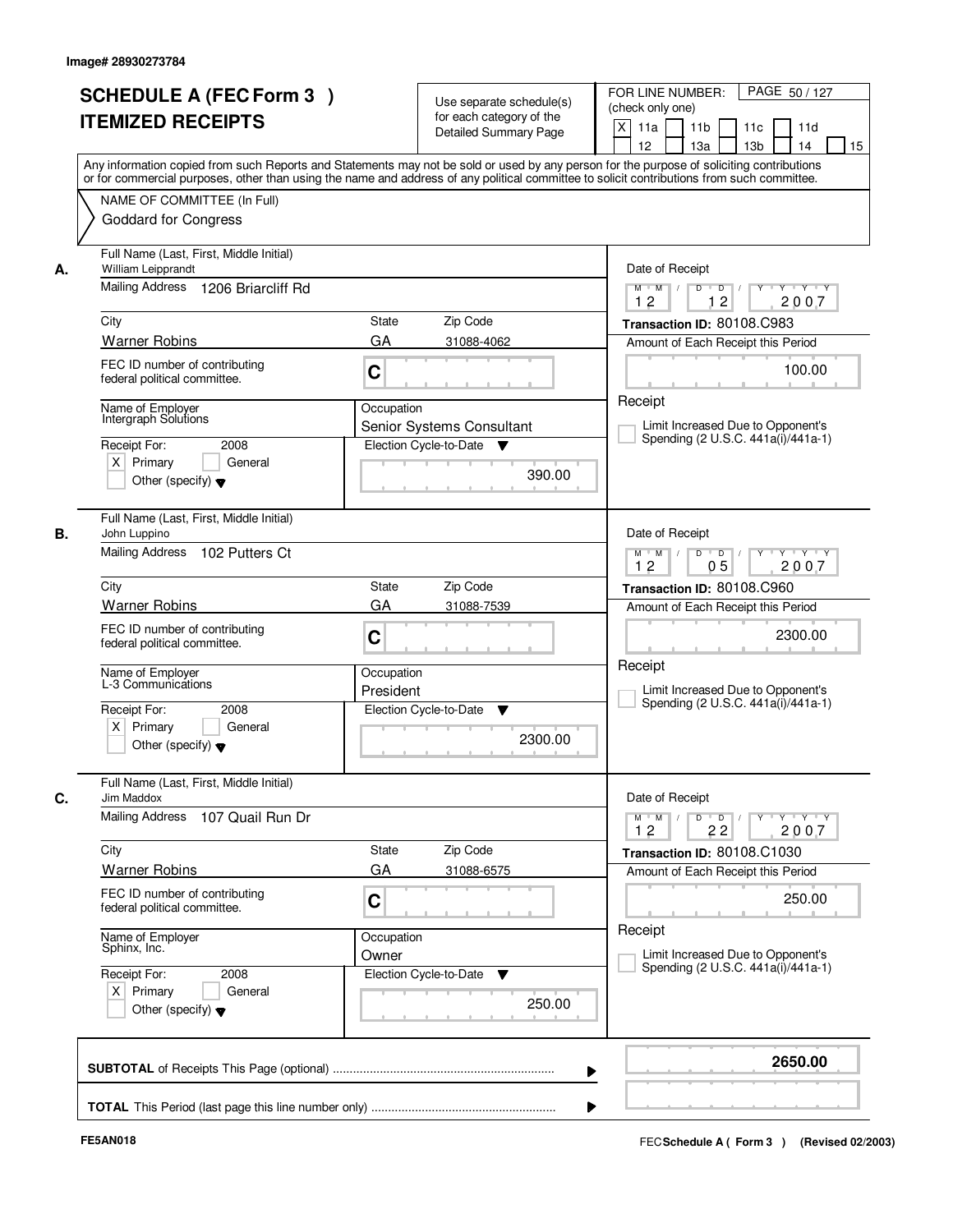|    | <b>SCHEDULE A (FEC Form 3)</b><br><b>ITEMIZED RECEIPTS</b><br>Any information copied from such Reports and Statements may not be sold or used by any person for the purpose of soliciting contributions  |                          | Use separate schedule(s)<br>for each category of the<br><b>Detailed Summary Page</b> | PAGE 51 / 127<br>FOR LINE NUMBER:<br>(check only one)<br>$\mathsf{X}$<br>11 <sub>b</sub><br>11a<br>11c<br>11d<br>13 <sub>b</sub><br>12<br>13a<br>14<br>15 |
|----|----------------------------------------------------------------------------------------------------------------------------------------------------------------------------------------------------------|--------------------------|--------------------------------------------------------------------------------------|-----------------------------------------------------------------------------------------------------------------------------------------------------------|
|    | or for commercial purposes, other than using the name and address of any political committee to solicit contributions from such committee.<br>NAME OF COMMITTEE (In Full)<br><b>Goddard for Congress</b> |                          |                                                                                      |                                                                                                                                                           |
| А. | Full Name (Last, First, Middle Initial)<br>Mary Martin<br>Mailing Address 413 Lake Front Drive                                                                                                           |                          |                                                                                      | Date of Receipt<br>$D$ $D$ $I$<br>$\overline{Y}$<br>$Y + Y + Y$<br>$M$ $M$ /                                                                              |
|    |                                                                                                                                                                                                          |                          |                                                                                      | 2007<br>1 <sub>1</sub><br>19                                                                                                                              |
|    | City<br><b>Warner Robins</b>                                                                                                                                                                             | State<br>GA              | Zip Code<br>31088-4079                                                               | Transaction ID: 80108.C901<br>Amount of Each Receipt this Period                                                                                          |
|    | FEC ID number of contributing<br>federal political committee.                                                                                                                                            | C                        |                                                                                      | 50.00                                                                                                                                                     |
|    | Name of Employer<br>None<br>Receipt For:<br>2008                                                                                                                                                         | Occupation<br>Housewife  | Election Cycle-to-Date<br>▼                                                          | Receipt<br>Limit Increased Due to Opponent's<br>Spending (2 U.S.C. 441a(i)/441a-1)                                                                        |
|    | $X$ Primary<br>General<br>Other (specify) $\blacktriangledown$                                                                                                                                           |                          | 240.00                                                                               |                                                                                                                                                           |
| В. | Full Name (Last, First, Middle Initial)<br>Hanse Massey<br>Mailing Address 142 Wimbish Way                                                                                                               |                          |                                                                                      | Date of Receipt<br>$Y - Y - Y$<br>$M$ $M$ /<br>D<br>$\overline{\phantom{0}}$<br>2007                                                                      |
|    | City                                                                                                                                                                                                     | <b>State</b>             | Zip Code                                                                             | 19<br>11<br>Transaction ID: 80108.C869                                                                                                                    |
|    | Perry                                                                                                                                                                                                    | GA                       | 31069-9685                                                                           | Amount of Each Receipt this Period                                                                                                                        |
|    | FEC ID number of contributing<br>federal political committee.                                                                                                                                            | C                        |                                                                                      | 50.00                                                                                                                                                     |
|    | Name of Employer<br>Mid State Construction                                                                                                                                                               | Occupation<br>Executive  |                                                                                      | Receipt<br>Limit Increased Due to Opponent's<br>Spending (2 U.S.C. 441a(i)/441a-1)                                                                        |
|    | Receipt For:<br>2008<br>$X$ Primary<br>General<br>Other (specify) $\blacktriangledown$                                                                                                                   |                          | Election Cycle-to-Date<br>▼<br>550.00                                                |                                                                                                                                                           |
| C. | Full Name (Last, First, Middle Initial)<br>Mary Matalin                                                                                                                                                  |                          |                                                                                      | Date of Receipt                                                                                                                                           |
|    | Mailing Address<br>424 S Washington St                                                                                                                                                                   |                          |                                                                                      | $M$ $M$ $/$<br>$D$ $D$ $l$<br>y y y y y y<br>2007<br>11<br>14                                                                                             |
|    | City                                                                                                                                                                                                     | <b>State</b>             | Zip Code                                                                             | Transaction ID: 80108.C810                                                                                                                                |
|    | <b>Alexandria</b><br>FEC ID number of contributing<br>federal political committee.                                                                                                                       | VA<br>C                  | 22314-3630                                                                           | Amount of Each Receipt this Period<br>250.00                                                                                                              |
|    | Name of Employer<br>Gas Light, Inc.                                                                                                                                                                      | Occupation<br>Consultant |                                                                                      | Receipt<br>Limit Increased Due to Opponent's                                                                                                              |
|    | Receipt For:<br>2008<br>$X$ Primary<br>General<br>Other (specify) $\blacktriangledown$                                                                                                                   |                          | Election Cycle-to-Date<br>v<br>250.00                                                | Spending (2 U.S.C. 441a(i)/441a-1)                                                                                                                        |
|    |                                                                                                                                                                                                          |                          |                                                                                      | 350.00                                                                                                                                                    |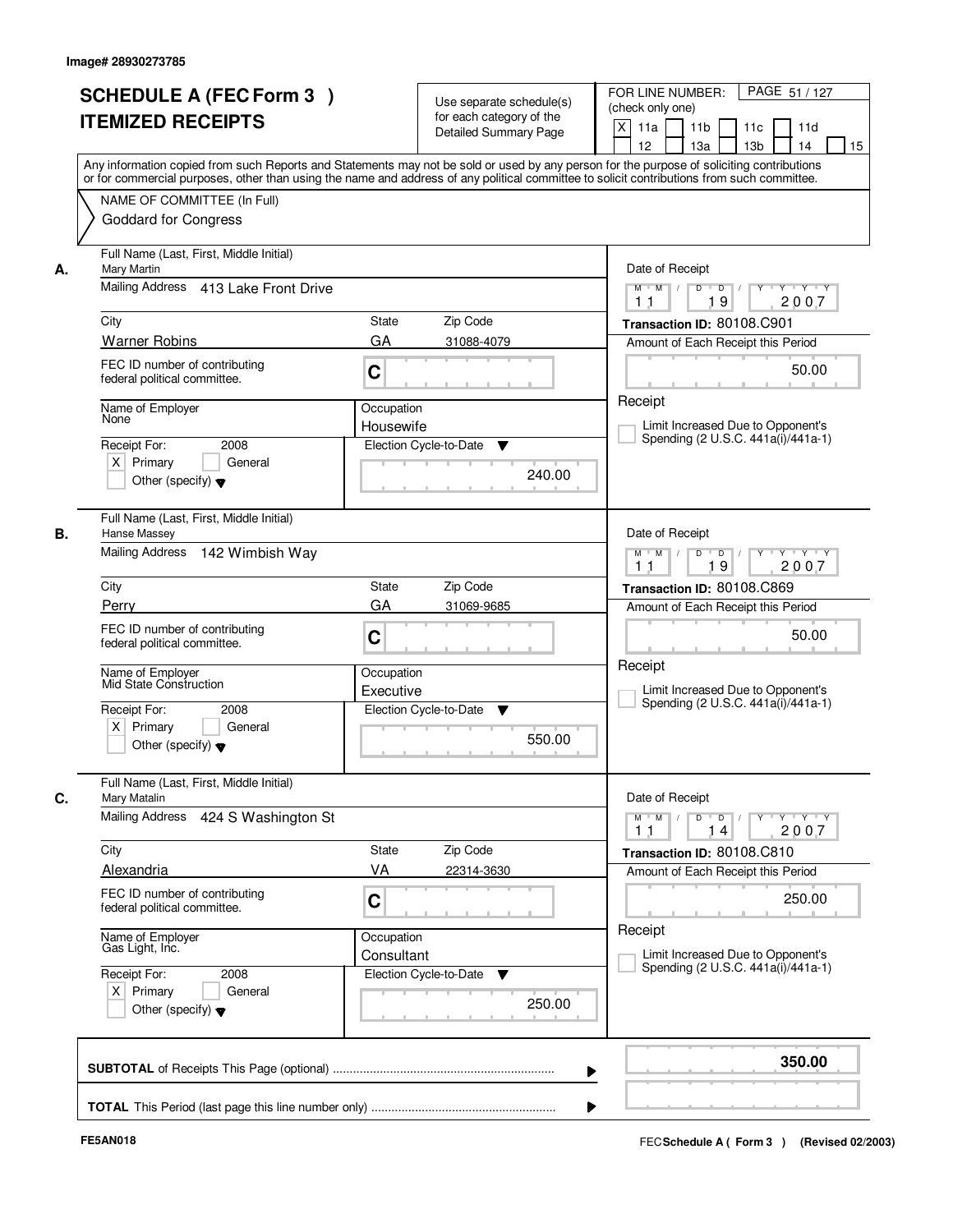| <b>SCHEDULE A (FEC Form 3)</b>                                                         | Use separate schedule(s)<br>for each category of the                                                                                                                                                                                                                                    | FOR LINE NUMBER:<br>PAGE 52/127<br>(check only one)                                                             |
|----------------------------------------------------------------------------------------|-----------------------------------------------------------------------------------------------------------------------------------------------------------------------------------------------------------------------------------------------------------------------------------------|-----------------------------------------------------------------------------------------------------------------|
| <b>ITEMIZED RECEIPTS</b>                                                               | Detailed Summary Page                                                                                                                                                                                                                                                                   | $\mathsf{X}$<br>11a<br>11 <sub>b</sub><br>11d<br>11c<br>12<br>13a<br>13 <sub>b</sub><br>14<br>15                |
|                                                                                        | Any information copied from such Reports and Statements may not be sold or used by any person for the purpose of soliciting contributions<br>or for commercial purposes, other than using the name and address of any political committee to solicit contributions from such committee. |                                                                                                                 |
| NAME OF COMMITTEE (In Full)<br><b>Goddard for Congress</b>                             |                                                                                                                                                                                                                                                                                         |                                                                                                                 |
| Full Name (Last, First, Middle Initial)<br>James Matthews<br>А.                        |                                                                                                                                                                                                                                                                                         | Date of Receipt                                                                                                 |
| Mailing Address<br>PO Box 383                                                          |                                                                                                                                                                                                                                                                                         | $Y - Y - Y$<br>$\overline{D}$<br>$M$ $M$ /<br>D<br>Y<br>19<br>2007<br>11                                        |
| City                                                                                   | <b>State</b><br>Zip Code                                                                                                                                                                                                                                                                | Transaction ID: 80108.C862                                                                                      |
| <b>Barnesville</b>                                                                     | GA<br>30204-0383                                                                                                                                                                                                                                                                        | Amount of Each Receipt this Period                                                                              |
| FEC ID number of contributing<br>federal political committee.                          | C                                                                                                                                                                                                                                                                                       | 500.00                                                                                                          |
| Name of Employer<br>GA Erosion Sedimentation                                           | Occupation                                                                                                                                                                                                                                                                              | Receipt                                                                                                         |
| Inst.<br>Receipt For:<br>2008                                                          | Manager<br>Election Cycle-to-Date<br>▼                                                                                                                                                                                                                                                  | Limit Increased Due to Opponent's<br>Spending (2 U.S.C. 441a(i)/441a-1)                                         |
| $X$ Primary<br>General<br>Other (specify) $\blacktriangledown$                         | 500.00                                                                                                                                                                                                                                                                                  |                                                                                                                 |
| Full Name (Last, First, Middle Initial)<br>В.<br>Ritch McCutchen                       |                                                                                                                                                                                                                                                                                         | Date of Receipt                                                                                                 |
| Mailing Address<br>PO Box 5056                                                         |                                                                                                                                                                                                                                                                                         | $M$ $M$ /<br>D<br>$\blacksquare$ D $\blacksquare$ /<br>Y Y Y Y Y Y<br>16<br>2007<br>11                          |
| City                                                                                   | Zip Code<br><b>State</b>                                                                                                                                                                                                                                                                | Transaction ID: 80108.C821                                                                                      |
| Cordele                                                                                | GA<br>31010-5056                                                                                                                                                                                                                                                                        | Amount of Each Receipt this Period                                                                              |
| FEC ID number of contributing<br>federal political committee.                          | C                                                                                                                                                                                                                                                                                       | 500.00                                                                                                          |
| Name of Employer<br>None                                                               | Occupation<br>Retired                                                                                                                                                                                                                                                                   | Receipt<br>Limit Increased Due to Opponent's<br>Spending (2 U.S.C. 441a(i)/441a-1)                              |
| Receipt For:<br>2008<br>$X$ Primary<br>General<br>Other (specify) $\blacktriangledown$ | Election Cycle-to-Date<br>v<br>500.00                                                                                                                                                                                                                                                   |                                                                                                                 |
| Full Name (Last, First, Middle Initial)<br>James McGarvey                              |                                                                                                                                                                                                                                                                                         | Date of Receipt                                                                                                 |
| Mailing Address<br>2408 Owens Gin Rd                                                   |                                                                                                                                                                                                                                                                                         | $Y - Y - Y$<br>$M$ $M$<br>$D$ $D$ $/$<br>$\blacksquare$<br>$Y$ <sup><math>\top</math></sup><br>2007<br>12<br>28 |
| City                                                                                   | Zip Code<br>State                                                                                                                                                                                                                                                                       | Transaction ID: 80108.C1041                                                                                     |
| Calhoun<br>FEC ID number of contributing                                               | GA<br>30701                                                                                                                                                                                                                                                                             | Amount of Each Receipt this Period                                                                              |
| federal political committee.                                                           | C                                                                                                                                                                                                                                                                                       | 100.00                                                                                                          |
| Name of Employer<br>None                                                               | Occupation<br>Retired                                                                                                                                                                                                                                                                   | Receipt<br>Limit Increased Due to Opponent's                                                                    |
| Receipt For:<br>2008<br>$X$ Primary<br>General                                         | Election Cycle-to-Date<br>v                                                                                                                                                                                                                                                             | Spending (2 U.S.C. 441a(i)/441a-1)                                                                              |
| Other (specify) $\blacktriangledown$                                                   | 600.00                                                                                                                                                                                                                                                                                  |                                                                                                                 |
|                                                                                        |                                                                                                                                                                                                                                                                                         | 1100.00                                                                                                         |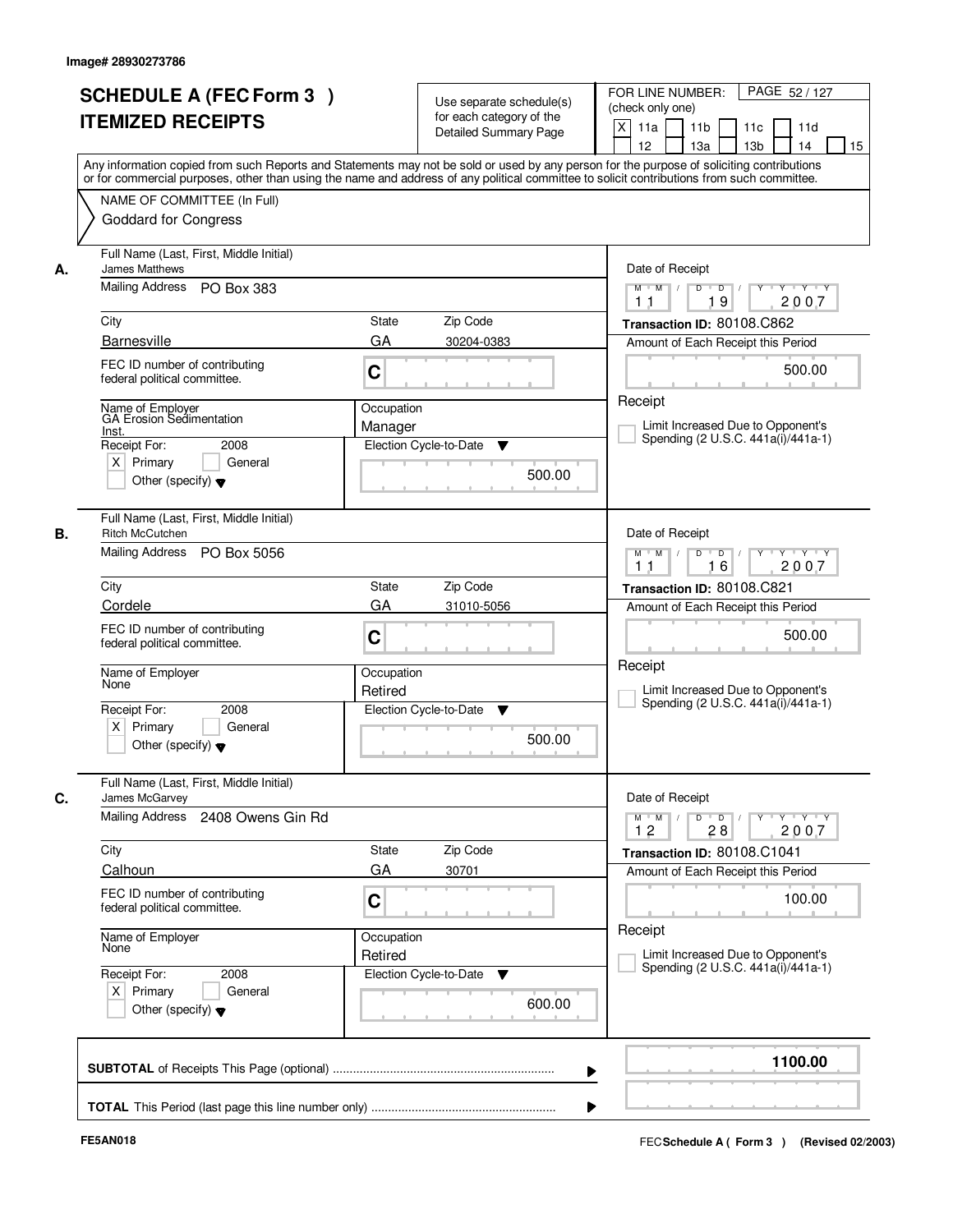|    | <b>SCHEDULE A (FEC Form 3)</b><br><b>ITEMIZED RECEIPTS</b>                                                                           | Use separate schedule(s)<br>for each category of the<br><b>Detailed Summary Page</b><br>Any information copied from such Reports and Statements may not be sold or used by any person for the purpose of soliciting contributions | PAGE 53 / 127<br>FOR LINE NUMBER:<br>(check only one)<br>X<br>11 <sub>b</sub><br>11a<br>11 <sub>c</sub><br>11d<br>12<br>13 <sub>b</sub><br>14<br>13a<br>15 |
|----|--------------------------------------------------------------------------------------------------------------------------------------|-----------------------------------------------------------------------------------------------------------------------------------------------------------------------------------------------------------------------------------|------------------------------------------------------------------------------------------------------------------------------------------------------------|
|    | NAME OF COMMITTEE (In Full)<br><b>Goddard for Congress</b>                                                                           | or for commercial purposes, other than using the name and address of any political committee to solicit contributions from such committee.                                                                                        |                                                                                                                                                            |
| А. | Full Name (Last, First, Middle Initial)<br>Charlie McGlamry<br>Mailing Address<br>105 Orchard Lane                                   |                                                                                                                                                                                                                                   | Date of Receipt<br>$D$ $D$ $I$<br>Y<br>$Y - Y - Y - Y$<br>$M$ $M$ /<br>02<br>2007<br>1 <sub>1</sub>                                                        |
|    | City<br>Centerville                                                                                                                  | <b>State</b><br>Zip Code<br>GA<br>31028                                                                                                                                                                                           | Transaction ID: 80108.C774<br>Amount of Each Receipt this Period                                                                                           |
|    | FEC ID number of contributing<br>federal political committee.                                                                        | C                                                                                                                                                                                                                                 | 500.00                                                                                                                                                     |
|    | Name of Emplover<br>Self Employed<br>Receipt For:<br>2008<br>$X$ Primary<br>General<br>Other (specify) $\blacktriangledown$          | Occupation<br><b>Builder</b><br>Election Cycle-to-Date<br>▼<br>500.00                                                                                                                                                             | Receipt<br>Limit Increased Due to Opponent's<br>Spending (2 U.S.C. 441a(i)/441a-1)                                                                         |
| В. | Full Name (Last, First, Middle Initial)<br>Hugh McNatt<br>Mailing Address 602 Church St                                              |                                                                                                                                                                                                                                   | Date of Receipt<br>$Y \vdash Y \vdash Y$<br>$M$ $M$ /<br>D<br>$\Box$ D $\Box$ /<br>Y<br>12<br>18<br>2007                                                   |
|    | City                                                                                                                                 | Zip Code<br>State                                                                                                                                                                                                                 | Transaction ID: 80108.C1012                                                                                                                                |
|    | Vidalia<br>FEC ID number of contributing<br>federal political committee.                                                             | GA<br>30474-4744<br>C                                                                                                                                                                                                             | Amount of Each Receipt this Period<br>2300.00                                                                                                              |
|    | Name of Employer<br>Balch and Bingham, LLP<br>Receipt For:<br>2008<br>$X$ Primary<br>General<br>Other (specify) $\blacktriangledown$ | Occupation<br>Attorney<br>Election Cycle-to-Date<br>▼<br>2300.00                                                                                                                                                                  | Receipt<br>Limit Increased Due to Opponent's<br>Spending (2 U.S.C. 441a(i)/441a-1)                                                                         |
| C. | Full Name (Last, First, Middle Initial)<br>Hugh McNatt                                                                               |                                                                                                                                                                                                                                   | Date of Receipt                                                                                                                                            |
|    | Mailing Address<br>602 Church St                                                                                                     |                                                                                                                                                                                                                                   | $M$ $M$ $M$<br>$D$ $D$ $l$<br><u> Y EY EY EY</u><br>2007<br>12<br>18                                                                                       |
|    | City<br>Vidalia                                                                                                                      | Zip Code<br>State<br>GA<br>30474-4744                                                                                                                                                                                             | Transaction ID: 80108.C1011<br>Amount of Each Receipt this Period                                                                                          |
|    | FEC ID number of contributing<br>federal political committee.                                                                        | C                                                                                                                                                                                                                                 | 1700.00                                                                                                                                                    |
|    | Name of Employer<br>Balch and Bingham, LLP                                                                                           | Occupation<br>Attorney                                                                                                                                                                                                            | Receipt<br>Limit Increased Due to Opponent's                                                                                                               |
|    | Receipt For:<br>2008<br>Primary<br>X General<br>Other (specify) $\blacktriangledown$                                                 | Election Cycle-to-Date<br>v<br>4000.00                                                                                                                                                                                            | Spending (2 U.S.C. 441a(i)/441a-1)                                                                                                                         |
|    |                                                                                                                                      |                                                                                                                                                                                                                                   | 4500.00                                                                                                                                                    |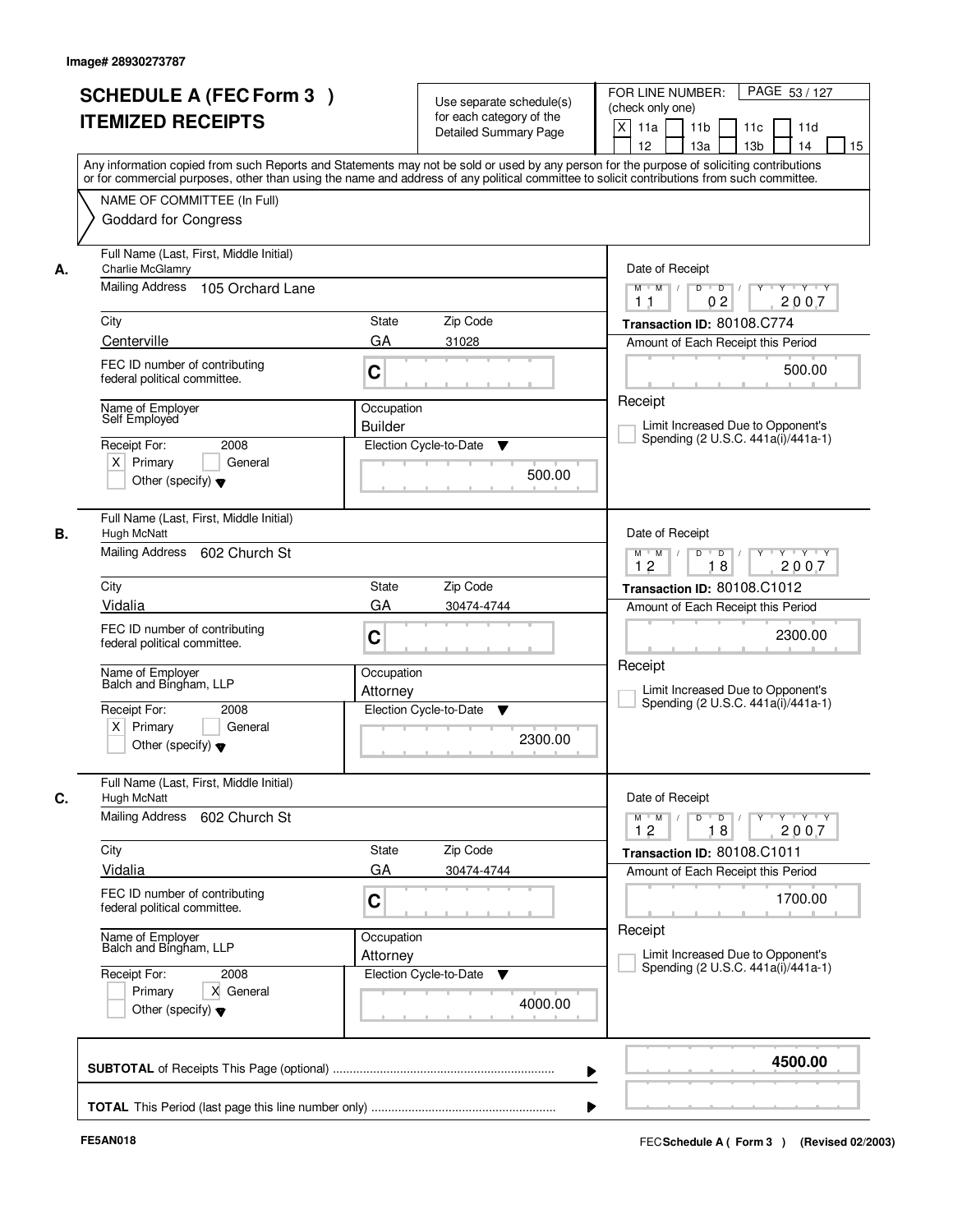| <b>ITEMIZED RECEIPTS</b>                                                                                              | <b>SCHEDULE A (FEC Form 3)</b>                                             |                         | Use separate schedule(s)<br>for each category of the<br><b>Detailed Summary Page</b> | PAGE 54 / 127<br>FOR LINE NUMBER:<br>(check only one)<br>$\mathsf{X}$<br>11 <sub>b</sub><br>11a<br>11c<br>11d<br>12<br>13 <sub>b</sub><br>14<br>13a<br>15<br>Any information copied from such Reports and Statements may not be sold or used by any person for the purpose of soliciting contributions |
|-----------------------------------------------------------------------------------------------------------------------|----------------------------------------------------------------------------|-------------------------|--------------------------------------------------------------------------------------|--------------------------------------------------------------------------------------------------------------------------------------------------------------------------------------------------------------------------------------------------------------------------------------------------------|
| NAME OF COMMITTEE (In Full)<br><b>Goddard for Congress</b>                                                            |                                                                            |                         |                                                                                      | or for commercial purposes, other than using the name and address of any political committee to solicit contributions from such committee.                                                                                                                                                             |
| Paul Mechler<br>А.                                                                                                    | Full Name (Last, First, Middle Initial)<br>Mailing Address 145 Valhalla Rd |                         |                                                                                      | Date of Receipt<br>$Y - Y - Y$<br>$M$ $M$ /<br>$D$ $D$ $/$<br>Y                                                                                                                                                                                                                                        |
| City<br>Cordele                                                                                                       |                                                                            | State<br>GA             | Zip Code<br>31015-9366                                                               | 2007<br>14<br>11<br>Transaction ID: 80108.C807<br>Amount of Each Receipt this Period                                                                                                                                                                                                                   |
| FEC ID number of contributing<br>federal political committee.                                                         |                                                                            | C                       |                                                                                      | 250.00                                                                                                                                                                                                                                                                                                 |
| Name of Employer<br>Marvair Div., Airxcel Inc.<br>Receipt For:<br>$X$ Primary<br>Other (specify) $\blacktriangledown$ | 2008<br>General                                                            | Occupation<br>President | Election Cycle-to-Date<br>▼<br>250.00                                                | Receipt<br>Limit Increased Due to Opponent's<br>Spending (2 U.S.C. 441a(i)/441a-1)                                                                                                                                                                                                                     |
| В.<br>Josephine Menadier                                                                                              | Full Name (Last, First, Middle Initial)<br>Mailing Address 122 Wingate Cir |                         |                                                                                      | Date of Receipt<br>$Y - Y - Y$<br>$M$ $M$ /<br>D<br>$\overline{D}$<br>05<br>2007<br>10                                                                                                                                                                                                                 |
| City                                                                                                                  |                                                                            | <b>State</b>            | Zip Code                                                                             | Transaction ID: 71010.C710                                                                                                                                                                                                                                                                             |
| <b>Warner Robins</b><br>FEC ID number of contributing<br>federal political committee.                                 |                                                                            | GA<br>C                 | 31088-6378                                                                           | Amount of Each Receipt this Period<br>50.00                                                                                                                                                                                                                                                            |
| Name of Employer<br>None                                                                                              |                                                                            | Occupation<br>Retired   |                                                                                      | Receipt<br>Limit Increased Due to Opponent's                                                                                                                                                                                                                                                           |
| Receipt For:<br>$X$ Primary<br>Other (specify) $\blacktriangledown$                                                   | 2008<br>General                                                            |                         | Election Cycle-to-Date<br>v<br>150.00                                                | Spending (2 U.S.C. 441a(i)/441a-1)                                                                                                                                                                                                                                                                     |
| C.<br>Josephine Menadier                                                                                              | Full Name (Last, First, Middle Initial)                                    |                         |                                                                                      | Date of Receipt                                                                                                                                                                                                                                                                                        |
| <b>Mailing Address</b>                                                                                                | 122 Wingate Cir                                                            |                         |                                                                                      | $D$ $D$ $/$<br>$M$ $M$<br>19<br>2007<br>11                                                                                                                                                                                                                                                             |
| City<br><b>Warner Robins</b>                                                                                          |                                                                            | State<br>GA             | Zip Code<br>31088-6378                                                               | Transaction ID: 80108.C902                                                                                                                                                                                                                                                                             |
| FEC ID number of contributing<br>federal political committee.                                                         |                                                                            | C                       |                                                                                      | Amount of Each Receipt this Period<br>50.00                                                                                                                                                                                                                                                            |
| Name of Employer<br>None                                                                                              |                                                                            | Occupation<br>Retired   |                                                                                      | Receipt<br>Limit Increased Due to Opponent's                                                                                                                                                                                                                                                           |
| Receipt For:<br>$X$ Primary<br>Other (specify) $\blacktriangledown$                                                   | 2008<br>General                                                            |                         | Election Cycle-to-Date<br><b>V</b><br>200.00                                         | Spending (2 U.S.C. 441a(i)/441a-1)                                                                                                                                                                                                                                                                     |
|                                                                                                                       |                                                                            |                         |                                                                                      | 350.00                                                                                                                                                                                                                                                                                                 |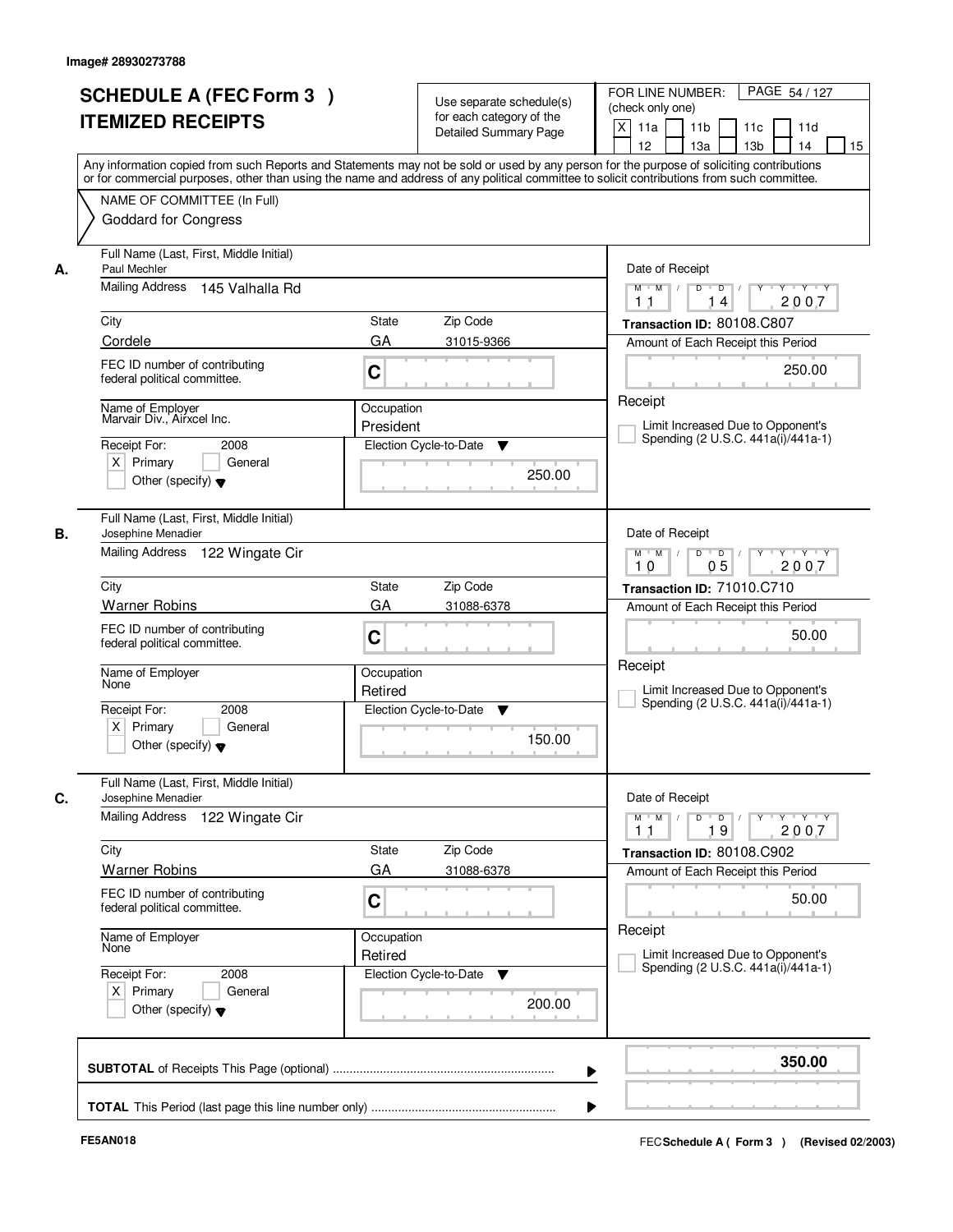|    | <b>SCHEDULE A (FEC Form 3)</b>                                                                                                             |                        |                                                      | FOR LINE NUMBER:<br>PAGE 55 / 127                                                            |  |
|----|--------------------------------------------------------------------------------------------------------------------------------------------|------------------------|------------------------------------------------------|----------------------------------------------------------------------------------------------|--|
|    | <b>ITEMIZED RECEIPTS</b>                                                                                                                   |                        | Use separate schedule(s)<br>for each category of the | (check only one)                                                                             |  |
|    |                                                                                                                                            |                        | <b>Detailed Summary Page</b>                         | $\boldsymbol{\mathsf{X}}$<br>11a<br>11 <sub>b</sub><br>11c<br>11d<br>12<br>14                |  |
|    | Any information copied from such Reports and Statements may not be sold or used by any person for the purpose of soliciting contributions  |                        |                                                      | 13a<br>13 <sub>b</sub><br>15                                                                 |  |
|    | or for commercial purposes, other than using the name and address of any political committee to solicit contributions from such committee. |                        |                                                      |                                                                                              |  |
|    | NAME OF COMMITTEE (In Full)                                                                                                                |                        |                                                      |                                                                                              |  |
|    | <b>Goddard for Congress</b>                                                                                                                |                        |                                                      |                                                                                              |  |
| А. | Full Name (Last, First, Middle Initial)<br>Josephine Menadier                                                                              |                        |                                                      | Date of Receipt                                                                              |  |
|    | Mailing Address 122 Wingate Cir                                                                                                            |                        |                                                      | $\overline{D}$<br>$Y - Y - Y$<br>$M$ $M$ /<br>D<br>Y<br>12<br>2007<br>12                     |  |
|    | City                                                                                                                                       | State                  | Zip Code                                             | Transaction ID: 80108.C977                                                                   |  |
|    | <b>Warner Robins</b>                                                                                                                       | GA                     | 31088-6378                                           | Amount of Each Receipt this Period                                                           |  |
|    | FEC ID number of contributing<br>federal political committee.                                                                              | C                      |                                                      | 50.00                                                                                        |  |
|    | Name of Employer                                                                                                                           | Occupation             |                                                      | Receipt                                                                                      |  |
|    | None                                                                                                                                       | Retired                |                                                      | Limit Increased Due to Opponent's                                                            |  |
|    | 2008<br>Receipt For:                                                                                                                       | Election Cycle-to-Date | ▼                                                    | Spending (2 U.S.C. 441a(i)/441a-1)                                                           |  |
|    | $X$ Primary<br>General<br>Other (specify) $\blacktriangledown$                                                                             |                        | 250.00                                               |                                                                                              |  |
|    |                                                                                                                                            |                        |                                                      |                                                                                              |  |
| В. | Full Name (Last, First, Middle Initial)                                                                                                    |                        |                                                      | Date of Receipt                                                                              |  |
|    | David Morgan<br>Mailing Address<br>102 Oxford Cir                                                                                          |                        |                                                      | D<br>$\blacksquare$ D $\blacksquare$ /<br>$Y$ <sup>U</sup><br>Y Y Y Y<br>$M$ $M$ /           |  |
|    |                                                                                                                                            |                        |                                                      | 19<br>2007<br>1 <sub>1</sub>                                                                 |  |
|    | City                                                                                                                                       | State                  | Zip Code                                             | Transaction ID: 80108.C899                                                                   |  |
|    | Perry                                                                                                                                      | GA                     | 31069-9613                                           | Amount of Each Receipt this Period                                                           |  |
|    | FEC ID number of contributing<br>federal political committee.                                                                              | C                      |                                                      | 250.00                                                                                       |  |
|    | Name of Employer<br>The Bank of Perry                                                                                                      | Occupation             |                                                      | Receipt                                                                                      |  |
|    |                                                                                                                                            | Loan Officer           |                                                      | Limit Increased Due to Opponent's<br>Spending (2 U.S.C. 441a(i)/441a-1)                      |  |
|    | Receipt For:<br>2008<br>$X$ Primary<br>General                                                                                             | Election Cycle-to-Date | v                                                    |                                                                                              |  |
|    | Other (specify) $\blacktriangledown$                                                                                                       |                        | 250.00                                               |                                                                                              |  |
| C. | Full Name (Last, First, Middle Initial)<br>Gerald Murray                                                                                   |                        |                                                      | Date of Receipt                                                                              |  |
|    | Mailing Address<br>1068 Polo Club Dr NW                                                                                                    |                        |                                                      | $M^+$ M<br>$D$ $D$ $/$<br>$Y - Y - Y$<br>$\sqrt{ }$<br>$Y$ <sup>-1</sup><br>2007<br>12<br>12 |  |
|    | City                                                                                                                                       | State                  | Zip Code                                             | Transaction ID: 80108.C988                                                                   |  |
|    | Marietta                                                                                                                                   | GA                     | 30064-1284                                           | Amount of Each Receipt this Period                                                           |  |
|    | FEC ID number of contributing                                                                                                              |                        |                                                      |                                                                                              |  |
|    | federal political committee.                                                                                                               | C                      |                                                      | 250.00                                                                                       |  |
|    | Name of Employer<br>Lockheed Martin Corp                                                                                                   | Occupation             |                                                      | Receipt                                                                                      |  |
|    |                                                                                                                                            |                        | <b>Business Development</b>                          | Limit Increased Due to Opponent's<br>Spending (2 U.S.C. 441a(i)/441a-1)                      |  |
|    | Receipt For:<br>2008<br>$X$ Primary<br>General                                                                                             |                        | Election Cycle-to-Date ▼                             |                                                                                              |  |
|    | Other (specify) $\blacktriangledown$                                                                                                       |                        | 250.00                                               |                                                                                              |  |
|    |                                                                                                                                            |                        |                                                      |                                                                                              |  |
|    |                                                                                                                                            |                        | ▶                                                    | 550.00                                                                                       |  |
|    |                                                                                                                                            |                        |                                                      |                                                                                              |  |
|    |                                                                                                                                            |                        |                                                      |                                                                                              |  |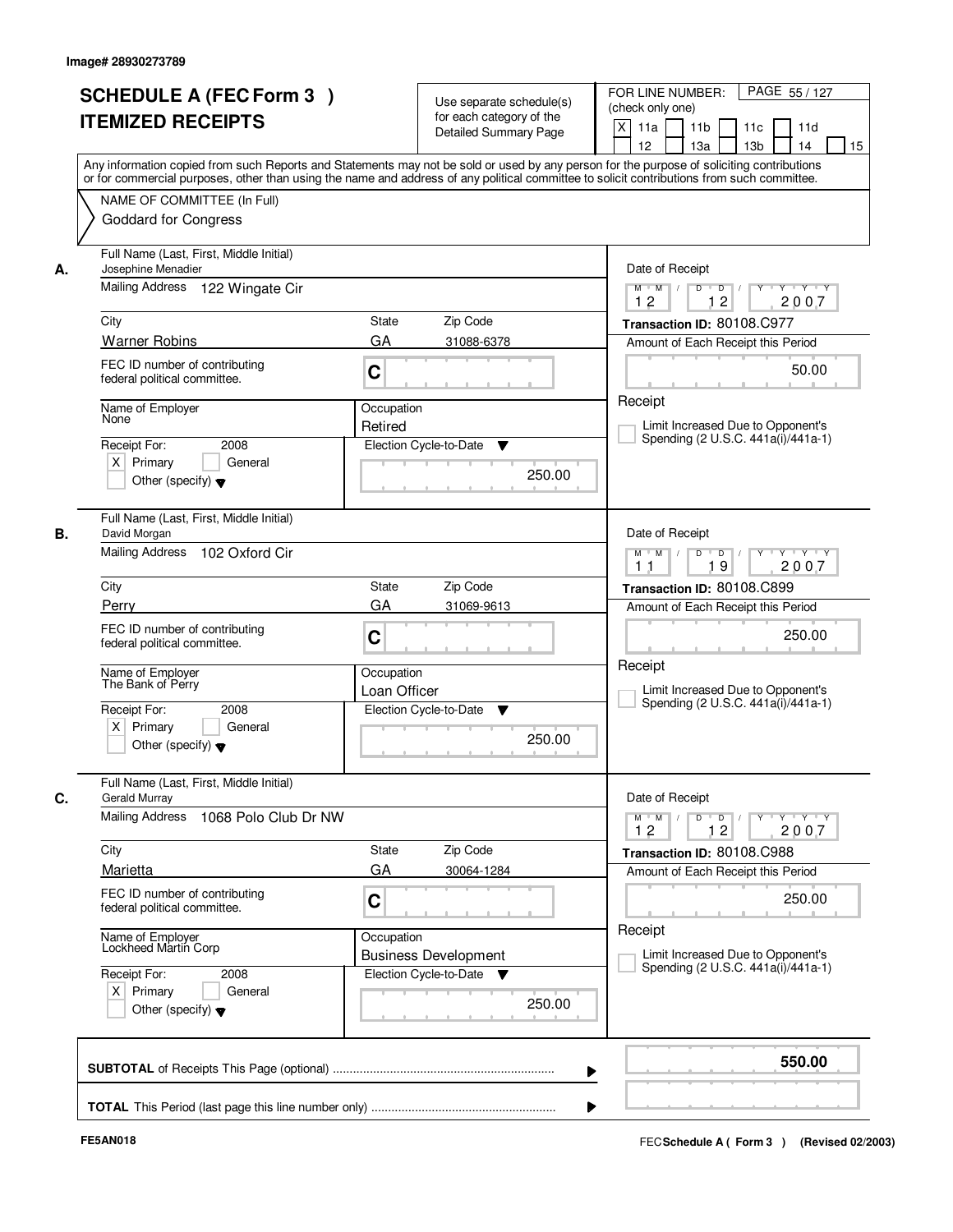|            | <b>SCHEDULE A (FEC Form 3)</b><br><b>ITEMIZED RECEIPTS</b><br>Any information copied from such Reports and Statements may not be sold or used by any person for the purpose of soliciting contributions              |                                       | Use separate schedule(s)<br>for each category of the<br><b>Detailed Summary Page</b> | PAGE 56 / 127<br>FOR LINE NUMBER:<br>(check only one)<br>$\mathsf{X}$<br>11a<br>11 <sub>b</sub><br>11c<br>11d<br>12<br>13a<br>13 <sub>b</sub><br>14<br>15                   |
|------------|----------------------------------------------------------------------------------------------------------------------------------------------------------------------------------------------------------------------|---------------------------------------|--------------------------------------------------------------------------------------|-----------------------------------------------------------------------------------------------------------------------------------------------------------------------------|
|            | or for commercial purposes, other than using the name and address of any political committee to solicit contributions from such committee.<br>NAME OF COMMITTEE (In Full)<br><b>Goddard for Congress</b>             |                                       |                                                                                      |                                                                                                                                                                             |
| А.<br>City | Full Name (Last, First, Middle Initial)<br><b>Bradford Myers</b><br>Mailing Address 217 Morning Dove Ln<br><b>Warner Robins</b><br>FEC ID number of contributing<br>federal political committee.<br>Name of Emplover | <b>State</b><br>GA<br>C<br>Occupation | Zip Code<br>31088-6438                                                               | Date of Receipt<br>$Y - Y - Y$<br>$M$ $M$ /<br>$D$ $D$ $1$<br>Y<br>19<br>2007<br>11<br>Transaction ID: 80108.C840<br>Amount of Each Receipt this Period<br>25.00<br>Receipt |
|            | United States Air Force<br>Receipt For:<br>2008<br>$X$ Primary<br>General<br>Other (specify) $\blacktriangledown$                                                                                                    | Technician                            | Election Cycle-to-Date<br>▼<br>226.00                                                | Limit Increased Due to Opponent's<br>Spending (2 U.S.C. 441a(i)/441a-1)                                                                                                     |
| В.<br>City | Full Name (Last, First, Middle Initial)<br>Dawn Myers<br>Mailing Address<br>1009 Cherokee Rd                                                                                                                         | <b>State</b>                          | Zip Code                                                                             | Date of Receipt<br>$M$ $M$ /<br>D<br>$\overline{D}$<br>Y 'Y 'Y<br>05<br>12<br>2007<br>Transaction ID: 80108.C949                                                            |
| tion       | Perry<br>FEC ID number of contributing<br>federal political committee.<br>Name of Employer<br>Myers Industrial Construc-<br>Receipt For:<br>2008<br>$X$ Primary<br>General                                           | GA<br>C<br>Occupation<br>CEO          | 31069-2242<br>Election Cycle-to-Date<br>v                                            | Amount of Each Receipt this Period<br>250.00<br>Receipt<br>Limit Increased Due to Opponent's<br>Spending (2 U.S.C. 441a(i)/441a-1)                                          |
| C.         | Other (specify) $\blacktriangledown$<br>Full Name (Last, First, Middle Initial)<br><b>Marty Myers</b><br><b>Mailing Address</b><br>1009 Cherokee Road                                                                |                                       | 250.00                                                                               | Date of Receipt<br>$M$ $M$ $/$<br>$D$ $D$ $/$<br><u>y y y y y y</u><br>12<br>05<br>2007                                                                                     |
| City       | Perry<br>FEC ID number of contributing<br>federal political committee.                                                                                                                                               | State<br>GA<br>C                      | Zip Code<br>31069                                                                    | Transaction ID: 80108.C948<br>Amount of Each Receipt this Period<br>250.00                                                                                                  |
| tion       | Name of Employer<br>Myers Industrial Construc-<br>Receipt For:<br>2008<br>$X$ Primary<br>General<br>Other (specify) $\blacktriangledown$                                                                             | Occupation<br>CFO                     | Election Cycle-to-Date<br>v<br>250.00                                                | Receipt<br>Limit Increased Due to Opponent's<br>Spending (2 U.S.C. 441a(i)/441a-1)                                                                                          |
|            |                                                                                                                                                                                                                      |                                       |                                                                                      | 525.00<br>▶                                                                                                                                                                 |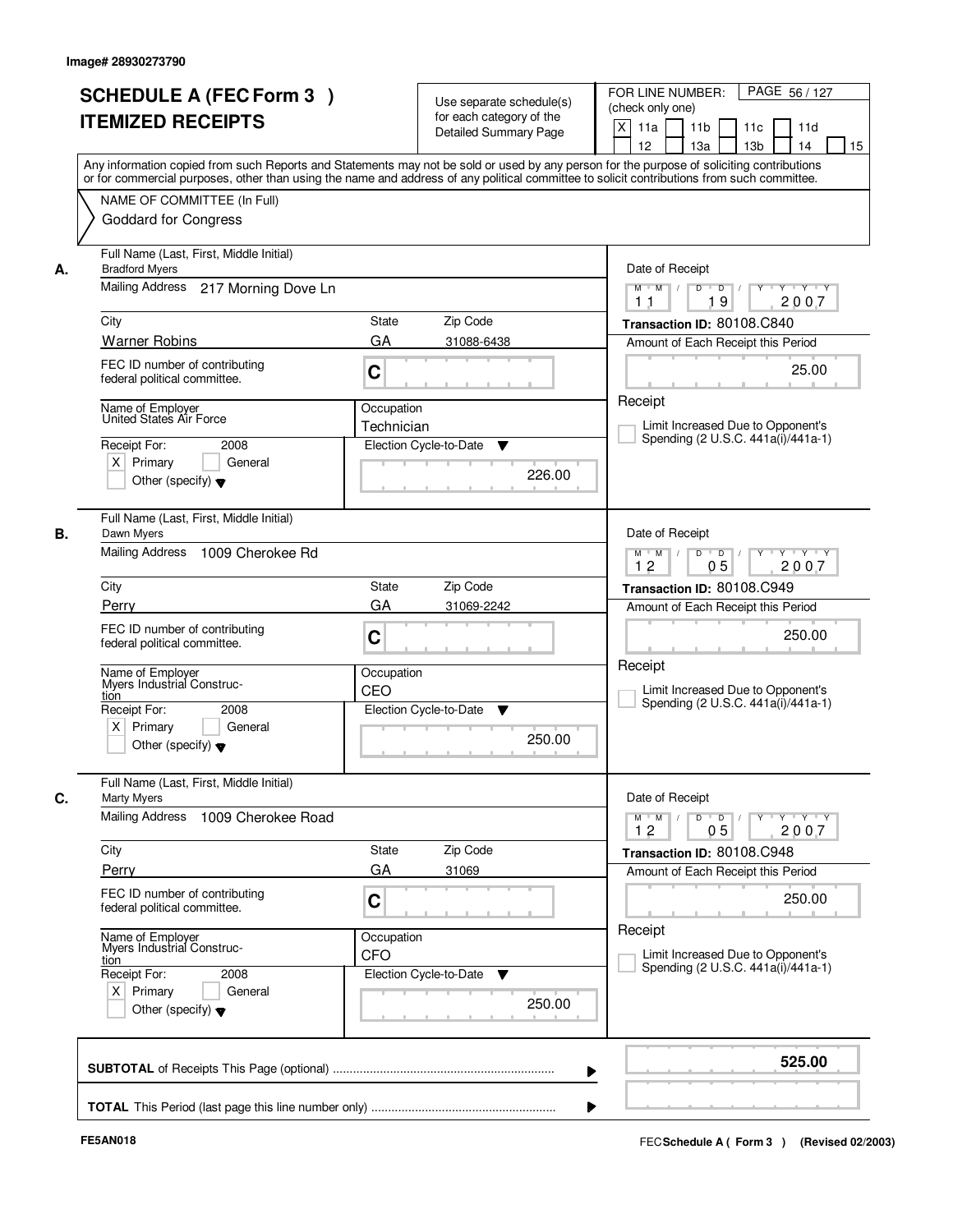|                                                                  | <b>SCHEDULE A (FEC Form 3)</b><br><b>ITEMIZED RECEIPTS</b>    |                          | Use separate schedule(s)<br>for each category of the<br><b>Detailed Summary Page</b> | PAGE 57/127<br>FOR LINE NUMBER:<br>(check only one)<br>X<br>11 <sub>b</sub><br>11a<br>11c<br>11d<br>12<br>13 <sub>b</sub><br>14<br>13a<br>15<br>Any information copied from such Reports and Statements may not be sold or used by any person for the purpose of soliciting contributions |
|------------------------------------------------------------------|---------------------------------------------------------------|--------------------------|--------------------------------------------------------------------------------------|-------------------------------------------------------------------------------------------------------------------------------------------------------------------------------------------------------------------------------------------------------------------------------------------|
|                                                                  | NAME OF COMMITTEE (In Full)<br><b>Goddard for Congress</b>    |                          |                                                                                      | or for commercial purposes, other than using the name and address of any political committee to solicit contributions from such committee.                                                                                                                                                |
| Beverly Olson<br>А.<br>Mailing Address                           | Full Name (Last, First, Middle Initial)<br>200 Idle Hour Dr   |                          |                                                                                      | Date of Receipt<br>$D$ $D$<br>Y<br>$Y - Y - Y - Y$<br>$M$ $M$ /                                                                                                                                                                                                                           |
| City<br>Macon                                                    |                                                               | <b>State</b><br>GA       | Zip Code<br>31210-4702                                                               | 12<br>22<br>2007<br>Transaction ID: 80108.C1034<br>Amount of Each Receipt this Period                                                                                                                                                                                                     |
|                                                                  | FEC ID number of contributing<br>federal political committee. | C                        |                                                                                      | 800.00                                                                                                                                                                                                                                                                                    |
| Name of Employer<br>None<br>Receipt For:<br>$X$ Primary          | 2008<br>General<br>Other (specify) $\blacktriangledown$       | Occupation<br>Homemaker  | Election Cycle-to-Date<br>▼<br>2300.00                                               | Receipt<br>Limit Increased Due to Opponent's<br>Spending (2 U.S.C. 441a(i)/441a-1)                                                                                                                                                                                                        |
| James Phillips<br>В.<br>Mailing Address                          | Full Name (Last, First, Middle Initial)<br>550 GA Hwy 33      |                          |                                                                                      | Date of Receipt<br>$Y \vdash Y \vdash Y$<br>$M$ $M$ /<br>D<br>$\overline{D}$ /<br>Y<br>08<br>2007<br>11                                                                                                                                                                                   |
| City<br>Cordele                                                  |                                                               | State                    | Zip Code                                                                             | Transaction ID: 80108.C800                                                                                                                                                                                                                                                                |
|                                                                  | FEC ID number of contributing<br>federal political committee. | GA<br>C                  | 31015                                                                                | Amount of Each Receipt this Period<br>250.00                                                                                                                                                                                                                                              |
| Name of Employer<br>Self Employed<br>Receipt For:<br>$X$ Primary | 2008<br>General<br>Other (specify) $\blacktriangledown$       | Occupation<br>Farmer     | Election Cycle-to-Date<br>▼<br>250.00                                                | Receipt<br>Limit Increased Due to Opponent's<br>Spending (2 U.S.C. 441a(i)/441a-1)                                                                                                                                                                                                        |
| C.<br>J. Wendell Price                                           | Full Name (Last, First, Middle Initial)                       |                          |                                                                                      | Date of Receipt                                                                                                                                                                                                                                                                           |
| Mailing Address                                                  | 515 S Pleasant Hill Rd                                        |                          |                                                                                      | $M$ $M$ $M$<br>$D$ $D$ $l$<br>y y y y y y<br>12<br>12<br>2007                                                                                                                                                                                                                             |
| City<br><b>Warner Robins</b>                                     |                                                               | State<br>GA              | Zip Code<br>31088-4391                                                               | Transaction ID: 80108.C991<br>Amount of Each Receipt this Period                                                                                                                                                                                                                          |
|                                                                  | FEC ID number of contributing<br>federal political committee. | C                        |                                                                                      | 250.00                                                                                                                                                                                                                                                                                    |
| Name of Employer<br>Self Employed                                |                                                               | Occupation<br>Contractor |                                                                                      | Receipt<br>Limit Increased Due to Opponent's<br>Spending (2 U.S.C. 441a(i)/441a-1)                                                                                                                                                                                                        |
| Receipt For:<br>$X$ Primary                                      | 2008<br>General<br>Other (specify) $\blacktriangledown$       |                          | Election Cycle-to-Date<br>v<br>750.00                                                |                                                                                                                                                                                                                                                                                           |
|                                                                  |                                                               |                          |                                                                                      | 1300.00                                                                                                                                                                                                                                                                                   |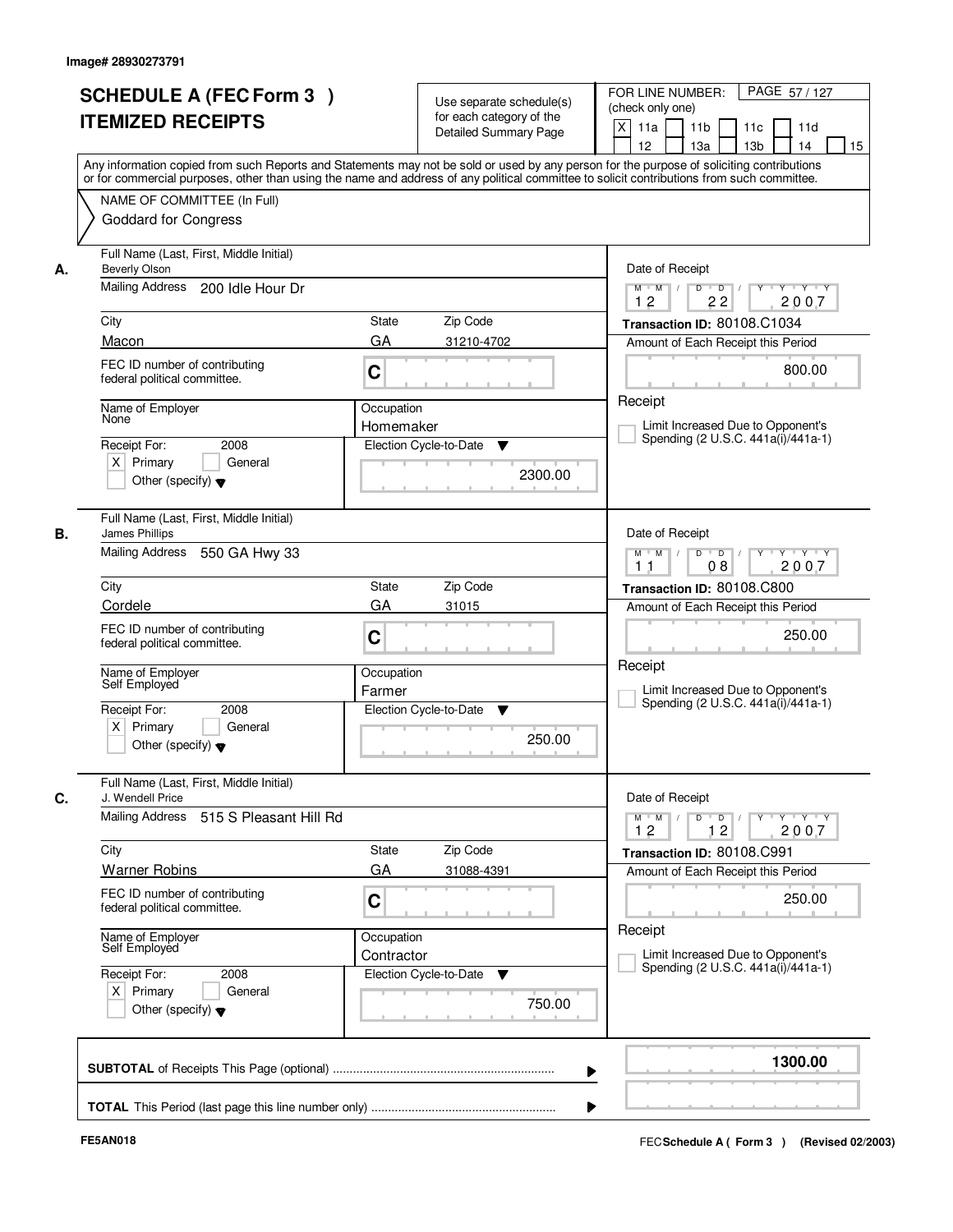|    | <b>SCHEDULE A (FEC Form 3)</b><br><b>ITEMIZED RECEIPTS</b><br>Any information copied from such Reports and Statements may not be sold or used by any person for the purpose of soliciting contributions  |                                                                                                     | Use separate schedule(s)<br>for each category of the<br>Detailed Summary Page | PAGE 58 / 127<br>FOR LINE NUMBER:<br>(check only one)<br>X<br>11 <sub>b</sub><br>11a<br>11c<br>11d<br>12<br>13 <sub>b</sub><br>13a<br>14<br>15 |
|----|----------------------------------------------------------------------------------------------------------------------------------------------------------------------------------------------------------|-----------------------------------------------------------------------------------------------------|-------------------------------------------------------------------------------|------------------------------------------------------------------------------------------------------------------------------------------------|
|    | or for commercial purposes, other than using the name and address of any political committee to solicit contributions from such committee.<br>NAME OF COMMITTEE (In Full)<br><b>Goddard for Congress</b> |                                                                                                     |                                                                               |                                                                                                                                                |
| А. | Full Name (Last, First, Middle Initial)<br>Kenneth Pritchard<br>Mailing Address<br>210 Westbury Ct                                                                                                       |                                                                                                     |                                                                               | Date of Receipt<br>$Y$ $Y$ $Y$<br>$M$ $M$ /<br>$D$ $D$ $/$<br>$Y$ <sup>U</sup>                                                                 |
|    |                                                                                                                                                                                                          |                                                                                                     |                                                                               | 19<br>2007<br>11                                                                                                                               |
|    | City                                                                                                                                                                                                     | State                                                                                               | Zip Code                                                                      | Transaction ID: 80108.C852                                                                                                                     |
|    | <b>Warner Robins</b>                                                                                                                                                                                     | GA                                                                                                  | 31088-2621                                                                    | Amount of Each Receipt this Period                                                                                                             |
|    | FEC ID number of contributing<br>federal political committee.                                                                                                                                            | C                                                                                                   |                                                                               | 50.00                                                                                                                                          |
|    | Name of Employer<br>None                                                                                                                                                                                 | Occupation                                                                                          |                                                                               | Receipt                                                                                                                                        |
|    |                                                                                                                                                                                                          | Retired                                                                                             |                                                                               | Limit Increased Due to Opponent's<br>Spending (2 U.S.C. 441a(i)/441a-1)                                                                        |
|    | Receipt For:<br>2008<br>$X$ Primary<br>General<br>Other (specify) $\blacktriangledown$                                                                                                                   |                                                                                                     | Election Cycle-to-Date<br>▼<br>400.00                                         |                                                                                                                                                |
|    | Full Name (Last, First, Middle Initial)<br>Gretchen Purser                                                                                                                                               |                                                                                                     |                                                                               | Date of Receipt                                                                                                                                |
|    | <b>Mailing Address</b><br>7714 Ridgecrest Dr                                                                                                                                                             | $Y \vdash Y \vdash Y$<br>$M$ $M$ /<br>D<br>$\overline{D}$ /<br>$Y$ <sup>U</sup><br>12<br>18<br>2007 |                                                                               |                                                                                                                                                |
|    | City                                                                                                                                                                                                     | <b>State</b>                                                                                        | Zip Code                                                                      | Transaction ID: 80108.C996                                                                                                                     |
|    | Alexandria                                                                                                                                                                                               | VA                                                                                                  | 22308-1051                                                                    | Amount of Each Receipt this Period                                                                                                             |
|    | FEC ID number of contributing<br>federal political committee.                                                                                                                                            | C                                                                                                   |                                                                               | 1000.00                                                                                                                                        |
|    | Name of Employer<br><b>NRCC</b>                                                                                                                                                                          | Occupation                                                                                          | Director of Finance                                                           | Receipt<br>Limit Increased Due to Opponent's                                                                                                   |
|    | Receipt For:<br>2008<br>$X$ Primary<br>General<br>Other (specify) $\blacktriangledown$                                                                                                                   |                                                                                                     | Election Cycle-to-Date<br>v<br>1000.00                                        | Spending (2 U.S.C. 441a(i)/441a-1)                                                                                                             |
|    | Full Name (Last, First, Middle Initial)<br>Stephen Putnal                                                                                                                                                |                                                                                                     |                                                                               | Date of Receipt                                                                                                                                |
|    | <b>Mailing Address</b><br>646 Arch St                                                                                                                                                                    |                                                                                                     |                                                                               | $D$ $D$ $/$<br>$M = M$<br>10<br>18<br>2007                                                                                                     |
|    | City                                                                                                                                                                                                     | State                                                                                               | Zip Code                                                                      | Transaction ID: 80108.C732                                                                                                                     |
|    | Macon                                                                                                                                                                                                    | GA                                                                                                  | 31201-6802                                                                    | Amount of Each Receipt this Period                                                                                                             |
|    | FEC ID number of contributing<br>federal political committee.                                                                                                                                            | C                                                                                                   |                                                                               | 2300.00                                                                                                                                        |
|    | Name of Employer<br>MiCard Inc                                                                                                                                                                           | Occupation<br>CEO                                                                                   |                                                                               | Receipt<br>Limit Increased Due to Opponent's                                                                                                   |
|    | Receipt For:<br>2008<br>$X$ Primary<br>General<br>Other (specify) $\blacktriangledown$                                                                                                                   |                                                                                                     | Election Cycle-to-Date<br>v<br>2300.00                                        | Spending (2 U.S.C. 441a(i)/441a-1)                                                                                                             |
|    |                                                                                                                                                                                                          |                                                                                                     |                                                                               | 3350.00                                                                                                                                        |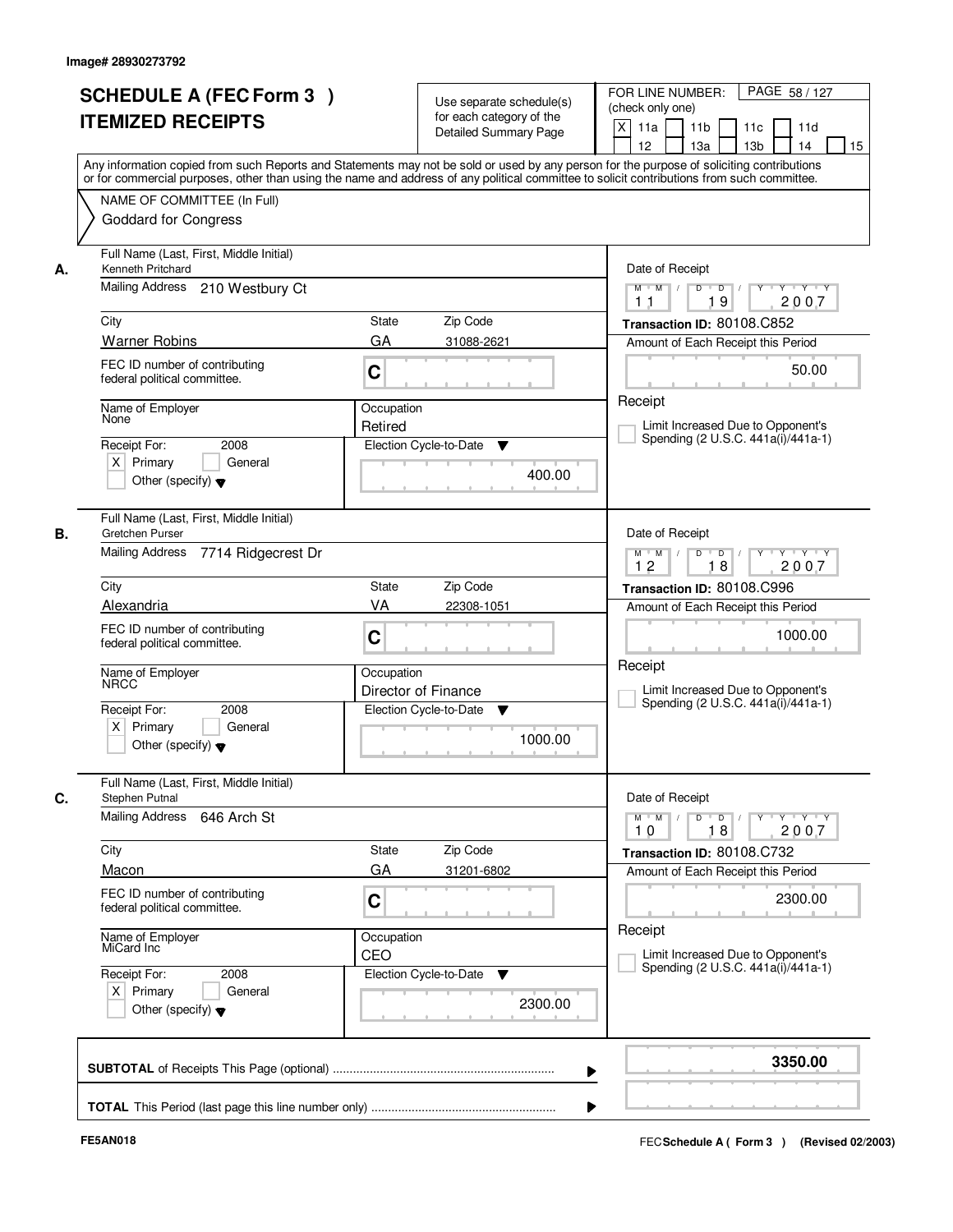|    | <b>SCHEDULE A (FEC Form 3)</b><br><b>ITEMIZED RECEIPTS</b>                                                                         | Use separate schedule(s)<br>for each category of the<br><b>Detailed Summary Page</b>                                                                                                                                                                                                    | PAGE 59 / 127<br>FOR LINE NUMBER:<br>(check only one)<br>$\mathsf{X}$<br>11 <sub>b</sub><br>11a<br>11c<br>11d<br>12<br>13a<br>13 <sub>b</sub><br>14<br>15 |
|----|------------------------------------------------------------------------------------------------------------------------------------|-----------------------------------------------------------------------------------------------------------------------------------------------------------------------------------------------------------------------------------------------------------------------------------------|-----------------------------------------------------------------------------------------------------------------------------------------------------------|
|    | NAME OF COMMITTEE (In Full)<br><b>Goddard for Congress</b>                                                                         | Any information copied from such Reports and Statements may not be sold or used by any person for the purpose of soliciting contributions<br>or for commercial purposes, other than using the name and address of any political committee to solicit contributions from such committee. |                                                                                                                                                           |
| А. | Full Name (Last, First, Middle Initial)<br><b>Randal Quarles</b><br>Mailing Address<br>4929 Glenbrook Rd NW                        |                                                                                                                                                                                                                                                                                         | Date of Receipt<br>$\overline{D}$<br>$Y + Y + Y$<br>$M$ $M$ /<br>D<br>2007<br>12                                                                          |
|    | City<br>Washington                                                                                                                 | <b>State</b><br>Zip Code<br>DC<br>20016-3222                                                                                                                                                                                                                                            | 31<br>Transaction ID: 80108.C1053<br>Amount of Each Receipt this Period                                                                                   |
|    | FEC ID number of contributing<br>federal political committee.                                                                      | C                                                                                                                                                                                                                                                                                       | 2300.00<br>Receipt                                                                                                                                        |
|    | Name of Employer<br>The Carlyle Group<br>2008<br>Receipt For:<br>$X$ Primary<br>General<br>Other (specify) $\blacktriangledown$    | Occupation<br><b>Private Equity</b><br>Election Cycle-to-Date<br>▼<br>2300.00                                                                                                                                                                                                           | Limit Increased Due to Opponent's<br>Spending (2 U.S.C. 441a(i)/441a-1)                                                                                   |
| В. | Full Name (Last, First, Middle Initial)<br>Neal Reagan<br><b>Mailing Address</b><br>210 Valley Dr                                  |                                                                                                                                                                                                                                                                                         | Date of Receipt<br>D<br>$\overline{D}$ /<br>$Y$ <sup>U</sup><br>Y Y Y Y<br>$M$ $M$ /<br>02<br>2007<br>11                                                  |
|    | City                                                                                                                               | Zip Code<br><b>State</b>                                                                                                                                                                                                                                                                | Transaction ID: 80108.C782                                                                                                                                |
|    | Perry<br>FEC ID number of contributing<br>federal political committee.                                                             | GA<br>31069-2433<br>C                                                                                                                                                                                                                                                                   | Amount of Each Receipt this Period<br>500.00                                                                                                              |
|    | Name of Employer<br>Perry Furniture Mart<br>Receipt For:<br>2008<br>$X$ Primary<br>General<br>Other (specify) $\blacktriangledown$ | Occupation<br>Owner<br>Election Cycle-to-Date<br>v<br>500.00                                                                                                                                                                                                                            | Receipt<br>Limit Increased Due to Opponent's<br>Spending (2 U.S.C. 441a(i)/441a-1)                                                                        |
| C. | Full Name (Last, First, Middle Initial)<br>Nora Reese<br>Mailing Address<br>417 Curtis Street                                      |                                                                                                                                                                                                                                                                                         | Date of Receipt<br>$D$ $D$ $I$<br>$M$ $M$<br>$Y - Y - Y - Y$<br>$Y$ <sup>-1</sup>                                                                         |
|    | City<br><b>Warner Robins</b>                                                                                                       | Zip Code<br>State<br>GA<br>31093                                                                                                                                                                                                                                                        | 2007<br>19<br>11<br>Transaction ID: 80108.C857<br>Amount of Each Receipt this Period                                                                      |
|    | FEC ID number of contributing<br>federal political committee.                                                                      | C                                                                                                                                                                                                                                                                                       | 250.00                                                                                                                                                    |
|    | Name of Employer<br>Dusk To Dawn Ministry Inc                                                                                      | Occupation<br><b>Executive Director</b>                                                                                                                                                                                                                                                 | Receipt<br>Limit Increased Due to Opponent's<br>Spending (2 U.S.C. 441a(i)/441a-1)                                                                        |
|    | Receipt For:<br>2008<br>$X$ Primary<br>General<br>Other (specify) $\blacktriangledown$                                             | Election Cycle-to-Date<br>v<br>850.00                                                                                                                                                                                                                                                   |                                                                                                                                                           |
|    |                                                                                                                                    | ▶                                                                                                                                                                                                                                                                                       | 3050.00                                                                                                                                                   |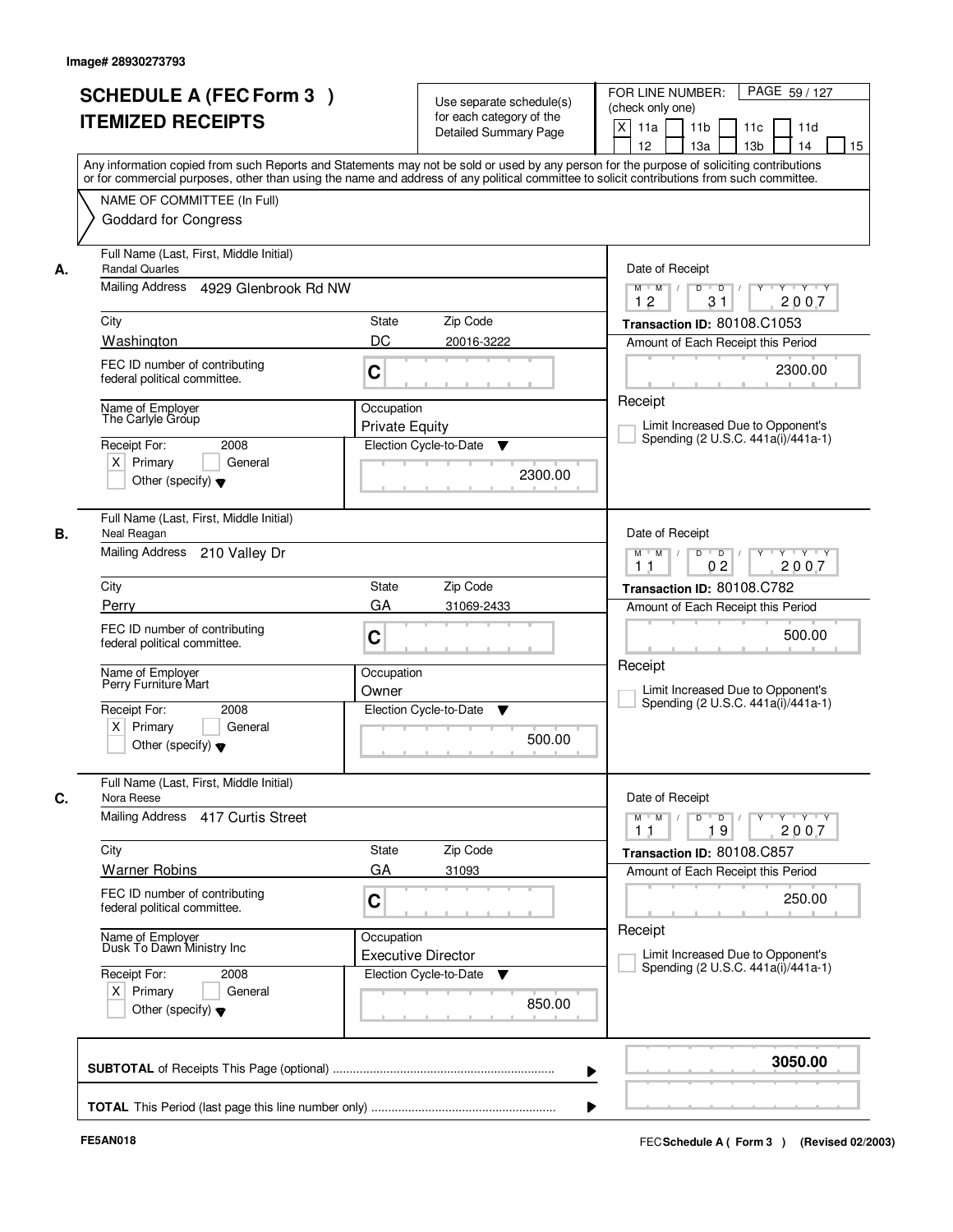|    | <b>SCHEDULE A (FEC Form 3)</b><br><b>ITEMIZED RECEIPTS</b><br>Any information copied from such Reports and Statements may not be sold or used by any person for the purpose of soliciting contributions  |                            | Use separate schedule(s)<br>for each category of the<br><b>Detailed Summary Page</b> | PAGE 60/127<br>FOR LINE NUMBER:<br>(check only one)<br>X<br>11 <sub>b</sub><br>11a<br>11 <sub>c</sub><br>11d<br>12<br>13 <sub>b</sub><br>14<br>13a<br>15 |  |
|----|----------------------------------------------------------------------------------------------------------------------------------------------------------------------------------------------------------|----------------------------|--------------------------------------------------------------------------------------|----------------------------------------------------------------------------------------------------------------------------------------------------------|--|
|    | or for commercial purposes, other than using the name and address of any political committee to solicit contributions from such committee.<br>NAME OF COMMITTEE (In Full)<br><b>Goddard for Congress</b> |                            |                                                                                      |                                                                                                                                                          |  |
| А. | Full Name (Last, First, Middle Initial)<br><b>Tony Robbins</b><br>Mailing Address 413 Westwood Dr                                                                                                        |                            |                                                                                      | Date of Receipt<br>$D$ $D$ $I$<br>Y<br>$Y - Y - Y - Y$<br>$M$ $M$ /                                                                                      |  |
|    | City                                                                                                                                                                                                     | <b>State</b>               | Zip Code                                                                             | 19<br>2007<br>1 <sub>1</sub><br>Transaction ID: 80108.C861                                                                                               |  |
|    | <b>Warner Robins</b>                                                                                                                                                                                     | GA                         | 31088                                                                                | Amount of Each Receipt this Period                                                                                                                       |  |
|    | FEC ID number of contributing<br>federal political committee.                                                                                                                                            | C                          |                                                                                      | 250.00                                                                                                                                                   |  |
|    | Name of Employer<br>First Credit Company<br>Receipt For:<br>2008<br>$X$ Primary<br>General<br>Other (specify) $\blacktriangledown$                                                                       | Occupation                 | <b>Consumer Finance</b><br>Election Cycle-to-Date<br>▼<br>450.00                     | Receipt<br>Limit Increased Due to Opponent's<br>Spending (2 U.S.C. 441a(i)/441a-1)                                                                       |  |
| В. | Full Name (Last, First, Middle Initial)<br>John Rogers<br>Mailing Address<br>126 Idle Hour Dr                                                                                                            |                            |                                                                                      | Date of Receipt<br>$Y \vdash Y \vdash Y$<br>$M$ $M$ /<br>D<br>$\Box$ D $\Box$ /<br>Y<br>12<br>12<br>2007                                                 |  |
|    | City                                                                                                                                                                                                     | Transaction ID: 80108.C982 |                                                                                      |                                                                                                                                                          |  |
|    | Macon                                                                                                                                                                                                    | GA                         | Zip Code<br>31210-4461                                                               | Amount of Each Receipt this Period                                                                                                                       |  |
|    | FEC ID number of contributing<br>federal political committee.                                                                                                                                            | C                          |                                                                                      | 300.00                                                                                                                                                   |  |
|    | Name of Employer<br>Self Employed                                                                                                                                                                        | Occupation<br>Investor     |                                                                                      | Receipt<br>Limit Increased Due to Opponent's<br>Spending (2 U.S.C. 441a(i)/441a-1)                                                                       |  |
|    | Receipt For:<br>2008<br>$X$ Primary<br>General<br>Other (specify) $\blacktriangledown$                                                                                                                   |                            | Election Cycle-to-Date<br>▼<br>2300.00                                               |                                                                                                                                                          |  |
| C. | Full Name (Last, First, Middle Initial)<br>James Rosser                                                                                                                                                  |                            |                                                                                      | Date of Receipt                                                                                                                                          |  |
|    | Mailing Address<br>102 Freeman Dr                                                                                                                                                                        |                            |                                                                                      | $M$ $M$ $/$<br>$D$ $D$ $l$<br>y y y y y<br>19<br>2007<br>11                                                                                              |  |
|    | City                                                                                                                                                                                                     | State<br>GA                | Zip Code                                                                             | Transaction ID: 80108.C886                                                                                                                               |  |
|    | <b>Warner Robins</b><br>FEC ID number of contributing<br>federal political committee.                                                                                                                    | C                          | 31088-3902                                                                           | Amount of Each Receipt this Period<br>100.00                                                                                                             |  |
|    | Name of Employer<br>Baker Avionics                                                                                                                                                                       | Occupation<br>Executive    |                                                                                      | Receipt<br>Limit Increased Due to Opponent's                                                                                                             |  |
|    | Receipt For:<br>2008<br>$X$ Primary<br>General<br>Other (specify) $\blacktriangledown$                                                                                                                   |                            | Election Cycle-to-Date<br>v<br>410.00                                                | Spending (2 U.S.C. 441a(i)/441a-1)                                                                                                                       |  |
|    |                                                                                                                                                                                                          |                            |                                                                                      | 650.00                                                                                                                                                   |  |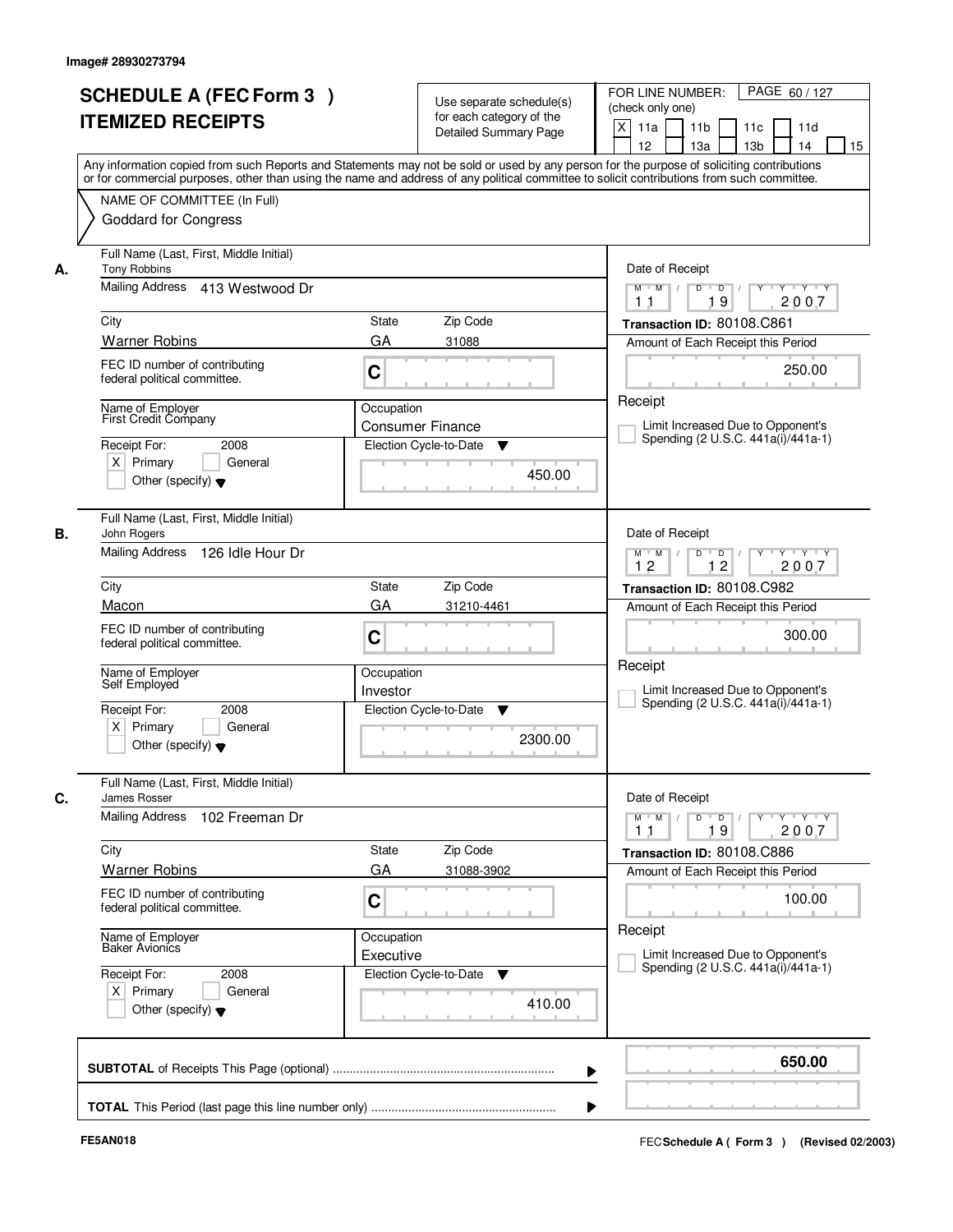|    | <b>SCHEDULE A (FEC Form 3)</b><br><b>ITEMIZED RECEIPTS</b>                                                                                                                                                                                                                              |                       | Use separate schedule(s)<br>for each category of the<br><b>Detailed Summary Page</b> | PAGE 61 / 127<br>FOR LINE NUMBER:<br>(check only one)<br>X<br>11a<br>11 <sub>b</sub><br>11c<br>11d |
|----|-----------------------------------------------------------------------------------------------------------------------------------------------------------------------------------------------------------------------------------------------------------------------------------------|-----------------------|--------------------------------------------------------------------------------------|----------------------------------------------------------------------------------------------------|
|    | Any information copied from such Reports and Statements may not be sold or used by any person for the purpose of soliciting contributions<br>or for commercial purposes, other than using the name and address of any political committee to solicit contributions from such committee. |                       |                                                                                      | 12<br>13 <sub>b</sub><br>13a<br>14<br>15                                                           |
|    | NAME OF COMMITTEE (In Full)<br><b>Goddard for Congress</b>                                                                                                                                                                                                                              |                       |                                                                                      |                                                                                                    |
| А. | Full Name (Last, First, Middle Initial)<br>Margaret Rossi                                                                                                                                                                                                                               |                       |                                                                                      | Date of Receipt                                                                                    |
|    | Mailing Address<br>2007 Cedar Ridge Dr                                                                                                                                                                                                                                                  |                       |                                                                                      | $M$ $M$ /<br>$D$ $D$ $1$<br>13<br>2007<br>11                                                       |
|    | City                                                                                                                                                                                                                                                                                    | State                 | Zip Code                                                                             | Transaction ID: 80108.C803                                                                         |
|    | Perry                                                                                                                                                                                                                                                                                   | GA                    | 31069-2245                                                                           | Amount of Each Receipt this Period                                                                 |
|    | FEC ID number of contributing<br>federal political committee.                                                                                                                                                                                                                           | C                     |                                                                                      | 250.00                                                                                             |
|    | Name of Employer                                                                                                                                                                                                                                                                        | Occupation            |                                                                                      | Receipt                                                                                            |
|    | None                                                                                                                                                                                                                                                                                    | Homemaker             |                                                                                      | Limit Increased Due to Opponent's<br>Spending (2 U.S.C. 441a(i)/441a-1)                            |
|    | Receipt For:<br>2008                                                                                                                                                                                                                                                                    |                       | Election Cycle-to-Date<br>▼                                                          |                                                                                                    |
|    | $X$ Primary<br>General<br>Other (specify) $\blacktriangledown$                                                                                                                                                                                                                          |                       | 500.00                                                                               |                                                                                                    |
| В. | Full Name (Last, First, Middle Initial)<br>John Rowlands                                                                                                                                                                                                                                |                       |                                                                                      | Date of Receipt                                                                                    |
|    | Mailing Address 108 Stathams Way                                                                                                                                                                                                                                                        |                       |                                                                                      | Y<br>$Y \vdash Y \vdash Y$<br>$M$ $M$ /<br>D<br>$\overline{D}$<br>2007<br>19<br>11                 |
|    | City                                                                                                                                                                                                                                                                                    | State                 | Zip Code                                                                             | Transaction ID: 80108.C838                                                                         |
|    | <b>Warner Robins</b>                                                                                                                                                                                                                                                                    | GA                    | 31088-6616                                                                           | Amount of Each Receipt this Period                                                                 |
|    | FEC ID number of contributing<br>federal political committee.                                                                                                                                                                                                                           | C                     |                                                                                      | 50.00                                                                                              |
|    | Name of Employer<br>None                                                                                                                                                                                                                                                                | Occupation<br>Retired |                                                                                      | Receipt<br>Limit Increased Due to Opponent's<br>Spending (2 U.S.C. 441a(i)/441a-1)                 |
|    | Receipt For:<br>2008<br>$X$ Primary<br>General<br>Other (specify) $\blacktriangledown$                                                                                                                                                                                                  |                       | Election Cycle-to-Date<br>v<br>300.00                                                |                                                                                                    |
|    | Full Name (Last, First, Middle Initial)<br>Frank Ryals                                                                                                                                                                                                                                  |                       |                                                                                      | Date of Receipt                                                                                    |
|    | Mailing Address<br>1111 Briarcliff Road                                                                                                                                                                                                                                                 |                       |                                                                                      | $D$ $D$ $l$<br>$M$ $M$ /<br>$Y$ <sup>U</sup><br>$Y + Y + Y$<br>12<br>2007<br>18                    |
|    | City                                                                                                                                                                                                                                                                                    | State                 | Zip Code                                                                             | Transaction ID: 80108.C995                                                                         |
|    | <b>Warner Robins</b>                                                                                                                                                                                                                                                                    | GA                    | 31088-4059                                                                           | Amount of Each Receipt this Period                                                                 |
|    | FEC ID number of contributing<br>federal political committee.                                                                                                                                                                                                                           | C                     |                                                                                      | 500.00                                                                                             |
|    | Name of Employer<br>None                                                                                                                                                                                                                                                                | Occupation<br>Retired |                                                                                      | Receipt<br>Limit Increased Due to Opponent's<br>Spending (2 U.S.C. 441a(i)/441a-1)                 |
|    | Receipt For:<br>2008<br>$X$ Primary<br>General<br>Other (specify) $\blacktriangledown$                                                                                                                                                                                                  |                       | Election Cycle-to-Date<br>v<br>500.00                                                |                                                                                                    |
|    |                                                                                                                                                                                                                                                                                         |                       |                                                                                      | 800.00                                                                                             |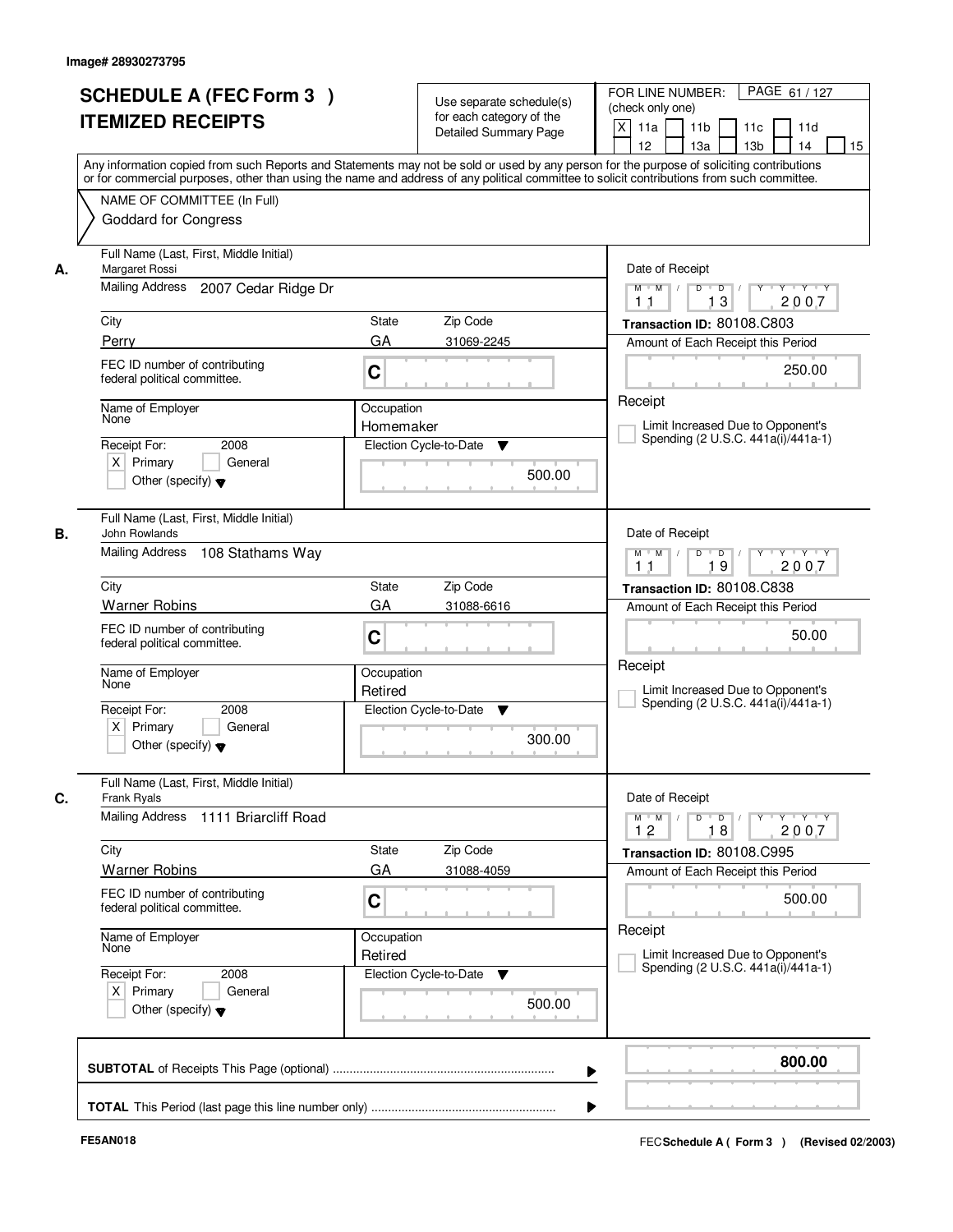|      | <b>SCHEDULE A (FEC Form 3)</b><br><b>ITEMIZED RECEIPTS</b>                                                                              |                         | Use separate schedule(s)<br>for each category of the<br><b>Detailed Summary Page</b> | PAGE 62 / 127<br>FOR LINE NUMBER:<br>(check only one)<br>$\mathsf{X}$<br>11 <sub>b</sub><br>11a<br>11c<br>11d<br>12<br>13 <sub>b</sub><br>14<br>15<br>13a<br>Any information copied from such Reports and Statements may not be sold or used by any person for the purpose of soliciting contributions |
|------|-----------------------------------------------------------------------------------------------------------------------------------------|-------------------------|--------------------------------------------------------------------------------------|--------------------------------------------------------------------------------------------------------------------------------------------------------------------------------------------------------------------------------------------------------------------------------------------------------|
|      | NAME OF COMMITTEE (In Full)<br><b>Goddard for Congress</b>                                                                              |                         |                                                                                      | or for commercial purposes, other than using the name and address of any political committee to solicit contributions from such committee.                                                                                                                                                             |
| А.   | Full Name (Last, First, Middle Initial)<br>Susan Sanders<br>Mailing Address 102 Forest Pointe                                           |                         |                                                                                      | Date of Receipt<br>$Y - Y - Y$<br>$D$ $D$ $1$<br>Y<br>$M$ $M$ /<br>12<br>22<br>2007                                                                                                                                                                                                                    |
| City | <b>Warner Robins</b>                                                                                                                    | <b>State</b><br>GA      | Zip Code<br>31088-7527                                                               | Transaction ID: 80108.C1035<br>Amount of Each Receipt this Period                                                                                                                                                                                                                                      |
|      | FEC ID number of contributing<br>federal political committee.                                                                           | C                       |                                                                                      | 500.00                                                                                                                                                                                                                                                                                                 |
|      | Name of Emplover<br>Cornerstone Médical Mgmt.<br>Receipt For:<br>2008<br>$X$ Primary<br>General<br>Other (specify) $\blacktriangledown$ | Occupation<br>CEO       | Election Cycle-to-Date<br>▼<br>500.00                                                | Receipt<br>Limit Increased Due to Opponent's<br>Spending (2 U.S.C. 441a(i)/441a-1)                                                                                                                                                                                                                     |
| В.   | Full Name (Last, First, Middle Initial)<br><b>Berry Seagraves</b><br>Mailing Address 110 Lori Ln                                        |                         |                                                                                      | Date of Receipt<br>$Y - Y - Y$<br>$M$ $M$ /<br>D<br>$\blacksquare$ D $\blacksquare$ /<br>19<br>2007<br>11                                                                                                                                                                                              |
| City |                                                                                                                                         | <b>State</b>            | Zip Code                                                                             | Transaction ID: 80108.C905                                                                                                                                                                                                                                                                             |
|      | <b>Fort Vallev</b><br>FEC ID number of contributing<br>federal political committee.                                                     | GA<br>C                 | 31030-8708                                                                           | Amount of Each Receipt this Period<br>500.00                                                                                                                                                                                                                                                           |
| None | Name of Employer                                                                                                                        | Occupation<br>Retired   |                                                                                      | Receipt<br>Limit Increased Due to Opponent's<br>Spending (2 U.S.C. 441a(i)/441a-1)                                                                                                                                                                                                                     |
|      | Receipt For:<br>2008<br>$X$ Primary<br>General<br>Other (specify) $\blacktriangledown$                                                  |                         | Election Cycle-to-Date<br>v<br>500.00                                                |                                                                                                                                                                                                                                                                                                        |
|      | Full Name (Last, First, Middle Initial)<br>Anne Shaver                                                                                  |                         |                                                                                      | Date of Receipt                                                                                                                                                                                                                                                                                        |
|      | Mailing Address<br>116 Fernwood Dr                                                                                                      |                         |                                                                                      | $D$ $D$ $/$<br>$\begin{array}{cccccccccc} &\mathsf{Y} &\mathsf{I} &\mathsf{Y} &\mathsf{I} &\mathsf{Y} &\mathsf{I} &\mathsf{Y}\end{array}$<br>$M$ $M$<br>19<br>2007<br>11                                                                                                                               |
| City | <b>Warner Robins</b>                                                                                                                    | State<br>GA             | Zip Code<br>31088-6150                                                               | Transaction ID: 80108.C891<br>Amount of Each Receipt this Period                                                                                                                                                                                                                                       |
|      | FEC ID number of contributing<br>federal political committee.                                                                           | C                       |                                                                                      | 250.00                                                                                                                                                                                                                                                                                                 |
| None | Name of Employer                                                                                                                        | Occupation<br>Homemaker |                                                                                      | Receipt<br>Limit Increased Due to Opponent's                                                                                                                                                                                                                                                           |
|      | Receipt For:<br>2008<br>$X$ Primary<br>General<br>Other (specify) $\blacktriangledown$                                                  |                         | Election Cycle-to-Date<br>v<br>600.00                                                | Spending (2 U.S.C. 441a(i)/441a-1)                                                                                                                                                                                                                                                                     |
|      |                                                                                                                                         |                         |                                                                                      | 1250.00<br>▶                                                                                                                                                                                                                                                                                           |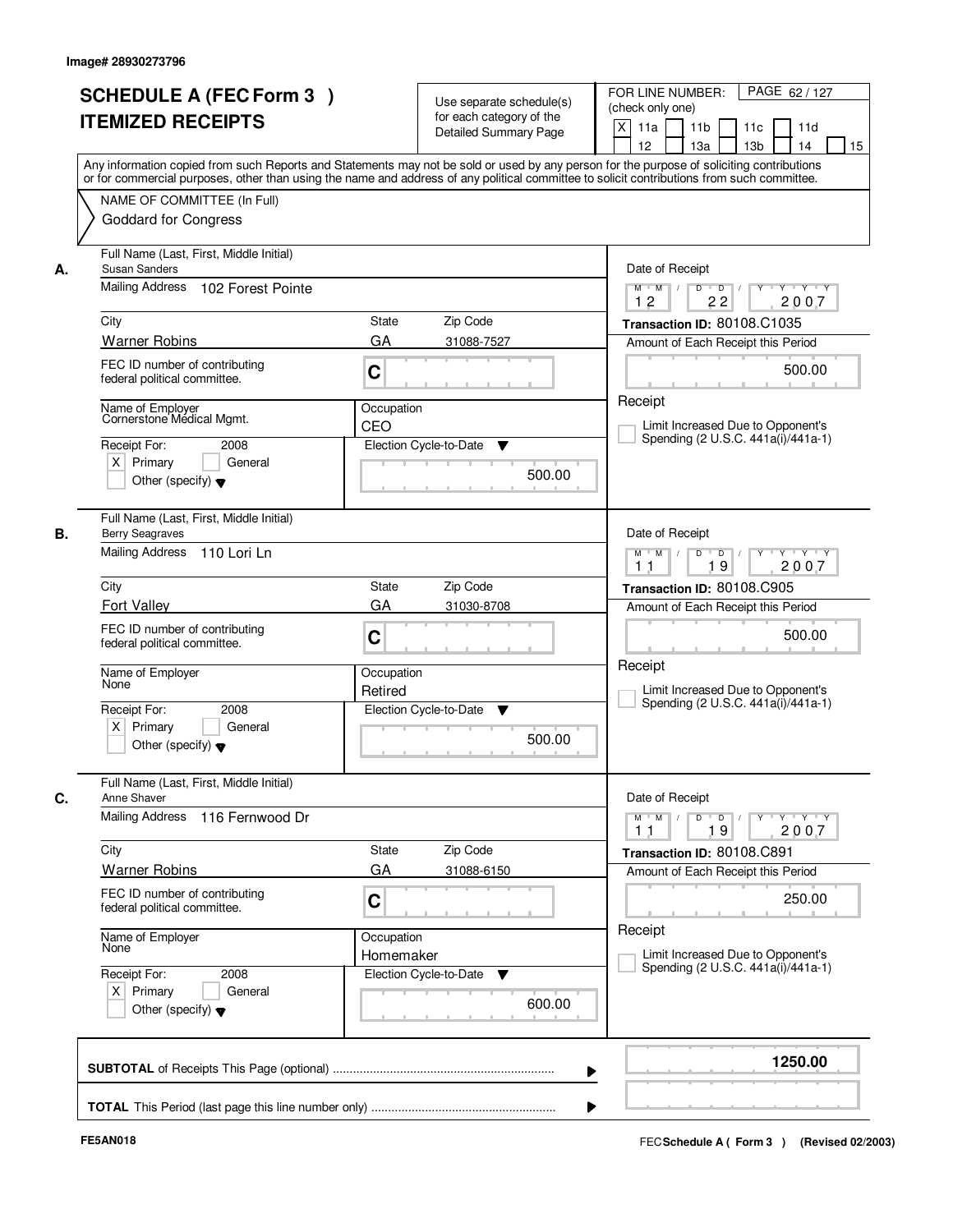|    | <b>SCHEDULE A (FEC Form 3)</b><br><b>ITEMIZED RECEIPTS</b><br>Any information copied from such Reports and Statements may not be sold or used by any person for the purpose of soliciting contributions  |                        | Use separate schedule(s)<br>for each category of the<br><b>Detailed Summary Page</b> | PAGE 63/127<br>FOR LINE NUMBER:<br>(check only one)<br>X<br>11 <sub>b</sub><br>11a<br>11 <sub>c</sub><br>11d<br>12<br>13 <sub>b</sub><br>14<br>13a<br>15 |
|----|----------------------------------------------------------------------------------------------------------------------------------------------------------------------------------------------------------|------------------------|--------------------------------------------------------------------------------------|----------------------------------------------------------------------------------------------------------------------------------------------------------|
|    | or for commercial purposes, other than using the name and address of any political committee to solicit contributions from such committee.<br>NAME OF COMMITTEE (In Full)<br><b>Goddard for Congress</b> |                        |                                                                                      |                                                                                                                                                          |
| А. | Full Name (Last, First, Middle Initial)<br>Allison Shulman<br>Mailing Address 6407 15th St                                                                                                               |                        |                                                                                      | Date of Receipt<br>$D$ $D$ $I$<br>$Y$ <sup>U</sup><br>$Y - Y - Y - Y$<br>$M$ $M$ /<br>02<br>2007<br>1 <sub>1</sub>                                       |
|    | City<br>Alexandria                                                                                                                                                                                       | <b>State</b><br>VA     | Zip Code<br>22307-1410                                                               | Transaction ID: 80108.C785<br>Amount of Each Receipt this Period                                                                                         |
|    | FEC ID number of contributing<br>federal political committee.                                                                                                                                            | C                      |                                                                                      | 250.00                                                                                                                                                   |
|    | Name of Emplover<br>Dickstein Shapiro<br>Receipt For:<br>2008<br>$X$ Primary<br>General<br>Other (specify) $\blacktriangledown$                                                                          | Occupation             | Legislative Specialist<br>Election Cycle-to-Date<br>v<br>250.00                      | Receipt<br>Limit Increased Due to Opponent's<br>Spending (2 U.S.C. 441a(i)/441a-1)                                                                       |
| В. | Full Name (Last, First, Middle Initial)<br>Eugene Slack<br>Mailing Address<br>107 Carriage Ln                                                                                                            |                        |                                                                                      | Date of Receipt<br>$Y \vdash Y \vdash Y$<br>$M$ $M$ /<br>D<br>$\Box$<br>16<br>2007<br>1 <sub>1</sub>                                                     |
|    | City                                                                                                                                                                                                     | State                  | Zip Code                                                                             | Transaction ID: 80108.C816                                                                                                                               |
|    | Sylvester<br>FEC ID number of contributing<br>federal political committee.                                                                                                                               | GA<br>C                | 31791-7302                                                                           | Amount of Each Receipt this Period<br>250.00                                                                                                             |
|    | Name of Employer<br>Worth Co. Board of Educat-<br>ion<br>Receipt For:<br>2008<br>$X$ Primary<br>General<br>Other (specify) $\blacktriangledown$                                                          | Occupation<br>Educator | Election Cycle-to-Date<br>▼<br>250.00                                                | Receipt<br>Limit Increased Due to Opponent's<br>Spending (2 U.S.C. 441a(i)/441a-1)                                                                       |
| C. | Full Name (Last, First, Middle Initial)<br><b>Thomas Slade</b>                                                                                                                                           |                        |                                                                                      | Date of Receipt                                                                                                                                          |
|    | Mailing Address<br>233 Falcon Crest                                                                                                                                                                      |                        |                                                                                      | $M$ $M$ $M$<br>$D$ $D$ $/$<br>Y 'Y 'Y<br>$Y$ <sup>U</sup><br>2007<br>12<br>20                                                                            |
|    | City<br><b>Warner Robins</b>                                                                                                                                                                             | State<br>GA            | Zip Code<br>31088-7548                                                               | Transaction ID: 80108.C1014<br>Amount of Each Receipt this Period                                                                                        |
|    | FEC ID number of contributing<br>federal political committee.                                                                                                                                            | C                      |                                                                                      | 250.00                                                                                                                                                   |
|    | Name of Employer<br>Information Requested                                                                                                                                                                | Occupation             | <b>Information Requested</b>                                                         | Receipt<br>Limit Increased Due to Opponent's                                                                                                             |
|    | Receipt For:<br>2008<br>$X$ Primary<br>General<br>Other (specify) $\blacktriangledown$                                                                                                                   |                        | Election Cycle-to-Date ▼<br>370.00                                                   | Spending (2 U.S.C. 441a(i)/441a-1)                                                                                                                       |
|    |                                                                                                                                                                                                          |                        |                                                                                      | 750.00                                                                                                                                                   |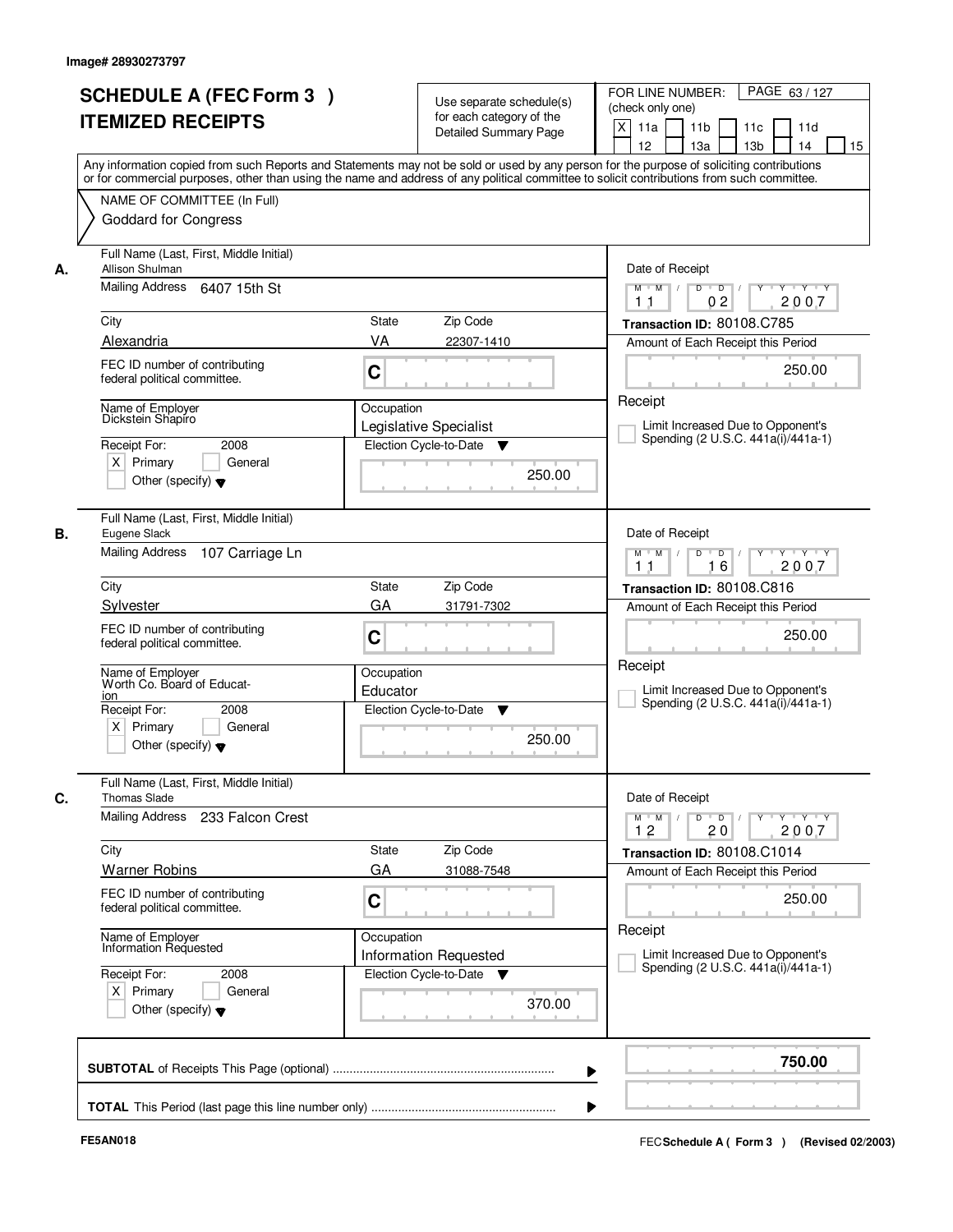| <b>SCHEDULE A (FEC Form 3)</b>                                 |                                                                                                                                                                                                                                                                                         | PAGE 64 / 127<br>FOR LINE NUMBER:                                                               |
|----------------------------------------------------------------|-----------------------------------------------------------------------------------------------------------------------------------------------------------------------------------------------------------------------------------------------------------------------------------------|-------------------------------------------------------------------------------------------------|
|                                                                | Use separate schedule(s)<br>for each category of the                                                                                                                                                                                                                                    | (check only one)                                                                                |
| <b>ITEMIZED RECEIPTS</b>                                       | <b>Detailed Summary Page</b>                                                                                                                                                                                                                                                            | $\mathsf{X}$<br>11 <sub>b</sub><br>11a<br>11c<br>11d                                            |
|                                                                |                                                                                                                                                                                                                                                                                         | 12<br>13a<br>13 <sub>b</sub><br>14<br>15                                                        |
|                                                                | Any information copied from such Reports and Statements may not be sold or used by any person for the purpose of soliciting contributions<br>or for commercial purposes, other than using the name and address of any political committee to solicit contributions from such committee. |                                                                                                 |
| NAME OF COMMITTEE (In Full)                                    |                                                                                                                                                                                                                                                                                         |                                                                                                 |
| <b>Goddard for Congress</b>                                    |                                                                                                                                                                                                                                                                                         |                                                                                                 |
|                                                                |                                                                                                                                                                                                                                                                                         |                                                                                                 |
| Full Name (Last, First, Middle Initial)                        |                                                                                                                                                                                                                                                                                         |                                                                                                 |
| Jody Slocum<br>А.<br>Mailing Address<br>156 Cedar Point Cir    |                                                                                                                                                                                                                                                                                         | Date of Receipt<br>$\overline{D}$<br>$Y + Y + Y$<br>$M$ $M$ /<br>D                              |
|                                                                |                                                                                                                                                                                                                                                                                         | 19<br>2007<br>11                                                                                |
| City                                                           | <b>State</b><br>Zip Code                                                                                                                                                                                                                                                                | Transaction ID: 80108.C894                                                                      |
| Cordele                                                        | GA<br>31015-6412                                                                                                                                                                                                                                                                        | Amount of Each Receipt this Period                                                              |
| FEC ID number of contributing                                  |                                                                                                                                                                                                                                                                                         | 500.00                                                                                          |
| federal political committee.                                   | C                                                                                                                                                                                                                                                                                       |                                                                                                 |
| Name of Employer                                               | Occupation                                                                                                                                                                                                                                                                              | Receipt                                                                                         |
| Slocum Industrial Equipme-<br>nt                               | Sales                                                                                                                                                                                                                                                                                   | Limit Increased Due to Opponent's                                                               |
| Receipt For:<br>2008                                           | Election Cycle-to-Date<br>▼                                                                                                                                                                                                                                                             | Spending (2 U.S.C. 441a(i)/441a-1)                                                              |
| $X$ Primary<br>General                                         |                                                                                                                                                                                                                                                                                         |                                                                                                 |
| Other (specify) $\blacktriangledown$                           | 500.00                                                                                                                                                                                                                                                                                  |                                                                                                 |
|                                                                |                                                                                                                                                                                                                                                                                         |                                                                                                 |
| Full Name (Last, First, Middle Initial)<br>В.<br>Sylvia Slocum |                                                                                                                                                                                                                                                                                         | Date of Receipt                                                                                 |
| Mailing Address 105 Deerwood Cir                               |                                                                                                                                                                                                                                                                                         | $M$ $M$ /<br>D<br>$\overline{D}$ /<br>$Y$ <sup>U</sup><br>Y Y Y Y                               |
|                                                                |                                                                                                                                                                                                                                                                                         | 19<br>2007<br>11                                                                                |
| City                                                           | Zip Code<br><b>State</b>                                                                                                                                                                                                                                                                | Transaction ID: 80108.C888                                                                      |
| <b>Warner Robins</b>                                           | GA<br>31088-4327                                                                                                                                                                                                                                                                        | Amount of Each Receipt this Period                                                              |
| FEC ID number of contributing                                  | C                                                                                                                                                                                                                                                                                       | 250.00                                                                                          |
| federal political committee.                                   |                                                                                                                                                                                                                                                                                         |                                                                                                 |
| Name of Employer                                               | Occupation                                                                                                                                                                                                                                                                              | Receipt                                                                                         |
| Giant Foods                                                    | Owner                                                                                                                                                                                                                                                                                   | Limit Increased Due to Opponent's                                                               |
| Receipt For:<br>2008                                           | Election Cycle-to-Date<br>v                                                                                                                                                                                                                                                             | Spending (2 U.S.C. 441a(i)/441a-1)                                                              |
| $X$ Primary<br>General                                         | 850.00                                                                                                                                                                                                                                                                                  |                                                                                                 |
| Other (specify) $\blacktriangledown$                           |                                                                                                                                                                                                                                                                                         |                                                                                                 |
| Full Name (Last, First, Middle Initial)                        |                                                                                                                                                                                                                                                                                         |                                                                                                 |
| C.<br><b>Ray Smith</b>                                         |                                                                                                                                                                                                                                                                                         | Date of Receipt<br>$D$ $D$<br>$M^{\prime}$ M $\rightarrow$ /<br>$Y + Y + Y$<br>$Y$ <sup>U</sup> |
|                                                                |                                                                                                                                                                                                                                                                                         |                                                                                                 |
| Mailing Address<br>850 Edgewood Trail NW                       |                                                                                                                                                                                                                                                                                         | 2007<br>10<br>05                                                                                |
| City                                                           | Zip Code<br>State                                                                                                                                                                                                                                                                       | Transaction ID: 71010.C714                                                                      |
| Atlanta                                                        | GA<br>30328                                                                                                                                                                                                                                                                             | Amount of Each Receipt this Period                                                              |
| FEC ID number of contributing                                  |                                                                                                                                                                                                                                                                                         |                                                                                                 |
| federal political committee.                                   | C                                                                                                                                                                                                                                                                                       | 250.00                                                                                          |
|                                                                | Occupation                                                                                                                                                                                                                                                                              | Receipt                                                                                         |
| Name of Employer<br>Marshall & Lueder, LLC                     | Attorney                                                                                                                                                                                                                                                                                | Limit Increased Due to Opponent's                                                               |
| Receipt For:<br>2008                                           | Election Cycle-to-Date<br>v                                                                                                                                                                                                                                                             | Spending (2 U.S.C. 441a(i)/441a-1)                                                              |
| $X$ Primary<br>General                                         |                                                                                                                                                                                                                                                                                         |                                                                                                 |
| Other (specify) $\blacktriangledown$                           | 250.00                                                                                                                                                                                                                                                                                  |                                                                                                 |
|                                                                |                                                                                                                                                                                                                                                                                         |                                                                                                 |
|                                                                | ▶                                                                                                                                                                                                                                                                                       | 1000.00                                                                                         |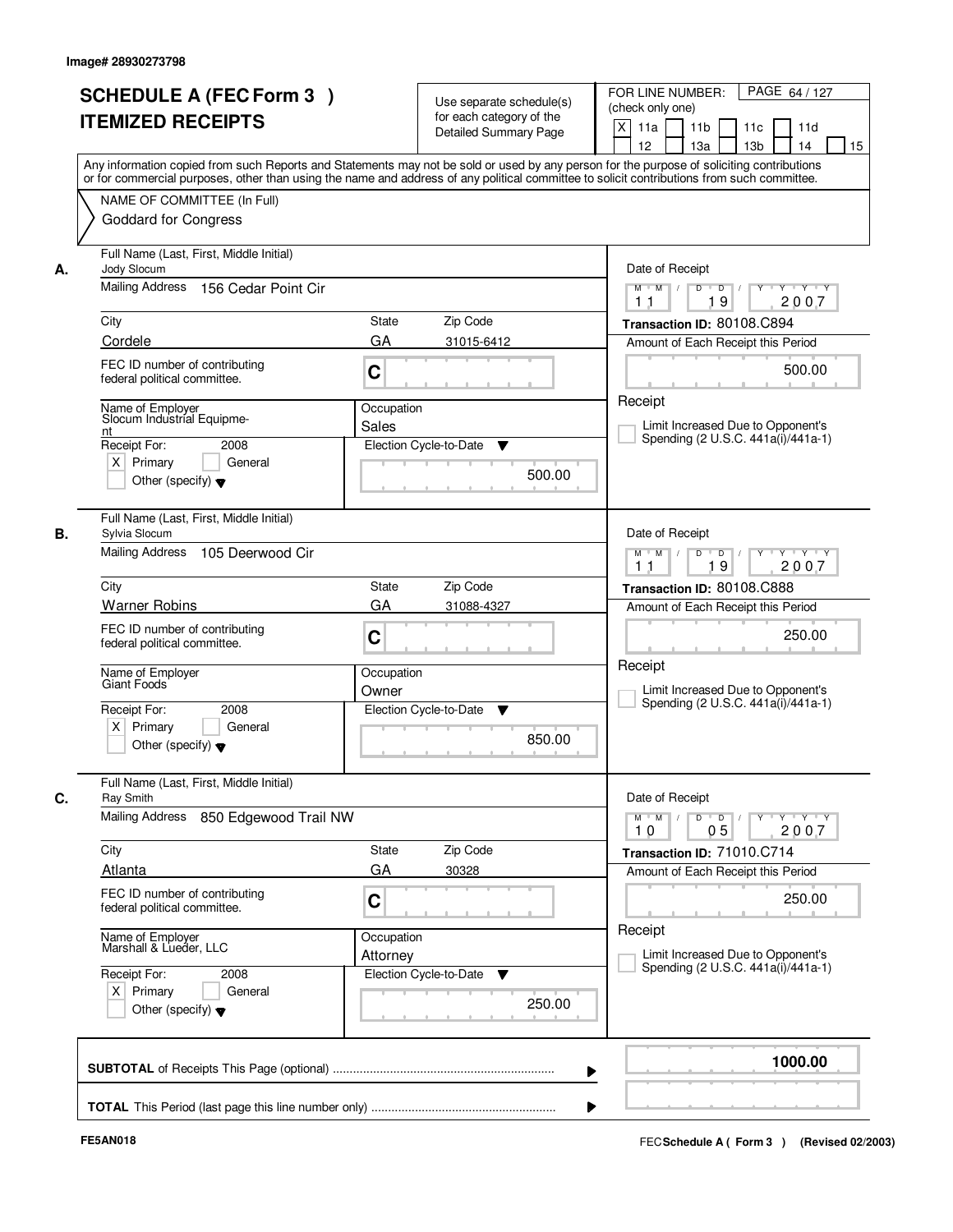|                                                                                                                                                          | <b>Detailed Summary Page</b><br>Any information copied from such Reports and Statements may not be sold or used by any person for the purpose of soliciting contributions | $\boldsymbol{\mathsf{X}}$<br>11a<br>11 <sub>b</sub><br>11c<br>11d<br>12<br>13a<br>13 <sub>b</sub><br>14<br>15             |
|----------------------------------------------------------------------------------------------------------------------------------------------------------|---------------------------------------------------------------------------------------------------------------------------------------------------------------------------|---------------------------------------------------------------------------------------------------------------------------|
| NAME OF COMMITTEE (In Full)<br><b>Goddard for Congress</b>                                                                                               | or for commercial purposes, other than using the name and address of any political committee to solicit contributions from such committee.                                |                                                                                                                           |
| Full Name (Last, First, Middle Initial)<br>Jimmy Spinks<br>А.<br>Mailing Address PO Box 7989                                                             |                                                                                                                                                                           | Date of Receipt<br>$\overline{D}$<br>Y<br>$Y - Y - Y$<br>$M$ $M$ /<br>D<br>2007<br>19                                     |
| City<br><b>Warner Robins</b><br>FEC ID number of contributing                                                                                            | State<br>Zip Code<br>GA<br>31095-7989                                                                                                                                     | 11<br>Transaction ID: 80108.C878<br>Amount of Each Receipt this Period                                                    |
| federal political committee.<br>Name of Employer<br>State Farm<br>2008<br>Receipt For:<br>$X$ Primary<br>General<br>Other (specify) $\blacktriangledown$ | C<br>Occupation<br>Insurance Agent<br>Election Cycle-to-Date<br>▼<br>700.00                                                                                               | 200.00<br>Receipt<br>Limit Increased Due to Opponent's<br>Spending (2 U.S.C. 441a(i)/441a-1)                              |
| Full Name (Last, First, Middle Initial)<br>В.<br>Donna Stephenson<br>Mailing Address PO Box 43326                                                        |                                                                                                                                                                           | Date of Receipt<br>D<br>$\blacksquare$ D $\blacksquare$ /<br>$Y$ <sup>U</sup><br>Y Y Y Y<br>$M$ $M$ /<br>12<br>12<br>2007 |
| City<br>Atlanta<br>FEC ID number of contributing<br>federal political committee.                                                                         | Zip Code<br>State<br>GA<br>30336-0326<br>C                                                                                                                                | Transaction ID: 80108.C978<br>Amount of Each Receipt this Period<br>2300.00                                               |
| Name of Employer<br>None<br>Receipt For:<br>2008<br>$X$ Primary<br>General<br>Other (specify) $\blacktriangledown$                                       | Occupation<br>Homemaker<br>Election Cycle-to-Date<br>▼<br>2300.00                                                                                                         | Receipt<br>Limit Increased Due to Opponent's<br>Spending (2 U.S.C. 441a(i)/441a-1)                                        |
| Full Name (Last, First, Middle Initial)<br>C.<br>James Stephenson<br>Mailing Address<br>PO Box 43326                                                     |                                                                                                                                                                           | Date of Receipt<br>$M$ $M$<br>$D$ $D$ $/$<br>$Y$ <sup>U</sup><br>$Y - Y - Y - Y$<br>$\vert$ /<br>2007<br>12<br>12         |
| City<br>Atlanta<br>FEC ID number of contributing<br>federal political committee.                                                                         | Zip Code<br>State<br>GA<br>30336-0326<br>C                                                                                                                                | Transaction ID: 80108.C979<br>Amount of Each Receipt this Period<br>2300.00                                               |
| Name of Employer<br>Yancey Bros. Co.<br>Receipt For:<br>2008<br>$X$ Primary<br>General<br>Other (specify) $\blacktriangledown$                           | Occupation<br>President<br>Election Cycle-to-Date<br>v<br>2300.00                                                                                                         | Receipt<br>Limit Increased Due to Opponent's<br>Spending (2 U.S.C. 441a(i)/441a-1)                                        |
|                                                                                                                                                          | ▶                                                                                                                                                                         | 4800.00                                                                                                                   |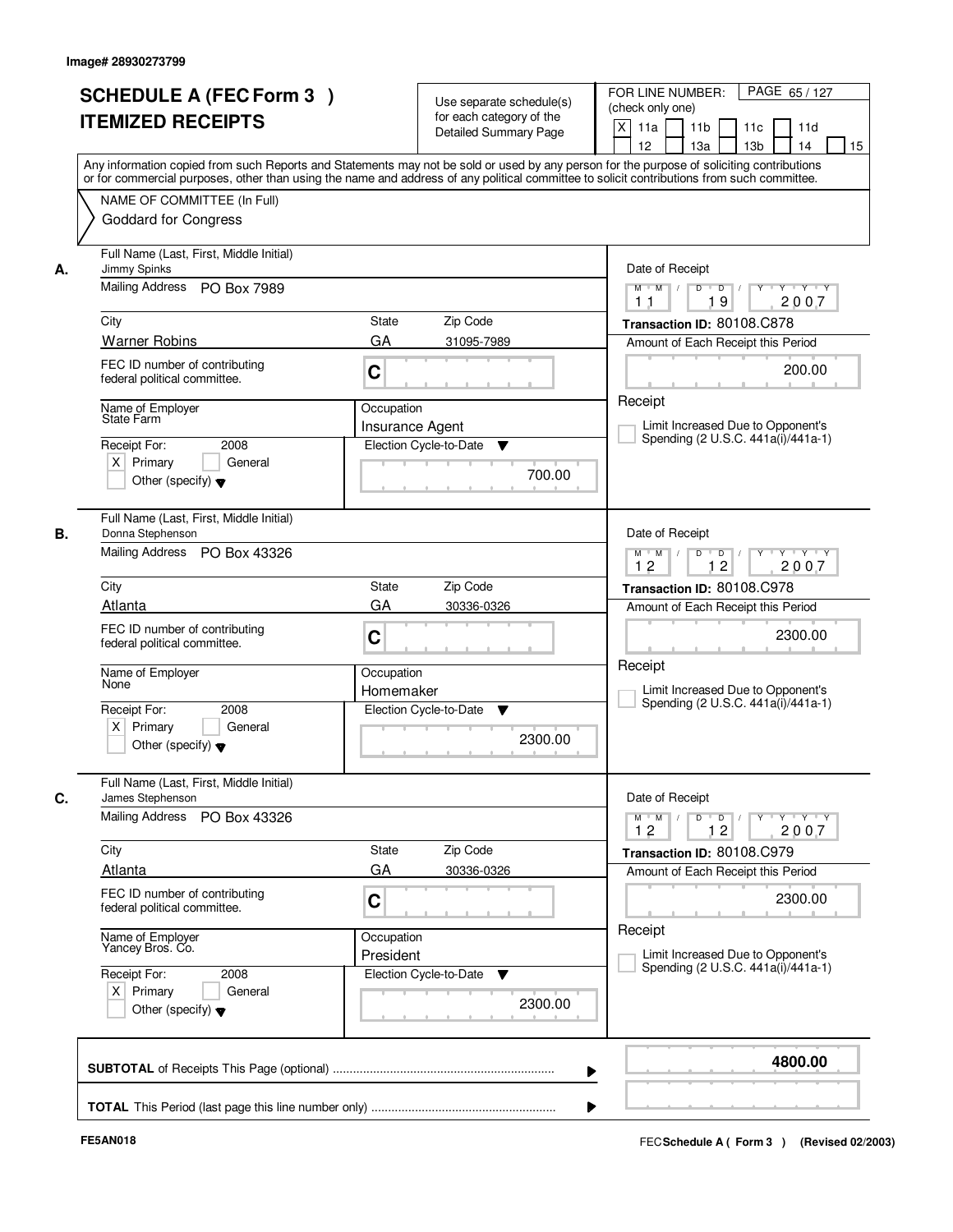|    | <b>SCHEDULE A (FEC Form 3)</b><br><b>ITEMIZED RECEIPTS</b>                                                                                                                                                                                                                                                             |                                          | Use separate schedule(s)<br>for each category of the<br><b>Detailed Summary Page</b> | PAGE 66/127<br>FOR LINE NUMBER:<br>(check only one)<br>X<br>11 <sub>b</sub><br>11a<br>11c<br>11d  |
|----|------------------------------------------------------------------------------------------------------------------------------------------------------------------------------------------------------------------------------------------------------------------------------------------------------------------------|------------------------------------------|--------------------------------------------------------------------------------------|---------------------------------------------------------------------------------------------------|
|    | Any information copied from such Reports and Statements may not be sold or used by any person for the purpose of soliciting contributions<br>or for commercial purposes, other than using the name and address of any political committee to solicit contributions from such committee.<br>NAME OF COMMITTEE (In Full) |                                          |                                                                                      | 12<br>13 <sub>b</sub><br>14<br>15<br>13a                                                          |
|    | <b>Goddard for Congress</b>                                                                                                                                                                                                                                                                                            |                                          |                                                                                      |                                                                                                   |
| А. | Full Name (Last, First, Middle Initial)<br>Joey Stuckey                                                                                                                                                                                                                                                                |                                          |                                                                                      | Date of Receipt                                                                                   |
|    | Mailing Address<br>171 Rivoli Ridge Dr                                                                                                                                                                                                                                                                                 |                                          |                                                                                      | $Y - Y - Y$<br>$\overline{D}$<br>$M$ $/$<br>D<br>M<br>2007<br>12<br>05                            |
|    | City                                                                                                                                                                                                                                                                                                                   | <b>State</b>                             | Zip Code                                                                             | Transaction ID: 80108.C962                                                                        |
|    | Macon                                                                                                                                                                                                                                                                                                                  | GA                                       | 31210-7429                                                                           | Amount of Each Receipt this Period                                                                |
|    | FEC ID number of contributing<br>federal political committee.                                                                                                                                                                                                                                                          | C                                        |                                                                                      | 1000.00                                                                                           |
|    | Name of Employer<br>Self Employed                                                                                                                                                                                                                                                                                      | Occupation                               |                                                                                      | In-Kind                                                                                           |
|    | 2008<br>Receipt For:                                                                                                                                                                                                                                                                                                   | Sound Engineer<br>Election Cycle-to-Date | ▼                                                                                    | Limit Increased Due to Opponent's<br>Spending (2 U.S.C. 441a(i)/441a-1)                           |
|    | $X$ Primary<br>General<br>Other (specify) $\blacktriangledown$                                                                                                                                                                                                                                                         |                                          | 2200.00                                                                              | Event Performance                                                                                 |
|    | Full Name (Last, First, Middle Initial)<br>Jean Sumner                                                                                                                                                                                                                                                                 |                                          |                                                                                      | Date of Receipt                                                                                   |
|    | <b>Mailing Address</b><br>506 1/2 W Elm St                                                                                                                                                                                                                                                                             |                                          |                                                                                      | D<br>$\overline{D}$ /<br>Y Y Y Y<br>$M$ $M$ /<br>$Y$ <sup>U</sup><br>08<br>2007<br>1 <sub>1</sub> |
|    | City                                                                                                                                                                                                                                                                                                                   | State                                    | Zip Code                                                                             | Transaction ID: 80108.C797                                                                        |
|    | Wrightsville                                                                                                                                                                                                                                                                                                           | GA                                       | 31096-1282                                                                           | Amount of Each Receipt this Period                                                                |
|    | FEC ID number of contributing<br>federal political committee.                                                                                                                                                                                                                                                          | C                                        |                                                                                      | 250.00                                                                                            |
|    | Name of Employer<br>Self Employed                                                                                                                                                                                                                                                                                      | Occupation<br>Physician                  |                                                                                      | Receipt<br>Limit Increased Due to Opponent's                                                      |
|    | Receipt For:<br>2008<br>$X$ Primary<br>General<br>Other (specify) $\blacktriangledown$                                                                                                                                                                                                                                 | Election Cycle-to-Date                   | ▼<br>250.00                                                                          | Spending (2 U.S.C. 441a(i)/441a-1)                                                                |
|    | Full Name (Last, First, Middle Initial)<br><b>Gilbert Switzer</b>                                                                                                                                                                                                                                                      |                                          |                                                                                      | Date of Receipt                                                                                   |
|    | <b>Mailing Address</b><br>101 Oliver Drive                                                                                                                                                                                                                                                                             |                                          |                                                                                      | $M$ $M$ $M$<br>$D$ $D$ $/$<br>$Y$ <sup>U</sup><br>$Y$ $Y$ $Y$<br>2007<br>11<br>19                 |
|    | City                                                                                                                                                                                                                                                                                                                   | State                                    | Zip Code                                                                             | Transaction ID: 80108.C884                                                                        |
|    | <b>Warner Robins</b>                                                                                                                                                                                                                                                                                                   | GA                                       | 31088-6033                                                                           | Amount of Each Receipt this Period                                                                |
|    | FEC ID number of contributing<br>federal political committee.                                                                                                                                                                                                                                                          | C                                        |                                                                                      | 50.00                                                                                             |
|    | Name of Employer<br>None                                                                                                                                                                                                                                                                                               | Occupation<br>Retired                    |                                                                                      | Receipt<br>Limit Increased Due to Opponent's                                                      |
|    | Receipt For:<br>2008<br>$X$ Primary<br>General<br>Other (specify) $\blacktriangledown$                                                                                                                                                                                                                                 | Election Cycle-to-Date                   | v<br>200.00                                                                          | Spending (2 U.S.C. 441a(i)/441a-1)                                                                |
|    |                                                                                                                                                                                                                                                                                                                        |                                          |                                                                                      | 1300.00                                                                                           |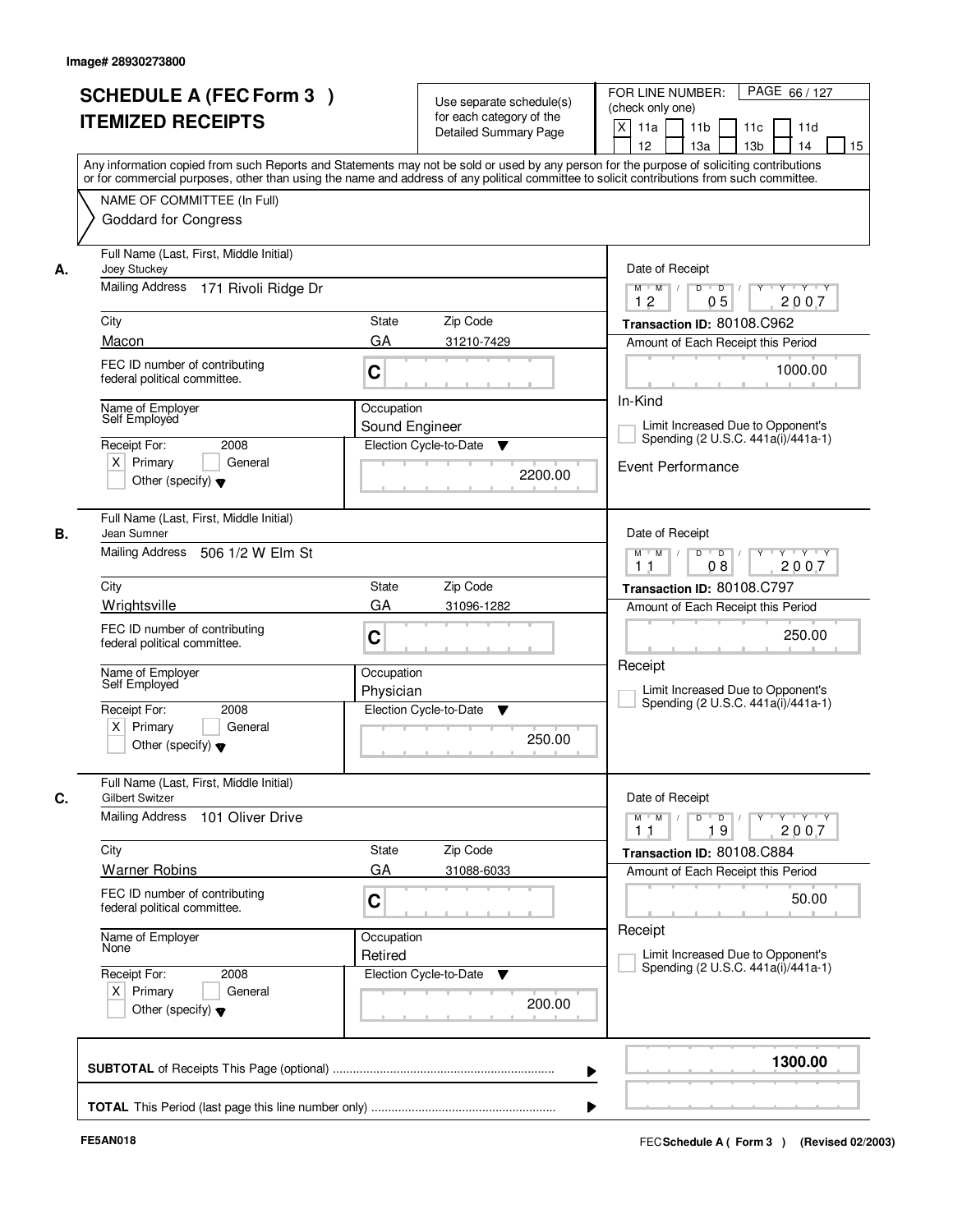|    | <b>SCHEDULE A (FEC Form 3)</b><br><b>ITEMIZED RECEIPTS</b><br>Any information copied from such Reports and Statements may not be sold or used by any person for the purpose of soliciting contributions  |                          | Use separate schedule(s)<br>for each category of the<br><b>Detailed Summary Page</b> | PAGE 67/127<br>FOR LINE NUMBER:<br>(check only one)<br>X<br>11 <sub>b</sub><br>11a<br>11c<br>11d<br>12<br>13 <sub>b</sub><br>14<br>13a<br>15 |
|----|----------------------------------------------------------------------------------------------------------------------------------------------------------------------------------------------------------|--------------------------|--------------------------------------------------------------------------------------|----------------------------------------------------------------------------------------------------------------------------------------------|
|    | or for commercial purposes, other than using the name and address of any political committee to solicit contributions from such committee.<br>NAME OF COMMITTEE (In Full)<br><b>Goddard for Congress</b> |                          |                                                                                      |                                                                                                                                              |
| А. | Full Name (Last, First, Middle Initial)<br><b>Gilbert Switzer</b><br>Mailing Address 101 Oliver Drive                                                                                                    |                          |                                                                                      | Date of Receipt<br>$Y + Y + Y$<br>$D$ $D$ $I$<br>$Y$ <sup>U</sup><br>$M$ $M$ /<br>12<br>31<br>2007                                           |
|    | City                                                                                                                                                                                                     | <b>State</b>             | Zip Code                                                                             | Transaction ID: 71231.C1084                                                                                                                  |
|    | <b>Warner Robins</b>                                                                                                                                                                                     | GA                       | 31088-6033                                                                           | Amount of Each Receipt this Period                                                                                                           |
|    | FEC ID number of contributing<br>federal political committee.                                                                                                                                            | C                        |                                                                                      | 50.00                                                                                                                                        |
|    | Name of Employer<br>None                                                                                                                                                                                 | Occupation               |                                                                                      | Receipt                                                                                                                                      |
|    |                                                                                                                                                                                                          | Retired                  |                                                                                      | Limit Increased Due to Opponent's<br>Spending (2 U.S.C. 441a(i)/441a-1)                                                                      |
|    | Receipt For:<br>2008<br>$X$ Primary<br>General<br>Other (specify) $\blacktriangledown$                                                                                                                   |                          | Election Cycle-to-Date<br>▼<br>250.00                                                |                                                                                                                                              |
| В. | Full Name (Last, First, Middle Initial)<br>Donna Thornton                                                                                                                                                |                          |                                                                                      | Date of Receipt                                                                                                                              |
|    | Mailing Address 219 Echeconnee Ln                                                                                                                                                                        |                          |                                                                                      | $Y \vdash Y \vdash Y$<br>$M$ $M$ /<br>D<br>$\overline{D}$<br>Y<br>19<br>2007<br>11                                                           |
|    | City                                                                                                                                                                                                     | State                    | Zip Code                                                                             | Transaction ID: 80108.C847                                                                                                                   |
|    | <b>Warner Robins</b>                                                                                                                                                                                     | GA                       | 31093-6603                                                                           | Amount of Each Receipt this Period                                                                                                           |
|    | FEC ID number of contributing<br>federal political committee.                                                                                                                                            | C                        |                                                                                      | 50.00                                                                                                                                        |
|    | Name of Employer<br>Bibb County                                                                                                                                                                          | Occupation<br>Teacher    |                                                                                      | Receipt<br>Limit Increased Due to Opponent's<br>Spending (2 U.S.C. 441a(i)/441a-1)                                                           |
|    | Receipt For:<br>2008<br>$X$ Primary<br>General<br>Other (specify) $\blacktriangledown$                                                                                                                   |                          | Election Cycle-to-Date<br>▼<br>220.00                                                |                                                                                                                                              |
|    | Full Name (Last, First, Middle Initial)<br>Matthew Thornton                                                                                                                                              |                          |                                                                                      | Date of Receipt                                                                                                                              |
|    | <b>Mailing Address</b><br>119 Draper Street                                                                                                                                                              |                          |                                                                                      | $M$ $M$<br>$D$ $D$ $/$<br>Y 'Y 'Y<br>$Y^+$<br>2007<br>10<br>30                                                                               |
|    | City                                                                                                                                                                                                     | State                    | Zip Code                                                                             | Transaction ID: 80108.C964                                                                                                                   |
|    | <b>Warner Robins</b>                                                                                                                                                                                     | GA                       | 31088-4145                                                                           | Amount of Each Receipt this Period                                                                                                           |
|    | FEC ID number of contributing<br>federal political committee.                                                                                                                                            | C                        |                                                                                      | 20.00                                                                                                                                        |
|    | Name of Employer<br>Kroger                                                                                                                                                                               | Occupation<br>Co-Manager |                                                                                      | Receipt<br>Limit Increased Due to Opponent's<br>Spending (2 U.S.C. 441a(i)/441a-1)                                                           |
|    | Receipt For:<br>2008<br>$X$ Primary<br>General<br>Other (specify) $\blacktriangledown$                                                                                                                   |                          | Election Cycle-to-Date<br>v<br>150.00                                                |                                                                                                                                              |
|    |                                                                                                                                                                                                          |                          |                                                                                      | 120.00                                                                                                                                       |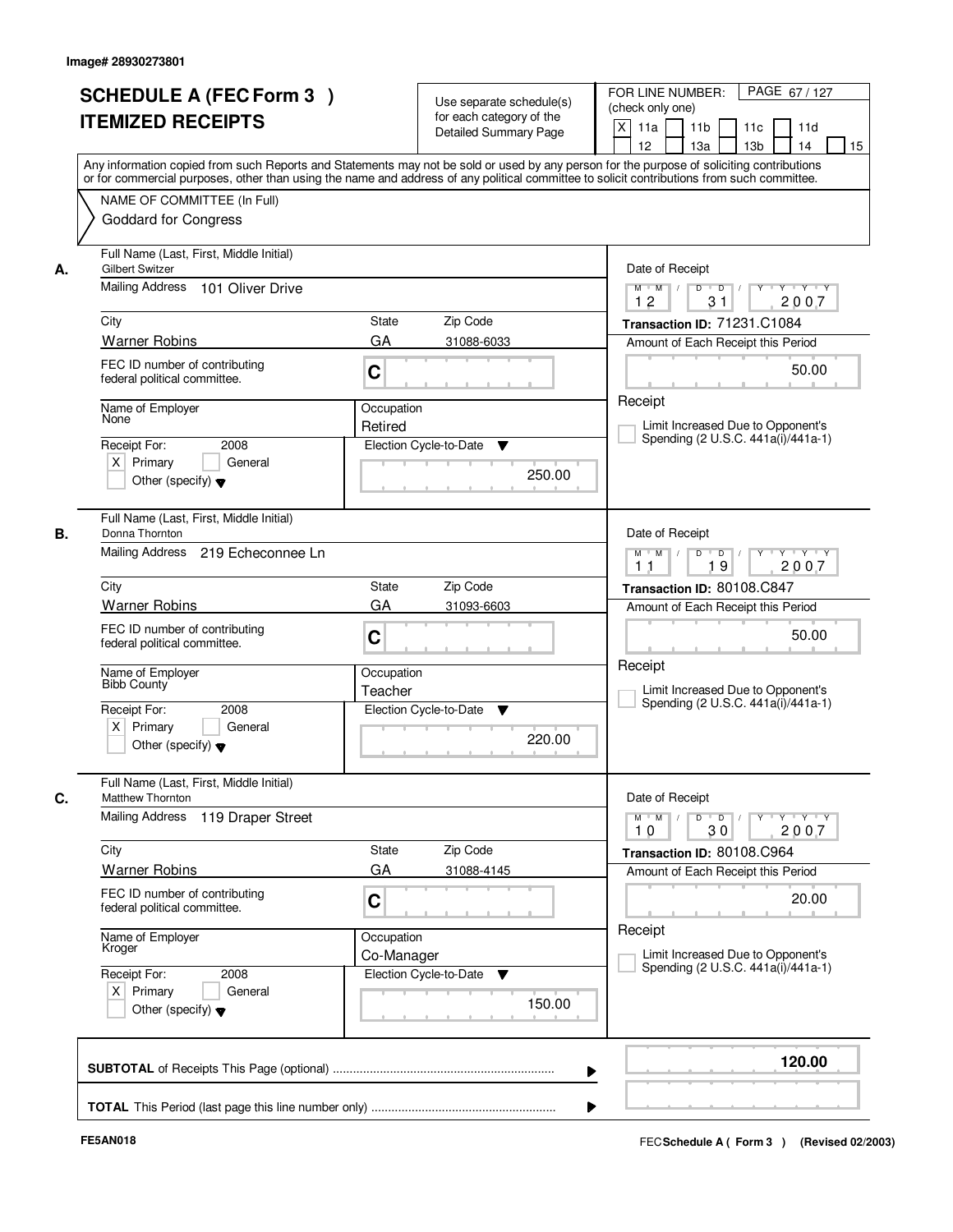|    | <b>SCHEDULE A (FEC Form 3)</b><br><b>ITEMIZED RECEIPTS</b><br>Any information copied from such Reports and Statements may not be sold or used by any person for the purpose of soliciting contributions  |                          | Use separate schedule(s)<br>for each category of the<br><b>Detailed Summary Page</b> | PAGE 68 / 127<br>FOR LINE NUMBER:<br>(check only one)<br>$\mathsf{X}$<br>11 <sub>b</sub><br>11a<br>11c<br>11d<br>12<br>13 <sub>b</sub><br>14<br>13a<br>15 |
|----|----------------------------------------------------------------------------------------------------------------------------------------------------------------------------------------------------------|--------------------------|--------------------------------------------------------------------------------------|-----------------------------------------------------------------------------------------------------------------------------------------------------------|
|    | or for commercial purposes, other than using the name and address of any political committee to solicit contributions from such committee.<br>NAME OF COMMITTEE (In Full)<br><b>Goddard for Congress</b> |                          |                                                                                      |                                                                                                                                                           |
| А. | Full Name (Last, First, Middle Initial)<br>Matthew Thornton<br>Mailing Address<br>119 Draper Street                                                                                                      |                          |                                                                                      | Date of Receipt<br>$D$ $D$ $/$<br>$Y - Y - Y$<br>$M$ $M$ /<br>$Y^+$<br>19<br>2007<br>11                                                                   |
|    | City                                                                                                                                                                                                     | <b>State</b>             | Zip Code                                                                             | Transaction ID: 80108.C837                                                                                                                                |
|    | <b>Warner Robins</b>                                                                                                                                                                                     | GA                       | 31088-4145                                                                           | Amount of Each Receipt this Period                                                                                                                        |
|    | FEC ID number of contributing<br>federal political committee.                                                                                                                                            | C                        |                                                                                      | 50.00                                                                                                                                                     |
|    | Name of Employer<br>Kroger                                                                                                                                                                               | Occupation<br>Co-Manager |                                                                                      | Receipt<br>Limit Increased Due to Opponent's                                                                                                              |
|    | 2008<br>Receipt For:<br>$X$ Primary<br>General<br>Other (specify) $\blacktriangledown$                                                                                                                   |                          | Election Cycle-to-Date<br>▼<br>200.00                                                | Spending (2 U.S.C. 441a(i)/441a-1)                                                                                                                        |
| В. | Full Name (Last, First, Middle Initial)<br>Matthew Thornton<br>Mailing Address<br>119 Draper Street                                                                                                      |                          |                                                                                      | Date of Receipt<br>$Y - Y - Y$<br>$M$ $M$ /<br>D<br>$\blacksquare$ D $\blacksquare$ /                                                                     |
|    |                                                                                                                                                                                                          |                          |                                                                                      | 12<br>2007<br>0 <sub>1</sub>                                                                                                                              |
|    | City<br><b>Warner Robins</b>                                                                                                                                                                             | <b>State</b>             | Zip Code                                                                             | Transaction ID: 80108.C965                                                                                                                                |
|    | FEC ID number of contributing<br>federal political committee.                                                                                                                                            | GA<br>C                  | 31088-4145                                                                           | Amount of Each Receipt this Period<br>20.00                                                                                                               |
|    | Name of Employer<br>Kroger                                                                                                                                                                               | Occupation<br>Co-Manager |                                                                                      | Receipt<br>Limit Increased Due to Opponent's<br>Spending (2 U.S.C. 441a(i)/441a-1)                                                                        |
|    | Receipt For:<br>2008<br>$X$ Primary<br>General<br>Other (specify) $\blacktriangledown$                                                                                                                   |                          | Election Cycle-to-Date<br>▼<br>220.00                                                |                                                                                                                                                           |
|    | Full Name (Last, First, Middle Initial)<br><b>Matthew Thornton</b>                                                                                                                                       |                          |                                                                                      | Date of Receipt                                                                                                                                           |
|    | <b>Mailing Address</b><br>119 Draper Street                                                                                                                                                              |                          |                                                                                      | $\mathsf{Y} \dashv \mathsf{Y} \dashv \mathsf{Y} \dashv \mathsf{Y}$<br>$M = M$<br>$D$ $D$ $/$<br>12<br>28<br>2007                                          |
|    | City                                                                                                                                                                                                     | State                    | Zip Code                                                                             | Transaction ID: 80108.C1048                                                                                                                               |
|    | <b>Warner Robins</b><br>FEC ID number of contributing<br>federal political committee.                                                                                                                    | GA<br>C                  | 31088-4145                                                                           | Amount of Each Receipt this Period<br>20.00                                                                                                               |
|    | Name of Employer<br>Kroger                                                                                                                                                                               | Occupation<br>Co-Manager |                                                                                      | Receipt<br>Limit Increased Due to Opponent's                                                                                                              |
|    | Receipt For:<br>2008<br>$X$ Primary<br>General<br>Other (specify) $\blacktriangledown$                                                                                                                   |                          | Election Cycle-to-Date ▼<br>240.00                                                   | Spending (2 U.S.C. 441a(i)/441a-1)                                                                                                                        |
|    |                                                                                                                                                                                                          |                          |                                                                                      | 90.00                                                                                                                                                     |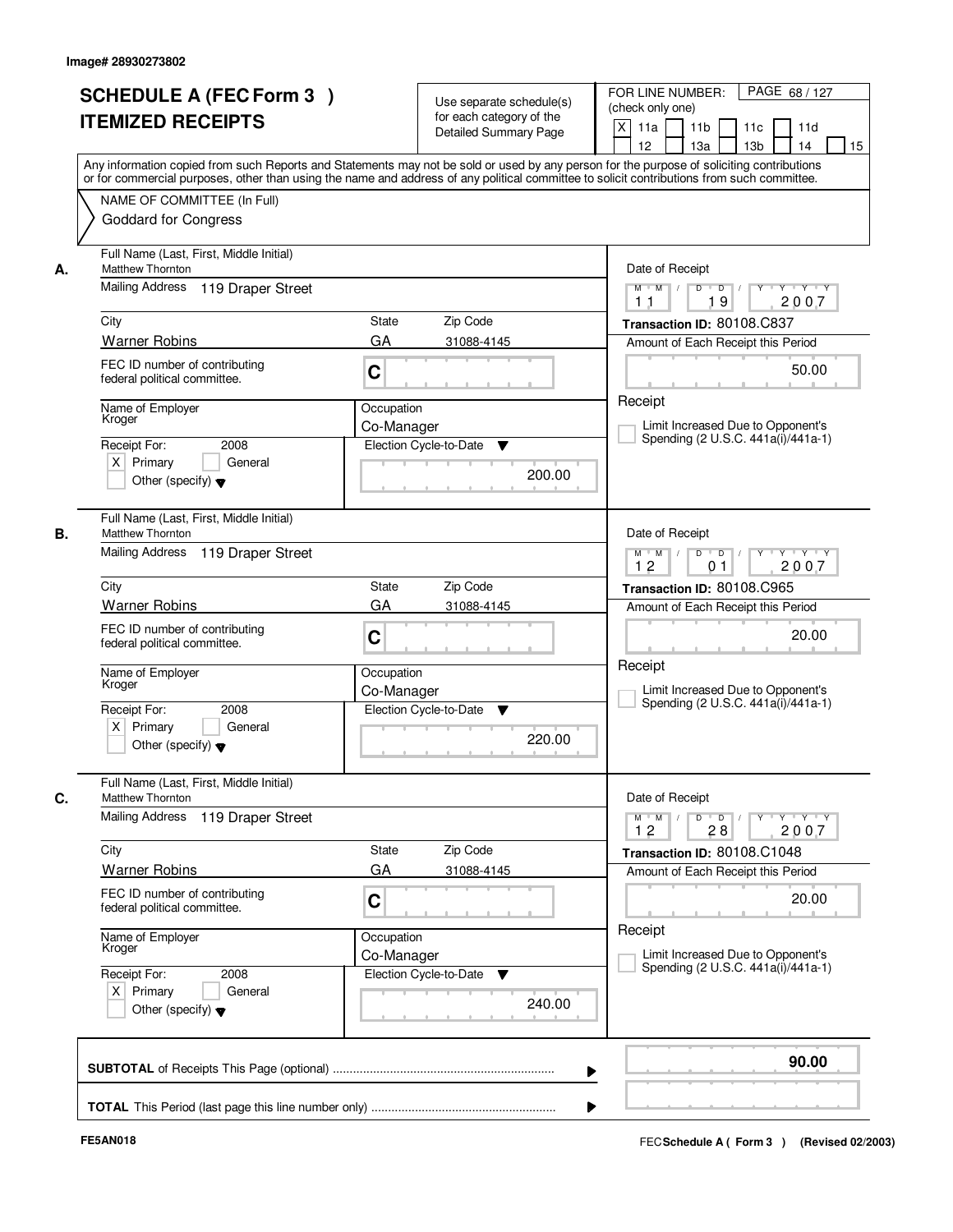|    | <b>SCHEDULE A (FEC Form 3)</b><br><b>ITEMIZED RECEIPTS</b><br>Any information copied from such Reports and Statements may not be sold or used by any person for the purpose of soliciting contributions<br>or for commercial purposes, other than using the name and address of any political committee to solicit contributions from such committee. |                                      | Use separate schedule(s)<br>for each category of the<br><b>Detailed Summary Page</b> | PAGE 69/127<br>FOR LINE NUMBER:<br>(check only one)<br>$\mathsf{X}$<br>11a<br>11 <sub>b</sub><br>11c<br>11d<br>12<br>13a<br>13 <sub>b</sub><br>14<br>15                        |
|----|-------------------------------------------------------------------------------------------------------------------------------------------------------------------------------------------------------------------------------------------------------------------------------------------------------------------------------------------------------|--------------------------------------|--------------------------------------------------------------------------------------|--------------------------------------------------------------------------------------------------------------------------------------------------------------------------------|
|    | NAME OF COMMITTEE (In Full)<br><b>Goddard for Congress</b>                                                                                                                                                                                                                                                                                            |                                      |                                                                                      |                                                                                                                                                                                |
| А. | Full Name (Last, First, Middle Initial)<br>James Thwing<br>Mailing Address 519 Arrowhead Trl                                                                                                                                                                                                                                                          |                                      |                                                                                      | Date of Receipt<br>$Y + Y + Y$<br>$M$ $M$ /<br>$D$ $D$ $1$<br>Y                                                                                                                |
|    |                                                                                                                                                                                                                                                                                                                                                       |                                      |                                                                                      | 12<br>12<br>2007                                                                                                                                                               |
|    | City<br><b>Warner Robins</b>                                                                                                                                                                                                                                                                                                                          | <b>State</b><br>GA                   | Zip Code<br>31088-5335                                                               | Transaction ID: 80108.C981<br>Amount of Each Receipt this Period                                                                                                               |
|    | FEC ID number of contributing<br>federal political committee.                                                                                                                                                                                                                                                                                         | C                                    |                                                                                      | 50.00                                                                                                                                                                          |
|    | Name of Employer<br>None                                                                                                                                                                                                                                                                                                                              | Occupation<br>Retired                |                                                                                      | Receipt<br>Limit Increased Due to Opponent's                                                                                                                                   |
|    | Receipt For:<br>2008<br>$X$ Primary<br>General<br>Other (specify) $\blacktriangledown$                                                                                                                                                                                                                                                                |                                      | Election Cycle-to-Date<br>▼<br>250.00                                                | Spending (2 U.S.C. 441a(i)/441a-1)                                                                                                                                             |
| В. | Full Name (Last, First, Middle Initial)<br><b>Gary Tolbert</b><br>Mailing Address<br>105 Carriage Run                                                                                                                                                                                                                                                 |                                      |                                                                                      | Date of Receipt<br>$Y - Y - Y$<br>$M$ $M$ /<br>D<br>$\blacksquare$ D $\blacksquare$ /                                                                                          |
|    |                                                                                                                                                                                                                                                                                                                                                       |                                      |                                                                                      | 19<br>2007<br>11                                                                                                                                                               |
|    | City<br><b>Warner Robins</b>                                                                                                                                                                                                                                                                                                                          | <b>State</b><br>GA                   | Zip Code<br>31088-1652                                                               | Transaction ID: 80108.C858<br>Amount of Each Receipt this Period                                                                                                               |
|    | FEC ID number of contributing<br>federal political committee.                                                                                                                                                                                                                                                                                         | C                                    |                                                                                      | 250.00                                                                                                                                                                         |
|    | Name of Employer<br>Hunt-Miller Insurance Age-<br>ncy                                                                                                                                                                                                                                                                                                 | Occupation<br><b>Insurance Agent</b> |                                                                                      | Receipt<br>Limit Increased Due to Opponent's<br>Spending (2 U.S.C. 441a(i)/441a-1)                                                                                             |
|    | Receipt For:<br>2008<br>$X$ Primary<br>General<br>Other (specify) $\blacktriangledown$                                                                                                                                                                                                                                                                |                                      | Election Cycle-to-Date<br>▼<br>250.00                                                |                                                                                                                                                                                |
| C. | Full Name (Last, First, Middle Initial)<br>James Tudor                                                                                                                                                                                                                                                                                                |                                      |                                                                                      | Date of Receipt                                                                                                                                                                |
|    | <b>Mailing Address</b><br>PO Box 64                                                                                                                                                                                                                                                                                                                   |                                      |                                                                                      | $D$ $D$ $/$<br>$\begin{array}{cccccccccc} \mathsf{Y} & \mathsf{I} & \mathsf{Y} & \mathsf{I} & \mathsf{Y} & \mathsf{I} & \mathsf{Y} \end{array}$<br>$M$ $M$<br>30<br>2007<br>11 |
|    | City<br>Newborn                                                                                                                                                                                                                                                                                                                                       | State<br>GA                          | Zip Code<br>30056-0064                                                               | Transaction ID: 80108.C922                                                                                                                                                     |
|    | FEC ID number of contributing<br>federal political committee.                                                                                                                                                                                                                                                                                         | C                                    |                                                                                      | Amount of Each Receipt this Period<br>250.00                                                                                                                                   |
|    | Name of Employer<br>GACS                                                                                                                                                                                                                                                                                                                              | Occupation<br>President              |                                                                                      | Receipt<br>Limit Increased Due to Opponent's                                                                                                                                   |
|    | Receipt For:<br>2008<br>$X$ Primary<br>General<br>Other (specify) $\blacktriangledown$                                                                                                                                                                                                                                                                |                                      | Election Cycle-to-Date<br>▼<br>250.00                                                | Spending (2 U.S.C. 441a(i)/441a-1)                                                                                                                                             |
|    |                                                                                                                                                                                                                                                                                                                                                       |                                      |                                                                                      | 550.00<br>▶                                                                                                                                                                    |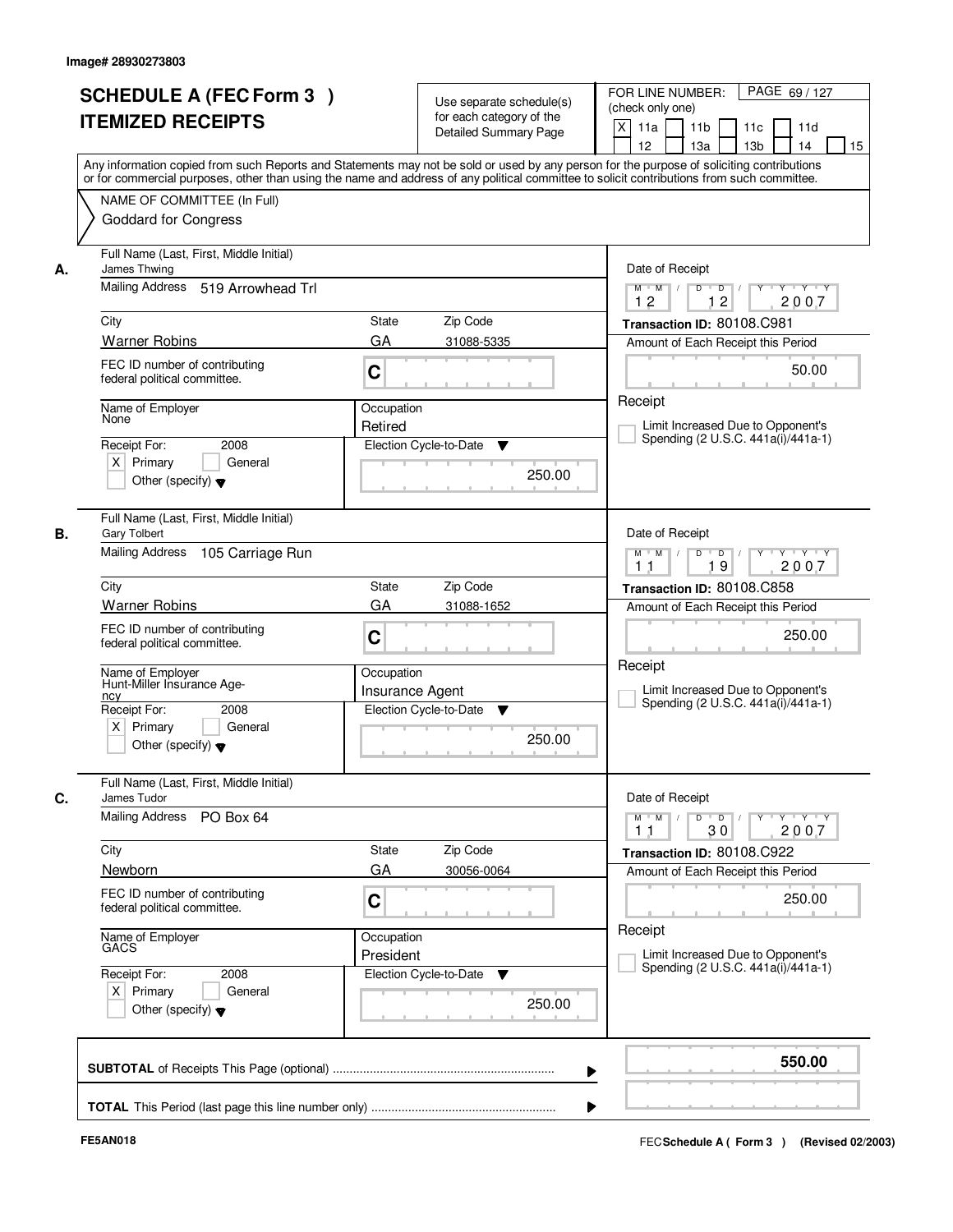| <b>SCHEDULE A (FEC Form 3)</b><br><b>ITEMIZED RECEIPTS</b>                                                                                                                                                                                                                                                                                                                        | Use separate schedule(s)<br>for each category of the<br><b>Detailed Summary Page</b>                                                                                                                                                                                                    | FOR LINE NUMBER:<br>PAGE 70 / 127<br>(check only one)<br>$\mathsf{X}$<br>11a<br>11 <sub>b</sub><br>11c<br>11d<br>12<br>13a<br>13 <sub>b</sub><br>14<br>15                                                                                                                                                 |
|-----------------------------------------------------------------------------------------------------------------------------------------------------------------------------------------------------------------------------------------------------------------------------------------------------------------------------------------------------------------------------------|-----------------------------------------------------------------------------------------------------------------------------------------------------------------------------------------------------------------------------------------------------------------------------------------|-----------------------------------------------------------------------------------------------------------------------------------------------------------------------------------------------------------------------------------------------------------------------------------------------------------|
| NAME OF COMMITTEE (In Full)<br><b>Goddard for Congress</b>                                                                                                                                                                                                                                                                                                                        | Any information copied from such Reports and Statements may not be sold or used by any person for the purpose of soliciting contributions<br>or for commercial purposes, other than using the name and address of any political committee to solicit contributions from such committee. |                                                                                                                                                                                                                                                                                                           |
| Full Name (Last, First, Middle Initial)<br>Patricia Vandever<br>А.<br>Mailing Address PO Box 726<br>City<br>Moultrie<br>FEC ID number of contributing<br>federal political committee.<br>Name of Employer<br>Lasseter Tractor Co.<br>2008<br>Receipt For:<br>$X$ Primary<br>General                                                                                               | <b>State</b><br>Zip Code<br>GA<br>31776-0726<br>C<br>Occupation<br>Secretary<br>Election Cycle-to-Date<br>▼                                                                                                                                                                             | Date of Receipt<br>$Y - Y - Y$<br>$\overline{D}$<br>$M$ $M$ /<br>D<br>2007<br>30<br>11<br>Transaction ID: 80108.C915<br>Amount of Each Receipt this Period<br>1000.00<br>Receipt<br>Limit Increased Due to Opponent's<br>Spending (2 U.S.C. 441a(i)/441a-1)                                               |
| Other (specify) $\blacktriangledown$<br>Full Name (Last, First, Middle Initial)<br>В.<br>Barbara Waddle<br>Mailing Address 113 Tanglewood Dr<br>City<br><b>Warner Robins</b><br>FEC ID number of contributing<br>federal political committee.<br>Name of Employer<br>Waddle Engineering<br>Receipt For:<br>2008<br>$X$ Primary<br>General<br>Other (specify) $\blacktriangledown$ | 1000.00<br>Zip Code<br><b>State</b><br>GA<br>31093-2150<br>C<br>Occupation<br>Engineer<br>Election Cycle-to-Date<br>v<br>750.00                                                                                                                                                         | Date of Receipt<br>$M$ $M$ /<br>D<br>$\overline{D}$ /<br>Y Y Y Y Y Y<br>18<br>2007<br>10<br>Transaction ID: 80108.C737<br>Amount of Each Receipt this Period<br>100.00<br>Receipt<br>Limit Increased Due to Opponent's<br>Spending (2 U.S.C. 441a(i)/441a-1)                                              |
| Full Name (Last, First, Middle Initial)<br>C.<br>Barbara Waddle<br>Mailing Address<br>113 Tanglewood Dr<br>City<br><b>Warner Robins</b><br>FEC ID number of contributing<br>federal political committee.<br>Name of Employer<br>Waddle Engineering<br>Receipt For:<br>2008<br>$X$ Primary<br>General<br>Other (specify) $\blacktriangledown$                                      | Zip Code<br>State<br>GA<br>31093-2150<br>C<br>Occupation<br>Engineer<br>Election Cycle-to-Date<br>v<br>1000.00                                                                                                                                                                          | Date of Receipt<br>$D$ $D$ $/$<br>$\mathsf{Y} \dashv \mathsf{Y} \dashv \mathsf{Y}$<br>$M = M$<br>$Y$ <sup>U</sup><br>2007<br>19<br>11<br>Transaction ID: 80108.C890<br>Amount of Each Receipt this Period<br>250.00<br>Receipt<br>Limit Increased Due to Opponent's<br>Spending (2 U.S.C. 441a(i)/441a-1) |
|                                                                                                                                                                                                                                                                                                                                                                                   | ▶                                                                                                                                                                                                                                                                                       | 1350.00                                                                                                                                                                                                                                                                                                   |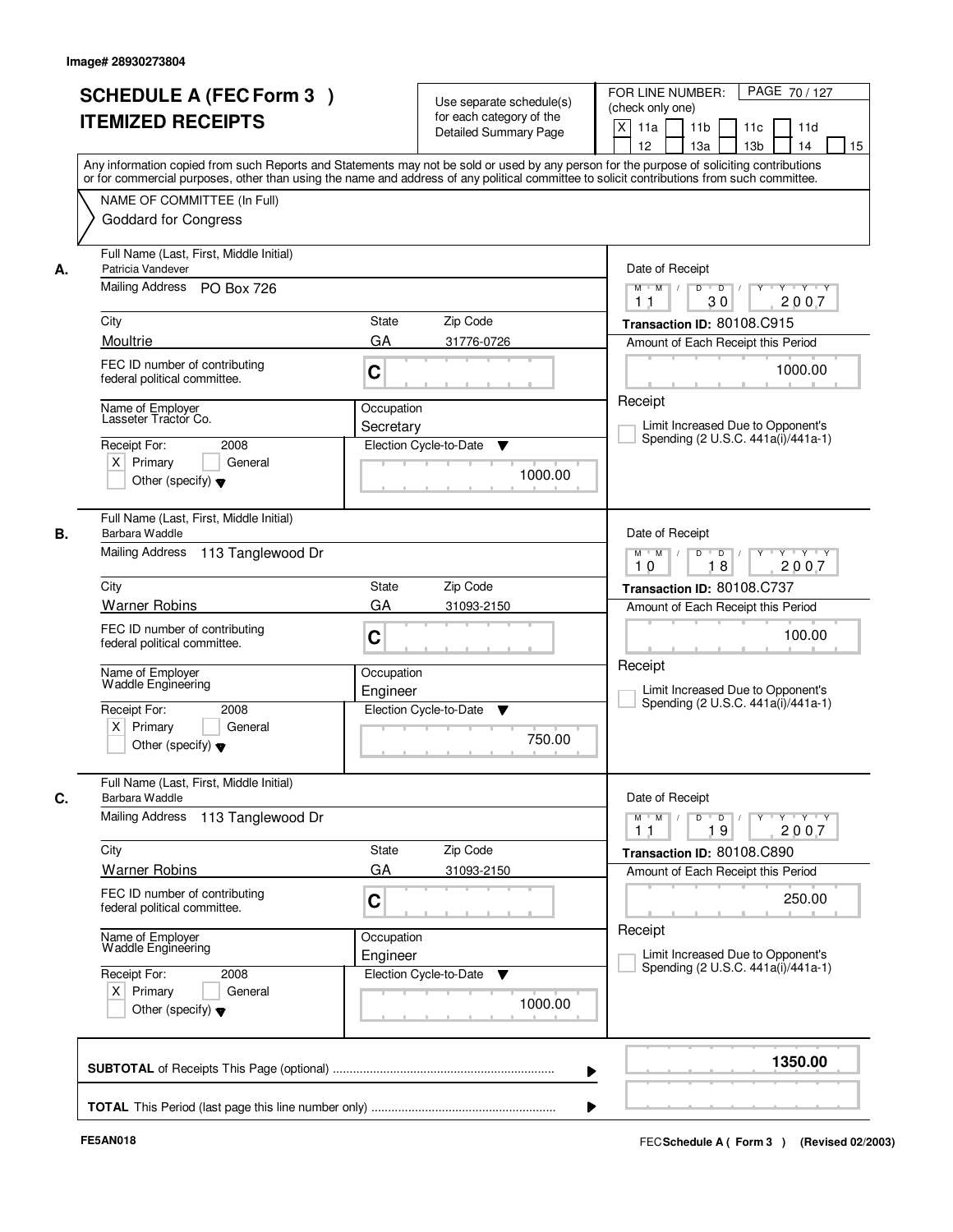|    | <b>SCHEDULE A (FEC Form 3)</b><br><b>ITEMIZED RECEIPTS</b>     | Use separate schedule(s)<br>for each category of the                                                                                                                                                                                                                                    | PAGE 71/127<br>FOR LINE NUMBER:<br>(check only one)                                                           |
|----|----------------------------------------------------------------|-----------------------------------------------------------------------------------------------------------------------------------------------------------------------------------------------------------------------------------------------------------------------------------------|---------------------------------------------------------------------------------------------------------------|
|    |                                                                | <b>Detailed Summary Page</b>                                                                                                                                                                                                                                                            | $\boldsymbol{\mathsf{X}}$<br>11a<br>11 <sub>b</sub><br>11c<br>11d<br>12<br>13a<br>13 <sub>b</sub><br>14<br>15 |
|    |                                                                | Any information copied from such Reports and Statements may not be sold or used by any person for the purpose of soliciting contributions<br>or for commercial purposes, other than using the name and address of any political committee to solicit contributions from such committee. |                                                                                                               |
|    | NAME OF COMMITTEE (In Full)                                    |                                                                                                                                                                                                                                                                                         |                                                                                                               |
|    | <b>Goddard for Congress</b>                                    |                                                                                                                                                                                                                                                                                         |                                                                                                               |
| А. | Full Name (Last, First, Middle Initial)<br>Michael Warren      |                                                                                                                                                                                                                                                                                         | Date of Receipt                                                                                               |
|    | Mailing Address 216 Brentwood Drive                            |                                                                                                                                                                                                                                                                                         | $\overline{D}$ /<br>Y<br>$Y - Y - Y$<br>$M$ $M$ /<br>D<br>2007<br>13<br>11                                    |
|    | City                                                           | State<br>Zip Code                                                                                                                                                                                                                                                                       | Transaction ID: 80108.C802                                                                                    |
|    | <b>Warner Robins</b>                                           | GA<br>31088-2017                                                                                                                                                                                                                                                                        | Amount of Each Receipt this Period                                                                            |
|    | FEC ID number of contributing<br>federal political committee.  | C                                                                                                                                                                                                                                                                                       | 250.00                                                                                                        |
|    | Name of Employer<br>Robins Air Force Base                      | Occupation                                                                                                                                                                                                                                                                              | Receipt                                                                                                       |
|    |                                                                | Civilian                                                                                                                                                                                                                                                                                | Limit Increased Due to Opponent's<br>Spending (2 U.S.C. 441a(i)/441a-1)                                       |
|    | Receipt For:<br>2008                                           | Election Cycle-to-Date<br>▼                                                                                                                                                                                                                                                             |                                                                                                               |
|    | $X$ Primary<br>General<br>Other (specify) $\blacktriangledown$ | 350.00                                                                                                                                                                                                                                                                                  |                                                                                                               |
| В. | Full Name (Last, First, Middle Initial)<br>Robert Watson       |                                                                                                                                                                                                                                                                                         | Date of Receipt                                                                                               |
|    | 111 Millpond Plantation Way<br>Mailing Address                 |                                                                                                                                                                                                                                                                                         | D<br>$\blacksquare$ D $\blacksquare$ /<br>$Y$ <sup>U</sup><br>Y Y Y Y<br>$M$ $M$ /<br>18<br>2007<br>10        |
|    | City                                                           | Zip Code<br>State                                                                                                                                                                                                                                                                       | Transaction ID: 80108.C735                                                                                    |
|    | <b>Warner Robins</b>                                           | GA<br>31088-2620                                                                                                                                                                                                                                                                        | Amount of Each Receipt this Period                                                                            |
|    | FEC ID number of contributing<br>federal political committee.  | C                                                                                                                                                                                                                                                                                       | 500.00                                                                                                        |
|    | Name of Employer<br>None                                       | Occupation<br>Retired                                                                                                                                                                                                                                                                   | Receipt<br>Limit Increased Due to Opponent's                                                                  |
|    | Receipt For:<br>2008                                           | Election Cycle-to-Date<br>v                                                                                                                                                                                                                                                             | Spending (2 U.S.C. 441a(i)/441a-1)                                                                            |
|    | $X$ Primary<br>General<br>Other (specify) $\blacktriangledown$ | 500.00                                                                                                                                                                                                                                                                                  |                                                                                                               |
| C. | Full Name (Last, First, Middle Initial)<br>Raymon White        |                                                                                                                                                                                                                                                                                         | Date of Receipt                                                                                               |
|    | Mailing Address<br>PO Box 52696                                |                                                                                                                                                                                                                                                                                         | $M$ $M$<br>$D$ $D$ $/$<br>$Y - Y - Y$<br>$\top$ /<br>$Y$ <sup>-1</sup><br>2007<br>10<br>09                    |
|    | City                                                           | Zip Code<br>State                                                                                                                                                                                                                                                                       | Transaction ID: 71010.C716                                                                                    |
|    | Atlanta                                                        | GA<br>30355-0696                                                                                                                                                                                                                                                                        | Amount of Each Receipt this Period                                                                            |
|    | FEC ID number of contributing<br>federal political committee.  | C                                                                                                                                                                                                                                                                                       | 1000.00                                                                                                       |
|    | Name of Employer<br>Georgia Public Strategies,<br>Inc          | Occupation<br><b>Public Affairs</b>                                                                                                                                                                                                                                                     | Receipt<br>Limit Increased Due to Opponent's                                                                  |
|    | Receipt For:<br>2008                                           | Election Cycle-to-Date<br>v                                                                                                                                                                                                                                                             | Spending (2 U.S.C. 441a(i)/441a-1)                                                                            |
|    | $X$ Primary<br>General<br>Other (specify) $\blacktriangledown$ | 1000.00                                                                                                                                                                                                                                                                                 |                                                                                                               |
|    |                                                                |                                                                                                                                                                                                                                                                                         | 1750.00                                                                                                       |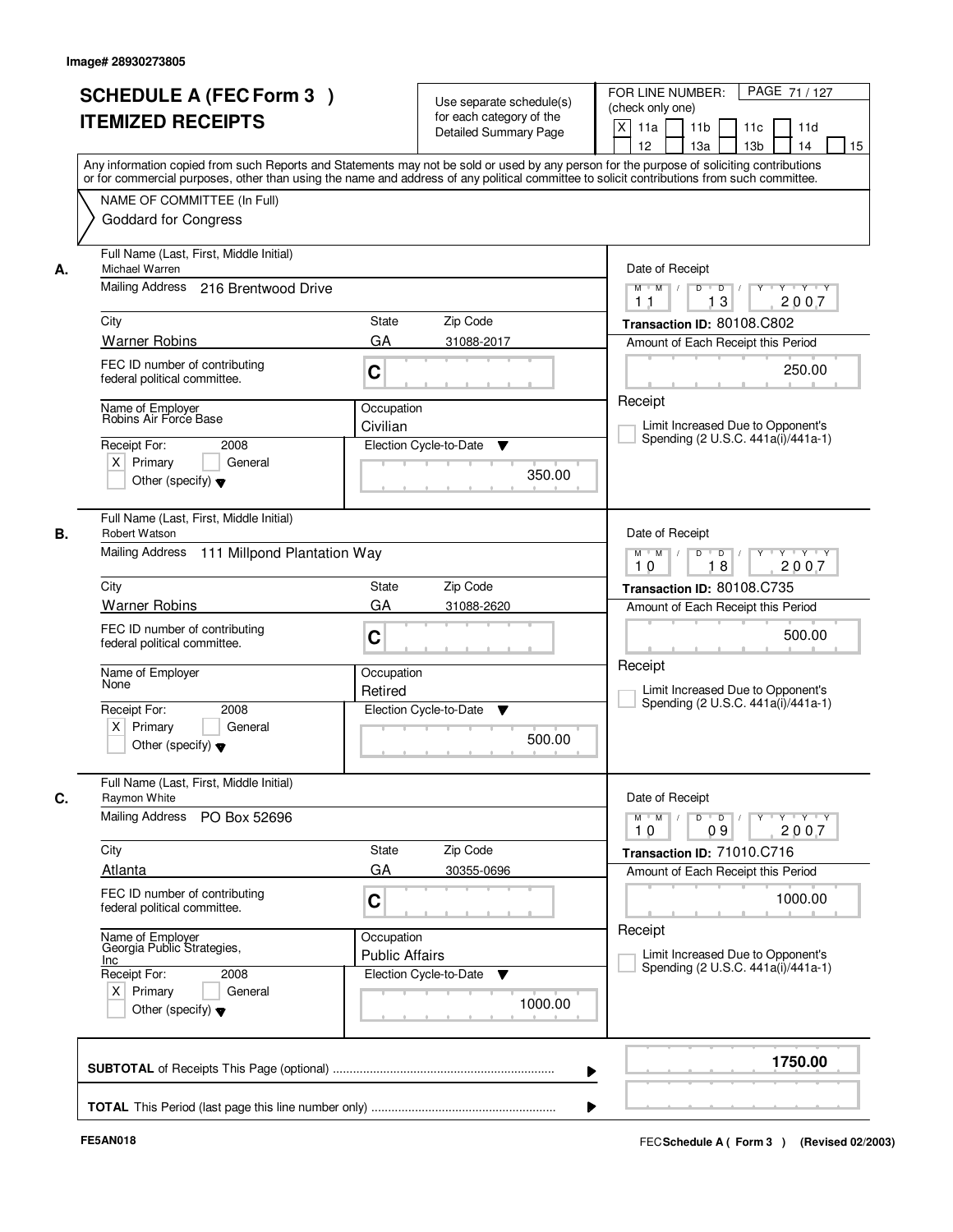|    | <b>SCHEDULE A (FEC Form 3)</b><br><b>ITEMIZED RECEIPTS</b>                                                                                                                                                                                                                                                                                            |                                       | Use separate schedule(s)<br>for each category of the<br><b>Detailed Summary Page</b> | PAGE 72 / 127<br>FOR LINE NUMBER:<br>(check only one)<br>$\mathsf{X}$<br>11 <sub>b</sub><br>11a<br>11c<br>11d<br>12<br>13 <sub>b</sub><br>14<br>13a<br>15                   |
|----|-------------------------------------------------------------------------------------------------------------------------------------------------------------------------------------------------------------------------------------------------------------------------------------------------------------------------------------------------------|---------------------------------------|--------------------------------------------------------------------------------------|-----------------------------------------------------------------------------------------------------------------------------------------------------------------------------|
|    | Any information copied from such Reports and Statements may not be sold or used by any person for the purpose of soliciting contributions<br>or for commercial purposes, other than using the name and address of any political committee to solicit contributions from such committee.<br>NAME OF COMMITTEE (In Full)<br><b>Goddard for Congress</b> |                                       |                                                                                      |                                                                                                                                                                             |
| А. | Full Name (Last, First, Middle Initial)<br><b>Noel Williams</b><br>Mailing Address<br>1308 Ogburn Rd<br>City                                                                                                                                                                                                                                          | State                                 | Zip Code                                                                             | Date of Receipt<br>$D$ $D$ $/$<br>$\overline{Y}$<br>$Y - Y - Y$<br>$M$ $M$ /<br>16<br>2007<br>11<br>Transaction ID: 80108.C822                                              |
|    | Cordele                                                                                                                                                                                                                                                                                                                                               | GA                                    | 31015-2035                                                                           | Amount of Each Receipt this Period                                                                                                                                          |
|    | FEC ID number of contributing<br>federal political committee.                                                                                                                                                                                                                                                                                         | C                                     |                                                                                      | 250.00                                                                                                                                                                      |
|    | Name of Emplover<br>Partners Benefit Group<br>Receipt For:<br>2008<br>$X$ Primary<br>General<br>Other (specify) $\blacktriangledown$                                                                                                                                                                                                                  | Occupation<br><b>Insurance Broker</b> | Election Cycle-to-Date<br>▼<br>250.00                                                | Receipt<br>Limit Increased Due to Opponent's<br>Spending (2 U.S.C. 441a(i)/441a-1)                                                                                          |
| В. | Full Name (Last, First, Middle Initial)<br><b>Ed Willis</b><br>Mailing Address 128 Loblolly Rd                                                                                                                                                                                                                                                        |                                       |                                                                                      | Date of Receipt<br>$Y - Y - Y$<br>$M$ $M$ /<br>D<br>$\overline{D}$<br>30<br>2007<br>11                                                                                      |
|    | City                                                                                                                                                                                                                                                                                                                                                  | <b>State</b>                          | Zip Code                                                                             | Transaction ID: 80108.C932                                                                                                                                                  |
|    | Moultrie                                                                                                                                                                                                                                                                                                                                              | GA                                    | 31768-5800                                                                           | Amount of Each Receipt this Period                                                                                                                                          |
|    | FEC ID number of contributing<br>federal political committee.                                                                                                                                                                                                                                                                                         | C                                     |                                                                                      | 487.73                                                                                                                                                                      |
|    | Name of Employer<br>None                                                                                                                                                                                                                                                                                                                              | Occupation<br>Retired                 |                                                                                      | In-Kind<br>Limit Increased Due to Opponent's<br>Spending (2 U.S.C. 441a(i)/441a-1)                                                                                          |
|    | Receipt For:<br>2008<br>$X$ Primary<br>General<br>Other (specify) $\blacktriangledown$                                                                                                                                                                                                                                                                |                                       | Election Cycle-to-Date<br>v<br>687.73                                                | <b>Event Catering</b>                                                                                                                                                       |
|    | Full Name (Last, First, Middle Initial)<br>David Wittenberg                                                                                                                                                                                                                                                                                           |                                       |                                                                                      | Date of Receipt                                                                                                                                                             |
|    | Mailing Address<br>460 Lake Joy Rd                                                                                                                                                                                                                                                                                                                    |                                       |                                                                                      | $D$ $D$ $/$<br>$\begin{array}{ccccccccccccc} &\mathsf{Y} &\mathsf{V} &\mathsf{Y} &\mathsf{V} &\mathsf{Y} &\mathsf{V} &\mathsf{Y}\end{array}$<br>$M$ $M$<br>19<br>2007<br>11 |
|    | City                                                                                                                                                                                                                                                                                                                                                  | State                                 | Zip Code                                                                             | Transaction ID: 80108.C889                                                                                                                                                  |
|    | Kathleen                                                                                                                                                                                                                                                                                                                                              | GA                                    | 31047-2024                                                                           | Amount of Each Receipt this Period                                                                                                                                          |
|    | FEC ID number of contributing<br>federal political committee.                                                                                                                                                                                                                                                                                         | C                                     |                                                                                      | 50.00<br>Receipt                                                                                                                                                            |
|    | Name of Employer<br>None                                                                                                                                                                                                                                                                                                                              | Occupation<br>Retired                 |                                                                                      | Limit Increased Due to Opponent's<br>Spending (2 U.S.C. 441a(i)/441a-1)                                                                                                     |
|    | Receipt For:<br>2008<br>$X$ Primary<br>General<br>Other (specify) $\blacktriangledown$                                                                                                                                                                                                                                                                |                                       | Election Cycle-to-Date<br>▼<br>270.00                                                |                                                                                                                                                                             |
|    |                                                                                                                                                                                                                                                                                                                                                       |                                       |                                                                                      | 787.73<br>▶                                                                                                                                                                 |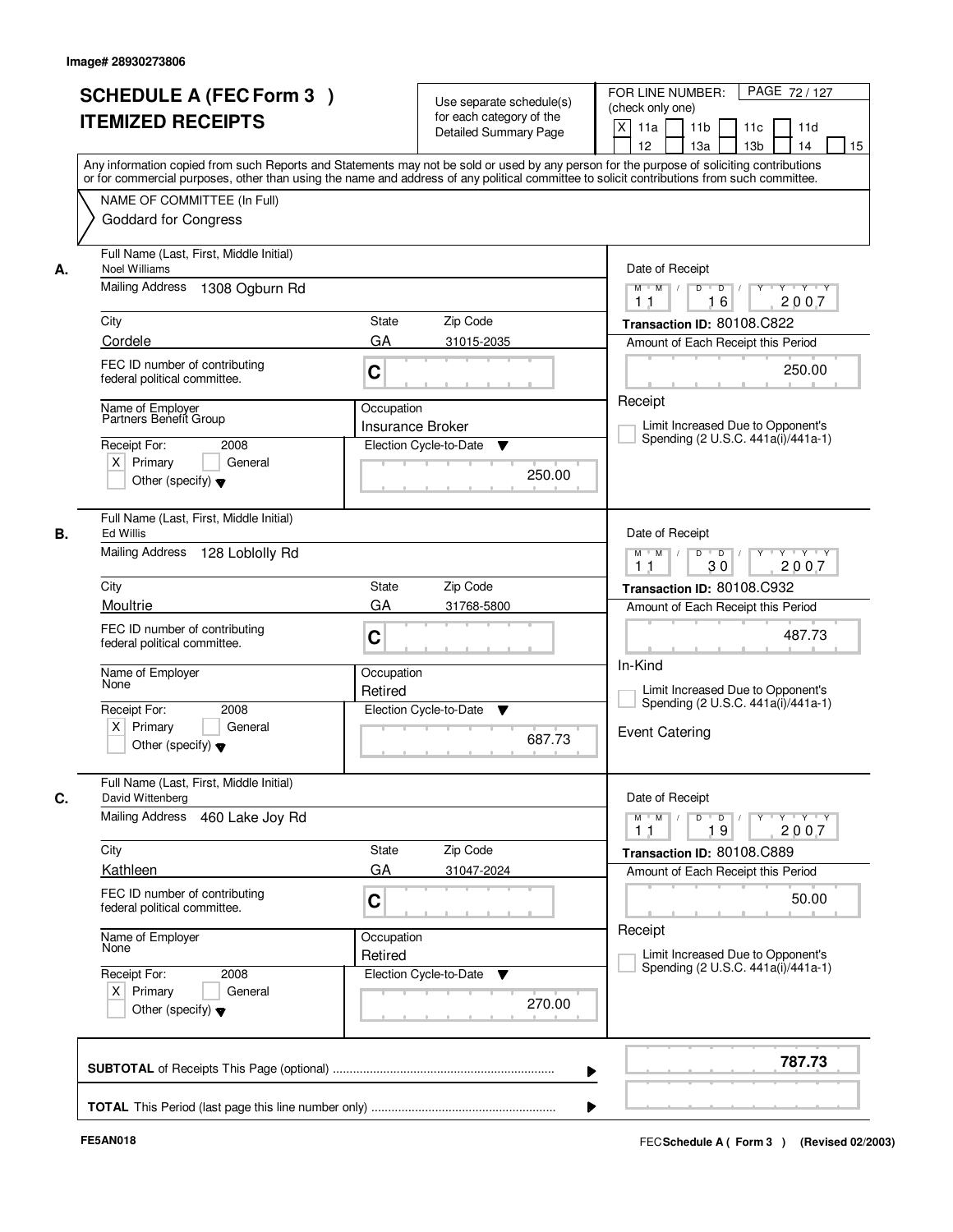|    | <b>SCHEDULE A (FEC Form 3)</b><br><b>ITEMIZED RECEIPTS</b><br>Any information copied from such Reports and Statements may not be sold or used by any person for the purpose of soliciting contributions<br>or for commercial purposes, other than using the name and address of any political committee to solicit contributions from such committee. |                                           | Use separate schedule(s)<br>for each category of the<br><b>Detailed Summary Page</b> | PAGE 73 / 127<br>FOR LINE NUMBER:<br>(check only one)<br>X<br>11a<br>11d<br>11 <sub>b</sub><br>11c<br>12<br>13a<br>13 <sub>b</sub><br>15<br>14                                                                                                                                  |
|----|-------------------------------------------------------------------------------------------------------------------------------------------------------------------------------------------------------------------------------------------------------------------------------------------------------------------------------------------------------|-------------------------------------------|--------------------------------------------------------------------------------------|---------------------------------------------------------------------------------------------------------------------------------------------------------------------------------------------------------------------------------------------------------------------------------|
| А. | NAME OF COMMITTEE (In Full)<br><b>Goddard for Congress</b><br>Full Name (Last, First, Middle Initial)<br>Rachel Wooden                                                                                                                                                                                                                                |                                           |                                                                                      | Date of Receipt                                                                                                                                                                                                                                                                 |
|    | <b>Mailing Address</b><br>145 Todd Rd<br>City<br>Perry<br>FEC ID number of contributing<br>federal political committee.<br>Name of Employer<br>None<br>2008<br>Receipt For:<br>$X$ Primary<br>General<br>Other (specify) $\blacktriangledown$                                                                                                         | State<br>GA<br>C<br>Occupation<br>Retired | Zip Code<br>31069-9312<br>Election Cycle-to-Date<br>$\blacktriangledown$<br>2300.00  | $D$ $D$ $/$<br>$Y + Y + Y$<br>$M$ $M$ /<br>$Y$ <sup><math>\top</math></sup><br>12<br>0 <sub>5</sub><br>2007<br>Transaction ID: 80108.C938<br>Amount of Each Receipt this Period<br>300.00<br>Receipt<br>Limit Increased Due to Opponent's<br>Spending (2 U.S.C. 441a(i)/441a-1) |
| В. | Full Name (Last, First, Middle Initial)<br>Rachel Wooden<br>Mailing Address<br>145 Todd Rd<br>City<br>Perry<br>FEC ID number of contributing<br>federal political committee.<br>Name of Employer<br>None<br>Receipt For:<br>2008<br>Primary<br>X General<br>Other (specify) $\blacktriangledown$                                                      | State<br>GA<br>C<br>Occupation<br>Retired | Zip Code<br>31069-9312<br>Election Cycle-to-Date<br>▼<br>2500.00                     | Date of Receipt<br>$D$ $D$ $/$<br>$M$ $M$ /<br>$Y + Y + Y$<br>12<br>0 <sub>5</sub><br>2007<br>Transaction ID: 80108.C939<br>Amount of Each Receipt this Period<br>200.00<br>Receipt<br>Limit Increased Due to Opponent's<br>Spending (2 U.S.C. 441a(i)/441a-1)                  |

|  | 500.00   |
|--|----------|
|  | 94486.73 |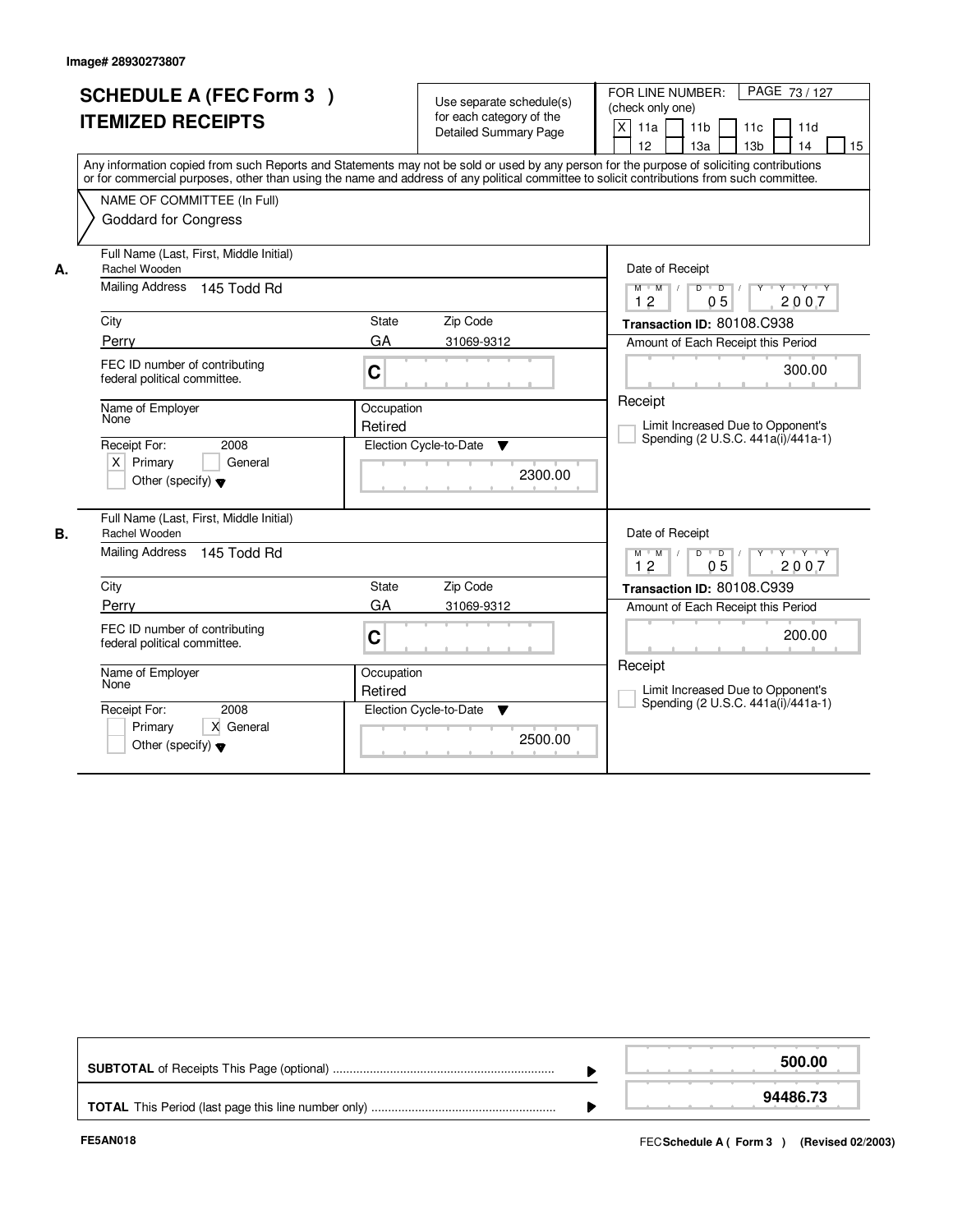|    | <b>SCHEDULE A (FEC Form 3)</b><br><b>ITEMIZED RECEIPTS</b>                                       | Use separate schedule(s)<br>for each category of the<br>Detailed Summary Page<br>Any information copied from such Reports and Statements may not be sold or used by any person for the purpose of soliciting contributions | PAGE 74/127<br>FOR LINE NUMBER:<br>(check only one)<br>11 <sub>b</sub><br>X<br>11a<br>11c<br>11d<br>13 <sub>b</sub><br>14<br>15<br>12 <sup>2</sup><br>13a                      |
|----|--------------------------------------------------------------------------------------------------|----------------------------------------------------------------------------------------------------------------------------------------------------------------------------------------------------------------------------|--------------------------------------------------------------------------------------------------------------------------------------------------------------------------------|
|    | NAME OF COMMITTEE (In Full)<br><b>Goddard for Congress</b>                                       | or for commercial purposes, other than using the name and address of any political committee to solicit contributions from such committee.                                                                                 |                                                                                                                                                                                |
| А. | Full Name (Last, First, Middle Initial)<br><b>Richard Goddard</b><br>Mailing Address PO Box 9460 |                                                                                                                                                                                                                            | Date of Receipt<br>$D$ $D$ $/$<br>$\overline{\mathbf{Y}}$<br>$Y + Y + Y$<br>$M$ $M$ /                                                                                          |
|    |                                                                                                  |                                                                                                                                                                                                                            | 05<br>2007<br>10                                                                                                                                                               |
|    | City                                                                                             | State<br>Zip Code                                                                                                                                                                                                          | Transaction ID: 80131.C1130                                                                                                                                                    |
|    | <b>Warner Robins</b>                                                                             | GA<br>31095-9460                                                                                                                                                                                                           | Amount of Each Receipt this Period                                                                                                                                             |
|    | FEC ID number of contributing<br>federal political committee.                                    | C                                                                                                                                                                                                                          | 63.00                                                                                                                                                                          |
|    | Name of Employer<br>Occupation                                                                   |                                                                                                                                                                                                                            | In-Kind                                                                                                                                                                        |
|    | 2008<br>Receipt For:                                                                             | Election Cycle-to-Date<br>▼                                                                                                                                                                                                | Limit Increased Due to Opponent's<br>Spending (2 U.S.C. 441a(i)/441a-1)                                                                                                        |
|    | $X$ Primary<br>General<br>Other (specify) $\blacktriangledown$                                   | 63.00                                                                                                                                                                                                                      | Mileage                                                                                                                                                                        |
| В. | Full Name (Last, First, Middle Initial)<br><b>Richard Goddard</b>                                |                                                                                                                                                                                                                            | Date of Receipt                                                                                                                                                                |
|    | Mailing Address PO Box 9460                                                                      | D<br>$Y$ <sup>U</sup><br>$Y - Y - Y$<br>$M$ $M$ /<br>$\overline{D}$<br>08<br>2007<br>10                                                                                                                                    |                                                                                                                                                                                |
|    | City                                                                                             | Zip Code<br>State                                                                                                                                                                                                          | Transaction ID: 80131.C1182                                                                                                                                                    |
|    | <b>Warner Robins</b>                                                                             | GA<br>31095-9460                                                                                                                                                                                                           | Amount of Each Receipt this Period                                                                                                                                             |
|    | FEC ID number of contributing<br>federal political committee.                                    | C                                                                                                                                                                                                                          | 107.00<br>In-Kind                                                                                                                                                              |
|    | Name of Employer                                                                                 | Occupation                                                                                                                                                                                                                 | Limit Increased Due to Opponent's<br>Spending (2 U.S.C. 441a(i)/441a-1)                                                                                                        |
|    | Receipt For:<br>2008<br>$X$ Primary<br>General<br>Other (specify) $\blacktriangledown$           | Election Cycle-to-Date<br>v<br>170.00                                                                                                                                                                                      | Pins                                                                                                                                                                           |
|    | Full Name (Last, First, Middle Initial)<br><b>Richard Goddard</b>                                |                                                                                                                                                                                                                            | Date of Receipt                                                                                                                                                                |
| C. | <b>Mailing Address</b><br>PO Box 9460                                                            |                                                                                                                                                                                                                            | $D$ $D$ $/$<br>$\begin{array}{cccccccccc} \mathsf{Y} & \mathsf{I} & \mathsf{Y} & \mathsf{I} & \mathsf{Y} & \mathsf{I} & \mathsf{Y} \end{array}$<br>$M$ $M$<br>2007<br>10<br>09 |
|    | City                                                                                             | Zip Code<br>State                                                                                                                                                                                                          | Transaction ID: 80131.C1131                                                                                                                                                    |
|    | <b>Warner Robins</b>                                                                             | GA<br>31095-9460                                                                                                                                                                                                           | Amount of Each Receipt this Period                                                                                                                                             |
|    | FEC ID number of contributing<br>federal political committee.                                    | C                                                                                                                                                                                                                          | 97.00                                                                                                                                                                          |
|    | Name of Employer                                                                                 | Occupation                                                                                                                                                                                                                 | In-Kind<br>Limit Increased Due to Opponent's                                                                                                                                   |
|    | Receipt For:<br>2008<br>$X$ Primary<br>General<br>Other (specify) $\blacktriangledown$           | Election Cycle-to-Date ▼<br>267.00                                                                                                                                                                                         | Spending (2 U.S.C. 441a(i)/441a-1)<br>Mileage                                                                                                                                  |
|    |                                                                                                  | ▶                                                                                                                                                                                                                          | 267.00                                                                                                                                                                         |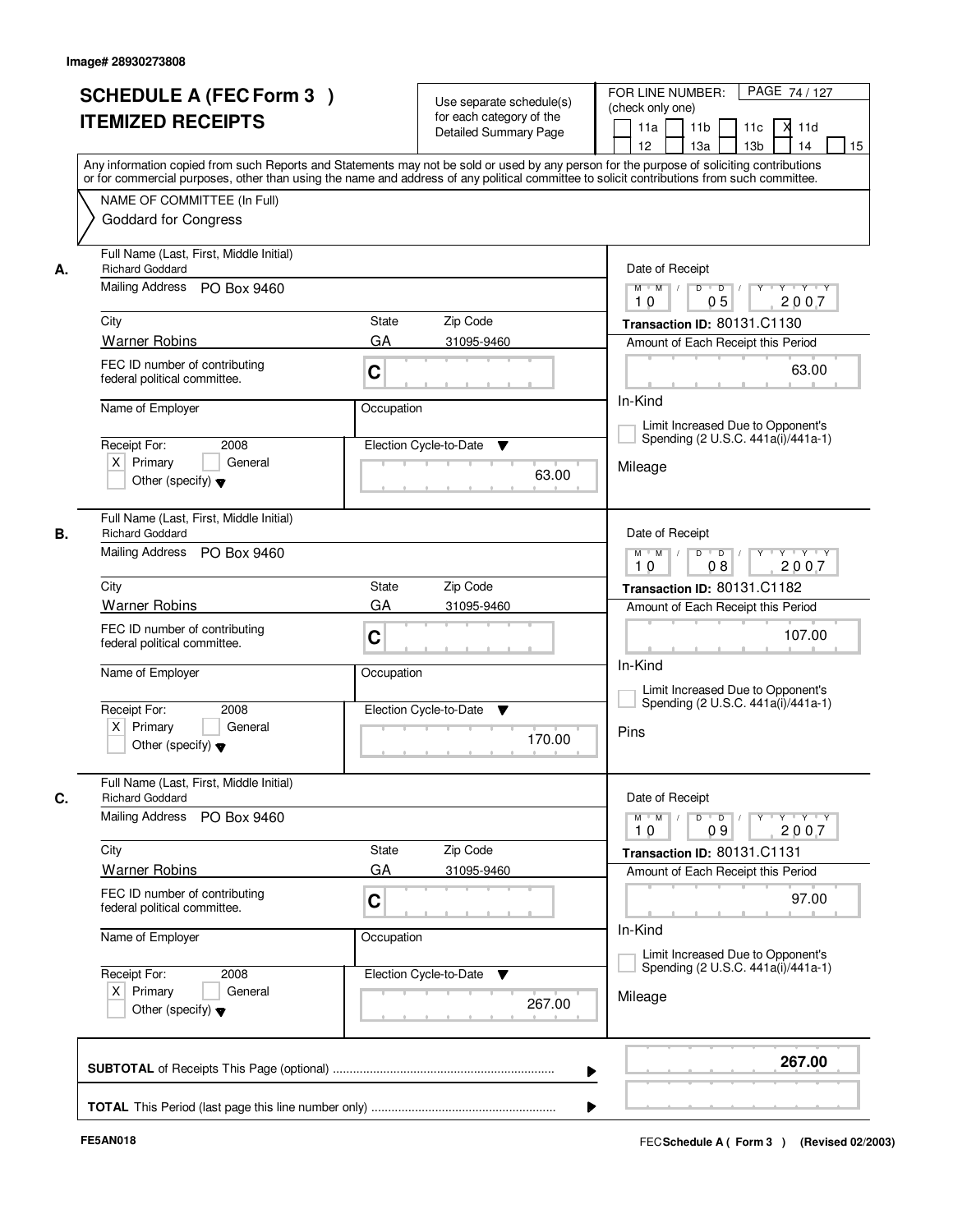|    | <b>SCHEDULE A (FEC Form 3)</b><br><b>ITEMIZED RECEIPTS</b>                                       | Use separate schedule(s)<br>for each category of the<br>Detailed Summary Page<br>Any information copied from such Reports and Statements may not be sold or used by any person for the purpose of soliciting contributions | PAGE 75 / 127<br>FOR LINE NUMBER:<br>(check only one)<br>X<br>11a<br>11 <sub>b</sub><br>11c<br>11d<br>13 <sub>b</sub><br>14<br>12 <sup>2</sup><br>13a<br>15 |
|----|--------------------------------------------------------------------------------------------------|----------------------------------------------------------------------------------------------------------------------------------------------------------------------------------------------------------------------------|-------------------------------------------------------------------------------------------------------------------------------------------------------------|
|    | NAME OF COMMITTEE (In Full)<br><b>Goddard for Congress</b>                                       | or for commercial purposes, other than using the name and address of any political committee to solicit contributions from such committee.                                                                                 |                                                                                                                                                             |
| А. | Full Name (Last, First, Middle Initial)<br><b>Richard Goddard</b><br>Mailing Address PO Box 9460 | Date of Receipt<br>$Y$ $Y$ $Y$<br>$M$ $M$ /<br>$D$ $D$ $1$<br>$\overline{Y}$                                                                                                                                               |                                                                                                                                                             |
|    |                                                                                                  |                                                                                                                                                                                                                            | 2007<br>10<br>10                                                                                                                                            |
|    | City                                                                                             | State<br>Zip Code                                                                                                                                                                                                          | Transaction ID: 80131.C1137                                                                                                                                 |
|    | <b>Warner Robins</b>                                                                             | GA<br>31095-9460                                                                                                                                                                                                           | Amount of Each Receipt this Period                                                                                                                          |
|    | FEC ID number of contributing<br>federal political committee.                                    | C                                                                                                                                                                                                                          | 295.00                                                                                                                                                      |
|    | Name of Employer                                                                                 | Occupation                                                                                                                                                                                                                 | In-Kind                                                                                                                                                     |
|    |                                                                                                  |                                                                                                                                                                                                                            | Limit Increased Due to Opponent's<br>Spending (2 U.S.C. 441a(i)/441a-1)                                                                                     |
|    | Receipt For:<br>2008<br>$X$ Primary<br>General<br>Other (specify) $\blacktriangledown$           | Election Cycle-to-Date<br>▼<br>562.00                                                                                                                                                                                      | Airfare                                                                                                                                                     |
| В. | Full Name (Last, First, Middle Initial)<br><b>Richard Goddard</b>                                | Date of Receipt                                                                                                                                                                                                            |                                                                                                                                                             |
|    | Mailing Address<br>PO Box 9460                                                                   | $Y \vdash Y \vdash Y$<br>$M$ $M$ /<br>D<br>$\Box$<br>2007<br>10<br>11                                                                                                                                                      |                                                                                                                                                             |
|    | City                                                                                             | Zip Code<br><b>State</b>                                                                                                                                                                                                   | Transaction ID: 80131.C1132                                                                                                                                 |
|    | <b>Warner Robins</b>                                                                             | GA<br>31095-9460                                                                                                                                                                                                           | Amount of Each Receipt this Period                                                                                                                          |
|    | FEC ID number of contributing<br>federal political committee.                                    | C                                                                                                                                                                                                                          | 78.00                                                                                                                                                       |
|    | Name of Employer                                                                                 | Occupation                                                                                                                                                                                                                 | In-Kind<br>Limit Increased Due to Opponent's<br>Spending (2 U.S.C. 441a(i)/441a-1)                                                                          |
|    | Receipt For:<br>2008<br>$X$ Primary<br>General<br>Other (specify) $\blacktriangledown$           | Election Cycle-to-Date<br>▼<br>640.00                                                                                                                                                                                      | Mileage                                                                                                                                                     |
|    | Full Name (Last, First, Middle Initial)<br><b>Richard Goddard</b>                                |                                                                                                                                                                                                                            | Date of Receipt                                                                                                                                             |
|    | <b>Mailing Address</b><br>PO Box 9460                                                            |                                                                                                                                                                                                                            | $D$ $D$ $/$<br>$\mathsf{Y} \dashv \mathsf{Y} \dashv \mathsf{Y} \dashv \mathsf{Y}$<br>$M$ $M$ $M$<br>10<br>13<br>2007                                        |
|    | City                                                                                             | Zip Code<br>State                                                                                                                                                                                                          | Transaction ID: 80131.C1133                                                                                                                                 |
|    | <b>Warner Robins</b>                                                                             | GA<br>31095-9460                                                                                                                                                                                                           | Amount of Each Receipt this Period                                                                                                                          |
|    | FEC ID number of contributing<br>federal political committee.                                    | C                                                                                                                                                                                                                          | 53.00                                                                                                                                                       |
|    | Name of Employer                                                                                 | Occupation                                                                                                                                                                                                                 | In-Kind<br>Limit Increased Due to Opponent's                                                                                                                |
|    | Receipt For:<br>2008<br>$X$ Primary<br>General<br>Other (specify) $\blacktriangledown$           | Election Cycle-to-Date<br>▼<br>693.00                                                                                                                                                                                      | Spending (2 U.S.C. 441a(i)/441a-1)<br>Mileage                                                                                                               |
|    |                                                                                                  |                                                                                                                                                                                                                            | 426.00                                                                                                                                                      |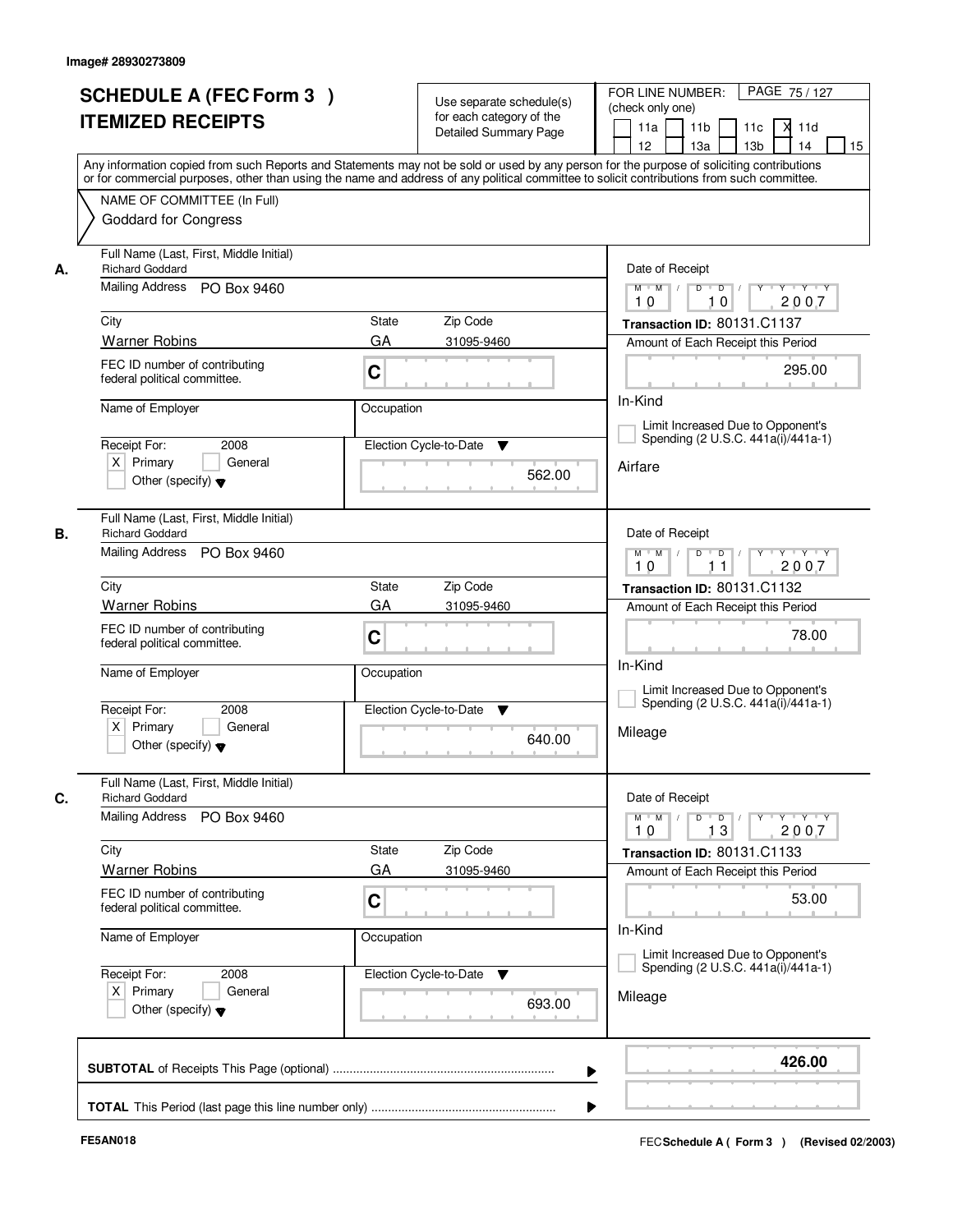|    | <b>SCHEDULE A (FEC Form 3)</b><br><b>ITEMIZED RECEIPTS</b>                                       | Use separate schedule(s)<br>for each category of the<br><b>Detailed Summary Page</b><br>Any information copied from such Reports and Statements may not be sold or used by any person for the purpose of soliciting contributions | PAGE 76 / 127<br>FOR LINE NUMBER:<br>(check only one)<br>X<br>11 <sub>b</sub><br>11a<br>11c<br>11d<br>12 <sup>2</sup><br>13a<br>13 <sub>b</sub><br>14<br>15                    |
|----|--------------------------------------------------------------------------------------------------|-----------------------------------------------------------------------------------------------------------------------------------------------------------------------------------------------------------------------------------|--------------------------------------------------------------------------------------------------------------------------------------------------------------------------------|
|    | NAME OF COMMITTEE (In Full)<br><b>Goddard for Congress</b>                                       | or for commercial purposes, other than using the name and address of any political committee to solicit contributions from such committee.                                                                                        |                                                                                                                                                                                |
| А. | Full Name (Last, First, Middle Initial)<br><b>Richard Goddard</b><br>Mailing Address PO Box 9460 | Date of Receipt<br>$Y + Y + Y$<br>$M$ $M$<br>$\overline{D}$<br>$\blacksquare$ D $\blacksquare$ /<br>Y                                                                                                                             |                                                                                                                                                                                |
|    |                                                                                                  |                                                                                                                                                                                                                                   | 15<br>2007<br>10                                                                                                                                                               |
|    | City<br><b>Warner Robins</b>                                                                     | <b>State</b><br>Zip Code<br>GA<br>31095-9460                                                                                                                                                                                      | Transaction ID: 80131.C1134<br>Amount of Each Receipt this Period                                                                                                              |
|    | FEC ID number of contributing<br>federal political committee.                                    | C                                                                                                                                                                                                                                 | 97.00                                                                                                                                                                          |
|    | Name of Employer                                                                                 | Occupation                                                                                                                                                                                                                        | In-Kind                                                                                                                                                                        |
|    | Receipt For:<br>2008                                                                             | Election Cycle-to-Date<br>▼                                                                                                                                                                                                       | Limit Increased Due to Opponent's<br>Spending (2 U.S.C. 441a(i)/441a-1)                                                                                                        |
|    | $X$ Primary<br>General<br>Other (specify) $\blacktriangledown$                                   | 790.00                                                                                                                                                                                                                            | Mileage                                                                                                                                                                        |
| В. | Full Name (Last, First, Middle Initial)<br><b>Richard Goddard</b>                                | Date of Receipt                                                                                                                                                                                                                   |                                                                                                                                                                                |
|    | Mailing Address<br>PO Box 9460                                                                   | $\mathsf{p} \mathsf{p} \mathsf{p} \mathsf{p} \mathsf{p} \mathsf{p} \mathsf{p} \mathsf{p} \mathsf{p} \mathsf{p} \mathsf{p} \mathsf{p}$<br>$M$ $M$ /<br>$D$ $D$ $/$<br>16<br>2007<br>10                                             |                                                                                                                                                                                |
|    | City                                                                                             | Zip Code<br><b>State</b>                                                                                                                                                                                                          | Transaction ID: 80131.C1136                                                                                                                                                    |
|    | <b>Warner Robins</b>                                                                             | GA<br>31095-9460                                                                                                                                                                                                                  | Amount of Each Receipt this Period                                                                                                                                             |
|    | FEC ID number of contributing<br>federal political committee.                                    | C                                                                                                                                                                                                                                 | 295.00<br>In-Kind                                                                                                                                                              |
|    | Name of Employer                                                                                 | Occupation                                                                                                                                                                                                                        | Limit Increased Due to Opponent's                                                                                                                                              |
|    | Receipt For:<br>2008<br>$X$ Primary<br>General<br>Other (specify) $\blacktriangledown$           | Election Cycle-to-Date<br><b>V</b><br>1085.00                                                                                                                                                                                     | Spending (2 U.S.C. 441a(i)/441a-1)<br>Airfare                                                                                                                                  |
| C. | Full Name (Last, First, Middle Initial)<br><b>Richard Goddard</b>                                |                                                                                                                                                                                                                                   | Date of Receipt                                                                                                                                                                |
|    | <b>Mailing Address</b><br>PO Box 9460                                                            |                                                                                                                                                                                                                                   | $D$ $D$ $/$<br>$\begin{array}{cccccccccc} \mathsf{Y} & \mathsf{I} & \mathsf{Y} & \mathsf{I} & \mathsf{Y} & \mathsf{I} & \mathsf{Y} \end{array}$<br>$M = M$<br>2007<br>10<br>18 |
|    | City                                                                                             | Zip Code<br>State                                                                                                                                                                                                                 | Transaction ID: 80131.C1138                                                                                                                                                    |
|    | <b>Warner Robins</b>                                                                             | GA<br>31095-9460                                                                                                                                                                                                                  | Amount of Each Receipt this Period                                                                                                                                             |
|    | FEC ID number of contributing<br>federal political committee.                                    | C                                                                                                                                                                                                                                 | 68.00<br>In-Kind<br>Limit Increased Due to Opponent's                                                                                                                          |
|    | Name of Employer                                                                                 | Occupation                                                                                                                                                                                                                        |                                                                                                                                                                                |
|    | Receipt For:<br>2008<br>$X$ Primary<br>General<br>Other (specify) $\blacktriangledown$           | Election Cycle-to-Date<br>v<br>1153.00                                                                                                                                                                                            | Spending (2 U.S.C. 441a(i)/441a-1)<br>Mileage                                                                                                                                  |
|    |                                                                                                  | ▶                                                                                                                                                                                                                                 | 460.00                                                                                                                                                                         |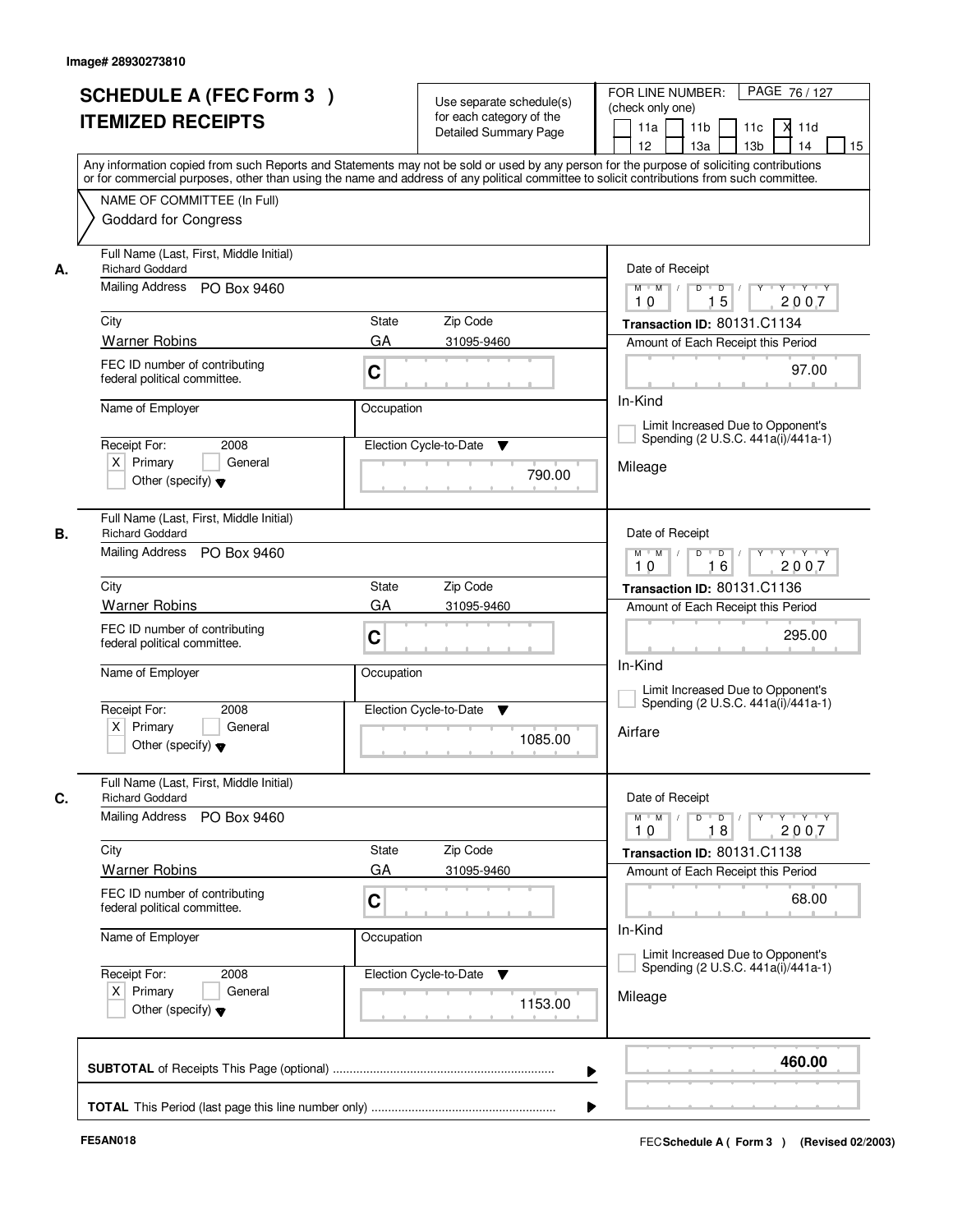|    | <b>SCHEDULE A (FEC Form 3)</b><br><b>ITEMIZED RECEIPTS</b>        | Use separate schedule(s)<br>for each category of the<br><b>Detailed Summary Page</b>                                                                                                                                                                                                    | PAGE 77 / 127<br>FOR LINE NUMBER:<br>(check only one)<br>X.<br>11 <sub>b</sub><br>11a<br>11c<br>11d                  |
|----|-------------------------------------------------------------------|-----------------------------------------------------------------------------------------------------------------------------------------------------------------------------------------------------------------------------------------------------------------------------------------|----------------------------------------------------------------------------------------------------------------------|
|    |                                                                   | Any information copied from such Reports and Statements may not be sold or used by any person for the purpose of soliciting contributions<br>or for commercial purposes, other than using the name and address of any political committee to solicit contributions from such committee. | 12 <sup>2</sup><br>13a<br>13 <sub>b</sub><br>14<br>15                                                                |
|    | NAME OF COMMITTEE (In Full)<br><b>Goddard for Congress</b>        |                                                                                                                                                                                                                                                                                         |                                                                                                                      |
| А. | Full Name (Last, First, Middle Initial)<br><b>Richard Goddard</b> | Date of Receipt                                                                                                                                                                                                                                                                         |                                                                                                                      |
|    | Mailing Address PO Box 9460                                       |                                                                                                                                                                                                                                                                                         | $Y + Y + Y$<br>$M$ $M$<br>$\overline{D}$<br>$\overline{D}$ /<br>Y<br>2007<br>19<br>10                                |
|    | City                                                              | <b>State</b><br>Zip Code                                                                                                                                                                                                                                                                | Transaction ID: 80131.C1139                                                                                          |
|    | <b>Warner Robins</b>                                              | GA<br>31095-9460                                                                                                                                                                                                                                                                        | Amount of Each Receipt this Period                                                                                   |
|    | FEC ID number of contributing<br>federal political committee.     | C                                                                                                                                                                                                                                                                                       | 53.00                                                                                                                |
|    | Name of Employer                                                  | Occupation                                                                                                                                                                                                                                                                              | In-Kind                                                                                                              |
|    | 2008<br>Receipt For:                                              | Election Cycle-to-Date<br>▼                                                                                                                                                                                                                                                             | Limit Increased Due to Opponent's<br>Spending (2 U.S.C. 441a(i)/441a-1)                                              |
|    | $X$ Primary<br>General<br>Other (specify) $\blacktriangledown$    | 1206.00                                                                                                                                                                                                                                                                                 | Mileage                                                                                                              |
| В. | Full Name (Last, First, Middle Initial)<br><b>Richard Goddard</b> |                                                                                                                                                                                                                                                                                         | Date of Receipt                                                                                                      |
|    | Mailing Address PO Box 9460                                       |                                                                                                                                                                                                                                                                                         | $\mathsf{Y} \dashv \mathsf{Y} \dashv \mathsf{Y} \dashv \mathsf{Y}$<br>$M$ $M$ /<br>$D$ $D$ $/$<br>23<br>2007<br>10   |
|    | City                                                              | Zip Code<br><b>State</b>                                                                                                                                                                                                                                                                | Transaction ID: 80131.C1141                                                                                          |
|    | <b>Warner Robins</b>                                              | GA<br>31095-9460                                                                                                                                                                                                                                                                        | Amount of Each Receipt this Period                                                                                   |
|    | FEC ID number of contributing<br>federal political committee.     | C                                                                                                                                                                                                                                                                                       | 18.00<br>In-Kind                                                                                                     |
|    | Name of Employer                                                  | Occupation                                                                                                                                                                                                                                                                              | Limit Increased Due to Opponent's                                                                                    |
|    | Receipt For:<br>2008                                              | Election Cycle-to-Date<br><b>V</b>                                                                                                                                                                                                                                                      | Spending (2 U.S.C. 441a(i)/441a-1)                                                                                   |
|    | $X$ Primary<br>General<br>Other (specify) $\blacktriangledown$    | 1224.00                                                                                                                                                                                                                                                                                 | Parking                                                                                                              |
| C. | Full Name (Last, First, Middle Initial)<br><b>Richard Goddard</b> |                                                                                                                                                                                                                                                                                         | Date of Receipt                                                                                                      |
|    | Mailing Address<br>PO Box 9460                                    |                                                                                                                                                                                                                                                                                         | $D$ $D$ $I$<br>$Y - Y - Y$<br>$M^{\prime}$ M $\rightarrow$ /<br>$Y$ <sup><math>\top</math></sup><br>2007<br>10<br>23 |
|    | City                                                              | Zip Code<br>State                                                                                                                                                                                                                                                                       | Transaction ID: 80131.C1142                                                                                          |
|    | <b>Warner Robins</b>                                              | GA<br>31095-9460                                                                                                                                                                                                                                                                        | Amount of Each Receipt this Period                                                                                   |
|    | FEC ID number of contributing<br>federal political committee.     | C                                                                                                                                                                                                                                                                                       | 97.00                                                                                                                |
|    | Name of Employer                                                  | Occupation                                                                                                                                                                                                                                                                              | In-Kind<br>Limit Increased Due to Opponent's                                                                         |
|    | Receipt For:<br>2008                                              | Election Cycle-to-Date<br>v                                                                                                                                                                                                                                                             | Spending (2 U.S.C. 441a(i)/441a-1)                                                                                   |
|    | $X$ Primary<br>General<br>Other (specify) $\blacktriangledown$    | 1321.00                                                                                                                                                                                                                                                                                 | Mileage                                                                                                              |
|    |                                                                   |                                                                                                                                                                                                                                                                                         | 168.00<br>▶                                                                                                          |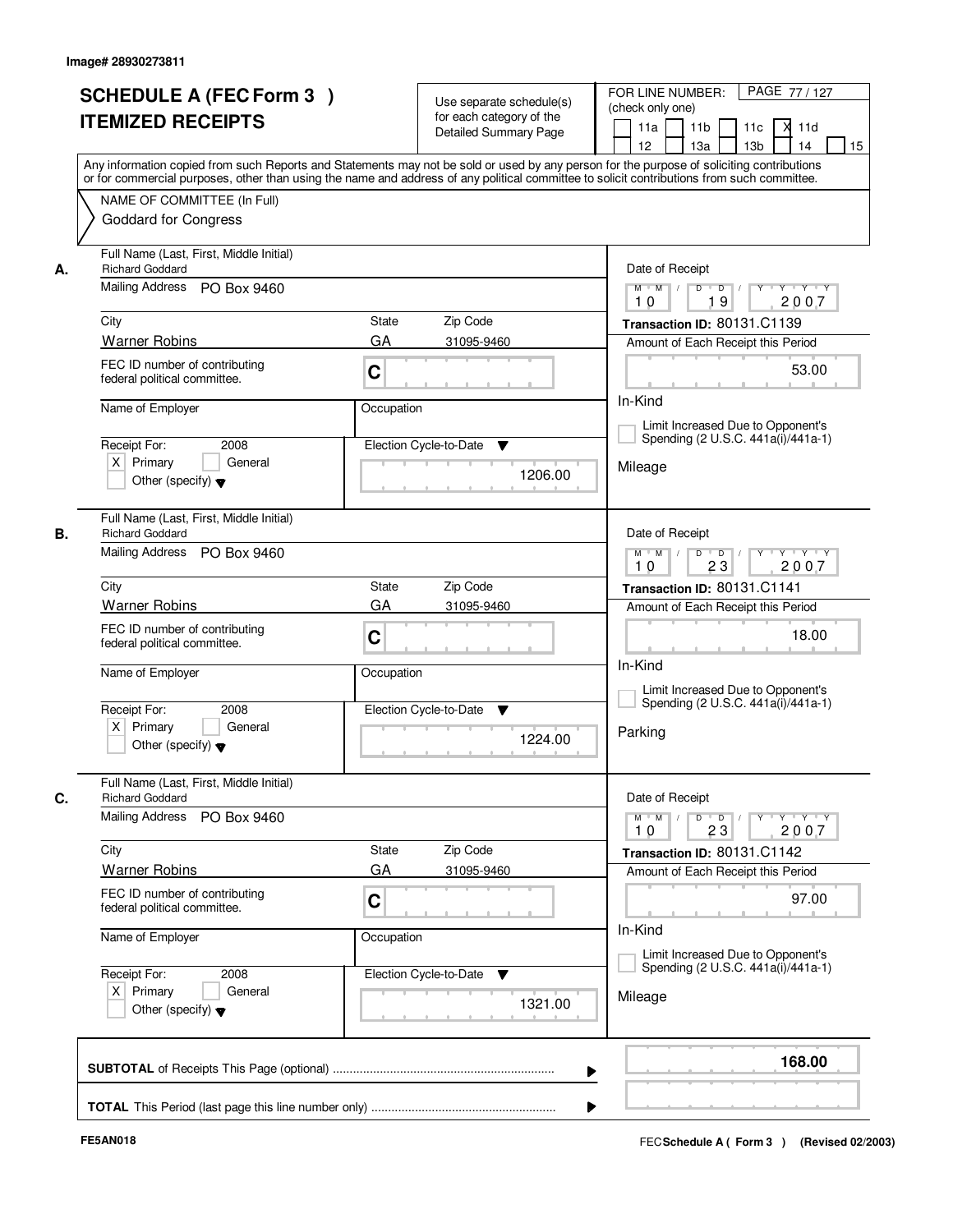|    | <b>SCHEDULE A (FEC Form 3)</b><br><b>ITEMIZED RECEIPTS</b>                                       | Use separate schedule(s)<br>for each category of the<br><b>Detailed Summary Page</b><br>Any information copied from such Reports and Statements may not be sold or used by any person for the purpose of soliciting contributions | PAGE 78 / 127<br>FOR LINE NUMBER:<br>(check only one)<br>11 <sub>b</sub><br>X<br>11a<br>11c<br>11d<br>13 <sub>b</sub><br>14<br>15<br>12 <sup>2</sup><br>13a |
|----|--------------------------------------------------------------------------------------------------|-----------------------------------------------------------------------------------------------------------------------------------------------------------------------------------------------------------------------------------|-------------------------------------------------------------------------------------------------------------------------------------------------------------|
|    | NAME OF COMMITTEE (In Full)<br><b>Goddard for Congress</b>                                       | or for commercial purposes, other than using the name and address of any political committee to solicit contributions from such committee.                                                                                        |                                                                                                                                                             |
| А. | Full Name (Last, First, Middle Initial)<br><b>Richard Goddard</b><br>Mailing Address PO Box 9460 |                                                                                                                                                                                                                                   | Date of Receipt<br>$\overline{\mathbf{Y}}$<br>$Y - Y - Y$<br>$M$ $M$ /<br>$D$ $D$ $1$                                                                       |
|    |                                                                                                  |                                                                                                                                                                                                                                   | 23<br>2007<br>10                                                                                                                                            |
|    | City                                                                                             | State<br>Zip Code                                                                                                                                                                                                                 | Transaction ID: 80131.C1140                                                                                                                                 |
|    | <b>Warner Robins</b>                                                                             | GA<br>31095-9460                                                                                                                                                                                                                  | Amount of Each Receipt this Period                                                                                                                          |
|    | FEC ID number of contributing<br>federal political committee.                                    | C                                                                                                                                                                                                                                 | 205.00                                                                                                                                                      |
|    | Name of Employer<br>Occupation                                                                   |                                                                                                                                                                                                                                   | In-Kind                                                                                                                                                     |
|    | Receipt For:<br>2008                                                                             | Election Cycle-to-Date                                                                                                                                                                                                            | Limit Increased Due to Opponent's<br>Spending (2 U.S.C. 441a(i)/441a-1)                                                                                     |
|    | $X$ Primary<br>General<br>Other (specify) $\blacktriangledown$                                   | ▼<br>1526.00                                                                                                                                                                                                                      | Airfare                                                                                                                                                     |
| В. | Full Name (Last, First, Middle Initial)<br><b>Richard Goddard</b>                                | Date of Receipt                                                                                                                                                                                                                   |                                                                                                                                                             |
|    | Mailing Address PO Box 9460                                                                      | Y Y Y Y<br>$M$ $M$ /<br>D<br>$\overline{D}$<br>Y<br>25<br>2007<br>10                                                                                                                                                              |                                                                                                                                                             |
|    | City                                                                                             | Zip Code<br>State                                                                                                                                                                                                                 | Transaction ID: 80131.C1143                                                                                                                                 |
|    | <b>Warner Robins</b>                                                                             | GA<br>31095-9460                                                                                                                                                                                                                  | Amount of Each Receipt this Period                                                                                                                          |
|    | FEC ID number of contributing<br>federal political committee.                                    | C                                                                                                                                                                                                                                 | 63.00<br>In-Kind                                                                                                                                            |
|    | Name of Employer                                                                                 | Occupation                                                                                                                                                                                                                        | Limit Increased Due to Opponent's<br>Spending (2 U.S.C. 441a(i)/441a-1)                                                                                     |
|    | Receipt For:<br>2008<br>$X$ Primary<br>General<br>Other (specify) $\blacktriangledown$           | Election Cycle-to-Date<br>▼<br>1589.00                                                                                                                                                                                            | Mileage                                                                                                                                                     |
|    | Full Name (Last, First, Middle Initial)<br><b>Richard Goddard</b>                                |                                                                                                                                                                                                                                   | Date of Receipt                                                                                                                                             |
|    | <b>Mailing Address</b><br>PO Box 9460                                                            | $D$ $D$ $/$<br>$\mathsf{Y} \dashv \mathsf{Y} \dashv \mathsf{Y} \dashv \mathsf{Y}$<br>$M$ $M$<br>10<br>26<br>2007                                                                                                                  |                                                                                                                                                             |
|    | City                                                                                             | Zip Code<br>State                                                                                                                                                                                                                 | Transaction ID: 80131.C1183                                                                                                                                 |
|    | <b>Warner Robins</b>                                                                             | GA<br>31095-9460                                                                                                                                                                                                                  | Amount of Each Receipt this Period                                                                                                                          |
|    | FEC ID number of contributing<br>federal political committee.                                    | C                                                                                                                                                                                                                                 | 158.00<br>In-Kind                                                                                                                                           |
|    | Name of Employer                                                                                 | Occupation                                                                                                                                                                                                                        | Limit Increased Due to Opponent's                                                                                                                           |
|    | Receipt For:<br>2008                                                                             | Election Cycle-to-Date<br>v                                                                                                                                                                                                       | Spending (2 U.S.C. 441a(i)/441a-1)                                                                                                                          |
|    | $X$ Primary<br>General<br>Other (specify) $\blacktriangledown$                                   | 1747.00                                                                                                                                                                                                                           | Name Tags                                                                                                                                                   |
|    |                                                                                                  | ▶                                                                                                                                                                                                                                 | 426.00                                                                                                                                                      |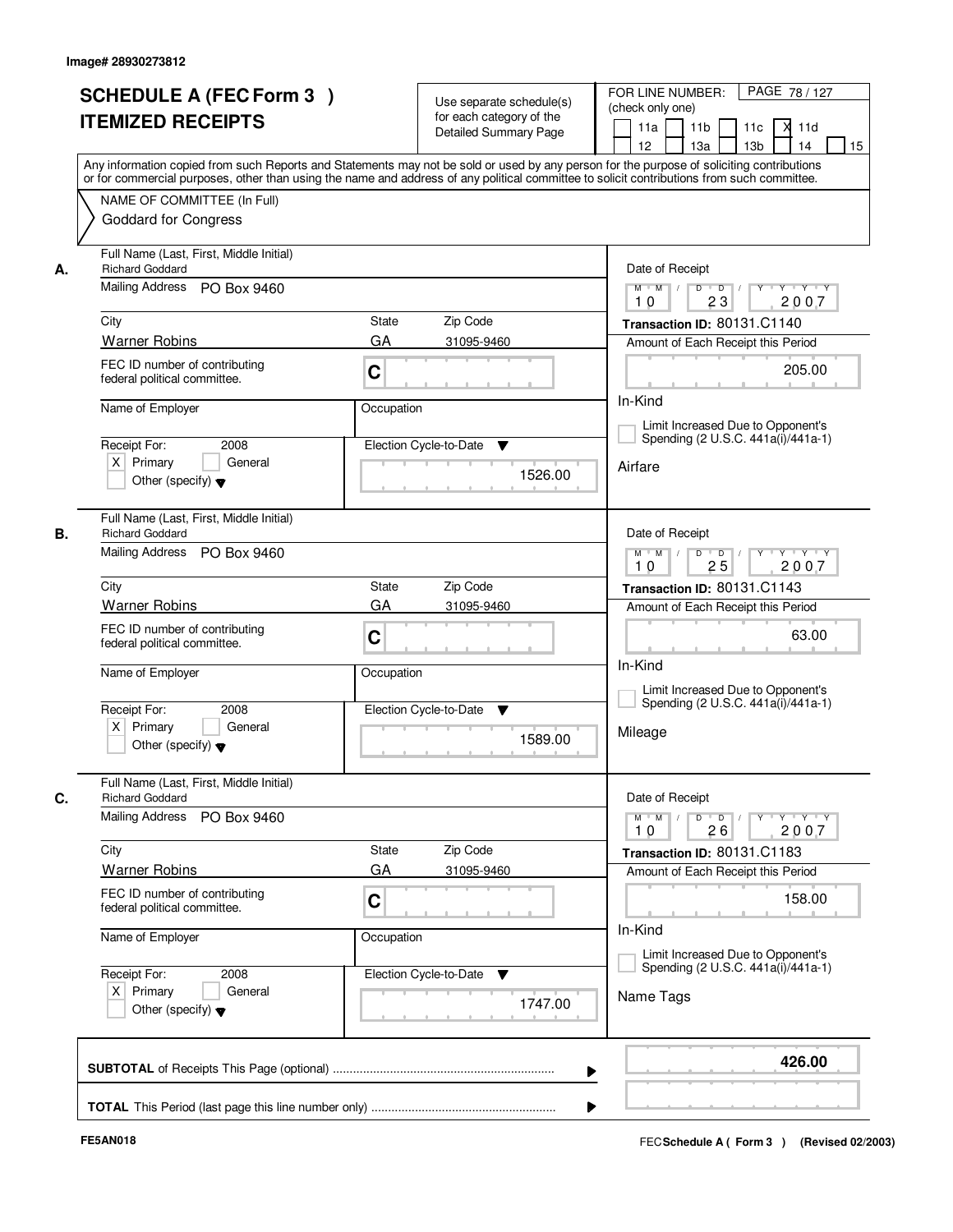|    | <b>SCHEDULE A (FEC Form 3)</b><br><b>ITEMIZED RECEIPTS</b>                                       | Use separate schedule(s)<br>for each category of the<br>Detailed Summary Page                                    | PAGE 79/127<br>FOR LINE NUMBER:<br>(check only one)<br>11 <sub>b</sub><br>X<br>11a<br>11c<br>11d<br>13 <sub>b</sub><br>14<br>15<br>12 <sup>2</sup><br>13a<br>Any information copied from such Reports and Statements may not be sold or used by any person for the purpose of soliciting contributions |
|----|--------------------------------------------------------------------------------------------------|------------------------------------------------------------------------------------------------------------------|--------------------------------------------------------------------------------------------------------------------------------------------------------------------------------------------------------------------------------------------------------------------------------------------------------|
|    | NAME OF COMMITTEE (In Full)<br><b>Goddard for Congress</b>                                       |                                                                                                                  | or for commercial purposes, other than using the name and address of any political committee to solicit contributions from such committee.                                                                                                                                                             |
| А. | Full Name (Last, First, Middle Initial)<br><b>Richard Goddard</b><br>Mailing Address PO Box 9460 | Date of Receipt<br>$Y$ $Y$ $Y$<br>$M$ $M$ /<br>$D$ $D$ $1$<br>$\overline{Y}$                                     |                                                                                                                                                                                                                                                                                                        |
|    |                                                                                                  |                                                                                                                  | 27<br>2007<br>10                                                                                                                                                                                                                                                                                       |
|    | City                                                                                             | State<br>Zip Code                                                                                                | Transaction ID: 80131.C1144                                                                                                                                                                                                                                                                            |
|    | <b>Warner Robins</b>                                                                             | GA<br>31095-9460                                                                                                 | Amount of Each Receipt this Period                                                                                                                                                                                                                                                                     |
|    | FEC ID number of contributing<br>federal political committee.                                    | C                                                                                                                | 32.00                                                                                                                                                                                                                                                                                                  |
|    | Name of Employer                                                                                 | In-Kind                                                                                                          |                                                                                                                                                                                                                                                                                                        |
|    | Receipt For:<br>2008                                                                             | Election Cycle-to-Date<br>▼                                                                                      | Limit Increased Due to Opponent's<br>Spending (2 U.S.C. 441a(i)/441a-1)                                                                                                                                                                                                                                |
|    | $X$ Primary<br>General<br>Other (specify) $\blacktriangledown$                                   | 1779.00                                                                                                          | Mileage                                                                                                                                                                                                                                                                                                |
| В. | Full Name (Last, First, Middle Initial)<br><b>Richard Goddard</b>                                | Date of Receipt                                                                                                  |                                                                                                                                                                                                                                                                                                        |
|    | Mailing Address PO Box 9460                                                                      | Y Y Y Y<br>$M$ $M$ /<br>D<br>$\overline{D}$<br>29<br>2007<br>10                                                  |                                                                                                                                                                                                                                                                                                        |
|    | City                                                                                             | Zip Code<br>State                                                                                                | Transaction ID: 80131.C1147                                                                                                                                                                                                                                                                            |
|    | <b>Warner Robins</b>                                                                             | GA<br>31095-9460                                                                                                 | Amount of Each Receipt this Period                                                                                                                                                                                                                                                                     |
|    | FEC ID number of contributing<br>federal political committee.                                    | C                                                                                                                | 97.00<br>In-Kind                                                                                                                                                                                                                                                                                       |
|    | Name of Employer                                                                                 | Occupation                                                                                                       | Limit Increased Due to Opponent's<br>Spending (2 U.S.C. 441a(i)/441a-1)                                                                                                                                                                                                                                |
|    | Receipt For:<br>2008<br>$X$ Primary<br>General<br>Other (specify) $\blacktriangledown$           | Election Cycle-to-Date<br>▼<br>1876.00                                                                           | Mileage                                                                                                                                                                                                                                                                                                |
|    | Full Name (Last, First, Middle Initial)<br><b>Richard Goddard</b>                                |                                                                                                                  | Date of Receipt                                                                                                                                                                                                                                                                                        |
|    | <b>Mailing Address</b><br>PO Box 9460                                                            | $D$ $D$ $/$<br>$\mathsf{Y} \dashv \mathsf{Y} \dashv \mathsf{Y} \dashv \mathsf{Y}$<br>$M$ $M$<br>10<br>29<br>2007 |                                                                                                                                                                                                                                                                                                        |
|    | City                                                                                             | Zip Code<br>State                                                                                                | Transaction ID: 80131.C1146                                                                                                                                                                                                                                                                            |
|    | <b>Warner Robins</b>                                                                             | GA<br>31095-9460                                                                                                 | Amount of Each Receipt this Period                                                                                                                                                                                                                                                                     |
|    | FEC ID number of contributing<br>federal political committee.                                    | C                                                                                                                | 18.00<br>In-Kind                                                                                                                                                                                                                                                                                       |
|    | Name of Employer                                                                                 | Occupation                                                                                                       | Limit Increased Due to Opponent's                                                                                                                                                                                                                                                                      |
|    | Receipt For:<br>2008                                                                             | Election Cycle-to-Date ▼                                                                                         | Spending (2 U.S.C. 441a(i)/441a-1)                                                                                                                                                                                                                                                                     |
|    | $X$ Primary<br>General<br>Other (specify) $\blacktriangledown$                                   | 1894.00                                                                                                          | Parking                                                                                                                                                                                                                                                                                                |
|    |                                                                                                  |                                                                                                                  | 147.00                                                                                                                                                                                                                                                                                                 |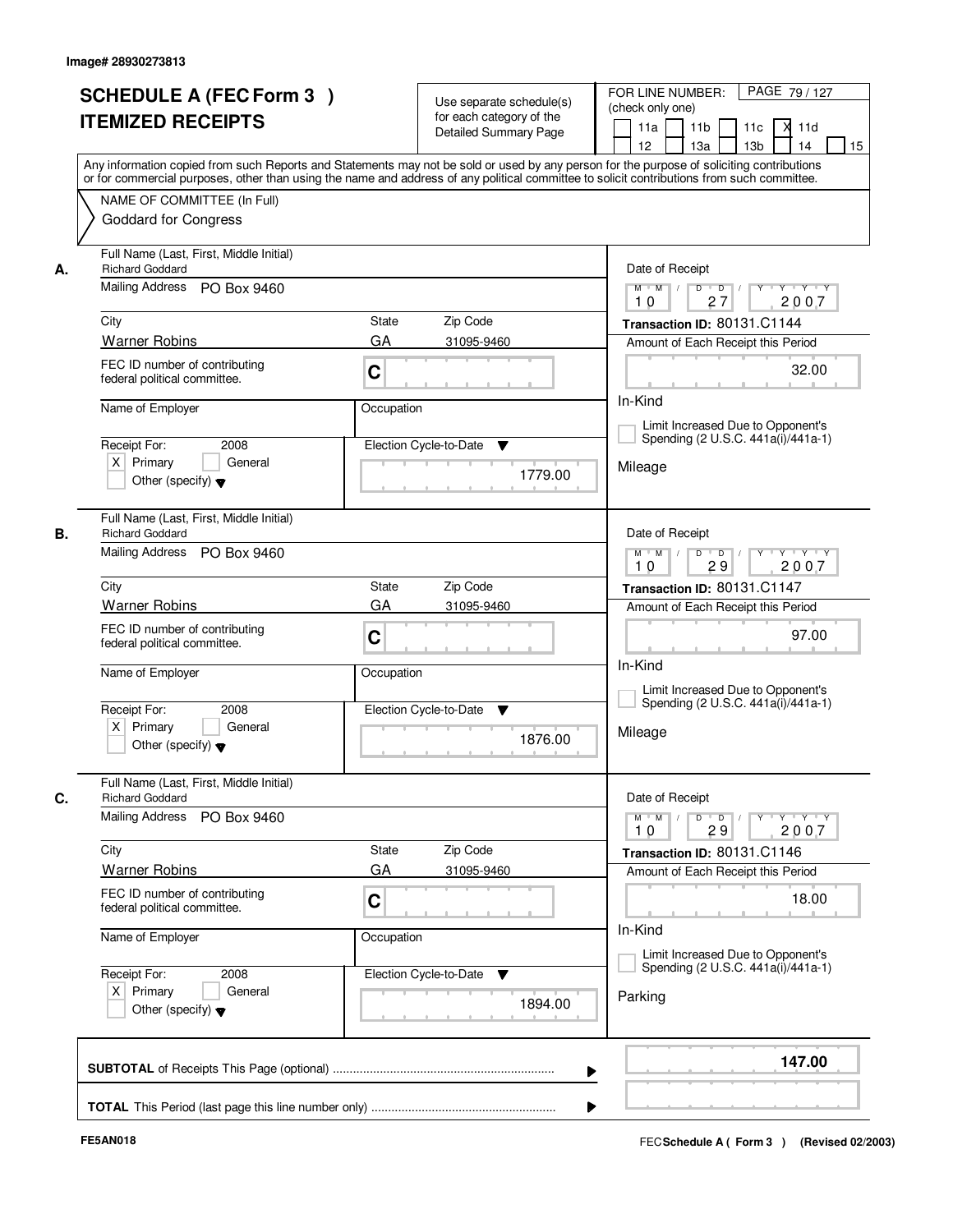|    | <b>SCHEDULE A (FEC Form 3)</b><br><b>ITEMIZED RECEIPTS</b>                                                                                                                                               |                                                                                                   | Use separate schedule(s)<br>for each category of the<br><b>Detailed Summary Page</b> | PAGE 80 / 127<br>FOR LINE NUMBER:<br>(check only one)<br>11 <sub>b</sub><br>X<br>11a<br>11c<br>11d<br>13 <sub>b</sub><br>14<br>15<br>12 <sup>2</sup><br>13a<br>Any information copied from such Reports and Statements may not be sold or used by any person for the purpose of soliciting contributions |
|----|----------------------------------------------------------------------------------------------------------------------------------------------------------------------------------------------------------|---------------------------------------------------------------------------------------------------|--------------------------------------------------------------------------------------|----------------------------------------------------------------------------------------------------------------------------------------------------------------------------------------------------------------------------------------------------------------------------------------------------------|
|    | or for commercial purposes, other than using the name and address of any political committee to solicit contributions from such committee.<br>NAME OF COMMITTEE (In Full)<br><b>Goddard for Congress</b> |                                                                                                   |                                                                                      |                                                                                                                                                                                                                                                                                                          |
| А. | Full Name (Last, First, Middle Initial)<br><b>Richard Goddard</b>                                                                                                                                        | Date of Receipt                                                                                   |                                                                                      |                                                                                                                                                                                                                                                                                                          |
|    | Mailing Address PO Box 9460                                                                                                                                                                              |                                                                                                   |                                                                                      | $Y$ $Y$ $Y$<br>$M$ $M$ /<br>$D$ $D$ $/$<br>$\overline{Y}$<br>29<br>2007<br>10                                                                                                                                                                                                                            |
|    | City                                                                                                                                                                                                     | State                                                                                             | Zip Code                                                                             | Transaction ID: 80131.C1145                                                                                                                                                                                                                                                                              |
|    | <b>Warner Robins</b>                                                                                                                                                                                     | GA                                                                                                | 31095-9460                                                                           | Amount of Each Receipt this Period                                                                                                                                                                                                                                                                       |
|    | FEC ID number of contributing<br>C<br>federal political committee.                                                                                                                                       |                                                                                                   |                                                                                      | 215.00                                                                                                                                                                                                                                                                                                   |
|    | Name of Employer                                                                                                                                                                                         | Occupation                                                                                        |                                                                                      | In-Kind                                                                                                                                                                                                                                                                                                  |
|    | Receipt For:<br>2008                                                                                                                                                                                     |                                                                                                   | Election Cycle-to-Date<br>▼                                                          | Limit Increased Due to Opponent's<br>Spending (2 U.S.C. 441a(i)/441a-1)                                                                                                                                                                                                                                  |
|    | $X$ Primary<br>General<br>Other (specify) $\blacktriangledown$                                                                                                                                           |                                                                                                   | 2109.00                                                                              | Airfare                                                                                                                                                                                                                                                                                                  |
| В. | Full Name (Last, First, Middle Initial)<br><b>Richard Goddard</b>                                                                                                                                        | Date of Receipt                                                                                   |                                                                                      |                                                                                                                                                                                                                                                                                                          |
|    | Mailing Address PO Box 9460                                                                                                                                                                              | $\mathsf D$<br>Y Y Y Y<br>$M$ $M$ /<br>$\blacksquare$ D $\blacksquare$ /<br>Y<br>31<br>2007<br>10 |                                                                                      |                                                                                                                                                                                                                                                                                                          |
|    | City                                                                                                                                                                                                     | State                                                                                             | Zip Code                                                                             | Transaction ID: 80131.C1148                                                                                                                                                                                                                                                                              |
|    | <b>Warner Robins</b>                                                                                                                                                                                     | GA                                                                                                | 31095-9460                                                                           | Amount of Each Receipt this Period                                                                                                                                                                                                                                                                       |
|    | FEC ID number of contributing<br>federal political committee.                                                                                                                                            | C                                                                                                 |                                                                                      | 90.00<br>In-Kind                                                                                                                                                                                                                                                                                         |
|    | Name of Employer                                                                                                                                                                                         | Occupation                                                                                        |                                                                                      | Limit Increased Due to Opponent's<br>Spending (2 U.S.C. 441a(i)/441a-1)                                                                                                                                                                                                                                  |
|    | Receipt For:<br>2008<br>$X$ Primary<br>General<br>Other (specify) $\blacktriangledown$                                                                                                                   |                                                                                                   | Election Cycle-to-Date<br>▼<br>2199.00                                               | Mileage                                                                                                                                                                                                                                                                                                  |
|    | Full Name (Last, First, Middle Initial)<br><b>Richard Goddard</b>                                                                                                                                        |                                                                                                   |                                                                                      | Date of Receipt                                                                                                                                                                                                                                                                                          |
|    | <b>Mailing Address</b><br>PO Box 9460                                                                                                                                                                    |                                                                                                   |                                                                                      | $D$ $D$ $/$<br>$\begin{array}{ccccccccccccc} &\mathsf{Y} &\mathsf{V} &\mathsf{Y} &\mathsf{V} &\mathsf{Y} &\mathsf{V} &\mathsf{Y}\end{array}$<br>$M$ $M$<br>2007<br>11<br>07                                                                                                                              |
|    | City                                                                                                                                                                                                     | State                                                                                             | Zip Code                                                                             | Transaction ID: 80131.C1149                                                                                                                                                                                                                                                                              |
|    | <b>Warner Robins</b>                                                                                                                                                                                     | GA                                                                                                | 31095-9460                                                                           | Amount of Each Receipt this Period                                                                                                                                                                                                                                                                       |
|    | FEC ID number of contributing<br>federal political committee.                                                                                                                                            | C                                                                                                 |                                                                                      | 78.00<br>In-Kind                                                                                                                                                                                                                                                                                         |
|    | Name of Employer                                                                                                                                                                                         | Occupation                                                                                        |                                                                                      | Limit Increased Due to Opponent's                                                                                                                                                                                                                                                                        |
|    | Receipt For:<br>2008<br>$X$ Primary<br>General                                                                                                                                                           |                                                                                                   | Election Cycle-to-Date<br>▼                                                          | Spending (2 U.S.C. 441a(i)/441a-1)<br>Mileage                                                                                                                                                                                                                                                            |
|    | Other (specify) $\blacktriangledown$                                                                                                                                                                     |                                                                                                   | 2277.00                                                                              |                                                                                                                                                                                                                                                                                                          |
|    |                                                                                                                                                                                                          |                                                                                                   |                                                                                      | 383.00                                                                                                                                                                                                                                                                                                   |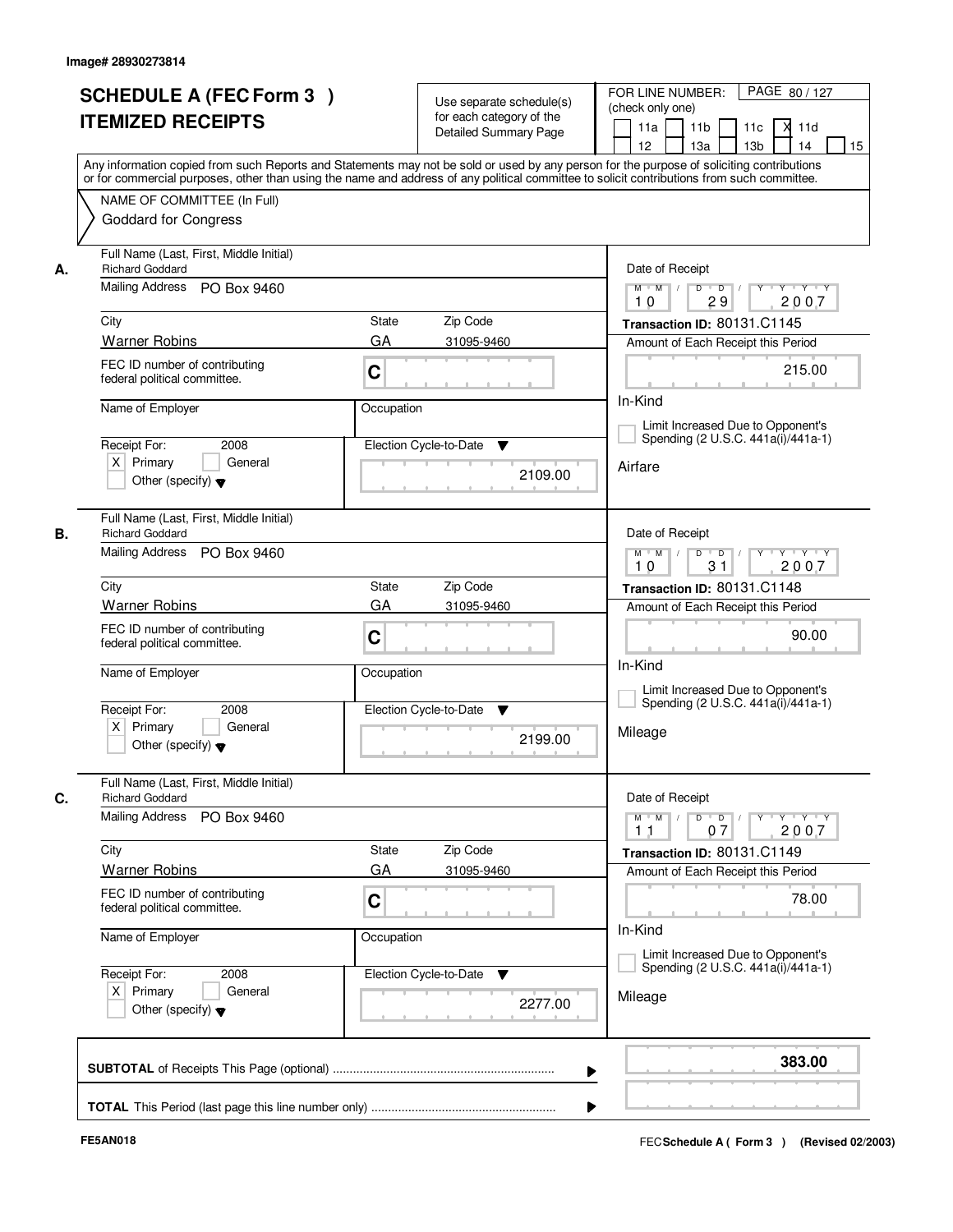|    | <b>SCHEDULE A (FEC Form 3)</b><br><b>ITEMIZED RECEIPTS</b>                                       | Use separate schedule(s)<br>for each category of the<br>Detailed Summary Page<br>Any information copied from such Reports and Statements may not be sold or used by any person for the purpose of soliciting contributions | PAGE 81 / 127<br>FOR LINE NUMBER:<br>(check only one)<br>11 <sub>b</sub><br>X<br>11a<br>11c<br>11d<br>13 <sub>b</sub><br>14<br>15<br>12 <sup>2</sup><br>13a |
|----|--------------------------------------------------------------------------------------------------|----------------------------------------------------------------------------------------------------------------------------------------------------------------------------------------------------------------------------|-------------------------------------------------------------------------------------------------------------------------------------------------------------|
|    | NAME OF COMMITTEE (In Full)<br><b>Goddard for Congress</b>                                       | or for commercial purposes, other than using the name and address of any political committee to solicit contributions from such committee.                                                                                 |                                                                                                                                                             |
| А. | Full Name (Last, First, Middle Initial)<br><b>Richard Goddard</b><br>Mailing Address PO Box 9460 | Date of Receipt<br>$\overline{\mathbf{Y}}$<br>$Y + Y + Y$                                                                                                                                                                  |                                                                                                                                                             |
|    |                                                                                                  | $D$ $D$ $/$<br>$M$ $M$ /<br>09<br>2007<br>1 <sub>1</sub>                                                                                                                                                                   |                                                                                                                                                             |
|    | City                                                                                             | State<br>Zip Code                                                                                                                                                                                                          | Transaction ID: 80131.C1150                                                                                                                                 |
|    | <b>Warner Robins</b>                                                                             | GA<br>31095-9460                                                                                                                                                                                                           | Amount of Each Receipt this Period                                                                                                                          |
|    | FEC ID number of contributing<br>federal political committee.                                    | C                                                                                                                                                                                                                          | 25.00                                                                                                                                                       |
|    | Name of Employer                                                                                 | Occupation                                                                                                                                                                                                                 | In-Kind                                                                                                                                                     |
|    | Receipt For:<br>2008                                                                             | Election Cycle-to-Date<br>▼                                                                                                                                                                                                | Limit Increased Due to Opponent's<br>Spending (2 U.S.C. 441a(i)/441a-1)                                                                                     |
|    | $X$ Primary<br>General<br>Other (specify) $\blacktriangledown$                                   | 2302.00                                                                                                                                                                                                                    | Mileage                                                                                                                                                     |
| В. | Full Name (Last, First, Middle Initial)<br><b>Richard Goddard</b>                                | Date of Receipt                                                                                                                                                                                                            |                                                                                                                                                             |
|    | Mailing Address PO Box 9460                                                                      | $\mathsf D$<br>Y Y Y Y<br>$M$ $M$ /<br>$\Box$ D $\Box$<br>$Y$ <sup><math>\top</math></sup><br>2007<br>11<br>11                                                                                                             |                                                                                                                                                             |
|    | City                                                                                             | Zip Code<br>State                                                                                                                                                                                                          | Transaction ID: 80131.C1151                                                                                                                                 |
|    | <b>Warner Robins</b>                                                                             | GA<br>31095-9460                                                                                                                                                                                                           | Amount of Each Receipt this Period                                                                                                                          |
|    | FEC ID number of contributing<br>federal political committee.                                    | C                                                                                                                                                                                                                          | 68.00<br>In-Kind                                                                                                                                            |
|    | Name of Employer                                                                                 | Occupation                                                                                                                                                                                                                 | Limit Increased Due to Opponent's<br>Spending (2 U.S.C. 441a(i)/441a-1)                                                                                     |
|    | Receipt For:<br>2008<br>$X$ Primary<br>General<br>Other (specify) $\blacktriangledown$           | Election Cycle-to-Date<br>▼<br>2370.00                                                                                                                                                                                     | Mileage                                                                                                                                                     |
|    | Full Name (Last, First, Middle Initial)<br><b>Richard Goddard</b>                                |                                                                                                                                                                                                                            | Date of Receipt                                                                                                                                             |
|    | <b>Mailing Address</b><br>PO Box 9460                                                            |                                                                                                                                                                                                                            | $D$ $D$ $I$<br>$M$ $M$<br>12<br>2007<br>11                                                                                                                  |
|    | City                                                                                             | Zip Code<br>State                                                                                                                                                                                                          | Transaction ID: 80131.C1152                                                                                                                                 |
|    | <b>Warner Robins</b>                                                                             | GA<br>31095-9460                                                                                                                                                                                                           | Amount of Each Receipt this Period                                                                                                                          |
|    | FEC ID number of contributing<br>federal political committee.                                    | C                                                                                                                                                                                                                          | 15.00                                                                                                                                                       |
|    | Name of Employer                                                                                 | Occupation                                                                                                                                                                                                                 | In-Kind<br>Limit Increased Due to Opponent's                                                                                                                |
|    | Receipt For:<br>2008<br>$X$ Primary<br>General                                                   | Election Cycle-to-Date ▼                                                                                                                                                                                                   | Spending (2 U.S.C. 441a(i)/441a-1)                                                                                                                          |
|    | Other (specify) $\blacktriangledown$                                                             | 2385.00                                                                                                                                                                                                                    | Mileage                                                                                                                                                     |
|    |                                                                                                  |                                                                                                                                                                                                                            | 108.00                                                                                                                                                      |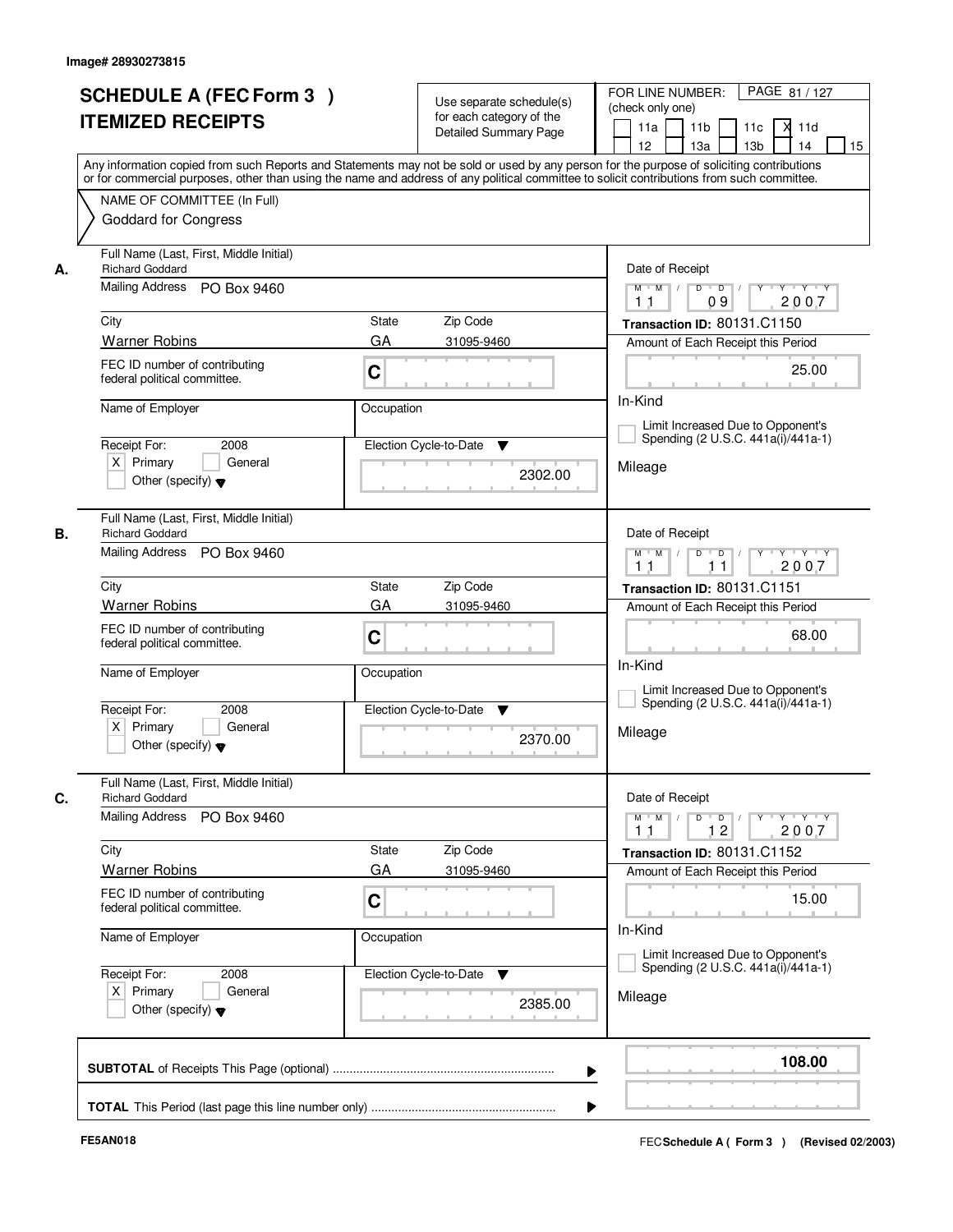|    | <b>SCHEDULE A (FEC Form 3)</b><br><b>ITEMIZED RECEIPTS</b>                                       | Use separate schedule(s)<br>for each category of the<br>Detailed Summary Page<br>Any information copied from such Reports and Statements may not be sold or used by any person for the purpose of soliciting contributions | PAGE 82 / 127<br>FOR LINE NUMBER:<br>(check only one)<br>11 <sub>b</sub><br>X<br>11a<br>11c<br>11d<br>13 <sub>b</sub><br>14<br>15<br>12 <sup>2</sup><br>13a                             |
|----|--------------------------------------------------------------------------------------------------|----------------------------------------------------------------------------------------------------------------------------------------------------------------------------------------------------------------------------|-----------------------------------------------------------------------------------------------------------------------------------------------------------------------------------------|
|    | NAME OF COMMITTEE (In Full)<br><b>Goddard for Congress</b>                                       | or for commercial purposes, other than using the name and address of any political committee to solicit contributions from such committee.                                                                                 |                                                                                                                                                                                         |
| А. | Full Name (Last, First, Middle Initial)<br><b>Richard Goddard</b><br>Mailing Address PO Box 9460 | Date of Receipt<br>$D$ $D$ $I$<br>$\Gamma Y$<br>$Y + Y + Y$<br>$M$ $M$ /                                                                                                                                                   |                                                                                                                                                                                         |
|    |                                                                                                  |                                                                                                                                                                                                                            | 13<br>2007<br>11                                                                                                                                                                        |
|    | City                                                                                             | State<br>Zip Code                                                                                                                                                                                                          | Transaction ID: 80131.C1153                                                                                                                                                             |
|    | <b>Warner Robins</b>                                                                             | GA<br>31095-9460                                                                                                                                                                                                           | Amount of Each Receipt this Period                                                                                                                                                      |
|    | FEC ID number of contributing<br>federal political committee.                                    | C                                                                                                                                                                                                                          | 75.00                                                                                                                                                                                   |
|    | Name of Employer<br>Occupation                                                                   |                                                                                                                                                                                                                            | In-Kind                                                                                                                                                                                 |
|    | Receipt For:<br>2008                                                                             | Election Cycle-to-Date<br>▼                                                                                                                                                                                                | Limit Increased Due to Opponent's<br>Spending (2 U.S.C. 441a(i)/441a-1)                                                                                                                 |
|    | $X$ Primary<br>General<br>Other (specify) $\blacktriangledown$                                   | 2460.00                                                                                                                                                                                                                    | Mileage                                                                                                                                                                                 |
| В. | Full Name (Last, First, Middle Initial)<br><b>Richard Goddard</b>                                | Date of Receipt                                                                                                                                                                                                            |                                                                                                                                                                                         |
|    | Mailing Address PO Box 9460                                                                      | $\mathsf D$<br>$Y$ <sup>U</sup><br>$Y - Y - Y$<br>$M$ $M$ /<br>$\blacksquare$ D $\blacksquare$ /<br>15<br>2007<br>11                                                                                                       |                                                                                                                                                                                         |
|    | City                                                                                             | Zip Code<br>State                                                                                                                                                                                                          | Transaction ID: 80131.C1154                                                                                                                                                             |
|    | <b>Warner Robins</b>                                                                             | GA<br>31095-9460                                                                                                                                                                                                           | Amount of Each Receipt this Period                                                                                                                                                      |
|    | FEC ID number of contributing<br>federal political committee.                                    | C                                                                                                                                                                                                                          | 97.00<br>In-Kind                                                                                                                                                                        |
|    | Name of Employer                                                                                 | Occupation                                                                                                                                                                                                                 | Limit Increased Due to Opponent's                                                                                                                                                       |
|    | Receipt For:<br>2008<br>$X$ Primary<br>General<br>Other (specify) $\blacktriangledown$           | Election Cycle-to-Date<br>▼<br>2557.00                                                                                                                                                                                     | Spending (2 U.S.C. 441a(i)/441a-1)<br>Mileage                                                                                                                                           |
|    | Full Name (Last, First, Middle Initial)<br><b>Richard Goddard</b>                                |                                                                                                                                                                                                                            | Date of Receipt                                                                                                                                                                         |
|    | <b>Mailing Address</b><br>PO Box 9460                                                            |                                                                                                                                                                                                                            | $D$ $D$ $I$<br>$\begin{array}{ccccccccccccc} &\mathsf{Y} &\mathsf{Y} &\mathsf{Y} &\mathsf{Y} &\mathsf{Y} &\mathsf{Y} &\mathsf{Y} &\mathsf{Y}\end{array}$<br>$M$ $M$<br>17<br>2007<br>11 |
|    | City                                                                                             | Zip Code<br>State                                                                                                                                                                                                          | Transaction ID: 80131.C1155                                                                                                                                                             |
|    | <b>Warner Robins</b>                                                                             | GA<br>31095-9460                                                                                                                                                                                                           | Amount of Each Receipt this Period                                                                                                                                                      |
|    | FEC ID number of contributing<br>federal political committee.                                    | C                                                                                                                                                                                                                          | 25.00                                                                                                                                                                                   |
|    | Name of Employer                                                                                 | Occupation                                                                                                                                                                                                                 | In-Kind<br>Limit Increased Due to Opponent's                                                                                                                                            |
|    | Receipt For:<br>2008                                                                             | Election Cycle-to-Date<br>▼                                                                                                                                                                                                | Spending (2 U.S.C. 441a(i)/441a-1)                                                                                                                                                      |
|    | $X$ Primary<br>General<br>Other (specify) $\blacktriangledown$                                   | 2582.00                                                                                                                                                                                                                    | Mileage                                                                                                                                                                                 |
|    |                                                                                                  |                                                                                                                                                                                                                            | 197.00                                                                                                                                                                                  |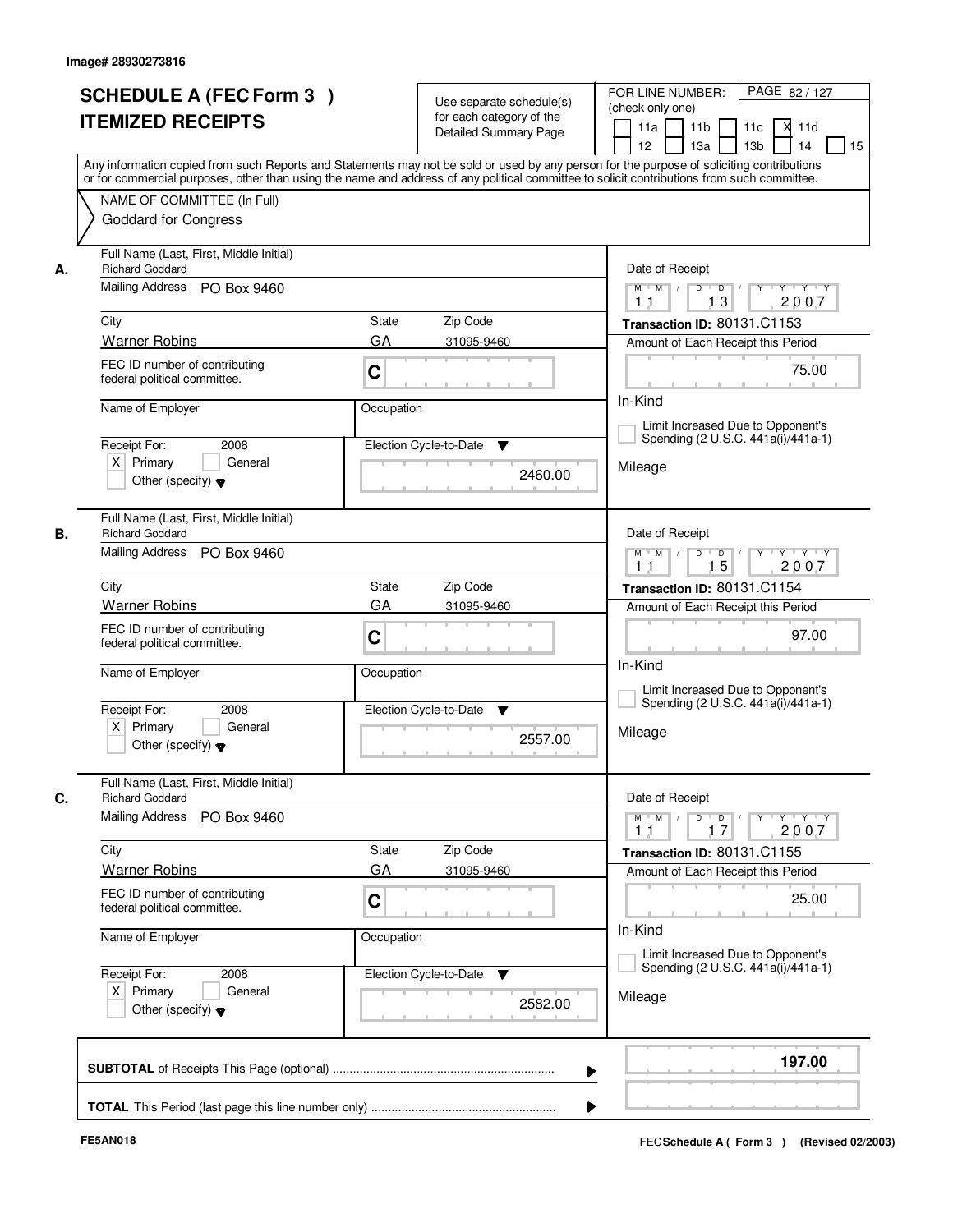|    | <b>SCHEDULE A (FEC Form 3)</b><br><b>ITEMIZED RECEIPTS</b>                                       | Use separate schedule(s)<br>for each category of the<br><b>Detailed Summary Page</b><br>Any information copied from such Reports and Statements may not be sold or used by any person for the purpose of soliciting contributions | PAGE 83 / 127<br>FOR LINE NUMBER:<br>(check only one)<br>11 <sub>b</sub><br>X<br>11a<br>11c<br>11d<br>13 <sub>b</sub><br>14<br>15<br>12 <sup>2</sup><br>13a |
|----|--------------------------------------------------------------------------------------------------|-----------------------------------------------------------------------------------------------------------------------------------------------------------------------------------------------------------------------------------|-------------------------------------------------------------------------------------------------------------------------------------------------------------|
|    | NAME OF COMMITTEE (In Full)<br><b>Goddard for Congress</b>                                       | or for commercial purposes, other than using the name and address of any political committee to solicit contributions from such committee.                                                                                        |                                                                                                                                                             |
| А. | Full Name (Last, First, Middle Initial)<br><b>Richard Goddard</b><br>Mailing Address PO Box 9460 | Date of Receipt<br>$D$ $D$ $/$<br>$\Gamma Y$<br>$Y + Y + Y$<br>$M$ $M$ /                                                                                                                                                          |                                                                                                                                                             |
|    | City                                                                                             | State<br>Zip Code                                                                                                                                                                                                                 | 17<br>2007<br>11<br>Transaction ID: 80131.C1156                                                                                                             |
|    | <b>Warner Robins</b>                                                                             | GA<br>31095-9460                                                                                                                                                                                                                  | Amount of Each Receipt this Period                                                                                                                          |
|    | FEC ID number of contributing<br>federal political committee.                                    | C                                                                                                                                                                                                                                 | 39.00                                                                                                                                                       |
|    | Name of Employer                                                                                 | Occupation                                                                                                                                                                                                                        | In-Kind                                                                                                                                                     |
|    | Receipt For:<br>2008                                                                             | Election Cycle-to-Date<br>▼                                                                                                                                                                                                       | Limit Increased Due to Opponent's<br>Spending (2 U.S.C. 441a(i)/441a-1)                                                                                     |
|    | $X$ Primary<br>General<br>Other (specify) $\blacktriangledown$                                   | 2621.00                                                                                                                                                                                                                           | Mileage                                                                                                                                                     |
| В. | Full Name (Last, First, Middle Initial)<br><b>Richard Goddard</b>                                | Date of Receipt                                                                                                                                                                                                                   |                                                                                                                                                             |
|    | Mailing Address PO Box 9460                                                                      | D<br>$\Box$ D $\Box$<br>$Y$ <sup>U</sup><br>$Y - Y - Y$<br>$M$ $M$ /<br>18<br>2007<br>11                                                                                                                                          |                                                                                                                                                             |
|    | City                                                                                             | Zip Code<br>State                                                                                                                                                                                                                 | Transaction ID: 80131.C1157                                                                                                                                 |
|    | <b>Warner Robins</b>                                                                             | GA<br>31095-9460                                                                                                                                                                                                                  | Amount of Each Receipt this Period                                                                                                                          |
|    | FEC ID number of contributing<br>federal political committee.                                    | C                                                                                                                                                                                                                                 | 24.00<br>In-Kind                                                                                                                                            |
|    | Name of Employer                                                                                 | Occupation                                                                                                                                                                                                                        | Limit Increased Due to Opponent's<br>Spending (2 U.S.C. 441a(i)/441a-1)                                                                                     |
|    | Receipt For:<br>2008<br>$X$ Primary<br>General<br>Other (specify) $\blacktriangledown$           | Election Cycle-to-Date<br>▼<br>2645.00                                                                                                                                                                                            | Mileage                                                                                                                                                     |
|    | Full Name (Last, First, Middle Initial)<br><b>Richard Goddard</b>                                |                                                                                                                                                                                                                                   | Date of Receipt                                                                                                                                             |
|    | <b>Mailing Address</b><br>PO Box 9460                                                            | $D$ $D$ $/$<br>$M$ $M$<br>19<br>2007<br>11                                                                                                                                                                                        |                                                                                                                                                             |
|    | City                                                                                             | Zip Code<br>State                                                                                                                                                                                                                 | Transaction ID: 80131.C1158                                                                                                                                 |
|    | <b>Warner Robins</b>                                                                             | GA<br>31095-9460                                                                                                                                                                                                                  | Amount of Each Receipt this Period                                                                                                                          |
|    | FEC ID number of contributing<br>federal political committee.                                    | C                                                                                                                                                                                                                                 | 295.00                                                                                                                                                      |
|    | Name of Employer                                                                                 | Occupation                                                                                                                                                                                                                        | In-Kind<br>Limit Increased Due to Opponent's<br>Spending (2 U.S.C. 441a(i)/441a-1)                                                                          |
|    | Receipt For:<br>2008<br>$X$ Primary<br>General<br>Other (specify) $\blacktriangledown$           | Election Cycle-to-Date ▼<br>2940.00                                                                                                                                                                                               | Airfare                                                                                                                                                     |
|    |                                                                                                  |                                                                                                                                                                                                                                   | 358.00<br>▶                                                                                                                                                 |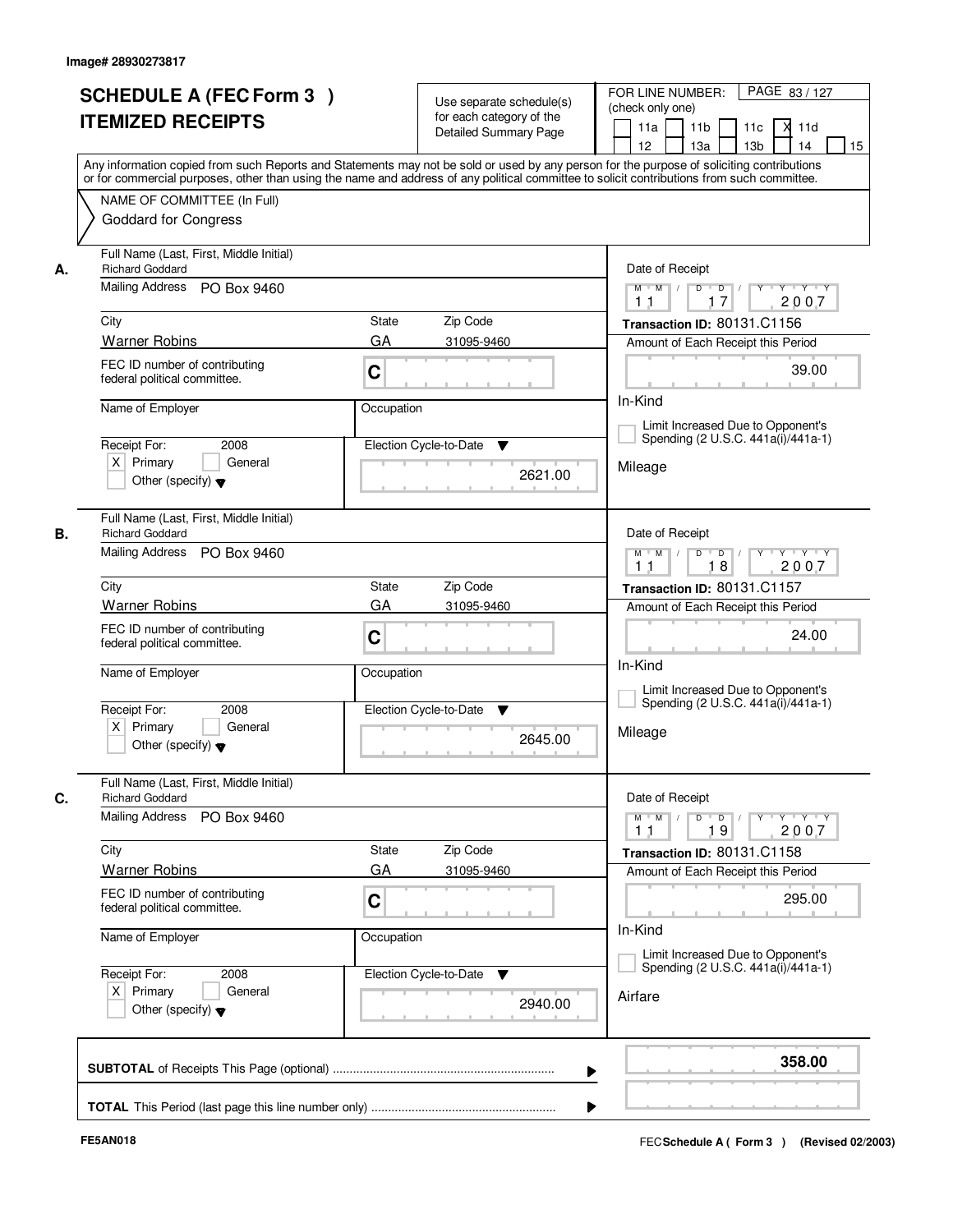|    | <b>SCHEDULE A (FEC Form 3)</b><br><b>ITEMIZED RECEIPTS</b>                                               | Use separate schedule(s)<br>for each category of the<br><b>Detailed Summary Page</b>                                                                                                                                                                                                    | PAGE 84 / 127<br>FOR LINE NUMBER:<br>(check only one)<br>11 <sub>b</sub><br>X.<br>11a<br>11c<br>11d<br>12 <sup>2</sup><br>13a<br>13 <sub>b</sub><br>14<br>15 |
|----|----------------------------------------------------------------------------------------------------------|-----------------------------------------------------------------------------------------------------------------------------------------------------------------------------------------------------------------------------------------------------------------------------------------|--------------------------------------------------------------------------------------------------------------------------------------------------------------|
|    | NAME OF COMMITTEE (In Full)<br><b>Goddard for Congress</b>                                               | Any information copied from such Reports and Statements may not be sold or used by any person for the purpose of soliciting contributions<br>or for commercial purposes, other than using the name and address of any political committee to solicit contributions from such committee. |                                                                                                                                                              |
| А. | Full Name (Last, First, Middle Initial)<br><b>Richard Goddard</b><br>Mailing Address PO Box 9460<br>City | <b>State</b><br>Zip Code                                                                                                                                                                                                                                                                | Date of Receipt<br>$Y + Y + Y$<br>$\overline{D}$<br>$M$ $M$ /<br>D<br>Y<br>2007<br>24<br>11<br>Transaction ID: 80131.C1159                                   |
|    | <b>Warner Robins</b>                                                                                     | GA<br>31095-9460                                                                                                                                                                                                                                                                        | Amount of Each Receipt this Period                                                                                                                           |
|    | FEC ID number of contributing<br>federal political committee.                                            | C                                                                                                                                                                                                                                                                                       | 29.00                                                                                                                                                        |
|    | Name of Employer                                                                                         | Occupation                                                                                                                                                                                                                                                                              | In-Kind                                                                                                                                                      |
|    | 2008<br>Receipt For:                                                                                     | Election Cycle-to-Date<br>▼                                                                                                                                                                                                                                                             | Limit Increased Due to Opponent's<br>Spending (2 U.S.C. 441a(i)/441a-1)                                                                                      |
|    | $X$ Primary<br>General<br>Other (specify) $\blacktriangledown$                                           | 2969.00                                                                                                                                                                                                                                                                                 | Mileage                                                                                                                                                      |
| В. | Full Name (Last, First, Middle Initial)<br><b>Richard Goddard</b><br>Mailing Address<br>PO Box 9460      |                                                                                                                                                                                                                                                                                         | Date of Receipt<br>$M$ $M$ /<br>$D$ $D$ $/$<br>Y Y Y Y Y                                                                                                     |
|    |                                                                                                          |                                                                                                                                                                                                                                                                                         | 27<br>2007<br>11                                                                                                                                             |
|    | City                                                                                                     | Zip Code<br><b>State</b><br>GA                                                                                                                                                                                                                                                          | Transaction ID: 80131.C1160                                                                                                                                  |
|    | <b>Warner Robins</b><br>FEC ID number of contributing<br>federal political committee.                    | 31095-9460<br>C                                                                                                                                                                                                                                                                         | Amount of Each Receipt this Period<br>97.00                                                                                                                  |
|    | Name of Employer                                                                                         | Occupation                                                                                                                                                                                                                                                                              | In-Kind<br>Limit Increased Due to Opponent's                                                                                                                 |
|    | Receipt For:<br>2008<br>$X$ Primary<br>General<br>Other (specify) $\blacktriangledown$                   | Election Cycle-to-Date<br><b>V</b><br>3066.00                                                                                                                                                                                                                                           | Spending (2 U.S.C. 441a(i)/441a-1)<br>Mileage                                                                                                                |
| C. | Full Name (Last, First, Middle Initial)<br><b>Richard Goddard</b>                                        |                                                                                                                                                                                                                                                                                         | Date of Receipt                                                                                                                                              |
|    | Mailing Address<br>PO Box 9460                                                                           |                                                                                                                                                                                                                                                                                         | $D$ $D$ $I$<br>$Y - Y - Y$<br>$M$ $M$<br>$Y$ <sup>U</sup><br>2007<br>27<br>11                                                                                |
|    | City                                                                                                     | Zip Code<br>State                                                                                                                                                                                                                                                                       | Transaction ID: 80131.C1161                                                                                                                                  |
|    | <b>Warner Robins</b><br>FEC ID number of contributing<br>federal political committee.                    | GA<br>31095-9460<br>C                                                                                                                                                                                                                                                                   | Amount of Each Receipt this Period<br>25.00                                                                                                                  |
|    | Name of Employer                                                                                         | Occupation                                                                                                                                                                                                                                                                              | In-Kind<br>Limit Increased Due to Opponent's                                                                                                                 |
|    | Receipt For:<br>2008<br>$X$ Primary<br>General<br>Other (specify) $\blacktriangledown$                   | Election Cycle-to-Date<br>v<br>3091.00                                                                                                                                                                                                                                                  | Spending (2 U.S.C. 441a(i)/441a-1)<br>Mileage                                                                                                                |
|    |                                                                                                          | ▶                                                                                                                                                                                                                                                                                       | 151.00                                                                                                                                                       |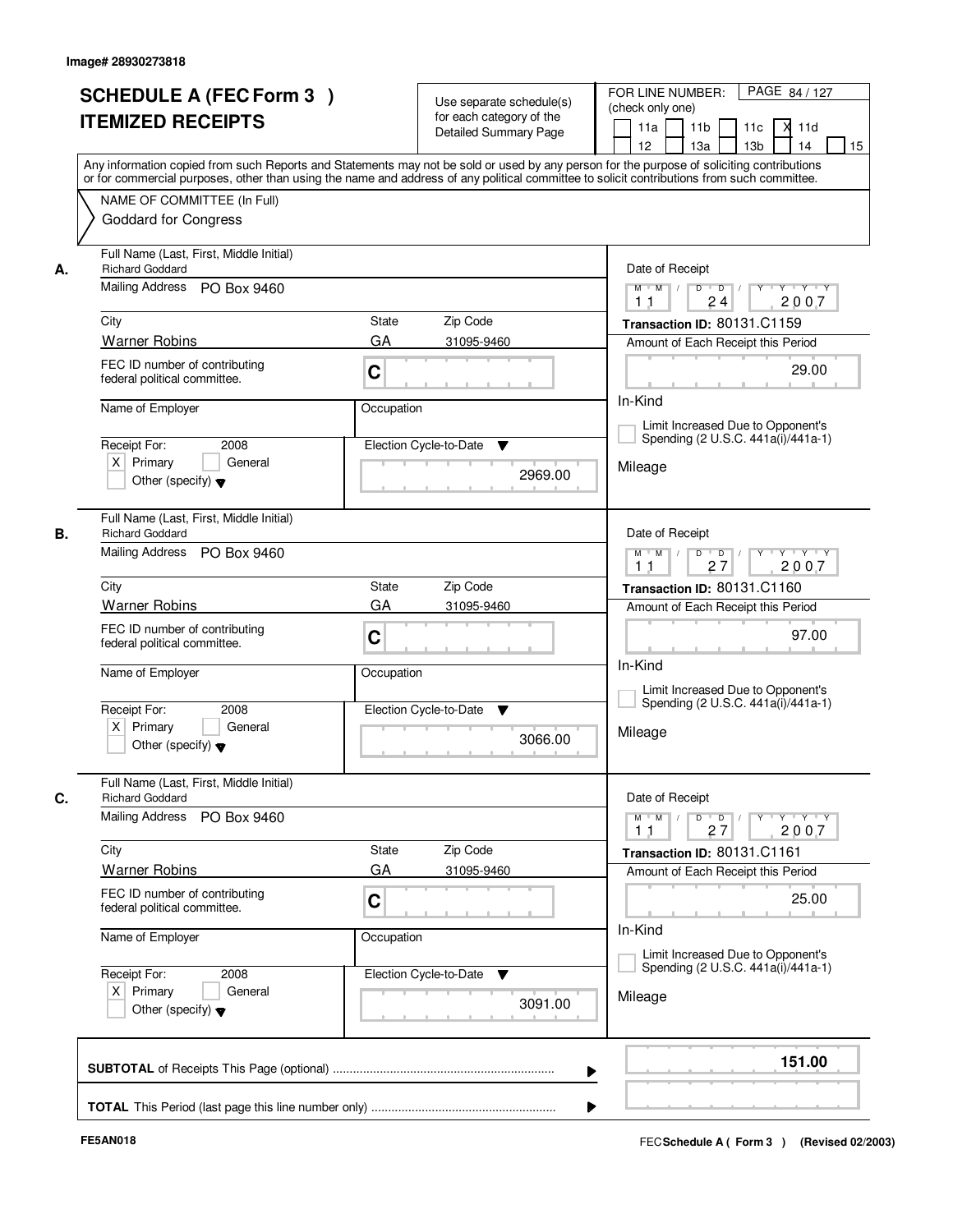|    | <b>SCHEDULE A (FEC Form 3)</b><br><b>ITEMIZED RECEIPTS</b>                             | Use separate schedule(s)<br>for each category of the<br><b>Detailed Summary Page</b><br>Any information copied from such Reports and Statements may not be sold or used by any person for the purpose of soliciting contributions | PAGE 85 / 127<br>FOR LINE NUMBER:<br>(check only one)<br>11 <sub>b</sub><br>X<br>11a<br>11c<br>11d<br>13 <sub>b</sub><br>14<br>15<br>12 <sup>2</sup><br>13a                 |
|----|----------------------------------------------------------------------------------------|-----------------------------------------------------------------------------------------------------------------------------------------------------------------------------------------------------------------------------------|-----------------------------------------------------------------------------------------------------------------------------------------------------------------------------|
|    | NAME OF COMMITTEE (In Full)<br><b>Goddard for Congress</b>                             | or for commercial purposes, other than using the name and address of any political committee to solicit contributions from such committee.                                                                                        |                                                                                                                                                                             |
| А. | Full Name (Last, First, Middle Initial)<br><b>Richard Goddard</b>                      |                                                                                                                                                                                                                                   | Date of Receipt                                                                                                                                                             |
|    | Mailing Address PO Box 9460                                                            |                                                                                                                                                                                                                                   | $D$ $D$ $/$<br>$\overline{\mathbf{Y}}$<br>$Y + Y + Y$<br>$M$ $M$ /<br>30<br>2007<br>1 <sub>1</sub>                                                                          |
|    | City                                                                                   | State<br>Zip Code                                                                                                                                                                                                                 | Transaction ID: 80131.C1162                                                                                                                                                 |
|    | <b>Warner Robins</b>                                                                   | GA<br>31095-9460                                                                                                                                                                                                                  | Amount of Each Receipt this Period                                                                                                                                          |
|    | FEC ID number of contributing<br>federal political committee.                          | C                                                                                                                                                                                                                                 | 295.00                                                                                                                                                                      |
|    | Name of Employer                                                                       | Occupation                                                                                                                                                                                                                        | In-Kind                                                                                                                                                                     |
|    | Receipt For:<br>2008                                                                   | Election Cycle-to-Date<br>▼                                                                                                                                                                                                       | Limit Increased Due to Opponent's<br>Spending (2 U.S.C. 441a(i)/441a-1)                                                                                                     |
|    | $X$ Primary<br>General<br>Other (specify) $\blacktriangledown$                         | 3386.00                                                                                                                                                                                                                           | Airfare                                                                                                                                                                     |
| В. | Full Name (Last, First, Middle Initial)<br><b>Richard Goddard</b>                      |                                                                                                                                                                                                                                   | Date of Receipt                                                                                                                                                             |
|    | Mailing Address PO Box 9460                                                            |                                                                                                                                                                                                                                   | $Y$ <sup>U</sup><br>Y Y Y Y<br>$M$ $M$ /<br>D<br>$\overline{D}$<br>05<br>12<br>2007                                                                                         |
|    | City                                                                                   | Zip Code<br>State                                                                                                                                                                                                                 | Transaction ID: 80131.C1163                                                                                                                                                 |
|    | <b>Warner Robins</b>                                                                   | GA<br>31095-9460                                                                                                                                                                                                                  | Amount of Each Receipt this Period                                                                                                                                          |
|    | FEC ID number of contributing<br>federal political committee.                          | C                                                                                                                                                                                                                                 | 25.00<br>In-Kind                                                                                                                                                            |
|    | Name of Employer                                                                       | Occupation                                                                                                                                                                                                                        | Limit Increased Due to Opponent's<br>Spending (2 U.S.C. 441a(i)/441a-1)                                                                                                     |
|    | Receipt For:<br>2008<br>$X$ Primary<br>General<br>Other (specify) $\blacktriangledown$ | Election Cycle-to-Date<br>▼<br>3411.00                                                                                                                                                                                            | Mileage                                                                                                                                                                     |
| C. | Full Name (Last, First, Middle Initial)<br><b>Richard Goddard</b>                      |                                                                                                                                                                                                                                   | Date of Receipt                                                                                                                                                             |
|    | Mailing Address<br>PO Box 9460                                                         |                                                                                                                                                                                                                                   | $D$ $D$ $/$<br>$\begin{array}{ccccccccccccc} &\mathsf{Y} &\mathsf{V} &\mathsf{Y} &\mathsf{V} &\mathsf{Y} &\mathsf{V} &\mathsf{Y}\end{array}$<br>$M$ $M$<br>12<br>2007<br>06 |
|    | City                                                                                   | Zip Code<br>State                                                                                                                                                                                                                 | Transaction ID: 80131.C1164                                                                                                                                                 |
|    | <b>Warner Robins</b>                                                                   | GA<br>31095-9460                                                                                                                                                                                                                  | Amount of Each Receipt this Period                                                                                                                                          |
|    | FEC ID number of contributing<br>federal political committee.                          | C                                                                                                                                                                                                                                 | 97.00<br>In-Kind                                                                                                                                                            |
|    | Name of Employer                                                                       | Occupation                                                                                                                                                                                                                        | Limit Increased Due to Opponent's                                                                                                                                           |
|    | Receipt For:<br>2008<br>$X$ Primary<br>General                                         | Election Cycle-to-Date ▼                                                                                                                                                                                                          | Spending (2 U.S.C. 441a(i)/441a-1)                                                                                                                                          |
|    | Other (specify) $\blacktriangledown$                                                   | 3508.00                                                                                                                                                                                                                           | Mileage                                                                                                                                                                     |
|    |                                                                                        | ▶                                                                                                                                                                                                                                 | 417.00                                                                                                                                                                      |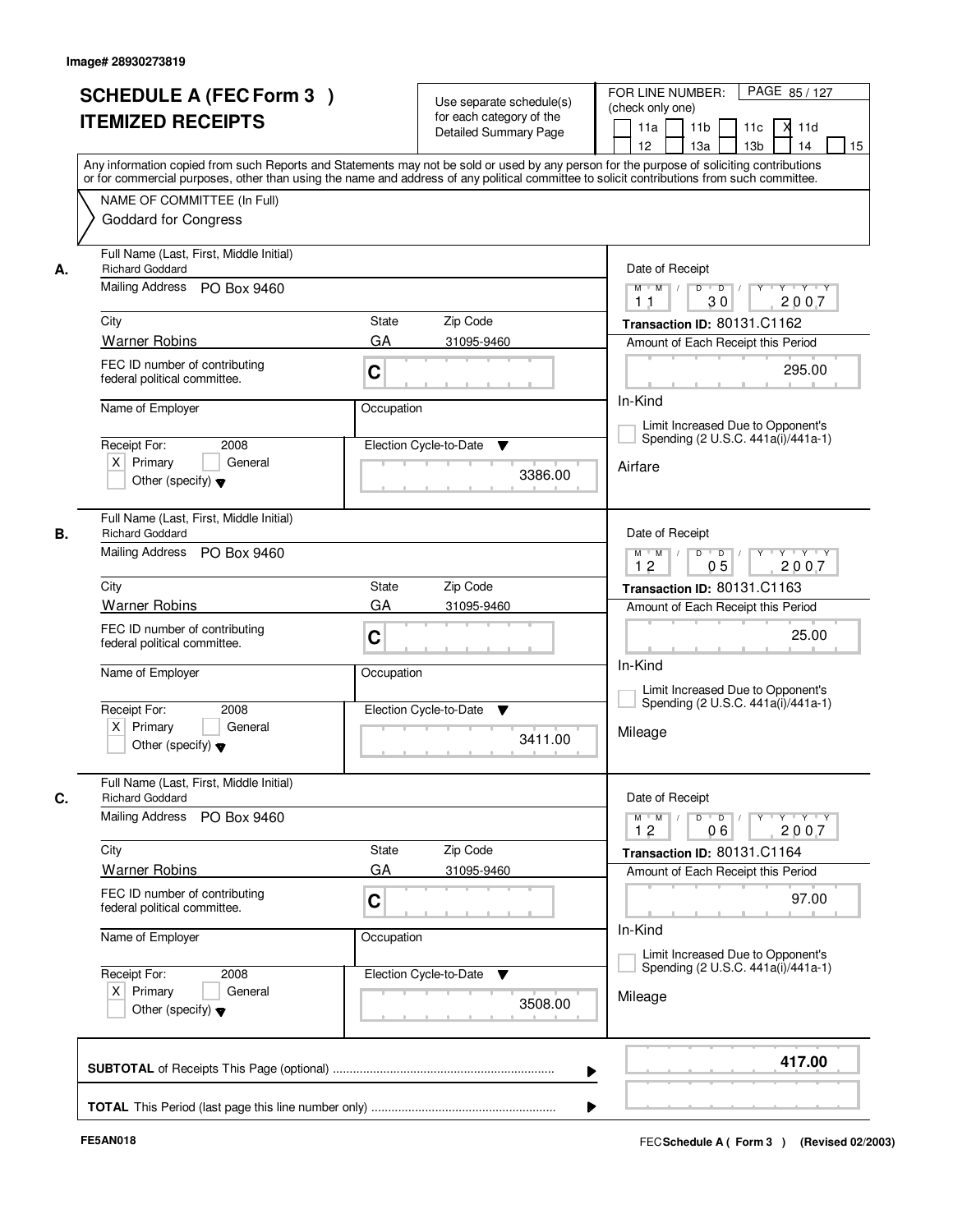|    | <b>SCHEDULE A (FEC Form 3)</b><br><b>ITEMIZED RECEIPTS</b>                                       | Use separate schedule(s)<br>for each category of the<br><b>Detailed Summary Page</b><br>Any information copied from such Reports and Statements may not be sold or used by any person for the purpose of soliciting contributions | PAGE 86 / 127<br>FOR LINE NUMBER:<br>(check only one)<br>11 <sub>b</sub><br>X<br>11a<br>11c<br>11d<br>13 <sub>b</sub><br>14<br>15<br>12 <sup>2</sup><br>13a                             |
|----|--------------------------------------------------------------------------------------------------|-----------------------------------------------------------------------------------------------------------------------------------------------------------------------------------------------------------------------------------|-----------------------------------------------------------------------------------------------------------------------------------------------------------------------------------------|
|    | NAME OF COMMITTEE (In Full)<br><b>Goddard for Congress</b>                                       | or for commercial purposes, other than using the name and address of any political committee to solicit contributions from such committee.                                                                                        |                                                                                                                                                                                         |
| А. | Full Name (Last, First, Middle Initial)<br><b>Richard Goddard</b><br>Mailing Address PO Box 9460 |                                                                                                                                                                                                                                   | Date of Receipt<br>$D$ $D$ $/$<br>$\overline{\mathbf{Y}}$<br>$Y + Y + Y$<br>$M$ $M$ /                                                                                                   |
|    |                                                                                                  |                                                                                                                                                                                                                                   | 12<br>2007<br>08                                                                                                                                                                        |
|    | City                                                                                             | State<br>Zip Code                                                                                                                                                                                                                 | Transaction ID: 80131.C1165                                                                                                                                                             |
|    | <b>Warner Robins</b>                                                                             | GA<br>31095-9460                                                                                                                                                                                                                  | Amount of Each Receipt this Period                                                                                                                                                      |
|    | FEC ID number of contributing<br>federal political committee.                                    | C                                                                                                                                                                                                                                 | 58.00                                                                                                                                                                                   |
|    | Name of Employer                                                                                 | Occupation                                                                                                                                                                                                                        | In-Kind                                                                                                                                                                                 |
|    | Receipt For:<br>2008                                                                             | Election Cycle-to-Date<br>▼                                                                                                                                                                                                       | Limit Increased Due to Opponent's<br>Spending (2 U.S.C. 441a(i)/441a-1)                                                                                                                 |
|    | $X$ Primary<br>General<br>Other (specify) $\blacktriangledown$                                   | 3566.00                                                                                                                                                                                                                           | Mileage                                                                                                                                                                                 |
| В. | Full Name (Last, First, Middle Initial)<br><b>Richard Goddard</b>                                |                                                                                                                                                                                                                                   | Date of Receipt                                                                                                                                                                         |
|    | Mailing Address PO Box 9460                                                                      |                                                                                                                                                                                                                                   | $Y$ <sup>U</sup><br>Y Y Y Y<br>$M$ $M$ /<br>D<br>$\overline{D}$<br>12<br>09<br>2007                                                                                                     |
|    | City                                                                                             | Zip Code<br>State                                                                                                                                                                                                                 | Transaction ID: 80131.C1166                                                                                                                                                             |
|    | <b>Warner Robins</b>                                                                             | GA<br>31095-9460                                                                                                                                                                                                                  | Amount of Each Receipt this Period                                                                                                                                                      |
|    | FEC ID number of contributing<br>federal political committee.                                    | C                                                                                                                                                                                                                                 | 19.00                                                                                                                                                                                   |
|    | Name of Employer                                                                                 | Occupation                                                                                                                                                                                                                        | In-Kind<br>Limit Increased Due to Opponent's                                                                                                                                            |
|    | Receipt For:<br>2008<br>$X$ Primary<br>General<br>Other (specify) $\blacktriangledown$           | Election Cycle-to-Date<br>▼<br>3585.00                                                                                                                                                                                            | Spending (2 U.S.C. 441a(i)/441a-1)<br>Mileage                                                                                                                                           |
| C. | Full Name (Last, First, Middle Initial)<br><b>Richard Goddard</b>                                |                                                                                                                                                                                                                                   | Date of Receipt                                                                                                                                                                         |
|    | <b>Mailing Address</b><br>PO Box 9460                                                            |                                                                                                                                                                                                                                   | $D$ $D$ $/$<br>$\begin{array}{ccccccccccccc} &\mathsf{Y} &\mathsf{Y} &\mathsf{Y} &\mathsf{Y} &\mathsf{Y} &\mathsf{Y} &\mathsf{Y} &\mathsf{Y}\end{array}$<br>$M$ $M$<br>12<br>2007<br>10 |
|    | City                                                                                             | Zip Code<br>State                                                                                                                                                                                                                 | Transaction ID: 80131.C1167                                                                                                                                                             |
|    | <b>Warner Robins</b>                                                                             | GA<br>31095-9460                                                                                                                                                                                                                  | Amount of Each Receipt this Period                                                                                                                                                      |
|    | FEC ID number of contributing<br>federal political committee.                                    | C                                                                                                                                                                                                                                 | 25.00                                                                                                                                                                                   |
|    | Name of Employer                                                                                 | Occupation                                                                                                                                                                                                                        | In-Kind<br>Limit Increased Due to Opponent's                                                                                                                                            |
|    | Receipt For:<br>2008<br>$X$ Primary<br>General<br>Other (specify) $\blacktriangledown$           | Election Cycle-to-Date ▼<br>3610.00                                                                                                                                                                                               | Spending (2 U.S.C. 441a(i)/441a-1)<br>Mileage                                                                                                                                           |
|    |                                                                                                  |                                                                                                                                                                                                                                   | 102.00                                                                                                                                                                                  |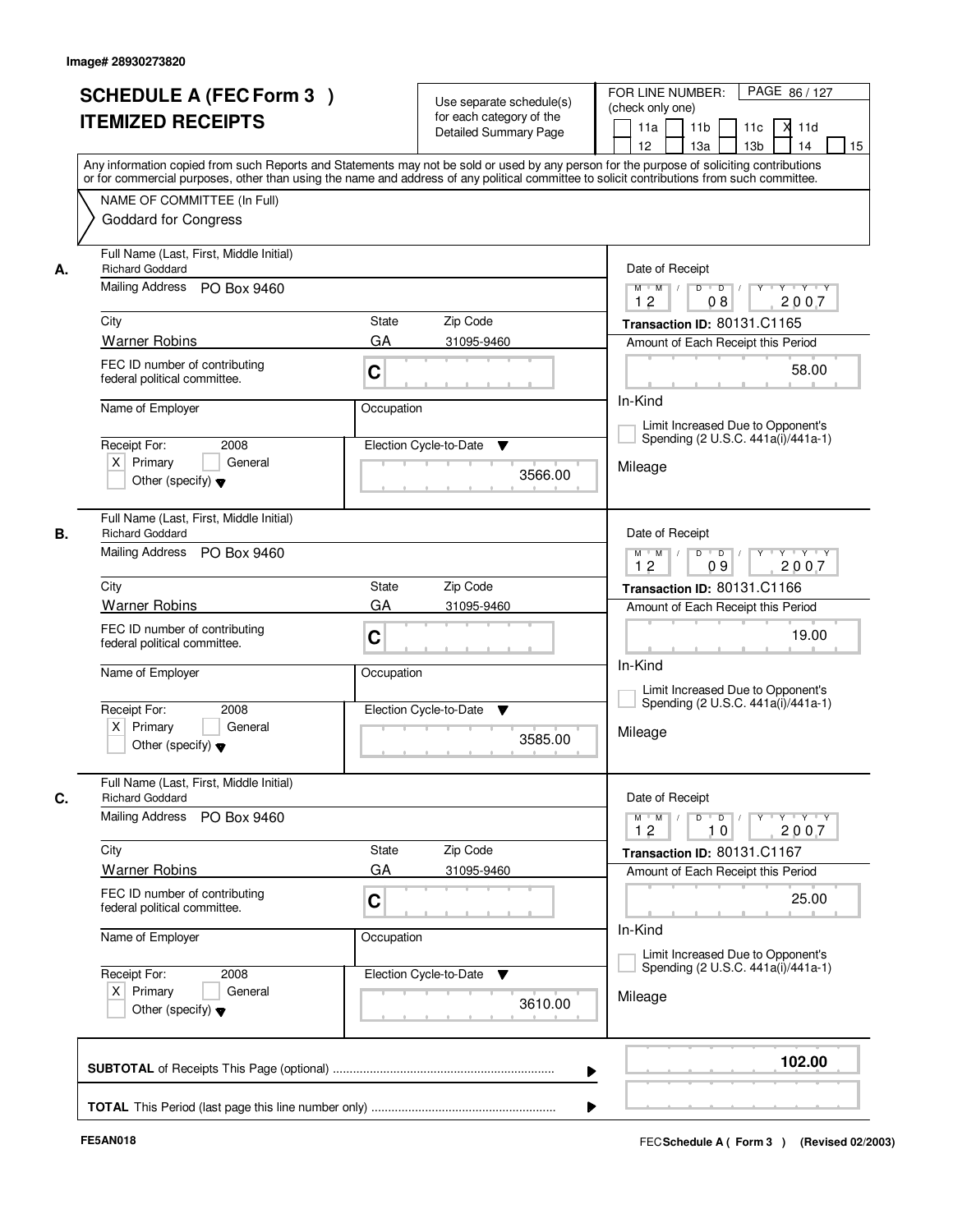| <b>SCHEDULE A (FEC Form 3)</b><br><b>ITEMIZED RECEIPTS</b>          |                 | Use separate schedule(s)<br>for each category of the<br><b>Detailed Summary Page</b> | PAGE 87/127<br>FOR LINE NUMBER:<br>(check only one)<br>11 <sub>b</sub><br>X<br>11a<br>11c<br>11d<br>13 <sub>b</sub><br>14<br>12 <sup>2</sup><br>13a                                                                                                                                                                                                                                                                                                |
|---------------------------------------------------------------------|-----------------|--------------------------------------------------------------------------------------|----------------------------------------------------------------------------------------------------------------------------------------------------------------------------------------------------------------------------------------------------------------------------------------------------------------------------------------------------------------------------------------------------------------------------------------------------|
| NAME OF COMMITTEE (In Full)<br><b>Goddard for Congress</b>          |                 |                                                                                      | Any information copied from such Reports and Statements may not be sold or used by any person for the purpose of soliciting contributions<br>or for commercial purposes, other than using the name and address of any political committee to solicit contributions from such committee.                                                                                                                                                            |
| Full Name (Last, First, Middle Initial)<br><b>Richard Goddard</b>   |                 |                                                                                      | Date of Receipt                                                                                                                                                                                                                                                                                                                                                                                                                                    |
| Mailing Address PO Box 9460                                         |                 |                                                                                      | $D$ $D$ $I$<br>$\Gamma Y$<br>$Y + Y + Y$<br>$M$ $M$ /<br>12<br>2007<br>11                                                                                                                                                                                                                                                                                                                                                                          |
| City                                                                | State           | Zip Code                                                                             | Transaction ID: 80131.C1170                                                                                                                                                                                                                                                                                                                                                                                                                        |
| <b>Warner Robins</b>                                                | GA              | 31095-9460                                                                           | Amount of Each Receipt this Period                                                                                                                                                                                                                                                                                                                                                                                                                 |
| FEC ID number of contributing<br>federal political committee.       | C               |                                                                                      | 97.00                                                                                                                                                                                                                                                                                                                                                                                                                                              |
| Name of Employer                                                    |                 | Occupation                                                                           | In-Kind                                                                                                                                                                                                                                                                                                                                                                                                                                            |
|                                                                     | 2008            |                                                                                      | Limit Increased Due to Opponent's<br>Spending (2 U.S.C. 441a(i)/441a-1)                                                                                                                                                                                                                                                                                                                                                                            |
| Receipt For:<br>$X$ Primary<br>Other (specify) $\blacktriangledown$ | General         | Election Cycle-to-Date<br>▼<br>3707.00                                               | Mileage                                                                                                                                                                                                                                                                                                                                                                                                                                            |
| Full Name (Last, First, Middle Initial)<br><b>Richard Goddard</b>   |                 |                                                                                      | Date of Receipt                                                                                                                                                                                                                                                                                                                                                                                                                                    |
| Mailing Address PO Box 9460                                         |                 |                                                                                      | $\mathsf D$<br>Y Y Y Y<br>$M$ $M$ /<br>$\overline{D}$ /<br>$Y$ <sup><math>\top</math></sup><br>12<br>2007<br>11                                                                                                                                                                                                                                                                                                                                    |
| City                                                                | State           | Zip Code                                                                             | Transaction ID: 80131.C1168                                                                                                                                                                                                                                                                                                                                                                                                                        |
| <b>Warner Robins</b>                                                | GA              | 31095-9460                                                                           | Amount of Each Receipt this Period                                                                                                                                                                                                                                                                                                                                                                                                                 |
| FEC ID number of contributing<br>federal political committee.       | C               |                                                                                      | 185.00<br>In-Kind                                                                                                                                                                                                                                                                                                                                                                                                                                  |
| Name of Employer                                                    |                 | Occupation                                                                           | Limit Increased Due to Opponent's                                                                                                                                                                                                                                                                                                                                                                                                                  |
| Receipt For:<br>$X$ Primary<br>Other (specify) $\blacktriangledown$ | 2008<br>General | Election Cycle-to-Date<br>▼<br>3892.00                                               | Spending (2 U.S.C. 441a(i)/441a-1)<br>Airfare                                                                                                                                                                                                                                                                                                                                                                                                      |
| Full Name (Last, First, Middle Initial)<br><b>Richard Goddard</b>   |                 |                                                                                      | Date of Receipt                                                                                                                                                                                                                                                                                                                                                                                                                                    |
| <b>Mailing Address</b>                                              | PO Box 9460     |                                                                                      | $\begin{array}{c c c c c c c c} \hline \textbf{0} & \textbf{0} & \textbf{0} & \textbf{0} & \textbf{0} & \textbf{0} & \textbf{0} & \textbf{0} & \textbf{0} & \textbf{0} & \textbf{0} & \textbf{0} & \textbf{0} & \textbf{0} & \textbf{0} & \textbf{0} & \textbf{0} & \textbf{0} & \textbf{0} & \textbf{0} & \textbf{0} & \textbf{0} & \textbf{0} & \textbf{0} & \textbf{0} & \textbf{0} & \textbf{0} & \textbf{0} &$<br>$M$ $M$<br>12<br>2007<br>11 |
| City                                                                | State           | Zip Code                                                                             | Transaction ID: 80131.C1169                                                                                                                                                                                                                                                                                                                                                                                                                        |
| <b>Warner Robins</b>                                                | GA              | 31095-9460                                                                           | Amount of Each Receipt this Period                                                                                                                                                                                                                                                                                                                                                                                                                 |
| FEC ID number of contributing<br>federal political committee.       | C               |                                                                                      | 18.00<br>In-Kind                                                                                                                                                                                                                                                                                                                                                                                                                                   |
| Name of Employer                                                    |                 | Occupation                                                                           | Limit Increased Due to Opponent's                                                                                                                                                                                                                                                                                                                                                                                                                  |
| Receipt For:<br>$X$ Primary<br>Other (specify) $\blacktriangledown$ | 2008<br>General | Election Cycle-to-Date ▼<br>3910.00                                                  | Spending (2 U.S.C. 441a(i)/441a-1)<br>Parking                                                                                                                                                                                                                                                                                                                                                                                                      |
|                                                                     |                 |                                                                                      | 300.00<br>▶                                                                                                                                                                                                                                                                                                                                                                                                                                        |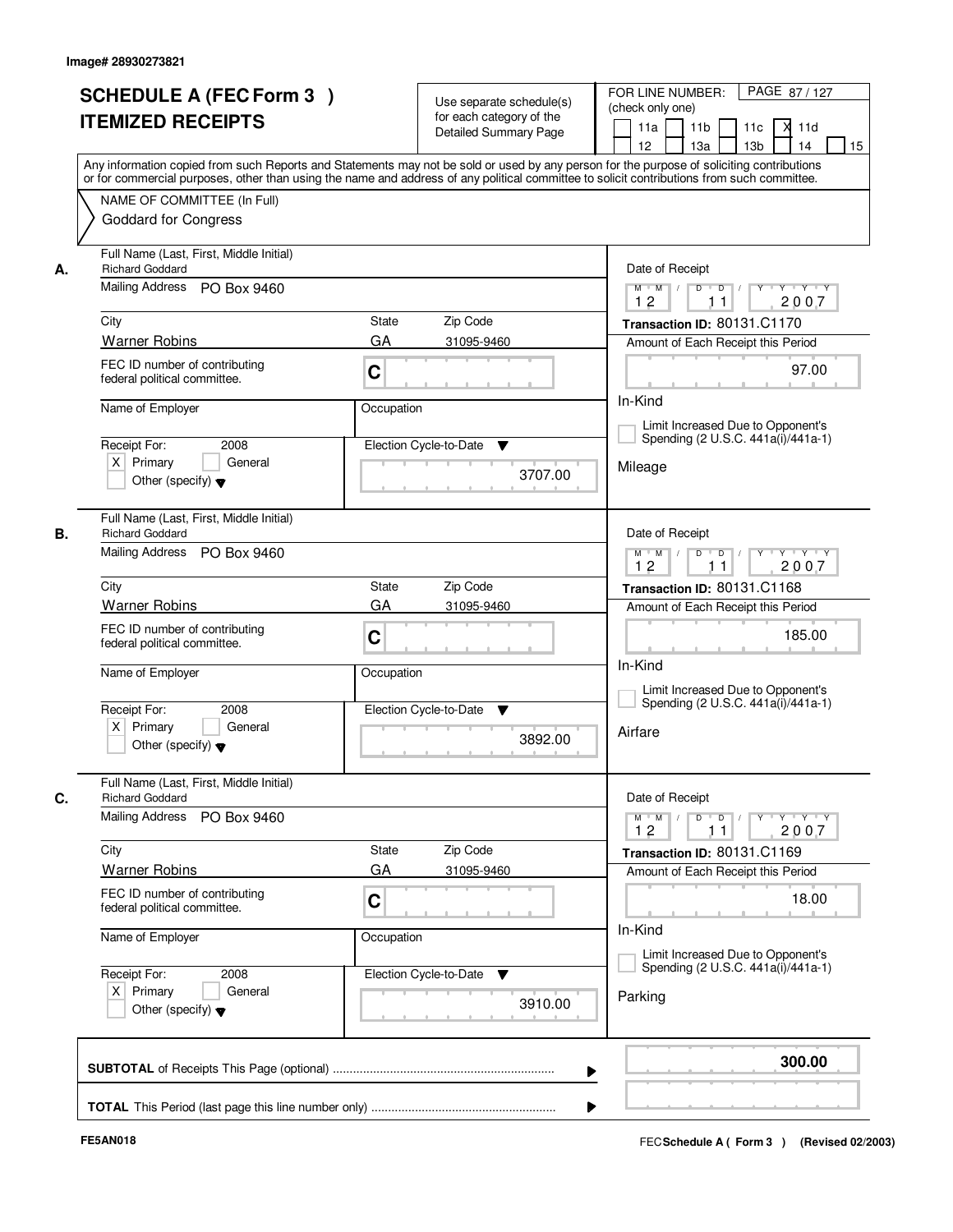|    | <b>SCHEDULE A (FEC Form 3)</b><br><b>ITEMIZED RECEIPTS</b>                                       | Use separate schedule(s)<br>for each category of the<br><b>Detailed Summary Page</b><br>Any information copied from such Reports and Statements may not be sold or used by any person for the purpose of soliciting contributions | PAGE 88 / 127<br>FOR LINE NUMBER:<br>(check only one)<br>11 <sub>b</sub><br>X<br>11a<br>11c<br>11d<br>13 <sub>b</sub><br>14<br>15<br>12 <sup>2</sup><br>13a |
|----|--------------------------------------------------------------------------------------------------|-----------------------------------------------------------------------------------------------------------------------------------------------------------------------------------------------------------------------------------|-------------------------------------------------------------------------------------------------------------------------------------------------------------|
|    | NAME OF COMMITTEE (In Full)<br><b>Goddard for Congress</b>                                       | or for commercial purposes, other than using the name and address of any political committee to solicit contributions from such committee.                                                                                        |                                                                                                                                                             |
| А. | Full Name (Last, First, Middle Initial)<br><b>Richard Goddard</b><br>Mailing Address PO Box 9460 |                                                                                                                                                                                                                                   | Date of Receipt<br>$D$ $D$ $I$<br>$\overline{\mathbf{Y}}$<br>$Y + Y + Y$<br>$M$ $M$ /                                                                       |
|    |                                                                                                  |                                                                                                                                                                                                                                   | 12<br>13<br>2007                                                                                                                                            |
|    | City<br><b>Warner Robins</b>                                                                     | State<br>Zip Code<br>GA<br>31095-9460                                                                                                                                                                                             | Transaction ID: 80131.C1171                                                                                                                                 |
|    | FEC ID number of contributing<br>federal political committee.                                    | C                                                                                                                                                                                                                                 | Amount of Each Receipt this Period<br>39.00                                                                                                                 |
|    | Name of Employer                                                                                 | Occupation                                                                                                                                                                                                                        | In-Kind                                                                                                                                                     |
|    |                                                                                                  |                                                                                                                                                                                                                                   | Limit Increased Due to Opponent's                                                                                                                           |
|    | Receipt For:<br>2008                                                                             | Election Cycle-to-Date<br>▼                                                                                                                                                                                                       | Spending (2 U.S.C. 441a(i)/441a-1)                                                                                                                          |
|    | $X$ Primary<br>General<br>Other (specify) $\blacktriangledown$                                   | 3949.00                                                                                                                                                                                                                           | Mileage                                                                                                                                                     |
| В. | Full Name (Last, First, Middle Initial)<br><b>Richard Goddard</b>                                |                                                                                                                                                                                                                                   | Date of Receipt                                                                                                                                             |
|    | Mailing Address PO Box 9460                                                                      |                                                                                                                                                                                                                                   | D<br>$\Box$ D $\Box$<br>$Y$ <sup>U</sup><br>Y Y Y Y<br>$M$ $M$ /<br>13<br>12<br>2007                                                                        |
|    | City                                                                                             | Zip Code<br>State                                                                                                                                                                                                                 | Transaction ID: 80131.C1181                                                                                                                                 |
|    | <b>Warner Robins</b>                                                                             | GA<br>31095-9460                                                                                                                                                                                                                  | Amount of Each Receipt this Period                                                                                                                          |
|    | FEC ID number of contributing<br>federal political committee.                                    | C                                                                                                                                                                                                                                 | 369.00<br>In-Kind                                                                                                                                           |
|    | Name of Employer                                                                                 | Occupation                                                                                                                                                                                                                        | Limit Increased Due to Opponent's                                                                                                                           |
|    | Receipt For:<br>2008                                                                             | Election Cycle-to-Date<br>▼                                                                                                                                                                                                       | Spending (2 U.S.C. 441a(i)/441a-1)                                                                                                                          |
|    | $X$ Primary<br>General<br>Other (specify) $\blacktriangledown$                                   | 4318.00                                                                                                                                                                                                                           | Postage                                                                                                                                                     |
|    | Full Name (Last, First, Middle Initial)<br><b>Richard Goddard</b>                                |                                                                                                                                                                                                                                   | Date of Receipt                                                                                                                                             |
| C. | <b>Mailing Address</b><br>PO Box 9460                                                            |                                                                                                                                                                                                                                   | $D$ $D$ $I$<br>$M$ $M$ $/$<br>12<br>2007<br>14                                                                                                              |
|    | City                                                                                             | Zip Code<br>State                                                                                                                                                                                                                 | Transaction ID: 80131.C1172                                                                                                                                 |
|    | <b>Warner Robins</b>                                                                             | GA<br>31095-9460                                                                                                                                                                                                                  | Amount of Each Receipt this Period                                                                                                                          |
|    | FEC ID number of contributing<br>federal political committee.                                    | C                                                                                                                                                                                                                                 | 68.00                                                                                                                                                       |
|    | Name of Employer                                                                                 | Occupation                                                                                                                                                                                                                        | In-Kind<br>Limit Increased Due to Opponent's                                                                                                                |
|    | Receipt For:<br>2008                                                                             | Election Cycle-to-Date ▼                                                                                                                                                                                                          | Spending (2 U.S.C. 441a(i)/441a-1)                                                                                                                          |
|    | $X$ Primary<br>General<br>Other (specify) $\blacktriangledown$                                   | 4386.00                                                                                                                                                                                                                           | Mileage                                                                                                                                                     |
|    |                                                                                                  | ▶                                                                                                                                                                                                                                 | 476.00                                                                                                                                                      |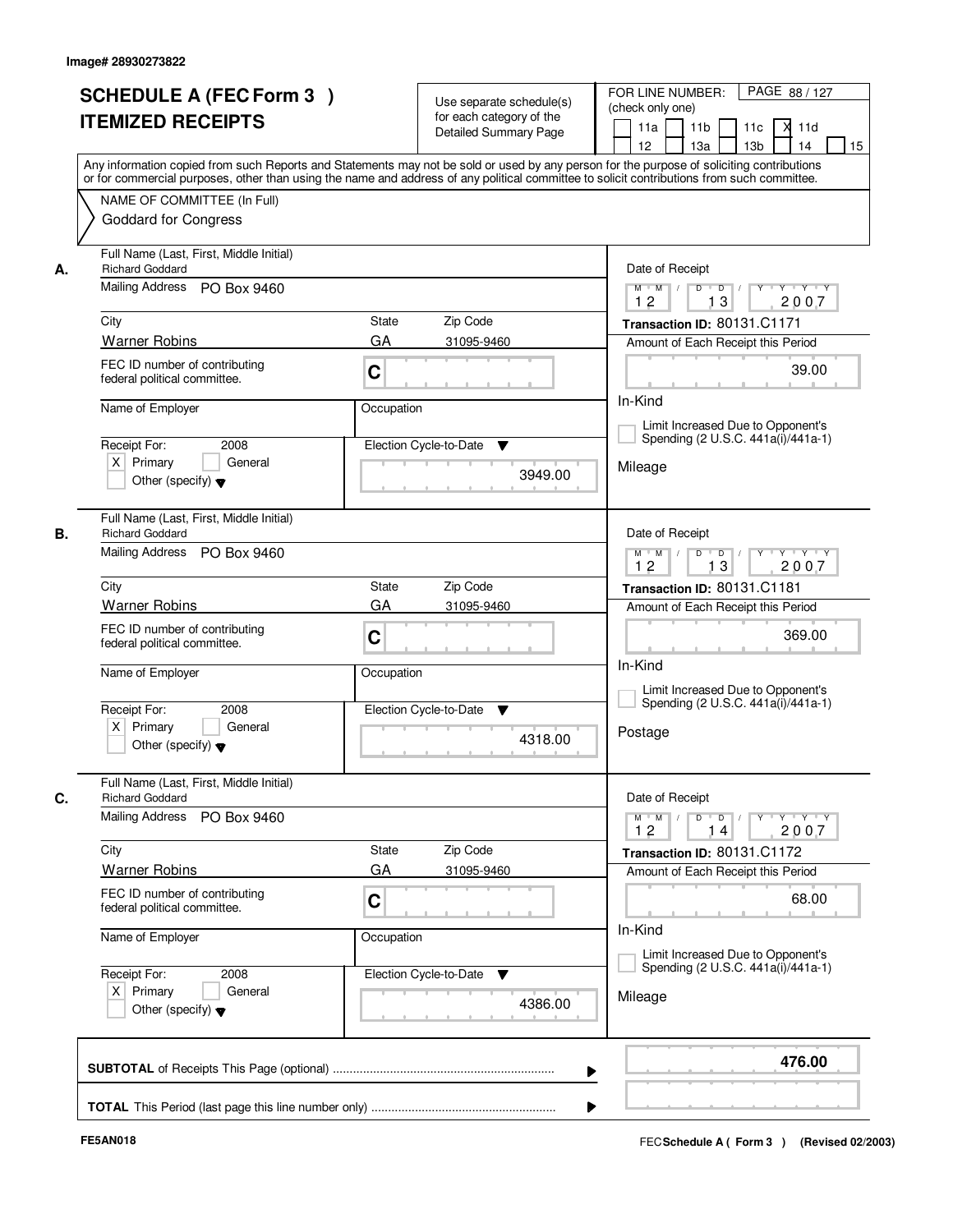| <b>SCHEDULE A (FEC Form 3)</b><br><b>ITEMIZED RECEIPTS</b>                                             | Use separate schedule(s)<br>for each category of the<br><b>Detailed Summary Page</b><br>Any information copied from such Reports and Statements may not be sold or used by any person for the purpose of soliciting contributions | PAGE 89 / 127<br>FOR LINE NUMBER:<br>(check only one)<br>11 <sub>b</sub><br>X<br>11a<br>11c<br>11d<br>13 <sub>b</sub><br>14<br>15<br>12 <sup>2</sup><br>13a                 |
|--------------------------------------------------------------------------------------------------------|-----------------------------------------------------------------------------------------------------------------------------------------------------------------------------------------------------------------------------------|-----------------------------------------------------------------------------------------------------------------------------------------------------------------------------|
| NAME OF COMMITTEE (In Full)<br><b>Goddard for Congress</b>                                             | or for commercial purposes, other than using the name and address of any political committee to solicit contributions from such committee.                                                                                        |                                                                                                                                                                             |
| Full Name (Last, First, Middle Initial)<br><b>Richard Goddard</b><br>А.<br>Mailing Address PO Box 9460 |                                                                                                                                                                                                                                   | Date of Receipt<br>$D$ $D$ $I$<br>$\overline{\mathbf{Y}}$<br>$Y + Y + Y$<br>$M$ $M$ /                                                                                       |
|                                                                                                        |                                                                                                                                                                                                                                   | 12<br>15<br>2007                                                                                                                                                            |
| City                                                                                                   | State<br>Zip Code                                                                                                                                                                                                                 | Transaction ID: 80131.C1173                                                                                                                                                 |
| <b>Warner Robins</b>                                                                                   | GA<br>31095-9460                                                                                                                                                                                                                  | Amount of Each Receipt this Period                                                                                                                                          |
| FEC ID number of contributing<br>federal political committee.                                          | C                                                                                                                                                                                                                                 | 44.00                                                                                                                                                                       |
| Name of Employer                                                                                       | Occupation                                                                                                                                                                                                                        | In-Kind                                                                                                                                                                     |
| Receipt For:<br>2008                                                                                   | Election Cycle-to-Date<br>▼                                                                                                                                                                                                       | Limit Increased Due to Opponent's<br>Spending (2 U.S.C. 441a(i)/441a-1)                                                                                                     |
| $X$ Primary<br>General<br>Other (specify) $\blacktriangledown$                                         | 4430.00                                                                                                                                                                                                                           | Mileage                                                                                                                                                                     |
| Full Name (Last, First, Middle Initial)<br>В.<br><b>Richard Goddard</b>                                |                                                                                                                                                                                                                                   | Date of Receipt                                                                                                                                                             |
| Mailing Address PO Box 9460                                                                            |                                                                                                                                                                                                                                   | D<br>$Y$ <sup>U</sup><br>$Y - Y - Y$<br>$M$ $M$ /<br>$\overline{D}$ /<br>19<br>12<br>2007                                                                                   |
| City                                                                                                   | Zip Code<br>State                                                                                                                                                                                                                 | Transaction ID: 80131.C1174                                                                                                                                                 |
| <b>Warner Robins</b>                                                                                   | GA<br>31095-9460                                                                                                                                                                                                                  | Amount of Each Receipt this Period                                                                                                                                          |
| FEC ID number of contributing<br>federal political committee.                                          | C                                                                                                                                                                                                                                 | 97.00<br>In-Kind                                                                                                                                                            |
| Name of Employer                                                                                       | Occupation                                                                                                                                                                                                                        | Limit Increased Due to Opponent's<br>Spending (2 U.S.C. 441a(i)/441a-1)                                                                                                     |
| Receipt For:<br>2008<br>$X$ Primary<br>General<br>Other (specify) $\blacktriangledown$                 | Election Cycle-to-Date<br>▼<br>4527.00                                                                                                                                                                                            | Mileage                                                                                                                                                                     |
| Full Name (Last, First, Middle Initial)<br>C.<br><b>Richard Goddard</b>                                |                                                                                                                                                                                                                                   | Date of Receipt                                                                                                                                                             |
| <b>Mailing Address</b><br>PO Box 9460                                                                  |                                                                                                                                                                                                                                   | $D$ $D$ $/$<br>$\begin{array}{ccccccccccccc} &\mathsf{Y} &\mathsf{V} &\mathsf{Y} &\mathsf{V} &\mathsf{Y} &\mathsf{V} &\mathsf{Y}\end{array}$<br>$M = M$<br>12<br>21<br>2007 |
| City                                                                                                   | Zip Code<br>State                                                                                                                                                                                                                 | Transaction ID: 80131.C1175                                                                                                                                                 |
| <b>Warner Robins</b>                                                                                   | GA<br>31095-9460                                                                                                                                                                                                                  | Amount of Each Receipt this Period                                                                                                                                          |
| FEC ID number of contributing<br>federal political committee.                                          | C                                                                                                                                                                                                                                 | 97.00                                                                                                                                                                       |
| Name of Employer                                                                                       | Occupation                                                                                                                                                                                                                        | In-Kind<br>Limit Increased Due to Opponent's                                                                                                                                |
| Receipt For:<br>2008<br>$X$ Primary<br>General<br>Other (specify) $\blacktriangledown$                 | Election Cycle-to-Date<br>4624.00                                                                                                                                                                                                 | Spending (2 U.S.C. 441a(i)/441a-1)<br>Mileage                                                                                                                               |
|                                                                                                        |                                                                                                                                                                                                                                   |                                                                                                                                                                             |
|                                                                                                        | ▶                                                                                                                                                                                                                                 | 238.00                                                                                                                                                                      |
|                                                                                                        |                                                                                                                                                                                                                                   |                                                                                                                                                                             |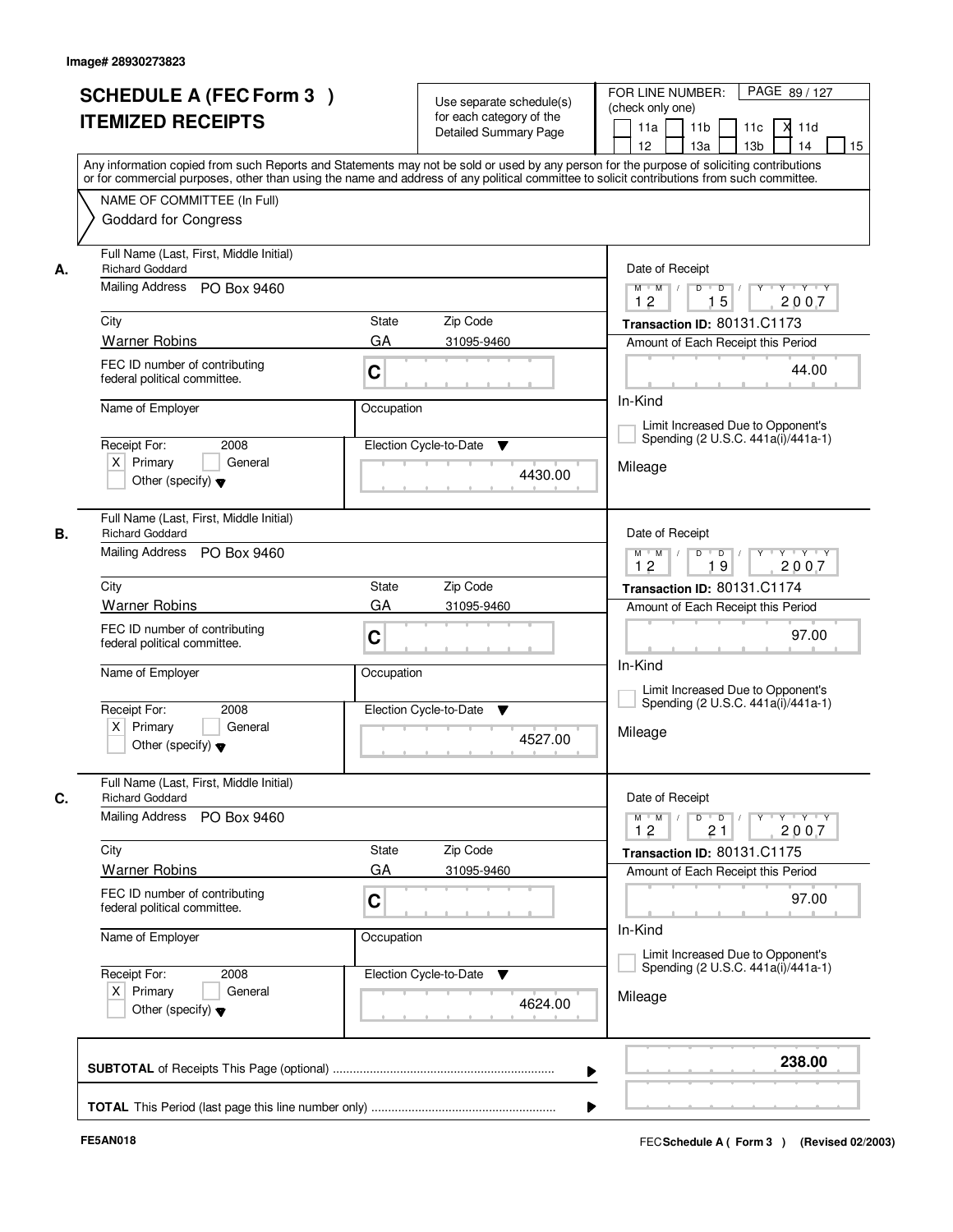|    | <b>SCHEDULE A (FEC Form 3)</b><br><b>ITEMIZED RECEIPTS</b><br>Any information copied from such Reports and Statements may not be sold or used by any person for the purpose of soliciting contributions<br>or for commercial purposes, other than using the name and address of any political committee to solicit contributions from such committee.<br>NAME OF COMMITTEE (In Full)<br><b>Goddard for Congress</b> |                  | Use separate schedule(s)<br>for each category of the<br><b>Detailed Summary Page</b> | PAGE 90/127<br>FOR LINE NUMBER:<br>(check only one)<br>$\times$ 11d<br>11 <sub>b</sub><br>11a<br>11c<br>13a<br>13 <sub>b</sub><br>14<br>12<br>15                                                                    |
|----|---------------------------------------------------------------------------------------------------------------------------------------------------------------------------------------------------------------------------------------------------------------------------------------------------------------------------------------------------------------------------------------------------------------------|------------------|--------------------------------------------------------------------------------------|---------------------------------------------------------------------------------------------------------------------------------------------------------------------------------------------------------------------|
| А. | Full Name (Last, First, Middle Initial)<br><b>Richard Goddard</b><br><b>Mailing Address</b><br>PO Box 9460                                                                                                                                                                                                                                                                                                          |                  |                                                                                      | Date of Receipt<br>$Y + Y + Y$<br>$M$ $M$<br>$\overline{D}$<br>$\overline{D}$<br>$Y^+$<br>12<br>31<br>2007                                                                                                          |
|    | City<br><b>Warner Robins</b><br>FEC ID number of contributing<br>federal political committee.                                                                                                                                                                                                                                                                                                                       | State<br>GA<br>C | Zip Code<br>31095-9460                                                               | Transaction ID: 80131.C1179<br>Amount of Each Receipt this Period<br>365.00                                                                                                                                         |
|    | Name of Employer<br>Receipt For:<br>2008<br>$X$ Primary<br>General<br>Other (specify) $\blacktriangledown$                                                                                                                                                                                                                                                                                                          | Occupation       | Election Cycle-to-Date<br>▼<br>4989.00                                               | In-Kind<br>Limit Increased Due to Opponent's<br>Spending (2 U.S.C. 441a(i)/441a-1)<br>Cell Phone                                                                                                                    |
| В. | Full Name (Last, First, Middle Initial)<br><b>Richard Goddard</b><br>Mailing Address PO Box 9460<br>City<br><b>Warner Robins</b><br>FEC ID number of contributing<br>federal political committee.                                                                                                                                                                                                                   | State<br>GA<br>C | Zip Code<br>31095-9460                                                               | Date of Receipt<br>$\mathsf{Y} \dashv \mathsf{Y} \dashv \mathsf{Y} \dashv \mathsf{Y}$<br>$M$ $M$ /<br>$D$ $D$ $/$<br>12<br>31<br>2007<br>Transaction ID: 80131.C1180<br>Amount of Each Receipt this Period<br>77.00 |
|    | Name of Employer<br>Receipt For:<br>2008<br>$\times$<br>Primary<br>General<br>Other (specify) $\blacktriangledown$                                                                                                                                                                                                                                                                                                  | Occupation       | Election Cycle-to-Date<br>▼<br>5066.00                                               | In-Kind<br>Limit Increased Due to Opponent's<br>Spending (2 U.S.C. 441a(i)/441a-1)<br><b>Office Supplies</b>                                                                                                        |

|  | 442.00  |
|--|---------|
|  | 5066.00 |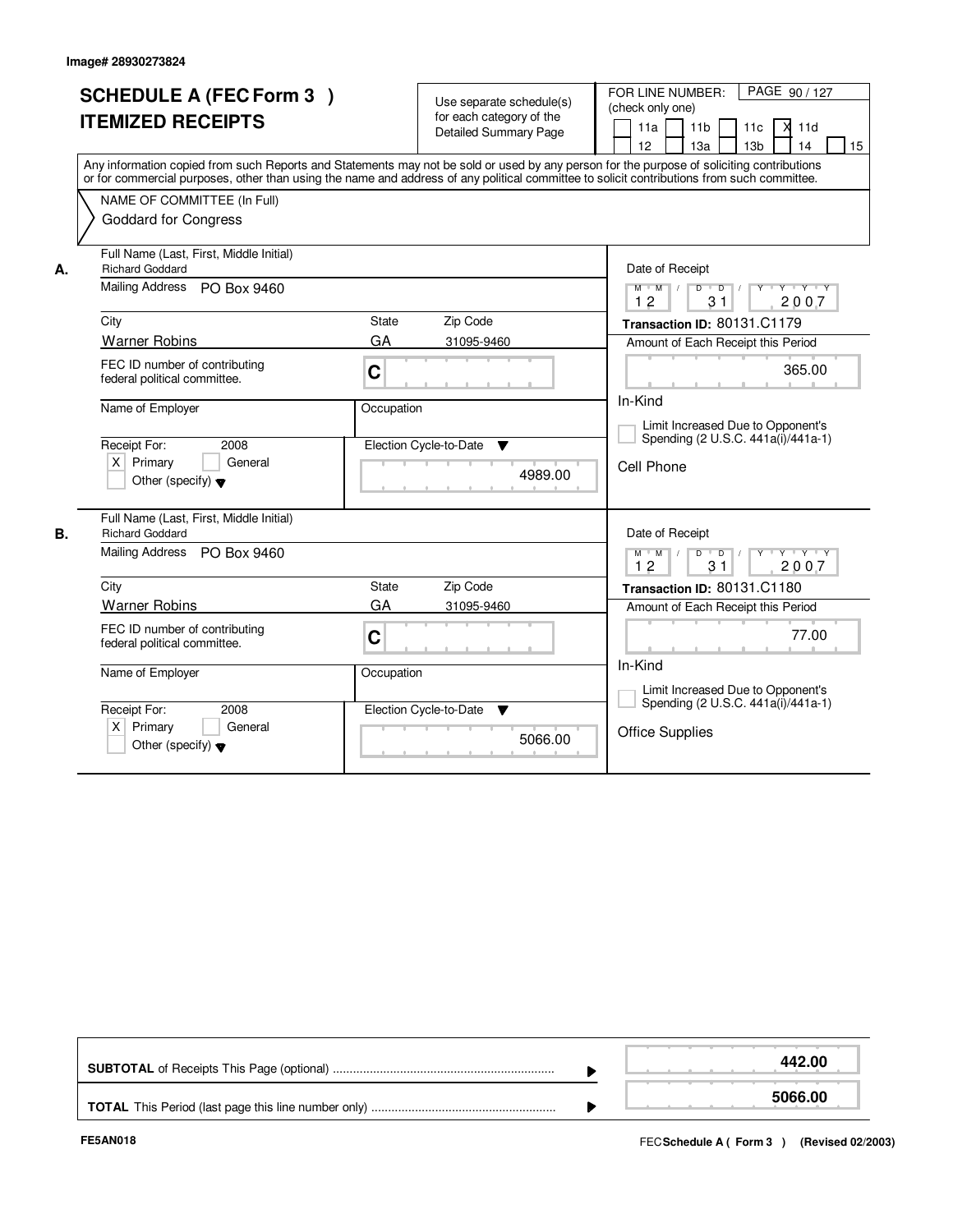| <b>SCHEDULE B (FEC Form 3)</b>                                                                                                                                                                                                                                                         | Use separate schedule(s)                                   | FOR LINE NUMBER:<br>(check only one) | PAGE 91 / 127                                                                               |
|----------------------------------------------------------------------------------------------------------------------------------------------------------------------------------------------------------------------------------------------------------------------------------------|------------------------------------------------------------|--------------------------------------|---------------------------------------------------------------------------------------------|
| <b>ITEMIZED DISBURSEMENTS</b>                                                                                                                                                                                                                                                          | for each category of the<br>Detailed Summary Page          |                                      | xl<br>17<br>18<br>19a<br>19 <sub>b</sub><br>21<br>20a<br>20 <sub>c</sub><br>20 <sub>b</sub> |
| Any Information copied from such Reports and Statements may not be sold or used by any person for the purpose of soliciting contributions<br>or for commercial purposes, other than using the name and address of any political committee to solicit contributions from such committee |                                                            |                                      |                                                                                             |
| NAME OF COMMITTEE (In Full)<br><b>Goddard for Congress</b>                                                                                                                                                                                                                             |                                                            |                                      |                                                                                             |
| Full Name (Last, First, Middle Initial)<br>American Express                                                                                                                                                                                                                            |                                                            |                                      | Transaction ID: 80108.E72<br>Date of Disbursement                                           |
| <b>Mailing Address</b><br>PO Box 360001                                                                                                                                                                                                                                                |                                                            |                                      | D<br>0 <sup>0</sup><br>M<br>М<br>2007<br>10                                                 |
| City<br>Fort Lauderdale                                                                                                                                                                                                                                                                | <b>State</b><br>Zip Code<br>FL<br>33336-0001               |                                      | Amount of Each Disbursement this Period                                                     |
| Purpose of Disbursement<br><b>Transaction Fees</b>                                                                                                                                                                                                                                     |                                                            |                                      | 2.95<br>Refund or Disposal of Excess<br><b>Contributions Required Under</b>                 |
| Candidate Name<br>Office Sought:<br>House                                                                                                                                                                                                                                              | Disbursement For:                                          | Category/<br>Type                    | 11 C.F.R. 400.53                                                                            |
| Senate<br>President<br>District:<br>State:                                                                                                                                                                                                                                             | Primary<br>General<br>Other (specify) $\blacktriangledown$ |                                      | <b>TRANSACTION FEES</b>                                                                     |
| Full Name (Last, First, Middle Initial)<br><b>American Express</b>                                                                                                                                                                                                                     |                                                            |                                      | Transaction ID: 80108.E73<br>Date of Disbursement                                           |
| <b>Mailing Address</b><br>PO Box 360001                                                                                                                                                                                                                                                |                                                            |                                      | D<br>M<br>M<br>$0\overline{5}$<br>2007<br>10                                                |
| City<br>Fort Lauderdale                                                                                                                                                                                                                                                                | Zip Code<br>State<br>FL<br>33336-0001                      |                                      | Amount of Each Disbursement this Period                                                     |
| Purpose of Disbursement<br><b>Transaction Fees</b>                                                                                                                                                                                                                                     |                                                            |                                      | 5.90<br>Refund or Disposal of Excess<br><b>Contributions Required Under</b>                 |
| Candidate Name<br>Office Sought:<br>House                                                                                                                                                                                                                                              | Disbursement For:                                          | Category/<br>Type                    | 11 C.F.R. 400.53                                                                            |
| Senate<br>President<br>District:<br>State:                                                                                                                                                                                                                                             | Primary<br>General<br>Other (specify) $\blacktriangledown$ |                                      | <b>TRANSACTION FEES</b>                                                                     |
| Full Name (Last, First, Middle Initial)<br><b>American Express</b>                                                                                                                                                                                                                     |                                                            |                                      | Transaction ID: 80108.E74<br>Date of Disbursement                                           |
| <b>Mailing Address</b><br>PO Box 360001                                                                                                                                                                                                                                                |                                                            |                                      | M<br>$\overline{23}$<br>М<br>2007<br>10                                                     |
| City<br>Fort Lauderdale                                                                                                                                                                                                                                                                | Zip Code<br>State<br>FL.<br>33336-0001                     |                                      | Amount of Each Disbursement this Period                                                     |
| Purpose of Disbursement<br><b>Transaction Fees</b><br>Candidate Name                                                                                                                                                                                                                   |                                                            |                                      | 32.45<br>Refund or Disposal of Excess<br><b>Contributions Required Under</b>                |
| Office Sought:<br>House                                                                                                                                                                                                                                                                | Disbursement For:                                          | Category/<br>Type                    | 11 C.F.R. 400.53                                                                            |
| Senate<br>President<br>District:<br>State:                                                                                                                                                                                                                                             | Primary<br>General<br>Other (specify) $\blacktriangledown$ |                                      | <b>TRANSACTION FEES</b>                                                                     |
|                                                                                                                                                                                                                                                                                        |                                                            |                                      | 41.30                                                                                       |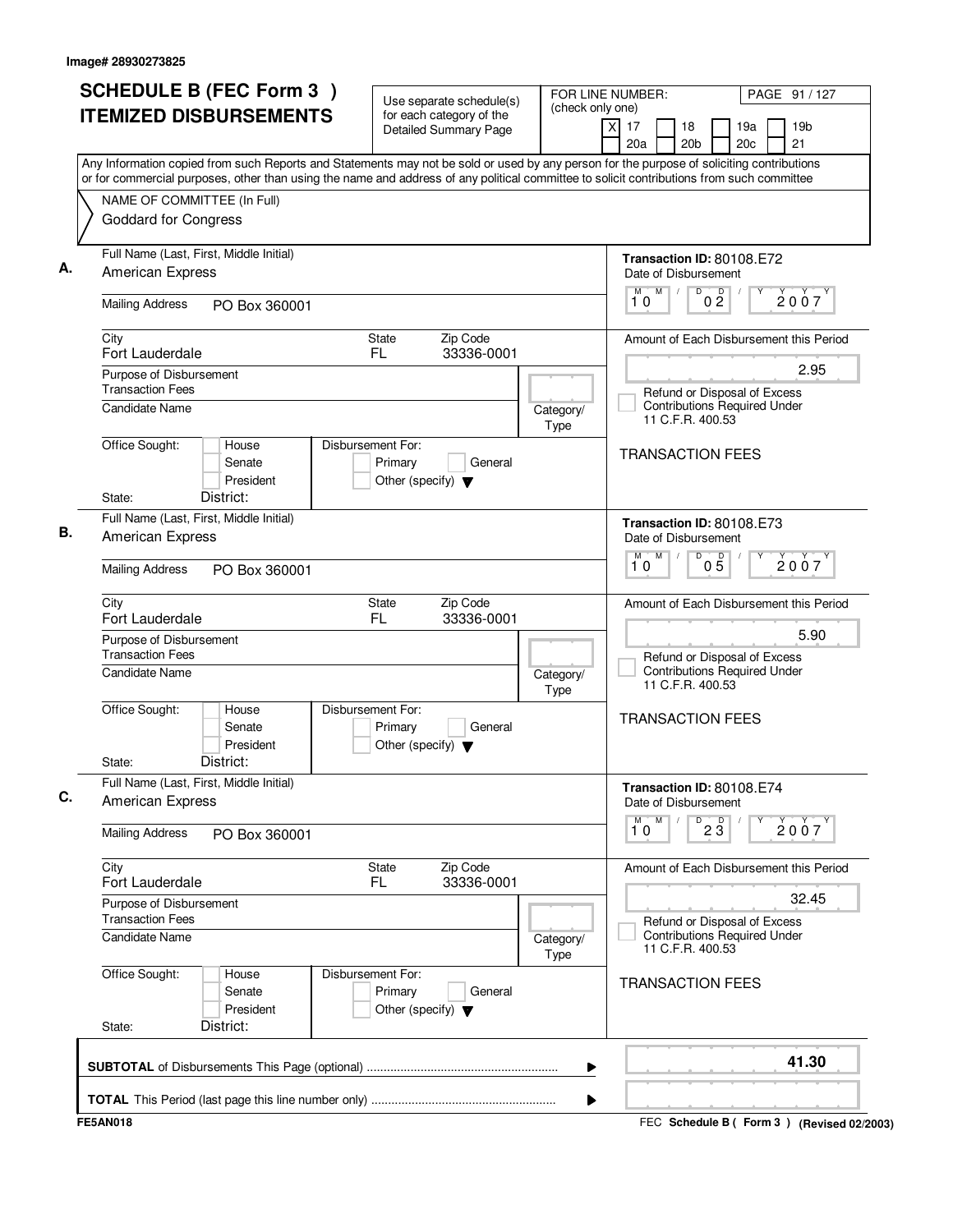| <b>SCHEDULE B (FEC Form 3)</b><br><b>ITEMIZED DISBURSEMENTS</b>                                                                                                                                                                                                                        | Use separate schedule(s)<br>for each category of the                            | (check only one)  | FOR LINE NUMBER:<br>PAGE 92 / 127                                                       |
|----------------------------------------------------------------------------------------------------------------------------------------------------------------------------------------------------------------------------------------------------------------------------------------|---------------------------------------------------------------------------------|-------------------|-----------------------------------------------------------------------------------------|
|                                                                                                                                                                                                                                                                                        | <b>Detailed Summary Page</b>                                                    |                   | $\times$<br>17<br>18<br>19a<br>19 <sub>b</sub><br>20a<br>20 <sub>b</sub><br>20c<br>21   |
| Any Information copied from such Reports and Statements may not be sold or used by any person for the purpose of soliciting contributions<br>or for commercial purposes, other than using the name and address of any political committee to solicit contributions from such committee |                                                                                 |                   |                                                                                         |
| NAME OF COMMITTEE (In Full)                                                                                                                                                                                                                                                            |                                                                                 |                   |                                                                                         |
| <b>Goddard for Congress</b>                                                                                                                                                                                                                                                            |                                                                                 |                   |                                                                                         |
| Full Name (Last, First, Middle Initial)<br><b>American Express</b>                                                                                                                                                                                                                     |                                                                                 |                   | Transaction ID: 80108.E90<br>Date of Disbursement                                       |
| <b>Mailing Address</b><br>PO Box 360001                                                                                                                                                                                                                                                |                                                                                 |                   | M<br>D<br>19<br>M<br>2007<br>11                                                         |
| City<br>Fort Lauderdale                                                                                                                                                                                                                                                                | State<br>Zip Code<br>FL.<br>33336-0001                                          |                   | Amount of Each Disbursement this Period                                                 |
| Purpose of Disbursement                                                                                                                                                                                                                                                                |                                                                                 |                   | 5.90                                                                                    |
| <b>Transaction Fees</b><br>Candidate Name                                                                                                                                                                                                                                              |                                                                                 | Category/<br>Type | Refund or Disposal of Excess<br><b>Contributions Required Under</b><br>11 C.F.R. 400.53 |
| Office Sought:<br>House<br>Senate<br>President<br>District:<br>State:                                                                                                                                                                                                                  | Disbursement For:<br>Primary<br>General<br>Other (specify) $\blacktriangledown$ |                   | <b>TRANSACTION FEES</b>                                                                 |
| Full Name (Last, First, Middle Initial)                                                                                                                                                                                                                                                |                                                                                 |                   |                                                                                         |
| American Express                                                                                                                                                                                                                                                                       |                                                                                 |                   | Transaction ID: 80108.E91<br>Date of Disbursement<br>M<br>D<br>М                        |
| <b>Mailing Address</b><br>PO Box 360001                                                                                                                                                                                                                                                |                                                                                 |                   | $2\overline{3}$<br>2007<br>11                                                           |
| City<br>Fort Lauderdale                                                                                                                                                                                                                                                                | Zip Code<br>State<br>FL<br>33336-0001                                           |                   | Amount of Each Disbursement this Period                                                 |
| Purpose of Disbursement<br><b>Transaction Fees</b>                                                                                                                                                                                                                                     |                                                                                 |                   | 1.48<br>Refund or Disposal of Excess                                                    |
| Candidate Name                                                                                                                                                                                                                                                                         |                                                                                 | Category/<br>Type | <b>Contributions Required Under</b><br>11 C.F.R. 400.53                                 |
| Office Sought:<br>House<br>Senate<br>President<br>District:<br>State:                                                                                                                                                                                                                  | Disbursement For:<br>Primary<br>General<br>Other (specify) $\blacktriangledown$ |                   | <b>TRANSACTION FEES</b>                                                                 |
| Full Name (Last, First, Middle Initial)                                                                                                                                                                                                                                                |                                                                                 |                   | Transaction ID: 80111.E107                                                              |
| <b>American Express</b>                                                                                                                                                                                                                                                                |                                                                                 |                   | Date of Disbursement<br>M<br>D                                                          |
| <b>Mailing Address</b><br>PO Box 360001                                                                                                                                                                                                                                                |                                                                                 |                   | $0\frac{D}{7}$<br>$\overline{1}^M$ 2<br>2007                                            |
| City<br>Fort Lauderdale                                                                                                                                                                                                                                                                | Zip Code<br>State<br>33336-0001<br>FL.                                          |                   | Amount of Each Disbursement this Period                                                 |
| Purpose of Disbursement<br><b>Transaction Fees</b>                                                                                                                                                                                                                                     |                                                                                 |                   | 2.95                                                                                    |
| Candidate Name                                                                                                                                                                                                                                                                         |                                                                                 | Category/<br>Type | Refund or Disposal of Excess<br><b>Contributions Required Under</b><br>11 C.F.R. 400.53 |
| Office Sought:<br>House<br>Senate<br>President<br>District:<br>State:                                                                                                                                                                                                                  | Disbursement For:<br>Primary<br>General<br>Other (specify) $\blacktriangledown$ |                   | <b>TRANSACTION FEES</b>                                                                 |
|                                                                                                                                                                                                                                                                                        |                                                                                 |                   | 10.33                                                                                   |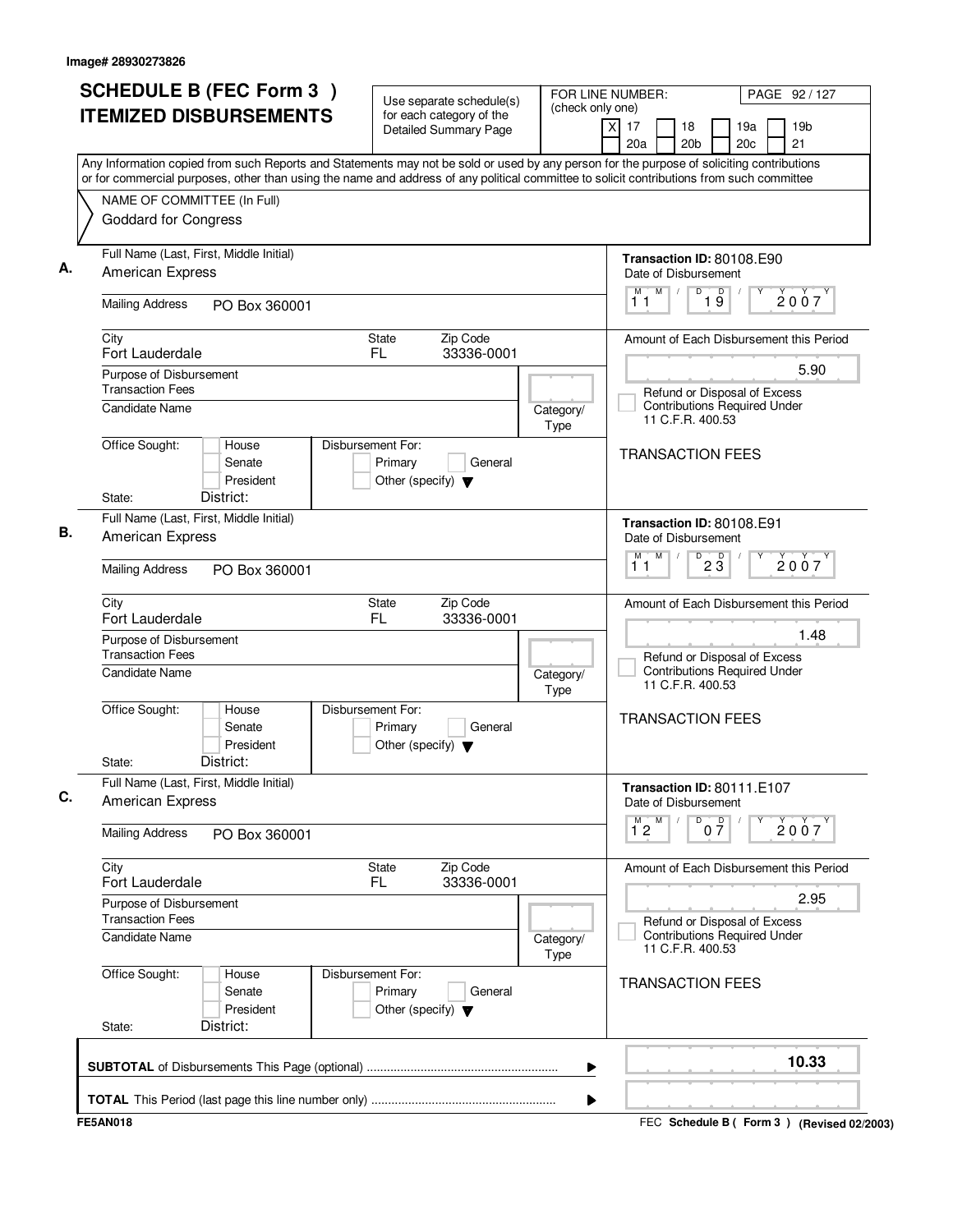| <b>SCHEDULE B (FEC Form 3)</b>                                                                                                                                                                                                                                                         | Use separate schedule(s)                                                        | (check only one)  | FOR LINE NUMBER:<br>PAGE 93 / 127                                                       |
|----------------------------------------------------------------------------------------------------------------------------------------------------------------------------------------------------------------------------------------------------------------------------------------|---------------------------------------------------------------------------------|-------------------|-----------------------------------------------------------------------------------------|
| <b>ITEMIZED DISBURSEMENTS</b>                                                                                                                                                                                                                                                          | for each category of the<br><b>Detailed Summary Page</b>                        |                   | χI<br>17<br>18<br>19a<br>19 <sub>b</sub><br>20a<br>20 <sub>b</sub><br>20c<br>21         |
| Any Information copied from such Reports and Statements may not be sold or used by any person for the purpose of soliciting contributions<br>or for commercial purposes, other than using the name and address of any political committee to solicit contributions from such committee |                                                                                 |                   |                                                                                         |
| NAME OF COMMITTEE (In Full)                                                                                                                                                                                                                                                            |                                                                                 |                   |                                                                                         |
| Goddard for Congress                                                                                                                                                                                                                                                                   |                                                                                 |                   |                                                                                         |
| Full Name (Last, First, Middle Initial)<br><b>American Express</b>                                                                                                                                                                                                                     |                                                                                 |                   | Transaction ID: 80111.E108<br>Date of Disbursement                                      |
| <b>Mailing Address</b><br>PO Box 360001                                                                                                                                                                                                                                                |                                                                                 |                   | $\overline{P}$ 2 $\overline{4}$<br>M<br>M<br>2007<br>$1^{\circ}2$                       |
| City<br>Fort Lauderdale                                                                                                                                                                                                                                                                | <b>State</b><br>Zip Code<br>FL.<br>33336-0001                                   |                   | Amount of Each Disbursement this Period                                                 |
| Purpose of Disbursement                                                                                                                                                                                                                                                                |                                                                                 |                   | 7.38                                                                                    |
| <b>Transaction Fees</b><br><b>Candidate Name</b>                                                                                                                                                                                                                                       |                                                                                 | Category/<br>Type | Refund or Disposal of Excess<br><b>Contributions Required Under</b><br>11 C.F.R. 400.53 |
| Office Sought:<br>House<br>Senate<br>President<br>District:                                                                                                                                                                                                                            | Disbursement For:<br>Primary<br>General<br>Other (specify) $\blacktriangledown$ |                   | <b>TRANSACTION FEES</b>                                                                 |
| State:                                                                                                                                                                                                                                                                                 |                                                                                 |                   |                                                                                         |
| Full Name (Last, First, Middle Initial)<br>American Express                                                                                                                                                                                                                            |                                                                                 |                   | Transaction ID: 80111.E109<br>Date of Disbursement<br>D<br>M<br>M                       |
| <b>Mailing Address</b><br>PO Box 360001                                                                                                                                                                                                                                                |                                                                                 |                   | $3^{\circ}$<br>2007<br>12                                                               |
| City<br>Fort Lauderdale                                                                                                                                                                                                                                                                | Zip Code<br>State<br>FL<br>33336-0001                                           |                   | Amount of Each Disbursement this Period                                                 |
| Purpose of Disbursement<br><b>Transaction Fees</b><br><b>Candidate Name</b>                                                                                                                                                                                                            |                                                                                 | Category/         | 6.49<br>Refund or Disposal of Excess<br><b>Contributions Required Under</b>             |
|                                                                                                                                                                                                                                                                                        |                                                                                 | Type              | 11 C.F.R. 400.53                                                                        |
| Office Sought:<br>House<br>Senate<br>President<br>District:<br>State:                                                                                                                                                                                                                  | Disbursement For:<br>Primary<br>General<br>Other (specify) $\blacktriangledown$ |                   | <b>TRANSACTION FEES</b>                                                                 |
| Full Name (Last, First, Middle Initial)<br>Andersons Bakery & Catering                                                                                                                                                                                                                 |                                                                                 |                   | Transaction ID: 71010.E35<br>Date of Disbursement                                       |
| <b>Mailing Address</b><br>104 Heard Rd                                                                                                                                                                                                                                                 |                                                                                 |                   | $\overline{0}$ $\overline{1}$<br>M<br>M<br>Υ<br>2007<br>10                              |
| City<br>Kathleen                                                                                                                                                                                                                                                                       | Zip Code<br>State<br>31047-2018<br>GA                                           |                   | Amount of Each Disbursement this Period                                                 |
| Purpose of Disbursement                                                                                                                                                                                                                                                                |                                                                                 |                   | 650.00                                                                                  |
| <b>Event Catering</b><br>Candidate Name                                                                                                                                                                                                                                                |                                                                                 | Category/<br>Type | Refund or Disposal of Excess<br><b>Contributions Required Under</b><br>11 C.F.R. 400.53 |
| Office Sought:<br>House<br>Senate<br>President<br>District:<br>State:                                                                                                                                                                                                                  | Disbursement For:<br>Primary<br>General<br>Other (specify) $\blacktriangledown$ |                   | <b>EVENT CATERING</b>                                                                   |
|                                                                                                                                                                                                                                                                                        |                                                                                 |                   | 663.87                                                                                  |
|                                                                                                                                                                                                                                                                                        |                                                                                 | ▶                 |                                                                                         |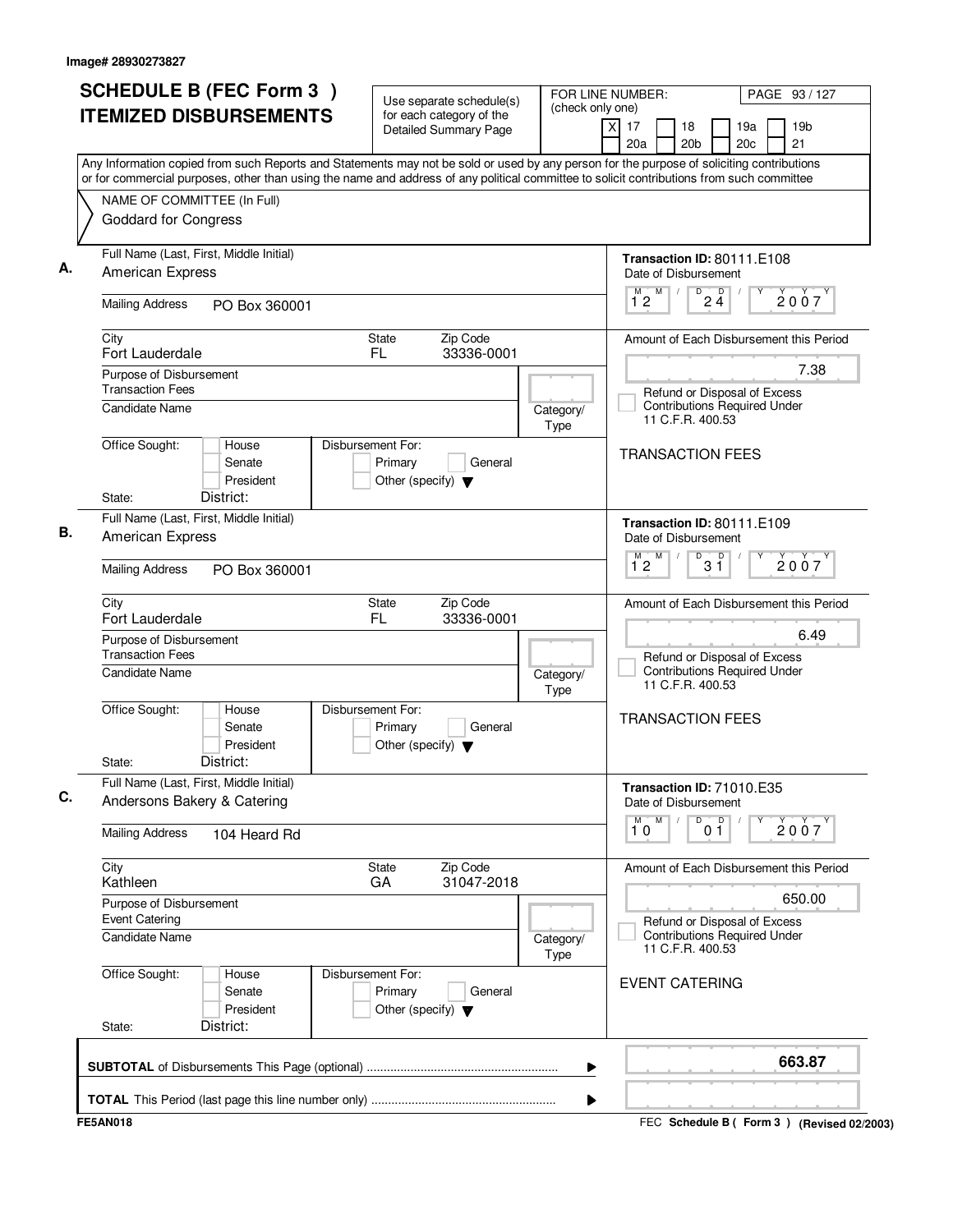| <b>ITEMIZED DISBURSEMENTS</b><br>Any Information copied from such Reports and Statements may not be sold or used by any person for the purpose of soliciting contributions<br>or for commercial purposes, other than using the name and address of any political committee to solicit contributions from such committee<br>NAME OF COMMITTEE (In Full)<br><b>Goddard for Congress</b><br>Full Name (Last, First, Middle Initial)<br>Aristotle<br><b>Mailing Address</b><br>205 Pennsylvania Ave SE<br>City<br><b>State</b><br>DC<br>Washington<br>Purpose of Disbursement<br>Software<br><b>Candidate Name</b><br>Office Sought:<br>Disbursement For:<br>House<br>Senate<br>President | for each category of the<br>Detailed Summary Page<br>Zip Code<br>20003-1164<br>Primary<br>General<br>Other (specify) $\blacktriangledown$ | Category/<br>Type | $\overline{X}$<br>17<br>18<br>19a<br>20 <sub>b</sub><br>20 <sub>c</sub><br>20a<br>Transaction ID: 71010.E36<br>Date of Disbursement<br>M<br>D<br>$\overline{p}$<br>01<br>10<br>Amount of Each Disbursement this Period<br>Refund or Disposal of Excess<br><b>Contributions Required Under</b><br>11 C.F.R. 400.53 | 19 <sub>b</sub><br>21<br>2007<br>2250.00 |
|---------------------------------------------------------------------------------------------------------------------------------------------------------------------------------------------------------------------------------------------------------------------------------------------------------------------------------------------------------------------------------------------------------------------------------------------------------------------------------------------------------------------------------------------------------------------------------------------------------------------------------------------------------------------------------------|-------------------------------------------------------------------------------------------------------------------------------------------|-------------------|-------------------------------------------------------------------------------------------------------------------------------------------------------------------------------------------------------------------------------------------------------------------------------------------------------------------|------------------------------------------|
|                                                                                                                                                                                                                                                                                                                                                                                                                                                                                                                                                                                                                                                                                       |                                                                                                                                           |                   |                                                                                                                                                                                                                                                                                                                   |                                          |
|                                                                                                                                                                                                                                                                                                                                                                                                                                                                                                                                                                                                                                                                                       |                                                                                                                                           |                   |                                                                                                                                                                                                                                                                                                                   |                                          |
|                                                                                                                                                                                                                                                                                                                                                                                                                                                                                                                                                                                                                                                                                       |                                                                                                                                           |                   |                                                                                                                                                                                                                                                                                                                   |                                          |
|                                                                                                                                                                                                                                                                                                                                                                                                                                                                                                                                                                                                                                                                                       |                                                                                                                                           |                   |                                                                                                                                                                                                                                                                                                                   |                                          |
|                                                                                                                                                                                                                                                                                                                                                                                                                                                                                                                                                                                                                                                                                       |                                                                                                                                           |                   |                                                                                                                                                                                                                                                                                                                   |                                          |
|                                                                                                                                                                                                                                                                                                                                                                                                                                                                                                                                                                                                                                                                                       |                                                                                                                                           |                   |                                                                                                                                                                                                                                                                                                                   |                                          |
|                                                                                                                                                                                                                                                                                                                                                                                                                                                                                                                                                                                                                                                                                       |                                                                                                                                           |                   |                                                                                                                                                                                                                                                                                                                   |                                          |
|                                                                                                                                                                                                                                                                                                                                                                                                                                                                                                                                                                                                                                                                                       |                                                                                                                                           |                   |                                                                                                                                                                                                                                                                                                                   |                                          |
|                                                                                                                                                                                                                                                                                                                                                                                                                                                                                                                                                                                                                                                                                       |                                                                                                                                           |                   |                                                                                                                                                                                                                                                                                                                   |                                          |
|                                                                                                                                                                                                                                                                                                                                                                                                                                                                                                                                                                                                                                                                                       |                                                                                                                                           |                   |                                                                                                                                                                                                                                                                                                                   |                                          |
|                                                                                                                                                                                                                                                                                                                                                                                                                                                                                                                                                                                                                                                                                       |                                                                                                                                           |                   |                                                                                                                                                                                                                                                                                                                   |                                          |
|                                                                                                                                                                                                                                                                                                                                                                                                                                                                                                                                                                                                                                                                                       |                                                                                                                                           |                   | <b>SOFTWARE</b>                                                                                                                                                                                                                                                                                                   |                                          |
|                                                                                                                                                                                                                                                                                                                                                                                                                                                                                                                                                                                                                                                                                       |                                                                                                                                           |                   |                                                                                                                                                                                                                                                                                                                   |                                          |
| District:<br>State:                                                                                                                                                                                                                                                                                                                                                                                                                                                                                                                                                                                                                                                                   |                                                                                                                                           |                   |                                                                                                                                                                                                                                                                                                                   |                                          |
| Full Name (Last, First, Middle Initial)                                                                                                                                                                                                                                                                                                                                                                                                                                                                                                                                                                                                                                               |                                                                                                                                           |                   | Transaction ID: 80108.E96                                                                                                                                                                                                                                                                                         |                                          |
| Aristotle                                                                                                                                                                                                                                                                                                                                                                                                                                                                                                                                                                                                                                                                             |                                                                                                                                           |                   | Date of Disbursement                                                                                                                                                                                                                                                                                              |                                          |
| <b>Mailing Address</b><br>205 Pennsylvania Ave SE                                                                                                                                                                                                                                                                                                                                                                                                                                                                                                                                                                                                                                     |                                                                                                                                           |                   | $\overline{D}$<br>M<br>D<br>M<br>10<br>01                                                                                                                                                                                                                                                                         | 2007                                     |
| City<br>State                                                                                                                                                                                                                                                                                                                                                                                                                                                                                                                                                                                                                                                                         | Zip Code                                                                                                                                  |                   | Amount of Each Disbursement this Period                                                                                                                                                                                                                                                                           |                                          |
| DC<br>Washington                                                                                                                                                                                                                                                                                                                                                                                                                                                                                                                                                                                                                                                                      | 20003-1164                                                                                                                                |                   |                                                                                                                                                                                                                                                                                                                   |                                          |
| Purpose of Disbursement<br><b>Transaction Fees</b>                                                                                                                                                                                                                                                                                                                                                                                                                                                                                                                                                                                                                                    |                                                                                                                                           |                   |                                                                                                                                                                                                                                                                                                                   | 162.65                                   |
| Candidate Name                                                                                                                                                                                                                                                                                                                                                                                                                                                                                                                                                                                                                                                                        |                                                                                                                                           | Category/<br>Type | Refund or Disposal of Excess<br><b>Contributions Required Under</b><br>11 C.F.R. 400.53                                                                                                                                                                                                                           |                                          |
| Office Sought:<br>Disbursement For:<br>House<br>Senate<br>President<br>District:<br>State:                                                                                                                                                                                                                                                                                                                                                                                                                                                                                                                                                                                            | Primary<br>General<br>Other (specify) $\blacktriangledown$                                                                                |                   | <b>TRANSACTION FEES</b>                                                                                                                                                                                                                                                                                           |                                          |
| Full Name (Last, First, Middle Initial)<br>Aristotle                                                                                                                                                                                                                                                                                                                                                                                                                                                                                                                                                                                                                                  |                                                                                                                                           |                   | Transaction ID: 80108.E92<br>Date of Disbursement                                                                                                                                                                                                                                                                 |                                          |
| <b>Mailing Address</b><br>205 Pennsylvania Ave SE                                                                                                                                                                                                                                                                                                                                                                                                                                                                                                                                                                                                                                     |                                                                                                                                           |                   | $\begin{bmatrix} 0 & 0 \\ 0 & 1 \end{bmatrix}$<br>M<br>Υ<br>М<br>11                                                                                                                                                                                                                                               | 2007                                     |
| City<br>State<br>DC<br>Washington                                                                                                                                                                                                                                                                                                                                                                                                                                                                                                                                                                                                                                                     | Zip Code<br>20003-1164                                                                                                                    |                   | Amount of Each Disbursement this Period                                                                                                                                                                                                                                                                           |                                          |
| Purpose of Disbursement<br><b>Transaction Fees</b>                                                                                                                                                                                                                                                                                                                                                                                                                                                                                                                                                                                                                                    |                                                                                                                                           |                   | Refund or Disposal of Excess                                                                                                                                                                                                                                                                                      | 30.25                                    |
| <b>Candidate Name</b>                                                                                                                                                                                                                                                                                                                                                                                                                                                                                                                                                                                                                                                                 |                                                                                                                                           | Category/<br>Type | <b>Contributions Required Under</b><br>11 C.F.R. 400.53                                                                                                                                                                                                                                                           |                                          |
| Office Sought:<br>Disbursement For:<br>House<br>Senate<br>President<br>District:<br>State:                                                                                                                                                                                                                                                                                                                                                                                                                                                                                                                                                                                            | Primary<br>General<br>Other (specify) $\blacktriangledown$                                                                                |                   | <b>TRANSACTION FEES</b>                                                                                                                                                                                                                                                                                           |                                          |
|                                                                                                                                                                                                                                                                                                                                                                                                                                                                                                                                                                                                                                                                                       |                                                                                                                                           | ▶                 |                                                                                                                                                                                                                                                                                                                   | 2442.90                                  |
|                                                                                                                                                                                                                                                                                                                                                                                                                                                                                                                                                                                                                                                                                       |                                                                                                                                           | ▶                 |                                                                                                                                                                                                                                                                                                                   |                                          |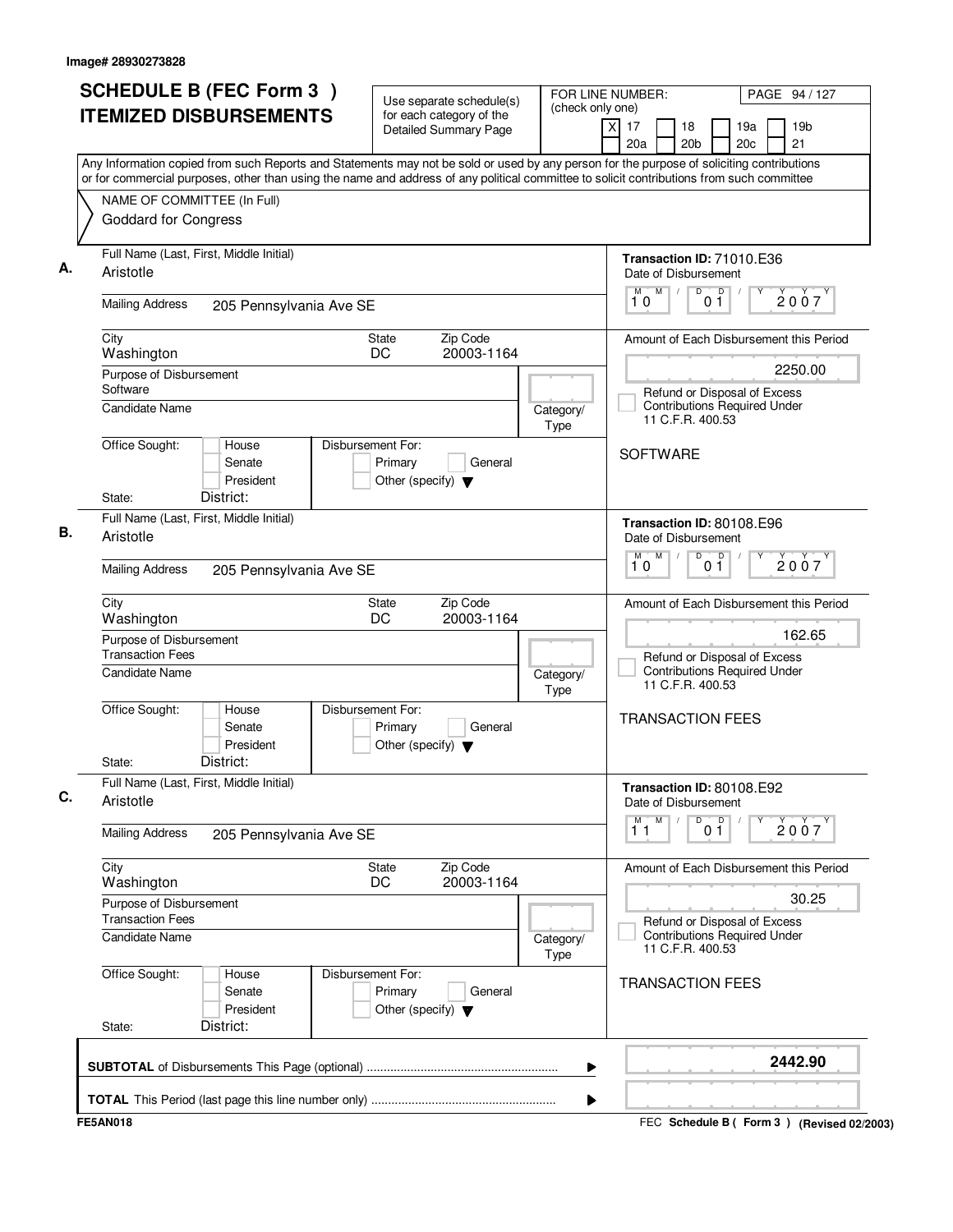| <b>SCHEDULE B (FEC Form 3)</b><br><b>ITEMIZED DISBURSEMENTS</b>                                                                                                                                                                                                                        | Use separate schedule(s)<br>for each category of the                            | FOR LINE NUMBER:<br>(check only one) |                                                                                         | PAGE 95 / 127                               |
|----------------------------------------------------------------------------------------------------------------------------------------------------------------------------------------------------------------------------------------------------------------------------------------|---------------------------------------------------------------------------------|--------------------------------------|-----------------------------------------------------------------------------------------|---------------------------------------------|
|                                                                                                                                                                                                                                                                                        | Detailed Summary Page                                                           |                                      | x<br>17<br>18<br>20a<br>20 <sub>b</sub>                                                 | 19 <sub>b</sub><br>19a<br>20c<br>21         |
| Any Information copied from such Reports and Statements may not be sold or used by any person for the purpose of soliciting contributions<br>or for commercial purposes, other than using the name and address of any political committee to solicit contributions from such committee |                                                                                 |                                      |                                                                                         |                                             |
| NAME OF COMMITTEE (In Full)<br>Goddard for Congress                                                                                                                                                                                                                                    |                                                                                 |                                      |                                                                                         |                                             |
| Full Name (Last, First, Middle Initial)<br>Aristotle                                                                                                                                                                                                                                   |                                                                                 |                                      | Transaction ID: 80108.E93<br>Date of Disbursement                                       |                                             |
| <b>Mailing Address</b><br>205 Pennsylvania Ave SE                                                                                                                                                                                                                                      |                                                                                 |                                      | M<br>$2\overline{3}$<br>М<br>D<br>11                                                    | 2007                                        |
| City<br>Washington                                                                                                                                                                                                                                                                     | Zip Code<br>State<br>20003-1164<br>DC                                           |                                      |                                                                                         | Amount of Each Disbursement this Period     |
| Purpose of Disbursement<br><b>Transaction Fees</b><br><b>Candidate Name</b>                                                                                                                                                                                                            |                                                                                 | Category/                            | Refund or Disposal of Excess<br><b>Contributions Required Under</b><br>11 C.F.R. 400.53 | 26.40                                       |
| Office Sought:<br>House<br>Senate<br>President<br>District:<br>State:                                                                                                                                                                                                                  | Disbursement For:<br>Primary<br>General<br>Other (specify) $\blacktriangledown$ | Type                                 | <b>TRANSACTION FEES</b>                                                                 |                                             |
| Full Name (Last, First, Middle Initial)<br>Aristotle                                                                                                                                                                                                                                   |                                                                                 |                                      | Transaction ID: 80111.E113<br>Date of Disbursement<br>M<br>D<br>M.                      |                                             |
| <b>Mailing Address</b><br>205 Pennsylvania Ave SE                                                                                                                                                                                                                                      |                                                                                 |                                      | $\overline{1\,4}$<br>$1^{\circ}2$                                                       | 2007                                        |
| City<br>Washington                                                                                                                                                                                                                                                                     | Zip Code<br>State<br>DC<br>20003-1164                                           |                                      |                                                                                         | Amount of Each Disbursement this Period     |
| Purpose of Disbursement<br><b>Transaction Fees</b><br>Candidate Name                                                                                                                                                                                                                   |                                                                                 | Category/                            | Refund or Disposal of Excess<br><b>Contributions Required Under</b>                     | 28.80                                       |
| Office Sought:<br>House<br>Senate<br>President<br>District:<br>State:                                                                                                                                                                                                                  | Disbursement For:<br>Primary<br>General<br>Other (specify) $\blacktriangledown$ | Type                                 | 11 C.F.R. 400.53<br><b>TRANSACTION FEES</b>                                             |                                             |
| Full Name (Last, First, Middle Initial)<br><b>Baker Consulting Group</b>                                                                                                                                                                                                               |                                                                                 |                                      | Transaction ID: 80108.E58<br>Date of Disbursement                                       |                                             |
| <b>Mailing Address</b><br>3638 Hanover Dr                                                                                                                                                                                                                                              |                                                                                 |                                      | M.<br>M<br>$^{\circ}$ 2 $^{\circ}$<br>10                                                | 2007                                        |
| City<br>Gainesville                                                                                                                                                                                                                                                                    | Zip Code<br>State<br>30506-3674<br>GA                                           |                                      |                                                                                         | Amount of Each Disbursement this Period     |
| Purpose of Disbursement<br>Event Catering & Mileage                                                                                                                                                                                                                                    |                                                                                 |                                      | Refund or Disposal of Excess                                                            | 1759.89                                     |
| Candidate Name                                                                                                                                                                                                                                                                         |                                                                                 | Category/<br>Type                    | <b>Contributions Required Under</b><br>11 C.F.R. 400.53                                 |                                             |
| Office Sought:<br>House<br>Senate<br>President<br>District:<br>State:                                                                                                                                                                                                                  | Disbursement For:<br>Primary<br>General<br>Other (specify) $\blacktriangledown$ |                                      | <b>EVENT CATERING &amp; MILEAGE</b>                                                     |                                             |
|                                                                                                                                                                                                                                                                                        |                                                                                 | ▶                                    |                                                                                         | 1815.09                                     |
|                                                                                                                                                                                                                                                                                        |                                                                                 | ▶                                    |                                                                                         |                                             |
| <b>FE5AN018</b>                                                                                                                                                                                                                                                                        |                                                                                 |                                      |                                                                                         | FEC Schedule B ( Form 3 ) (Revised 02/2003) |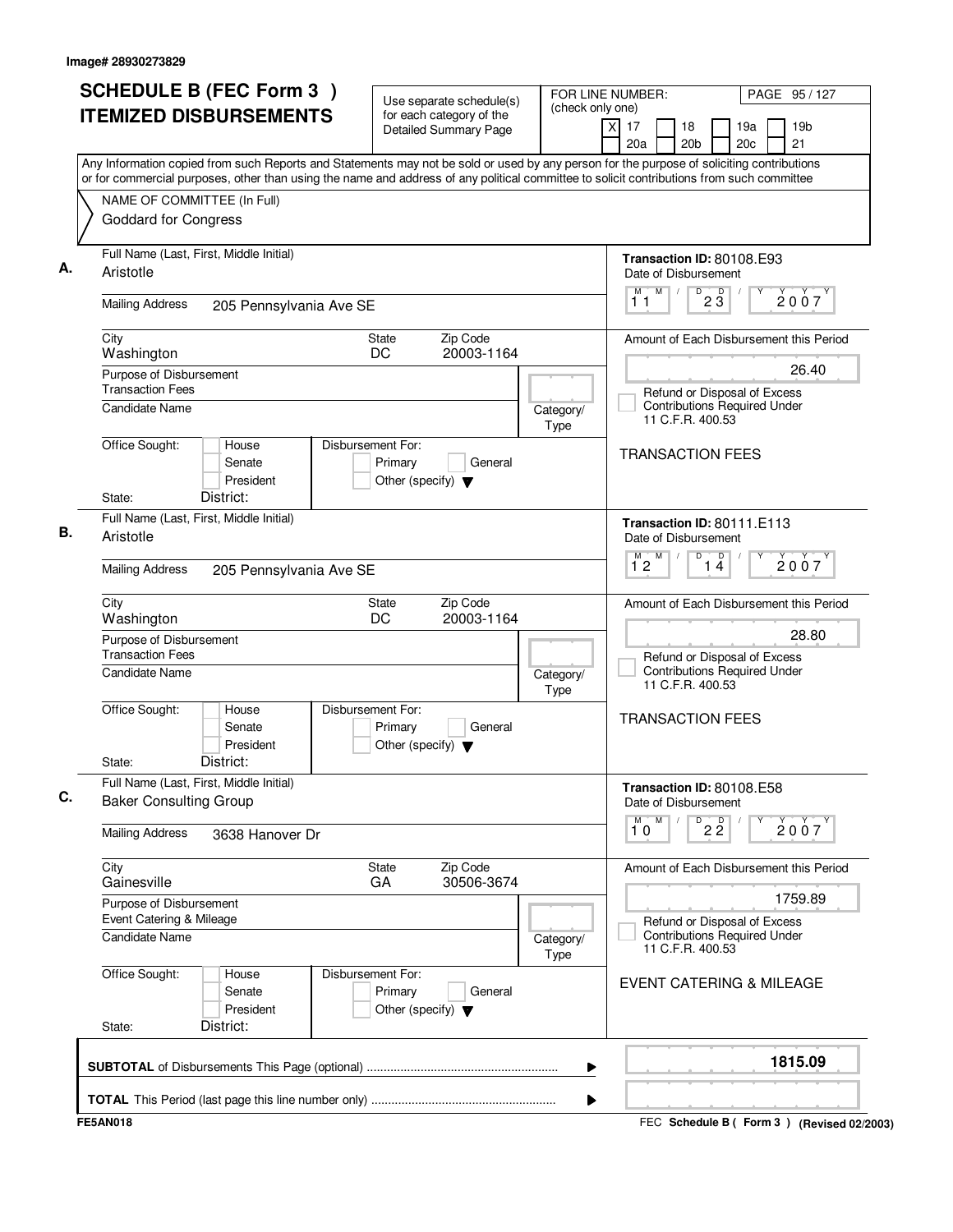| <b>ITEMIZED DISBURSEMENTS</b><br>for each category of the<br>$\overline{x}$<br><b>Detailed Summary Page</b><br>Any Information copied from such Reports and Statements may not be sold or used by any person for the purpose of soliciting contributions<br>or for commercial purposes, other than using the name and address of any political committee to solicit contributions from such committee<br>NAME OF COMMITTEE (In Full)<br><b>Goddard for Congress</b><br>Full Name (Last, First, Middle Initial)<br>Beer Institute<br><b>Mailing Address</b><br>122 C St NW Ste 350<br>City<br>Zip Code<br><b>State</b><br>DC<br>20001-2150<br>Washington<br>Purpose of Disbursement<br><b>Event Catering</b><br>Candidate Name<br>Category/<br>Type<br>Office Sought:<br>Disbursement For:<br>House<br>Senate<br>Primary<br>General<br>President<br>Other (specify) $\blacktriangledown$<br>District:<br>State:<br>Full Name (Last, First, Middle Initial)<br><b>Buckhead Club</b><br><b>Mailing Address</b><br>3343 Peachtree Rd NE Ste 500<br>City<br>Zip Code<br>State<br>GA<br>30326-1427<br>Atlanta<br>Purpose of Disbursement<br><b>Event Catering</b><br>Candidate Name<br>Category/<br>Type<br>Office Sought:<br>Disbursement For:<br>House<br>Senate<br>Primary<br>General<br>President<br>Other (specify) $\blacktriangledown$<br>District:<br>State:<br>Full Name (Last, First, Middle Initial)<br>Capitol Strategy Group<br><b>Mailing Address</b><br>2814 Spring Rd SE Ste 103<br>City<br>Zip Code<br>State<br>GA<br>30339-3047<br>Atlanta<br>Purpose of Disbursement<br><b>Fundraising Consulting</b><br>Candidate Name<br>Category/<br>Type<br>Office Sought:<br>Disbursement For:<br>House<br>Primary<br>General<br>Senate<br>President<br>Other (specify) $\blacktriangledown$<br>District:<br>State: | FOR LINE NUMBER:<br>PAGE 96/127<br>(check only one)                                     |
|-----------------------------------------------------------------------------------------------------------------------------------------------------------------------------------------------------------------------------------------------------------------------------------------------------------------------------------------------------------------------------------------------------------------------------------------------------------------------------------------------------------------------------------------------------------------------------------------------------------------------------------------------------------------------------------------------------------------------------------------------------------------------------------------------------------------------------------------------------------------------------------------------------------------------------------------------------------------------------------------------------------------------------------------------------------------------------------------------------------------------------------------------------------------------------------------------------------------------------------------------------------------------------------------------------------------------------------------------------------------------------------------------------------------------------------------------------------------------------------------------------------------------------------------------------------------------------------------------------------------------------------------------------------------------------------------------------------------------------------------------------------------------------------------------------------------------|-----------------------------------------------------------------------------------------|
|                                                                                                                                                                                                                                                                                                                                                                                                                                                                                                                                                                                                                                                                                                                                                                                                                                                                                                                                                                                                                                                                                                                                                                                                                                                                                                                                                                                                                                                                                                                                                                                                                                                                                                                                                                                                                       | 17<br>18<br>19 <sub>b</sub><br>19a<br>20 <sub>b</sub><br>20 <sub>c</sub><br>21<br>20a   |
|                                                                                                                                                                                                                                                                                                                                                                                                                                                                                                                                                                                                                                                                                                                                                                                                                                                                                                                                                                                                                                                                                                                                                                                                                                                                                                                                                                                                                                                                                                                                                                                                                                                                                                                                                                                                                       |                                                                                         |
|                                                                                                                                                                                                                                                                                                                                                                                                                                                                                                                                                                                                                                                                                                                                                                                                                                                                                                                                                                                                                                                                                                                                                                                                                                                                                                                                                                                                                                                                                                                                                                                                                                                                                                                                                                                                                       |                                                                                         |
|                                                                                                                                                                                                                                                                                                                                                                                                                                                                                                                                                                                                                                                                                                                                                                                                                                                                                                                                                                                                                                                                                                                                                                                                                                                                                                                                                                                                                                                                                                                                                                                                                                                                                                                                                                                                                       |                                                                                         |
|                                                                                                                                                                                                                                                                                                                                                                                                                                                                                                                                                                                                                                                                                                                                                                                                                                                                                                                                                                                                                                                                                                                                                                                                                                                                                                                                                                                                                                                                                                                                                                                                                                                                                                                                                                                                                       | Transaction ID: 80108.E59                                                               |
|                                                                                                                                                                                                                                                                                                                                                                                                                                                                                                                                                                                                                                                                                                                                                                                                                                                                                                                                                                                                                                                                                                                                                                                                                                                                                                                                                                                                                                                                                                                                                                                                                                                                                                                                                                                                                       | Date of Disbursement<br>M                                                               |
|                                                                                                                                                                                                                                                                                                                                                                                                                                                                                                                                                                                                                                                                                                                                                                                                                                                                                                                                                                                                                                                                                                                                                                                                                                                                                                                                                                                                                                                                                                                                                                                                                                                                                                                                                                                                                       | $\overline{2\,2}$<br>2007<br>10                                                         |
|                                                                                                                                                                                                                                                                                                                                                                                                                                                                                                                                                                                                                                                                                                                                                                                                                                                                                                                                                                                                                                                                                                                                                                                                                                                                                                                                                                                                                                                                                                                                                                                                                                                                                                                                                                                                                       | Amount of Each Disbursement this Period                                                 |
|                                                                                                                                                                                                                                                                                                                                                                                                                                                                                                                                                                                                                                                                                                                                                                                                                                                                                                                                                                                                                                                                                                                                                                                                                                                                                                                                                                                                                                                                                                                                                                                                                                                                                                                                                                                                                       | 240.00                                                                                  |
|                                                                                                                                                                                                                                                                                                                                                                                                                                                                                                                                                                                                                                                                                                                                                                                                                                                                                                                                                                                                                                                                                                                                                                                                                                                                                                                                                                                                                                                                                                                                                                                                                                                                                                                                                                                                                       | Refund or Disposal of Excess                                                            |
|                                                                                                                                                                                                                                                                                                                                                                                                                                                                                                                                                                                                                                                                                                                                                                                                                                                                                                                                                                                                                                                                                                                                                                                                                                                                                                                                                                                                                                                                                                                                                                                                                                                                                                                                                                                                                       | <b>Contributions Required Under</b><br>11 C.F.R. 400.53                                 |
|                                                                                                                                                                                                                                                                                                                                                                                                                                                                                                                                                                                                                                                                                                                                                                                                                                                                                                                                                                                                                                                                                                                                                                                                                                                                                                                                                                                                                                                                                                                                                                                                                                                                                                                                                                                                                       |                                                                                         |
|                                                                                                                                                                                                                                                                                                                                                                                                                                                                                                                                                                                                                                                                                                                                                                                                                                                                                                                                                                                                                                                                                                                                                                                                                                                                                                                                                                                                                                                                                                                                                                                                                                                                                                                                                                                                                       | <b>EVENT CATERING</b>                                                                   |
|                                                                                                                                                                                                                                                                                                                                                                                                                                                                                                                                                                                                                                                                                                                                                                                                                                                                                                                                                                                                                                                                                                                                                                                                                                                                                                                                                                                                                                                                                                                                                                                                                                                                                                                                                                                                                       |                                                                                         |
|                                                                                                                                                                                                                                                                                                                                                                                                                                                                                                                                                                                                                                                                                                                                                                                                                                                                                                                                                                                                                                                                                                                                                                                                                                                                                                                                                                                                                                                                                                                                                                                                                                                                                                                                                                                                                       | Transaction ID: 80108.E75                                                               |
|                                                                                                                                                                                                                                                                                                                                                                                                                                                                                                                                                                                                                                                                                                                                                                                                                                                                                                                                                                                                                                                                                                                                                                                                                                                                                                                                                                                                                                                                                                                                                                                                                                                                                                                                                                                                                       | Date of Disbursement                                                                    |
|                                                                                                                                                                                                                                                                                                                                                                                                                                                                                                                                                                                                                                                                                                                                                                                                                                                                                                                                                                                                                                                                                                                                                                                                                                                                                                                                                                                                                                                                                                                                                                                                                                                                                                                                                                                                                       | M<br>D<br>D<br>м<br>2007<br>09<br>11                                                    |
|                                                                                                                                                                                                                                                                                                                                                                                                                                                                                                                                                                                                                                                                                                                                                                                                                                                                                                                                                                                                                                                                                                                                                                                                                                                                                                                                                                                                                                                                                                                                                                                                                                                                                                                                                                                                                       | Amount of Each Disbursement this Period                                                 |
|                                                                                                                                                                                                                                                                                                                                                                                                                                                                                                                                                                                                                                                                                                                                                                                                                                                                                                                                                                                                                                                                                                                                                                                                                                                                                                                                                                                                                                                                                                                                                                                                                                                                                                                                                                                                                       | 594.90                                                                                  |
|                                                                                                                                                                                                                                                                                                                                                                                                                                                                                                                                                                                                                                                                                                                                                                                                                                                                                                                                                                                                                                                                                                                                                                                                                                                                                                                                                                                                                                                                                                                                                                                                                                                                                                                                                                                                                       | Refund or Disposal of Excess                                                            |
|                                                                                                                                                                                                                                                                                                                                                                                                                                                                                                                                                                                                                                                                                                                                                                                                                                                                                                                                                                                                                                                                                                                                                                                                                                                                                                                                                                                                                                                                                                                                                                                                                                                                                                                                                                                                                       | <b>Contributions Required Under</b><br>11 C.F.R. 400.53                                 |
|                                                                                                                                                                                                                                                                                                                                                                                                                                                                                                                                                                                                                                                                                                                                                                                                                                                                                                                                                                                                                                                                                                                                                                                                                                                                                                                                                                                                                                                                                                                                                                                                                                                                                                                                                                                                                       | <b>EVENT CATERING</b>                                                                   |
|                                                                                                                                                                                                                                                                                                                                                                                                                                                                                                                                                                                                                                                                                                                                                                                                                                                                                                                                                                                                                                                                                                                                                                                                                                                                                                                                                                                                                                                                                                                                                                                                                                                                                                                                                                                                                       | Transaction ID: 71010.E37<br>Date of Disbursement                                       |
|                                                                                                                                                                                                                                                                                                                                                                                                                                                                                                                                                                                                                                                                                                                                                                                                                                                                                                                                                                                                                                                                                                                                                                                                                                                                                                                                                                                                                                                                                                                                                                                                                                                                                                                                                                                                                       | M<br>D<br>0 <sup>D</sup><br>Υ<br>м<br>2007<br>10                                        |
|                                                                                                                                                                                                                                                                                                                                                                                                                                                                                                                                                                                                                                                                                                                                                                                                                                                                                                                                                                                                                                                                                                                                                                                                                                                                                                                                                                                                                                                                                                                                                                                                                                                                                                                                                                                                                       | Amount of Each Disbursement this Period                                                 |
|                                                                                                                                                                                                                                                                                                                                                                                                                                                                                                                                                                                                                                                                                                                                                                                                                                                                                                                                                                                                                                                                                                                                                                                                                                                                                                                                                                                                                                                                                                                                                                                                                                                                                                                                                                                                                       | 3116.40                                                                                 |
|                                                                                                                                                                                                                                                                                                                                                                                                                                                                                                                                                                                                                                                                                                                                                                                                                                                                                                                                                                                                                                                                                                                                                                                                                                                                                                                                                                                                                                                                                                                                                                                                                                                                                                                                                                                                                       | Refund or Disposal of Excess<br><b>Contributions Required Under</b><br>11 C.F.R. 400.53 |
|                                                                                                                                                                                                                                                                                                                                                                                                                                                                                                                                                                                                                                                                                                                                                                                                                                                                                                                                                                                                                                                                                                                                                                                                                                                                                                                                                                                                                                                                                                                                                                                                                                                                                                                                                                                                                       | <b>FUNDRAISING CONSULTING</b>                                                           |
| ▶                                                                                                                                                                                                                                                                                                                                                                                                                                                                                                                                                                                                                                                                                                                                                                                                                                                                                                                                                                                                                                                                                                                                                                                                                                                                                                                                                                                                                                                                                                                                                                                                                                                                                                                                                                                                                     | 3951.30                                                                                 |
| ▶                                                                                                                                                                                                                                                                                                                                                                                                                                                                                                                                                                                                                                                                                                                                                                                                                                                                                                                                                                                                                                                                                                                                                                                                                                                                                                                                                                                                                                                                                                                                                                                                                                                                                                                                                                                                                     |                                                                                         |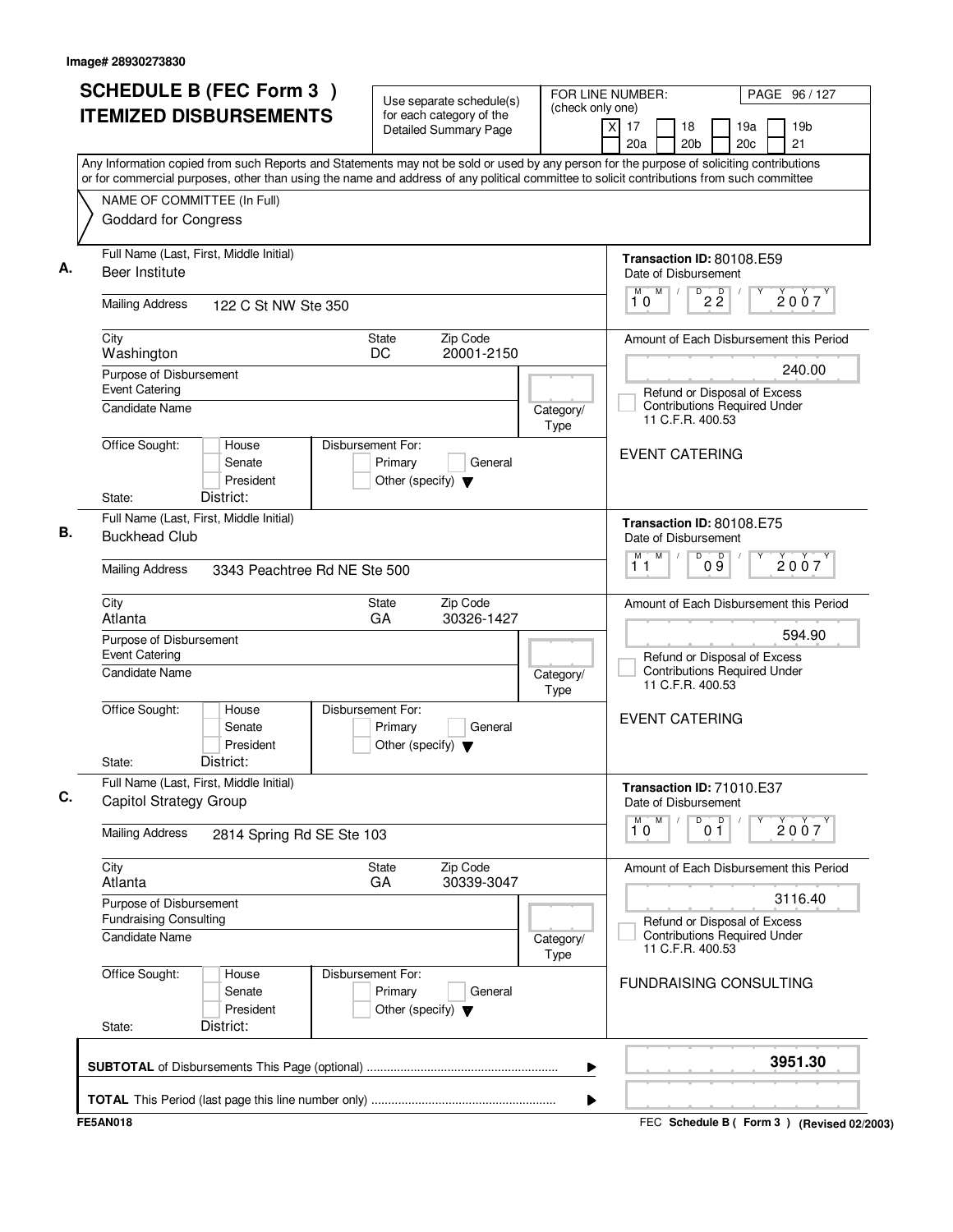| <b>SCHEDULE B (FEC Form 3)</b><br><b>ITEMIZED DISBURSEMENTS</b>                                                                                                                                                                                                                        | Use separate schedule(s)<br>(check only one)<br>for each category of the        |                   | FOR LINE NUMBER:   |                                                                                         | PAGE 97 / 127                   |            |  |                                         |
|----------------------------------------------------------------------------------------------------------------------------------------------------------------------------------------------------------------------------------------------------------------------------------------|---------------------------------------------------------------------------------|-------------------|--------------------|-----------------------------------------------------------------------------------------|---------------------------------|------------|--|-----------------------------------------|
|                                                                                                                                                                                                                                                                                        | <b>Detailed Summary Page</b>                                                    |                   | x<br>17<br>20a     | 18<br>20 <sub>b</sub>                                                                   |                                 | 19a<br>20c |  | 19 <sub>b</sub><br>21                   |
| Any Information copied from such Reports and Statements may not be sold or used by any person for the purpose of soliciting contributions<br>or for commercial purposes, other than using the name and address of any political committee to solicit contributions from such committee |                                                                                 |                   |                    |                                                                                         |                                 |            |  |                                         |
| NAME OF COMMITTEE (In Full)                                                                                                                                                                                                                                                            |                                                                                 |                   |                    |                                                                                         |                                 |            |  |                                         |
| <b>Goddard for Congress</b>                                                                                                                                                                                                                                                            |                                                                                 |                   |                    |                                                                                         |                                 |            |  |                                         |
| Full Name (Last, First, Middle Initial)<br>Capitol Strategy Group                                                                                                                                                                                                                      |                                                                                 |                   |                    | Transaction ID: 80108.E60<br>Date of Disbursement                                       |                                 |            |  |                                         |
| <b>Mailing Address</b><br>2814 Spring Rd SE Ste 103                                                                                                                                                                                                                                    |                                                                                 |                   | M<br>10            | M                                                                                       | $D$ <sub>2</sub> $\overline{2}$ |            |  | 2007                                    |
| City<br>Atlanta                                                                                                                                                                                                                                                                        | Zip Code<br>State<br>GA<br>30339-3047                                           |                   |                    |                                                                                         |                                 |            |  | Amount of Each Disbursement this Period |
| Purpose of Disbursement                                                                                                                                                                                                                                                                |                                                                                 |                   |                    |                                                                                         |                                 |            |  | 4516.98                                 |
| <b>Fundraising Consulting</b><br><b>Candidate Name</b>                                                                                                                                                                                                                                 |                                                                                 | Category/<br>Type |                    | Refund or Disposal of Excess<br><b>Contributions Required Under</b><br>11 C.F.R. 400.53 |                                 |            |  |                                         |
| Office Sought:<br>House<br>Senate<br>President<br>District:<br>State:                                                                                                                                                                                                                  | Disbursement For:<br>Primary<br>General<br>Other (specify) $\blacktriangledown$ |                   |                    | <b>FUNDRAISING CONSULTING</b>                                                           |                                 |            |  |                                         |
| Full Name (Last, First, Middle Initial)                                                                                                                                                                                                                                                |                                                                                 |                   |                    | Transaction ID: 80108.E69                                                               |                                 |            |  |                                         |
| Capitol Strategy Group                                                                                                                                                                                                                                                                 |                                                                                 |                   |                    | Date of Disbursement                                                                    |                                 |            |  |                                         |
| <b>Mailing Address</b><br>2814 Spring Rd SE Ste 103                                                                                                                                                                                                                                    |                                                                                 |                   | м<br>11            | M<br>D                                                                                  | 0 <sup>0</sup>                  |            |  | 2007                                    |
| City<br>Atlanta                                                                                                                                                                                                                                                                        | Zip Code<br>State<br>GA<br>30339-3047                                           |                   |                    |                                                                                         |                                 |            |  | Amount of Each Disbursement this Period |
| Purpose of Disbursement                                                                                                                                                                                                                                                                |                                                                                 |                   |                    |                                                                                         |                                 |            |  | 3073.20                                 |
| <b>Fundraising Consulting</b><br><b>Candidate Name</b>                                                                                                                                                                                                                                 |                                                                                 | Category/<br>Type |                    | Refund or Disposal of Excess<br><b>Contributions Required Under</b><br>11 C.F.R. 400.53 |                                 |            |  |                                         |
| Office Sought:<br>House<br>Senate<br>President<br>District:<br>State:                                                                                                                                                                                                                  | Disbursement For:<br>Primary<br>General<br>Other (specify) $\blacktriangledown$ |                   |                    | <b>FUNDRAISING CONSULTING</b>                                                           |                                 |            |  |                                         |
| Full Name (Last, First, Middle Initial)<br><b>Capitol Strategy Group</b>                                                                                                                                                                                                               |                                                                                 |                   |                    | Transaction ID: 80108.E89<br>Date of Disbursement                                       |                                 |            |  |                                         |
| <b>Mailing Address</b><br>2814 Spring Rd SE Ste 103                                                                                                                                                                                                                                    |                                                                                 |                   | $\overline{1}^M$ 2 | M<br>D                                                                                  | $0\overline{5}$                 | Υ          |  | 2007                                    |
| City<br>Atlanta                                                                                                                                                                                                                                                                        | Zip Code<br>State<br>30339-3047<br>GA                                           |                   |                    |                                                                                         |                                 |            |  | Amount of Each Disbursement this Period |
| Purpose of Disbursement                                                                                                                                                                                                                                                                |                                                                                 |                   |                    |                                                                                         |                                 |            |  | 3000.00                                 |
| <b>Fundraising Consulting</b><br><b>Candidate Name</b>                                                                                                                                                                                                                                 |                                                                                 | Category/<br>Type |                    | Refund or Disposal of Excess<br><b>Contributions Required Under</b><br>11 C.F.R. 400.53 |                                 |            |  |                                         |
| Office Sought:<br>House<br>Senate<br>President<br>District:<br>State:                                                                                                                                                                                                                  | Disbursement For:<br>Primary<br>General<br>Other (specify) $\blacktriangledown$ |                   |                    | <b>FUNDRAISING CONSULTING</b>                                                           |                                 |            |  |                                         |
|                                                                                                                                                                                                                                                                                        |                                                                                 | ▶                 |                    |                                                                                         |                                 |            |  | 10590.18                                |
| <b>FE5AN018</b>                                                                                                                                                                                                                                                                        |                                                                                 | ▶                 |                    | FEC Schedule B (Form 3) (Revised 02/2003)                                               |                                 |            |  |                                         |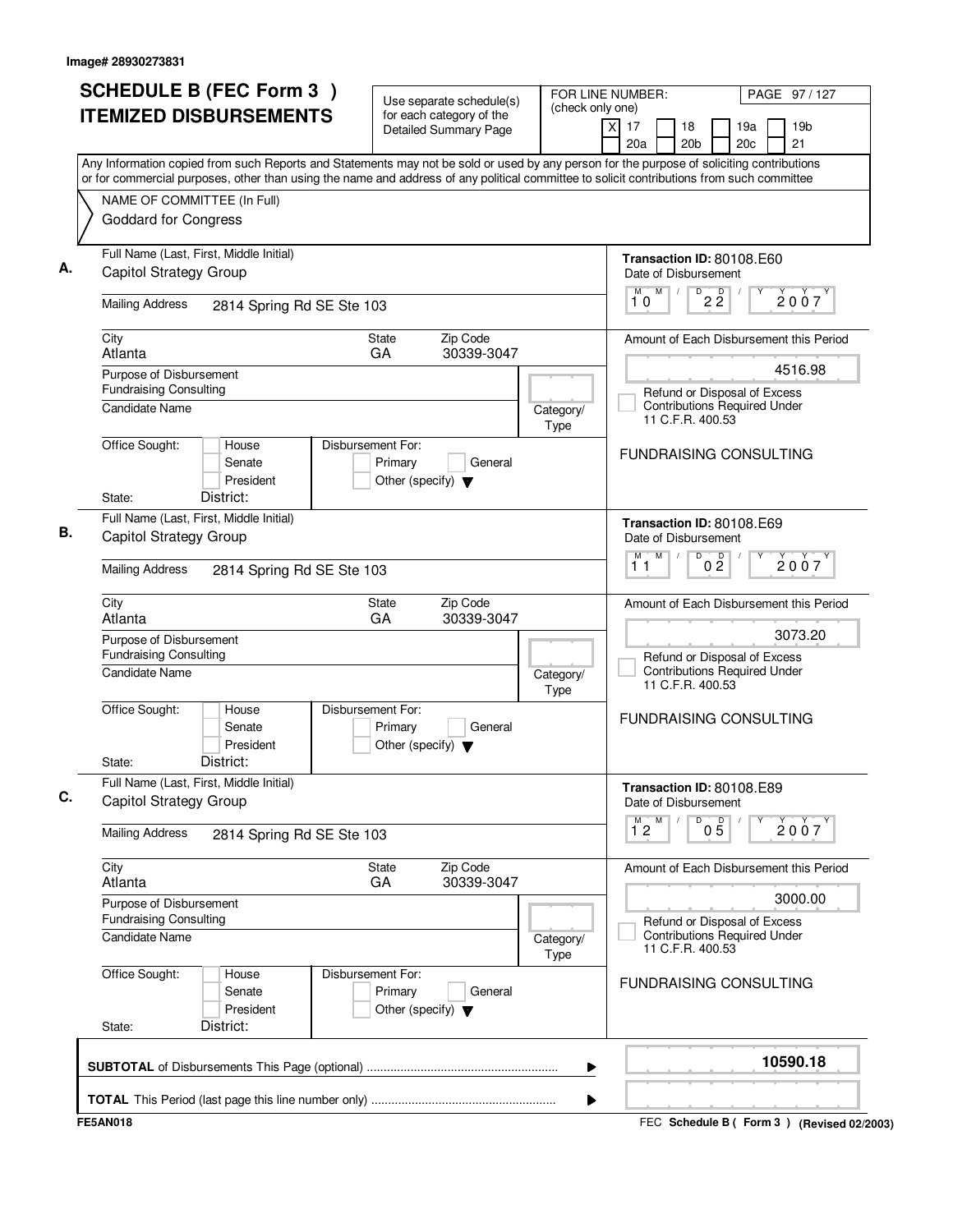| <b>SCHEDULE B (FEC Form 3)</b>                                                                                                                                                                                                                                                         |                              | Use separate schedule(s)                                 | (check only one)  |   | FOR LINE NUMBER:                                  |                                                                                         |                       |                 |            | PAGE 98 / 127 |  |                                           |
|----------------------------------------------------------------------------------------------------------------------------------------------------------------------------------------------------------------------------------------------------------------------------------------|------------------------------|----------------------------------------------------------|-------------------|---|---------------------------------------------------|-----------------------------------------------------------------------------------------|-----------------------|-----------------|------------|---------------|--|-------------------------------------------|
| <b>ITEMIZED DISBURSEMENTS</b>                                                                                                                                                                                                                                                          |                              | for each category of the<br><b>Detailed Summary Page</b> |                   | x | 17<br>20a                                         |                                                                                         | 18<br>20 <sub>b</sub> |                 | 19a<br>20c |               |  | 19 <sub>b</sub><br>21                     |
| Any Information copied from such Reports and Statements may not be sold or used by any person for the purpose of soliciting contributions<br>or for commercial purposes, other than using the name and address of any political committee to solicit contributions from such committee |                              |                                                          |                   |   |                                                   |                                                                                         |                       |                 |            |               |  |                                           |
| NAME OF COMMITTEE (In Full)                                                                                                                                                                                                                                                            |                              |                                                          |                   |   |                                                   |                                                                                         |                       |                 |            |               |  |                                           |
| <b>Goddard for Congress</b>                                                                                                                                                                                                                                                            |                              |                                                          |                   |   |                                                   |                                                                                         |                       |                 |            |               |  |                                           |
| Full Name (Last, First, Middle Initial)<br><b>Digital Express Printing</b>                                                                                                                                                                                                             |                              |                                                          |                   |   | Transaction ID: 71010.E38<br>Date of Disbursement |                                                                                         |                       |                 |            |               |  |                                           |
| <b>Mailing Address</b><br>2211 Beaver Ruin Rd Ste 170<br>Suite 170                                                                                                                                                                                                                     |                              |                                                          |                   |   | 10                                                | M                                                                                       | D                     | D<br>01         |            |               |  | 2007                                      |
| City<br><b>Norcross</b>                                                                                                                                                                                                                                                                | State<br>GA                  | Zip Code<br>30071-3328                                   |                   |   |                                                   |                                                                                         |                       |                 |            |               |  | Amount of Each Disbursement this Period   |
| Purpose of Disbursement                                                                                                                                                                                                                                                                |                              |                                                          |                   |   |                                                   |                                                                                         |                       |                 |            |               |  | 891.25                                    |
| Printing<br><b>Candidate Name</b>                                                                                                                                                                                                                                                      |                              |                                                          | Category/<br>Type |   |                                                   | Refund or Disposal of Excess<br><b>Contributions Required Under</b><br>11 C.F.R. 400.53 |                       |                 |            |               |  |                                           |
| Office Sought:<br>House<br>Senate<br>President<br>District:<br>State:                                                                                                                                                                                                                  | Disbursement For:<br>Primary | General<br>Other (specify) $\blacktriangledown$          |                   |   | <b>PRINTING</b>                                   |                                                                                         |                       |                 |            |               |  |                                           |
| Full Name (Last, First, Middle Initial)                                                                                                                                                                                                                                                |                              |                                                          |                   |   | Transaction ID: 80108.E76                         |                                                                                         |                       |                 |            |               |  |                                           |
| <b>Digital Express Printing</b>                                                                                                                                                                                                                                                        |                              |                                                          |                   |   | Date of Disbursement<br>м                         | M                                                                                       | D                     | 09              |            |               |  | 2007                                      |
| <b>Mailing Address</b><br>2211 Beaver Ruin Rd Ste 170<br>Suite 170                                                                                                                                                                                                                     |                              |                                                          |                   |   | 11                                                |                                                                                         |                       |                 |            |               |  |                                           |
| City<br><b>Norcross</b>                                                                                                                                                                                                                                                                | State<br>GA                  | Zip Code<br>30071-3328                                   |                   |   |                                                   |                                                                                         |                       |                 |            |               |  | Amount of Each Disbursement this Period   |
| Purpose of Disbursement<br>Printing                                                                                                                                                                                                                                                    |                              |                                                          |                   |   |                                                   | Refund or Disposal of Excess                                                            |                       |                 |            |               |  | 502.44                                    |
| <b>Candidate Name</b>                                                                                                                                                                                                                                                                  |                              |                                                          | Category/<br>Type |   |                                                   | <b>Contributions Required Under</b><br>11 C.F.R. 400.53                                 |                       |                 |            |               |  |                                           |
| Office Sought:<br>House<br>Senate<br>President<br>District:<br>State:                                                                                                                                                                                                                  | Disbursement For:<br>Primary | General<br>Other (specify) $\blacktriangledown$          |                   |   | <b>PRINTING</b>                                   |                                                                                         |                       |                 |            |               |  |                                           |
| Full Name (Last, First, Middle Initial)<br>Laura Dunaway                                                                                                                                                                                                                               |                              |                                                          |                   |   | Transaction ID: 80108.E63<br>Date of Disbursement |                                                                                         |                       |                 |            |               |  |                                           |
| <b>Mailing Address</b><br>3126 Bransford Rd                                                                                                                                                                                                                                            |                              |                                                          |                   |   | M<br>10                                           | M                                                                                       |                       | $\overline{22}$ |            | Υ             |  | 2007                                      |
| City<br>Augusta                                                                                                                                                                                                                                                                        | State<br>GA                  | Zip Code<br>30909-3008                                   |                   |   |                                                   |                                                                                         |                       |                 |            |               |  | Amount of Each Disbursement this Period   |
| Purpose of Disbursement                                                                                                                                                                                                                                                                |                              |                                                          |                   |   |                                                   |                                                                                         |                       |                 |            |               |  | 839.05                                    |
| Mileage<br><b>Candidate Name</b>                                                                                                                                                                                                                                                       |                              |                                                          | Category/<br>Type |   |                                                   | Refund or Disposal of Excess<br><b>Contributions Required Under</b><br>11 C.F.R. 400.53 |                       |                 |            |               |  |                                           |
| Office Sought:<br>House<br>Senate<br>President<br>District:<br>State:                                                                                                                                                                                                                  | Disbursement For:<br>Primary | General<br>Other (specify) $\blacktriangledown$          |                   |   | <b>MILEAGE</b>                                    |                                                                                         |                       |                 |            |               |  |                                           |
|                                                                                                                                                                                                                                                                                        |                              |                                                          | ▶                 |   |                                                   |                                                                                         |                       |                 |            |               |  | 2232.74                                   |
|                                                                                                                                                                                                                                                                                        |                              |                                                          | ▶                 |   |                                                   |                                                                                         |                       |                 |            |               |  |                                           |
| <b>FE5AN018</b>                                                                                                                                                                                                                                                                        |                              |                                                          |                   |   |                                                   |                                                                                         |                       |                 |            |               |  | FEC Schedule B (Form 3) (Revised 02/2003) |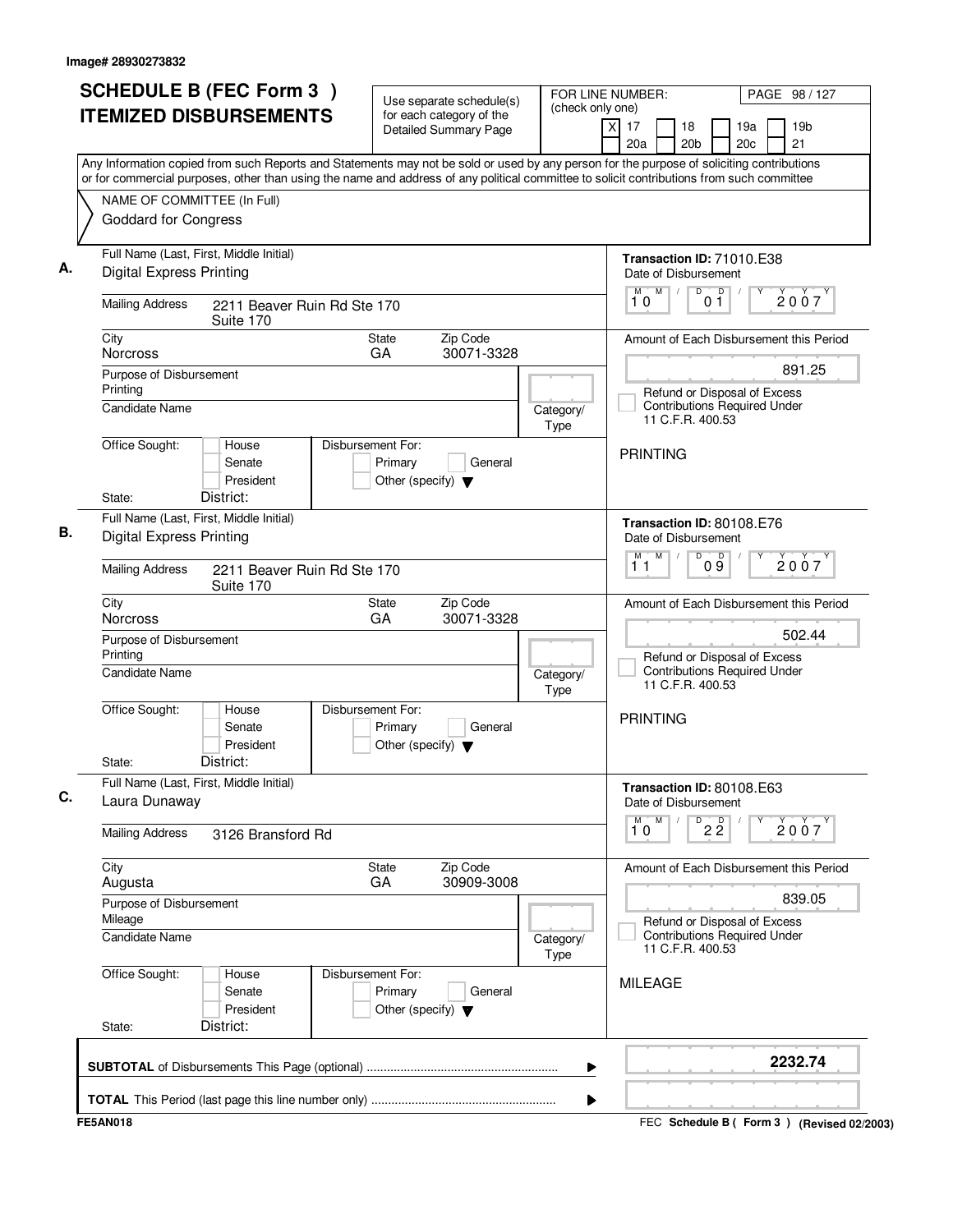| <b>SCHEDULE B (FEC Form 3)</b><br><b>ITEMIZED DISBURSEMENTS</b>                                                                                                                                                                                                                        | Use separate schedule(s)<br>for each category of the                            |                   | FOR LINE NUMBER:<br>PAGE 99 / 127<br>(check only one) |                                                                                         |                 |                        |  |                                             |
|----------------------------------------------------------------------------------------------------------------------------------------------------------------------------------------------------------------------------------------------------------------------------------------|---------------------------------------------------------------------------------|-------------------|-------------------------------------------------------|-----------------------------------------------------------------------------------------|-----------------|------------------------|--|---------------------------------------------|
|                                                                                                                                                                                                                                                                                        | Detailed Summary Page                                                           |                   | $\overline{\mathsf{x}}$<br>17<br>20a                  | 18<br>20 <sub>b</sub>                                                                   |                 | 19a<br>20 <sub>c</sub> |  | 19 <sub>b</sub><br>21                       |
| Any Information copied from such Reports and Statements may not be sold or used by any person for the purpose of soliciting contributions<br>or for commercial purposes, other than using the name and address of any political committee to solicit contributions from such committee |                                                                                 |                   |                                                       |                                                                                         |                 |                        |  |                                             |
| NAME OF COMMITTEE (In Full)                                                                                                                                                                                                                                                            |                                                                                 |                   |                                                       |                                                                                         |                 |                        |  |                                             |
| <b>Goddard for Congress</b>                                                                                                                                                                                                                                                            |                                                                                 |                   |                                                       |                                                                                         |                 |                        |  |                                             |
| Full Name (Last, First, Middle Initial)<br>Laura Dunaway                                                                                                                                                                                                                               |                                                                                 |                   |                                                       | Transaction ID: 80108.E85<br>Date of Disbursement                                       |                 |                        |  |                                             |
| <b>Mailing Address</b><br>3126 Bransford Rd                                                                                                                                                                                                                                            |                                                                                 |                   | M<br>12                                               | D                                                                                       | $0\overline{5}$ |                        |  | 2007                                        |
| City<br>Augusta                                                                                                                                                                                                                                                                        | Zip Code<br>State<br>GA<br>30909-3008                                           |                   |                                                       |                                                                                         |                 |                        |  | Amount of Each Disbursement this Period     |
| Purpose of Disbursement                                                                                                                                                                                                                                                                |                                                                                 |                   |                                                       |                                                                                         |                 |                        |  | 388.49                                      |
| Mileage<br>Candidate Name                                                                                                                                                                                                                                                              |                                                                                 | Category/<br>Type |                                                       | Refund or Disposal of Excess<br><b>Contributions Required Under</b><br>11 C.F.R. 400.53 |                 |                        |  |                                             |
| Office Sought:<br>House<br>Senate<br>President<br>District:<br>State:                                                                                                                                                                                                                  | Disbursement For:<br>Primary<br>General<br>Other (specify) $\blacktriangledown$ |                   | <b>MILEAGE</b>                                        |                                                                                         |                 |                        |  |                                             |
| Full Name (Last, First, Middle Initial)                                                                                                                                                                                                                                                |                                                                                 |                   |                                                       |                                                                                         |                 |                        |  |                                             |
| FedEx Kinkos                                                                                                                                                                                                                                                                           |                                                                                 |                   | M<br>M                                                | Transaction ID: 80128.E120<br>Date of Disbursement<br>D                                 | D               |                        |  | 2007                                        |
| <b>Mailing Address</b><br>13155 Noel Rd Ste 1600                                                                                                                                                                                                                                       |                                                                                 |                   | 10                                                    |                                                                                         | 0 <sub>1</sub>  |                        |  |                                             |
| City<br>Dallas                                                                                                                                                                                                                                                                         | Zip Code<br>State<br><b>TX</b><br>75240-5032                                    |                   |                                                       |                                                                                         |                 |                        |  | Amount of Each Disbursement this Period     |
| Purpose of Disbursement                                                                                                                                                                                                                                                                |                                                                                 |                   |                                                       |                                                                                         |                 |                        |  | 465.65                                      |
| Printing<br><b>Candidate Name</b>                                                                                                                                                                                                                                                      |                                                                                 | Category/<br>Type |                                                       | Refund or Disposal of Excess<br><b>Contributions Required Under</b><br>11 C.F.R. 400.53 |                 |                        |  |                                             |
| Office Sought:<br>House<br>Senate<br>President<br>District:<br>State:                                                                                                                                                                                                                  | Disbursement For:<br>Primary<br>General<br>Other (specify) $\blacktriangledown$ |                   | <b>PRINTING</b>                                       |                                                                                         |                 |                        |  |                                             |
| Full Name (Last, First, Middle Initial)<br>FedEx Kinkos                                                                                                                                                                                                                                |                                                                                 |                   |                                                       | Transaction ID: 80108.E61<br>Date of Disbursement                                       |                 |                        |  |                                             |
| <b>Mailing Address</b><br>13155 Noel Rd Ste 1600                                                                                                                                                                                                                                       |                                                                                 |                   | M<br>10                                               |                                                                                         | $\overline{22}$ | Υ                      |  | 2007                                        |
| City<br><b>Dallas</b>                                                                                                                                                                                                                                                                  | Zip Code<br>State<br>75240-5032<br><b>TX</b>                                    |                   |                                                       |                                                                                         |                 |                        |  | Amount of Each Disbursement this Period     |
| Purpose of Disbursement                                                                                                                                                                                                                                                                |                                                                                 |                   |                                                       |                                                                                         |                 |                        |  | 2614.58                                     |
| Printing<br><b>Candidate Name</b>                                                                                                                                                                                                                                                      |                                                                                 | Category/<br>Type |                                                       | Refund or Disposal of Excess<br><b>Contributions Required Under</b><br>11 C.F.R. 400.53 |                 |                        |  |                                             |
| Office Sought:<br>House<br>Senate<br>President<br>District:<br>State:                                                                                                                                                                                                                  | Disbursement For:<br>Primary<br>General<br>Other (specify) $\blacktriangledown$ |                   | <b>PRINTING</b>                                       |                                                                                         |                 |                        |  |                                             |
|                                                                                                                                                                                                                                                                                        |                                                                                 | ▶                 |                                                       |                                                                                         |                 |                        |  | 3468.72                                     |
|                                                                                                                                                                                                                                                                                        |                                                                                 | ▶                 |                                                       |                                                                                         |                 |                        |  |                                             |
| <b>FE5AN018</b>                                                                                                                                                                                                                                                                        |                                                                                 |                   |                                                       |                                                                                         |                 |                        |  | FEC Schedule B ( Form 3 ) (Revised 02/2003) |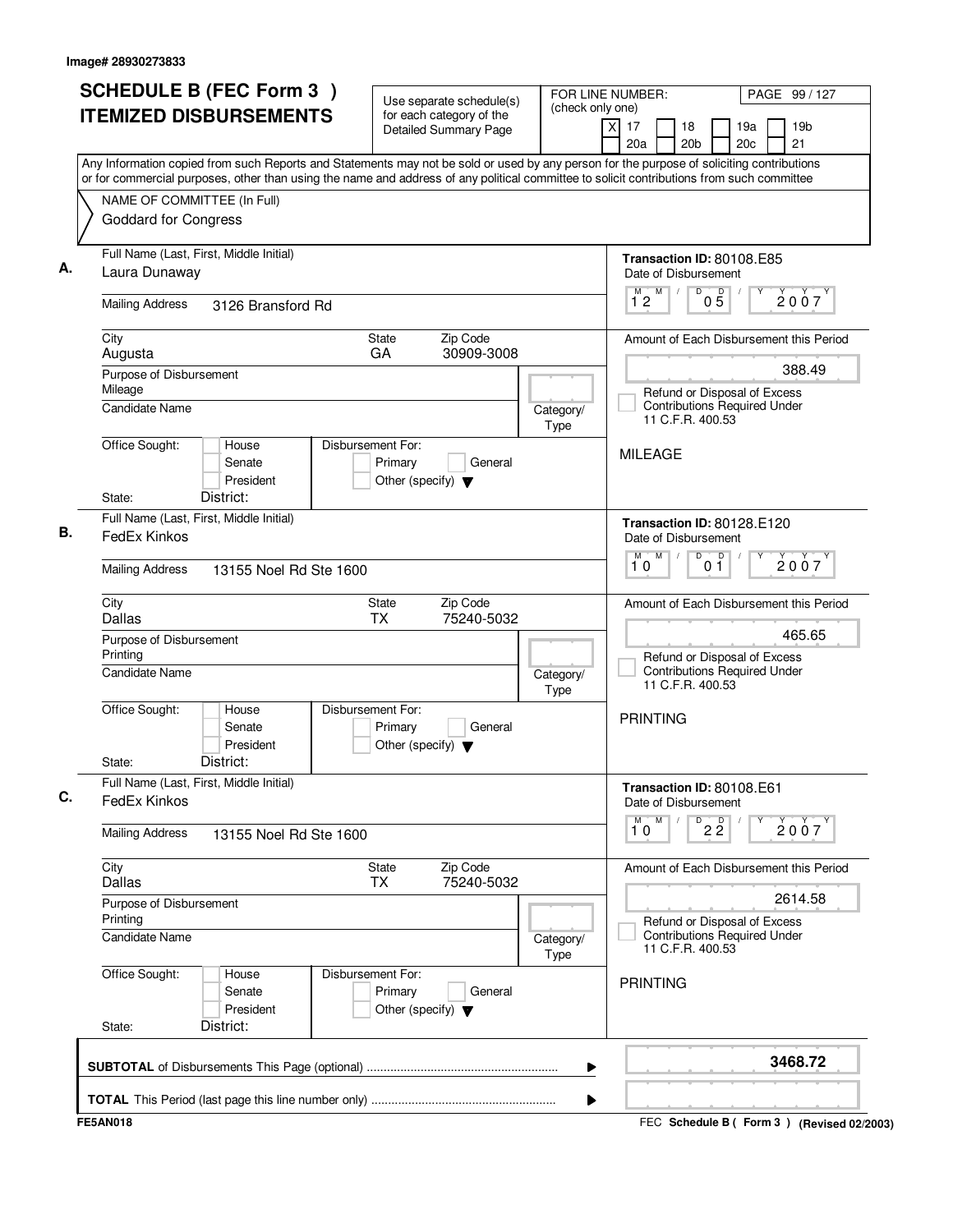| <b>SCHEDULE B (FEC Form 3)</b><br><b>ITEMIZED DISBURSEMENTS</b>                                                                                                                                                                                                                        | Use separate schedule(s)<br>for each category of the<br><b>Detailed Summary Page</b> | FOR LINE NUMBER:<br>(check only one) | $\overline{\mathsf{x}}$<br>17<br>18                   | PAGE 100/127<br>19 <sub>b</sub><br>19a                              |
|----------------------------------------------------------------------------------------------------------------------------------------------------------------------------------------------------------------------------------------------------------------------------------------|--------------------------------------------------------------------------------------|--------------------------------------|-------------------------------------------------------|---------------------------------------------------------------------|
|                                                                                                                                                                                                                                                                                        |                                                                                      |                                      | 20 <sub>b</sub><br>20a                                | 20 <sub>c</sub><br>21                                               |
| Any Information copied from such Reports and Statements may not be sold or used by any person for the purpose of soliciting contributions<br>or for commercial purposes, other than using the name and address of any political committee to solicit contributions from such committee |                                                                                      |                                      |                                                       |                                                                     |
| NAME OF COMMITTEE (In Full)                                                                                                                                                                                                                                                            |                                                                                      |                                      |                                                       |                                                                     |
| <b>Goddard for Congress</b>                                                                                                                                                                                                                                                            |                                                                                      |                                      |                                                       |                                                                     |
| Full Name (Last, First, Middle Initial)                                                                                                                                                                                                                                                |                                                                                      |                                      | Transaction ID: 80108.E82                             |                                                                     |
| Flowers & Catering by Becky                                                                                                                                                                                                                                                            |                                                                                      |                                      | Date of Disbursement<br>M<br>D                        |                                                                     |
| <b>Mailing Address</b><br>1160 Church St SE                                                                                                                                                                                                                                            |                                                                                      |                                      | $0\overline{5}$<br>12                                 | 2007                                                                |
| City                                                                                                                                                                                                                                                                                   | Zip Code<br>State<br>GA                                                              |                                      |                                                       | Amount of Each Disbursement this Period                             |
| Covington<br>Purpose of Disbursement                                                                                                                                                                                                                                                   | 30014-2305                                                                           |                                      |                                                       | 434.95                                                              |
| <b>Event Catering</b>                                                                                                                                                                                                                                                                  |                                                                                      |                                      | Refund or Disposal of Excess                          |                                                                     |
| <b>Candidate Name</b>                                                                                                                                                                                                                                                                  |                                                                                      | Category/<br>Type                    | 11 C.F.R. 400.53                                      | <b>Contributions Required Under</b>                                 |
| Office Sought:<br>House<br>Senate<br>President                                                                                                                                                                                                                                         | Disbursement For:<br>Primary<br>General<br>Other (specify) $\blacktriangledown$      |                                      | <b>EVENT CATERING</b>                                 |                                                                     |
| District:<br>State:                                                                                                                                                                                                                                                                    |                                                                                      |                                      |                                                       |                                                                     |
| Full Name (Last, First, Middle Initial)<br>Donnie Free                                                                                                                                                                                                                                 |                                                                                      |                                      | Transaction ID: 80108.C1067lK<br>Date of Disbursement |                                                                     |
| <b>Mailing Address</b><br>105 Hill Rd                                                                                                                                                                                                                                                  |                                                                                      |                                      | M<br>D<br>$3^{\circ}$<br>M.<br>$1^{\circ}2$           | 2007                                                                |
| City<br>Perry                                                                                                                                                                                                                                                                          | Zip Code<br>State<br>GA<br>31069-9254                                                |                                      |                                                       | Amount of Each Disbursement this Period                             |
| Purpose of Disbursement                                                                                                                                                                                                                                                                |                                                                                      |                                      |                                                       | 1000.00                                                             |
| <b>Event Catering</b><br><b>Candidate Name</b>                                                                                                                                                                                                                                         |                                                                                      | Category/<br>Type                    | Refund or Disposal of Excess<br>11 C.F.R. 400.53      | <b>Contributions Required Under</b>                                 |
| Office Sought:<br>House<br>Senate<br>President<br>District:<br>State:                                                                                                                                                                                                                  | Disbursement For:<br>Primary<br>General<br>Other (specify) $\blacktriangledown$      |                                      | IN KIND: EVENT CATERING                               |                                                                     |
| Full Name (Last, First, Middle Initial)<br>Scott Free                                                                                                                                                                                                                                  |                                                                                      |                                      | Transaction ID: 80108.C1066IK<br>Date of Disbursement |                                                                     |
| <b>Mailing Address</b><br>211 Walton Chase                                                                                                                                                                                                                                             |                                                                                      |                                      | $\overline{1}^M$ 2<br>M<br>$3^{\circ}$<br>D           | 2007                                                                |
| City<br>Perry                                                                                                                                                                                                                                                                          | Zip Code<br>State<br>31069-<br>GA                                                    |                                      |                                                       | Amount of Each Disbursement this Period                             |
| Purpose of Disbursement<br><b>Event Catering</b>                                                                                                                                                                                                                                       |                                                                                      |                                      |                                                       | 1000.00                                                             |
| <b>Candidate Name</b>                                                                                                                                                                                                                                                                  |                                                                                      | Category/<br>Type                    | 11 C.F.R. 400.53                                      | Refund or Disposal of Excess<br><b>Contributions Required Under</b> |
| Office Sought:<br>House<br>Senate<br>President<br>District:<br>State:                                                                                                                                                                                                                  | Disbursement For:<br>Primary<br>General<br>Other (specify) $\blacktriangledown$      |                                      | IN KIND: EVENT CATERING                               |                                                                     |
|                                                                                                                                                                                                                                                                                        |                                                                                      |                                      |                                                       | 2434.95                                                             |
|                                                                                                                                                                                                                                                                                        |                                                                                      | ▶                                    |                                                       |                                                                     |
| <b>FE5AN018</b>                                                                                                                                                                                                                                                                        |                                                                                      |                                      |                                                       | FEC Schedule B ( Form 3 ) (Revised 02/2003)                         |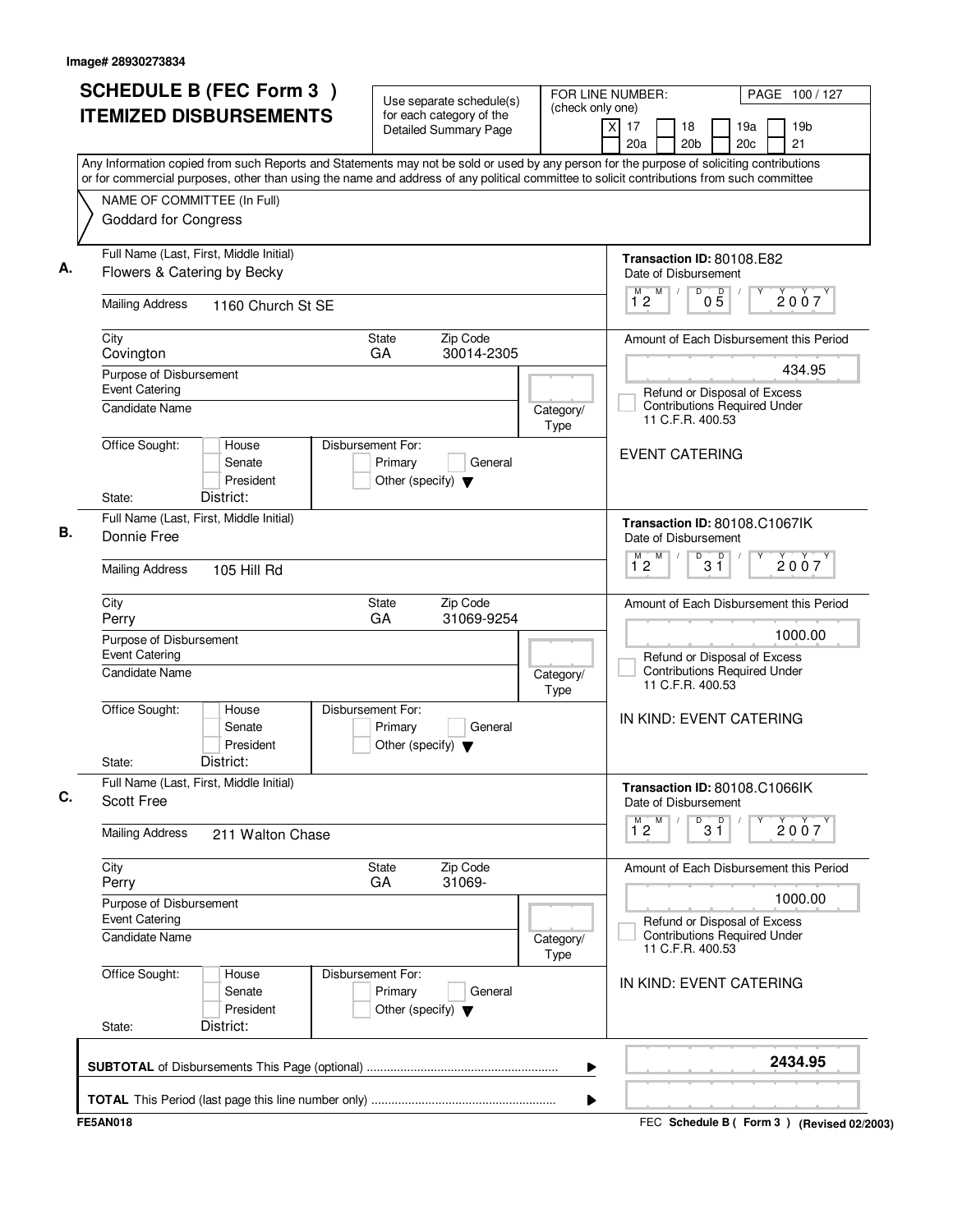| <b>SCHEDULE B (FEC Form 3)</b>                                                                                                                                                                                                                                                         | Use separate schedule(s)                                                        |                   | FOR LINE NUMBER:<br>PAGE 101 / 127                                                      |
|----------------------------------------------------------------------------------------------------------------------------------------------------------------------------------------------------------------------------------------------------------------------------------------|---------------------------------------------------------------------------------|-------------------|-----------------------------------------------------------------------------------------|
| <b>ITEMIZED DISBURSEMENTS</b>                                                                                                                                                                                                                                                          | for each category of the<br><b>Detailed Summary Page</b>                        | (check only one)  | xl<br>17<br>18<br>19a<br>19 <sub>b</sub><br>20a<br>20 <sub>b</sub><br>20c<br>21         |
| Any Information copied from such Reports and Statements may not be sold or used by any person for the purpose of soliciting contributions<br>or for commercial purposes, other than using the name and address of any political committee to solicit contributions from such committee |                                                                                 |                   |                                                                                         |
| NAME OF COMMITTEE (In Full)                                                                                                                                                                                                                                                            |                                                                                 |                   |                                                                                         |
| <b>Goddard for Congress</b>                                                                                                                                                                                                                                                            |                                                                                 |                   |                                                                                         |
| Full Name (Last, First, Middle Initial)<br>Cal Garretson                                                                                                                                                                                                                               |                                                                                 |                   | Transaction ID: 80123.C1124lK<br>Date of Disbursement<br>M<br>M                         |
| <b>Mailing Address</b><br>2649 Riverview Rd                                                                                                                                                                                                                                            |                                                                                 |                   | $D$ <sub>2</sub> $\frac{D}{7}$<br>2007<br>11                                            |
| City<br>Macon                                                                                                                                                                                                                                                                          | Zip Code<br><b>State</b><br>GA<br>31204-1121                                    |                   | Amount of Each Disbursement this Period                                                 |
| Purpose of Disbursement                                                                                                                                                                                                                                                                |                                                                                 |                   | 250.00                                                                                  |
| <b>Event Catering</b><br>Candidate Name                                                                                                                                                                                                                                                |                                                                                 | Category/<br>Type | Refund or Disposal of Excess<br><b>Contributions Required Under</b><br>11 C.F.R. 400.53 |
| Office Sought:<br>House<br>Senate<br>President                                                                                                                                                                                                                                         | Disbursement For:<br>Primary<br>General<br>Other (specify) $\blacktriangledown$ |                   | IN KIND: EVENT CATERING                                                                 |
| District:<br>State:                                                                                                                                                                                                                                                                    |                                                                                 |                   |                                                                                         |
| Full Name (Last, First, Middle Initial)<br><b>Richard Goddard</b>                                                                                                                                                                                                                      |                                                                                 |                   | Transaction ID: 80131.C1130IK<br>Date of Disbursement                                   |
| <b>Mailing Address</b><br>PO Box 9460                                                                                                                                                                                                                                                  |                                                                                 |                   | $\overline{D}$<br>M<br>м<br>$0\overline{5}$<br>2007<br>10                               |
| City<br><b>Warner Robins</b>                                                                                                                                                                                                                                                           | Zip Code<br><b>State</b><br>GA<br>31095-9460                                    |                   | Amount of Each Disbursement this Period                                                 |
| Purpose of Disbursement<br>Mileage                                                                                                                                                                                                                                                     |                                                                                 |                   | 63.00<br>Refund or Disposal of Excess                                                   |
| Candidate Name                                                                                                                                                                                                                                                                         |                                                                                 | Category/<br>Type | <b>Contributions Required Under</b><br>11 C.F.R. 400.53                                 |
| Office Sought:<br>House<br>Senate<br>President<br>District:<br>State:                                                                                                                                                                                                                  | Disbursement For:<br>Primary<br>General<br>Other (specify) $\blacktriangledown$ |                   | IN KIND: MILEAGE                                                                        |
| Full Name (Last, First, Middle Initial)<br><b>Richard Goddard</b>                                                                                                                                                                                                                      |                                                                                 |                   | Transaction ID: 80131.C1182lK<br>Date of Disbursement                                   |
| <b>Mailing Address</b><br>PO Box 9460                                                                                                                                                                                                                                                  |                                                                                 |                   | 000<br>$1^M$ 0<br>M<br>Υ<br>2007                                                        |
| City                                                                                                                                                                                                                                                                                   | Zip Code<br>State                                                               |                   | Amount of Each Disbursement this Period                                                 |
| <b>Warner Robins</b>                                                                                                                                                                                                                                                                   | GA<br>31095-9460                                                                |                   | 107.00                                                                                  |
| Purpose of Disbursement<br>Pins                                                                                                                                                                                                                                                        |                                                                                 |                   | Refund or Disposal of Excess                                                            |
| <b>Candidate Name</b>                                                                                                                                                                                                                                                                  |                                                                                 | Category/<br>Type | <b>Contributions Required Under</b><br>11 C.F.R. 400.53                                 |
| Office Sought:<br>House<br>Senate<br>President                                                                                                                                                                                                                                         | Disbursement For:<br>Primary<br>General<br>Other (specify) $\blacktriangledown$ |                   | IN KIND: PINS                                                                           |
| District:<br>State:                                                                                                                                                                                                                                                                    |                                                                                 |                   |                                                                                         |
|                                                                                                                                                                                                                                                                                        |                                                                                 | ▶                 | 420.00                                                                                  |
|                                                                                                                                                                                                                                                                                        |                                                                                 |                   |                                                                                         |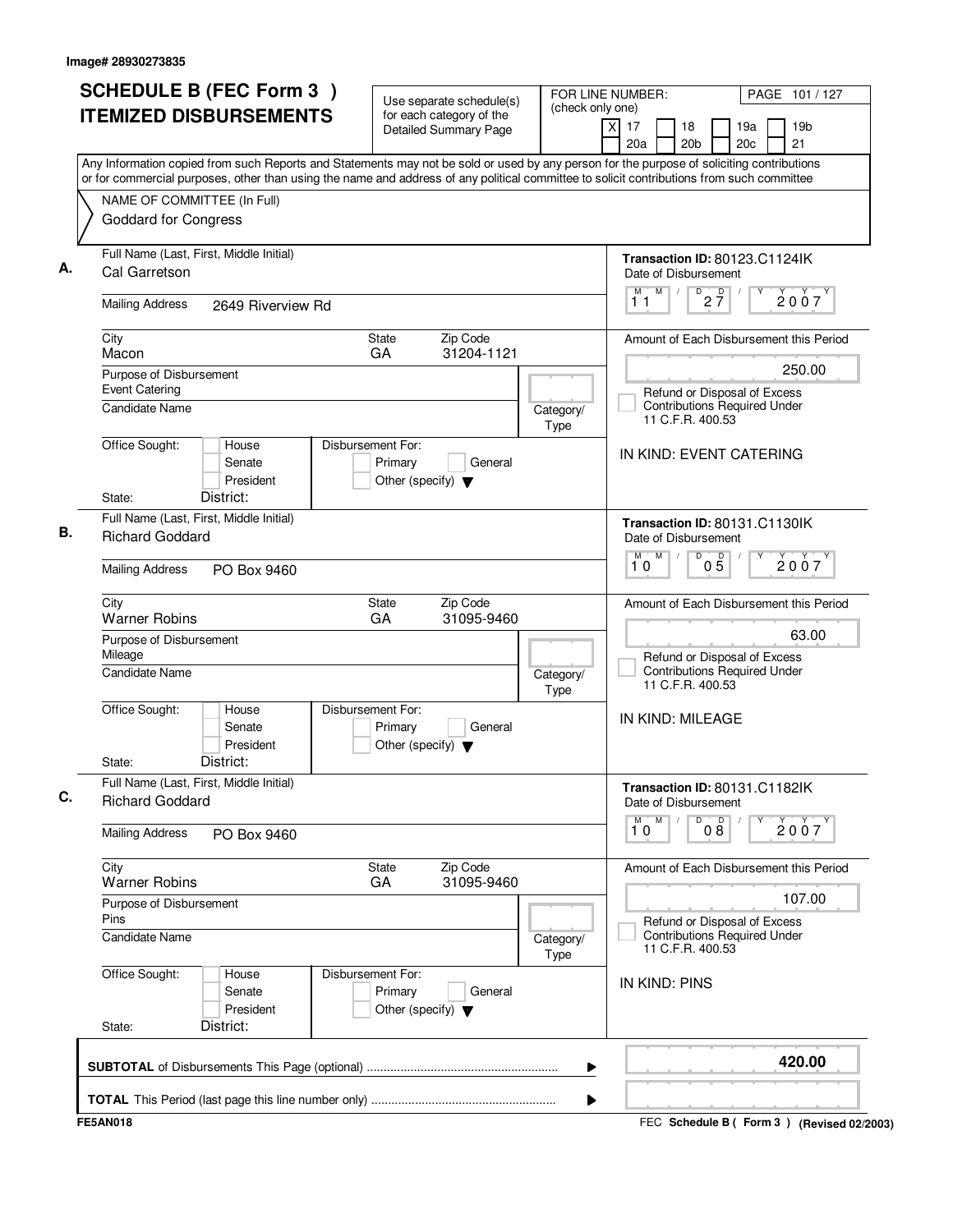| <b>SCHEDULE B (FEC Form 3)</b>                                                                                                                                                                                                                                                         | Use separate schedule(s)                                                        |                   | FOR LINE NUMBER:<br>PAGE 102 / 127<br>(check only one)                                  |
|----------------------------------------------------------------------------------------------------------------------------------------------------------------------------------------------------------------------------------------------------------------------------------------|---------------------------------------------------------------------------------|-------------------|-----------------------------------------------------------------------------------------|
| <b>ITEMIZED DISBURSEMENTS</b>                                                                                                                                                                                                                                                          | for each category of the<br><b>Detailed Summary Page</b>                        |                   | 19 <sub>b</sub><br>xl<br>17<br>18<br>19a<br>21<br>20a<br>20 <sub>b</sub><br>20c         |
| Any Information copied from such Reports and Statements may not be sold or used by any person for the purpose of soliciting contributions<br>or for commercial purposes, other than using the name and address of any political committee to solicit contributions from such committee |                                                                                 |                   |                                                                                         |
| NAME OF COMMITTEE (In Full)                                                                                                                                                                                                                                                            |                                                                                 |                   |                                                                                         |
| <b>Goddard for Congress</b>                                                                                                                                                                                                                                                            |                                                                                 |                   |                                                                                         |
| Full Name (Last, First, Middle Initial)<br><b>Richard Goddard</b>                                                                                                                                                                                                                      |                                                                                 |                   | Transaction ID: 80131.C1131IK<br>Date of Disbursement                                   |
| <b>Mailing Address</b><br>PO Box 9460                                                                                                                                                                                                                                                  |                                                                                 |                   | D<br>M<br>D<br>M<br>2007<br>09<br>10                                                    |
| City<br><b>Warner Robins</b>                                                                                                                                                                                                                                                           | State<br>Zip Code<br>31095-9460<br>GA                                           |                   | Amount of Each Disbursement this Period                                                 |
| Purpose of Disbursement                                                                                                                                                                                                                                                                |                                                                                 |                   | 97.00                                                                                   |
| Mileage<br><b>Candidate Name</b>                                                                                                                                                                                                                                                       |                                                                                 | Category/<br>Type | Refund or Disposal of Excess<br><b>Contributions Required Under</b><br>11 C.F.R. 400.53 |
| Office Sought:<br>House<br>Senate<br>President                                                                                                                                                                                                                                         | Disbursement For:<br>Primary<br>General<br>Other (specify) $\blacktriangledown$ |                   | IN KIND: MILEAGE                                                                        |
| District:<br>State:                                                                                                                                                                                                                                                                    |                                                                                 |                   |                                                                                         |
| Full Name (Last, First, Middle Initial)<br><b>Richard Goddard</b>                                                                                                                                                                                                                      |                                                                                 |                   | Transaction ID: 80131.C1137lK<br>Date of Disbursement                                   |
| <b>Mailing Address</b><br>PO Box 9460                                                                                                                                                                                                                                                  |                                                                                 |                   | $\overline{D}$<br>M<br>$\overline{1}$ $\overline{0}$<br>M<br>2007<br>10                 |
| City<br><b>Warner Robins</b>                                                                                                                                                                                                                                                           | State<br>Zip Code<br>GA<br>31095-9460                                           |                   | Amount of Each Disbursement this Period                                                 |
| Purpose of Disbursement<br>Airfare                                                                                                                                                                                                                                                     |                                                                                 |                   | 295.00                                                                                  |
| <b>Candidate Name</b>                                                                                                                                                                                                                                                                  |                                                                                 | Category/<br>Type | Refund or Disposal of Excess<br><b>Contributions Required Under</b><br>11 C.F.R. 400.53 |
| Office Sought:<br>House<br>Senate<br>President<br>District:<br>State:                                                                                                                                                                                                                  | Disbursement For:<br>Primary<br>General<br>Other (specify) $\blacktriangledown$ |                   | IN KIND: AIRFARE                                                                        |
| Full Name (Last, First, Middle Initial)<br><b>Richard Goddard</b>                                                                                                                                                                                                                      |                                                                                 |                   | Transaction ID: 80131.C1132lK<br>Date of Disbursement                                   |
| <b>Mailing Address</b><br>PO Box 9460                                                                                                                                                                                                                                                  |                                                                                 |                   | M<br>D<br>$\overline{\mathbf{1}^M \mathbf{0}}$<br>$\overline{1}$ $\overline{1}$<br>2007 |
| City<br><b>Warner Robins</b>                                                                                                                                                                                                                                                           | Zip Code<br>State<br>31095-9460<br>GA                                           |                   | Amount of Each Disbursement this Period                                                 |
| Purpose of Disbursement<br>Mileage                                                                                                                                                                                                                                                     |                                                                                 |                   | 78.00                                                                                   |
| Candidate Name                                                                                                                                                                                                                                                                         |                                                                                 | Category/<br>Type | Refund or Disposal of Excess<br><b>Contributions Required Under</b><br>11 C.F.R. 400.53 |
| Office Sought:<br>House<br>Senate<br>President<br>District:<br>State:                                                                                                                                                                                                                  | Disbursement For:<br>Primary<br>General<br>Other (specify) $\blacktriangledown$ |                   | IN KIND: MILEAGE                                                                        |
|                                                                                                                                                                                                                                                                                        |                                                                                 |                   |                                                                                         |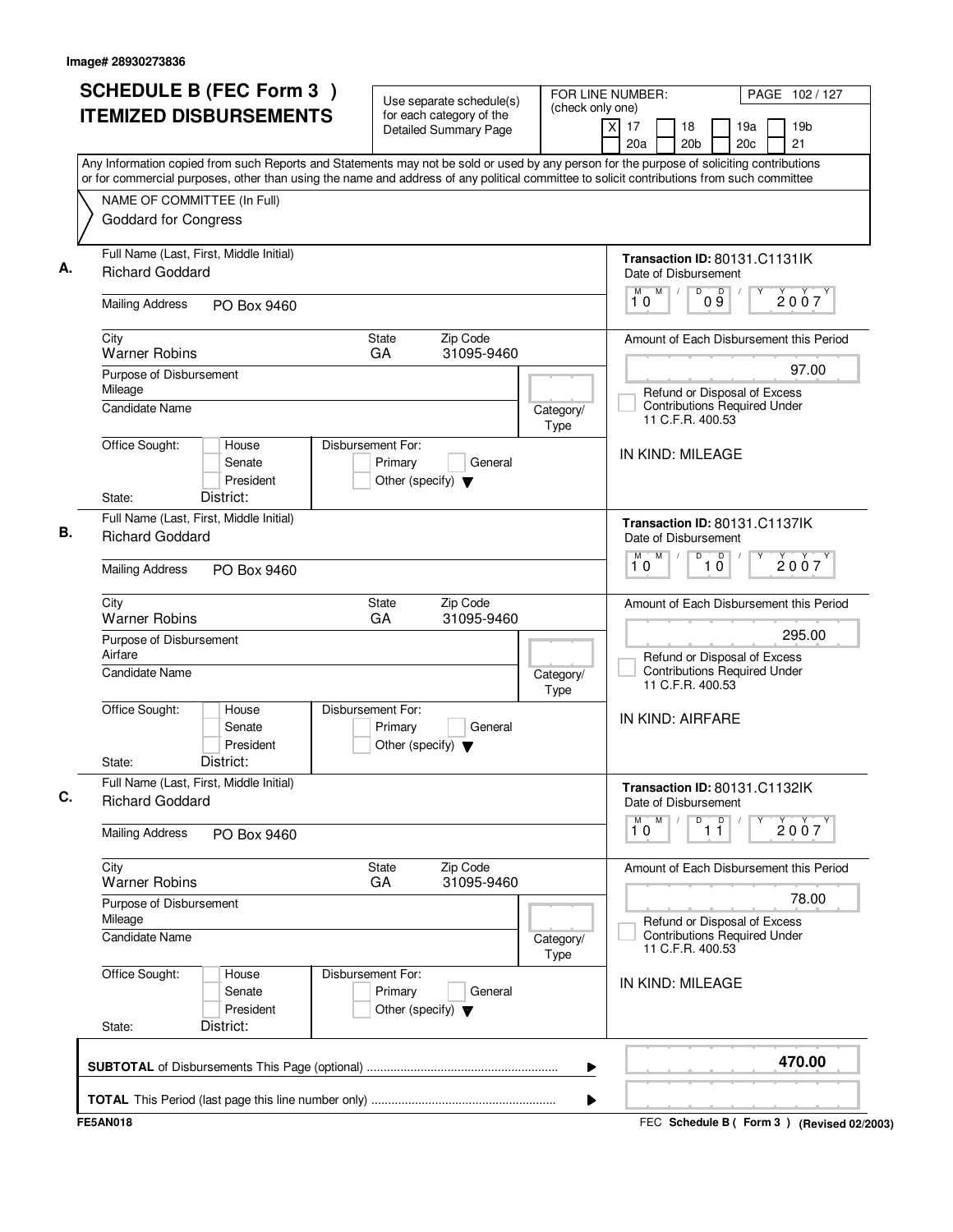| <b>SCHEDULE B (FEC Form 3)</b>                                                                                                                                                                                                                                                         | Use separate schedule(s)                                                        | (check only one)  | FOR LINE NUMBER:<br>PAGE 103/127                                                            |
|----------------------------------------------------------------------------------------------------------------------------------------------------------------------------------------------------------------------------------------------------------------------------------------|---------------------------------------------------------------------------------|-------------------|---------------------------------------------------------------------------------------------|
| <b>ITEMIZED DISBURSEMENTS</b>                                                                                                                                                                                                                                                          | for each category of the<br><b>Detailed Summary Page</b>                        |                   | xl<br>17<br>18<br>19a<br>19 <sub>b</sub><br>20a<br>20 <sub>b</sub><br>20 <sub>c</sub><br>21 |
| Any Information copied from such Reports and Statements may not be sold or used by any person for the purpose of soliciting contributions<br>or for commercial purposes, other than using the name and address of any political committee to solicit contributions from such committee |                                                                                 |                   |                                                                                             |
| NAME OF COMMITTEE (In Full)                                                                                                                                                                                                                                                            |                                                                                 |                   |                                                                                             |
| <b>Goddard for Congress</b>                                                                                                                                                                                                                                                            |                                                                                 |                   |                                                                                             |
| Full Name (Last, First, Middle Initial)<br><b>Richard Goddard</b>                                                                                                                                                                                                                      |                                                                                 |                   | Transaction ID: 80131.C1133IK<br>Date of Disbursement                                       |
| <b>Mailing Address</b><br>PO Box 9460                                                                                                                                                                                                                                                  |                                                                                 |                   | M<br>D<br>$\overline{1}$ $\overline{3}$<br>M<br>2007<br>10                                  |
| City<br><b>Warner Robins</b>                                                                                                                                                                                                                                                           | Zip Code<br><b>State</b><br>GA<br>31095-9460                                    |                   | Amount of Each Disbursement this Period                                                     |
| Purpose of Disbursement                                                                                                                                                                                                                                                                |                                                                                 |                   | 53.00                                                                                       |
| Mileage<br>Candidate Name                                                                                                                                                                                                                                                              |                                                                                 | Category/<br>Type | Refund or Disposal of Excess<br><b>Contributions Required Under</b><br>11 C.F.R. 400.53     |
| Office Sought:<br>House<br>Senate<br>President                                                                                                                                                                                                                                         | Disbursement For:<br>Primary<br>General<br>Other (specify) $\blacktriangledown$ |                   | IN KIND: MILEAGE                                                                            |
| District:<br>State:                                                                                                                                                                                                                                                                    |                                                                                 |                   |                                                                                             |
| Full Name (Last, First, Middle Initial)<br><b>Richard Goddard</b>                                                                                                                                                                                                                      |                                                                                 |                   | Transaction ID: 80131.C1134IK<br>Date of Disbursement                                       |
| <b>Mailing Address</b><br>PO Box 9460                                                                                                                                                                                                                                                  |                                                                                 |                   | M<br>D<br>M<br>$\overline{1\,5}$<br>2007<br>10                                              |
| City<br><b>Warner Robins</b>                                                                                                                                                                                                                                                           | Zip Code<br>State<br>GA<br>31095-9460                                           |                   | Amount of Each Disbursement this Period                                                     |
| Purpose of Disbursement<br>Mileage                                                                                                                                                                                                                                                     |                                                                                 |                   | 97.00<br>Refund or Disposal of Excess                                                       |
| <b>Candidate Name</b>                                                                                                                                                                                                                                                                  |                                                                                 | Category/<br>Type | <b>Contributions Required Under</b><br>11 C.F.R. 400.53                                     |
| Office Sought:<br>House<br>Senate<br>President<br>District:<br>State:                                                                                                                                                                                                                  | Disbursement For:<br>Primary<br>General<br>Other (specify) $\blacktriangledown$ |                   | IN KIND: MILEAGE                                                                            |
| Full Name (Last, First, Middle Initial)<br><b>Richard Goddard</b>                                                                                                                                                                                                                      |                                                                                 |                   | Transaction ID: 80131.C1136IK<br>Date of Disbursement                                       |
| <b>Mailing Address</b><br>PO Box 9460                                                                                                                                                                                                                                                  |                                                                                 |                   | M<br>D<br>16<br>M<br>Υ<br>2007<br>10                                                        |
| City<br><b>Warner Robins</b>                                                                                                                                                                                                                                                           | Zip Code<br>State<br>GA<br>31095-9460                                           |                   | Amount of Each Disbursement this Period                                                     |
| Purpose of Disbursement<br>Airfare                                                                                                                                                                                                                                                     |                                                                                 |                   | 295.00<br>Refund or Disposal of Excess                                                      |
| <b>Candidate Name</b>                                                                                                                                                                                                                                                                  |                                                                                 | Category/<br>Type | <b>Contributions Required Under</b><br>11 C.F.R. 400.53                                     |
| Office Sought:<br>House<br>Senate<br>President                                                                                                                                                                                                                                         | Disbursement For:<br>Primary<br>General<br>Other (specify) $\blacktriangledown$ |                   | IN KIND: AIRFARE                                                                            |
| District:<br>State:                                                                                                                                                                                                                                                                    |                                                                                 |                   |                                                                                             |
|                                                                                                                                                                                                                                                                                        |                                                                                 | ▶                 | 445.00                                                                                      |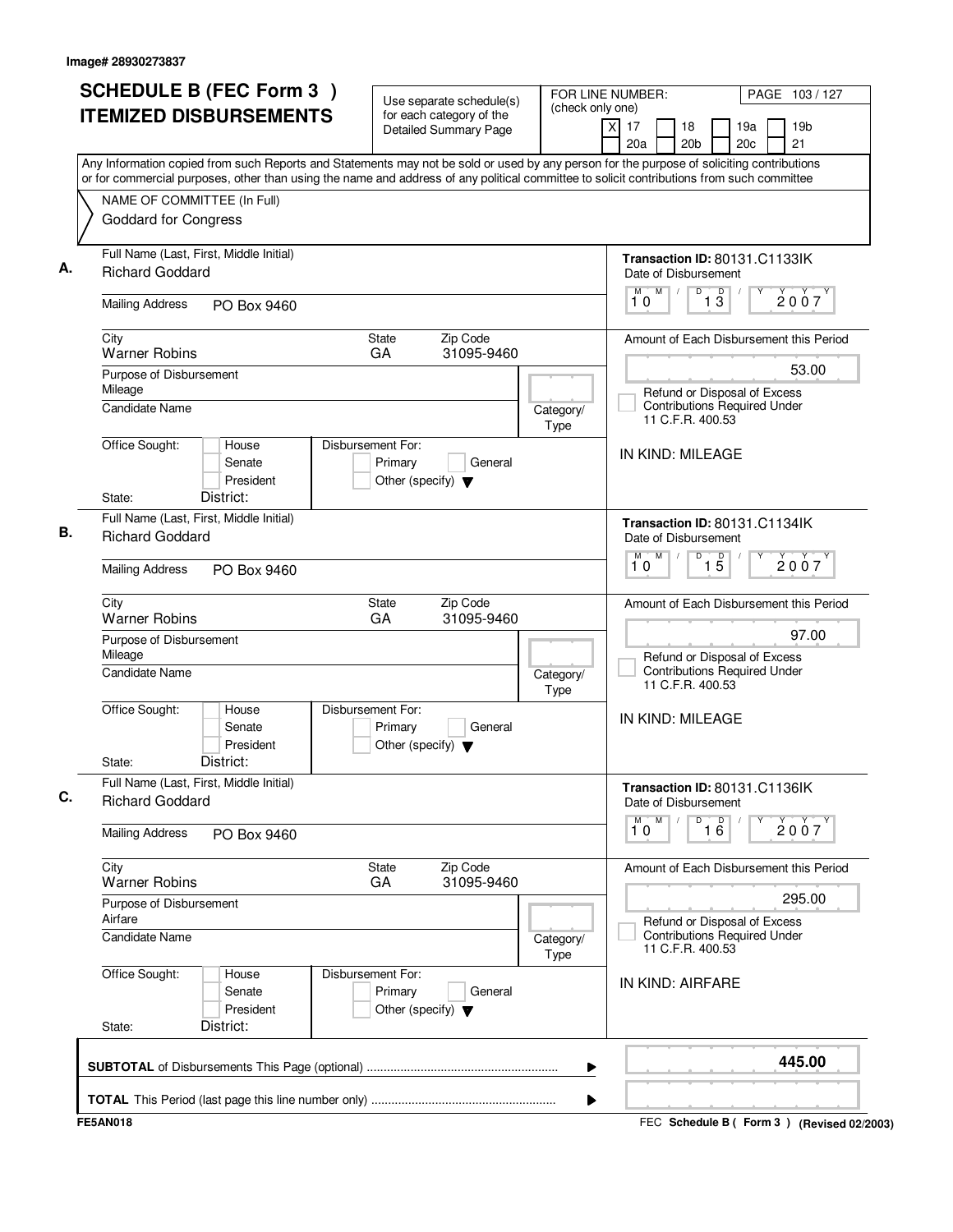|                                                                                                                                                                                                                                                                                        | <b>SCHEDULE B (FEC Form 3)</b><br>Use separate schedule(s)                      |                   | FOR LINE NUMBER:<br>PAGE 104 / 127<br>(check only one)                                  |
|----------------------------------------------------------------------------------------------------------------------------------------------------------------------------------------------------------------------------------------------------------------------------------------|---------------------------------------------------------------------------------|-------------------|-----------------------------------------------------------------------------------------|
| <b>ITEMIZED DISBURSEMENTS</b>                                                                                                                                                                                                                                                          | for each category of the<br><b>Detailed Summary Page</b>                        |                   | 19 <sub>b</sub><br>xl<br>17<br>18<br>19a<br>21<br>20a<br>20 <sub>b</sub><br>20c         |
| Any Information copied from such Reports and Statements may not be sold or used by any person for the purpose of soliciting contributions<br>or for commercial purposes, other than using the name and address of any political committee to solicit contributions from such committee |                                                                                 |                   |                                                                                         |
| NAME OF COMMITTEE (In Full)                                                                                                                                                                                                                                                            |                                                                                 |                   |                                                                                         |
| <b>Goddard for Congress</b>                                                                                                                                                                                                                                                            |                                                                                 |                   |                                                                                         |
| Full Name (Last, First, Middle Initial)<br><b>Richard Goddard</b>                                                                                                                                                                                                                      |                                                                                 |                   | Transaction ID: 80131.C1138IK<br>Date of Disbursement                                   |
| <b>Mailing Address</b><br>PO Box 9460                                                                                                                                                                                                                                                  |                                                                                 |                   | D<br>M<br>D<br>M<br>2007<br>18<br>10                                                    |
| City<br><b>Warner Robins</b>                                                                                                                                                                                                                                                           | State<br>Zip Code<br>31095-9460<br>GA                                           |                   | Amount of Each Disbursement this Period                                                 |
| Purpose of Disbursement                                                                                                                                                                                                                                                                |                                                                                 |                   | 68.00                                                                                   |
| Mileage<br><b>Candidate Name</b>                                                                                                                                                                                                                                                       |                                                                                 | Category/<br>Type | Refund or Disposal of Excess<br><b>Contributions Required Under</b><br>11 C.F.R. 400.53 |
| Office Sought:<br>House<br>Senate<br>President                                                                                                                                                                                                                                         | Disbursement For:<br>Primary<br>General<br>Other (specify) $\blacktriangledown$ |                   | IN KIND: MILEAGE                                                                        |
| District:<br>State:                                                                                                                                                                                                                                                                    |                                                                                 |                   |                                                                                         |
| Full Name (Last, First, Middle Initial)<br><b>Richard Goddard</b>                                                                                                                                                                                                                      |                                                                                 |                   | Transaction ID: 80131.C1139IK<br>Date of Disbursement                                   |
| <b>Mailing Address</b><br>PO Box 9460                                                                                                                                                                                                                                                  |                                                                                 |                   | $\overline{D}$<br>M<br>19<br>M<br>2007<br>10                                            |
| City<br><b>Warner Robins</b>                                                                                                                                                                                                                                                           | State<br>Zip Code<br>GA<br>31095-9460                                           |                   | Amount of Each Disbursement this Period                                                 |
| Purpose of Disbursement<br>Mileage                                                                                                                                                                                                                                                     |                                                                                 |                   | 53.00<br>Refund or Disposal of Excess                                                   |
| <b>Candidate Name</b>                                                                                                                                                                                                                                                                  |                                                                                 | Category/<br>Type | <b>Contributions Required Under</b><br>11 C.F.R. 400.53                                 |
| Office Sought:<br>House<br>Senate<br>President                                                                                                                                                                                                                                         | Disbursement For:<br>Primary<br>General<br>Other (specify) $\blacktriangledown$ |                   | IN KIND: MILEAGE                                                                        |
| District:<br>State:                                                                                                                                                                                                                                                                    |                                                                                 |                   |                                                                                         |
| Full Name (Last, First, Middle Initial)<br><b>Richard Goddard</b>                                                                                                                                                                                                                      |                                                                                 |                   | Transaction ID: 80131.C1141lK<br>Date of Disbursement                                   |
| <b>Mailing Address</b><br>PO Box 9460                                                                                                                                                                                                                                                  |                                                                                 |                   | M<br>$\overline{P}$ 2 $\overline{3}$<br>$\overline{\mathbf{1}^M \mathbf{0}}$<br>2007    |
| City<br><b>Warner Robins</b>                                                                                                                                                                                                                                                           | Zip Code<br>State<br>31095-9460<br>GA                                           |                   | Amount of Each Disbursement this Period                                                 |
| Purpose of Disbursement<br>Parking                                                                                                                                                                                                                                                     |                                                                                 |                   | 18.00<br>Refund or Disposal of Excess                                                   |
| Candidate Name                                                                                                                                                                                                                                                                         |                                                                                 | Category/<br>Type | <b>Contributions Required Under</b><br>11 C.F.R. 400.53                                 |
| Office Sought:<br>House<br>Senate<br>President                                                                                                                                                                                                                                         | Disbursement For:<br>Primary<br>General<br>Other (specify) $\blacktriangledown$ |                   | IN KIND: PARKING                                                                        |
| District:<br>State:                                                                                                                                                                                                                                                                    |                                                                                 |                   |                                                                                         |
|                                                                                                                                                                                                                                                                                        |                                                                                 | ▶                 | 139.00                                                                                  |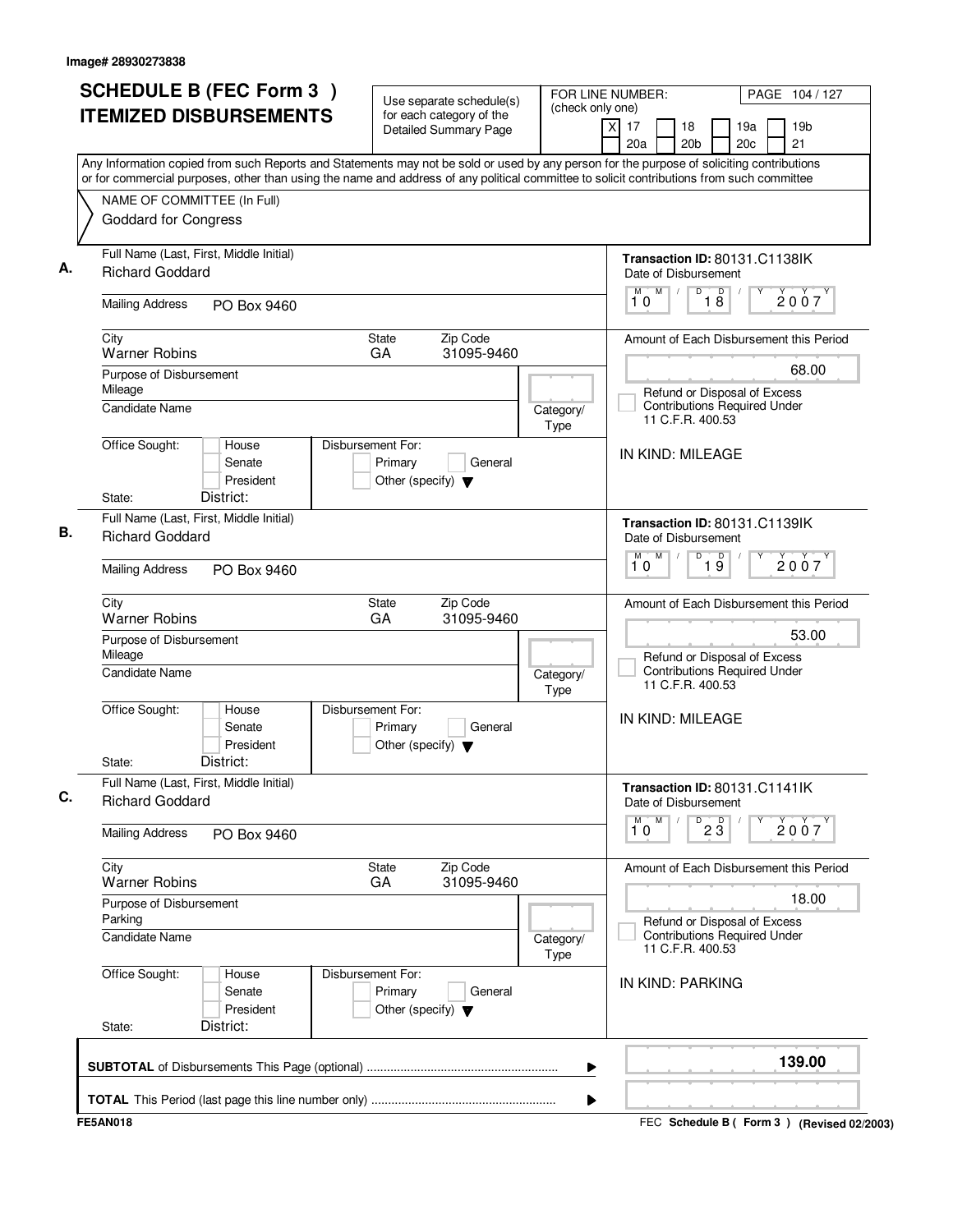|                                                                   | <b>SCHEDULE B (FEC Form 3)</b><br>Use separate schedule(s) |                                                                      | FOR LINE NUMBER:<br>(check only one)                     | PAGE 105/127      |                                                                                                                                                                                                                                                                                        |                       |
|-------------------------------------------------------------------|------------------------------------------------------------|----------------------------------------------------------------------|----------------------------------------------------------|-------------------|----------------------------------------------------------------------------------------------------------------------------------------------------------------------------------------------------------------------------------------------------------------------------------------|-----------------------|
| <b>ITEMIZED DISBURSEMENTS</b>                                     |                                                            |                                                                      | for each category of the<br><b>Detailed Summary Page</b> |                   | xl<br>17<br>18<br>19a<br>20a<br>20 <sub>b</sub><br>20c                                                                                                                                                                                                                                 | 19 <sub>b</sub><br>21 |
|                                                                   |                                                            |                                                                      |                                                          |                   | Any Information copied from such Reports and Statements may not be sold or used by any person for the purpose of soliciting contributions<br>or for commercial purposes, other than using the name and address of any political committee to solicit contributions from such committee |                       |
| NAME OF COMMITTEE (In Full)                                       |                                                            |                                                                      |                                                          |                   |                                                                                                                                                                                                                                                                                        |                       |
| <b>Goddard for Congress</b>                                       |                                                            |                                                                      |                                                          |                   |                                                                                                                                                                                                                                                                                        |                       |
| Full Name (Last, First, Middle Initial)<br><b>Richard Goddard</b> |                                                            |                                                                      |                                                          |                   | Transaction ID: 80131.C1140IK<br>Date of Disbursement                                                                                                                                                                                                                                  |                       |
| <b>Mailing Address</b>                                            | PO Box 9460                                                |                                                                      |                                                          |                   | M<br>$D$ <sub>2</sub> $\overline{3}$<br>M<br>10                                                                                                                                                                                                                                        | 2007                  |
| City<br><b>Warner Robins</b>                                      |                                                            | State<br>GA                                                          | Zip Code<br>31095-9460                                   |                   | Amount of Each Disbursement this Period                                                                                                                                                                                                                                                |                       |
| Purpose of Disbursement                                           |                                                            |                                                                      |                                                          |                   |                                                                                                                                                                                                                                                                                        | 205.00                |
| Airfare<br><b>Candidate Name</b>                                  |                                                            |                                                                      |                                                          | Category/<br>Type | Refund or Disposal of Excess<br><b>Contributions Required Under</b><br>11 C.F.R. 400.53                                                                                                                                                                                                |                       |
| Office Sought:                                                    | House<br>Senate<br>President                               | Disbursement For:<br>Primary<br>Other (specify) $\blacktriangledown$ | General                                                  |                   | IN KIND: AIRFARE                                                                                                                                                                                                                                                                       |                       |
| District:<br>State:                                               |                                                            |                                                                      |                                                          |                   |                                                                                                                                                                                                                                                                                        |                       |
| Full Name (Last, First, Middle Initial)<br><b>Richard Goddard</b> |                                                            |                                                                      |                                                          |                   | Transaction ID: 80131.C1142lK<br>Date of Disbursement                                                                                                                                                                                                                                  |                       |
| <b>Mailing Address</b>                                            | PO Box 9460                                                |                                                                      |                                                          |                   | $\overline{D}$<br>M<br>$2\overline{3}$<br>M<br>10                                                                                                                                                                                                                                      | 2007                  |
| City<br><b>Warner Robins</b>                                      |                                                            | State<br>GA                                                          | Zip Code<br>31095-9460                                   |                   | Amount of Each Disbursement this Period                                                                                                                                                                                                                                                |                       |
| Purpose of Disbursement<br>Mileage                                |                                                            |                                                                      |                                                          |                   | Refund or Disposal of Excess                                                                                                                                                                                                                                                           | 97.00                 |
| <b>Candidate Name</b>                                             |                                                            |                                                                      |                                                          | Category/<br>Type | <b>Contributions Required Under</b><br>11 C.F.R. 400.53                                                                                                                                                                                                                                |                       |
| Office Sought:                                                    | House<br>Senate<br>President                               | Disbursement For:<br>Primary<br>Other (specify) $\blacktriangledown$ | General                                                  |                   | IN KIND: MILEAGE                                                                                                                                                                                                                                                                       |                       |
| District:<br>State:                                               |                                                            |                                                                      |                                                          |                   |                                                                                                                                                                                                                                                                                        |                       |
| Full Name (Last, First, Middle Initial)<br><b>Richard Goddard</b> |                                                            |                                                                      |                                                          |                   | Transaction ID: 80131.C1143IK<br>Date of Disbursement                                                                                                                                                                                                                                  |                       |
| <b>Mailing Address</b>                                            | PO Box 9460                                                |                                                                      |                                                          |                   | M<br>$\overline{\mathbf{1}^M \mathbf{0}}$<br>$D^D$ <sub>2</sub> $\overline{5}$                                                                                                                                                                                                         | 2007                  |
| City<br><b>Warner Robins</b>                                      |                                                            | State<br>GA                                                          | Zip Code<br>31095-9460                                   |                   | Amount of Each Disbursement this Period                                                                                                                                                                                                                                                |                       |
| Purpose of Disbursement<br>Mileage                                |                                                            |                                                                      |                                                          |                   | Refund or Disposal of Excess                                                                                                                                                                                                                                                           | 63.00                 |
| Candidate Name                                                    |                                                            |                                                                      |                                                          | Category/<br>Type | <b>Contributions Required Under</b><br>11 C.F.R. 400.53                                                                                                                                                                                                                                |                       |
| Office Sought:                                                    | House<br>Senate<br>President                               | Disbursement For:<br>Primary<br>Other (specify) $\blacktriangledown$ | General                                                  |                   | IN KIND: MILEAGE                                                                                                                                                                                                                                                                       |                       |
| District:<br>State:                                               |                                                            |                                                                      |                                                          |                   |                                                                                                                                                                                                                                                                                        |                       |
|                                                                   |                                                            |                                                                      |                                                          | ▶                 |                                                                                                                                                                                                                                                                                        | 365.00                |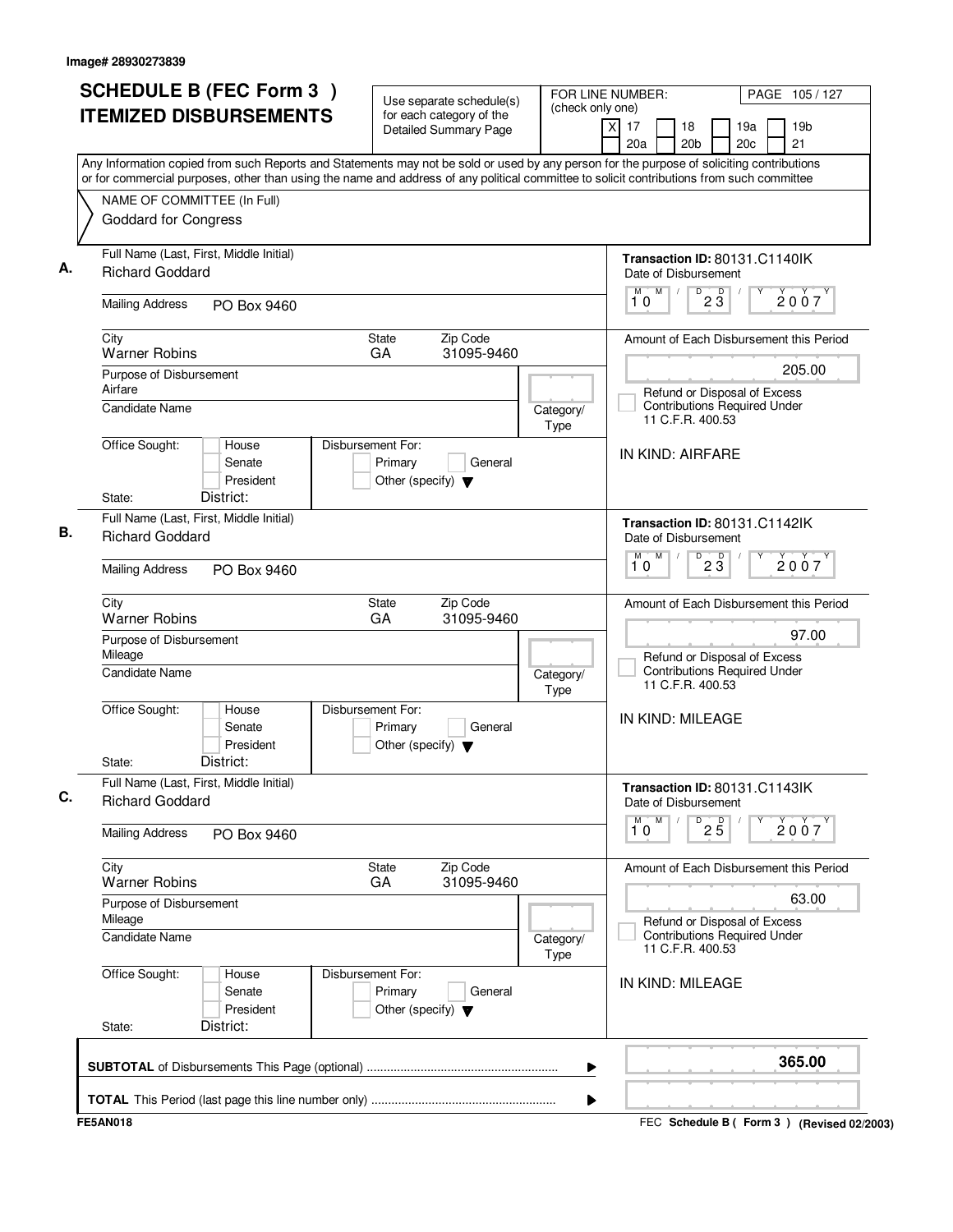| <b>SCHEDULE B (FEC Form 3)</b>                                                                                                                                                                                                                                                         | Use separate schedule(s)                                                        | (check only one)  | FOR LINE NUMBER:<br>PAGE 106 / 127                                                      |
|----------------------------------------------------------------------------------------------------------------------------------------------------------------------------------------------------------------------------------------------------------------------------------------|---------------------------------------------------------------------------------|-------------------|-----------------------------------------------------------------------------------------|
| <b>ITEMIZED DISBURSEMENTS</b>                                                                                                                                                                                                                                                          | for each category of the<br><b>Detailed Summary Page</b>                        |                   | 19 <sub>b</sub><br>xl<br>17<br>18<br>19a<br>21<br>20a<br>20 <sub>b</sub><br>20c         |
| Any Information copied from such Reports and Statements may not be sold or used by any person for the purpose of soliciting contributions<br>or for commercial purposes, other than using the name and address of any political committee to solicit contributions from such committee |                                                                                 |                   |                                                                                         |
| NAME OF COMMITTEE (In Full)<br><b>Goddard for Congress</b>                                                                                                                                                                                                                             |                                                                                 |                   |                                                                                         |
| Full Name (Last, First, Middle Initial)<br><b>Richard Goddard</b>                                                                                                                                                                                                                      |                                                                                 |                   | Transaction ID: 80131.C1183IK<br>Date of Disbursement                                   |
| <b>Mailing Address</b><br>PO Box 9460                                                                                                                                                                                                                                                  |                                                                                 |                   | M<br>$\overline{P}$ 2 $\overline{6}$<br>M<br>2007<br>10                                 |
| City<br><b>Warner Robins</b>                                                                                                                                                                                                                                                           | State<br>Zip Code<br>31095-9460<br>GA                                           |                   | Amount of Each Disbursement this Period                                                 |
| Purpose of Disbursement                                                                                                                                                                                                                                                                |                                                                                 |                   | 158.00                                                                                  |
| Name Tags<br><b>Candidate Name</b>                                                                                                                                                                                                                                                     |                                                                                 | Category/<br>Type | Refund or Disposal of Excess<br><b>Contributions Required Under</b><br>11 C.F.R. 400.53 |
| Office Sought:<br>House<br>Senate<br>President                                                                                                                                                                                                                                         | Disbursement For:<br>Primary<br>General<br>Other (specify) $\blacktriangledown$ |                   | IN KIND: NAME TAGS                                                                      |
| District:<br>State:                                                                                                                                                                                                                                                                    |                                                                                 |                   |                                                                                         |
| Full Name (Last, First, Middle Initial)<br><b>Richard Goddard</b>                                                                                                                                                                                                                      |                                                                                 |                   | Transaction ID: 80131.C1144lK<br>Date of Disbursement<br>M<br>M                         |
| <b>Mailing Address</b><br>PO Box 9460                                                                                                                                                                                                                                                  |                                                                                 |                   | $D$ <sub>2</sub> $\frac{D}{7}$<br>2007<br>10                                            |
| City<br><b>Warner Robins</b>                                                                                                                                                                                                                                                           | State<br>Zip Code<br>GA<br>31095-9460                                           |                   | Amount of Each Disbursement this Period                                                 |
| Purpose of Disbursement<br>Mileage                                                                                                                                                                                                                                                     |                                                                                 |                   | 32.00<br>Refund or Disposal of Excess                                                   |
| <b>Candidate Name</b>                                                                                                                                                                                                                                                                  |                                                                                 | Category/<br>Type | Contributions Required Under<br>11 C.F.R. 400.53                                        |
| Office Sought:<br>House<br>Senate<br>President<br>District:                                                                                                                                                                                                                            | Disbursement For:<br>Primary<br>General<br>Other (specify) $\blacktriangledown$ |                   | IN KIND: MILEAGE                                                                        |
| State:<br>Full Name (Last, First, Middle Initial)                                                                                                                                                                                                                                      |                                                                                 |                   | Transaction ID: 80131.C1147lK                                                           |
| <b>Richard Goddard</b>                                                                                                                                                                                                                                                                 |                                                                                 |                   | Date of Disbursement<br>M                                                               |
| <b>Mailing Address</b><br>PO Box 9460                                                                                                                                                                                                                                                  |                                                                                 |                   | $\overline{\mathbf{1}^M \mathbf{0}}$<br>$\overline{9}$ $\overline{9}$<br>2007           |
| City<br><b>Warner Robins</b>                                                                                                                                                                                                                                                           | Zip Code<br>State<br>31095-9460<br>GA                                           |                   | Amount of Each Disbursement this Period                                                 |
| Purpose of Disbursement<br>Mileage                                                                                                                                                                                                                                                     |                                                                                 |                   | 97.00<br>Refund or Disposal of Excess                                                   |
| Candidate Name                                                                                                                                                                                                                                                                         |                                                                                 | Category/<br>Type | <b>Contributions Required Under</b><br>11 C.F.R. 400.53                                 |
| Office Sought:<br>House<br>Senate<br>President                                                                                                                                                                                                                                         | Disbursement For:<br>Primary<br>General<br>Other (specify) $\blacktriangledown$ |                   | IN KIND: MILEAGE                                                                        |
| District:<br>State:                                                                                                                                                                                                                                                                    |                                                                                 |                   |                                                                                         |
|                                                                                                                                                                                                                                                                                        |                                                                                 | ▶                 | 287.00                                                                                  |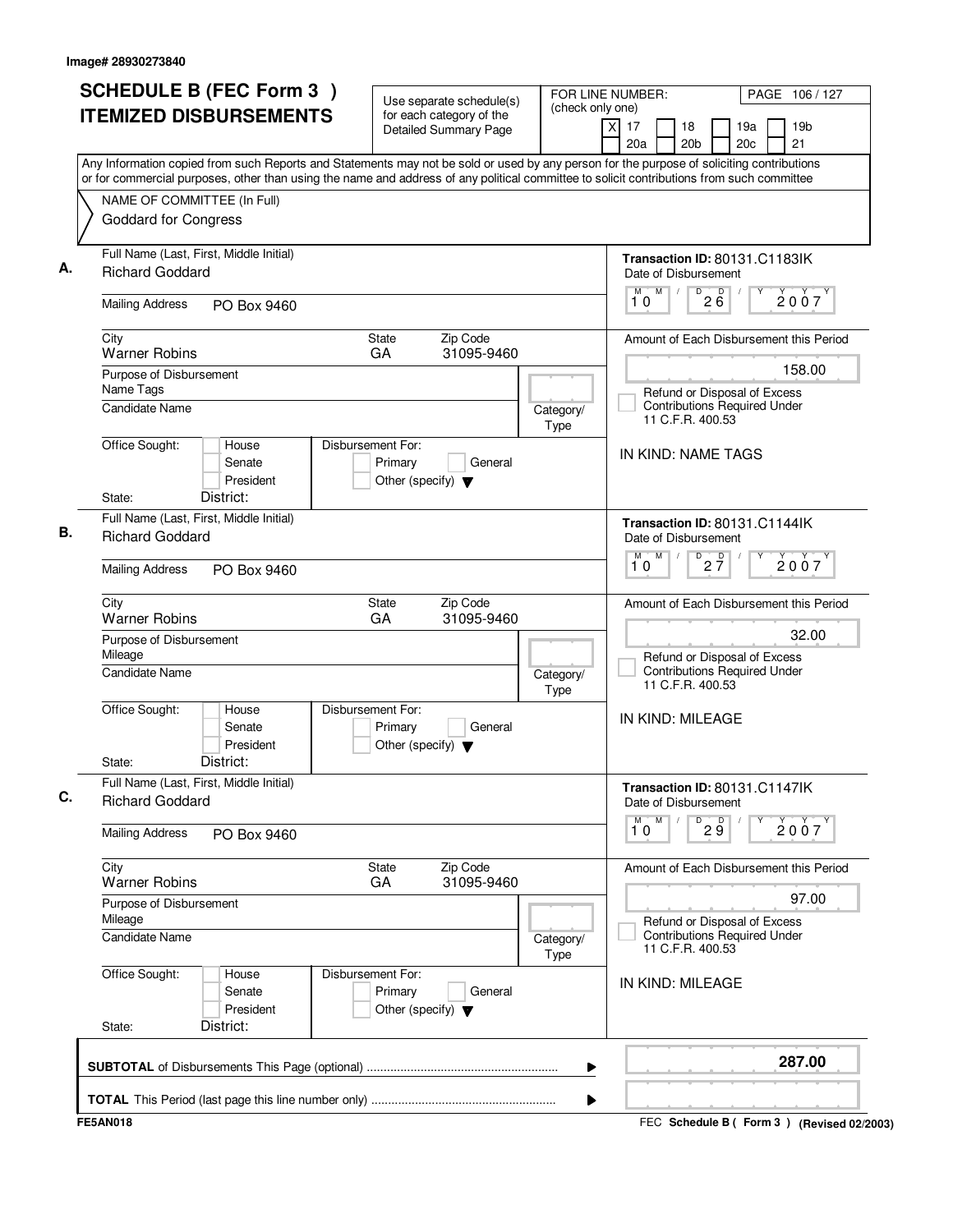| <b>SCHEDULE B (FEC Form 3)</b>                                                                                                                                                                                                                                                         | Use separate schedule(s)                                                        |                   | FOR LINE NUMBER:<br>PAGE 107/127                                                                  |  |  |  |
|----------------------------------------------------------------------------------------------------------------------------------------------------------------------------------------------------------------------------------------------------------------------------------------|---------------------------------------------------------------------------------|-------------------|---------------------------------------------------------------------------------------------------|--|--|--|
| <b>ITEMIZED DISBURSEMENTS</b>                                                                                                                                                                                                                                                          | for each category of the<br><b>Detailed Summary Page</b>                        | (check only one)  | 19 <sub>b</sub><br>$\times$<br>17<br>18<br>19a<br>20a<br>20 <sub>b</sub><br>20c<br>21             |  |  |  |
| Any Information copied from such Reports and Statements may not be sold or used by any person for the purpose of soliciting contributions<br>or for commercial purposes, other than using the name and address of any political committee to solicit contributions from such committee |                                                                                 |                   |                                                                                                   |  |  |  |
| NAME OF COMMITTEE (In Full)<br><b>Goddard for Congress</b>                                                                                                                                                                                                                             |                                                                                 |                   |                                                                                                   |  |  |  |
| Full Name (Last, First, Middle Initial)<br>А.<br><b>Richard Goddard</b>                                                                                                                                                                                                                |                                                                                 |                   | Transaction ID: 80131.C1146IK<br>Date of Disbursement                                             |  |  |  |
| <b>Mailing Address</b><br>PO Box 9460                                                                                                                                                                                                                                                  |                                                                                 |                   | M<br>$D^D$ $\overline{9}$<br>М<br>2007<br>10                                                      |  |  |  |
| City<br><b>Warner Robins</b>                                                                                                                                                                                                                                                           | <b>State</b><br>Zip Code<br>31095-9460<br>GA                                    |                   | Amount of Each Disbursement this Period                                                           |  |  |  |
| Purpose of Disbursement<br>Parking<br><b>Candidate Name</b>                                                                                                                                                                                                                            |                                                                                 | Category/         | 18.00<br>Refund or Disposal of Excess<br><b>Contributions Required Under</b>                      |  |  |  |
| Office Sought:<br>House<br>Senate<br>President                                                                                                                                                                                                                                         | Disbursement For:<br>Primary<br>General<br>Other (specify) $\blacktriangledown$ | Type              | 11 C.F.R. 400.53<br>IN KIND: PARKING                                                              |  |  |  |
| District:<br>State:<br>Full Name (Last, First, Middle Initial)                                                                                                                                                                                                                         |                                                                                 |                   | Transaction ID: 80131.C1145IK                                                                     |  |  |  |
| В.<br><b>Richard Goddard</b><br><b>Mailing Address</b><br>PO Box 9460                                                                                                                                                                                                                  |                                                                                 |                   | Date of Disbursement<br>M<br>$\overline{D}$<br>M<br>29<br>2007<br>10                              |  |  |  |
|                                                                                                                                                                                                                                                                                        |                                                                                 |                   |                                                                                                   |  |  |  |
| City<br><b>Warner Robins</b>                                                                                                                                                                                                                                                           | Zip Code<br><b>State</b><br>GA<br>31095-9460                                    |                   | Amount of Each Disbursement this Period                                                           |  |  |  |
| Purpose of Disbursement<br>Airfare<br><b>Candidate Name</b>                                                                                                                                                                                                                            |                                                                                 | Category/<br>Type | 215.00<br>Refund or Disposal of Excess<br><b>Contributions Required Under</b><br>11 C.F.R. 400.53 |  |  |  |
| Office Sought:<br>House<br>Senate<br>President<br>District:<br>State:                                                                                                                                                                                                                  | Disbursement For:<br>Primary<br>General<br>Other (specify) $\blacktriangledown$ |                   | IN KIND: AIRFARE                                                                                  |  |  |  |
| Full Name (Last, First, Middle Initial)<br><b>Richard Goddard</b>                                                                                                                                                                                                                      |                                                                                 |                   | Transaction ID: 80131.C1148lK<br>Date of Disbursement                                             |  |  |  |
| <b>Mailing Address</b><br>PO Box 9460                                                                                                                                                                                                                                                  |                                                                                 |                   | M<br>M<br>$\overline{31}$<br>2007<br>10                                                           |  |  |  |
| City<br><b>Warner Robins</b>                                                                                                                                                                                                                                                           | <b>State</b><br>Zip Code<br>GA<br>31095-9460                                    |                   | Amount of Each Disbursement this Period                                                           |  |  |  |
| Purpose of Disbursement<br>Mileage<br>Candidate Name                                                                                                                                                                                                                                   |                                                                                 | Category/<br>Type | 90.00<br>Refund or Disposal of Excess<br><b>Contributions Required Under</b><br>11 C.F.R. 400.53  |  |  |  |
| Office Sought:<br>House<br>Senate<br>President<br>District:<br>State:                                                                                                                                                                                                                  | Disbursement For:<br>Primary<br>General<br>Other (specify) $\blacktriangledown$ |                   | IN KIND: MILEAGE                                                                                  |  |  |  |
|                                                                                                                                                                                                                                                                                        |                                                                                 | ▶                 | 323.00                                                                                            |  |  |  |
|                                                                                                                                                                                                                                                                                        |                                                                                 |                   |                                                                                                   |  |  |  |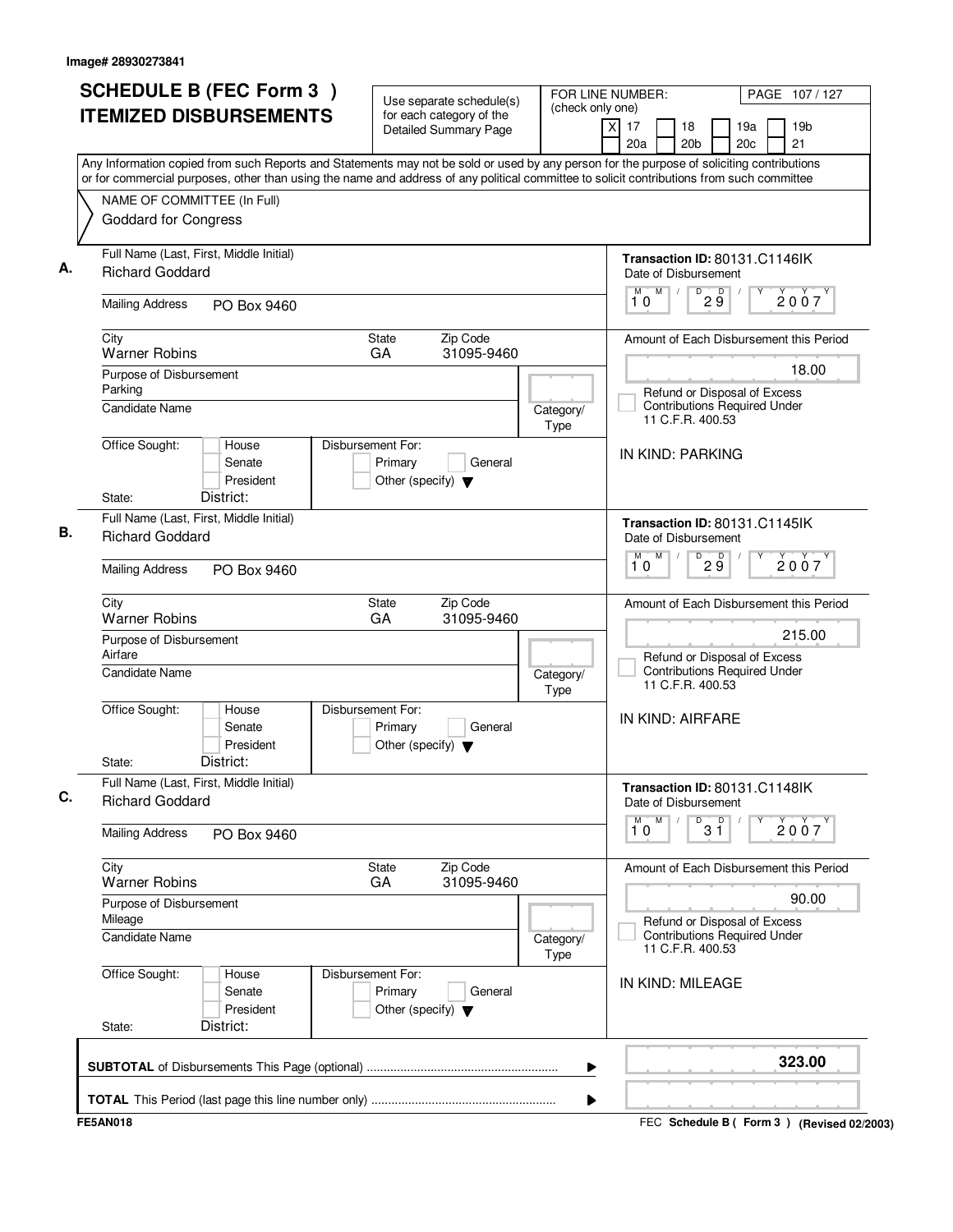|    | <b>SCHEDULE B (FEC Form 3)</b><br><b>ITEMIZED DISBURSEMENTS</b>                                                                                                                                                                                                                        |                                                                      | Use separate schedule(s)<br>for each category of the | (check only one)  | FOR LINE NUMBER:<br>PAGE 108 / 127                                                         |
|----|----------------------------------------------------------------------------------------------------------------------------------------------------------------------------------------------------------------------------------------------------------------------------------------|----------------------------------------------------------------------|------------------------------------------------------|-------------------|--------------------------------------------------------------------------------------------|
|    |                                                                                                                                                                                                                                                                                        |                                                                      | <b>Detailed Summary Page</b>                         |                   | x<br>17<br>18<br>19a<br>19 <sub>b</sub><br>20a<br>20 <sub>b</sub><br>20 <sub>c</sub><br>21 |
|    | Any Information copied from such Reports and Statements may not be sold or used by any person for the purpose of soliciting contributions<br>or for commercial purposes, other than using the name and address of any political committee to solicit contributions from such committee |                                                                      |                                                      |                   |                                                                                            |
|    | NAME OF COMMITTEE (In Full)                                                                                                                                                                                                                                                            |                                                                      |                                                      |                   |                                                                                            |
|    | <b>Goddard for Congress</b>                                                                                                                                                                                                                                                            |                                                                      |                                                      |                   |                                                                                            |
|    | Full Name (Last, First, Middle Initial)<br><b>Richard Goddard</b>                                                                                                                                                                                                                      |                                                                      |                                                      |                   | Transaction ID: 80131.C1149IK<br>Date of Disbursement                                      |
|    | <b>Mailing Address</b><br>PO Box 9460                                                                                                                                                                                                                                                  |                                                                      |                                                      |                   | $\overline{D}$<br>M<br>M<br>$0\frac{D}{7}$<br>2007<br>11                                   |
|    | City<br><b>Warner Robins</b>                                                                                                                                                                                                                                                           | State<br>GA                                                          | Zip Code<br>31095-9460                               |                   | Amount of Each Disbursement this Period                                                    |
|    | Purpose of Disbursement                                                                                                                                                                                                                                                                |                                                                      |                                                      |                   | 78.00                                                                                      |
|    | Mileage<br><b>Candidate Name</b>                                                                                                                                                                                                                                                       |                                                                      |                                                      | Category/<br>Type | Refund or Disposal of Excess<br><b>Contributions Required Under</b><br>11 C.F.R. 400.53    |
|    | Office Sought:<br>House<br>Senate<br>President                                                                                                                                                                                                                                         | Disbursement For:<br>Primary<br>Other (specify) $\blacktriangledown$ | General                                              |                   | IN KIND: MILEAGE                                                                           |
|    | District:<br>State:                                                                                                                                                                                                                                                                    |                                                                      |                                                      |                   |                                                                                            |
| В. | Full Name (Last, First, Middle Initial)<br><b>Richard Goddard</b>                                                                                                                                                                                                                      |                                                                      |                                                      |                   | Transaction ID: 80131.C1150IK<br>Date of Disbursement                                      |
|    | <b>Mailing Address</b><br>PO Box 9460                                                                                                                                                                                                                                                  |                                                                      |                                                      |                   | $\overline{D}$<br>M<br>м<br>09<br>2007<br>11                                               |
|    | City<br><b>Warner Robins</b>                                                                                                                                                                                                                                                           | State<br>GA                                                          | Zip Code<br>31095-9460                               |                   | Amount of Each Disbursement this Period                                                    |
|    | Purpose of Disbursement<br>Mileage                                                                                                                                                                                                                                                     |                                                                      |                                                      |                   | 25.00<br>Refund or Disposal of Excess                                                      |
|    | <b>Candidate Name</b>                                                                                                                                                                                                                                                                  |                                                                      |                                                      | Category/<br>Type | <b>Contributions Required Under</b><br>11 C.F.R. 400.53                                    |
|    | Office Sought:<br>House<br>Senate<br>President<br>District:<br>State:                                                                                                                                                                                                                  | Disbursement For:<br>Primary<br>Other (specify) $\blacktriangledown$ | General                                              |                   | IN KIND: MILEAGE                                                                           |
| C. | Full Name (Last, First, Middle Initial)<br><b>Richard Goddard</b>                                                                                                                                                                                                                      |                                                                      |                                                      |                   | Transaction ID: 80131.C1151IK<br>Date of Disbursement                                      |
|    | <b>Mailing Address</b><br>PO Box 9460                                                                                                                                                                                                                                                  |                                                                      |                                                      |                   | M<br>D<br>$\overline{11}$<br>$\overline{1}^M$ $\overline{1}$<br>2007                       |
|    | City<br><b>Warner Robins</b>                                                                                                                                                                                                                                                           | State<br>GA                                                          | Zip Code<br>31095-9460                               |                   | Amount of Each Disbursement this Period                                                    |
|    | Purpose of Disbursement<br>Mileage                                                                                                                                                                                                                                                     |                                                                      |                                                      |                   | 68.00<br>Refund or Disposal of Excess                                                      |
|    | <b>Candidate Name</b>                                                                                                                                                                                                                                                                  |                                                                      |                                                      | Category/<br>Type | <b>Contributions Required Under</b><br>11 C.F.R. 400.53                                    |
|    | Office Sought:<br>House<br>Senate<br>President<br>District:                                                                                                                                                                                                                            | Disbursement For:<br>Primary<br>Other (specify) $\blacktriangledown$ | General                                              |                   | IN KIND: MILEAGE                                                                           |
|    | State:                                                                                                                                                                                                                                                                                 |                                                                      |                                                      |                   |                                                                                            |
|    |                                                                                                                                                                                                                                                                                        |                                                                      |                                                      | ▶                 | 171.00                                                                                     |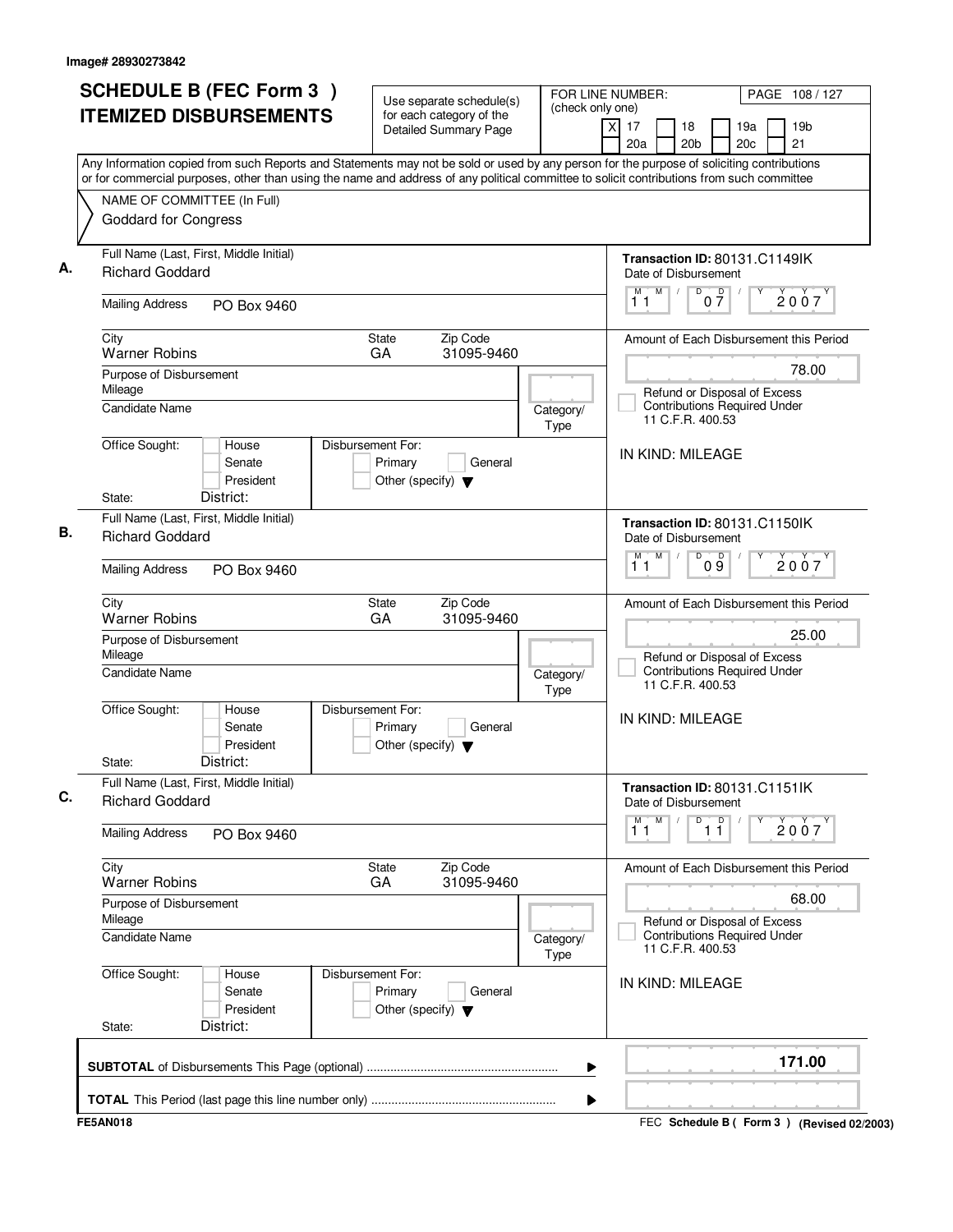| <b>SCHEDULE B (FEC Form 3)</b>                                                                                                                                                                                                                                                         | Use separate schedule(s)                                                        | (check only one)  | FOR LINE NUMBER:<br>PAGE 109/127                                                            |
|----------------------------------------------------------------------------------------------------------------------------------------------------------------------------------------------------------------------------------------------------------------------------------------|---------------------------------------------------------------------------------|-------------------|---------------------------------------------------------------------------------------------|
| <b>ITEMIZED DISBURSEMENTS</b>                                                                                                                                                                                                                                                          | for each category of the<br><b>Detailed Summary Page</b>                        |                   | xl<br>17<br>18<br>19a<br>19 <sub>b</sub><br>20a<br>20 <sub>b</sub><br>20 <sub>c</sub><br>21 |
| Any Information copied from such Reports and Statements may not be sold or used by any person for the purpose of soliciting contributions<br>or for commercial purposes, other than using the name and address of any political committee to solicit contributions from such committee |                                                                                 |                   |                                                                                             |
| NAME OF COMMITTEE (In Full)                                                                                                                                                                                                                                                            |                                                                                 |                   |                                                                                             |
| <b>Goddard for Congress</b>                                                                                                                                                                                                                                                            |                                                                                 |                   |                                                                                             |
| Full Name (Last, First, Middle Initial)<br><b>Richard Goddard</b>                                                                                                                                                                                                                      |                                                                                 |                   | Transaction ID: 80131.C1152lK<br>Date of Disbursement                                       |
| <b>Mailing Address</b><br>PO Box 9460                                                                                                                                                                                                                                                  |                                                                                 |                   | M<br>D<br>$\overline{1}$ $\overline{2}$<br>M<br>2007<br>11                                  |
| City<br><b>Warner Robins</b>                                                                                                                                                                                                                                                           | Zip Code<br><b>State</b><br>GA<br>31095-9460                                    |                   | Amount of Each Disbursement this Period                                                     |
| Purpose of Disbursement                                                                                                                                                                                                                                                                |                                                                                 |                   | 15.00                                                                                       |
| Mileage<br>Candidate Name                                                                                                                                                                                                                                                              |                                                                                 | Category/<br>Type | Refund or Disposal of Excess<br><b>Contributions Required Under</b><br>11 C.F.R. 400.53     |
| Office Sought:<br>House<br>Senate<br>President                                                                                                                                                                                                                                         | Disbursement For:<br>Primary<br>General<br>Other (specify) $\blacktriangledown$ |                   | IN KIND: MILEAGE                                                                            |
| District:<br>State:                                                                                                                                                                                                                                                                    |                                                                                 |                   |                                                                                             |
| Full Name (Last, First, Middle Initial)<br><b>Richard Goddard</b>                                                                                                                                                                                                                      |                                                                                 |                   | Transaction ID: 80131.C1153IK<br>Date of Disbursement                                       |
| <b>Mailing Address</b><br>PO Box 9460                                                                                                                                                                                                                                                  |                                                                                 |                   | M<br>D<br>$\overline{1\,3}$<br>M<br>2007<br>11                                              |
| City<br><b>Warner Robins</b>                                                                                                                                                                                                                                                           | Zip Code<br>State<br>GA<br>31095-9460                                           |                   | Amount of Each Disbursement this Period                                                     |
| Purpose of Disbursement<br>Mileage                                                                                                                                                                                                                                                     |                                                                                 |                   | 75.00<br>Refund or Disposal of Excess                                                       |
| <b>Candidate Name</b>                                                                                                                                                                                                                                                                  |                                                                                 | Category/<br>Type | <b>Contributions Required Under</b><br>11 C.F.R. 400.53                                     |
| Office Sought:<br>House<br>Senate<br>President                                                                                                                                                                                                                                         | Disbursement For:<br>Primary<br>General<br>Other (specify) $\blacktriangledown$ |                   | IN KIND: MILEAGE                                                                            |
| District:<br>State:                                                                                                                                                                                                                                                                    |                                                                                 |                   |                                                                                             |
| Full Name (Last, First, Middle Initial)<br><b>Richard Goddard</b>                                                                                                                                                                                                                      |                                                                                 |                   | Transaction ID: 80131.C1154lK<br>Date of Disbursement                                       |
| <b>Mailing Address</b><br>PO Box 9460                                                                                                                                                                                                                                                  |                                                                                 |                   | M<br>D<br>$\overline{1\,5}$<br>$\overline{1}^M$ $\overline{1}$<br>Υ<br>2007                 |
| City<br><b>Warner Robins</b>                                                                                                                                                                                                                                                           | Zip Code<br>State<br>GA<br>31095-9460                                           |                   | Amount of Each Disbursement this Period                                                     |
| Purpose of Disbursement<br>Mileage                                                                                                                                                                                                                                                     |                                                                                 |                   | 97.00<br>Refund or Disposal of Excess                                                       |
| Candidate Name                                                                                                                                                                                                                                                                         |                                                                                 | Category/<br>Type | <b>Contributions Required Under</b><br>11 C.F.R. 400.53                                     |
| Office Sought:<br>House<br>Senate<br>President                                                                                                                                                                                                                                         | Disbursement For:<br>Primary<br>General<br>Other (specify) $\blacktriangledown$ |                   | IN KIND: MILEAGE                                                                            |
| District:<br>State:                                                                                                                                                                                                                                                                    |                                                                                 |                   |                                                                                             |
|                                                                                                                                                                                                                                                                                        |                                                                                 | ▶                 | 187.00                                                                                      |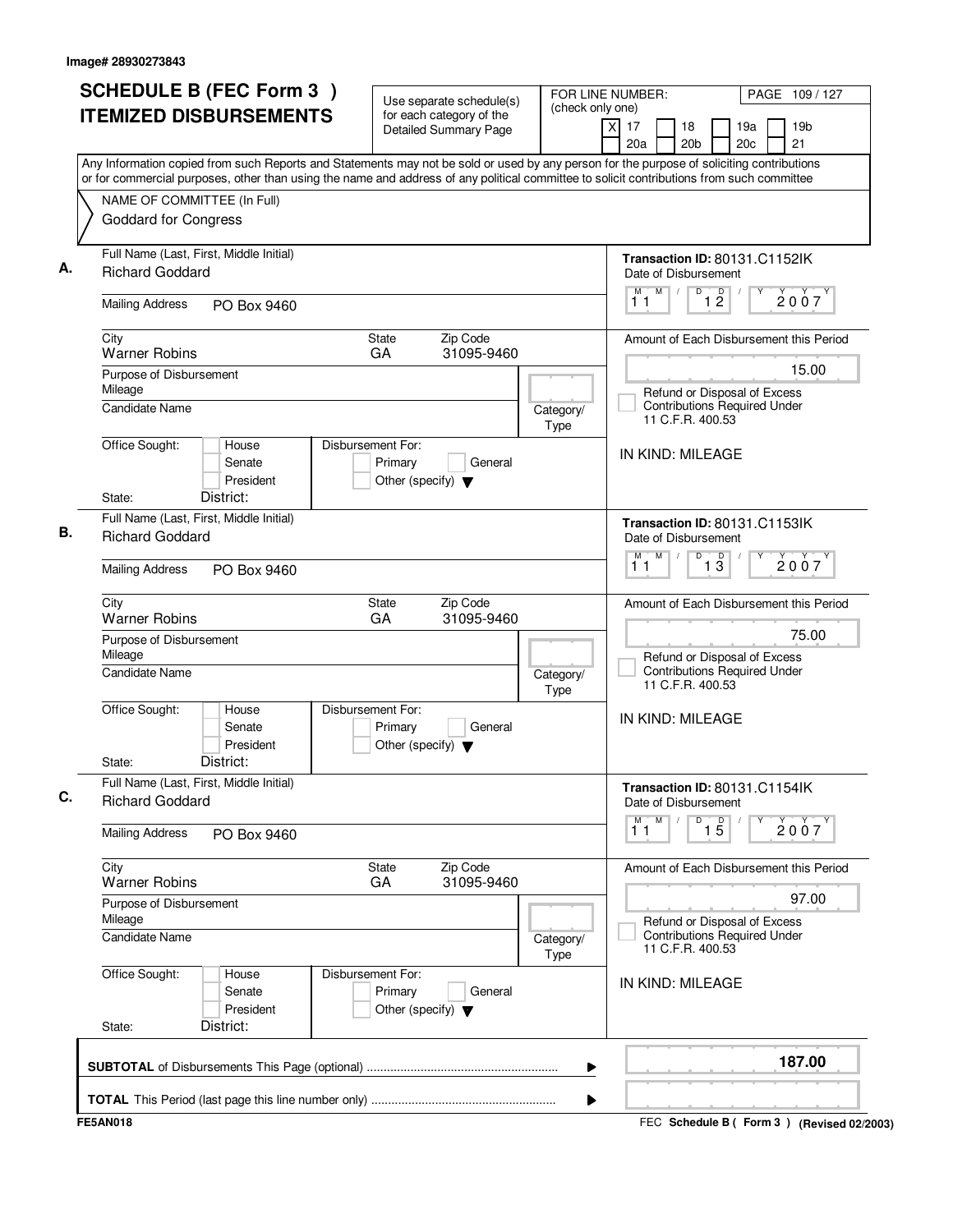| <b>SCHEDULE B (FEC Form 3)</b>                                                                                                                                                                                                                                                         | Use separate schedule(s)                                                        | (check only one)  | FOR LINE NUMBER:<br>PAGE 110/127                                                        |
|----------------------------------------------------------------------------------------------------------------------------------------------------------------------------------------------------------------------------------------------------------------------------------------|---------------------------------------------------------------------------------|-------------------|-----------------------------------------------------------------------------------------|
| <b>ITEMIZED DISBURSEMENTS</b>                                                                                                                                                                                                                                                          | for each category of the<br><b>Detailed Summary Page</b>                        |                   | 19 <sub>b</sub><br>xl<br>17<br>18<br>19a<br>21<br>20a<br>20 <sub>b</sub><br>20c         |
| Any Information copied from such Reports and Statements may not be sold or used by any person for the purpose of soliciting contributions<br>or for commercial purposes, other than using the name and address of any political committee to solicit contributions from such committee |                                                                                 |                   |                                                                                         |
| NAME OF COMMITTEE (In Full)                                                                                                                                                                                                                                                            |                                                                                 |                   |                                                                                         |
| <b>Goddard for Congress</b>                                                                                                                                                                                                                                                            |                                                                                 |                   |                                                                                         |
| Full Name (Last, First, Middle Initial)<br><b>Richard Goddard</b>                                                                                                                                                                                                                      |                                                                                 |                   | Transaction ID: 80131.C1156IK<br>Date of Disbursement                                   |
| <b>Mailing Address</b><br>PO Box 9460                                                                                                                                                                                                                                                  |                                                                                 |                   | $\overline{1}$ $\overline{7}$<br>M<br>D<br>M<br>2007<br>11                              |
| City<br><b>Warner Robins</b>                                                                                                                                                                                                                                                           | State<br>Zip Code<br>31095-9460<br>GA                                           |                   | Amount of Each Disbursement this Period                                                 |
| Purpose of Disbursement                                                                                                                                                                                                                                                                |                                                                                 |                   | 39.00                                                                                   |
| Mileage<br><b>Candidate Name</b>                                                                                                                                                                                                                                                       |                                                                                 | Category/<br>Type | Refund or Disposal of Excess<br><b>Contributions Required Under</b><br>11 C.F.R. 400.53 |
| Office Sought:<br>House<br>Senate<br>President                                                                                                                                                                                                                                         | Disbursement For:<br>Primary<br>General<br>Other (specify) $\blacktriangledown$ |                   | IN KIND: MILEAGE                                                                        |
| District:<br>State:                                                                                                                                                                                                                                                                    |                                                                                 |                   |                                                                                         |
| Full Name (Last, First, Middle Initial)<br><b>Richard Goddard</b>                                                                                                                                                                                                                      |                                                                                 |                   | Transaction ID: 80131.C1155IK<br>Date of Disbursement                                   |
| <b>Mailing Address</b><br>PO Box 9460                                                                                                                                                                                                                                                  |                                                                                 |                   | $\overline{D}$<br>M<br>$\overline{1}$ $\overline{7}$<br>M<br>2007<br>11                 |
| City<br><b>Warner Robins</b>                                                                                                                                                                                                                                                           | State<br>Zip Code<br>GA<br>31095-9460                                           |                   | Amount of Each Disbursement this Period                                                 |
| Purpose of Disbursement<br>Mileage                                                                                                                                                                                                                                                     |                                                                                 |                   | 25.00<br>Refund or Disposal of Excess                                                   |
| Candidate Name                                                                                                                                                                                                                                                                         |                                                                                 | Category/<br>Type | <b>Contributions Required Under</b><br>11 C.F.R. 400.53                                 |
| Office Sought:<br>House<br>Senate<br>President<br>District:<br>State:                                                                                                                                                                                                                  | Disbursement For:<br>Primary<br>General<br>Other (specify) $\blacktriangledown$ |                   | IN KIND: MILEAGE                                                                        |
| Full Name (Last, First, Middle Initial)<br><b>Richard Goddard</b>                                                                                                                                                                                                                      |                                                                                 |                   | Transaction ID: 80131.C1157lK<br>Date of Disbursement                                   |
| <b>Mailing Address</b><br>PO Box 9460                                                                                                                                                                                                                                                  |                                                                                 |                   | M<br>D<br>$\overline{18}$<br>$\overline{1}^M$ $\overline{1}$<br>2007                    |
| City<br><b>Warner Robins</b>                                                                                                                                                                                                                                                           | Zip Code<br>State<br>31095-9460<br>GA                                           |                   | Amount of Each Disbursement this Period                                                 |
| Purpose of Disbursement                                                                                                                                                                                                                                                                |                                                                                 |                   | 24.00                                                                                   |
| Mileage<br>Candidate Name                                                                                                                                                                                                                                                              |                                                                                 | Category/<br>Type | Refund or Disposal of Excess<br><b>Contributions Required Under</b><br>11 C.F.R. 400.53 |
| Office Sought:<br>House<br>Senate<br>President                                                                                                                                                                                                                                         | Disbursement For:<br>Primary<br>General<br>Other (specify) $\blacktriangledown$ |                   | IN KIND: MILEAGE                                                                        |
| District:<br>State:                                                                                                                                                                                                                                                                    |                                                                                 |                   | 88.00                                                                                   |
|                                                                                                                                                                                                                                                                                        |                                                                                 | ▶                 |                                                                                         |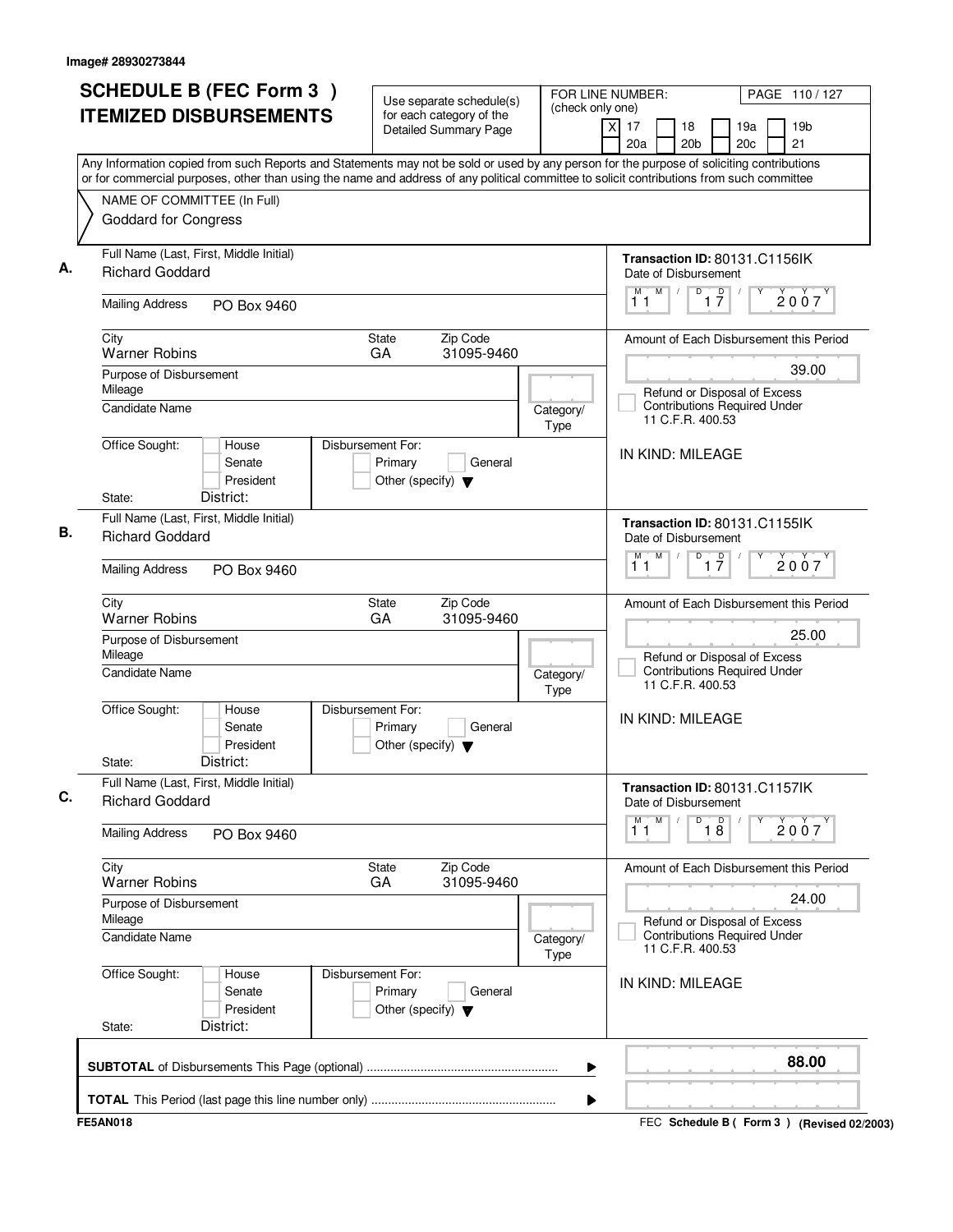|         | <b>SCHEDULE B (FEC Form 3)</b>                                                                                                                                                                                                                                                         |                                                                      | Use separate schedule(s)                                 | FOR LINE NUMBER:<br>(check only one) |                                                                                         | PAGE 111 / 127                          |
|---------|----------------------------------------------------------------------------------------------------------------------------------------------------------------------------------------------------------------------------------------------------------------------------------------|----------------------------------------------------------------------|----------------------------------------------------------|--------------------------------------|-----------------------------------------------------------------------------------------|-----------------------------------------|
|         | <b>ITEMIZED DISBURSEMENTS</b>                                                                                                                                                                                                                                                          |                                                                      | for each category of the<br><b>Detailed Summary Page</b> |                                      | xl<br>17<br>18<br>20a<br>20 <sub>b</sub>                                                | 19a<br>19 <sub>b</sub><br>20c<br>21     |
|         | Any Information copied from such Reports and Statements may not be sold or used by any person for the purpose of soliciting contributions<br>or for commercial purposes, other than using the name and address of any political committee to solicit contributions from such committee |                                                                      |                                                          |                                      |                                                                                         |                                         |
|         | NAME OF COMMITTEE (In Full)                                                                                                                                                                                                                                                            |                                                                      |                                                          |                                      |                                                                                         |                                         |
|         | <b>Goddard for Congress</b>                                                                                                                                                                                                                                                            |                                                                      |                                                          |                                      |                                                                                         |                                         |
|         | Full Name (Last, First, Middle Initial)<br><b>Richard Goddard</b>                                                                                                                                                                                                                      |                                                                      |                                                          |                                      | Transaction ID: 80131.C1158IK<br>Date of Disbursement                                   |                                         |
|         | <b>Mailing Address</b><br>PO Box 9460                                                                                                                                                                                                                                                  |                                                                      |                                                          |                                      | M<br>D<br>19<br>M<br>11                                                                 | 2007                                    |
| City    | <b>Warner Robins</b>                                                                                                                                                                                                                                                                   | <b>State</b><br>GA                                                   | Zip Code<br>31095-9460                                   |                                      |                                                                                         | Amount of Each Disbursement this Period |
|         | Purpose of Disbursement                                                                                                                                                                                                                                                                |                                                                      |                                                          |                                      |                                                                                         | 295.00                                  |
| Airfare | <b>Candidate Name</b>                                                                                                                                                                                                                                                                  |                                                                      |                                                          | Category/<br>Type                    | Refund or Disposal of Excess<br><b>Contributions Required Under</b><br>11 C.F.R. 400.53 |                                         |
|         | Office Sought:<br>House<br>Senate<br>President                                                                                                                                                                                                                                         | Disbursement For:<br>Primary<br>Other (specify) $\blacktriangledown$ | General                                                  |                                      | IN KIND: AIRFARE                                                                        |                                         |
| State:  | District:                                                                                                                                                                                                                                                                              |                                                                      |                                                          |                                      |                                                                                         |                                         |
|         | Full Name (Last, First, Middle Initial)<br><b>Richard Goddard</b>                                                                                                                                                                                                                      |                                                                      |                                                          |                                      | Transaction ID: 80131.C1159IK<br>Date of Disbursement                                   |                                         |
|         | <b>Mailing Address</b><br>PO Box 9460                                                                                                                                                                                                                                                  |                                                                      |                                                          |                                      | M<br>D<br>$2\frac{D}{4}$<br>M<br>11                                                     | 2007                                    |
| City    | <b>Warner Robins</b>                                                                                                                                                                                                                                                                   | State<br>GA                                                          | Zip Code<br>31095-9460                                   |                                      |                                                                                         | Amount of Each Disbursement this Period |
| Mileage | Purpose of Disbursement                                                                                                                                                                                                                                                                |                                                                      |                                                          |                                      | Refund or Disposal of Excess                                                            | 29.00                                   |
|         | <b>Candidate Name</b>                                                                                                                                                                                                                                                                  |                                                                      |                                                          | Category/<br>Type                    | <b>Contributions Required Under</b><br>11 C.F.R. 400.53                                 |                                         |
|         | Office Sought:<br>House<br>Senate<br>President<br>District:                                                                                                                                                                                                                            | Disbursement For:<br>Primary<br>Other (specify) $\blacktriangledown$ | General                                                  |                                      | IN KIND: MILEAGE                                                                        |                                         |
| State:  | Full Name (Last, First, Middle Initial)<br><b>Richard Goddard</b>                                                                                                                                                                                                                      |                                                                      |                                                          |                                      | Transaction ID: 80131.C1160IK<br>Date of Disbursement                                   |                                         |
|         | <b>Mailing Address</b><br>PO Box 9460                                                                                                                                                                                                                                                  |                                                                      |                                                          |                                      | M<br>$D$ <sub>2</sub> $\frac{D}{7}$<br>$\overline{1}^M$ $\overline{1}$                  | 2007                                    |
| City    | <b>Warner Robins</b>                                                                                                                                                                                                                                                                   | State<br>GA                                                          | Zip Code<br>31095-9460                                   |                                      |                                                                                         | Amount of Each Disbursement this Period |
| Mileage | Purpose of Disbursement                                                                                                                                                                                                                                                                |                                                                      |                                                          |                                      | Refund or Disposal of Excess                                                            | 97.00                                   |
|         | Candidate Name                                                                                                                                                                                                                                                                         |                                                                      |                                                          | Category/<br>Type                    | <b>Contributions Required Under</b><br>11 C.F.R. 400.53                                 |                                         |
|         | Office Sought:<br>House<br>Senate<br>President                                                                                                                                                                                                                                         | Disbursement For:<br>Primary<br>Other (specify) $\blacktriangledown$ | General                                                  |                                      | IN KIND: MILEAGE                                                                        |                                         |
| State:  | District:                                                                                                                                                                                                                                                                              |                                                                      |                                                          |                                      |                                                                                         |                                         |
|         |                                                                                                                                                                                                                                                                                        |                                                                      |                                                          | ▶                                    |                                                                                         | 421.00                                  |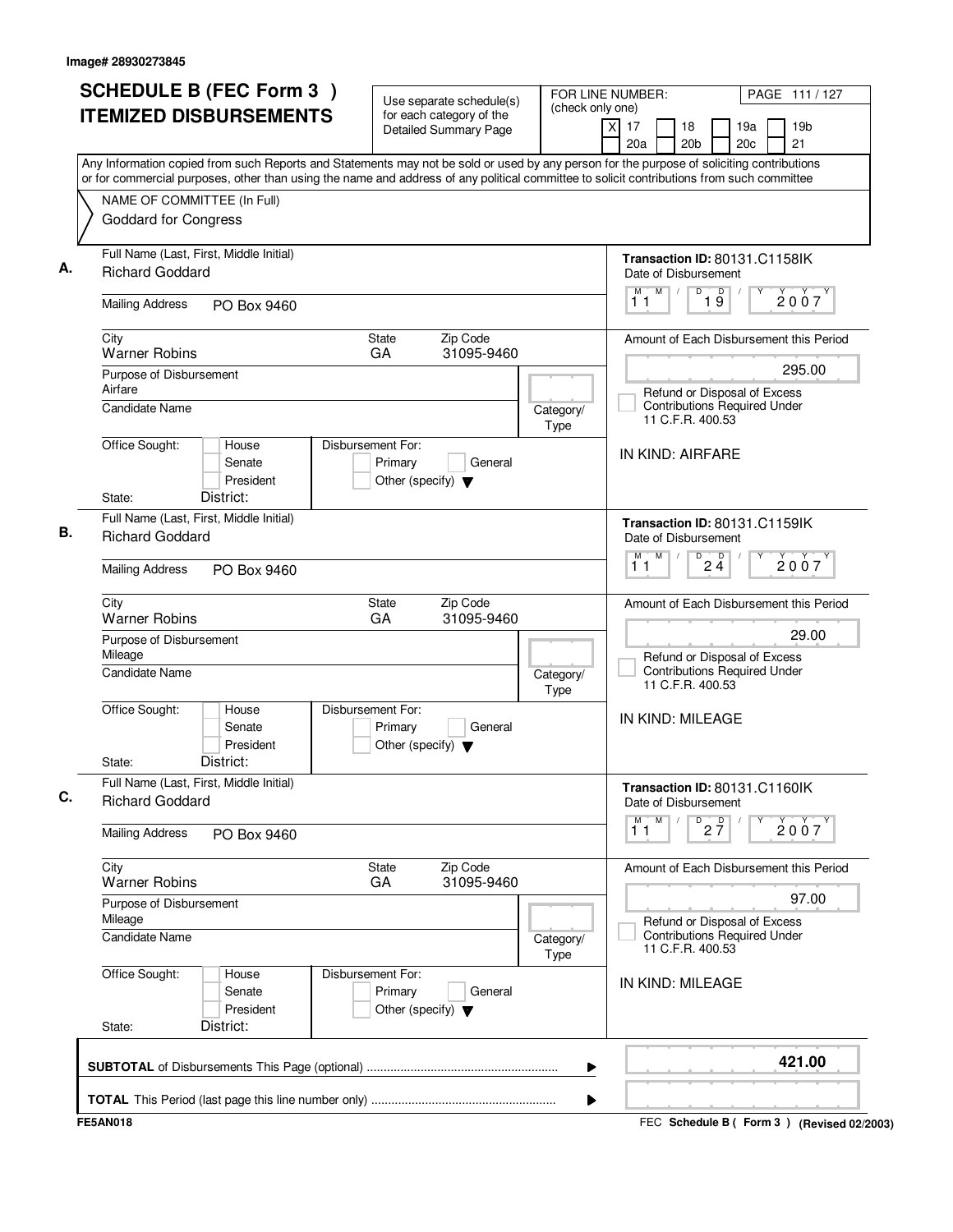| <b>SCHEDULE B (FEC Form 3)</b>                                                                                                                                                                                                                                                         | Use separate schedule(s)                                                        | (check only one)  | FOR LINE NUMBER:<br>PAGE 112/127                                                        |
|----------------------------------------------------------------------------------------------------------------------------------------------------------------------------------------------------------------------------------------------------------------------------------------|---------------------------------------------------------------------------------|-------------------|-----------------------------------------------------------------------------------------|
| <b>ITEMIZED DISBURSEMENTS</b>                                                                                                                                                                                                                                                          | for each category of the<br><b>Detailed Summary Page</b>                        |                   | 19 <sub>b</sub><br>xl<br>17<br>18<br>19a<br>21<br>20a<br>20 <sub>b</sub><br>20c         |
| Any Information copied from such Reports and Statements may not be sold or used by any person for the purpose of soliciting contributions<br>or for commercial purposes, other than using the name and address of any political committee to solicit contributions from such committee |                                                                                 |                   |                                                                                         |
| NAME OF COMMITTEE (In Full)                                                                                                                                                                                                                                                            |                                                                                 |                   |                                                                                         |
| <b>Goddard for Congress</b>                                                                                                                                                                                                                                                            |                                                                                 |                   |                                                                                         |
| Full Name (Last, First, Middle Initial)<br><b>Richard Goddard</b>                                                                                                                                                                                                                      |                                                                                 |                   | Transaction ID: 80131.C1161IK<br>Date of Disbursement                                   |
| <b>Mailing Address</b><br>PO Box 9460                                                                                                                                                                                                                                                  |                                                                                 |                   | M<br>$\overline{P}$ 2 $\overline{7}$<br>M<br>2007<br>11                                 |
| City<br><b>Warner Robins</b>                                                                                                                                                                                                                                                           | State<br>Zip Code<br>31095-9460<br>GA                                           |                   | Amount of Each Disbursement this Period                                                 |
| Purpose of Disbursement                                                                                                                                                                                                                                                                |                                                                                 |                   | 25.00                                                                                   |
| Mileage<br><b>Candidate Name</b>                                                                                                                                                                                                                                                       |                                                                                 | Category/<br>Type | Refund or Disposal of Excess<br><b>Contributions Required Under</b><br>11 C.F.R. 400.53 |
| Office Sought:<br>House<br>Senate<br>President                                                                                                                                                                                                                                         | Disbursement For:<br>Primary<br>General<br>Other (specify) $\blacktriangledown$ |                   | IN KIND: MILEAGE                                                                        |
| District:<br>State:                                                                                                                                                                                                                                                                    |                                                                                 |                   |                                                                                         |
| Full Name (Last, First, Middle Initial)<br><b>Richard Goddard</b>                                                                                                                                                                                                                      |                                                                                 |                   | Transaction ID: 80131.C1162lK<br>Date of Disbursement                                   |
| <b>Mailing Address</b><br>PO Box 9460                                                                                                                                                                                                                                                  |                                                                                 |                   | M<br>D<br>$30^{\circ}$<br>M<br>2007<br>11                                               |
| City<br><b>Warner Robins</b>                                                                                                                                                                                                                                                           | State<br>Zip Code<br>GA<br>31095-9460                                           |                   | Amount of Each Disbursement this Period                                                 |
| Purpose of Disbursement<br>Airfare                                                                                                                                                                                                                                                     |                                                                                 |                   | 295.00<br>Refund or Disposal of Excess                                                  |
| <b>Candidate Name</b>                                                                                                                                                                                                                                                                  |                                                                                 | Category/<br>Type | <b>Contributions Required Under</b><br>11 C.F.R. 400.53                                 |
| Office Sought:<br>House<br>Senate<br>President<br>District:<br>State:                                                                                                                                                                                                                  | Disbursement For:<br>Primary<br>General<br>Other (specify) $\blacktriangledown$ |                   | IN KIND: AIRFARE                                                                        |
| Full Name (Last, First, Middle Initial)<br><b>Richard Goddard</b>                                                                                                                                                                                                                      |                                                                                 |                   | Transaction ID: 80131.C1163lK<br>Date of Disbursement                                   |
| <b>Mailing Address</b><br>PO Box 9460                                                                                                                                                                                                                                                  |                                                                                 |                   | M<br>D<br>$\overline{1}^M$ 2<br>$0\overline{5}$<br>2007                                 |
| City<br><b>Warner Robins</b>                                                                                                                                                                                                                                                           | Zip Code<br>State<br>31095-9460<br>GA                                           |                   | Amount of Each Disbursement this Period                                                 |
| Purpose of Disbursement<br>Mileage                                                                                                                                                                                                                                                     |                                                                                 |                   | 25.00<br>Refund or Disposal of Excess                                                   |
| Candidate Name                                                                                                                                                                                                                                                                         |                                                                                 | Category/<br>Type | <b>Contributions Required Under</b><br>11 C.F.R. 400.53                                 |
| Office Sought:<br>House<br>Senate<br>President                                                                                                                                                                                                                                         | Disbursement For:<br>Primary<br>General<br>Other (specify) $\blacktriangledown$ |                   | IN KIND: MILEAGE                                                                        |
| District:<br>State:                                                                                                                                                                                                                                                                    |                                                                                 |                   |                                                                                         |
|                                                                                                                                                                                                                                                                                        |                                                                                 | ▶                 | 345.00                                                                                  |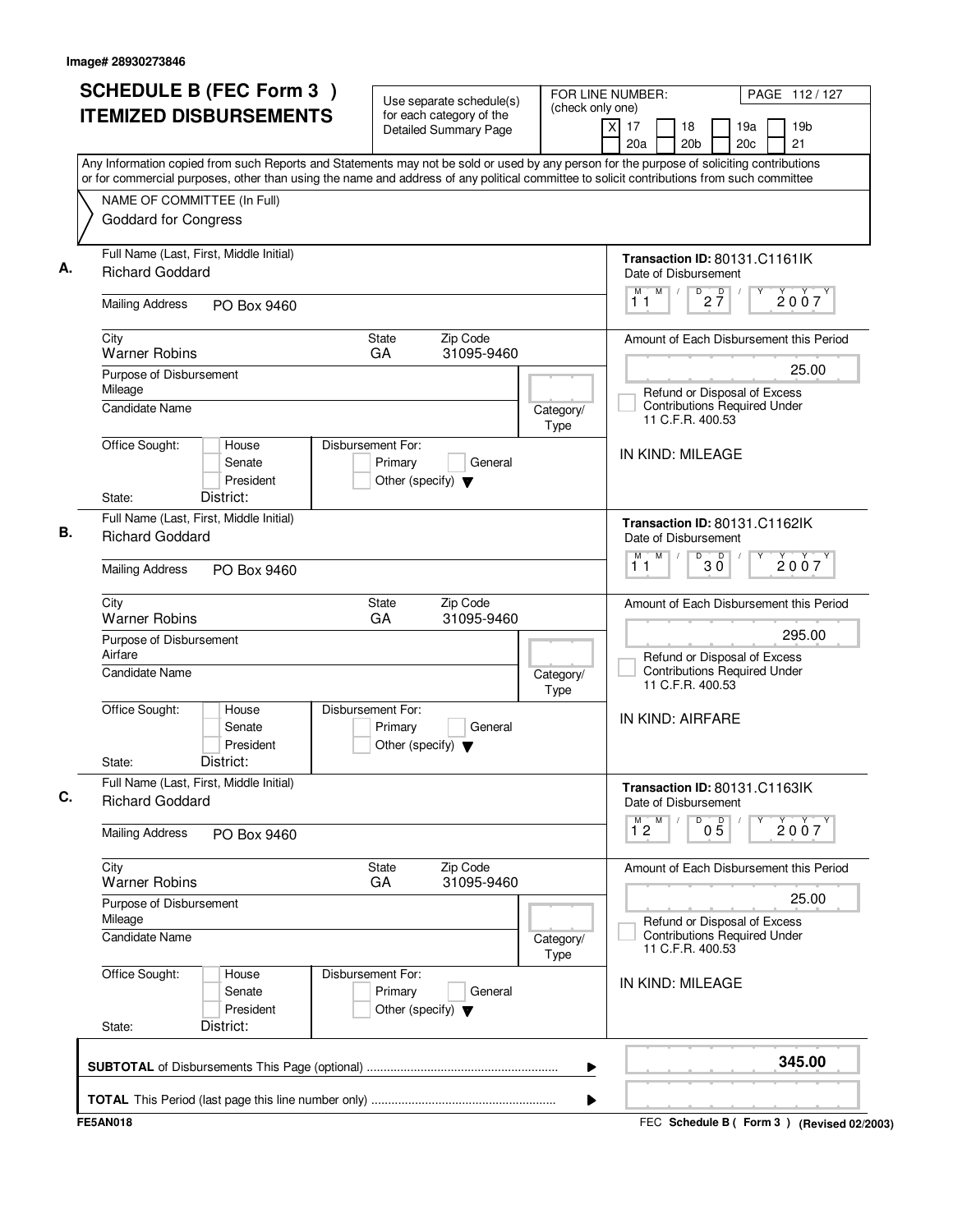| <b>SCHEDULE B (FEC Form 3)</b>                                                                                                                                                                                                                                                         | Use separate schedule(s)                                                        |                   | FOR LINE NUMBER:<br>PAGE 113/127<br>(check only one)                                        |
|----------------------------------------------------------------------------------------------------------------------------------------------------------------------------------------------------------------------------------------------------------------------------------------|---------------------------------------------------------------------------------|-------------------|---------------------------------------------------------------------------------------------|
| <b>ITEMIZED DISBURSEMENTS</b>                                                                                                                                                                                                                                                          | for each category of the<br><b>Detailed Summary Page</b>                        |                   | xl<br>17<br>18<br>19a<br>19 <sub>b</sub><br>20a<br>20 <sub>b</sub><br>20 <sub>c</sub><br>21 |
| Any Information copied from such Reports and Statements may not be sold or used by any person for the purpose of soliciting contributions<br>or for commercial purposes, other than using the name and address of any political committee to solicit contributions from such committee |                                                                                 |                   |                                                                                             |
| NAME OF COMMITTEE (In Full)                                                                                                                                                                                                                                                            |                                                                                 |                   |                                                                                             |
| <b>Goddard for Congress</b>                                                                                                                                                                                                                                                            |                                                                                 |                   |                                                                                             |
| Full Name (Last, First, Middle Initial)<br><b>Richard Goddard</b>                                                                                                                                                                                                                      |                                                                                 |                   | Transaction ID: 80131.C1164lK<br>Date of Disbursement                                       |
| <b>Mailing Address</b><br>PO Box 9460                                                                                                                                                                                                                                                  |                                                                                 |                   | D<br>000<br>M<br>M<br>2007<br>$1^{\circ}2$                                                  |
| City<br><b>Warner Robins</b>                                                                                                                                                                                                                                                           | Zip Code<br><b>State</b><br>GA<br>31095-9460                                    |                   | Amount of Each Disbursement this Period                                                     |
| Purpose of Disbursement                                                                                                                                                                                                                                                                |                                                                                 |                   | 97.00                                                                                       |
| Mileage<br>Candidate Name                                                                                                                                                                                                                                                              |                                                                                 | Category/<br>Type | Refund or Disposal of Excess<br><b>Contributions Required Under</b><br>11 C.F.R. 400.53     |
| Office Sought:<br>House<br>Senate<br>President                                                                                                                                                                                                                                         | Disbursement For:<br>Primary<br>General<br>Other (specify) $\blacktriangledown$ |                   | IN KIND: MILEAGE                                                                            |
| District:<br>State:                                                                                                                                                                                                                                                                    |                                                                                 |                   |                                                                                             |
| Full Name (Last, First, Middle Initial)<br><b>Richard Goddard</b>                                                                                                                                                                                                                      |                                                                                 |                   | Transaction ID: 80131.C1165IK<br>Date of Disbursement                                       |
| <b>Mailing Address</b><br>PO Box 9460                                                                                                                                                                                                                                                  |                                                                                 |                   | D<br>M<br>08<br>M<br>2007<br>12                                                             |
| City<br><b>Warner Robins</b>                                                                                                                                                                                                                                                           | Zip Code<br>State<br>GA<br>31095-9460                                           |                   | Amount of Each Disbursement this Period                                                     |
| Purpose of Disbursement<br>Mileage                                                                                                                                                                                                                                                     |                                                                                 |                   | 58.00<br>Refund or Disposal of Excess                                                       |
| <b>Candidate Name</b>                                                                                                                                                                                                                                                                  |                                                                                 | Category/<br>Type | <b>Contributions Required Under</b><br>11 C.F.R. 400.53                                     |
| Office Sought:<br>House<br>Senate<br>President<br>District:<br>State:                                                                                                                                                                                                                  | Disbursement For:<br>Primary<br>General<br>Other (specify) $\blacktriangledown$ |                   | IN KIND: MILEAGE                                                                            |
| Full Name (Last, First, Middle Initial)<br><b>Richard Goddard</b>                                                                                                                                                                                                                      |                                                                                 |                   | Transaction ID: 80131.C1166IK<br>Date of Disbursement                                       |
| <b>Mailing Address</b><br>PO Box 9460                                                                                                                                                                                                                                                  |                                                                                 |                   | $\overline{9}$ o $\overline{9}$<br>$1^M$ 2 $M$<br>Υ<br>2007                                 |
| City<br><b>Warner Robins</b>                                                                                                                                                                                                                                                           | Zip Code<br>State<br>GA<br>31095-9460                                           |                   | Amount of Each Disbursement this Period                                                     |
| Purpose of Disbursement<br>Mileage                                                                                                                                                                                                                                                     |                                                                                 |                   | 19.00<br>Refund or Disposal of Excess                                                       |
| Candidate Name                                                                                                                                                                                                                                                                         |                                                                                 | Category/<br>Type | <b>Contributions Required Under</b><br>11 C.F.R. 400.53                                     |
| Office Sought:<br>House<br>Senate<br>President                                                                                                                                                                                                                                         | Disbursement For:<br>Primary<br>General<br>Other (specify) $\blacktriangledown$ |                   | IN KIND: MILEAGE                                                                            |
| District:<br>State:                                                                                                                                                                                                                                                                    |                                                                                 |                   |                                                                                             |
|                                                                                                                                                                                                                                                                                        |                                                                                 |                   | 174.00<br>▶                                                                                 |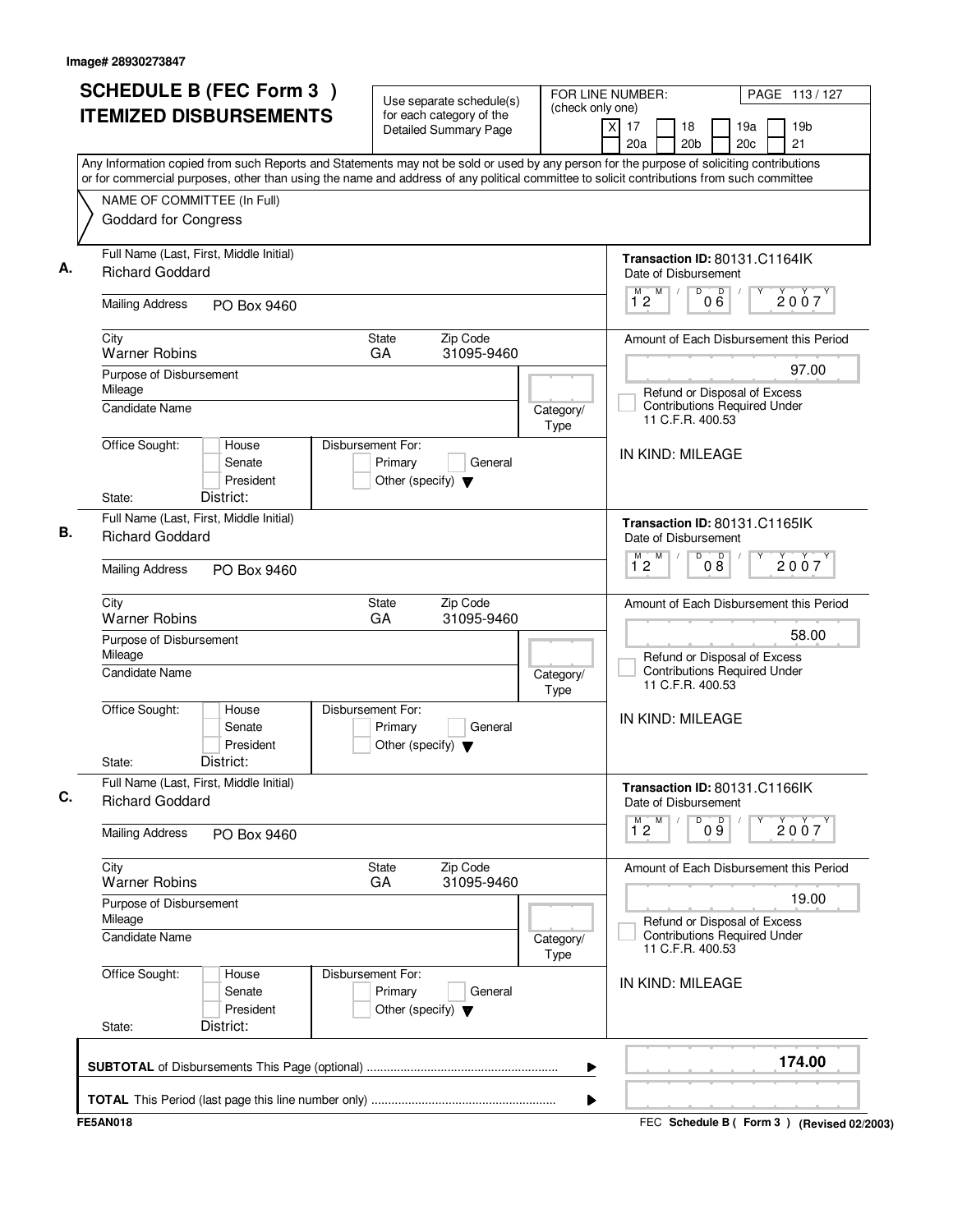| <b>SCHEDULE B (FEC Form 3)</b>                                                                                                            |                              | Use separate schedule(s)                                 | (check only one)  | FOR LINE NUMBER:<br>PAGE 114 / 127                                                                                                        |
|-------------------------------------------------------------------------------------------------------------------------------------------|------------------------------|----------------------------------------------------------|-------------------|-------------------------------------------------------------------------------------------------------------------------------------------|
| <b>ITEMIZED DISBURSEMENTS</b>                                                                                                             |                              | for each category of the<br><b>Detailed Summary Page</b> |                   | 19 <sub>b</sub><br>xl<br>17<br>18<br>19a<br>21<br>20a<br>20 <sub>b</sub><br>20c                                                           |
| or for commercial purposes, other than using the name and address of any political committee to solicit contributions from such committee |                              |                                                          |                   | Any Information copied from such Reports and Statements may not be sold or used by any person for the purpose of soliciting contributions |
| NAME OF COMMITTEE (In Full)                                                                                                               |                              |                                                          |                   |                                                                                                                                           |
| <b>Goddard for Congress</b>                                                                                                               |                              |                                                          |                   |                                                                                                                                           |
| Full Name (Last, First, Middle Initial)<br><b>Richard Goddard</b>                                                                         |                              |                                                          |                   | Transaction ID: 80131.C1167lK<br>Date of Disbursement                                                                                     |
| <b>Mailing Address</b><br>PO Box 9460                                                                                                     |                              |                                                          |                   | D<br>M<br>D<br>М<br>2007<br>12<br>10                                                                                                      |
| City<br><b>Warner Robins</b>                                                                                                              | State<br>GA                  | Zip Code<br>31095-9460                                   |                   | Amount of Each Disbursement this Period                                                                                                   |
| Purpose of Disbursement<br>Mileage                                                                                                        |                              |                                                          |                   | 25.00                                                                                                                                     |
| <b>Candidate Name</b>                                                                                                                     |                              |                                                          | Category/<br>Type | Refund or Disposal of Excess<br><b>Contributions Required Under</b><br>11 C.F.R. 400.53                                                   |
| Office Sought:<br>House<br>Senate<br>President                                                                                            | Disbursement For:<br>Primary | General<br>Other (specify) $\blacktriangledown$          |                   | IN KIND: MILEAGE                                                                                                                          |
| District:<br>State:                                                                                                                       |                              |                                                          |                   |                                                                                                                                           |
| Full Name (Last, First, Middle Initial)<br><b>Richard Goddard</b>                                                                         |                              |                                                          |                   | Transaction ID: 80131.C1169IK<br>Date of Disbursement                                                                                     |
| <b>Mailing Address</b><br>PO Box 9460                                                                                                     |                              |                                                          |                   | D<br>$\overline{1}$ $\overline{1}$<br>M<br>2007<br>$1^{\circ}2$                                                                           |
| City<br><b>Warner Robins</b>                                                                                                              | State<br>GA                  | Zip Code<br>31095-9460                                   |                   | Amount of Each Disbursement this Period                                                                                                   |
| Purpose of Disbursement<br>Parking                                                                                                        |                              |                                                          |                   | 18.00<br>Refund or Disposal of Excess                                                                                                     |
| Candidate Name                                                                                                                            |                              |                                                          | Category/<br>Type | <b>Contributions Required Under</b><br>11 C.F.R. 400.53                                                                                   |
| Office Sought:<br>House<br>Senate<br>President<br>District:<br>State:                                                                     | Disbursement For:<br>Primary | General<br>Other (specify) $\blacktriangledown$          |                   | IN KIND: PARKING                                                                                                                          |
| Full Name (Last, First, Middle Initial)<br><b>Richard Goddard</b>                                                                         |                              |                                                          |                   | Transaction ID: 80131.C1170IK<br>Date of Disbursement                                                                                     |
| <b>Mailing Address</b><br>PO Box 9460                                                                                                     |                              |                                                          |                   | M<br>D<br>$\overline{1}$ $\overline{1}$<br>$\overline{1}^M$ 2<br>2007                                                                     |
| City<br><b>Warner Robins</b>                                                                                                              | State<br>GA                  | Zip Code<br>31095-9460                                   |                   | Amount of Each Disbursement this Period                                                                                                   |
| Purpose of Disbursement<br>Mileage                                                                                                        |                              |                                                          |                   | 97.00<br>Refund or Disposal of Excess                                                                                                     |
| Candidate Name                                                                                                                            |                              |                                                          | Category/<br>Type | <b>Contributions Required Under</b><br>11 C.F.R. 400.53                                                                                   |
| Office Sought:<br>House<br>Senate<br>President                                                                                            | Disbursement For:<br>Primary | General<br>Other (specify) $\blacktriangledown$          |                   | IN KIND: MILEAGE                                                                                                                          |
| District:<br>State:                                                                                                                       |                              |                                                          |                   |                                                                                                                                           |
|                                                                                                                                           |                              |                                                          |                   | 140.00                                                                                                                                    |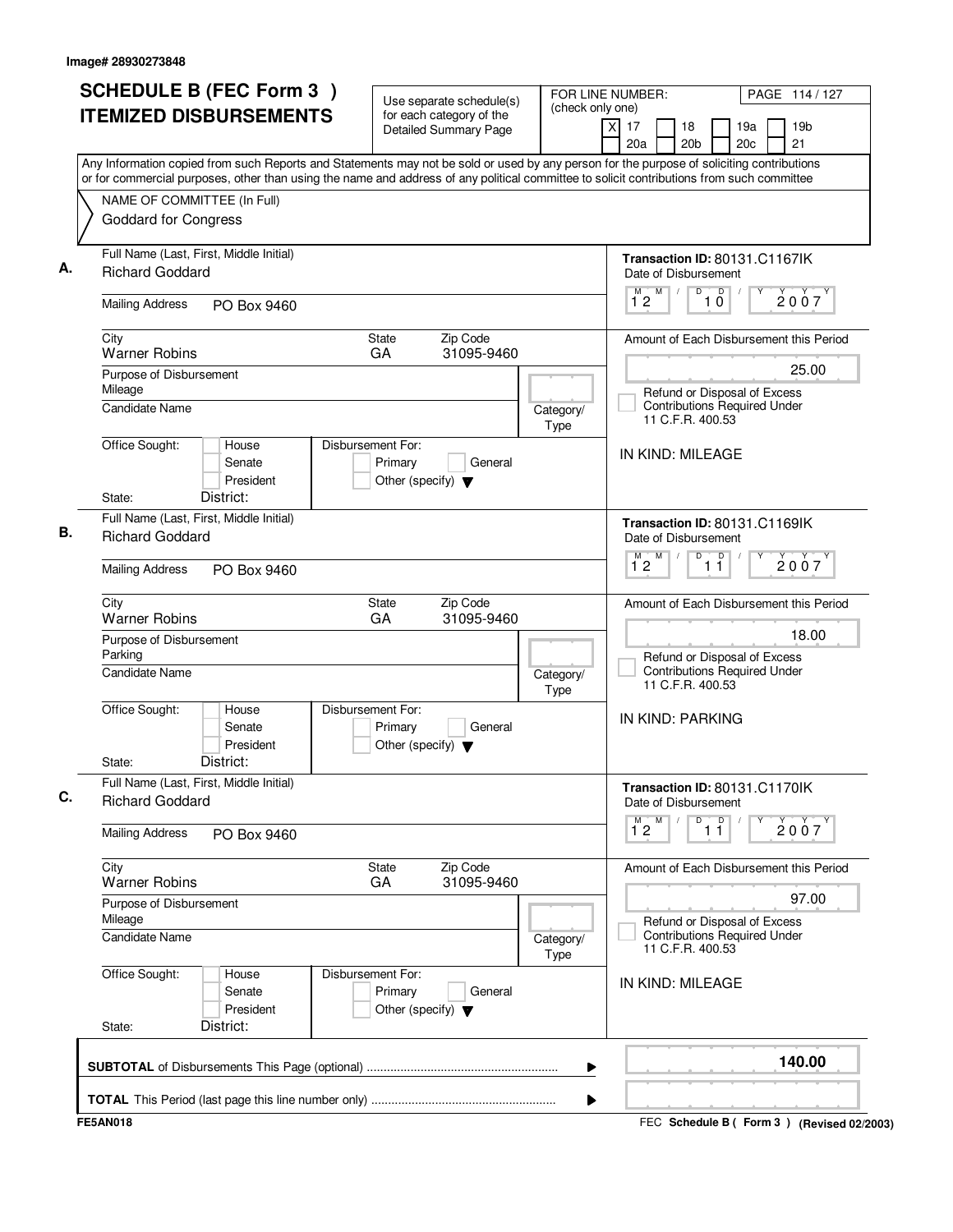| <b>SCHEDULE B (FEC Form 3)</b>                                                                                                                                                                                                                                                         | Use separate schedule(s)                                                        | (check only one)  | FOR LINE NUMBER:<br>PAGE 115/127                                                            |
|----------------------------------------------------------------------------------------------------------------------------------------------------------------------------------------------------------------------------------------------------------------------------------------|---------------------------------------------------------------------------------|-------------------|---------------------------------------------------------------------------------------------|
| <b>ITEMIZED DISBURSEMENTS</b>                                                                                                                                                                                                                                                          | for each category of the<br><b>Detailed Summary Page</b>                        |                   | xl<br>17<br>18<br>19a<br>19 <sub>b</sub><br>20a<br>20 <sub>b</sub><br>20 <sub>c</sub><br>21 |
| Any Information copied from such Reports and Statements may not be sold or used by any person for the purpose of soliciting contributions<br>or for commercial purposes, other than using the name and address of any political committee to solicit contributions from such committee |                                                                                 |                   |                                                                                             |
| NAME OF COMMITTEE (In Full)                                                                                                                                                                                                                                                            |                                                                                 |                   |                                                                                             |
| <b>Goddard for Congress</b>                                                                                                                                                                                                                                                            |                                                                                 |                   |                                                                                             |
| Full Name (Last, First, Middle Initial)<br><b>Richard Goddard</b>                                                                                                                                                                                                                      |                                                                                 |                   | Transaction ID: 80131.C1168IK<br>Date of Disbursement                                       |
| <b>Mailing Address</b><br>PO Box 9460                                                                                                                                                                                                                                                  |                                                                                 |                   | D<br>D<br>M T<br>M<br>2007<br>$1^{\circ}2$<br>11                                            |
| City<br><b>Warner Robins</b>                                                                                                                                                                                                                                                           | Zip Code<br><b>State</b><br>GA<br>31095-9460                                    |                   | Amount of Each Disbursement this Period                                                     |
| Purpose of Disbursement                                                                                                                                                                                                                                                                |                                                                                 |                   | 185.00                                                                                      |
| Airfare<br><b>Candidate Name</b>                                                                                                                                                                                                                                                       |                                                                                 | Category/<br>Type | Refund or Disposal of Excess<br><b>Contributions Required Under</b><br>11 C.F.R. 400.53     |
| Office Sought:<br>House<br>Senate<br>President                                                                                                                                                                                                                                         | Disbursement For:<br>Primary<br>General<br>Other (specify) $\blacktriangledown$ |                   | IN KIND: AIRFARE                                                                            |
| District:<br>State:                                                                                                                                                                                                                                                                    |                                                                                 |                   |                                                                                             |
| Full Name (Last, First, Middle Initial)<br><b>Richard Goddard</b>                                                                                                                                                                                                                      |                                                                                 |                   | Transaction ID: 80131.C1181IK<br>Date of Disbursement<br>D<br>M<br>M                        |
| <b>Mailing Address</b><br>PO Box 9460                                                                                                                                                                                                                                                  |                                                                                 |                   | $\overline{1\,3}$<br>2007<br>12                                                             |
| City<br><b>Warner Robins</b>                                                                                                                                                                                                                                                           | Zip Code<br>State<br>GA<br>31095-9460                                           |                   | Amount of Each Disbursement this Period                                                     |
| Purpose of Disbursement<br>Postage                                                                                                                                                                                                                                                     |                                                                                 |                   | 369.00<br>Refund or Disposal of Excess                                                      |
| Candidate Name                                                                                                                                                                                                                                                                         |                                                                                 | Category/<br>Type | <b>Contributions Required Under</b><br>11 C.F.R. 400.53                                     |
| Office Sought:<br>House<br>Senate<br>President                                                                                                                                                                                                                                         | Disbursement For:<br>Primary<br>General<br>Other (specify) $\blacktriangledown$ |                   | IN KIND: POSTAGE                                                                            |
| District:<br>State:                                                                                                                                                                                                                                                                    |                                                                                 |                   |                                                                                             |
| Full Name (Last, First, Middle Initial)<br><b>Richard Goddard</b>                                                                                                                                                                                                                      |                                                                                 |                   | Transaction ID: 80131.C1171lK<br>Date of Disbursement                                       |
| <b>Mailing Address</b><br>PO Box 9460                                                                                                                                                                                                                                                  |                                                                                 |                   | D<br>$\overline{1}$ $\overline{3}$<br>$1^M$ 2 $M$<br>2007                                   |
| City<br><b>Warner Robins</b>                                                                                                                                                                                                                                                           | Zip Code<br>State<br>GA<br>31095-9460                                           |                   | Amount of Each Disbursement this Period                                                     |
| Purpose of Disbursement<br>Mileage                                                                                                                                                                                                                                                     |                                                                                 |                   | 39.00<br>Refund or Disposal of Excess                                                       |
| Candidate Name                                                                                                                                                                                                                                                                         |                                                                                 | Category/<br>Type | <b>Contributions Required Under</b><br>11 C.F.R. 400.53                                     |
| Office Sought:<br>House<br>Senate<br>President                                                                                                                                                                                                                                         | Disbursement For:<br>Primary<br>General<br>Other (specify) $\blacktriangledown$ |                   | IN KIND: MILEAGE                                                                            |
| District:<br>State:                                                                                                                                                                                                                                                                    |                                                                                 |                   |                                                                                             |
|                                                                                                                                                                                                                                                                                        |                                                                                 | ▶                 | 593.00                                                                                      |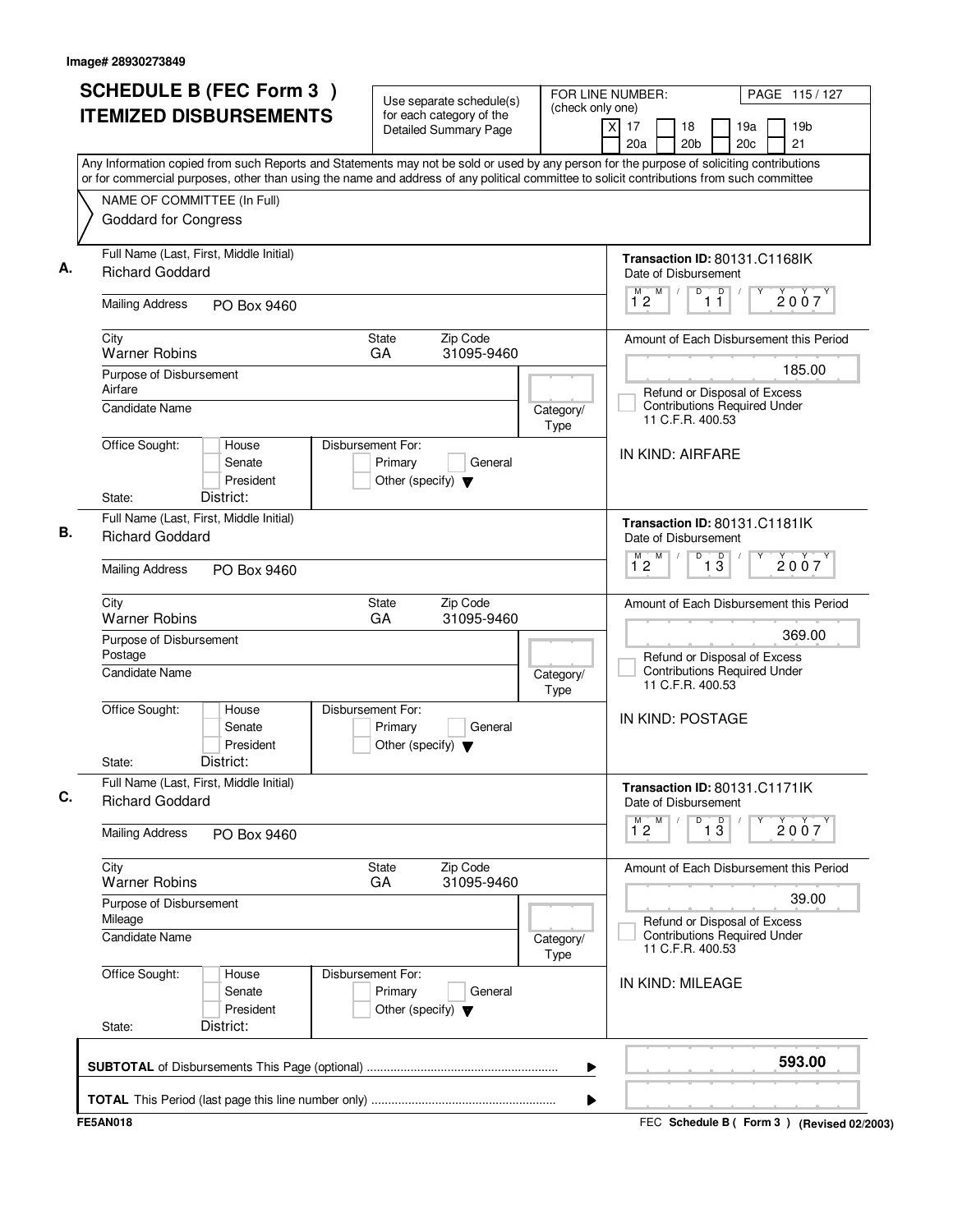| <b>SCHEDULE B (FEC Form 3)</b>                                                                                                                                                                                                                                                         | Use separate schedule(s)                                                        | (check only one)  | FOR LINE NUMBER:<br>PAGE 116/127                                                        |
|----------------------------------------------------------------------------------------------------------------------------------------------------------------------------------------------------------------------------------------------------------------------------------------|---------------------------------------------------------------------------------|-------------------|-----------------------------------------------------------------------------------------|
| <b>ITEMIZED DISBURSEMENTS</b>                                                                                                                                                                                                                                                          | for each category of the<br><b>Detailed Summary Page</b>                        |                   | 19 <sub>b</sub><br>xl<br>17<br>18<br>19a<br>21<br>20a<br>20 <sub>b</sub><br>20c         |
| Any Information copied from such Reports and Statements may not be sold or used by any person for the purpose of soliciting contributions<br>or for commercial purposes, other than using the name and address of any political committee to solicit contributions from such committee |                                                                                 |                   |                                                                                         |
| NAME OF COMMITTEE (In Full)                                                                                                                                                                                                                                                            |                                                                                 |                   |                                                                                         |
| <b>Goddard for Congress</b>                                                                                                                                                                                                                                                            |                                                                                 |                   |                                                                                         |
| Full Name (Last, First, Middle Initial)<br><b>Richard Goddard</b>                                                                                                                                                                                                                      |                                                                                 |                   | Transaction ID: 80131.C1172IK<br>Date of Disbursement                                   |
| <b>Mailing Address</b><br>PO Box 9460                                                                                                                                                                                                                                                  |                                                                                 |                   | D<br>M<br>D<br>М<br>2007<br>12<br>14                                                    |
| City<br><b>Warner Robins</b>                                                                                                                                                                                                                                                           | State<br>Zip Code<br>31095-9460<br>GA                                           |                   | Amount of Each Disbursement this Period                                                 |
| Purpose of Disbursement                                                                                                                                                                                                                                                                |                                                                                 |                   | 68.00                                                                                   |
| Mileage<br><b>Candidate Name</b>                                                                                                                                                                                                                                                       |                                                                                 | Category/<br>Type | Refund or Disposal of Excess<br><b>Contributions Required Under</b><br>11 C.F.R. 400.53 |
| Office Sought:<br>House<br>Senate<br>President                                                                                                                                                                                                                                         | Disbursement For:<br>Primary<br>General<br>Other (specify) $\blacktriangledown$ |                   | IN KIND: MILEAGE                                                                        |
| District:<br>State:                                                                                                                                                                                                                                                                    |                                                                                 |                   |                                                                                         |
| Full Name (Last, First, Middle Initial)<br><b>Richard Goddard</b>                                                                                                                                                                                                                      |                                                                                 |                   | Transaction ID: 80131.C1173IK<br>Date of Disbursement                                   |
| <b>Mailing Address</b><br>PO Box 9460                                                                                                                                                                                                                                                  |                                                                                 |                   | D<br>M<br>$\overline{15}$<br>2007<br>$1^{\circ}2$                                       |
| City<br><b>Warner Robins</b>                                                                                                                                                                                                                                                           | State<br>Zip Code<br>GA<br>31095-9460                                           |                   | Amount of Each Disbursement this Period                                                 |
| Purpose of Disbursement<br>Mileage                                                                                                                                                                                                                                                     |                                                                                 |                   | 44.00<br>Refund or Disposal of Excess                                                   |
| Candidate Name                                                                                                                                                                                                                                                                         |                                                                                 | Category/<br>Type | <b>Contributions Required Under</b><br>11 C.F.R. 400.53                                 |
| Office Sought:<br>House<br>Senate<br>President                                                                                                                                                                                                                                         | Disbursement For:<br>Primary<br>General<br>Other (specify) $\blacktriangledown$ |                   | IN KIND: MILEAGE                                                                        |
| District:<br>State:                                                                                                                                                                                                                                                                    |                                                                                 |                   |                                                                                         |
| Full Name (Last, First, Middle Initial)<br><b>Richard Goddard</b>                                                                                                                                                                                                                      |                                                                                 |                   | Transaction ID: 80131.C1174lK<br>Date of Disbursement                                   |
| <b>Mailing Address</b><br>PO Box 9460                                                                                                                                                                                                                                                  |                                                                                 |                   | M<br>$\overline{1}^M$ 2<br>D<br>$\overline{19}$<br>2007                                 |
| City<br><b>Warner Robins</b>                                                                                                                                                                                                                                                           | Zip Code<br>State<br>31095-9460<br>GA                                           |                   | Amount of Each Disbursement this Period                                                 |
| Purpose of Disbursement<br>Mileage                                                                                                                                                                                                                                                     |                                                                                 |                   | 97.00<br>Refund or Disposal of Excess                                                   |
| Candidate Name                                                                                                                                                                                                                                                                         |                                                                                 | Category/<br>Type | <b>Contributions Required Under</b><br>11 C.F.R. 400.53                                 |
| Office Sought:<br>House<br>Senate<br>President                                                                                                                                                                                                                                         | Disbursement For:<br>Primary<br>General<br>Other (specify) $\blacktriangledown$ |                   | IN KIND: MILEAGE                                                                        |
| District:<br>State:                                                                                                                                                                                                                                                                    |                                                                                 |                   |                                                                                         |
|                                                                                                                                                                                                                                                                                        |                                                                                 |                   | 209.00                                                                                  |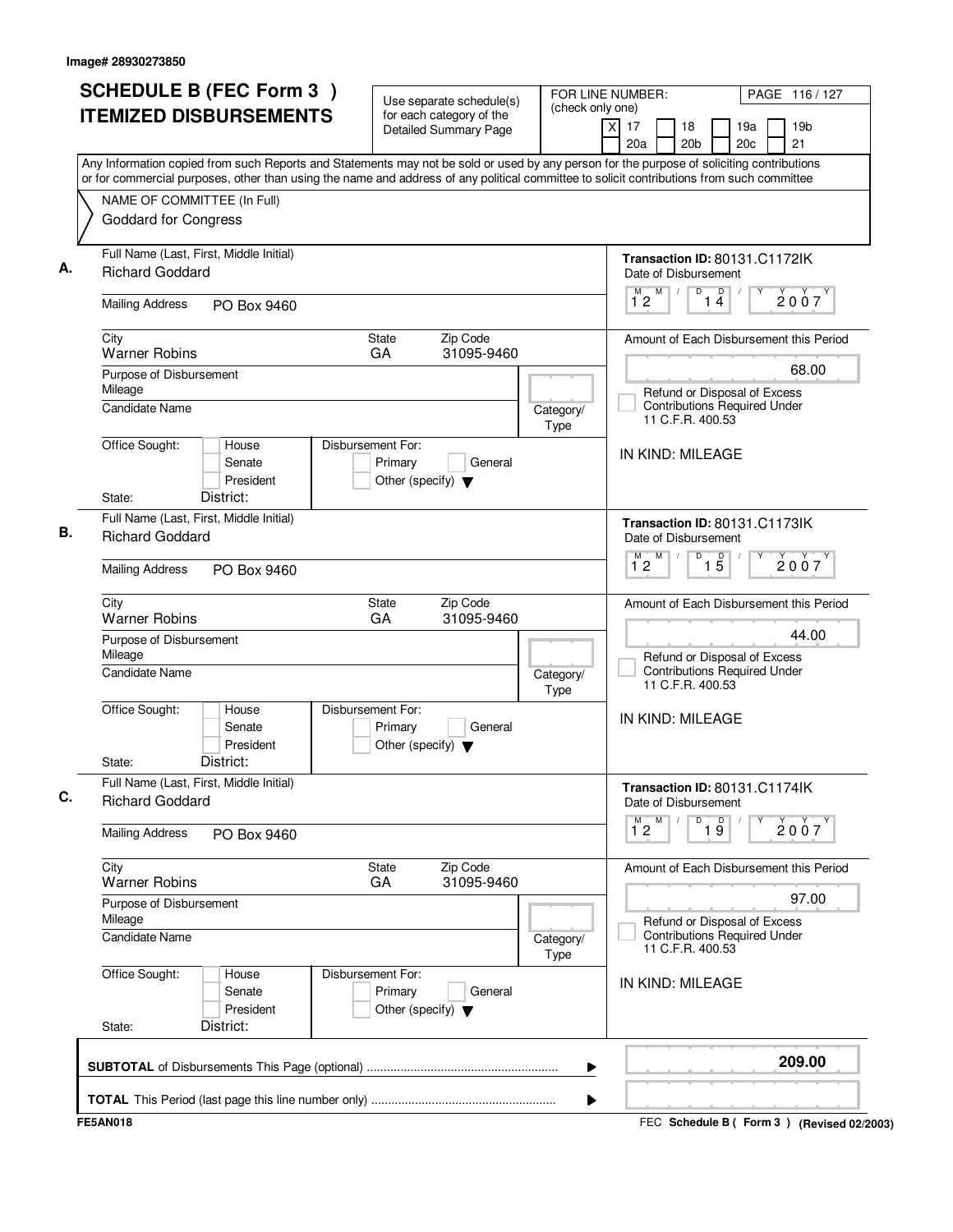| <b>SCHEDULE B (FEC Form 3)</b>                                                                                                                                                                                                                                                         | Use separate schedule(s)                                                        |                   | FOR LINE NUMBER:<br>PAGE 117/127                                                        |
|----------------------------------------------------------------------------------------------------------------------------------------------------------------------------------------------------------------------------------------------------------------------------------------|---------------------------------------------------------------------------------|-------------------|-----------------------------------------------------------------------------------------|
| <b>ITEMIZED DISBURSEMENTS</b>                                                                                                                                                                                                                                                          | for each category of the<br><b>Detailed Summary Page</b>                        | (check only one)  | $\times$<br>17<br>18<br>19a<br>19 <sub>b</sub><br>20a<br>20 <sub>b</sub><br>20c<br>21   |
| Any Information copied from such Reports and Statements may not be sold or used by any person for the purpose of soliciting contributions<br>or for commercial purposes, other than using the name and address of any political committee to solicit contributions from such committee |                                                                                 |                   |                                                                                         |
| NAME OF COMMITTEE (In Full)                                                                                                                                                                                                                                                            |                                                                                 |                   |                                                                                         |
| <b>Goddard for Congress</b>                                                                                                                                                                                                                                                            |                                                                                 |                   |                                                                                         |
| Full Name (Last, First, Middle Initial)<br><b>Richard Goddard</b>                                                                                                                                                                                                                      |                                                                                 |                   | Transaction ID: 80131.C1175IK<br>Date of Disbursement                                   |
| <b>Mailing Address</b><br>PO Box 9460                                                                                                                                                                                                                                                  |                                                                                 |                   | D<br>D<br>M.<br>M<br>2007<br>2 Ĭ<br>12                                                  |
| City<br><b>Warner Robins</b>                                                                                                                                                                                                                                                           | Zip Code<br><b>State</b><br>GA<br>31095-9460                                    |                   | Amount of Each Disbursement this Period                                                 |
| Purpose of Disbursement                                                                                                                                                                                                                                                                |                                                                                 |                   | 97.00                                                                                   |
| Mileage<br>Candidate Name                                                                                                                                                                                                                                                              |                                                                                 | Category/<br>Type | Refund or Disposal of Excess<br><b>Contributions Required Under</b><br>11 C.F.R. 400.53 |
| Office Sought:<br>House<br>Senate<br>President                                                                                                                                                                                                                                         | Disbursement For:<br>Primary<br>General<br>Other (specify) $\blacktriangledown$ |                   | IN KIND: MILEAGE                                                                        |
| District:<br>State:                                                                                                                                                                                                                                                                    |                                                                                 |                   |                                                                                         |
| Full Name (Last, First, Middle Initial)<br><b>Richard Goddard</b>                                                                                                                                                                                                                      |                                                                                 |                   | Transaction ID: 80131.C1180IK<br>Date of Disbursement                                   |
| <b>Mailing Address</b><br>PO Box 9460                                                                                                                                                                                                                                                  |                                                                                 |                   | $\overline{D}$<br>M<br>D<br>М<br>2007<br>12<br>$3\bar{1}$                               |
| City<br><b>Warner Robins</b>                                                                                                                                                                                                                                                           | Zip Code<br><b>State</b><br>GA<br>31095-9460                                    |                   | Amount of Each Disbursement this Period                                                 |
| Purpose of Disbursement<br><b>Office Supplies</b>                                                                                                                                                                                                                                      |                                                                                 |                   | 77.00<br>Refund or Disposal of Excess<br><b>Contributions Required Under</b>            |
| Candidate Name                                                                                                                                                                                                                                                                         |                                                                                 | Category/<br>Type | 11 C.F.R. 400.53                                                                        |
| Office Sought:<br>House<br>Senate<br>President<br>District:<br>State:                                                                                                                                                                                                                  | Disbursement For:<br>Primary<br>General<br>Other (specify) $\blacktriangledown$ |                   | IN KIND: OFFICE SUPPLIES                                                                |
| Full Name (Last, First, Middle Initial)<br><b>Richard Goddard</b>                                                                                                                                                                                                                      |                                                                                 |                   | Transaction ID: 80131.C1179lK<br>Date of Disbursement                                   |
| <b>Mailing Address</b><br>PO Box 9460                                                                                                                                                                                                                                                  |                                                                                 |                   | $\overline{31}$<br>$1^M2$ <sup>M</sup><br>Υ<br>2007                                     |
| City<br><b>Warner Robins</b>                                                                                                                                                                                                                                                           | State<br>Zip Code<br>GA<br>31095-9460                                           |                   | Amount of Each Disbursement this Period                                                 |
| Purpose of Disbursement<br>Cell Phone                                                                                                                                                                                                                                                  |                                                                                 |                   | 365.00<br>Refund or Disposal of Excess                                                  |
| <b>Candidate Name</b>                                                                                                                                                                                                                                                                  |                                                                                 | Category/<br>Type | <b>Contributions Required Under</b><br>11 C.F.R. 400.53                                 |
| Office Sought:<br>House<br>Senate<br>President                                                                                                                                                                                                                                         | Disbursement For:<br>Primary<br>General<br>Other (specify) $\blacktriangledown$ |                   | IN KIND: CELL PHONE                                                                     |
| District:<br>State:                                                                                                                                                                                                                                                                    |                                                                                 |                   |                                                                                         |
|                                                                                                                                                                                                                                                                                        |                                                                                 | ▶                 | 539.00                                                                                  |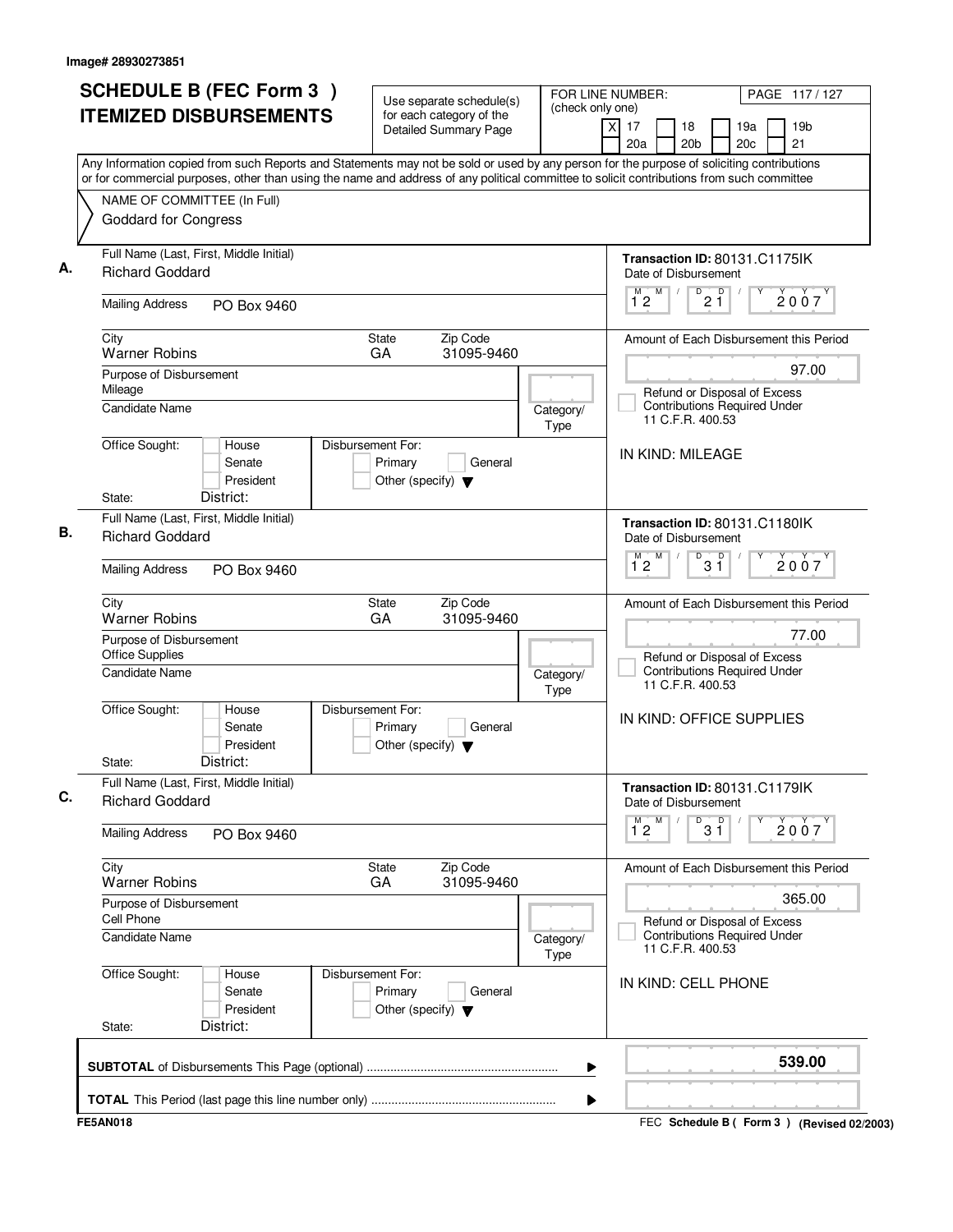|                                                                                                                                                                                                                                                                                        | Use separate schedule(s)                                                                | (check only one)         | FOR LINE NUMBER:                                                               | PAGE 118/127          |  |  |
|----------------------------------------------------------------------------------------------------------------------------------------------------------------------------------------------------------------------------------------------------------------------------------------|-----------------------------------------------------------------------------------------|--------------------------|--------------------------------------------------------------------------------|-----------------------|--|--|
| <b>ITEMIZED DISBURSEMENTS</b>                                                                                                                                                                                                                                                          | for each category of the<br><b>Detailed Summary Page</b>                                |                          | $\overline{x}$<br>17<br>18<br>19a<br>20 <sub>b</sub><br>20 <sub>c</sub><br>20a | 19 <sub>b</sub><br>21 |  |  |
| Any Information copied from such Reports and Statements may not be sold or used by any person for the purpose of soliciting contributions<br>or for commercial purposes, other than using the name and address of any political committee to solicit contributions from such committee |                                                                                         |                          |                                                                                |                       |  |  |
|                                                                                                                                                                                                                                                                                        |                                                                                         |                          |                                                                                |                       |  |  |
| NAME OF COMMITTEE (In Full)<br><b>Goddard for Congress</b>                                                                                                                                                                                                                             |                                                                                         |                          |                                                                                |                       |  |  |
| Full Name (Last, First, Middle Initial)                                                                                                                                                                                                                                                |                                                                                         |                          | Transaction ID: 80108.E86                                                      |                       |  |  |
| <b>Macon Tent Rentals</b>                                                                                                                                                                                                                                                              |                                                                                         |                          | Date of Disbursement<br>M                                                      |                       |  |  |
| <b>Mailing Address</b><br>505 Industrial Way E                                                                                                                                                                                                                                         |                                                                                         |                          | $\overline{0}$ $\overline{5}$<br>$1^{\circ}2$                                  | 2007                  |  |  |
| City<br>Macon                                                                                                                                                                                                                                                                          | Zip Code<br><b>State</b><br>GA<br>31217-4743                                            |                          | Amount of Each Disbursement this Period                                        |                       |  |  |
| Purpose of Disbursement                                                                                                                                                                                                                                                                |                                                                                         |                          |                                                                                | 372.48                |  |  |
| <b>Tent Rental</b>                                                                                                                                                                                                                                                                     |                                                                                         |                          | Refund or Disposal of Excess                                                   |                       |  |  |
| Candidate Name                                                                                                                                                                                                                                                                         |                                                                                         | Category/<br><b>Type</b> | <b>Contributions Required Under</b><br>11 C.F.R. 400.53                        |                       |  |  |
| Office Sought:<br>House<br>Senate<br>President                                                                                                                                                                                                                                         | Disbursement For:<br>Primary<br>General<br>Other (specify) $\blacktriangledown$         |                          | <b>TENT RENTAL</b>                                                             |                       |  |  |
| District:<br>State:                                                                                                                                                                                                                                                                    |                                                                                         |                          |                                                                                |                       |  |  |
| Full Name (Last, First, Middle Initial)                                                                                                                                                                                                                                                |                                                                                         |                          | Transaction ID: 71231.E106                                                     |                       |  |  |
| <b>Merchant Bankcard</b>                                                                                                                                                                                                                                                               |                                                                                         |                          | Date of Disbursement<br>$\overline{D}$<br>M<br>M                               |                       |  |  |
| <b>Mailing Address</b><br>6201 Powers Ferry Rd NW                                                                                                                                                                                                                                      |                                                                                         |                          | D<br>10<br>10                                                                  | 2007                  |  |  |
| City<br>Atlanta                                                                                                                                                                                                                                                                        | Zip Code<br>State<br>30339-5401<br>GA                                                   |                          | Amount of Each Disbursement this Period                                        |                       |  |  |
| Purpose of Disbursement                                                                                                                                                                                                                                                                |                                                                                         |                          |                                                                                | 134.02                |  |  |
| <b>Transaction Fees</b>                                                                                                                                                                                                                                                                | Refund or Disposal of Excess                                                            |                          |                                                                                |                       |  |  |
| Candidate Name                                                                                                                                                                                                                                                                         |                                                                                         | Category/<br><b>Type</b> | <b>Contributions Required Under</b><br>11 C.F.R. 400.53                        |                       |  |  |
| Office Sought:<br>House<br>Senate<br>President<br>District:<br>State:                                                                                                                                                                                                                  | Disbursement For:<br>Primary<br>General<br>Other (specify) $\blacktriangledown$         |                          | <b>TRANSACTION FEES</b>                                                        |                       |  |  |
| Full Name (Last, First, Middle Initial)<br><b>Merchant Bankcard</b>                                                                                                                                                                                                                    |                                                                                         |                          | Transaction ID: 80108.E94<br>Date of Disbursement                              |                       |  |  |
| <b>Mailing Address</b><br>6201 Powers Ferry Rd NW                                                                                                                                                                                                                                      |                                                                                         |                          | D<br>M<br>M<br>$\overline{13}$<br>11                                           | Υ<br>2007             |  |  |
| City<br>Atlanta                                                                                                                                                                                                                                                                        | Zip Code<br>State<br>GA<br>30339-5401                                                   |                          | Amount of Each Disbursement this Period                                        |                       |  |  |
| Purpose of Disbursement<br><b>Transaction Fees</b>                                                                                                                                                                                                                                     |                                                                                         |                          | 1.98                                                                           |                       |  |  |
| <b>Candidate Name</b>                                                                                                                                                                                                                                                                  | Refund or Disposal of Excess<br><b>Contributions Required Under</b><br>11 C.F.R. 400.53 |                          |                                                                                |                       |  |  |
| Office Sought:<br>House<br>Senate<br>President<br>District:<br>State:                                                                                                                                                                                                                  | Disbursement For:<br>Primary<br>General<br>Other (specify) $\blacktriangledown$         |                          | <b>TRANSACTION FEES</b>                                                        |                       |  |  |
|                                                                                                                                                                                                                                                                                        |                                                                                         | ▶                        |                                                                                | 508.48                |  |  |
|                                                                                                                                                                                                                                                                                        |                                                                                         |                          |                                                                                |                       |  |  |
| <b>FE5AN018</b>                                                                                                                                                                                                                                                                        |                                                                                         | ▶                        | FEC Schedule B ( Form 3 ) (Revised 02/2003)                                    |                       |  |  |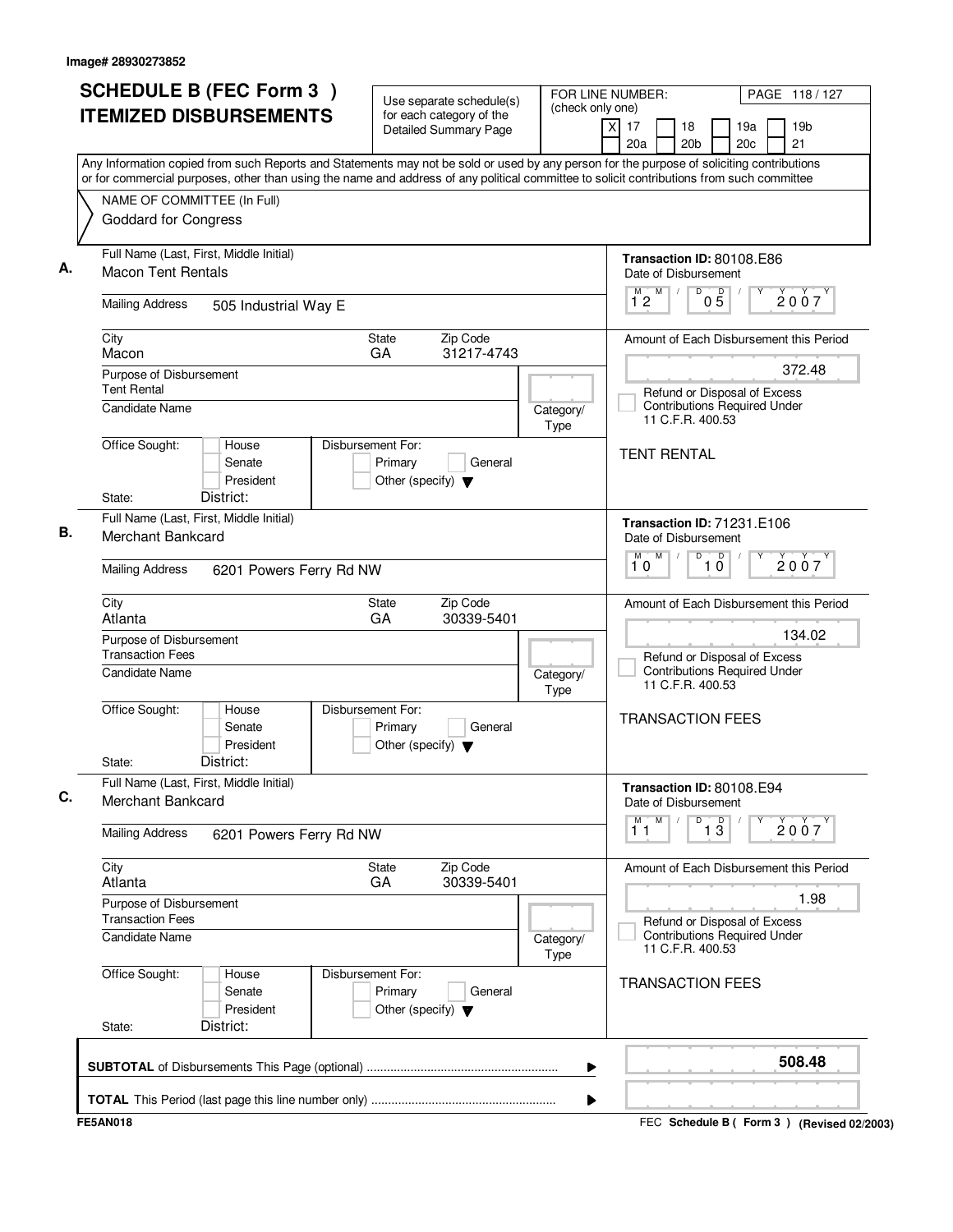| <b>SCHEDULE B (FEC Form 3)</b>                                                                                                                                                                                                                                                         | Use separate schedule(s)                                                        |                          | FOR LINE NUMBER:<br>(check only one) |                                                                                         |                               |                        | PAGE 119/127 |                                                 |  |
|----------------------------------------------------------------------------------------------------------------------------------------------------------------------------------------------------------------------------------------------------------------------------------------|---------------------------------------------------------------------------------|--------------------------|--------------------------------------|-----------------------------------------------------------------------------------------|-------------------------------|------------------------|--------------|-------------------------------------------------|--|
| <b>ITEMIZED DISBURSEMENTS</b>                                                                                                                                                                                                                                                          | for each category of the<br><b>Detailed Summary Page</b>                        |                          | $\times$<br>17<br>20a                | 18<br>20 <sub>b</sub>                                                                   |                               | 19a<br>20 <sub>c</sub> |              | 19 <sub>b</sub><br>21                           |  |
| Any Information copied from such Reports and Statements may not be sold or used by any person for the purpose of soliciting contributions<br>or for commercial purposes, other than using the name and address of any political committee to solicit contributions from such committee |                                                                                 |                          |                                      |                                                                                         |                               |                        |              |                                                 |  |
| NAME OF COMMITTEE (In Full)                                                                                                                                                                                                                                                            |                                                                                 |                          |                                      |                                                                                         |                               |                        |              |                                                 |  |
| <b>Goddard for Congress</b>                                                                                                                                                                                                                                                            |                                                                                 |                          |                                      |                                                                                         |                               |                        |              |                                                 |  |
| Full Name (Last, First, Middle Initial)<br>Merchant Bankcard                                                                                                                                                                                                                           |                                                                                 |                          |                                      | Transaction ID: 80111.E112<br>Date of Disbursement                                      |                               |                        |              |                                                 |  |
| <b>Mailing Address</b><br>6201 Powers Ferry Rd NW                                                                                                                                                                                                                                      |                                                                                 |                          | 12                                   | M<br>D                                                                                  | D<br>10                       |                        |              | 2007                                            |  |
| City<br>Atlanta                                                                                                                                                                                                                                                                        | Zip Code<br>State<br>GA<br>30339-5401                                           |                          |                                      |                                                                                         |                               |                        |              | Amount of Each Disbursement this Period         |  |
| Purpose of Disbursement                                                                                                                                                                                                                                                                |                                                                                 |                          |                                      |                                                                                         |                               |                        |              | 40.05                                           |  |
| <b>Transaction Fees</b><br>Candidate Name                                                                                                                                                                                                                                              |                                                                                 | Category/<br><b>Type</b> |                                      | Refund or Disposal of Excess<br><b>Contributions Required Under</b><br>11 C.F.R. 400.53 |                               |                        |              |                                                 |  |
| Office Sought:<br>House<br>Senate<br>President<br>District:<br>State:                                                                                                                                                                                                                  | Disbursement For:<br>Primary<br>General<br>Other (specify) $\blacktriangledown$ |                          |                                      | <b>TRANSACTION FEES</b>                                                                 |                               |                        |              |                                                 |  |
| Full Name (Last, First, Middle Initial)                                                                                                                                                                                                                                                |                                                                                 |                          |                                      |                                                                                         |                               |                        |              |                                                 |  |
| Merchant Bankcard                                                                                                                                                                                                                                                                      |                                                                                 |                          | M                                    | Transaction ID: 80111.E111<br>Date of Disbursement<br>M<br>D                            | $\overline{10}$               |                        |              | 2007                                            |  |
| <b>Mailing Address</b><br>6201 Powers Ferry Rd NW                                                                                                                                                                                                                                      |                                                                                 |                          | 12                                   |                                                                                         |                               |                        |              |                                                 |  |
| City<br>Atlanta                                                                                                                                                                                                                                                                        | Zip Code<br>State<br>GA<br>30339-5401                                           |                          |                                      |                                                                                         |                               |                        |              | Amount of Each Disbursement this Period<br>3.69 |  |
| Purpose of Disbursement<br><b>Transaction Fees</b>                                                                                                                                                                                                                                     |                                                                                 |                          |                                      | Refund or Disposal of Excess                                                            |                               |                        |              |                                                 |  |
| Candidate Name                                                                                                                                                                                                                                                                         |                                                                                 | Category/<br><b>Type</b> |                                      | <b>Contributions Required Under</b><br>11 C.F.R. 400.53                                 |                               |                        |              |                                                 |  |
| Office Sought:<br>House<br>Senate<br>President<br>District:<br>State:                                                                                                                                                                                                                  | Disbursement For:<br>Primary<br>General<br>Other (specify) $\blacktriangledown$ |                          |                                      | <b>TRANSACTION FEES</b>                                                                 |                               |                        |              |                                                 |  |
| Full Name (Last, First, Middle Initial)<br>Merchant Bankcard                                                                                                                                                                                                                           |                                                                                 |                          |                                      | Transaction ID: 80111.E110<br>Date of Disbursement                                      |                               |                        |              |                                                 |  |
| <b>Mailing Address</b><br>6201 Powers Ferry Rd NW                                                                                                                                                                                                                                      |                                                                                 |                          | $\overline{1}^M$ 2                   | M<br>D                                                                                  | $\overline{10}$<br>$\sqrt{ }$ | Υ                      |              | 2007                                            |  |
| City<br>Atlanta                                                                                                                                                                                                                                                                        | Zip Code<br>State<br>GA<br>30339-5401                                           |                          |                                      |                                                                                         |                               |                        |              | Amount of Each Disbursement this Period         |  |
| Purpose of Disbursement                                                                                                                                                                                                                                                                |                                                                                 |                          |                                      |                                                                                         |                               |                        |              | 2.71                                            |  |
| <b>Transaction Fees</b><br>Candidate Name<br>Category/<br><b>Type</b>                                                                                                                                                                                                                  |                                                                                 |                          |                                      | Refund or Disposal of Excess<br><b>Contributions Required Under</b><br>11 C.F.R. 400.53 |                               |                        |              |                                                 |  |
| Office Sought:<br>House<br>Senate<br>President<br>District:<br>State:                                                                                                                                                                                                                  | Disbursement For:<br>Primary<br>General<br>Other (specify) $\blacktriangledown$ |                          |                                      | <b>TRANSACTION FEES</b>                                                                 |                               |                        |              |                                                 |  |
|                                                                                                                                                                                                                                                                                        |                                                                                 | ▶                        |                                      |                                                                                         |                               |                        |              | 46.45                                           |  |
|                                                                                                                                                                                                                                                                                        |                                                                                 | ▶                        |                                      |                                                                                         |                               |                        |              |                                                 |  |
| <b>FE5AN018</b>                                                                                                                                                                                                                                                                        |                                                                                 |                          |                                      |                                                                                         |                               |                        |              | FEC Schedule B ( Form 3 ) (Revised 02/2003)     |  |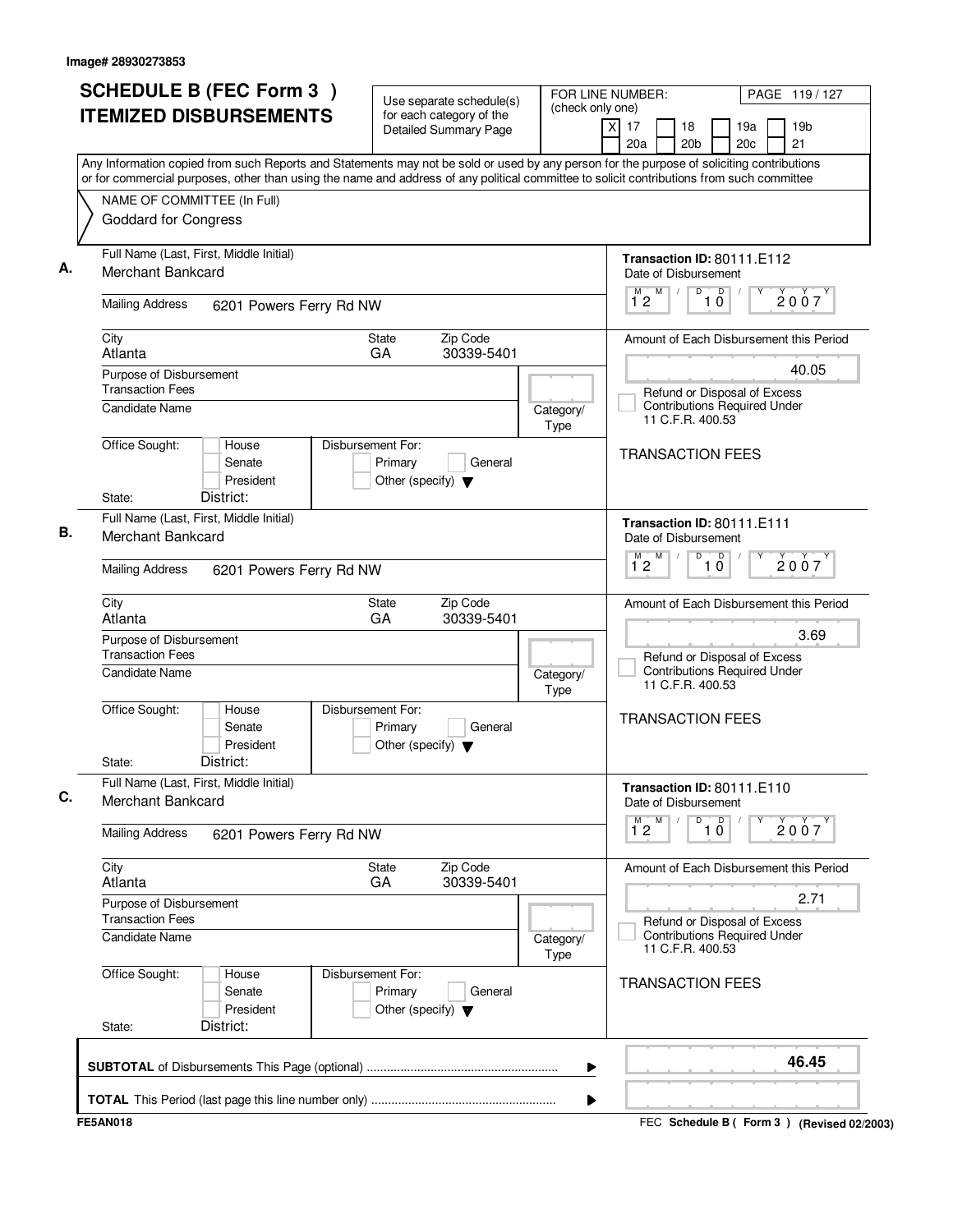| <b>SCHEDULE B (FEC Form 3)</b><br><b>ITEMIZED DISBURSEMENTS</b>                                                                                                                                                                                                                        | Use separate schedule(s)<br>for each category of the                                    | FOR LINE NUMBER:<br>(check only one) |                                                         |                                                                                         | PAGE 120/127                  |                        |  |                                                   |  |
|----------------------------------------------------------------------------------------------------------------------------------------------------------------------------------------------------------------------------------------------------------------------------------------|-----------------------------------------------------------------------------------------|--------------------------------------|---------------------------------------------------------|-----------------------------------------------------------------------------------------|-------------------------------|------------------------|--|---------------------------------------------------|--|
|                                                                                                                                                                                                                                                                                        | <b>Detailed Summary Page</b>                                                            |                                      | $\times$<br>17<br>20a                                   | 18<br>20 <sub>b</sub>                                                                   |                               | 19a<br>20 <sub>c</sub> |  | 19 <sub>b</sub><br>21                             |  |
| Any Information copied from such Reports and Statements may not be sold or used by any person for the purpose of soliciting contributions<br>or for commercial purposes, other than using the name and address of any political committee to solicit contributions from such committee |                                                                                         |                                      |                                                         |                                                                                         |                               |                        |  |                                                   |  |
| NAME OF COMMITTEE (In Full)                                                                                                                                                                                                                                                            |                                                                                         |                                      |                                                         |                                                                                         |                               |                        |  |                                                   |  |
| <b>Goddard for Congress</b>                                                                                                                                                                                                                                                            |                                                                                         |                                      |                                                         |                                                                                         |                               |                        |  |                                                   |  |
| Full Name (Last, First, Middle Initial)<br><b>Katie Miller</b>                                                                                                                                                                                                                         |                                                                                         |                                      |                                                         | Transaction ID: 71010.E40<br>Date of Disbursement                                       |                               |                        |  |                                                   |  |
| <b>Mailing Address</b><br>2814 Spring Rd SE Ste 103                                                                                                                                                                                                                                    |                                                                                         |                                      | 10                                                      | M<br>D                                                                                  | D<br>01                       |                        |  | 2007                                              |  |
| City<br>Atlanta                                                                                                                                                                                                                                                                        | Zip Code<br>State<br>GA<br>30339-3047                                                   |                                      |                                                         |                                                                                         |                               |                        |  | Amount of Each Disbursement this Period           |  |
| Purpose of Disbursement                                                                                                                                                                                                                                                                |                                                                                         |                                      |                                                         |                                                                                         |                               |                        |  | 378.28                                            |  |
| See Below<br><b>Candidate Name</b>                                                                                                                                                                                                                                                     |                                                                                         | Category/<br>Type                    |                                                         | Refund or Disposal of Excess<br><b>Contributions Required Under</b><br>11 C.F.R. 400.53 |                               |                        |  |                                                   |  |
| Office Sought:<br>House<br>Senate<br>President<br>District:<br>State:                                                                                                                                                                                                                  | Disbursement For:<br>Primary<br>General<br>Other (specify) $\blacktriangledown$         |                                      |                                                         | <b>SEE BELOW</b>                                                                        |                               |                        |  |                                                   |  |
| Full Name (Last, First, Middle Initial)                                                                                                                                                                                                                                                |                                                                                         |                                      |                                                         |                                                                                         |                               |                        |  |                                                   |  |
| <b>Katie Miller</b>                                                                                                                                                                                                                                                                    |                                                                                         |                                      | M                                                       | Transaction ID: 80128.E123<br>Date of Disbursement<br>M<br>$\overline{D}$               | D                             |                        |  |                                                   |  |
| <b>Mailing Address</b>                                                                                                                                                                                                                                                                 | 2814 Spring Rd SE Ste 103                                                               |                                      |                                                         |                                                                                         | 2007<br>0 <sub>1</sub><br>10  |                        |  |                                                   |  |
| City<br>Atlanta                                                                                                                                                                                                                                                                        | Zip Code<br>State<br>GA<br>30339-3047                                                   |                                      |                                                         |                                                                                         |                               |                        |  | Amount of Each Disbursement this Period<br>358.28 |  |
| Purpose of Disbursement<br>Reimbursement for Mileage                                                                                                                                                                                                                                   | Refund or Disposal of Excess                                                            |                                      |                                                         |                                                                                         |                               |                        |  |                                                   |  |
| Candidate Name                                                                                                                                                                                                                                                                         | Category/<br><b>Type</b>                                                                |                                      | <b>Contributions Required Under</b><br>11 C.F.R. 400.53 |                                                                                         |                               |                        |  |                                                   |  |
| Office Sought:<br>House<br>Senate<br>President<br>District:<br>State:                                                                                                                                                                                                                  | Disbursement For:<br>Primary<br>General<br>Other (specify) $\blacktriangledown$         |                                      | [MEMO ITEM]<br>MEMO: REIMBURSEMENT FOR<br>MILEAGE       |                                                                                         |                               |                        |  |                                                   |  |
| Full Name (Last, First, Middle Initial)<br>Office Max                                                                                                                                                                                                                                  |                                                                                         |                                      |                                                         | Transaction ID: 80128.E124<br>Date of Disbursement                                      |                               |                        |  |                                                   |  |
| <b>Mailing Address</b><br>263 Shuman Blvd                                                                                                                                                                                                                                              |                                                                                         |                                      | 10                                                      | M                                                                                       | $\overline{0}$ $\overline{1}$ | Υ                      |  | 2007                                              |  |
| City<br>Naperville                                                                                                                                                                                                                                                                     | Zip Code<br>State<br>60563-1255<br>IL                                                   |                                      |                                                         |                                                                                         |                               |                        |  | Amount of Each Disbursement this Period           |  |
| Purpose of Disbursement<br>Nametags                                                                                                                                                                                                                                                    |                                                                                         |                                      |                                                         |                                                                                         |                               | 20.00                  |  |                                                   |  |
| Candidate Name                                                                                                                                                                                                                                                                         | Refund or Disposal of Excess<br><b>Contributions Required Under</b><br>11 C.F.R. 400.53 |                                      |                                                         |                                                                                         |                               |                        |  |                                                   |  |
| Office Sought:<br>House<br>Senate<br>President<br>District:<br>State:                                                                                                                                                                                                                  | Disbursement For:<br>Primary<br>General<br>Other (specify) $\blacktriangledown$         |                                      |                                                         | [MEMO ITEM]<br><b>MEMO: NAMETAGS</b>                                                    |                               |                        |  |                                                   |  |
|                                                                                                                                                                                                                                                                                        |                                                                                         | ▶                                    |                                                         |                                                                                         |                               |                        |  | 378.28                                            |  |
|                                                                                                                                                                                                                                                                                        |                                                                                         | ▶                                    |                                                         |                                                                                         |                               |                        |  |                                                   |  |
| <b>FE5AN018</b>                                                                                                                                                                                                                                                                        |                                                                                         |                                      |                                                         |                                                                                         |                               |                        |  | FEC Schedule B ( Form 3 ) (Revised 02/2003)       |  |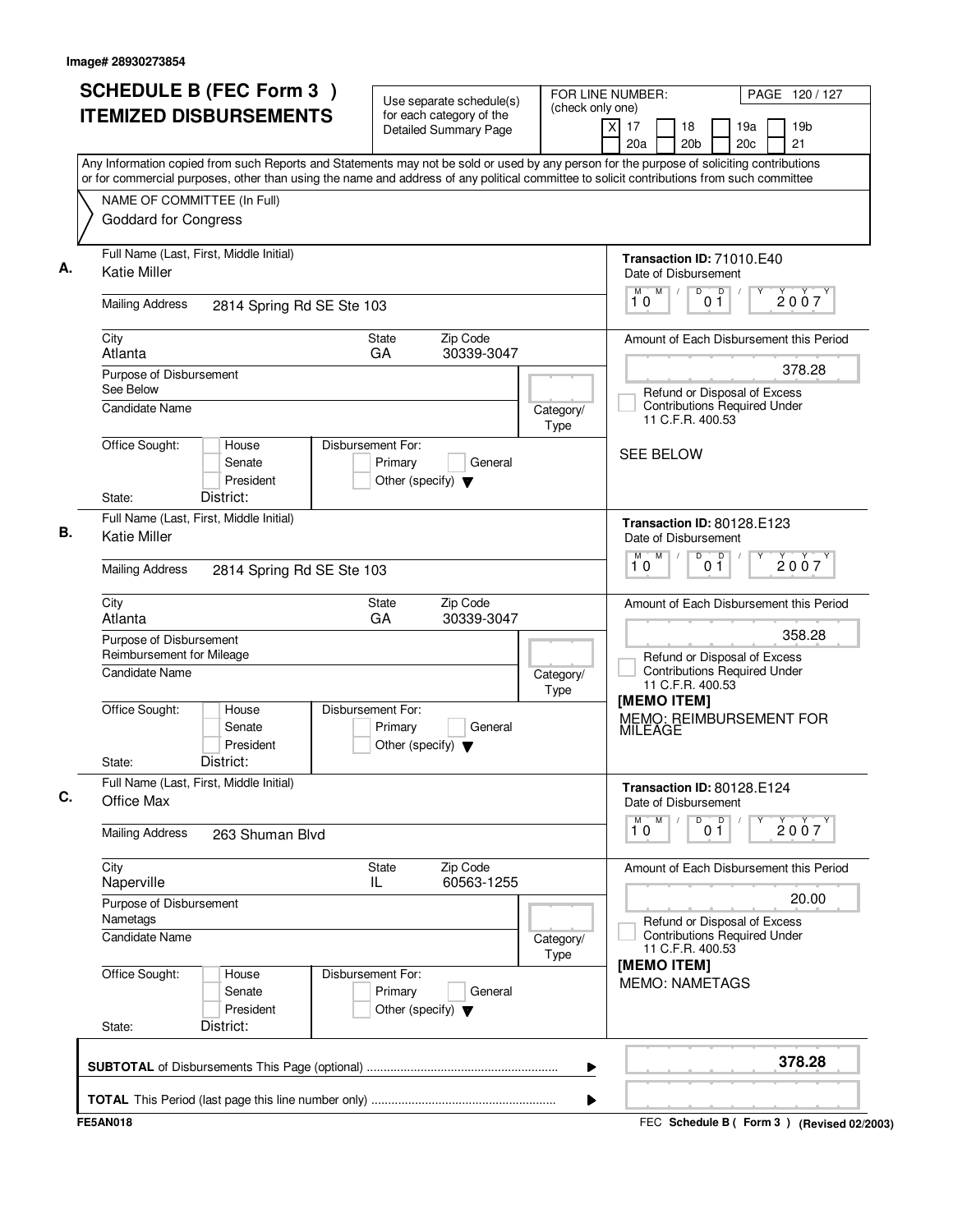| <b>SCHEDULE B (FEC Form 3)</b>                                                                                                                                                                                                                                                         | Use separate schedule(s)                                                        |                          | FOR LINE NUMBER:<br>PAGE 121 / 127                                                                |
|----------------------------------------------------------------------------------------------------------------------------------------------------------------------------------------------------------------------------------------------------------------------------------------|---------------------------------------------------------------------------------|--------------------------|---------------------------------------------------------------------------------------------------|
| <b>ITEMIZED DISBURSEMENTS</b>                                                                                                                                                                                                                                                          | for each category of the<br><b>Detailed Summary Page</b>                        | (check only one)         | $\times$<br>17<br>18<br>19a<br>19b<br>20a<br>20 <sub>b</sub><br>20c<br>21                         |
| Any Information copied from such Reports and Statements may not be sold or used by any person for the purpose of soliciting contributions<br>or for commercial purposes, other than using the name and address of any political committee to solicit contributions from such committee |                                                                                 |                          |                                                                                                   |
| NAME OF COMMITTEE (In Full)<br><b>Goddard for Congress</b>                                                                                                                                                                                                                             |                                                                                 |                          |                                                                                                   |
| Full Name (Last, First, Middle Initial)<br><b>Katie Miller</b>                                                                                                                                                                                                                         |                                                                                 |                          | Transaction ID: 80108.E62<br>Date of Disbursement                                                 |
| <b>Mailing Address</b><br>2814 Spring Rd SE Ste 103                                                                                                                                                                                                                                    |                                                                                 |                          | M<br>M<br>$\overline{2\,2}$<br>2007<br>10                                                         |
| City<br>Atlanta                                                                                                                                                                                                                                                                        | Zip Code<br><b>State</b><br>GA<br>30339-3047                                    |                          | Amount of Each Disbursement this Period                                                           |
| Purpose of Disbursement<br>Reimbursement for Mileage<br>Candidate Name                                                                                                                                                                                                                 |                                                                                 | Category/                | 81.48<br>Refund or Disposal of Excess<br><b>Contributions Required Under</b><br>11 C.F.R. 400.53  |
| Office Sought:<br>House<br>Senate<br>President<br>District:<br>State:                                                                                                                                                                                                                  | Disbursement For:<br>Primary<br>General<br>Other (specify) $\blacktriangledown$ | Type                     | REIMBURSEMENT FOR MILEAGE                                                                         |
| Full Name (Last, First, Middle Initial)<br><b>Katie Miller</b>                                                                                                                                                                                                                         |                                                                                 |                          | Transaction ID: 80108.E77<br>Date of Disbursement<br>M<br>$\overline{D}$<br>M                     |
| <b>Mailing Address</b><br>2814 Spring Rd SE Ste 103                                                                                                                                                                                                                                    |                                                                                 |                          | 09<br>2007<br>11                                                                                  |
| City<br>Atlanta                                                                                                                                                                                                                                                                        | Zip Code<br><b>State</b><br>GA<br>30339-3047                                    |                          | Amount of Each Disbursement this Period                                                           |
| Purpose of Disbursement<br>See Below<br>Candidate Name                                                                                                                                                                                                                                 |                                                                                 | Category/<br>Type        | 386.84<br>Refund or Disposal of Excess<br><b>Contributions Required Under</b><br>11 C.F.R. 400.53 |
| Office Sought:<br>House<br>Senate<br>President<br>District:<br>State:                                                                                                                                                                                                                  | Disbursement For:<br>Primary<br>General<br>Other (specify) $\blacktriangledown$ |                          | <b>SEE BELOW</b>                                                                                  |
| Full Name (Last, First, Middle Initial)<br><b>Katie Miller</b>                                                                                                                                                                                                                         |                                                                                 |                          | Transaction ID: 80128.E121<br>Date of Disbursement                                                |
| <b>Mailing Address</b><br>2814 Spring Rd SE Ste 103                                                                                                                                                                                                                                    |                                                                                 |                          | D<br>$\overline{1}^M$ $\overline{1}$<br>M<br>09<br>2007                                           |
| City<br>Atlanta                                                                                                                                                                                                                                                                        | Zip Code<br>State<br>GA<br>30339-3047                                           |                          | Amount of Each Disbursement this Period                                                           |
| Purpose of Disbursement<br>Reimbursement for Mileage                                                                                                                                                                                                                                   |                                                                                 |                          | 88.15<br>Refund or Disposal of Excess                                                             |
| Candidate Name                                                                                                                                                                                                                                                                         |                                                                                 | Category/<br><b>Type</b> | <b>Contributions Required Under</b><br>11 C.F.R. 400.53                                           |
| Office Sought:<br>House<br>Senate<br>President                                                                                                                                                                                                                                         | Disbursement For:<br>Primary<br>General<br>Other (specify) $\blacktriangledown$ |                          | [MEMO ITEM]<br>MEMO: REIMBURSEMENT FOR<br><b>MILEAGE</b>                                          |
| District:<br>State:                                                                                                                                                                                                                                                                    |                                                                                 |                          |                                                                                                   |
|                                                                                                                                                                                                                                                                                        |                                                                                 | ▶                        | 468.32                                                                                            |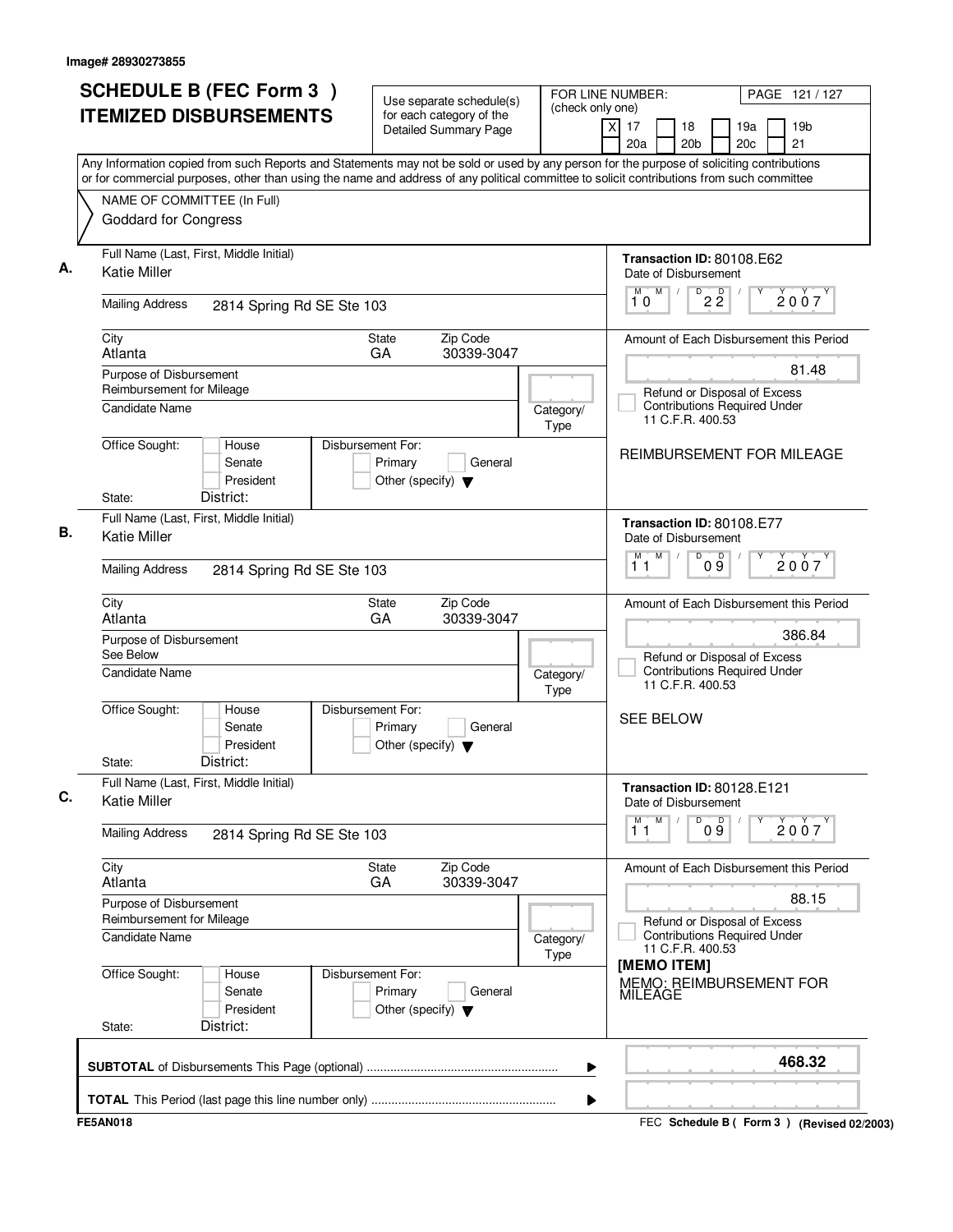| <b>ITEMIZED DISBURSEMENTS</b><br>for each category of the<br>x<br>17<br>18<br>19a<br>19 <sub>b</sub><br><b>Detailed Summary Page</b><br>21<br>20a<br>20 <sub>b</sub><br>20c<br>Any Information copied from such Reports and Statements may not be sold or used by any person for the purpose of soliciting contributions<br>or for commercial purposes, other than using the name and address of any political committee to solicit contributions from such committee<br>NAME OF COMMITTEE (In Full)<br><b>Goddard for Congress</b><br>Full Name (Last, First, Middle Initial)<br>Transaction ID: 80128.E122<br>Office Max<br>Date of Disbursement<br>M<br>D<br>D<br>M<br>2007<br>09<br>11<br><b>Mailing Address</b><br>263 Shuman Blvd<br>Zip Code<br>City<br>State<br>Amount of Each Disbursement this Period<br>Naperville<br>IL<br>60563-1255<br>298.69<br>Purpose of Disbursement<br>Printing<br>Refund or Disposal of Excess<br><b>Contributions Required Under</b><br>Candidate Name<br>Category/<br>11 C.F.R. 400.53<br>Type<br>[MEMO ITEM]<br>Office Sought:<br>Disbursement For:<br>House<br><b>MEMO: PRINTING</b><br>Senate<br>Primary<br>General<br>President<br>Other (specify) $\blacktriangledown$<br>District:<br>State:<br>Full Name (Last, First, Middle Initial)<br>Transaction ID: 80108.E84<br><b>Katie Miller</b><br>Date of Disbursement<br>М<br>M<br>D<br>$0\overline{5}$<br>2007<br>12<br><b>Mailing Address</b><br>2814 Spring Rd SE Ste 103<br>Zip Code<br>City<br>State<br>Amount of Each Disbursement this Period<br>GA<br>Atlanta<br>30339-3047<br>372.90<br>Purpose of Disbursement<br>Reimbursement for Mileage<br>Refund or Disposal of Excess<br><b>Contributions Required Under</b><br><b>Candidate Name</b><br>Category/<br>11 C.F.R. 400.53<br>Type<br>Office Sought:<br>Disbursement For:<br>House<br>REIMBURSEMENT FOR MILEAGE<br>Senate<br>Primary<br>General<br>President<br>Other (specify) $\blacktriangledown$<br>District:<br>State:<br>Full Name (Last, First, Middle Initial)<br>Transaction ID: 80108.E83<br>Janet Newman<br>Date of Disbursement<br>$1^M$ 2 $M$<br>D<br>$0\overline{5}$<br>2007<br><b>Mailing Address</b><br>2002 Afond Ct<br>State<br>Zip Code<br>City<br>Amount of Each Disbursement this Period<br>30341-1804<br>Atlanta<br>GA<br>208.61<br>Purpose of Disbursement<br>See Below<br>Refund or Disposal of Excess<br><b>Contributions Required Under</b><br><b>Candidate Name</b><br>Category/<br>11 C.F.R. 400.53<br>Type<br>Office Sought:<br>Disbursement For:<br>House<br><b>SEE BELOW</b><br>Primary<br>General<br>Senate<br>President<br>Other (specify) $\blacktriangledown$<br>District:<br>State:<br>581.51<br>▶ | <b>SCHEDULE B (FEC Form 3)</b> | Use separate schedule(s) | (check only one) | FOR LINE NUMBER: | PAGE 122/127 |                                           |  |
|----------------------------------------------------------------------------------------------------------------------------------------------------------------------------------------------------------------------------------------------------------------------------------------------------------------------------------------------------------------------------------------------------------------------------------------------------------------------------------------------------------------------------------------------------------------------------------------------------------------------------------------------------------------------------------------------------------------------------------------------------------------------------------------------------------------------------------------------------------------------------------------------------------------------------------------------------------------------------------------------------------------------------------------------------------------------------------------------------------------------------------------------------------------------------------------------------------------------------------------------------------------------------------------------------------------------------------------------------------------------------------------------------------------------------------------------------------------------------------------------------------------------------------------------------------------------------------------------------------------------------------------------------------------------------------------------------------------------------------------------------------------------------------------------------------------------------------------------------------------------------------------------------------------------------------------------------------------------------------------------------------------------------------------------------------------------------------------------------------------------------------------------------------------------------------------------------------------------------------------------------------------------------------------------------------------------------------------------------------------------------------------------------------------------------------------------------------------------------------------------------------------------------------------------------------------------------------------------------------------------------------------------------------------------------------------------|--------------------------------|--------------------------|------------------|------------------|--------------|-------------------------------------------|--|
|                                                                                                                                                                                                                                                                                                                                                                                                                                                                                                                                                                                                                                                                                                                                                                                                                                                                                                                                                                                                                                                                                                                                                                                                                                                                                                                                                                                                                                                                                                                                                                                                                                                                                                                                                                                                                                                                                                                                                                                                                                                                                                                                                                                                                                                                                                                                                                                                                                                                                                                                                                                                                                                                                              |                                |                          |                  |                  |              |                                           |  |
|                                                                                                                                                                                                                                                                                                                                                                                                                                                                                                                                                                                                                                                                                                                                                                                                                                                                                                                                                                                                                                                                                                                                                                                                                                                                                                                                                                                                                                                                                                                                                                                                                                                                                                                                                                                                                                                                                                                                                                                                                                                                                                                                                                                                                                                                                                                                                                                                                                                                                                                                                                                                                                                                                              |                                |                          |                  |                  |              |                                           |  |
|                                                                                                                                                                                                                                                                                                                                                                                                                                                                                                                                                                                                                                                                                                                                                                                                                                                                                                                                                                                                                                                                                                                                                                                                                                                                                                                                                                                                                                                                                                                                                                                                                                                                                                                                                                                                                                                                                                                                                                                                                                                                                                                                                                                                                                                                                                                                                                                                                                                                                                                                                                                                                                                                                              |                                |                          |                  |                  |              |                                           |  |
|                                                                                                                                                                                                                                                                                                                                                                                                                                                                                                                                                                                                                                                                                                                                                                                                                                                                                                                                                                                                                                                                                                                                                                                                                                                                                                                                                                                                                                                                                                                                                                                                                                                                                                                                                                                                                                                                                                                                                                                                                                                                                                                                                                                                                                                                                                                                                                                                                                                                                                                                                                                                                                                                                              |                                |                          |                  |                  |              |                                           |  |
|                                                                                                                                                                                                                                                                                                                                                                                                                                                                                                                                                                                                                                                                                                                                                                                                                                                                                                                                                                                                                                                                                                                                                                                                                                                                                                                                                                                                                                                                                                                                                                                                                                                                                                                                                                                                                                                                                                                                                                                                                                                                                                                                                                                                                                                                                                                                                                                                                                                                                                                                                                                                                                                                                              |                                |                          |                  |                  |              |                                           |  |
|                                                                                                                                                                                                                                                                                                                                                                                                                                                                                                                                                                                                                                                                                                                                                                                                                                                                                                                                                                                                                                                                                                                                                                                                                                                                                                                                                                                                                                                                                                                                                                                                                                                                                                                                                                                                                                                                                                                                                                                                                                                                                                                                                                                                                                                                                                                                                                                                                                                                                                                                                                                                                                                                                              |                                |                          |                  |                  |              |                                           |  |
|                                                                                                                                                                                                                                                                                                                                                                                                                                                                                                                                                                                                                                                                                                                                                                                                                                                                                                                                                                                                                                                                                                                                                                                                                                                                                                                                                                                                                                                                                                                                                                                                                                                                                                                                                                                                                                                                                                                                                                                                                                                                                                                                                                                                                                                                                                                                                                                                                                                                                                                                                                                                                                                                                              |                                |                          |                  |                  |              |                                           |  |
|                                                                                                                                                                                                                                                                                                                                                                                                                                                                                                                                                                                                                                                                                                                                                                                                                                                                                                                                                                                                                                                                                                                                                                                                                                                                                                                                                                                                                                                                                                                                                                                                                                                                                                                                                                                                                                                                                                                                                                                                                                                                                                                                                                                                                                                                                                                                                                                                                                                                                                                                                                                                                                                                                              |                                |                          |                  |                  |              |                                           |  |
|                                                                                                                                                                                                                                                                                                                                                                                                                                                                                                                                                                                                                                                                                                                                                                                                                                                                                                                                                                                                                                                                                                                                                                                                                                                                                                                                                                                                                                                                                                                                                                                                                                                                                                                                                                                                                                                                                                                                                                                                                                                                                                                                                                                                                                                                                                                                                                                                                                                                                                                                                                                                                                                                                              |                                |                          |                  |                  |              |                                           |  |
|                                                                                                                                                                                                                                                                                                                                                                                                                                                                                                                                                                                                                                                                                                                                                                                                                                                                                                                                                                                                                                                                                                                                                                                                                                                                                                                                                                                                                                                                                                                                                                                                                                                                                                                                                                                                                                                                                                                                                                                                                                                                                                                                                                                                                                                                                                                                                                                                                                                                                                                                                                                                                                                                                              |                                |                          |                  |                  |              |                                           |  |
|                                                                                                                                                                                                                                                                                                                                                                                                                                                                                                                                                                                                                                                                                                                                                                                                                                                                                                                                                                                                                                                                                                                                                                                                                                                                                                                                                                                                                                                                                                                                                                                                                                                                                                                                                                                                                                                                                                                                                                                                                                                                                                                                                                                                                                                                                                                                                                                                                                                                                                                                                                                                                                                                                              |                                |                          |                  |                  |              |                                           |  |
|                                                                                                                                                                                                                                                                                                                                                                                                                                                                                                                                                                                                                                                                                                                                                                                                                                                                                                                                                                                                                                                                                                                                                                                                                                                                                                                                                                                                                                                                                                                                                                                                                                                                                                                                                                                                                                                                                                                                                                                                                                                                                                                                                                                                                                                                                                                                                                                                                                                                                                                                                                                                                                                                                              |                                |                          |                  |                  |              |                                           |  |
|                                                                                                                                                                                                                                                                                                                                                                                                                                                                                                                                                                                                                                                                                                                                                                                                                                                                                                                                                                                                                                                                                                                                                                                                                                                                                                                                                                                                                                                                                                                                                                                                                                                                                                                                                                                                                                                                                                                                                                                                                                                                                                                                                                                                                                                                                                                                                                                                                                                                                                                                                                                                                                                                                              |                                |                          |                  |                  |              |                                           |  |
|                                                                                                                                                                                                                                                                                                                                                                                                                                                                                                                                                                                                                                                                                                                                                                                                                                                                                                                                                                                                                                                                                                                                                                                                                                                                                                                                                                                                                                                                                                                                                                                                                                                                                                                                                                                                                                                                                                                                                                                                                                                                                                                                                                                                                                                                                                                                                                                                                                                                                                                                                                                                                                                                                              |                                |                          |                  |                  |              |                                           |  |
|                                                                                                                                                                                                                                                                                                                                                                                                                                                                                                                                                                                                                                                                                                                                                                                                                                                                                                                                                                                                                                                                                                                                                                                                                                                                                                                                                                                                                                                                                                                                                                                                                                                                                                                                                                                                                                                                                                                                                                                                                                                                                                                                                                                                                                                                                                                                                                                                                                                                                                                                                                                                                                                                                              |                                |                          |                  |                  |              |                                           |  |
|                                                                                                                                                                                                                                                                                                                                                                                                                                                                                                                                                                                                                                                                                                                                                                                                                                                                                                                                                                                                                                                                                                                                                                                                                                                                                                                                                                                                                                                                                                                                                                                                                                                                                                                                                                                                                                                                                                                                                                                                                                                                                                                                                                                                                                                                                                                                                                                                                                                                                                                                                                                                                                                                                              |                                |                          |                  |                  |              |                                           |  |
|                                                                                                                                                                                                                                                                                                                                                                                                                                                                                                                                                                                                                                                                                                                                                                                                                                                                                                                                                                                                                                                                                                                                                                                                                                                                                                                                                                                                                                                                                                                                                                                                                                                                                                                                                                                                                                                                                                                                                                                                                                                                                                                                                                                                                                                                                                                                                                                                                                                                                                                                                                                                                                                                                              |                                |                          |                  |                  |              |                                           |  |
|                                                                                                                                                                                                                                                                                                                                                                                                                                                                                                                                                                                                                                                                                                                                                                                                                                                                                                                                                                                                                                                                                                                                                                                                                                                                                                                                                                                                                                                                                                                                                                                                                                                                                                                                                                                                                                                                                                                                                                                                                                                                                                                                                                                                                                                                                                                                                                                                                                                                                                                                                                                                                                                                                              |                                |                          |                  |                  |              |                                           |  |
|                                                                                                                                                                                                                                                                                                                                                                                                                                                                                                                                                                                                                                                                                                                                                                                                                                                                                                                                                                                                                                                                                                                                                                                                                                                                                                                                                                                                                                                                                                                                                                                                                                                                                                                                                                                                                                                                                                                                                                                                                                                                                                                                                                                                                                                                                                                                                                                                                                                                                                                                                                                                                                                                                              |                                |                          |                  |                  |              |                                           |  |
|                                                                                                                                                                                                                                                                                                                                                                                                                                                                                                                                                                                                                                                                                                                                                                                                                                                                                                                                                                                                                                                                                                                                                                                                                                                                                                                                                                                                                                                                                                                                                                                                                                                                                                                                                                                                                                                                                                                                                                                                                                                                                                                                                                                                                                                                                                                                                                                                                                                                                                                                                                                                                                                                                              |                                |                          |                  |                  |              |                                           |  |
|                                                                                                                                                                                                                                                                                                                                                                                                                                                                                                                                                                                                                                                                                                                                                                                                                                                                                                                                                                                                                                                                                                                                                                                                                                                                                                                                                                                                                                                                                                                                                                                                                                                                                                                                                                                                                                                                                                                                                                                                                                                                                                                                                                                                                                                                                                                                                                                                                                                                                                                                                                                                                                                                                              | <b>FE5AN018</b>                |                          |                  |                  |              | FEC Schedule B (Form 3) (Revised 02/2003) |  |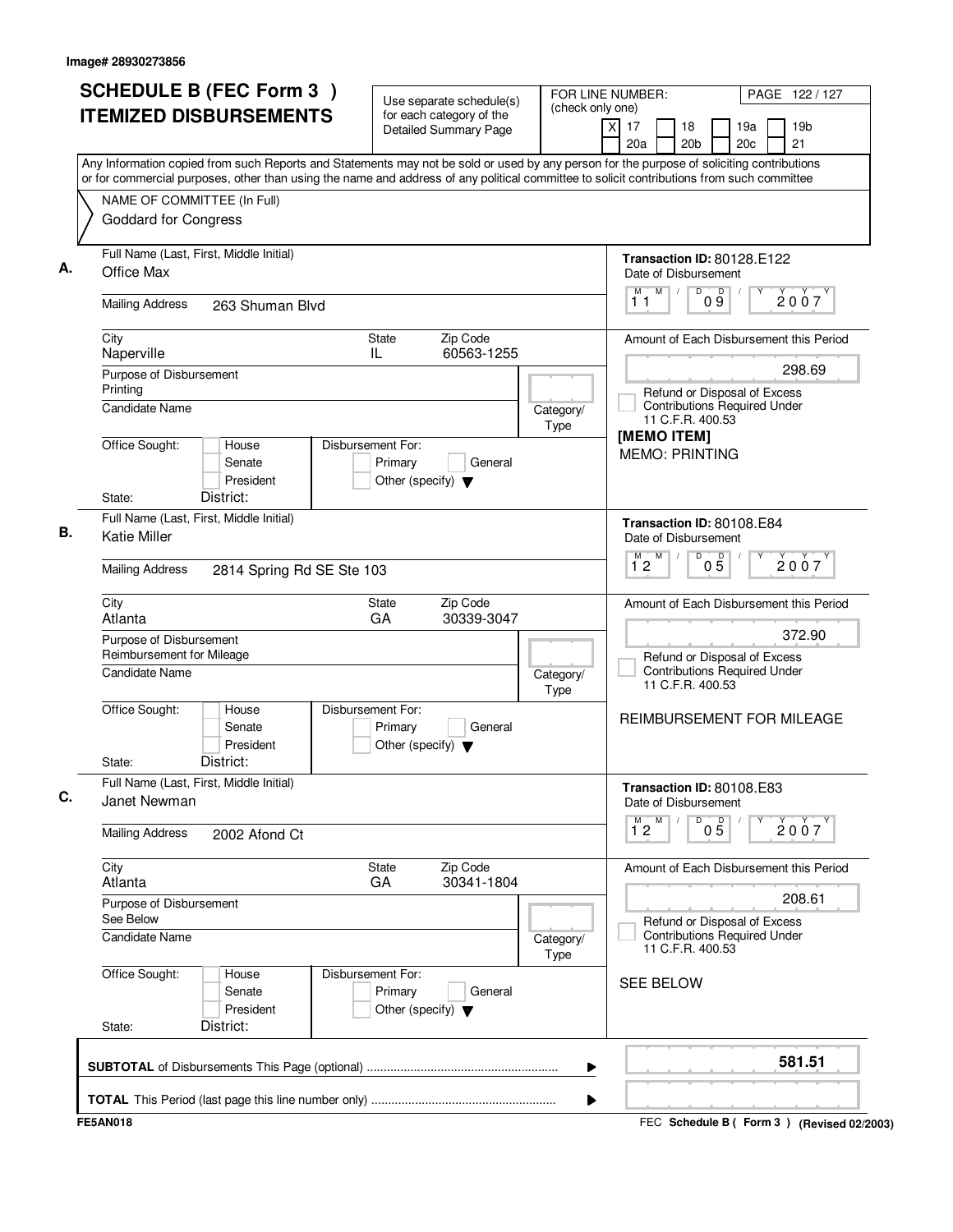| Use separate schedule(s)<br>(check only one)<br><b>ITEMIZED DISBURSEMENTS</b><br>for each category of the<br>xl<br>17<br>18<br>Detailed Summary Page<br>20a<br>20 <sub>b</sub><br>Any Information copied from such Reports and Statements may not be sold or used by any person for the purpose of soliciting contributions<br>or for commercial purposes, other than using the name and address of any political committee to solicit contributions from such committee<br>NAME OF COMMITTEE (In Full)<br><b>Goddard for Congress</b><br>Full Name (Last, First, Middle Initial)<br>А.<br>Janet Newman<br>Date of Disbursement<br>$\mathsf D$<br>M<br>M<br>$\sqrt{ }$<br>12<br><b>Mailing Address</b><br>2002 Afond Ct<br>City<br><b>State</b><br>Zip Code<br>Atlanta<br>GA<br>30341-1804<br>Purpose of Disbursement<br>Reimbursement for Mileage<br>Candidate Name<br>Category/<br>11 C.F.R. 400.53<br>Type<br>[MEMO ITEM]<br>Office Sought:<br>Disbursement For:<br>House<br>Primary<br>General<br>Senate<br>MILEAGE<br>President<br>Other (specify) $\blacktriangledown$<br>District:<br>State:<br>Full Name (Last, First, Middle Initial)<br>Transaction ID: 80108.E56<br>В.<br>Office Max<br>Date of Disbursement<br>$\overline{D}$<br>M<br>10<br><b>Mailing Address</b><br>263 Shuman Blvd<br>Zip Code<br>City<br><b>State</b><br>Naperville<br>IL<br>60563-1255<br>Purpose of Disbursement<br><b>Office Supplies</b><br><b>Candidate Name</b><br>Category/<br>11 C.F.R. 400.53<br><b>Type</b><br>Office Sought:<br>Disbursement For:<br>House<br><b>OFFICE SUPPLIES</b><br>Primary<br>General<br>Senate<br>President<br>Other (specify) $\blacktriangledown$<br>District:<br>State:<br>Full Name (Last, First, Middle Initial)<br>Transaction ID: 80108.E79<br>C.<br>Office Max<br>Date of Disbursement<br>M<br>M<br>D<br>11<br><b>Mailing Address</b><br>263 Shuman Blvd<br>City<br>State<br>Zip Code<br>60563-1255<br>Naperville<br>IL<br>Purpose of Disbursement<br><b>Office Supplies</b><br>Candidate Name<br>Category/<br>11 C.F.R. 400.53<br>Type<br>Office Sought:<br>Disbursement For:<br>House<br>OFFICE SUPPLIES<br>Senate<br>Primary<br>General<br>President<br>Other (specify) $\blacktriangledown$ | PAGE 123 / 127                                                      |
|--------------------------------------------------------------------------------------------------------------------------------------------------------------------------------------------------------------------------------------------------------------------------------------------------------------------------------------------------------------------------------------------------------------------------------------------------------------------------------------------------------------------------------------------------------------------------------------------------------------------------------------------------------------------------------------------------------------------------------------------------------------------------------------------------------------------------------------------------------------------------------------------------------------------------------------------------------------------------------------------------------------------------------------------------------------------------------------------------------------------------------------------------------------------------------------------------------------------------------------------------------------------------------------------------------------------------------------------------------------------------------------------------------------------------------------------------------------------------------------------------------------------------------------------------------------------------------------------------------------------------------------------------------------------------------------------------------------------------------------------------------------------------------------------------------------------------------------------------------------------------------------------------------------------------------------------------------------------------------------------------------------------------------------------------------------------------------------------------------------------------------------------------------------------------------------------------------------------------|---------------------------------------------------------------------|
|                                                                                                                                                                                                                                                                                                                                                                                                                                                                                                                                                                                                                                                                                                                                                                                                                                                                                                                                                                                                                                                                                                                                                                                                                                                                                                                                                                                                                                                                                                                                                                                                                                                                                                                                                                                                                                                                                                                                                                                                                                                                                                                                                                                                                          | 19 <sub>b</sub><br>19a<br>20c<br>21                                 |
|                                                                                                                                                                                                                                                                                                                                                                                                                                                                                                                                                                                                                                                                                                                                                                                                                                                                                                                                                                                                                                                                                                                                                                                                                                                                                                                                                                                                                                                                                                                                                                                                                                                                                                                                                                                                                                                                                                                                                                                                                                                                                                                                                                                                                          |                                                                     |
|                                                                                                                                                                                                                                                                                                                                                                                                                                                                                                                                                                                                                                                                                                                                                                                                                                                                                                                                                                                                                                                                                                                                                                                                                                                                                                                                                                                                                                                                                                                                                                                                                                                                                                                                                                                                                                                                                                                                                                                                                                                                                                                                                                                                                          |                                                                     |
|                                                                                                                                                                                                                                                                                                                                                                                                                                                                                                                                                                                                                                                                                                                                                                                                                                                                                                                                                                                                                                                                                                                                                                                                                                                                                                                                                                                                                                                                                                                                                                                                                                                                                                                                                                                                                                                                                                                                                                                                                                                                                                                                                                                                                          |                                                                     |
|                                                                                                                                                                                                                                                                                                                                                                                                                                                                                                                                                                                                                                                                                                                                                                                                                                                                                                                                                                                                                                                                                                                                                                                                                                                                                                                                                                                                                                                                                                                                                                                                                                                                                                                                                                                                                                                                                                                                                                                                                                                                                                                                                                                                                          | Transaction ID: 80128.E126                                          |
|                                                                                                                                                                                                                                                                                                                                                                                                                                                                                                                                                                                                                                                                                                                                                                                                                                                                                                                                                                                                                                                                                                                                                                                                                                                                                                                                                                                                                                                                                                                                                                                                                                                                                                                                                                                                                                                                                                                                                                                                                                                                                                                                                                                                                          | $0\overline{5}$<br>2007                                             |
|                                                                                                                                                                                                                                                                                                                                                                                                                                                                                                                                                                                                                                                                                                                                                                                                                                                                                                                                                                                                                                                                                                                                                                                                                                                                                                                                                                                                                                                                                                                                                                                                                                                                                                                                                                                                                                                                                                                                                                                                                                                                                                                                                                                                                          | Amount of Each Disbursement this Period                             |
|                                                                                                                                                                                                                                                                                                                                                                                                                                                                                                                                                                                                                                                                                                                                                                                                                                                                                                                                                                                                                                                                                                                                                                                                                                                                                                                                                                                                                                                                                                                                                                                                                                                                                                                                                                                                                                                                                                                                                                                                                                                                                                                                                                                                                          | 126.10                                                              |
|                                                                                                                                                                                                                                                                                                                                                                                                                                                                                                                                                                                                                                                                                                                                                                                                                                                                                                                                                                                                                                                                                                                                                                                                                                                                                                                                                                                                                                                                                                                                                                                                                                                                                                                                                                                                                                                                                                                                                                                                                                                                                                                                                                                                                          | Refund or Disposal of Excess<br><b>Contributions Required Under</b> |
|                                                                                                                                                                                                                                                                                                                                                                                                                                                                                                                                                                                                                                                                                                                                                                                                                                                                                                                                                                                                                                                                                                                                                                                                                                                                                                                                                                                                                                                                                                                                                                                                                                                                                                                                                                                                                                                                                                                                                                                                                                                                                                                                                                                                                          | MEMO: REIMBURSEMENT FOR                                             |
|                                                                                                                                                                                                                                                                                                                                                                                                                                                                                                                                                                                                                                                                                                                                                                                                                                                                                                                                                                                                                                                                                                                                                                                                                                                                                                                                                                                                                                                                                                                                                                                                                                                                                                                                                                                                                                                                                                                                                                                                                                                                                                                                                                                                                          |                                                                     |
|                                                                                                                                                                                                                                                                                                                                                                                                                                                                                                                                                                                                                                                                                                                                                                                                                                                                                                                                                                                                                                                                                                                                                                                                                                                                                                                                                                                                                                                                                                                                                                                                                                                                                                                                                                                                                                                                                                                                                                                                                                                                                                                                                                                                                          |                                                                     |
|                                                                                                                                                                                                                                                                                                                                                                                                                                                                                                                                                                                                                                                                                                                                                                                                                                                                                                                                                                                                                                                                                                                                                                                                                                                                                                                                                                                                                                                                                                                                                                                                                                                                                                                                                                                                                                                                                                                                                                                                                                                                                                                                                                                                                          | $2\overline{2}$<br>2007                                             |
|                                                                                                                                                                                                                                                                                                                                                                                                                                                                                                                                                                                                                                                                                                                                                                                                                                                                                                                                                                                                                                                                                                                                                                                                                                                                                                                                                                                                                                                                                                                                                                                                                                                                                                                                                                                                                                                                                                                                                                                                                                                                                                                                                                                                                          | Amount of Each Disbursement this Period                             |
|                                                                                                                                                                                                                                                                                                                                                                                                                                                                                                                                                                                                                                                                                                                                                                                                                                                                                                                                                                                                                                                                                                                                                                                                                                                                                                                                                                                                                                                                                                                                                                                                                                                                                                                                                                                                                                                                                                                                                                                                                                                                                                                                                                                                                          | 65.68<br>Refund or Disposal of Excess                               |
|                                                                                                                                                                                                                                                                                                                                                                                                                                                                                                                                                                                                                                                                                                                                                                                                                                                                                                                                                                                                                                                                                                                                                                                                                                                                                                                                                                                                                                                                                                                                                                                                                                                                                                                                                                                                                                                                                                                                                                                                                                                                                                                                                                                                                          | <b>Contributions Required Under</b>                                 |
|                                                                                                                                                                                                                                                                                                                                                                                                                                                                                                                                                                                                                                                                                                                                                                                                                                                                                                                                                                                                                                                                                                                                                                                                                                                                                                                                                                                                                                                                                                                                                                                                                                                                                                                                                                                                                                                                                                                                                                                                                                                                                                                                                                                                                          |                                                                     |
|                                                                                                                                                                                                                                                                                                                                                                                                                                                                                                                                                                                                                                                                                                                                                                                                                                                                                                                                                                                                                                                                                                                                                                                                                                                                                                                                                                                                                                                                                                                                                                                                                                                                                                                                                                                                                                                                                                                                                                                                                                                                                                                                                                                                                          |                                                                     |
|                                                                                                                                                                                                                                                                                                                                                                                                                                                                                                                                                                                                                                                                                                                                                                                                                                                                                                                                                                                                                                                                                                                                                                                                                                                                                                                                                                                                                                                                                                                                                                                                                                                                                                                                                                                                                                                                                                                                                                                                                                                                                                                                                                                                                          |                                                                     |
|                                                                                                                                                                                                                                                                                                                                                                                                                                                                                                                                                                                                                                                                                                                                                                                                                                                                                                                                                                                                                                                                                                                                                                                                                                                                                                                                                                                                                                                                                                                                                                                                                                                                                                                                                                                                                                                                                                                                                                                                                                                                                                                                                                                                                          | $\overline{16}$<br>$\dot{2}$ 0 $\dot{0}$ 7 $\dot{ }$                |
|                                                                                                                                                                                                                                                                                                                                                                                                                                                                                                                                                                                                                                                                                                                                                                                                                                                                                                                                                                                                                                                                                                                                                                                                                                                                                                                                                                                                                                                                                                                                                                                                                                                                                                                                                                                                                                                                                                                                                                                                                                                                                                                                                                                                                          | Amount of Each Disbursement this Period                             |
|                                                                                                                                                                                                                                                                                                                                                                                                                                                                                                                                                                                                                                                                                                                                                                                                                                                                                                                                                                                                                                                                                                                                                                                                                                                                                                                                                                                                                                                                                                                                                                                                                                                                                                                                                                                                                                                                                                                                                                                                                                                                                                                                                                                                                          | 47.62<br>Refund or Disposal of Excess                               |
|                                                                                                                                                                                                                                                                                                                                                                                                                                                                                                                                                                                                                                                                                                                                                                                                                                                                                                                                                                                                                                                                                                                                                                                                                                                                                                                                                                                                                                                                                                                                                                                                                                                                                                                                                                                                                                                                                                                                                                                                                                                                                                                                                                                                                          | <b>Contributions Required Under</b>                                 |
|                                                                                                                                                                                                                                                                                                                                                                                                                                                                                                                                                                                                                                                                                                                                                                                                                                                                                                                                                                                                                                                                                                                                                                                                                                                                                                                                                                                                                                                                                                                                                                                                                                                                                                                                                                                                                                                                                                                                                                                                                                                                                                                                                                                                                          |                                                                     |
| District:<br>State:                                                                                                                                                                                                                                                                                                                                                                                                                                                                                                                                                                                                                                                                                                                                                                                                                                                                                                                                                                                                                                                                                                                                                                                                                                                                                                                                                                                                                                                                                                                                                                                                                                                                                                                                                                                                                                                                                                                                                                                                                                                                                                                                                                                                      |                                                                     |
| ▶                                                                                                                                                                                                                                                                                                                                                                                                                                                                                                                                                                                                                                                                                                                                                                                                                                                                                                                                                                                                                                                                                                                                                                                                                                                                                                                                                                                                                                                                                                                                                                                                                                                                                                                                                                                                                                                                                                                                                                                                                                                                                                                                                                                                                        | 113.30                                                              |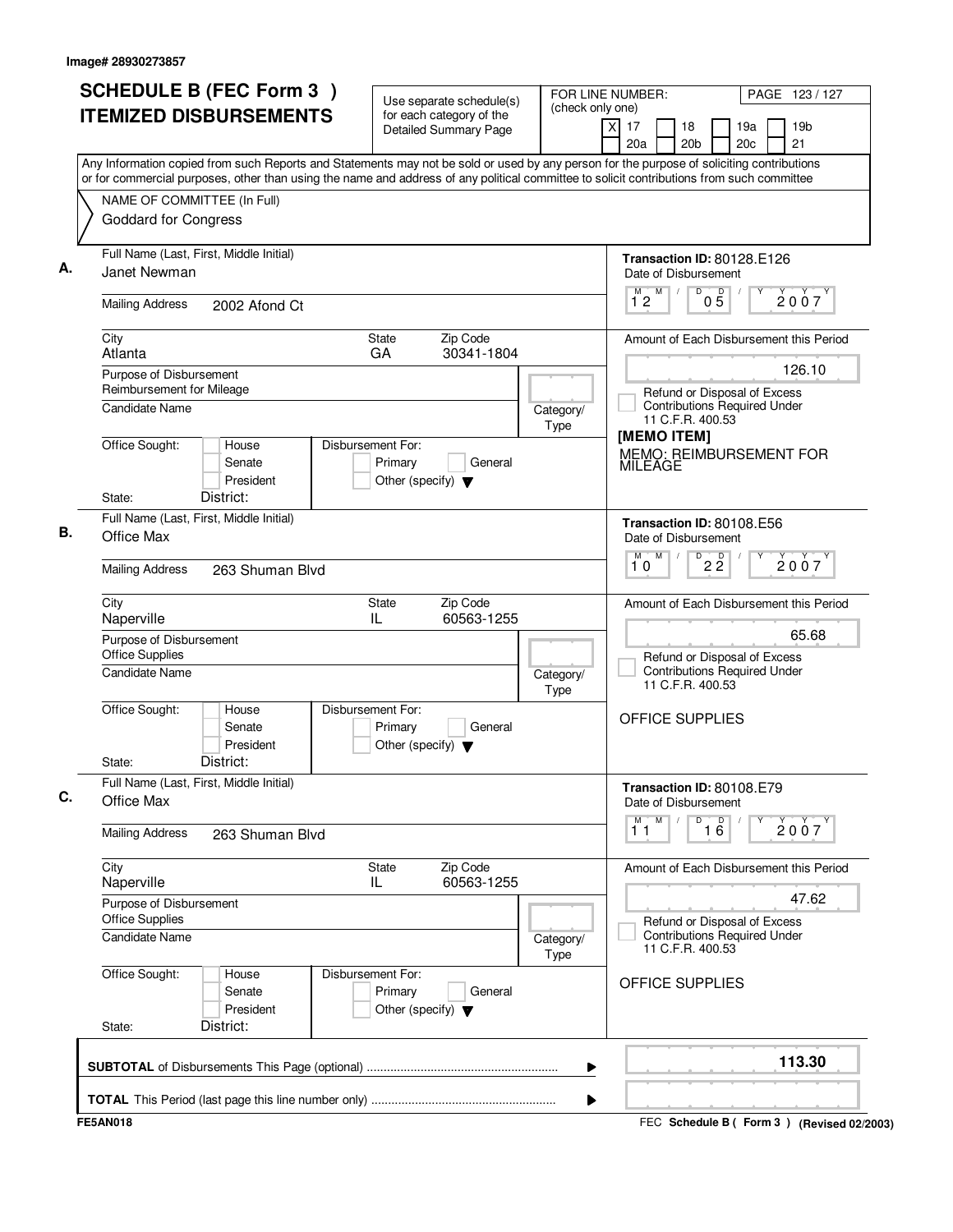| <b>SCHEDULE B (FEC Form 3)</b><br><b>ITEMIZED DISBURSEMENTS</b>                                                                                                                                                                                                                        | Use separate schedule(s)<br>for each category of the                            | (check only one)         | FOR LINE NUMBER:                                            | PAGE 124 / 127                                                      |
|----------------------------------------------------------------------------------------------------------------------------------------------------------------------------------------------------------------------------------------------------------------------------------------|---------------------------------------------------------------------------------|--------------------------|-------------------------------------------------------------|---------------------------------------------------------------------|
|                                                                                                                                                                                                                                                                                        | <b>Detailed Summary Page</b>                                                    |                          | $\overline{x}$<br>17<br>18<br>20 <sub>b</sub><br>20a        | 19 <sub>b</sub><br>19a<br>20 <sub>c</sub><br>21                     |
| Any Information copied from such Reports and Statements may not be sold or used by any person for the purpose of soliciting contributions<br>or for commercial purposes, other than using the name and address of any political committee to solicit contributions from such committee |                                                                                 |                          |                                                             |                                                                     |
| NAME OF COMMITTEE (In Full)                                                                                                                                                                                                                                                            |                                                                                 |                          |                                                             |                                                                     |
| <b>Goddard for Congress</b>                                                                                                                                                                                                                                                            |                                                                                 |                          |                                                             |                                                                     |
| Full Name (Last, First, Middle Initial)                                                                                                                                                                                                                                                |                                                                                 |                          | Transaction ID: 80108.E80                                   |                                                                     |
| Office Max                                                                                                                                                                                                                                                                             |                                                                                 |                          | Date of Disbursement                                        |                                                                     |
| <b>Mailing Address</b><br>263 Shuman Blvd                                                                                                                                                                                                                                              |                                                                                 |                          | M<br>D<br>16<br>11                                          | $\Box$<br>2007                                                      |
| City<br>Naperville                                                                                                                                                                                                                                                                     | <b>State</b><br>Zip Code<br>60563-1255<br>IL                                    |                          |                                                             | Amount of Each Disbursement this Period                             |
| Purpose of Disbursement                                                                                                                                                                                                                                                                |                                                                                 |                          |                                                             | 43.34                                                               |
| <b>Office Supplies</b><br><b>Candidate Name</b>                                                                                                                                                                                                                                        |                                                                                 |                          |                                                             | Refund or Disposal of Excess<br><b>Contributions Required Under</b> |
|                                                                                                                                                                                                                                                                                        |                                                                                 | Category/<br><b>Type</b> | 11 C.F.R. 400.53                                            |                                                                     |
| Office Sought:<br>House                                                                                                                                                                                                                                                                | Disbursement For:                                                               |                          | OFFICE SUPPLIES                                             |                                                                     |
| Senate<br>President                                                                                                                                                                                                                                                                    | Primary<br>General<br>Other (specify) $\blacktriangledown$                      |                          |                                                             |                                                                     |
| District:<br>State:                                                                                                                                                                                                                                                                    |                                                                                 |                          |                                                             |                                                                     |
| Full Name (Last, First, Middle Initial)                                                                                                                                                                                                                                                |                                                                                 |                          | Transaction ID: 71010.E41                                   |                                                                     |
| Professional Data Services, Inc.                                                                                                                                                                                                                                                       |                                                                                 |                          | Date of Disbursement                                        |                                                                     |
| <b>Mailing Address</b><br>337 South Milledge Ave<br>Suite 101                                                                                                                                                                                                                          |                                                                                 |                          | $\overline{D}$<br>M<br>M<br>10<br>01                        | D<br>2007                                                           |
| City<br>Athens                                                                                                                                                                                                                                                                         | Zip Code<br>State<br>30605-<br>GA                                               |                          |                                                             | Amount of Each Disbursement this Period                             |
| Purpose of Disbursement                                                                                                                                                                                                                                                                |                                                                                 |                          |                                                             | 2000.00                                                             |
| <b>Compliance Consulting</b><br><b>Candidate Name</b>                                                                                                                                                                                                                                  |                                                                                 |                          |                                                             | Refund or Disposal of Excess<br><b>Contributions Required Under</b> |
|                                                                                                                                                                                                                                                                                        |                                                                                 | Category/<br><b>Type</b> | 11 C.F.R. 400.53                                            |                                                                     |
| Office Sought:<br>House<br>Senate<br>President<br>District:<br>State:                                                                                                                                                                                                                  | Disbursement For:<br>Primary<br>General<br>Other (specify) $\blacktriangledown$ |                          | COMPLIANCE CONSULTING                                       |                                                                     |
| Full Name (Last, First, Middle Initial)                                                                                                                                                                                                                                                |                                                                                 |                          |                                                             |                                                                     |
| Professional Data Services, Inc.                                                                                                                                                                                                                                                       |                                                                                 |                          | Transaction ID: 80108.E64<br>Date of Disbursement<br>M<br>М |                                                                     |
| <b>Mailing Address</b><br>337 South Milledge Ave<br>Suite 101                                                                                                                                                                                                                          |                                                                                 |                          | $\overline{22}$<br>10                                       | 2007                                                                |
| City<br>Athens                                                                                                                                                                                                                                                                         | Zip Code<br>State<br>GA<br>30605-                                               |                          |                                                             | Amount of Each Disbursement this Period                             |
| Purpose of Disbursement                                                                                                                                                                                                                                                                |                                                                                 |                          |                                                             | 1000.00                                                             |
| <b>Compliance Consulting</b><br>Candidate Name                                                                                                                                                                                                                                         |                                                                                 | Category/<br>Type        | 11 C.F.R. 400.53                                            | Refund or Disposal of Excess<br><b>Contributions Required Under</b> |
| Office Sought:<br>House<br>Senate<br>President<br>District:<br>State:                                                                                                                                                                                                                  | Disbursement For:<br>Primary<br>General<br>Other (specify) $\blacktriangledown$ |                          | COMPLIANCE CONSULTING                                       |                                                                     |
|                                                                                                                                                                                                                                                                                        |                                                                                 | ▶                        |                                                             | 3043.34                                                             |
|                                                                                                                                                                                                                                                                                        |                                                                                 |                          |                                                             |                                                                     |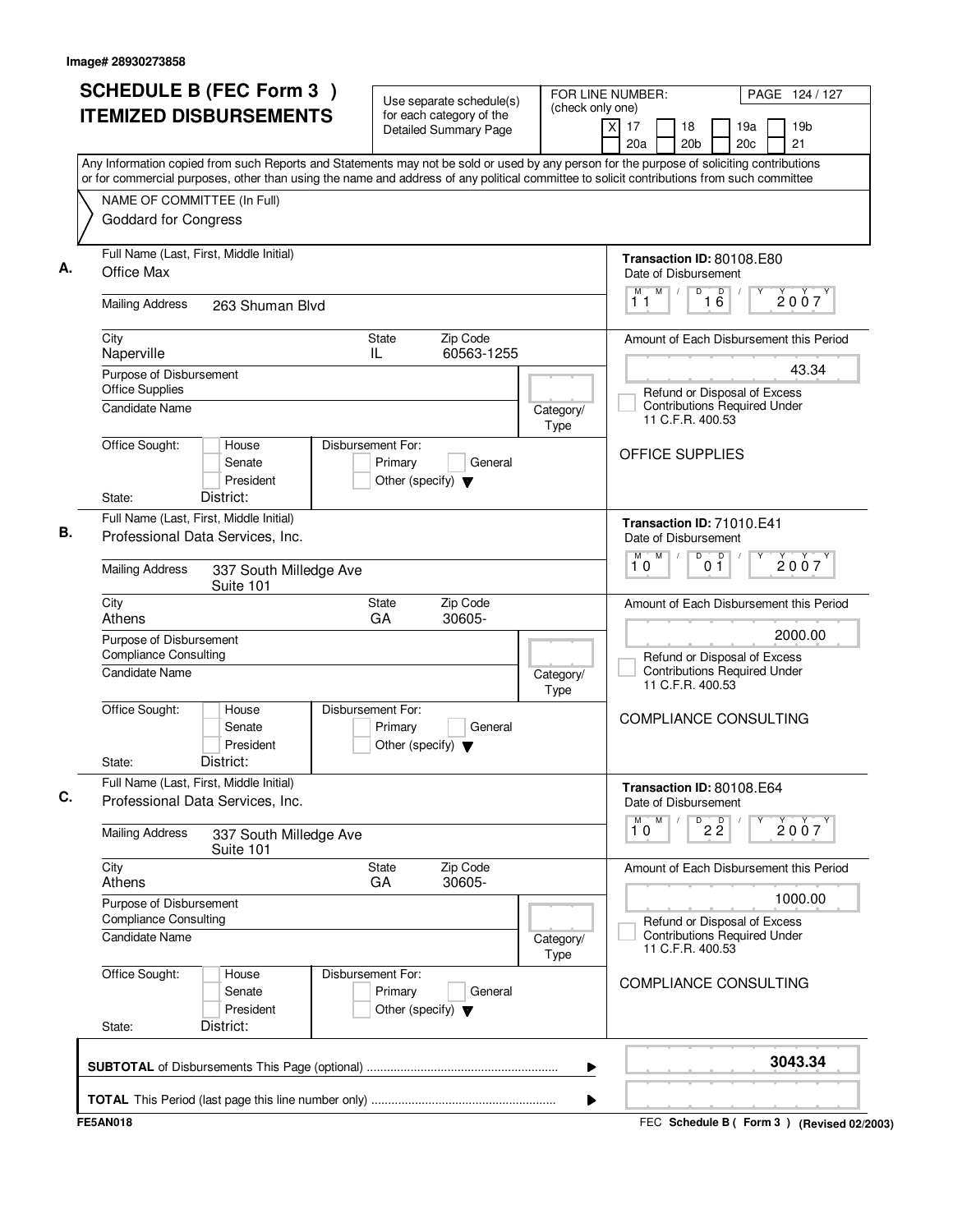| <b>SCHEDULE B (FEC Form 3)</b>                                                                                                                                                                                                                                                         | Use separate schedule(s)                                                        | (check only one)         | FOR LINE NUMBER:<br>PAGE 125/127                                                                  |
|----------------------------------------------------------------------------------------------------------------------------------------------------------------------------------------------------------------------------------------------------------------------------------------|---------------------------------------------------------------------------------|--------------------------|---------------------------------------------------------------------------------------------------|
| <b>ITEMIZED DISBURSEMENTS</b>                                                                                                                                                                                                                                                          | for each category of the<br><b>Detailed Summary Page</b>                        |                          | $\times$<br>17<br>19 <sub>b</sub><br>18<br>19a<br>20a<br>20 <sub>b</sub><br>20 <sub>c</sub><br>21 |
| Any Information copied from such Reports and Statements may not be sold or used by any person for the purpose of soliciting contributions<br>or for commercial purposes, other than using the name and address of any political committee to solicit contributions from such committee |                                                                                 |                          |                                                                                                   |
| NAME OF COMMITTEE (In Full)                                                                                                                                                                                                                                                            |                                                                                 |                          |                                                                                                   |
| Goddard for Congress                                                                                                                                                                                                                                                                   |                                                                                 |                          |                                                                                                   |
| Full Name (Last, First, Middle Initial)<br>Professional Data Services, Inc.                                                                                                                                                                                                            |                                                                                 |                          | Transaction ID: 80108.E70<br>Date of Disbursement                                                 |
| <b>Mailing Address</b><br>337 South Milledge Ave<br>Suite 101                                                                                                                                                                                                                          |                                                                                 |                          | M<br>$\overline{D}$<br>0 <sup>D</sup><br>M<br>$\sqrt{ }$<br>2007<br>11                            |
| City<br>Athens                                                                                                                                                                                                                                                                         | Zip Code<br><b>State</b><br>30605-<br>GA                                        |                          | Amount of Each Disbursement this Period                                                           |
| Purpose of Disbursement<br><b>Compliance Consulting</b>                                                                                                                                                                                                                                |                                                                                 |                          | 1000.00<br>Refund or Disposal of Excess                                                           |
| <b>Candidate Name</b>                                                                                                                                                                                                                                                                  |                                                                                 | Category/<br><b>Type</b> | <b>Contributions Required Under</b><br>11 C.F.R. 400.53                                           |
| Office Sought:<br>House<br>Senate<br>President<br>District:<br>State:                                                                                                                                                                                                                  | Disbursement For:<br>Primary<br>General<br>Other (specify) $\blacktriangledown$ |                          | <b>COMPLIANCE CONSULTING</b>                                                                      |
| Full Name (Last, First, Middle Initial)                                                                                                                                                                                                                                                |                                                                                 |                          | Transaction ID: 80108.C962IK                                                                      |
| Joey Stuckey                                                                                                                                                                                                                                                                           |                                                                                 |                          | Date of Disbursement<br>M<br>D                                                                    |
| <b>Mailing Address</b><br>171 Rivoli Ridge Dr                                                                                                                                                                                                                                          |                                                                                 |                          | $0\overline{5}$<br>$\overline{1}^M$ 2<br>2007                                                     |
| City<br>Macon                                                                                                                                                                                                                                                                          | Zip Code<br>State<br>GA<br>31210-7429                                           |                          | Amount of Each Disbursement this Period                                                           |
| Purpose of Disbursement<br>Event Performance                                                                                                                                                                                                                                           |                                                                                 |                          | 1000.00                                                                                           |
| <b>Candidate Name</b>                                                                                                                                                                                                                                                                  |                                                                                 | Category/<br>Type        | Refund or Disposal of Excess<br><b>Contributions Required Under</b><br>11 C.F.R. 400.53           |
| Office Sought:<br>House<br>Senate<br>President<br>District:<br>State:                                                                                                                                                                                                                  | Disbursement For:<br>Primary<br>General<br>Other (specify) $\blacktriangledown$ |                          | IN KIND: EVENT PERFORMANCE                                                                        |
| Full Name (Last, First, Middle Initial)<br><b>USPS</b>                                                                                                                                                                                                                                 |                                                                                 |                          | Transaction ID: 80108.E66<br>Date of Disbursement                                                 |
| <b>Mailing Address</b><br>200 N Davis Dr                                                                                                                                                                                                                                               |                                                                                 |                          | м<br>M<br>$D^D$ 2 $\overline{2}$<br>2007<br>10                                                    |
| City<br><b>Warner Robins</b>                                                                                                                                                                                                                                                           | Zip Code<br><b>State</b><br>GA<br>31093-3398                                    |                          | Amount of Each Disbursement this Period                                                           |
| Purpose of Disbursement<br>Postage                                                                                                                                                                                                                                                     |                                                                                 |                          | 410.00                                                                                            |
| <b>Candidate Name</b>                                                                                                                                                                                                                                                                  |                                                                                 | Category/<br><b>Type</b> | Refund or Disposal of Excess<br><b>Contributions Required Under</b><br>11 C.F.R. 400.53           |
| Office Sought:<br>House<br>Senate<br>President<br>District:<br>State:                                                                                                                                                                                                                  | Disbursement For:<br>Primary<br>General<br>Other (specify) $\blacktriangledown$ |                          | <b>POSTAGE</b>                                                                                    |
|                                                                                                                                                                                                                                                                                        |                                                                                 | ▶                        | 2410.00                                                                                           |
|                                                                                                                                                                                                                                                                                        |                                                                                 | ▶                        |                                                                                                   |
| <b>FE5AN018</b>                                                                                                                                                                                                                                                                        |                                                                                 |                          | FEC Schedule B ( Form 3 ) (Revised 02/2003)                                                       |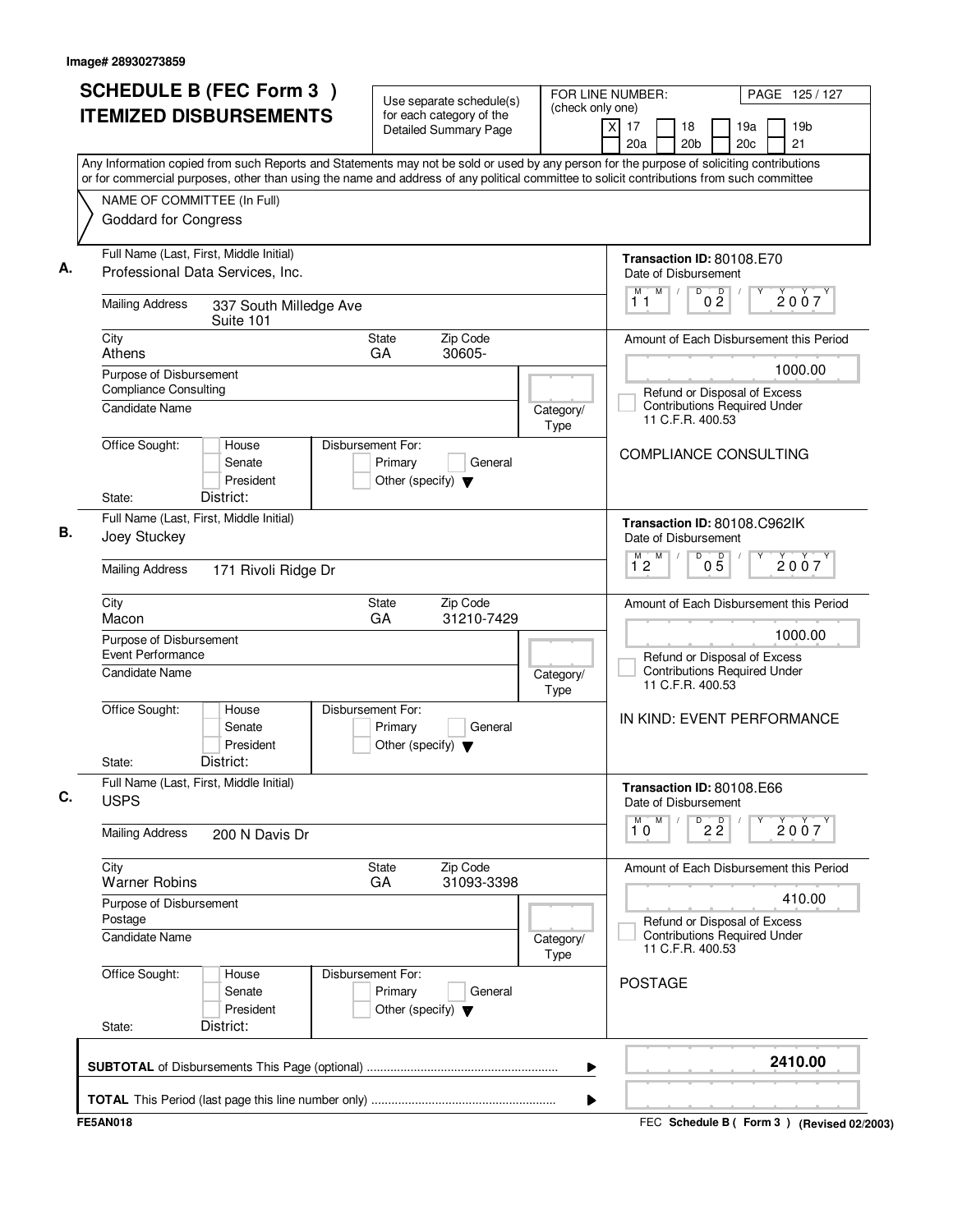| <b>SCHEDULE B (FEC Form 3)</b><br><b>ITEMIZED DISBURSEMENTS</b>                                                                                                                                                                                                                        |                                                                                 | FOR LINE NUMBER:<br>Use separate schedule(s)<br>(check only one)<br>for each category of the |   |                                      |                                                                                         | PAGE 126 / 127  |                        |  |                                             |
|----------------------------------------------------------------------------------------------------------------------------------------------------------------------------------------------------------------------------------------------------------------------------------------|---------------------------------------------------------------------------------|----------------------------------------------------------------------------------------------|---|--------------------------------------|-----------------------------------------------------------------------------------------|-----------------|------------------------|--|---------------------------------------------|
|                                                                                                                                                                                                                                                                                        | <b>Detailed Summary Page</b>                                                    |                                                                                              |   | $\overline{\mathsf{x}}$<br>17<br>20a | 18<br>20 <sub>b</sub>                                                                   |                 | 19a<br>20 <sub>c</sub> |  | 19 <sub>b</sub><br>21                       |
| Any Information copied from such Reports and Statements may not be sold or used by any person for the purpose of soliciting contributions<br>or for commercial purposes, other than using the name and address of any political committee to solicit contributions from such committee |                                                                                 |                                                                                              |   |                                      |                                                                                         |                 |                        |  |                                             |
| NAME OF COMMITTEE (In Full)                                                                                                                                                                                                                                                            |                                                                                 |                                                                                              |   |                                      |                                                                                         |                 |                        |  |                                             |
| <b>Goddard for Congress</b>                                                                                                                                                                                                                                                            |                                                                                 |                                                                                              |   |                                      |                                                                                         |                 |                        |  |                                             |
| Full Name (Last, First, Middle Initial)<br><b>USPS</b>                                                                                                                                                                                                                                 |                                                                                 |                                                                                              |   |                                      | Transaction ID: 80108.E68<br>Date of Disbursement                                       |                 |                        |  |                                             |
| <b>Mailing Address</b><br>200 N Davis Dr                                                                                                                                                                                                                                               |                                                                                 |                                                                                              |   | M<br>11                              | M<br>D                                                                                  | 0 <sup>0</sup>  |                        |  | 2007                                        |
| City<br><b>Warner Robins</b>                                                                                                                                                                                                                                                           | Zip Code<br>State<br>GA<br>31093-3398                                           |                                                                                              |   |                                      |                                                                                         |                 |                        |  | Amount of Each Disbursement this Period     |
| Purpose of Disbursement                                                                                                                                                                                                                                                                |                                                                                 |                                                                                              |   |                                      |                                                                                         |                 |                        |  | 410.00                                      |
| Postage<br><b>Candidate Name</b>                                                                                                                                                                                                                                                       |                                                                                 | Category/<br>Type                                                                            |   |                                      | Refund or Disposal of Excess<br><b>Contributions Required Under</b><br>11 C.F.R. 400.53 |                 |                        |  |                                             |
| Office Sought:<br>House<br>Senate<br>President<br>District:<br>State:                                                                                                                                                                                                                  | Disbursement For:<br>Primary<br>General<br>Other (specify) $\blacktriangledown$ |                                                                                              |   | <b>POSTAGE</b>                       |                                                                                         |                 |                        |  |                                             |
| Full Name (Last, First, Middle Initial)<br><b>USPS</b>                                                                                                                                                                                                                                 |                                                                                 |                                                                                              |   |                                      | Transaction ID: 80108.E78<br>Date of Disbursement                                       |                 |                        |  |                                             |
| <b>Mailing Address</b><br>200 N Davis Dr                                                                                                                                                                                                                                               |                                                                                 |                                                                                              |   | M<br>11                              | M<br>D                                                                                  | 16              |                        |  | 2007                                        |
| City<br><b>Warner Robins</b>                                                                                                                                                                                                                                                           | Zip Code<br>State<br>GA<br>31093-3398                                           |                                                                                              |   |                                      |                                                                                         |                 |                        |  | Amount of Each Disbursement this Period     |
| Purpose of Disbursement                                                                                                                                                                                                                                                                |                                                                                 |                                                                                              |   |                                      |                                                                                         |                 |                        |  | 615.00                                      |
| Postage<br><b>Candidate Name</b>                                                                                                                                                                                                                                                       |                                                                                 | Category/<br><b>Type</b>                                                                     |   |                                      | Refund or Disposal of Excess<br><b>Contributions Required Under</b><br>11 C.F.R. 400.53 |                 |                        |  |                                             |
| Office Sought:<br>House<br>Senate<br>President<br>District:<br>State:                                                                                                                                                                                                                  | Disbursement For:<br>Primary<br>General<br>Other (specify) $\blacktriangledown$ |                                                                                              |   | <b>POSTAGE</b>                       |                                                                                         |                 |                        |  |                                             |
| Full Name (Last, First, Middle Initial)<br><b>Verizon Wireless</b>                                                                                                                                                                                                                     |                                                                                 |                                                                                              |   |                                      | Transaction ID: 80108.E67<br>Date of Disbursement                                       |                 |                        |  |                                             |
| <b>Mailing Address</b><br>1108 Russell Pkwy Ste A                                                                                                                                                                                                                                      |                                                                                 |                                                                                              |   | 10                                   | M                                                                                       | $\overline{22}$ | Υ                      |  | 2007                                        |
| City<br><b>Warner Robins</b>                                                                                                                                                                                                                                                           | Zip Code<br>State<br>GA<br>31088-5539                                           |                                                                                              |   |                                      |                                                                                         |                 |                        |  | Amount of Each Disbursement this Period     |
| Purpose of Disbursement                                                                                                                                                                                                                                                                |                                                                                 |                                                                                              |   |                                      |                                                                                         |                 |                        |  | 115.34                                      |
| Cell Phone<br><b>Candidate Name</b>                                                                                                                                                                                                                                                    |                                                                                 | Category/<br><b>Type</b>                                                                     |   |                                      | Refund or Disposal of Excess<br><b>Contributions Required Under</b><br>11 C.F.R. 400.53 |                 |                        |  |                                             |
| Office Sought:<br>House<br>Senate<br>President<br>District:<br>State:                                                                                                                                                                                                                  | Disbursement For:<br>Primary<br>General<br>Other (specify) $\blacktriangledown$ |                                                                                              |   |                                      | <b>CELL PHONE</b>                                                                       |                 |                        |  |                                             |
|                                                                                                                                                                                                                                                                                        |                                                                                 |                                                                                              | ▶ |                                      |                                                                                         |                 |                        |  | 1140.34                                     |
|                                                                                                                                                                                                                                                                                        |                                                                                 |                                                                                              | ▶ |                                      |                                                                                         |                 |                        |  |                                             |
| <b>FE5AN018</b>                                                                                                                                                                                                                                                                        |                                                                                 |                                                                                              |   |                                      |                                                                                         |                 |                        |  | FEC Schedule B ( Form 3 ) (Revised 02/2003) |